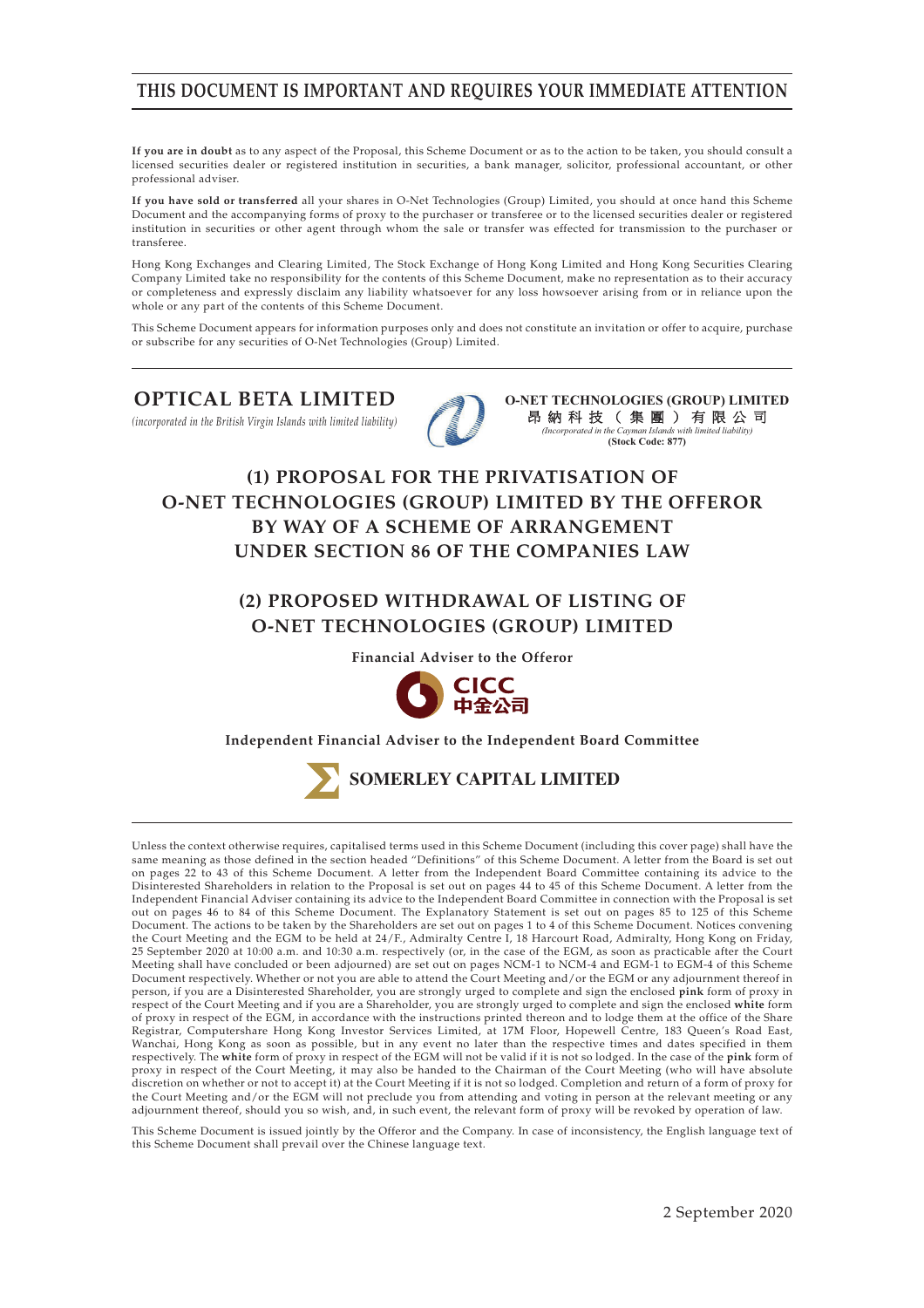### **THIS DOCUMENT IS IMPORTANT AND REQUIRES YOUR IMMEDIATE ATTENTION**

#### **NOTICE TO US INVESTORS**

The Proposal is being made to cancel the securities of a Cayman Islands company by means of a scheme of arrangement provided for under the laws of the Cayman Islands and is subject to Hong Kong disclosure requirements which are different from those of the United States. Any financial information included in this Scheme Document has been prepared in accordance with accounting standards applicable in Hong Kong and thus may not be comparable to financial information of US companies or companies whose financial statements are prepared in accordance with generally accepted accounting principles in the United States.

A transaction effected by means of a scheme of arrangement is not subject to the tender offer rules of the US Securities Exchange Act of 1934, as amended. Accordingly, the Proposal is subject to the disclosure requirements and practices applicable in the Cayman Islands and Hong Kong to schemes of arrangement which differ from the disclosure and procedural requirements applicable under the US federal securities laws.

This Scheme Document does not constitute an offer or invitation to purchase or subscribe for any securities.

The receipt of cash pursuant to the Proposal by a US holder of Scheme Shares as consideration for the cancellation of his Scheme Shares pursuant to the Scheme may be a taxable transaction for US federal income tax purposes and under applicable US state and local, as well as foreign and other tax laws. Each holder of Scheme Shares is urged to consult his independent professional adviser immediately regarding the tax consequences of the Proposal applicable to him.

It may be difficult for US holders of Scheme Shares to enforce their rights and claims arising out of the US federal securities laws, since the Offeror and the Company are located in a country other than the United States, and some or all of their officers and directors may be residents of a country other than the United States. US holders of Scheme Shares may not be able to sue a non-US company or its officers or directors in a non-US court for violations of the US securities laws. Further, it may be difficult to compel a non-US company and its affiliates to subject themselves to a US court's judgement.

#### **SPECIAL ARRANGEMENTS FOR THE COURT MEETING AND THE EGM**

**Taking into account the recent development of the epidemic caused by coronavirus disease (COVID-19), the Company will implement the following prevention and control measures at the Court Meeting and the EGM to protect Shareholders from the risk of infection:**

**(a) compulsory body temperature checks will be conducted for every attending Shareholder or proxy at the entrance of the venue. Any person with a body temperature of over 37.3 degrees Celsius will not be admitted to the venue, but will be able to vote by submitting a voting slip to the scrutineer at the entrance of the venue;**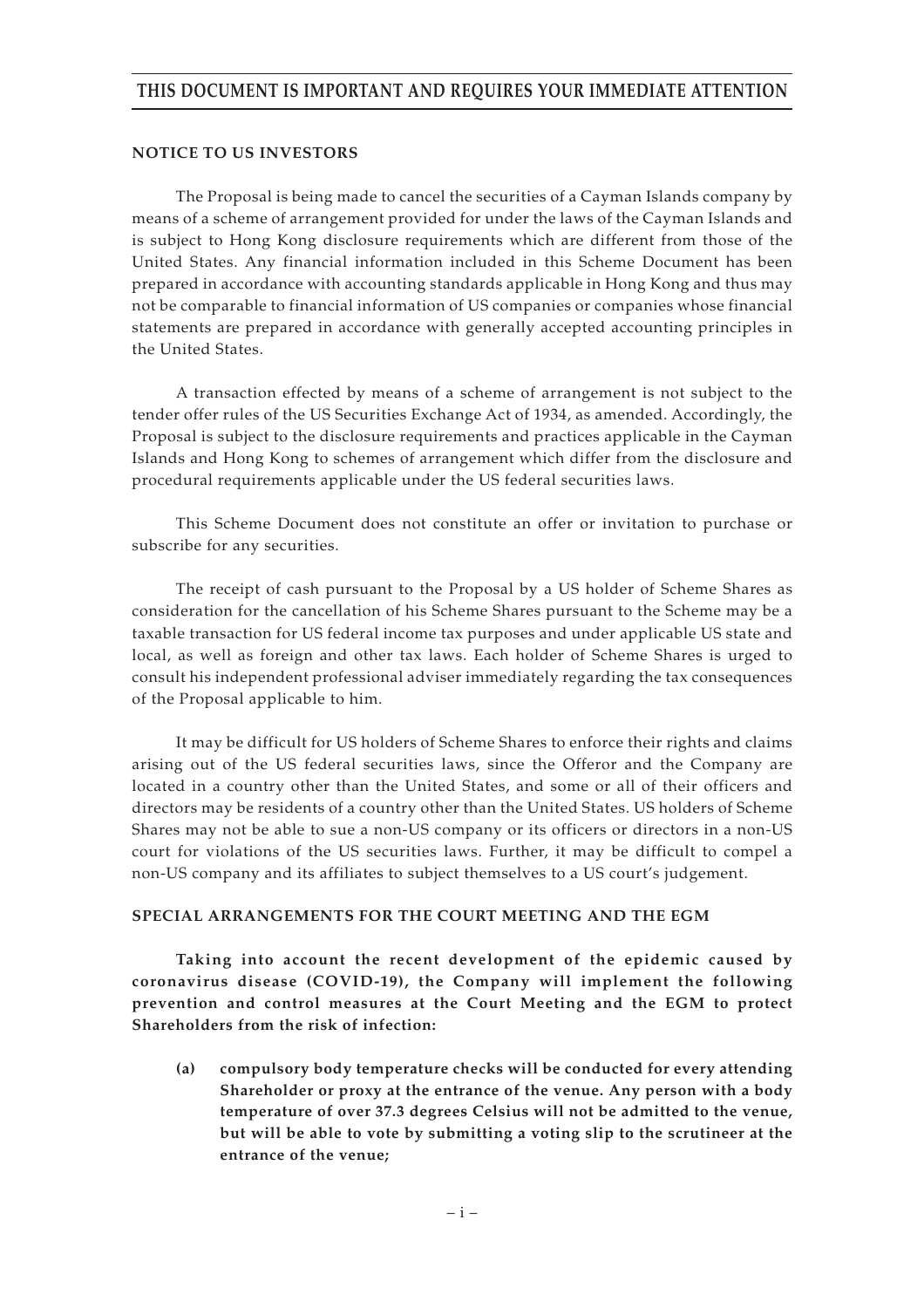- **(b) every attending Shareholder or proxy is required to wear a surgical mask throughout the Court Meeting and the EGM; and**
- **(c) no refreshments will be served at the Court Meeting and/or the EGM.**

**Furthermore, the Company wishes to advise all of the Shareholders, particularly any Shareholders who are subject to quarantine in relation to COVID-19, that they may appoint any person or the chairman of the Court Meeting and/or the EGM as a proxy to attend and vote on any of the resolutions, instead of attending the Court Meeting and/or the EGM in person.**

**The Company will closely monitor and ascertain the regulations and measures introduced or to be introduced by the HKSAR government, and if necessary will make further announcement(s) in case of any update regarding the precautionary measures to be implemented at the Court Meeting and/or the EGM.**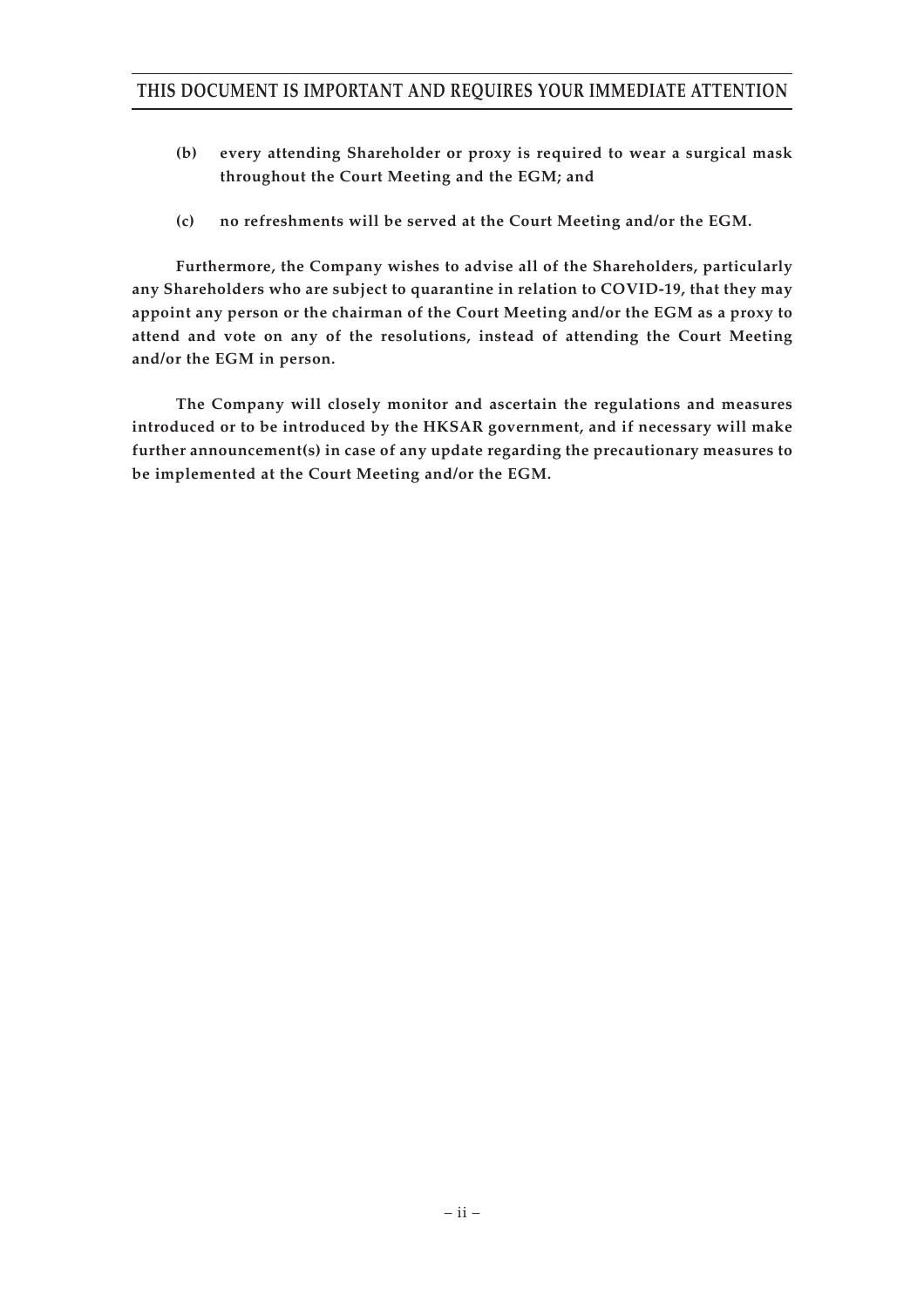# **TABLE OF CONTENTS**

#### *Page*

|                                               | $\overline{1}$ |
|-----------------------------------------------|----------------|
|                                               | $\overline{5}$ |
|                                               | 19             |
|                                               | 22             |
| LETTER FROM THE INDEPENDENT BOARD COMMITTEE   | 44             |
| LETTER FROM THE INDEPENDENT FINANCIAL ADVISER | 46             |
|                                               | 85             |
| APPENDIX I – FINANCIAL INFORMATION RELATING   |                |
| TO THE GROUP                                  | $I-1$          |
| APPENDIX II - GENERAL INFORMATION             | $II-1$         |
|                                               | $S-1$          |
|                                               |                |
|                                               |                |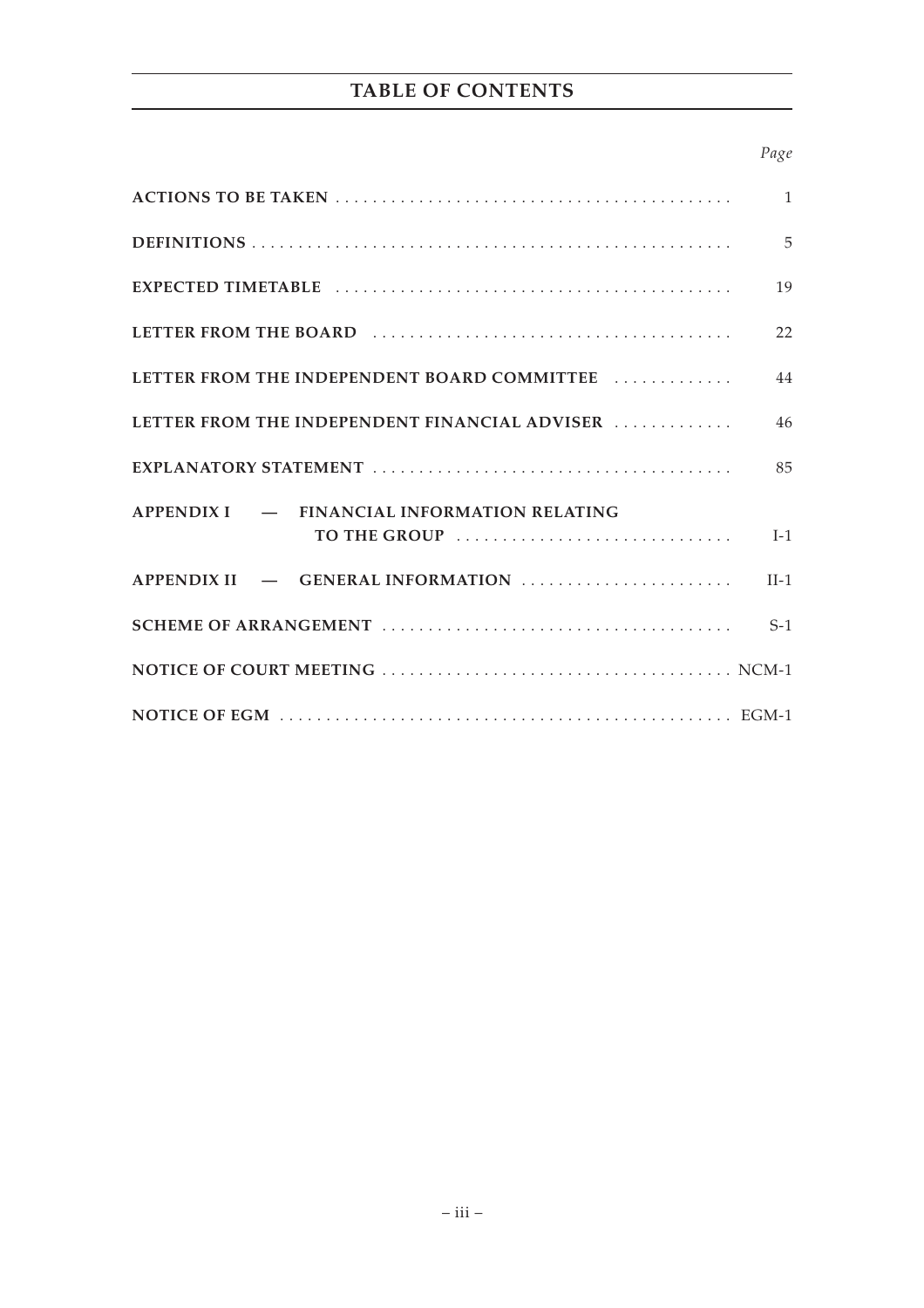#### **1. ACTIONS TO BE TAKEN BY SHAREHOLDERS**

Disinterested Shareholders who are entitled to attend and vote at the Court Meeting and Shareholders who are entitled to attend and vote at the EGM are those whose names appear on the register of members of the Company as at the close of business on the Meeting Record Date, being Friday, 25 September 2020. In order to qualify to vote at the Court Meeting and the EGM, all transfers of share ownership accompanied by the relevant share certificates must be lodged with the Share Registrar at Shops 1712-1716, 17th Floor, Hopewell Centre, 183 Queen's Road East, Wanchai, Hong Kong before 4:30 p.m. on Monday, 21 September 2020. A subsequent purchaser of Shares will need to obtain a proxy form from the transferor if he/she/it wishes to attend or vote at the Court Meeting or the EGM.

A **pink** form of proxy for use at the **Court Meeting** and a **white** form of proxy for use at the **EGM** are enclosed with this Scheme Document.

Whether or not you are able to attend the Court Meeting and/or the EGM or any adjournment thereof in person, if you are a Disinterested Shareholder, you are strongly urged to complete and sign the enclosed **pink** form of proxy in respect of the Court Meeting, and if you are a Shareholder, you are strongly urged to complete and sign the enclosed **white** form of proxy in respect of the EGM, in accordance with the instructions printed thereon, and to lodge them at the office of the Share Registrar, Computershare Hong Kong Investor Services Limited, at 17M Floor, Hopewell Centre, 183 Queen's Road East, Wanchai, Hong Kong.

**In order to be valid, the pink form of proxy for use at the Court Meeting should be lodged no later than 10:00 a.m. on Wednesday, 23 September 2020, which is 48 hours before the time appointed for holding the Court Meeting or any adjournment thereof. The pink form of proxy may also be handed to the Chairman of the Court Meeting (who will have absolute discretion on whether or not to accept it) at the Court Meeting. The white form of proxy for use at the EGM should be lodged no later than 10:30 a.m. on Wednesday, 23 September 2020, which is 48 hours before the time appointed for holding the EGM or any adjournment thereof, failing which it will not be valid.**

The completion and return of a form of proxy for the Court Meeting and/or the EGM will not preclude you from attending and voting in person at the relevant meeting or any adjournment thereof should you so wish, and, in such event, the relevant form of proxy will be revoked by operation of law.

If you do not appoint a proxy and you do not attend and vote at the Court Meeting and/or the EGM, you will still be bound by the outcome of the Court Meeting and/or the EGM if, among other things, the resolutions are passed by the requisite majorities of the Disinterested Shareholders or the Shareholders (as the case may be). You are therefore strongly urged to attend and vote at the Court Meeting and/or the EGM in person or by proxy.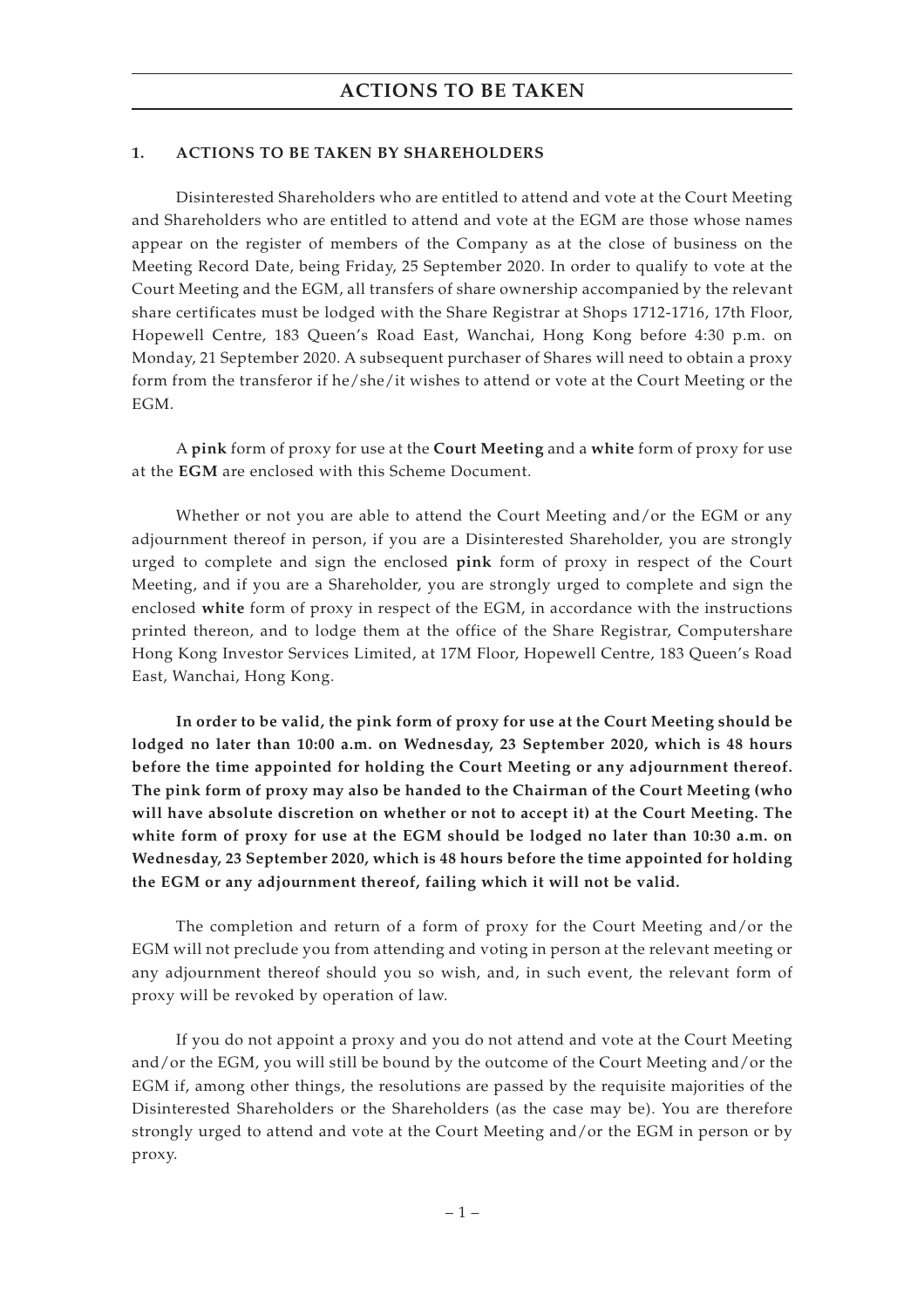### **ACTIONS TO BE TAKEN**

Voting at the Court Meeting and the EGM will be taken by poll as required under the Listing Rules and the Takeovers Code.

The Company and the Offeror will make an announcement in relation to the results of the Court Meeting and the EGM no later than 7:00 p.m. on Friday, 25 September 2020 and, if all the resolutions are passed at those meetings, further announcements will be made in relation to, among other things, the results of the hearing of the petition for the sanction of the Scheme by the Grand Court and, if the Scheme is sanctioned, the Scheme Record Date, the Effective Date and the date of withdrawal of listing of Shares from the Stock Exchange in accordance with the requirements of the Takeovers Code and the Listing Rules.

#### **2. ACTIONS TO BE TAKEN BY BENEFICIAL OWNERS WHOSE SHARES ARE HELD BY A REGISTERED OWNER OR DEPOSITED IN CCASS**

No person shall be recognised by the Company as holding any Shares on trust.

If you are a Beneficial Owner whose Shares are registered in the name of a nominee, trustee, depositary or any other authorised custodian or third party, you should contact such Registered Owner to give instructions to and/or to make arrangements with such Registered Owner as to the manner in which the Shares beneficially owned by you should be voted at the Court Meeting and/or the EGM.

If you are a Beneficial Owner who wishes to attend the Court Meeting and/or the EGM personally, you should:

- (a) contact the Registered Owner directly to make the appropriate arrangements with the Registered Owner to enable you to attend and vote at the Court Meeting and/or the EGM and, for such purpose, the Registered Owner may appoint you as its proxy; or
- (b) arrange for some or all of the Shares registered in the name of the Registered Owner to be transferred and registered in your own name, if you wish to vote (in person or by proxy) at the Court Meeting and/or the EGM.

The appointment of a proxy by the Registered Owner at the Court Meeting and/or the EGM shall be in accordance with all relevant provisions in the articles of association of the Company.

In the case of the appointment of a proxy by the Registered Owner, the relevant forms of proxy shall be completed and signed by the Registered Owner and shall be lodged in the manner and no later than the latest time for lodging the relevant forms of proxy as more particularly set out in this Scheme Document.

The completion and return of a form of proxy for the Court Meeting and/or the EGM will not preclude the Registered Owner from attending and voting in person at the relevant meeting or any adjournment thereof should he/she/it so wish, and, in such event, the relevant form of proxy will be revoked by operation of law.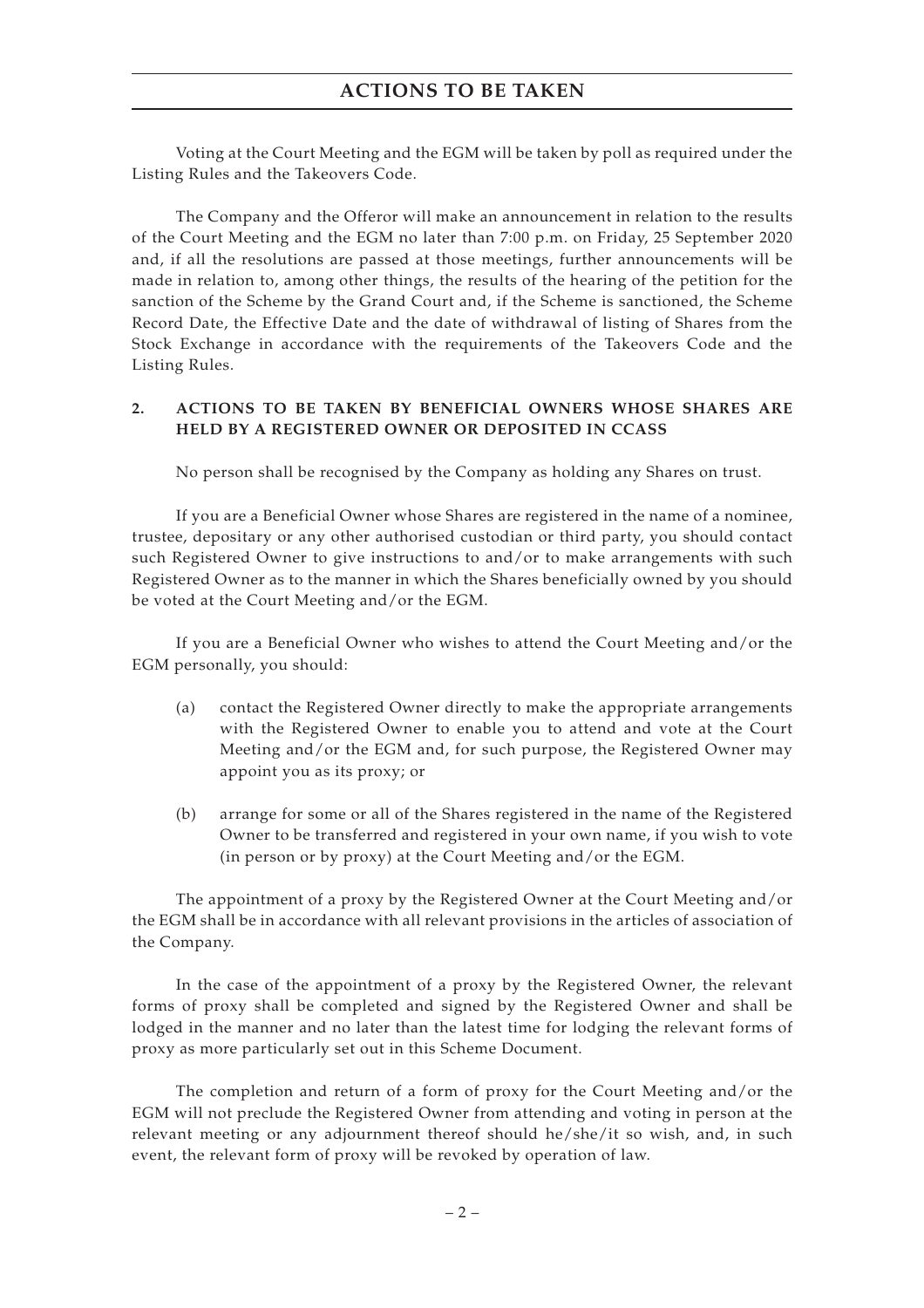### **ACTIONS TO BE TAKEN**

Instructions to and/or arrangements with the Registered Owner should be given or made in advance of the relevant latest time for the lodgement of the forms of proxy in respect of the Court Meeting and/or the EGM in order to provide the Registered Owner with sufficient time to complete his/her/its forms of proxy accurately and to submit them by the deadline. To the extent that any Registered Owner requires instructions from or arrangements to be made with any Beneficial Owner at a particular date or time in advance of the relevant latest time for the lodgement of the forms of proxy in respect of the Court Meeting and the EGM, such Beneficial Owner should comply with the requirements of such Registered Owner.

If you are a Beneficial Owner whose Shares are deposited in CCASS and registered under the name of HKSCC Nominees, you must, unless you are an Investor Participant, contact your broker, custodian, nominee or other relevant person who is, or has, in turn, deposited such Shares with, a CCASS participant regarding voting instructions to be given to such persons, or alternatively arrange for some or all of such Shares to be withdrawn from CCASS and transferred and registered in your own name prior to the Meeting Record Date, if you wish to vote (in person or by proxy) at the Court Meeting and/or the EGM. The procedure for voting in respect of the Scheme by the Investor Participants and the Other CCASS Participants with respect to Shares registered under the name of HKSCC Nominees shall be in accordance with the "*General Rules of CCASS*" and the "*CCASS Operational Procedures*" in effect from time to time.

Only Disinterested Shareholders whose Shares are registered in their own names in the register of members of the Company on the Meeting Record Date will be counted as members of the Company for the purpose of calculating whether or not a majority in number of members of the Company have approved the Scheme at the Court Meeting under Section 86 of the Companies Law. In accordance with the direction from the Grand Court, for the purpose of calculating whether or not a majority in number of members of the Company have approved the Scheme at the Court Meeting under section 86 of the Companies Law, HKSCC Nominees shall be permitted to vote once for and once against the Scheme in accordance with the instructions received by it from the Investor Participants and other CCASS Participants. Thus, (i) if HKSCC Nominees receives instructions to vote for the Scheme and instructions to vote against the Scheme, it shall vote once for and once against the Scheme in accordance with such instructions, and be counted as one Shareholder under the votes "for" the Scheme and as one Shareholder under the votes "against" the Scheme; (ii) if HKSCC Nominees only receives instructions to vote for the Scheme, it shall vote once for the Scheme in accordance with such instructions, and be counted as one Shareholder under the votes "for" the Scheme; and (iii) if HKSCC Nominees only receives instructions to vote against the Scheme, it shall vote once against the Scheme in accordance with such instructions, and be counted as one Shareholder under the votes "against" the Scheme. Beneficial Owners who wish to individually vote or be counted for such purposes should make arrangements to be registered as a member of the Company in their own name prior to the Meeting Record Date.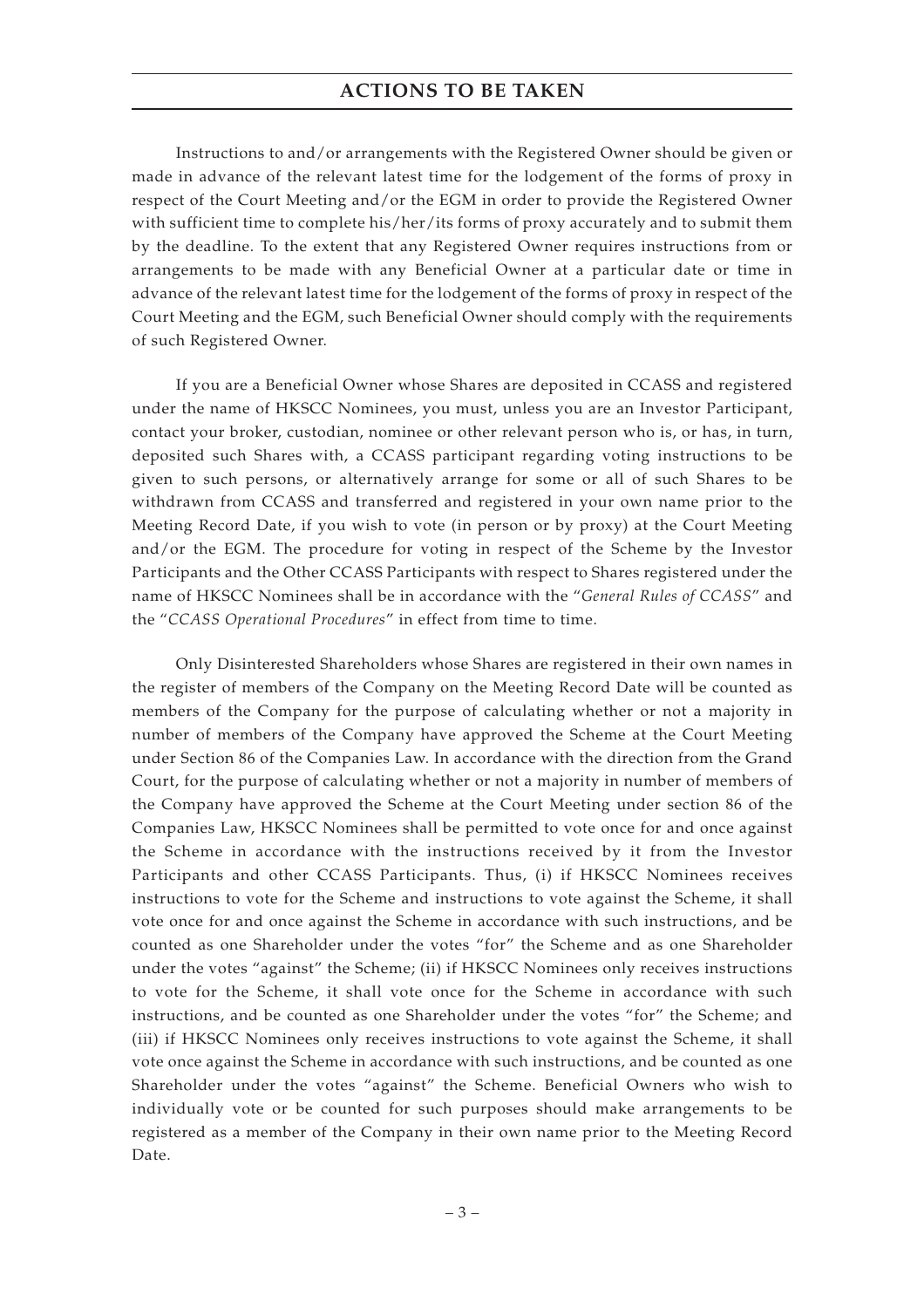#### **3. EXERCISE YOUR RIGHT TO VOTE**

**IF YOU ARE A SHAREHOLDER OR A BENEFICIAL OWNER, YOU ARE STRONGLY URGED TO EXERCISE YOUR RIGHT TO VOTE OR GIVE INSTRUCTIONS TO THE RELEVANT REGISTERED OWNER TO VOTE IN PERSON OR BY PROXY AT THE COURT MEETING AND/OR AT THE EGM.**

**IF YOU WISH TO BE COUNTED INDIVIDUALLY IN THE CALCULATION OF THE "MAJORITY IN NUMBER" REQUIREMENT AT THE COURT MEETING, YOU SHOULD MAKE ARRANGEMENTS TO BECOME A REGISTERED OWNER OF SOME OR ALL OF YOUR SHARES. IF YOU KEEP ANY SHARES IN A SHARE LENDING PROGRAMME, YOU ARE STRONGLY URGED TO RECALL ANY OUTSTANDING SHARES ON LOAN TO AVOID MARKET PARTICIPANTS USING BORROWED STOCK TO VOTE.**

**IF YOU ARE A REGISTERED OWNER HOLDING SHARES ON BEHALF OF BENEFICIAL OWNERS, YOU SHOULD INFORM THE RELEVANT BENEFICIAL OWNERS ABOUT THE IMPORTANCE OF EXERCISING THEIR RIGHT TO VOTE. YOU SHOULD ALSO REMIND THE RELEVANT BENEFICIAL OWNERS THAT IF THEY WISH TO BE COUNTED INDIVIDUALLY IN THE CALCULATION OF THE "MAJORITY IN NUMBER" REQUIREMENT AT THE COURT MEETING, THEY SHOULD MAKE ARRANGEMENTS TO BECOME A REGISTERED OWNER OF SOME OR ALL OF THEIR SHARES.**

**IF YOU ARE IN ANY DOUBT AS TO THE ACTION TO BE TAKEN, YOU SHOULD CONSULT YOUR LICENSED SECURITIES DEALER OR REGISTERED INSTITUTION IN SECURITIES, BANK MANAGER, SOLICITOR, PROFESSIONAL ACCOUNTANT OR OTHER PROFESSIONAL ADVISER.**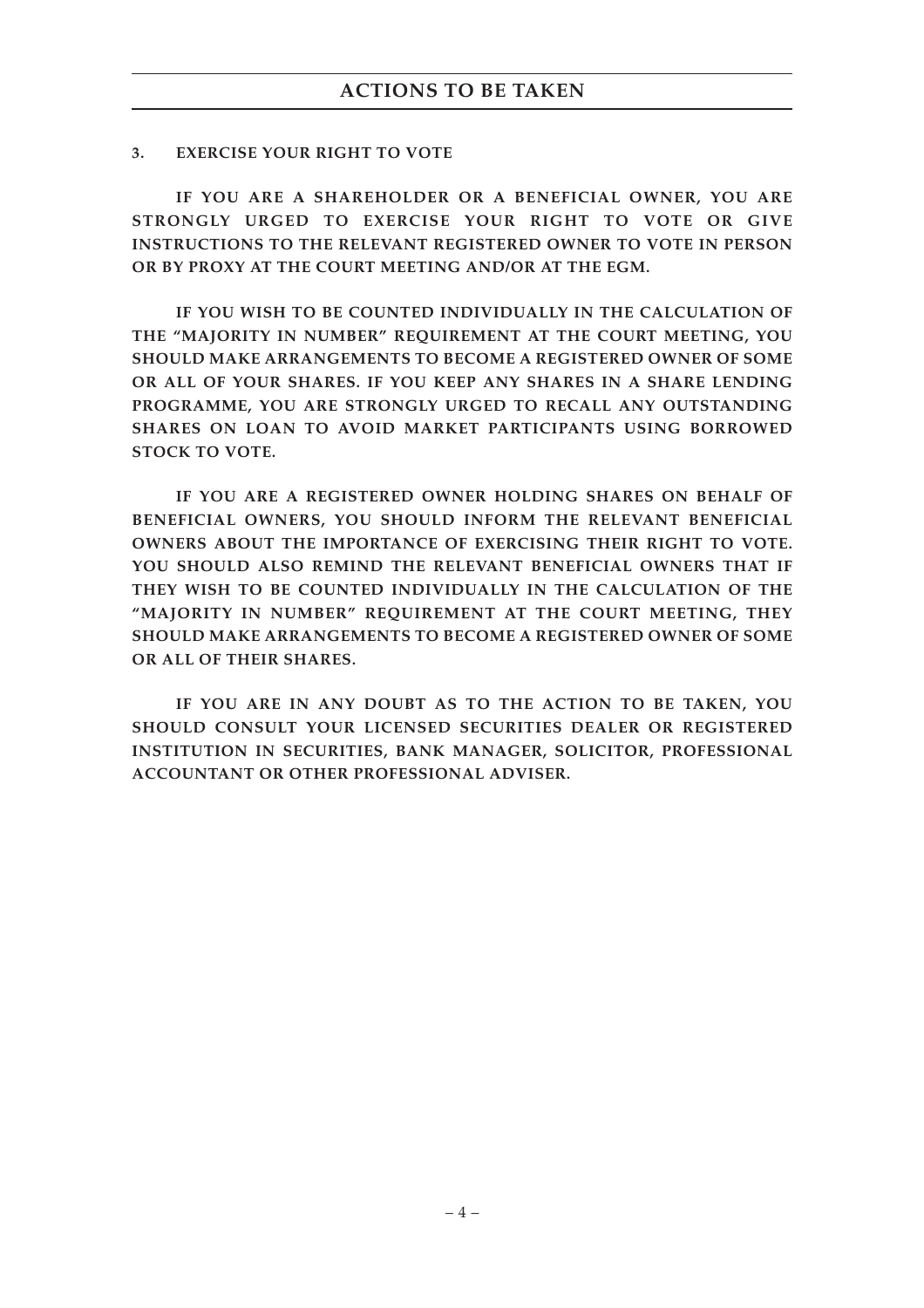*In this Scheme Document, the following expressions have the meanings set out below, unless the context requires otherwise:*

| "24 July Announcement"  | the joint announcement dated 24 July 2020 issued by<br>the Offeror and the Company in relation to the<br>Proposal, pursuant to which it was announced that<br>the Consortium Agreement and transactions<br>contemplated thereunder had been approved by<br>shareholders of Shenzhen Kaifa, the holding company<br>of Kaifa, in accordance with the Rules Governing the<br>Listing of Securities on the Shenzhen Stock Exchange<br>on 24 July 2020 |
|-------------------------|---------------------------------------------------------------------------------------------------------------------------------------------------------------------------------------------------------------------------------------------------------------------------------------------------------------------------------------------------------------------------------------------------------------------------------------------------|
| "Acquisition Financing" | Offeror Acquisition Financing and Optical Alpha<br><b>Acquisition Financing</b>                                                                                                                                                                                                                                                                                                                                                                   |
| "acting in concert"     | has the same meaning ascribed to it under the<br>Takeovers Code, and "parties acting in concert" shall<br>be construed accordingly                                                                                                                                                                                                                                                                                                                |
| "Announcement Date"     | the date of the Joint Announcement                                                                                                                                                                                                                                                                                                                                                                                                                |
| "Applicable Laws"       | with respect to any person, any laws, rules,<br>regulations, guidelines, directives, treaties,<br>judgments, decrees, orders or notices of any Relevant<br>Authorities that is applicable to such person                                                                                                                                                                                                                                          |
| "associate(s)"          | has the same meaning ascribed to it under the<br>Takeovers Code                                                                                                                                                                                                                                                                                                                                                                                   |
| "Authorisations"        | all necessary authorisations, registrations, filings,<br>rulings, consents, permissions, waivers, exemptions<br>and approvals required from the Relevant Authorities<br>or other third parties which are necessary for any<br>members of the Group to carry on its business                                                                                                                                                                       |
| "Beneficial Owner"      | any beneficial owner of the Shares whose Shares are<br>registered in the name of a Registered Owner other<br>than himself or herself                                                                                                                                                                                                                                                                                                              |
| "Board"                 | the Company's board of Directors                                                                                                                                                                                                                                                                                                                                                                                                                  |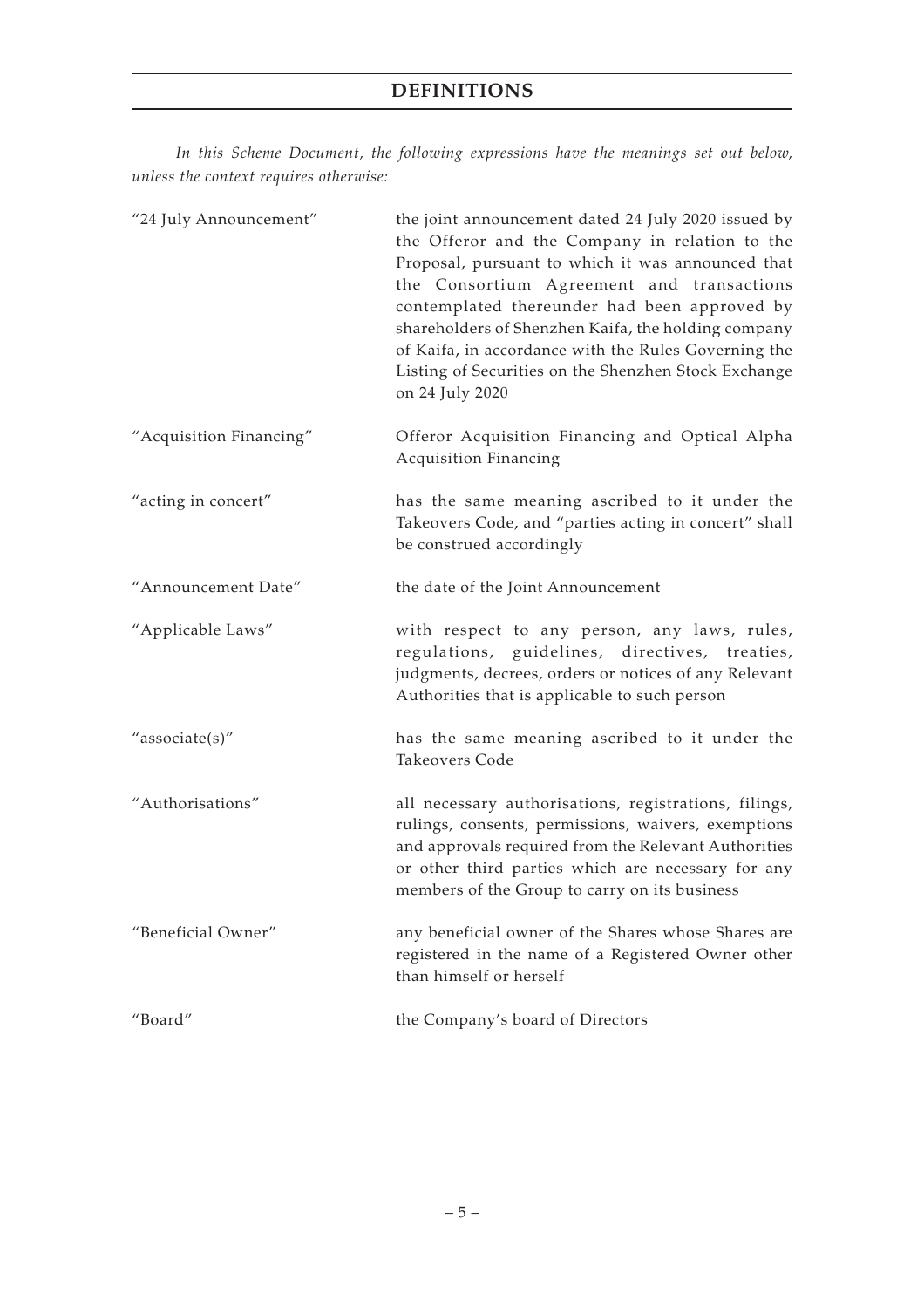| "Business Day(s)"                       | a day on which the Stock Exchange is open for the<br>transaction of business                                                                                                                                                                                                                                                                                                                                                                                                                                                      |
|-----------------------------------------|-----------------------------------------------------------------------------------------------------------------------------------------------------------------------------------------------------------------------------------------------------------------------------------------------------------------------------------------------------------------------------------------------------------------------------------------------------------------------------------------------------------------------------------|
| " $BVI"$                                | the British Virgin Islands                                                                                                                                                                                                                                                                                                                                                                                                                                                                                                        |
| "Cancellation Price"                    | the cancellation price of HK\$6.50 for every Scheme<br>Share cancelled and extinguished pursuant to the<br>Scheme payable by the Offeror to the Scheme<br>Shareholders in the form of (i) the Cash Cancellation<br>Consideration in respect of the Scheme Shareholders<br>(other than the Mr. Na Related Shareholders and<br>Kaifa); or (ii) the Mr. Na Related Shareholders<br>Cancellation Consideration in respect of the Mr. Na<br>Related Shareholders; or (iii) the Kaifa Cancellation<br>Consideration in respect of Kaifa |
| "Cash Cancellation<br>Consideration"    | the consideration in cash payable by the Offeror to the<br>Scheme Shareholders (other than the Mr. Na Related<br>Shareholders and Kaifa), being the Cancellation Price<br>for every Scheme Share held by the Scheme<br>Shareholders (other than the Mr. Na Related<br>Shareholders and Kaifa) cancelled and extinguished<br>pursuant to the Scheme                                                                                                                                                                                |
| "CCASS"                                 | the Central Clearing and Settlement System<br>established and operated by HKSCC                                                                                                                                                                                                                                                                                                                                                                                                                                                   |
| "CCASS Participant"                     | a person admitted to participate in CCASS as a<br>participant, including an Investor Participant                                                                                                                                                                                                                                                                                                                                                                                                                                  |
| "CICC"                                  | China International Capital Corporation Hong Kong<br>Securities Limited, a registered institution under the<br>SFO to carry out Type 1 (dealing in securities), Type 2<br>(dealing in futures contracts), Type 4 (advising on<br>securities), Type 5 (advising on futures contracts) and<br>Type 6 (advising on corporate finance) regulated<br>activities under the SFO, the financial adviser to the<br>Offeror in relation to the Proposal                                                                                     |
| "CICC group"                            | CICC and persons controlling, controlled by or under<br>the same control as CICC                                                                                                                                                                                                                                                                                                                                                                                                                                                  |
| $^{\prime\prime}$ CMB $^{\prime\prime}$ | China Merchants Bank Co., Ltd., Hong Kong Branch                                                                                                                                                                                                                                                                                                                                                                                                                                                                                  |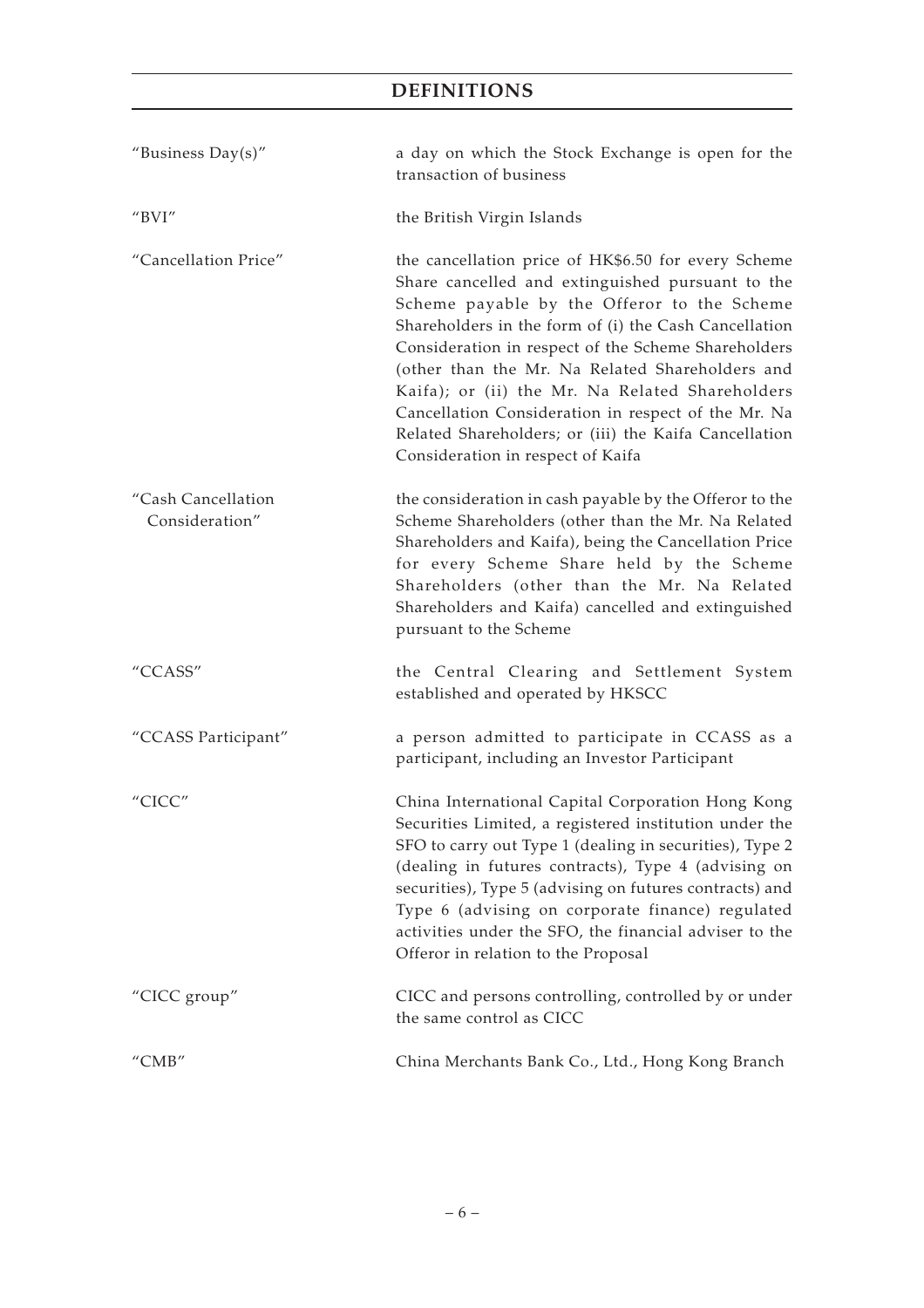| "Companies Law"              | the Companies Law Cap. 22 (Law 3 of 1961, as<br>consolidated and revised) of the Cayman Islands                                                                                                                                                                                                                                                                                                                                                                                                                                                                                                                                                                                                                               |
|------------------------------|-------------------------------------------------------------------------------------------------------------------------------------------------------------------------------------------------------------------------------------------------------------------------------------------------------------------------------------------------------------------------------------------------------------------------------------------------------------------------------------------------------------------------------------------------------------------------------------------------------------------------------------------------------------------------------------------------------------------------------|
| "Company"                    | O-Net Technologies (Group) Limited, an exempted<br>company incorporated in the Cayman Islands with<br>limited liability whose Shares are listed on the Stock<br>Exchange (stock code: 877)                                                                                                                                                                                                                                                                                                                                                                                                                                                                                                                                    |
| "Condition(s)"               | the conditions to the Scheme becoming effective as<br>described in the section headed "3. Conditions to the<br>Proposal" in the Explanatory Statement                                                                                                                                                                                                                                                                                                                                                                                                                                                                                                                                                                         |
| "Consortium Agreement"       | the consortium agreement dated 7 July 2020 entered<br>into amongst the Offeror, Mr. Na, the Mr. Na Related<br>Shareholders, Optical Alpha, the Equity Investor, the<br>Subscription Investor and Kaifa in connection with<br>the Proposal                                                                                                                                                                                                                                                                                                                                                                                                                                                                                     |
| "Court Meeting"              | a meeting of the Disinterested Shareholders convened<br>at the direction of the Grand Court at 10:00 a.m. on<br>Friday, 25 September 2020 at 24/F., Admiralty Centre<br>I, 18 Harcourt Road, Admiralty, Hong Kong, at which<br>the Scheme (with or without modification) will be<br>voted upon, or any adjournment thereof                                                                                                                                                                                                                                                                                                                                                                                                    |
| " $Directory$                | director(s) of the Company                                                                                                                                                                                                                                                                                                                                                                                                                                                                                                                                                                                                                                                                                                    |
| "Disinterested Shareholders" | Shareholders other than the Offeror and the Offeror<br>Concert Parties ((i) except for the holding of Shares by<br>CICC group in the capacity of an exempt principal<br>trader or exempt fund manager for the purposes of<br>the Takeovers Code; and (ii) excluding (a) Shares held<br>by the CICC group for and on behalf of its<br>non-discretionary investment clients which the CICC<br>group does not have control of the voting rights<br>attached to the relevant Shares and/or (b) Shares held<br>by the Guosen Securities Group for and on behalf of<br>its non-discretionary investment clients which the<br>Guosen Securities Group does not have control of the<br>voting rights attached to the relevant Shares) |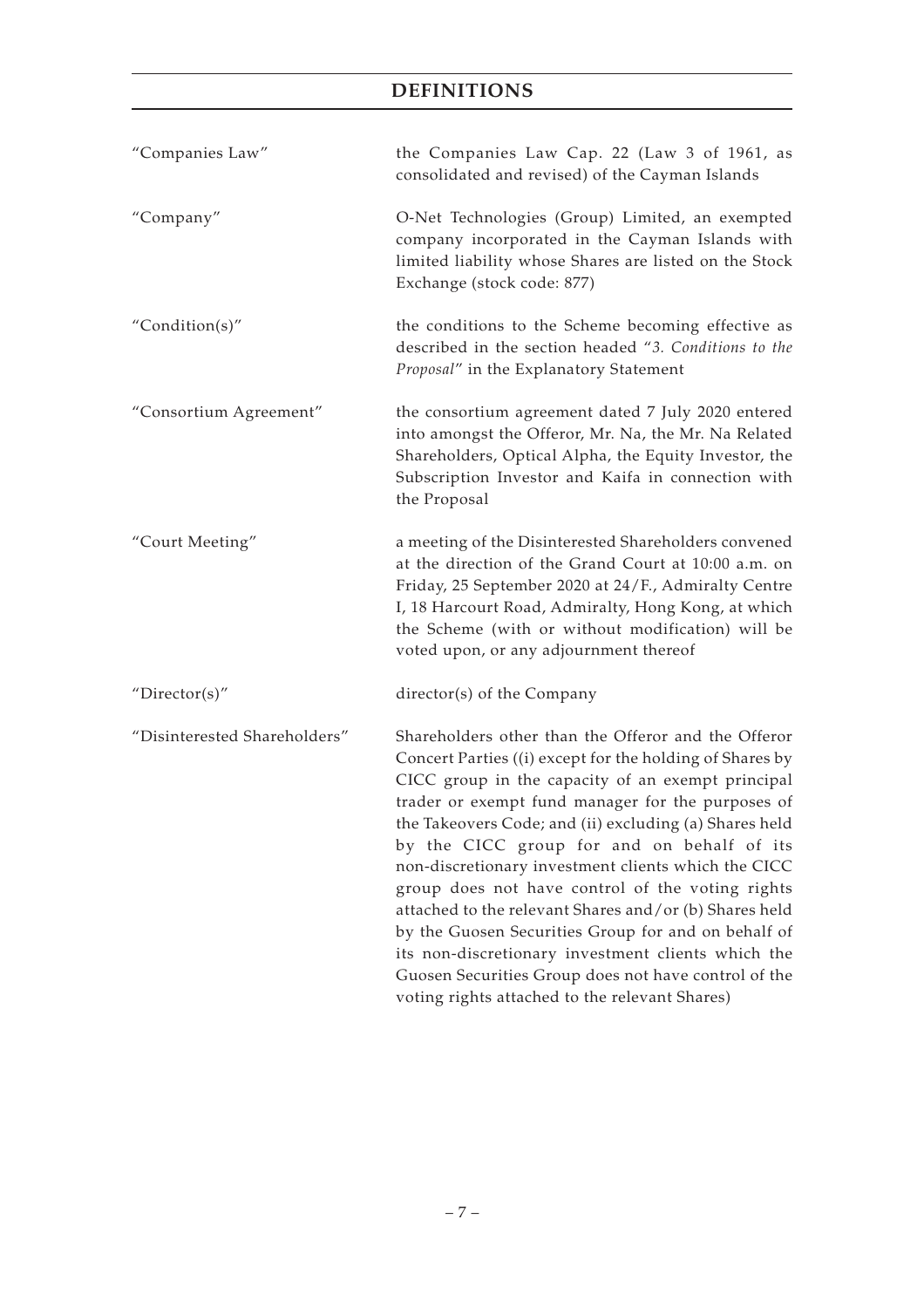| "Effective Date"                        | the date on which the Scheme, if approved and<br>sanctioned by the Grand Court, becomes effective in<br>accordance with its terms and the Companies Law,<br>being the date on which a copy of the order of the<br>Grand Court sanctioning the Scheme and confirming<br>the reduction of issued share capital resulting from<br>the cancellation and extinguishment of the Scheme<br>Shares is delivered to the Registrar of Companies in<br>the Cayman Islands for registration pursuant to<br>Section 86(3) of the Companies Law, which is<br>expected to be Thursday, 15 October 2020 (Cayman<br>Islands time) |
|-----------------------------------------|------------------------------------------------------------------------------------------------------------------------------------------------------------------------------------------------------------------------------------------------------------------------------------------------------------------------------------------------------------------------------------------------------------------------------------------------------------------------------------------------------------------------------------------------------------------------------------------------------------------|
| $^{\prime\prime}$ EGM $^{\prime\prime}$ | an extraordinary general meeting of the Company<br>convened at 10:30 a.m. on Friday, 25 September 2020<br>(or as soon as practicable after the Court Meeting<br>shall have concluded or been adjourned) at 24/F.,<br>Admiralty Centre I, 18 Harcourt Road, Admiralty,<br>Hong Kong for the purposes of passing all necessary<br>resolutions for, among other things, the<br>implementation of the Scheme                                                                                                                                                                                                         |
| "Equity Investor"                       | LVC Technology Legend Limited, an Offeror Concert<br>Party, the descriptions of which are set out in the<br>section headed "10. Information on the Offeror and<br>Offeror Concert Parties $-$ (e) Equity Investor" in the<br><b>Explanatory Statement</b>                                                                                                                                                                                                                                                                                                                                                        |
| "Executive"                             | the Executive Director of the Corporate Finance<br>Division of the SFC or any delegate of the Executive<br>Director                                                                                                                                                                                                                                                                                                                                                                                                                                                                                              |
| "exempt fund manager(s)"                | has the meaning ascribed to it in the Takeovers Code                                                                                                                                                                                                                                                                                                                                                                                                                                                                                                                                                             |
| "exempt principal trader(s)"            | has the meaning ascribed to it in the Takeovers Code                                                                                                                                                                                                                                                                                                                                                                                                                                                                                                                                                             |
| "Explanatory Statement"                 | the explanatory statement in relation to the Scheme,<br>the text of which is set out on pages 85 to 125 of this<br>Scheme Document                                                                                                                                                                                                                                                                                                                                                                                                                                                                               |
| "Grand Court"                           | the Grand Court of the Cayman Islands                                                                                                                                                                                                                                                                                                                                                                                                                                                                                                                                                                            |
| "Group"                                 | the Company and its subsidiaries                                                                                                                                                                                                                                                                                                                                                                                                                                                                                                                                                                                 |
| "Guosen Capital"                        | Guosen Capital Limited* (國信資本有限責任公司), a<br>wholly-owned subsidiary of Guosen Securities                                                                                                                                                                                                                                                                                                                                                                                                                                                                                                                          |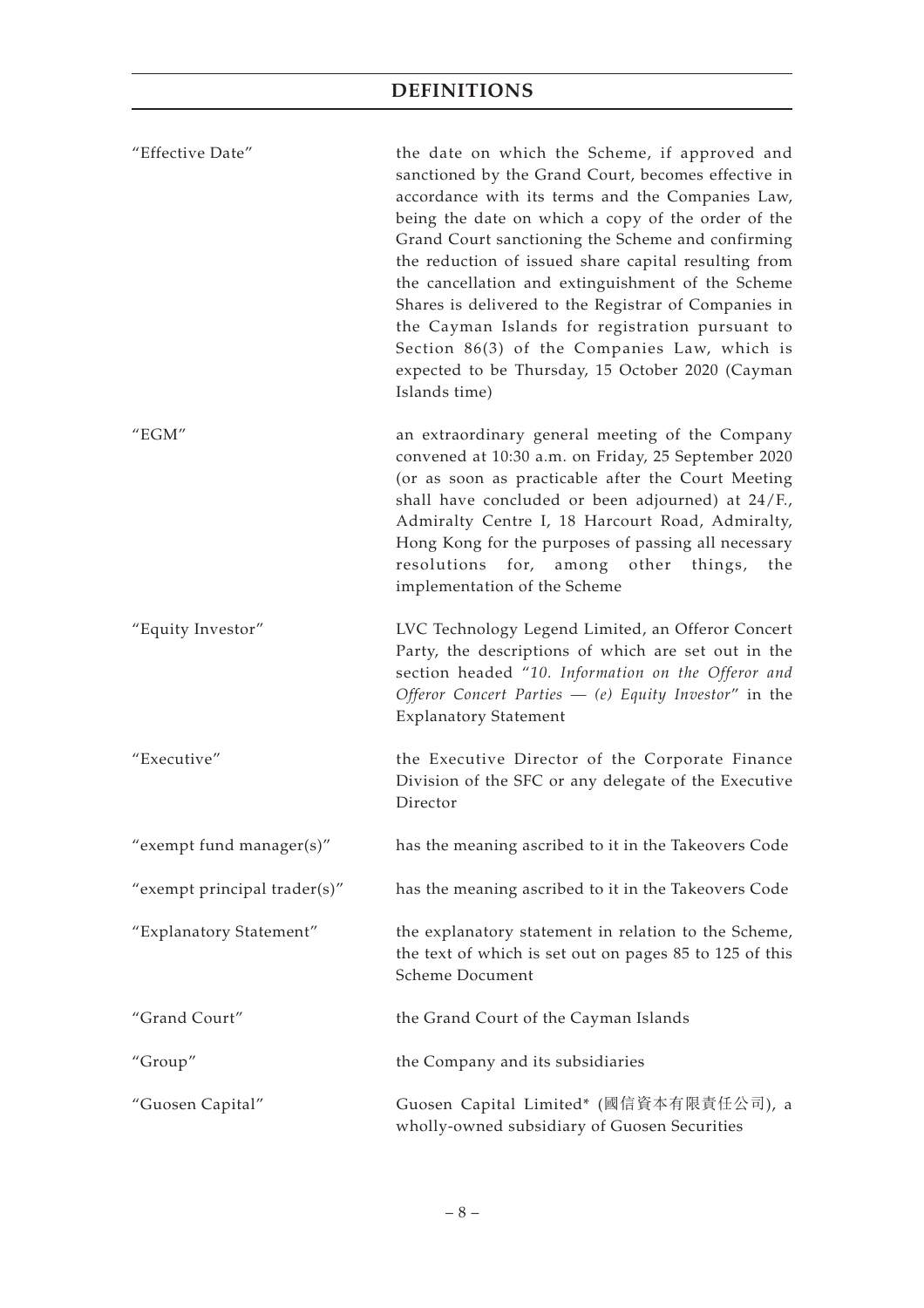| "Guosen Securities"                              | Guosen Securities Co., Ltd. (國信證券股份有限公司), a<br>company listed on the Shenzhen Stock Exchange<br>(stock code: 002736)                                                                                                                                                                                |
|--------------------------------------------------|-----------------------------------------------------------------------------------------------------------------------------------------------------------------------------------------------------------------------------------------------------------------------------------------------------|
| "Guosen Securities Group"                        | Guosen Securities, its subsidiaries and entities of<br>which Guosen Securities owns or controls 20% or<br>more of their voting rights                                                                                                                                                               |
| "HC Capital"                                     | HC Capital Limited, a company incorporated in Hong<br>Kong with limited liability and is wholly-owned by<br>Hsin Chong International Holdings, which is in turn<br>held as to 79.1% by HSBC Trustee (HK) Limited as the<br>executor of the will of the late Dr. Meou-tsen Geoffrey<br>Yeh           |
| "HK\$"                                           | Hong Kong dollar(s), the lawful currency of Hong<br>Kong                                                                                                                                                                                                                                            |
| "HKSCC"                                          | Hong Kong Securities Clearing Company Limited                                                                                                                                                                                                                                                       |
| "HKSCC Nominees"                                 | HKSCC Nominees Limited                                                                                                                                                                                                                                                                              |
| "Hong Kong"                                      | Hong Kong Special Administrative Region of the PRC                                                                                                                                                                                                                                                  |
| "Independent Board<br>Committee"                 | the independent committee of the Board formed to<br>advise the Disinterested Shareholders in connection<br>with the Proposal and the Scheme, and comprising all<br>the independent non-executive Directors, namely Mr.<br>Deng Xinping, Mr. Ong Chor Wei and Mr. Zhao Wei                           |
| "Independent Financial<br>Adviser" or "Somerley" | Somerley Capital Limited, a corporation licensed to<br>carry on Type 1 (dealing in securities) and Type 6<br>(advising on corporate finance) regulated activities<br>under the SFO, being the independent financial<br>adviser to the Independent Board Committee on the<br>Proposal and the Scheme |
| "Interim Results<br>Announcement"                | the interim results announcement of the Company for<br>the six months ended 30 June 2020, which was<br>published on 4 August 2020                                                                                                                                                                   |
| "Investor Participant"                           | a person admitted to participate in CCASS as an<br>investor participant                                                                                                                                                                                                                             |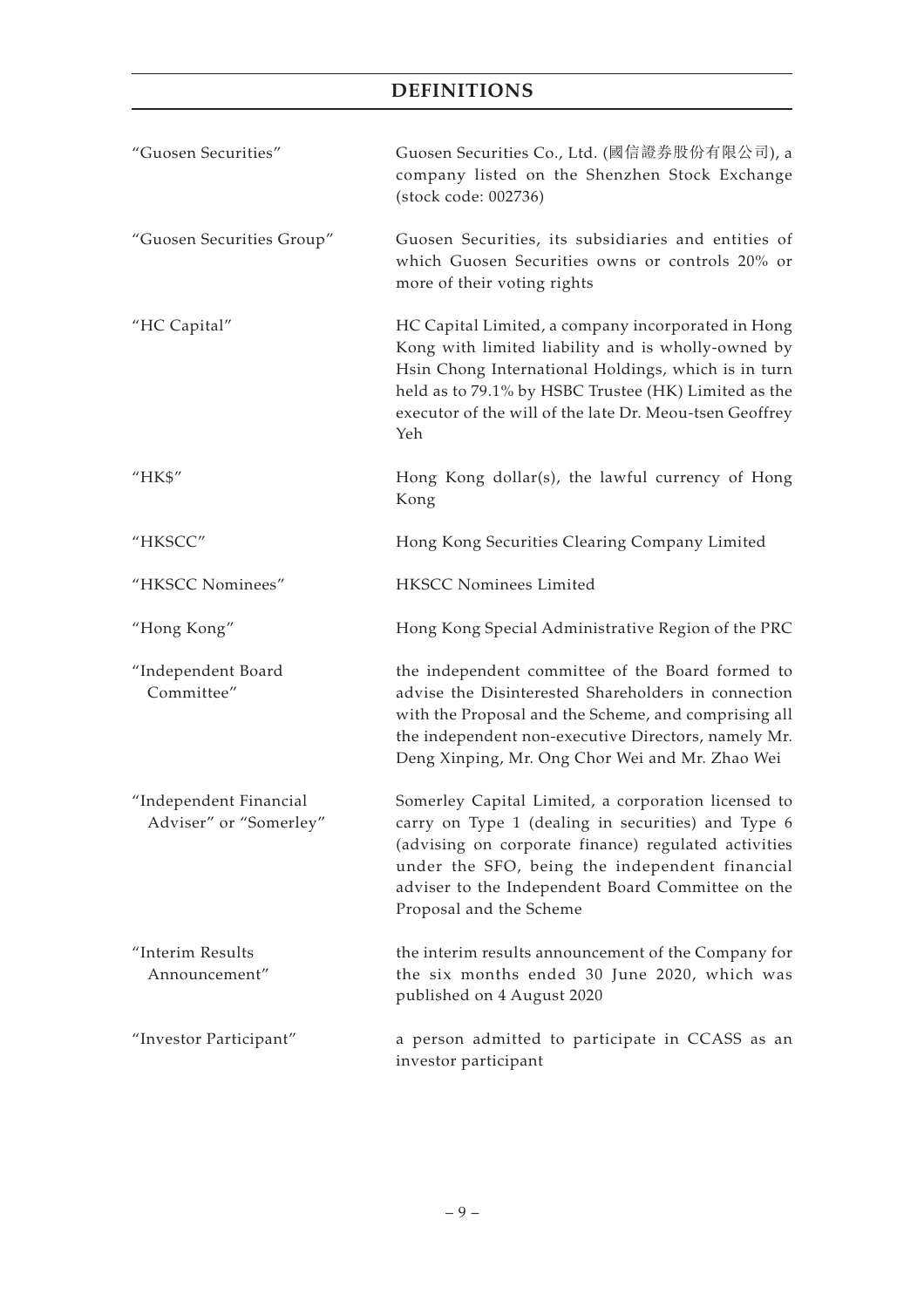| "Joint Announcement"                  | the joint announcement dated 8 July 2020 issued by<br>the Offeror and the Company in relation to the<br>Proposal                                                                                                                                                                                                                                                                                                                                                                                                                                                                                                                                                                                               |
|---------------------------------------|----------------------------------------------------------------------------------------------------------------------------------------------------------------------------------------------------------------------------------------------------------------------------------------------------------------------------------------------------------------------------------------------------------------------------------------------------------------------------------------------------------------------------------------------------------------------------------------------------------------------------------------------------------------------------------------------------------------|
| "Kaifa"                               | Kaifa Technology (H.K) Limited, a company<br>incorporated in Hong Kong with limited liability and<br>is a wholly-owned subsidiary of Shenzhen Kaifa                                                                                                                                                                                                                                                                                                                                                                                                                                                                                                                                                            |
| "Kaifa Cancellation<br>Consideration" | the consideration to be received by Kaifa for the<br>cancellation and extinguishment of its 171,121,237<br>Scheme Shares under the Scheme, which, pursuant to<br>the terms of the Consortium Agreement, consists of (i)<br>cash (at the Cancellation Price) as consideration for<br>the cancellation and extinguishment of 60,000,000<br>Scheme Shares out of the 171,121,237 Scheme Shares<br>held by Kaifa; and (ii) the crediting of Kaifa's unpaid<br>Offeror Shares as fully paid at the Cancellation Price<br>per Offeror Share as consideration for the cancellation<br>and extinguishment of 111,121,237 Scheme Shares out<br>of the 171,121,237 Scheme Shares held by Kaifa<br>pursuant to the Scheme |
| "Last Trading Day"                    | 3 July 2020, being the last full trading day in the<br>Shares on the Stock Exchange immediately before the<br>halting of trading in the Shares pending publication<br>of the Joint Announcement                                                                                                                                                                                                                                                                                                                                                                                                                                                                                                                |
| "Latest Practicable Date"             | 28 August 2020, being the latest practicable date prior<br>to the date of this Scheme Document for the purpose<br>of ascertaining certain information contained in this<br><b>Scheme Document</b>                                                                                                                                                                                                                                                                                                                                                                                                                                                                                                              |
| "Listing Rules"                       | the Rules Governing the Listing of Securities on the<br>Stock Exchange                                                                                                                                                                                                                                                                                                                                                                                                                                                                                                                                                                                                                                         |
| "Long Stop Date"                      | 28 February 2021 (or such later date as the Offeror and<br>the Company may agree or, to the extent applicable,<br>as the Grand Court on application of the Company<br>may allow and in all cases, as permitted by the<br>Executive)                                                                                                                                                                                                                                                                                                                                                                                                                                                                            |
| "Mandarin Assets"                     | Mandarin Assets Limited, a business company<br>incorporated in the BVI and wholly owned by Mr. Na                                                                                                                                                                                                                                                                                                                                                                                                                                                                                                                                                                                                              |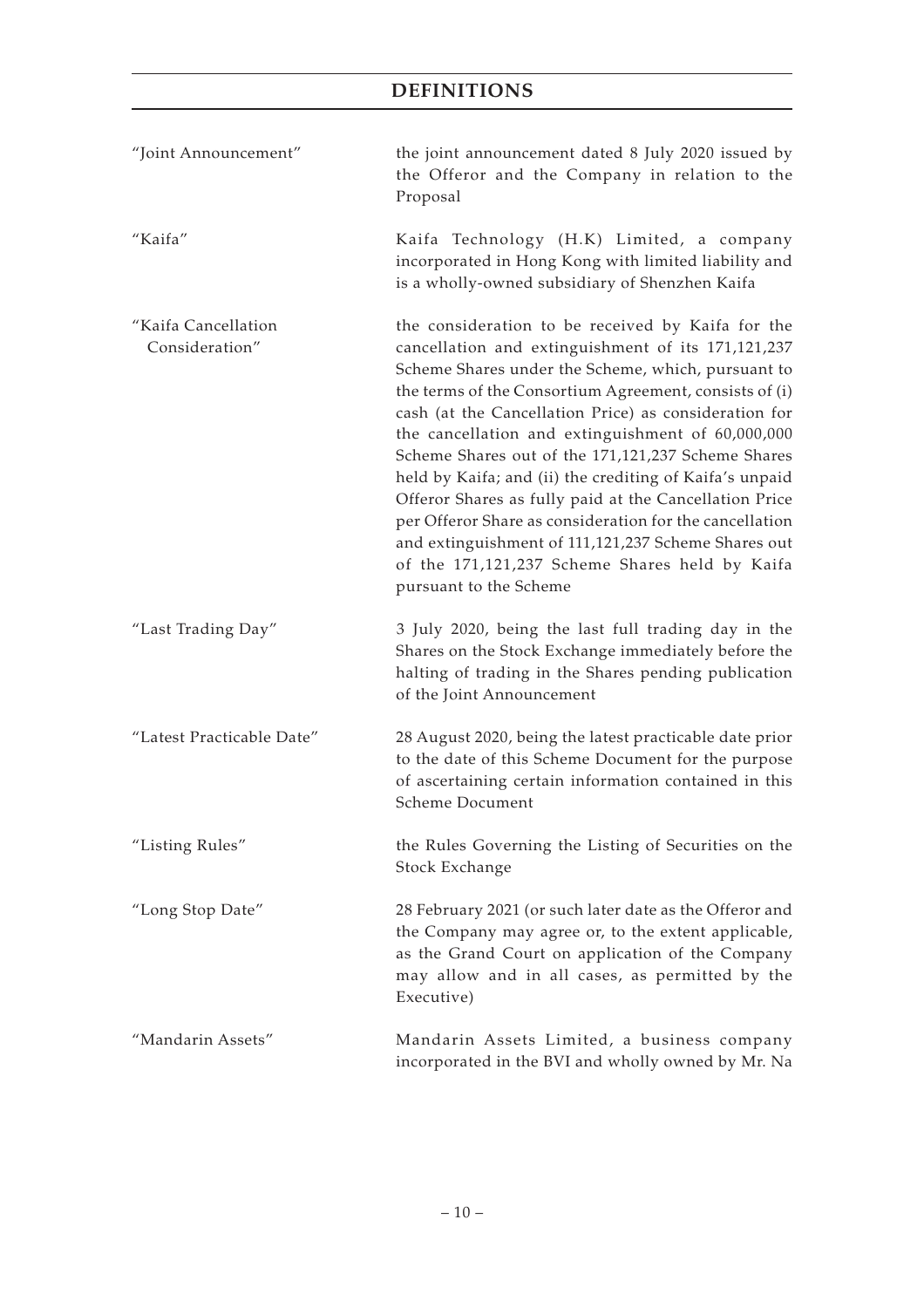| "Mandarin Assets Arrangement | the compensation to be provided by the Equity          |
|------------------------------|--------------------------------------------------------|
| Part I"                      | Investor to Mr. Na in accordance with the terms of the |
|                              | Consortium Agreement for the purpose of                |
|                              | compensating him for the risks that he has             |
|                              | undertaken in providing a personal guarantee to        |
|                              | secure the Optical Alpha Acquisition Financing and     |
|                              | the Offeror Acquisition Financing, details of which    |
|                              | are set out in the section headed "4. Consortium       |
|                              | Agreement" in the Explanatory Statement                |

- "Mandarin Assets Arrangement Part II" the compensation to be provided by the Subscription Investor to Mr. Na in accordance with the terms of the Consortium Agreement for the purpose of compensating him for the risks that he has undertaken in providing a personal guarantee to secure the Optical Alpha Acquisition Financing and the Offeror Acquisition Financing, details of which are set out in the section headed "*4. Consortium Agreement*" in the Explanatory Statement
- "Meeting Record Date" Friday, 25 September 2020, or such other date as shall have been announced to the Shareholders, being the record date for the purpose of determining the entitlement of Disinterested Shareholders to attend and vote at the Court Meeting and the entitlement of Shareholders to attend and vote at the EGM
- "Mr. Na" Mr. Na Qinglin, the chairman of the Company and an executive Director, and a director of each of the Offeror and Optical Alpha. Mr. Na is an Offeror Concert Party. Further information on Mr. Na is set out in the section headed "*10. Information on the Offeror and Offeror Concert Parties — (c) Mr. Na Related Shareholders*" in the Explanatory Statement "Mr. Na Related Shareholders" O-Net BVI, Mandarin Assets and O-Net SAPL

"Mr. Na Related Shareholders and Kaifa Irrevocable Undertakings" the irrevocable undertakings given by the Mr. Na Related Shareholders and Kaifa pursuant to the Consortium Agreement, as set out in paragraphs (b), (c) and (d) in the section headed "*4. Consortium Agreement*" in the Explanatory Statement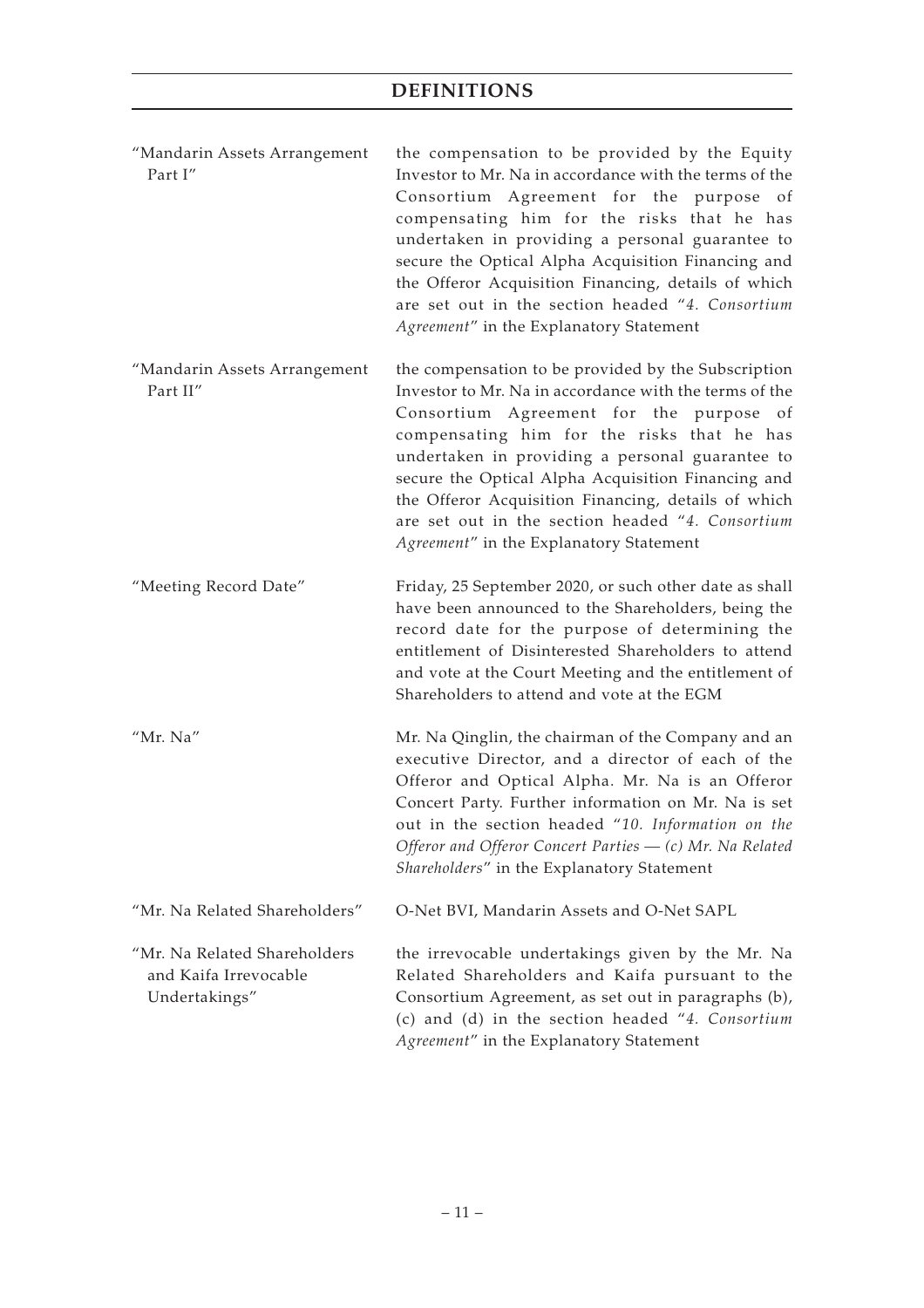| "Mr. Na Related Shareholders<br>Cancellation Consideration" | the consideration to be received by the Mr. Na Related<br>Shareholders for the cancellation and extinguishment<br>of their 287,710,833 Scheme Shares under the Scheme,<br>which, pursuant to the terms of the Consortium<br>Agreement, consists of the crediting of 287,710,833<br>unpaid Offeror Shares out of the 513,676,233 unpaid<br>Offeror Shares held by Optical Alpha as fully paid at<br>the Cancellation Price per Offeror Share and in turn,<br>the crediting of the Mr. Na Related Shareholders'<br>unpaid Optical Alpha Shares as fully paid at the<br>Cancellation Price per Optical Alpha Share                             |
|-------------------------------------------------------------|---------------------------------------------------------------------------------------------------------------------------------------------------------------------------------------------------------------------------------------------------------------------------------------------------------------------------------------------------------------------------------------------------------------------------------------------------------------------------------------------------------------------------------------------------------------------------------------------------------------------------------------------|
| "offer period"                                              | has the meaning ascribed to it in the Takeovers Code,<br>which commenced on 8 July 2020 and will end on the<br>Effective Date, which is expected to be Thursday, 15<br>October 2020 (Cayman Islands time), or the date on<br>which the Scheme is withdrawn or lapses in<br>accordance of its terms and the Takeovers Code (as<br>the case may be)                                                                                                                                                                                                                                                                                           |
| "Offeror"                                                   | Optical Beta Limited, a business company<br>incorporated under the laws of the BVI with limited<br>liability, which is held as to 82.21% by Optical Alpha<br>and 17.79% by Kaifa as at the Latest Practicable Date                                                                                                                                                                                                                                                                                                                                                                                                                          |
| "Offeror Acquisition Financing"                             | debt facilities with an aggregate amount of HK\$1.44<br>billion provided by CMB to the Offeror in relation to<br>the Proposal, further details of which are set out in the<br>section headed "9. Financial Resources" in the<br><b>Explanatory Statement</b>                                                                                                                                                                                                                                                                                                                                                                                |
| "Offeror Consortium"                                        | parties to the Consortium Agreement, which include<br>the Offeror, Optical Alpha, Mr. Na, the Mr. Na Related<br>Shareholders, the Equity Investor, the Subscription<br>Investor and Kaifa                                                                                                                                                                                                                                                                                                                                                                                                                                                   |
| "Offeror Concert Parties"                                   | parties acting in concert or presumed to be acting in<br>concert with the Offeror (including Mandarin Assets,<br>O-Net BVI, O-Net SAPL, Kaifa, HC Capital, CICC<br>(except in the capacity of an exempt principal trader<br>or exempt fund manager for the purposes of the<br>Takeovers Code and excluding Shares held by the<br>CICC group on behalf of non-discretionary<br>investment clients) and Guosen Securities (for the<br>avoidance of doubt, all the Shares held by the Guosen<br>Securities Group as at the Latest Practicable Date are<br>not owned by it but are held for and on behalf of its<br>non-discretionary clients)) |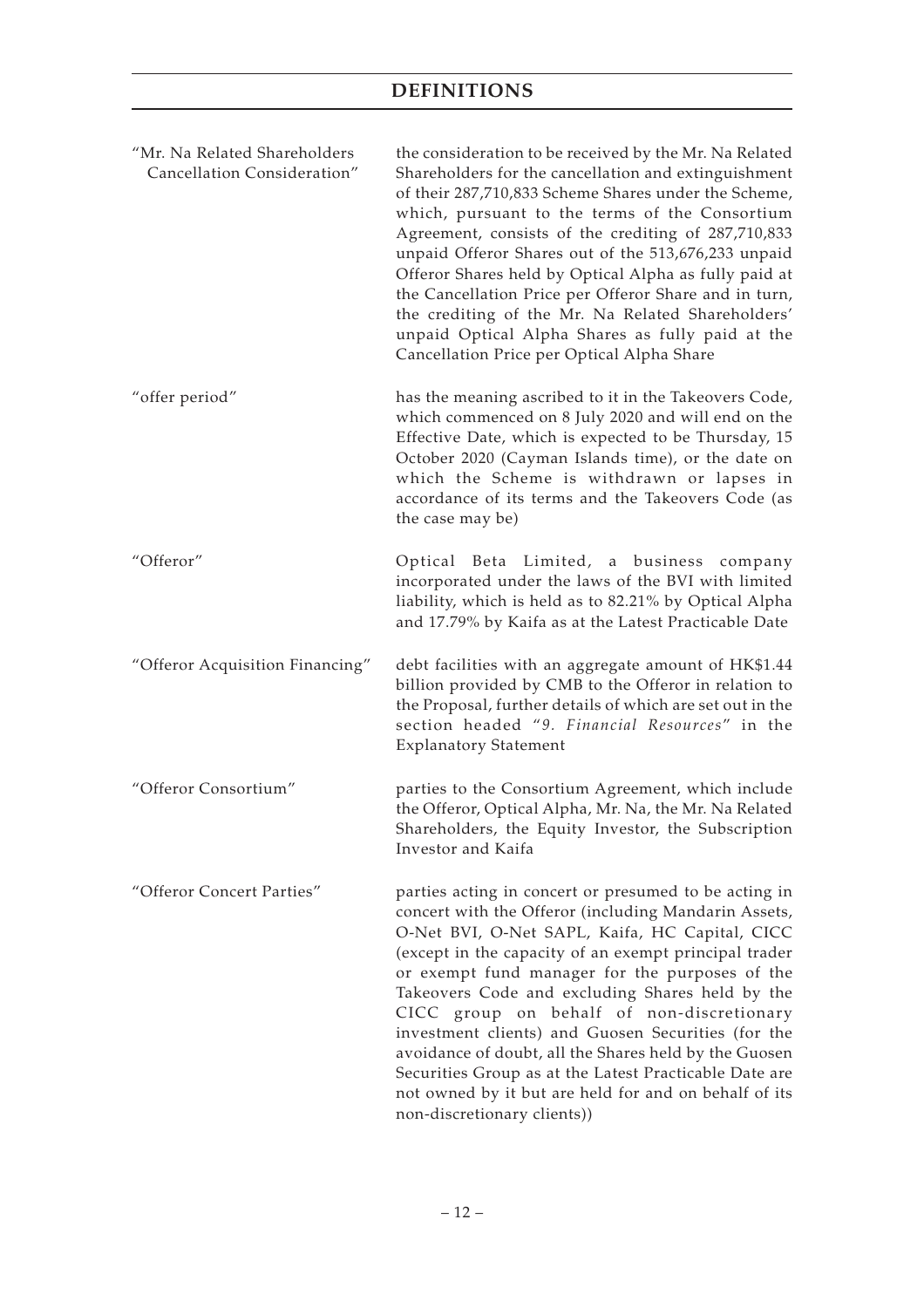| "Offeror Share(s)"                        | ordinary share(s) of US\$0.001 par value each in the<br>Offeror                                                                                                                                                                                                                                                                                                                                                                   |
|-------------------------------------------|-----------------------------------------------------------------------------------------------------------------------------------------------------------------------------------------------------------------------------------------------------------------------------------------------------------------------------------------------------------------------------------------------------------------------------------|
| "Offeror Shareholder's Loan<br>Agreement" | the shareholder's loan agreement dated 7 July 2020<br>entered into between the Offeror and Optical Alpha,<br>the principal terms of which are described in the<br>section headed "5. Agreements relating to Optical Alpha<br>and the Offeror $-$ Offeror $-$ (B) Offeror Shareholder's<br>Loan Agreement" in the Explanatory Statement                                                                                            |
| "Offeror Subscription<br>Agreement"       | the subscription agreement dated 7 July 2020 entered<br>into among Optical Alpha, Kaifa and the Offeror,<br>further details of which are set out in the section<br>headed "5. Agreements relating to Optical Alpha and the<br>Offeror - Offeror - (A) Offeror Subscription<br>Agreement" in the Explanatory Statement                                                                                                             |
| "Offshore Subscription<br>Agreement"      | the subscription agreement dated 6 July 2020 entered<br>into among Optical Alpha, the Mr. Na Related<br>Shareholders and the Equity Investor, further details<br>of which are set out in the section headed "5.<br>Agreements relating to Optical Alpha and the Offeror -<br>Optical Alpha $-$ (A) Subscription Agreements $-1$ .<br>Offshore Subscription Agreement" in the Explanatory<br>Statement                             |
| "O-Net BVI"                               | O-Net Holdings (BVI) Limited, an Offeror Concert<br>Party, the descriptions of which are set out in the<br>section headed "10. Information on the Offeror and<br>Offeror Concert Parties" in the Explanatory Statement                                                                                                                                                                                                            |
| "O-Net SAPL"                              | O-Net Share Award Plan Limited, an Offeror Concert<br>Party, the descriptions of which are set out in the<br>section headed "10. Information on the Offeror and<br>Offeror Concert Parties" in the Explanatory Statement                                                                                                                                                                                                          |
| "Onshore Subscription<br>Agreement"       | the subscription agreement dated 6 July 2020 entered<br>into among Optical Alpha, the Mr. Na Related<br>Shareholders, the Equity Investor and the<br>Subscription Investor, further details of which are set<br>out in the section headed "5. Agreements relating to<br>Optical Alpha and the Offeror $-$ Optical Alpha $-$ (A)<br>Subscription Agreements $-$ 2. Onshore Subscription<br>Agreement" in the Explanatory Statement |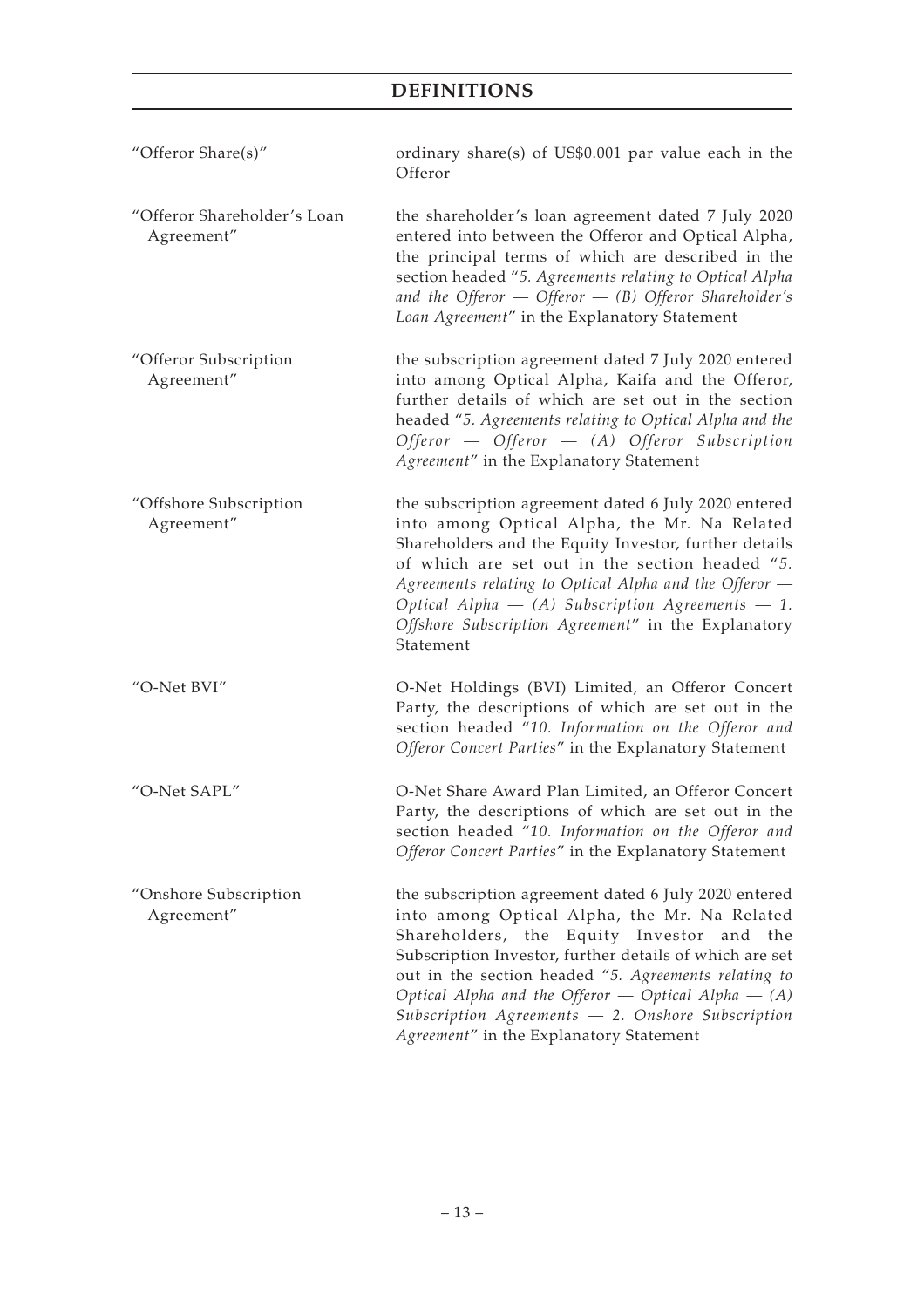| "Optical Alpha"                                 | Optical Alpha Limited, a business company<br>incorporated under the laws of the BVI with limited<br>liability, which is held as to 73.54% by the Mr. Na<br>Related Shareholders (including 3.16% by Mandarin<br>Assets, 56.90% by O-Net BVI and 13.48% by O-Net<br>SAPL) and 26.46% by the Equity Investor as at the<br>Latest Practicable Date                                                                                                                                                         |
|-------------------------------------------------|---------------------------------------------------------------------------------------------------------------------------------------------------------------------------------------------------------------------------------------------------------------------------------------------------------------------------------------------------------------------------------------------------------------------------------------------------------------------------------------------------------|
| "Optical Alpha Acquisition<br>Financing"        | debt facilities with an aggregate amount of HK\$730<br>million provided by CMB to Optical Alpha in relation<br>to the Proposal, further details of which are set out in<br>the section headed "9. Financial Resources" in the<br><b>Explanatory Statement</b>                                                                                                                                                                                                                                           |
| "Optical Alpha Personal<br>Guarantee"           | the deed of personal guarantee dated 6 July 2020<br>entered into between Mr. Na and the Equity Investor<br>in respect of the personal guarantee provided by Mr.<br>Na in favour of the Equity Investor in connection with<br>the Optical Alpha Shareholder's Loan, the principal<br>terms of which are described in the section headed "5.<br>Agreements relating to Optical Alpha and the Offeror –<br>Optical Alpha – (C) Optical Alpha Shareholder's Loan<br>Agreement" in the Explanatory Statement |
| "Optical Alpha Shareholders'<br>Agreement"      | the shareholders' agreement dated 6 July 2020 entered<br>into among the Mr. Na Related Shareholders, the<br>Equity Investor and Optical Alpha to govern their<br>relationship in respect of Optical Alpha, the principal<br>terms of which are described in the section headed "5.<br>Agreements relating to Optical Alpha and the Offeror -<br>Optical Alpha - (B) Optical Alpha Shareholders'<br>Agreement" in the Explanatory Statement                                                              |
| "Optical Alpha Shareholders'<br>Loan Agreement" | the shareholder's loan agreement dated 6 July 2020<br>entered into between the Equity Investor and Optical<br>Alpha, the principal terms of which are described in<br>the section headed "5. Agreements relating to Optical<br>Alpha and the Offeror $-$ Optical Alpha $-$ (C) Optical<br>Alpha Shareholder's Loan Agreement" in the<br><b>Explanatory Statement</b>                                                                                                                                    |
| "Optical Alpha Shares(s)"                       | ordinary share(s) of US\$0.001 par value each in<br>Optical Alpha                                                                                                                                                                                                                                                                                                                                                                                                                                       |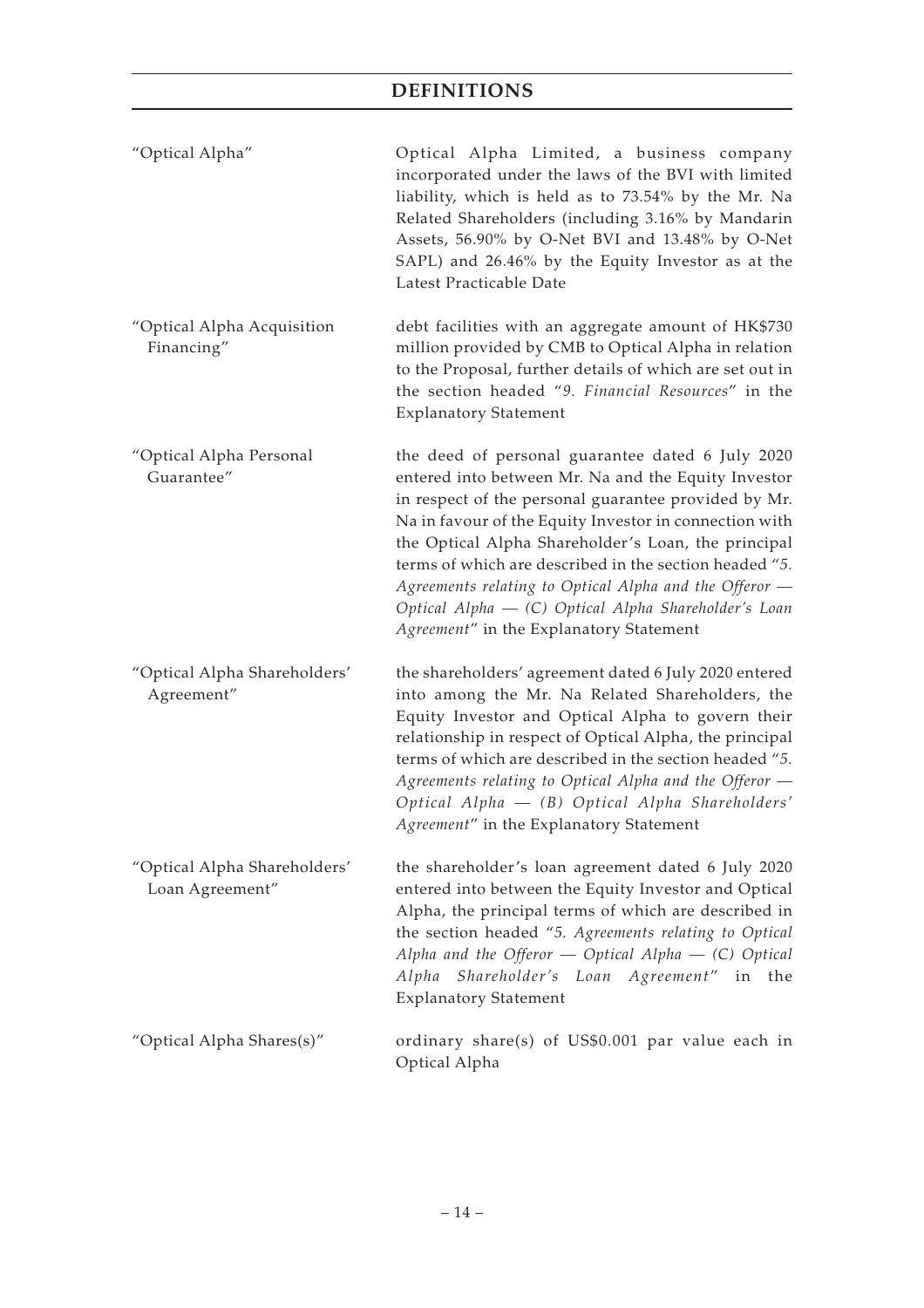| " $Option(s)$ "                            | the outstanding share option(s) granted under the<br>Share Option Scheme, all of which, if not exercised by<br>the expiry of the term of the Share Option Scheme on 8<br>April 2020, had lapsed on 9 April 2020                                                                                                                                                                                                        |
|--------------------------------------------|------------------------------------------------------------------------------------------------------------------------------------------------------------------------------------------------------------------------------------------------------------------------------------------------------------------------------------------------------------------------------------------------------------------------|
| "Other CCASS Participant"                  | a broker, custodian, nominee or other relevant person<br>who is, or has deposited Shares with, a CCASS<br>participant                                                                                                                                                                                                                                                                                                  |
| $^{\prime\prime}\text{PRC}^{\prime\prime}$ | the People's Republic of China, and for the purpose of<br>this Scheme Document only, exclude Hong Kong, the<br>Macau Special Administrative Region of the PRC and<br>Taiwan                                                                                                                                                                                                                                            |
| "Proposal"                                 | the proposed privatisation of the Company by the<br>Offeror by way of the Scheme on the terms and subject<br>to the Conditions as described in this Scheme<br>Document                                                                                                                                                                                                                                                 |
| "Registered Owner"                         | any person (including without limitation a nominee,<br>trustee, depositary or any other authorised custodian<br>or third party) whose name is entered in the register<br>of members of the Company as a holder of the Shares                                                                                                                                                                                           |
| "Relevant Authorities"                     | applicable governments or governmental bodies,<br>regulatory bodies, or courts including but not limited<br>to the SFC and the Stock Exchange                                                                                                                                                                                                                                                                          |
| "Relevant Period"                          | the period commencing on 8 January 2020, being the<br>date falling six months prior to 8 July 2020, being the<br>commencement of the offer period, and ending on the<br>Latest Practicable Date                                                                                                                                                                                                                        |
| "Restricted Share Award<br>Scheme"         | the restricted share award scheme adopted by the<br>Company on 9 May 2014                                                                                                                                                                                                                                                                                                                                              |
| "Scheme"                                   | a scheme of arrangement between the Company and<br>the Scheme Shareholders under Section 86 of the<br>Companies Law (subject to the Conditions) involving<br>the cancellation and extinguishment of all the Scheme<br>Shares and the restoration of the number of issued<br>Shares in the share capital of the Company to the<br>amount immediately before the cancellation and<br>extinguishment of the Scheme Shares |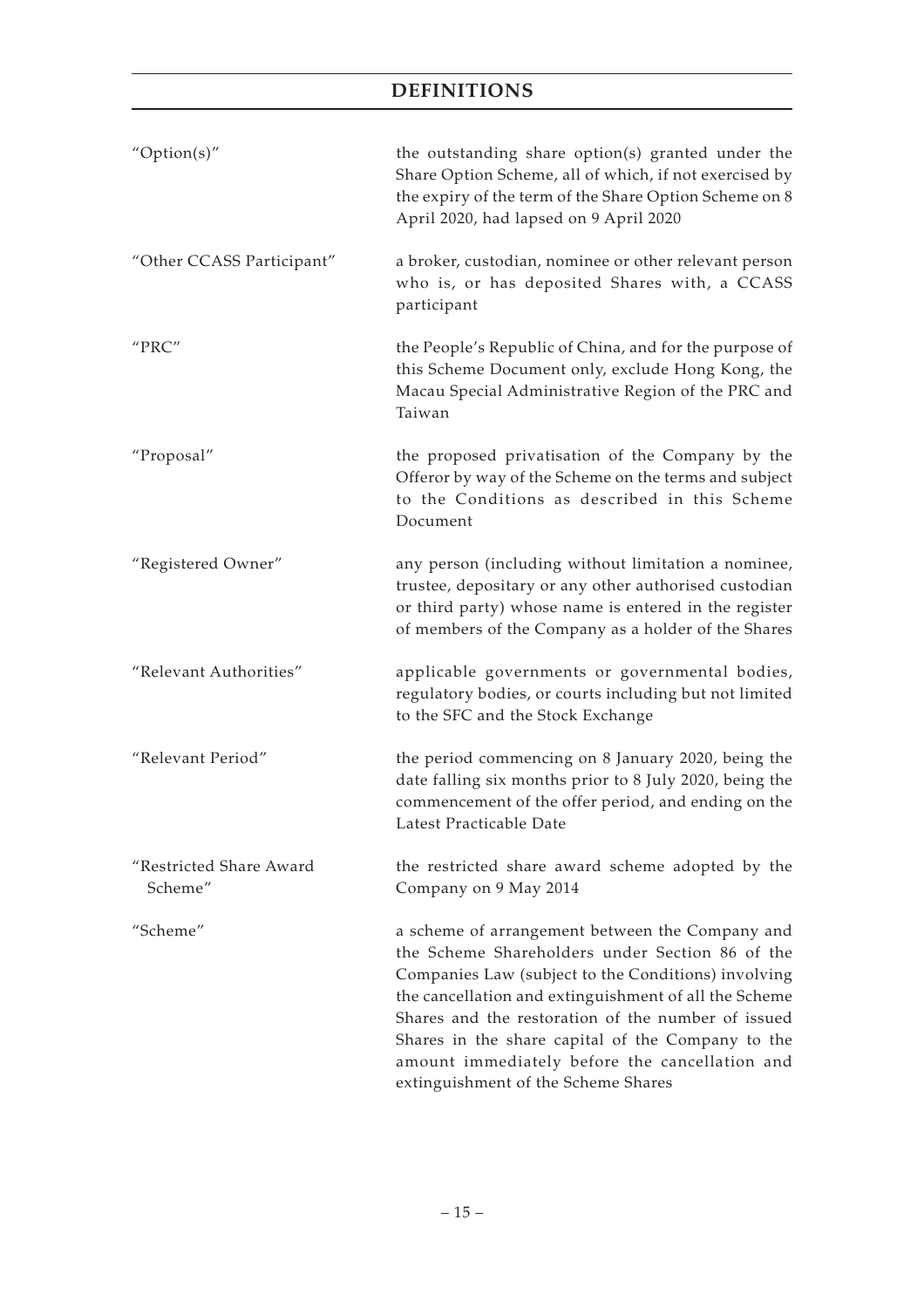| "Scheme Document"                       | this composite scheme document (which contains,<br>among other things, further details of the Proposal),<br>the accompanying proxy forms and notices of the<br>Court Meeting and the EGM, despatched by the<br>Offeror and the Company to all Shareholders as<br>required by the Takeovers Code                                                                               |
|-----------------------------------------|-------------------------------------------------------------------------------------------------------------------------------------------------------------------------------------------------------------------------------------------------------------------------------------------------------------------------------------------------------------------------------|
| "Scheme Record Date"                    | Thursday, 15 October 2020, being the Effective Date,<br>or such other date as shall have been announced to the<br>Shareholders, being the record date for the purpose of<br>determining entitlements under the Scheme                                                                                                                                                         |
| "Scheme Share(s)"                       | Share(s) other than those held by the Offeror on the<br>Scheme Record Date. As at the Latest Practicable<br>Date, the Offeror does not legally and beneficially<br>own, control or have direction over any Shares.<br>Accordingly, all of the 834,028,240 Shares in issue as at<br>the Latest Practicable Date will be subject to the<br>Scheme and regarded as Scheme Shares |
| "Scheme Shareholder(s)"                 | holder(s) of Scheme Shares on the Scheme Record<br>Date, which will comprise the Disinterested<br>Shareholders, the Mr. Na Related Shareholders, HC<br>Capital and Kaifa                                                                                                                                                                                                      |
| "SFC"                                   | the Securities and Futures Commission of Hong Kong                                                                                                                                                                                                                                                                                                                            |
| $^{\prime\prime}$ SFO $^{\prime\prime}$ | the Securities and Futures Ordinance (Chapter 571 of<br>the Laws of Hong Kong)                                                                                                                                                                                                                                                                                                |
| "Share $(s)$ "                          | ordinary share(s) of HK\$0.01 par value each in the<br>share capital of the Company                                                                                                                                                                                                                                                                                           |
| "Share Option Scheme"                   | the share option scheme adopted by the Company on<br>9 April 2010, which had been terminated upon the<br>expiry of its term on 9 April 2020                                                                                                                                                                                                                                   |
| "Share Registrar"                       | Computershare Hong Kong Investor Services Limited<br>at Shops 1712-1716, 17th Floor, Hopewell Centre, 183<br>Queen's Road East, Wanchai, Hong Kong, being the<br>Hong Kong branch share registrar and transfer office<br>of the Company                                                                                                                                       |
| "Shareholder(s)"                        | registered holder(s) of the Shares                                                                                                                                                                                                                                                                                                                                            |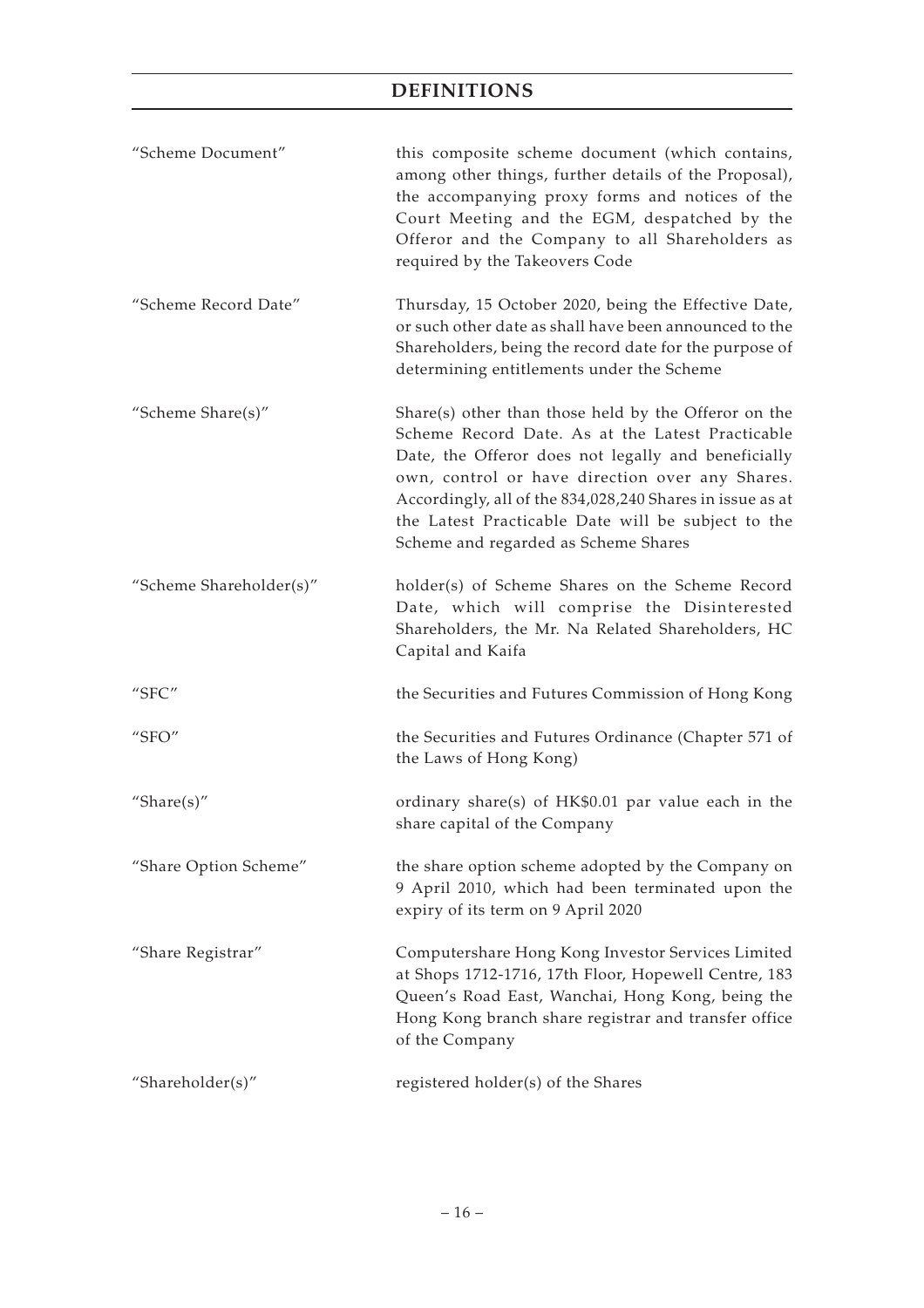| "Shenzhen Kaifa"                                      | Shenzhen Kaifa Technology Co., Ltd (深圳長城開發科<br>技股份有限公司), a company incorporated in the PRC<br>and listed on the Shenzhen Stock Exchange (stock<br>code: 21)                                                                                                                                                                                                                                                                                                                                                                |
|-------------------------------------------------------|----------------------------------------------------------------------------------------------------------------------------------------------------------------------------------------------------------------------------------------------------------------------------------------------------------------------------------------------------------------------------------------------------------------------------------------------------------------------------------------------------------------------------|
| "Shenzhen Songhe<br>Zhengxingu LP"                    | Shenzhen Songhe Zhengxingu Entrepreneurship<br>Investment Limited Partnership* (深圳市松禾正心谷創<br>業投資合夥企業(有限合夥)), the descriptions of which<br>are set out in the section headed "10. Information on the<br>Offeror and Offeror Concert Parties - (f) Subscription<br>Investor" in the Explanatory Statement                                                                                                                                                                                                                    |
| "Shenzhen Songhexin LP"                               | Shenzhen Songhexin Entrepreneurship Investment<br>Limited Partnership* (深圳市松和信創業投資合夥企業<br>(有限合夥)), the descriptions of which are set out in<br>the section headed "10. Information on the Offeror and<br>Offeror Concert Parties $-$ (f) Subscription Investor" in<br>the Explanatory Statement                                                                                                                                                                                                                            |
| "Stock Exchange"                                      | The Stock Exchange of Hong Kong Limited                                                                                                                                                                                                                                                                                                                                                                                                                                                                                    |
| "Subscription Investor"                               | Shenzhen Zhengxinhe Consultancy Company<br>Limited* (深圳市正信禾諮詢有限責任公司), an Offeror<br>Concert Party, the description and shareholding of<br>which are set out in the section headed "10.<br>Information on the Offeror and Offeror Concert Parties -<br>(f) Subscription Investor" in the Explanatory Statement                                                                                                                                                                                                              |
| "Subscription Investor's<br>Deposit"                  | million<br>RMB660<br>(equivalent to<br>of<br>sum<br>a<br>approximately HK\$730 million) which had been<br>deposited into the designated bank account pursuant<br>the Subscription Investor's Irrevocable<br>to<br>Undertakings and the terms of the Onshore<br>Subscription Agreement. For details, please see the<br>section headed "5. Agreements relating to Optical Alpha<br>and the Offeror $-$ Optical Alpha $-$ (A) Subscription<br>Agreements - 2. Onshore Subscription Agreement" in<br>the Explanatory Statement |
| "Subscription Investor's<br>Irrevocable Undertakings" | irrevocable undertakings given by the<br>the<br>Subscription Investor pursuant to the Onshore<br>Subscription Agreement, further details of which are<br>set out in the section headed "5. Agreements relating to<br>Optical Alpha and the Offeror $-$ Optical Alpha $-$ (A)<br>Subscription Agreements - 2. Onshore Subscription<br>Agreement" in the Explanatory Statement                                                                                                                                               |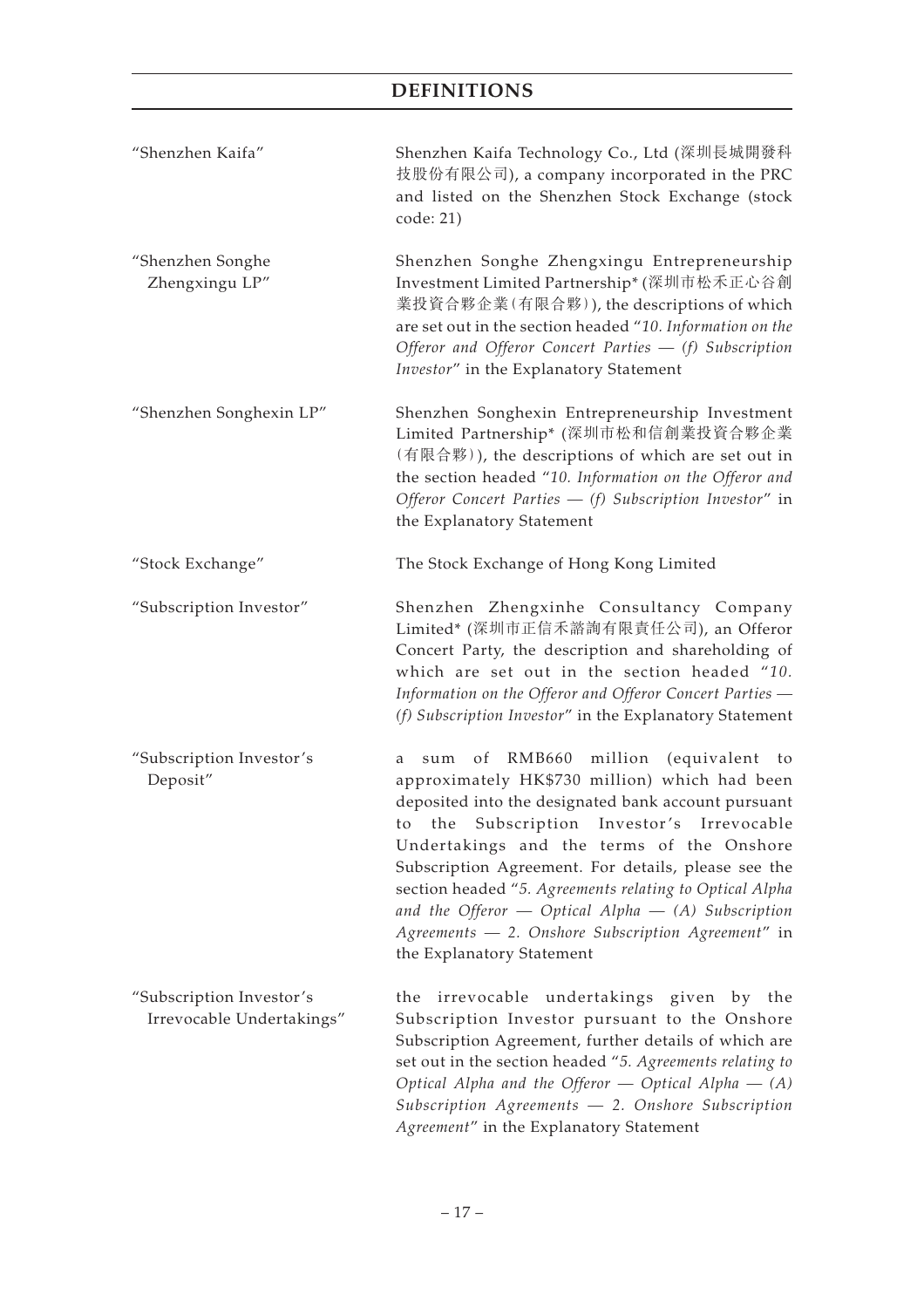| "Takeovers Code"                      | Hong Kong Code on Takeovers and Mergers (as<br>revised from time to time)                                                    |
|---------------------------------------|------------------------------------------------------------------------------------------------------------------------------|
| "US" or "United States"               | United States of America, its territories and<br>possessions, any state of the United States and the<br>District of Columbia |
| $^{\prime\prime}$ ( $^{\prime\prime}$ | per cent.                                                                                                                    |

All references in this Scheme Document to times and dates are references to Hong Kong times and dates, except as otherwise specified and other than references to the expected date of the Court hearing of the petition for the sanction of the Scheme and the reduction of the number of issued Shares and the Effective Date, which are the relevant dates in Cayman Islands. For reference only, Cayman Islands time is 13 hours behind Hong Kong time as at the date of this Scheme Document.

English translation of company names in Chinese or another language or Chinese translation of company names in English which are marked with "\*" are for identification purpose only.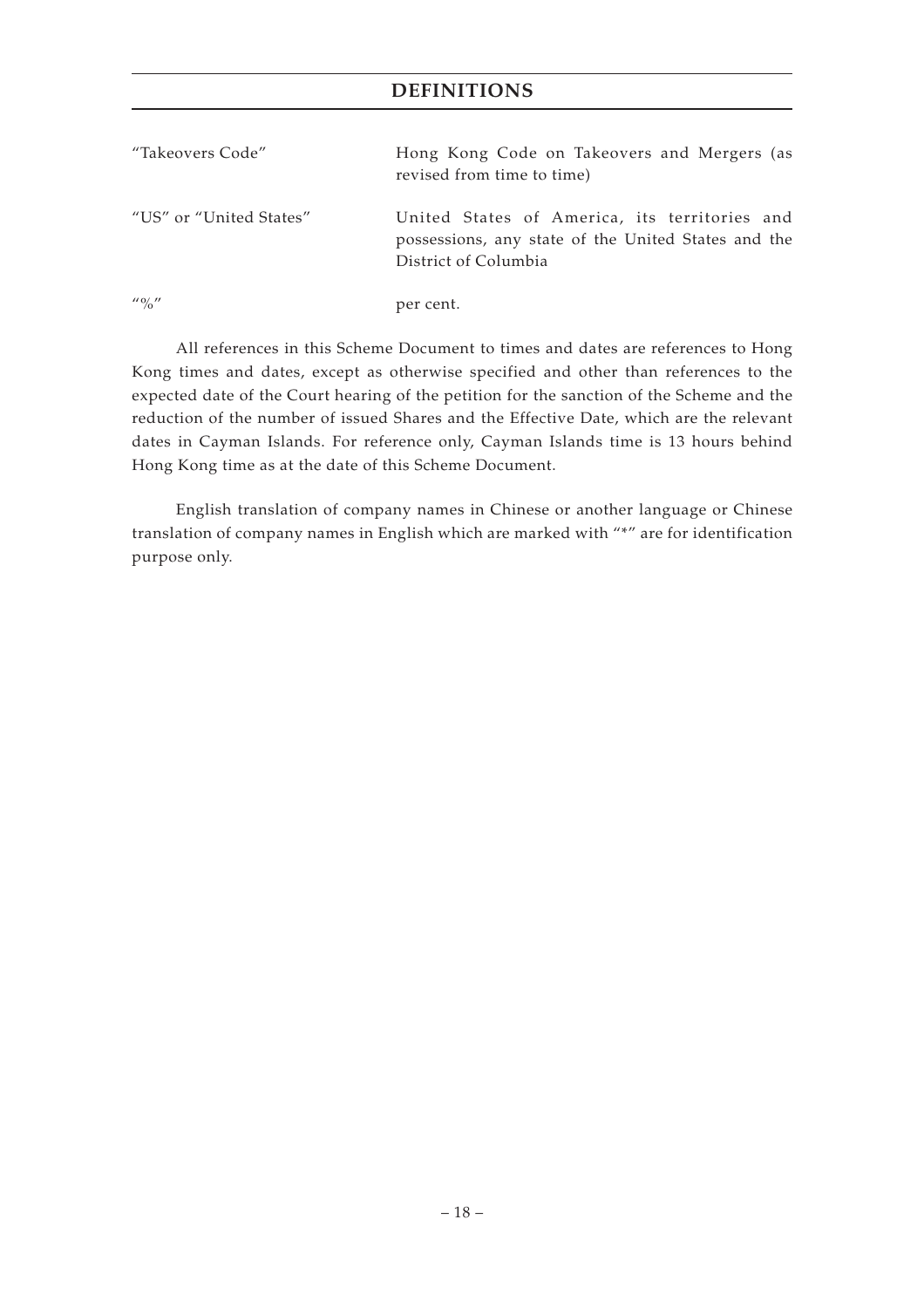# **EXPECTED TIMETABLE**

**The timetable set out below is indicative only and is subject to change.** Any changes to the timetable will be jointly announced by the Offeror and the Company.

Unless otherwise specified, all times and dates refer to Hong Kong local times and dates.

#### **Hong Kong time**

| Date of despatch of this Scheme Document  Wednesday, 2 September 2020                                                                                                                                           |
|-----------------------------------------------------------------------------------------------------------------------------------------------------------------------------------------------------------------|
| Latest time for lodging transfers of Shares in order to<br>become entitled to attend and vote at                                                                                                                |
| the Court Meeting and/or the EGM  4:30 p.m. Monday,<br>21 September 2020                                                                                                                                        |
| Register of members of the Company closed for<br>determining the entitlements of Disinterested<br>Shareholders to attend and vote at the Court Meeting,<br>and for determining the entitlements of Shareholders |
| Friday, 25 September 2020<br>(both days inclusive)                                                                                                                                                              |
| Latest time for lodging forms of proxy in respect of:                                                                                                                                                           |
| 23 September 2020                                                                                                                                                                                               |
| 23 September 2020                                                                                                                                                                                               |
| 25 September 2020                                                                                                                                                                                               |
| 25 September 2020                                                                                                                                                                                               |
| 25 September 2020<br>(or as soon as practicable after<br>the Court Meeting shall have<br>concluded or been adjourned)                                                                                           |
| Announcement of the results of the Court Meeting<br>and the EGM posted on the website                                                                                                                           |
| 7:00 p.m. on Friday,                                                                                                                                                                                            |
| 25 September 2020                                                                                                                                                                                               |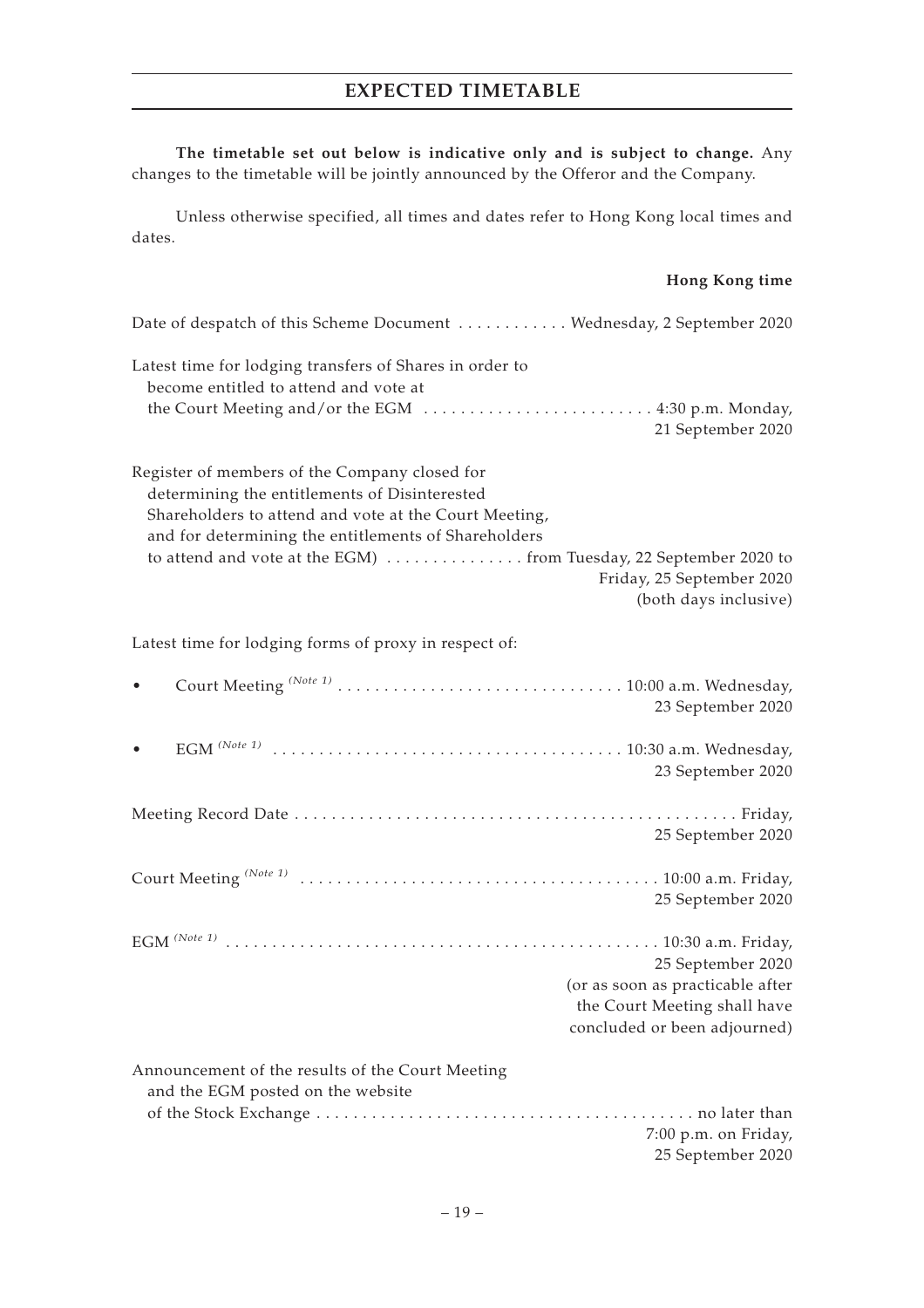## **EXPECTED TIMETABLE**

| Expected latest time for trading of Shares on                                                                                                     |
|---------------------------------------------------------------------------------------------------------------------------------------------------|
| 5 October 2020                                                                                                                                    |
| Latest time for lodging transfers of Shares in order                                                                                              |
| to qualify for entitlements under the Scheme  4:30 p.m. Wednesday,<br>7 October 2020                                                              |
| Register of members of the Company closed for<br>determining entitlements under the Scheme $^{(Note 3)}$ from Thursday,<br>8 October 2020 onwards |
| Court hearing of the petition for the sanction of                                                                                                 |
| the Scheme and confirmation of the reduction of                                                                                                   |
| (Cayman Islands time)                                                                                                                             |
| Announcement of (1) the results of the Court hearing                                                                                              |
| for the petition for the sanction of the Scheme,                                                                                                  |
| (2) the expected Effective Date and                                                                                                               |
| (3) the expected date of withdrawal of listing of                                                                                                 |
| Shares on the Stock Exchange posted on                                                                                                            |
| on Wednesday,<br>14 October 2020                                                                                                                  |
|                                                                                                                                                   |
| (Cayman Islands time)                                                                                                                             |
|                                                                                                                                                   |
| Announcement of (1) the Effective Date and                                                                                                        |
| (2) the withdrawal of listing of Shares on                                                                                                        |
| the Stock Exchange posted on the website                                                                                                          |
|                                                                                                                                                   |
| Withdrawal of listing of Shares on the Stock                                                                                                      |
| 19 October 2020                                                                                                                                   |
| Cheques for the cash payment under the Scheme                                                                                                     |
| 27 October 2020                                                                                                                                   |

Shareholders should note that the above timetable is subject to change. Further announcement(s) will be made in the event that there is any change.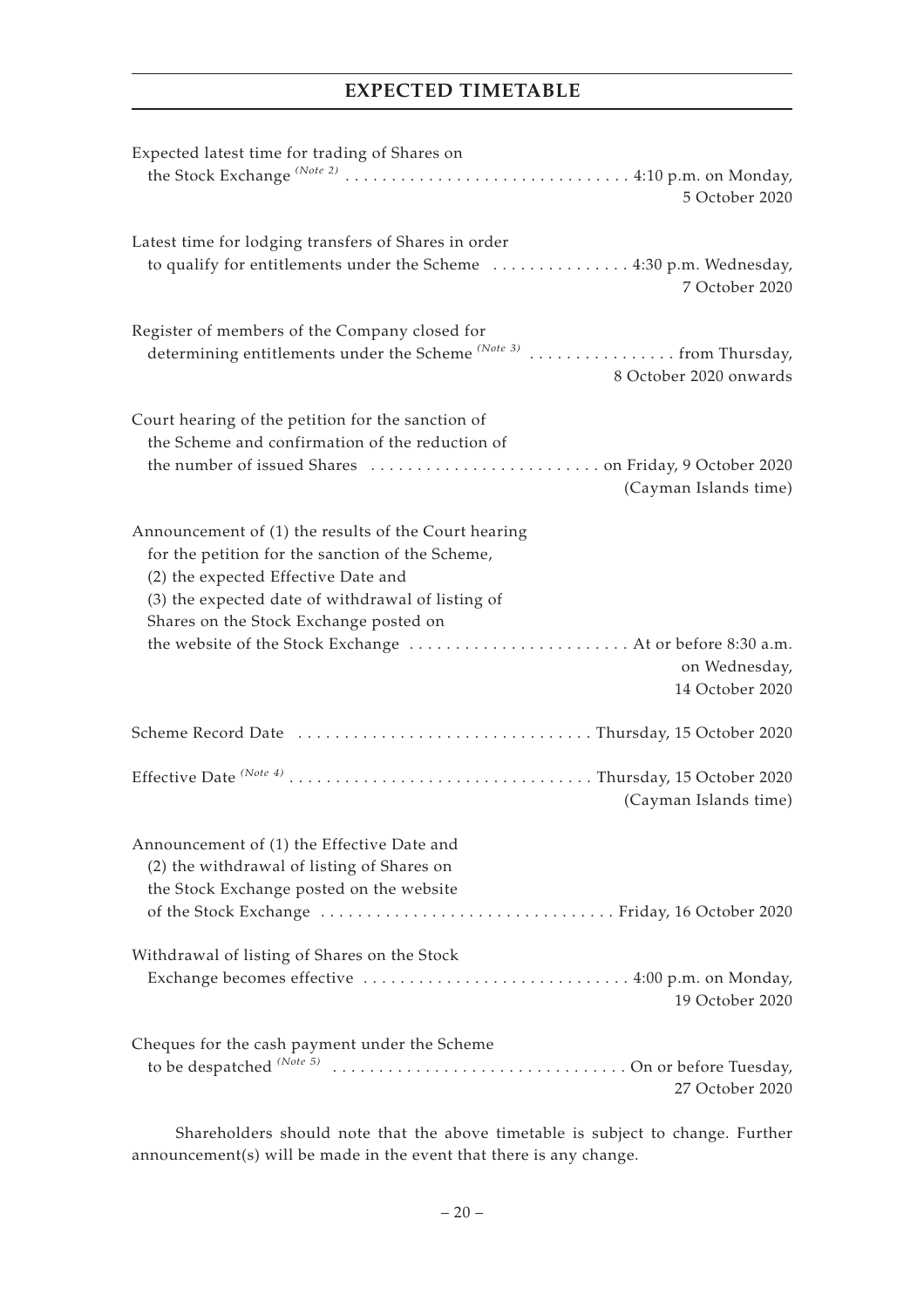### **EXPECTED TIMETABLE**

#### *Notes:*

- 1. The **pink** form of proxy in respect of the Court Meeting and the **white** form of proxy in respect of the EGM should be completed and signed in accordance with the instructions respectively printed thereon and should be lodged at the office of the Share Registrar, Computershare Hong Kong Investor Services Limited, at 17M Floor, Hopewell Centre, 183 Queen's Road East, Wanchai, Hong Kong by the times and dates stated above. The **pink** form of proxy for use at the Court Meeting and the **white** form of proxy for use at the EGM should be lodged no later than the time and date stated above. In the case of the **pink** form of proxy in respect of the Court Meeting, it may also be handed to the Chairman of the Court Meeting (who will have absolute discretion on whether or not to accept it) at the Court Meeting if it is not so lodged. The **white** form of proxy in respect of the EGM will not be valid if it is not so lodged. The completion and return of a form of proxy for the Court Meeting and/or the EGM will not preclude a member from attending and voting in person at the relevant meeting or any adjournment thereof if he, she or it so wishes. In such event, the returned form of proxy will be revoked by operation of law.
- 2. If the resolution to be proposed at the Court Meeting and all the resolutions to be proposed at the EGM are passed in fulfilment of Conditions (a) and (b) as set out in the section headed "*3. Conditions to the Proposal*" in the Explanatory Statement in this Scheme Document, respectively, the expected latest time for trading of the Shares on the Stock Exchange is 4:10 p.m. on Monday, 5 October 2020 (or such other date and time as Shareholders may be notified by way of announcement), and trading in the Shares on the Stock Exchange will cease from then onwards, unless the Scheme is withdrawn or lapses in accordance with its terms and the Takeovers Code subsequently, in which event trading in the Shares on the Stock Exchange will resume after the date on which the Scheme is so withdrawn or lapses and further announcement(s) will be made to notify Shareholders and investors of the Company of the exact date and time by which trading of the Shares on the Stock Exchange will resume.

If the resolution to be proposed at the Court Meeting or if any of the resolutions to be proposed at the EGM is not passed in accordance with Conditions (a) or (b) as set out in the section headed "*3. Conditions to the Proposal*" in the Explanatory Statement in this Scheme Document, respectively, the Scheme and the Proposal will lapse and trading in the Shares on the Stock Exchange will not cease from 4:10 p.m. on Monday, 5 October 2020 onwards. Further announcement(s) will be made in this event.

- 3. The register of members of the Company will be closed during such period for the purpose of determining who are qualified for the entitlements under the Scheme.
- 4. The Scheme shall become effective upon all the Conditions set out in the section headed "*3. Conditions to the Proposal*" in the Explanatory Statement of this Scheme Document having been fulfilled or (to the extent permitted) waived (as the case maybe).
- 5. Cheques for entitlements of Scheme Shareholders will be despatched by ordinary post in postage pre-paid envelopes addressed to Scheme Shareholders at their respective addresses as appearing in the register of members of the Company as at the Scheme Record Date or, in the case of joint holders, at the address appearing in the register of members of the Company as at the Scheme Record Date of the joint holder whose name then stands first in the register of members of the Company in respect of the relevant joint holding as soon as possible but in any event within seven business days (as defined in the Takeovers Code) following the Effective Date. Cheques shall be posted at the risk of the addressees and none of the Offeror, the Company, CICC, the Independent Financial Adviser and the Share Registrar and their respective directors, employees, officers, agents, advisers, associates and affiliates and any other persons involved in the Proposal shall be responsible for any loss or delay in the despatch of the same.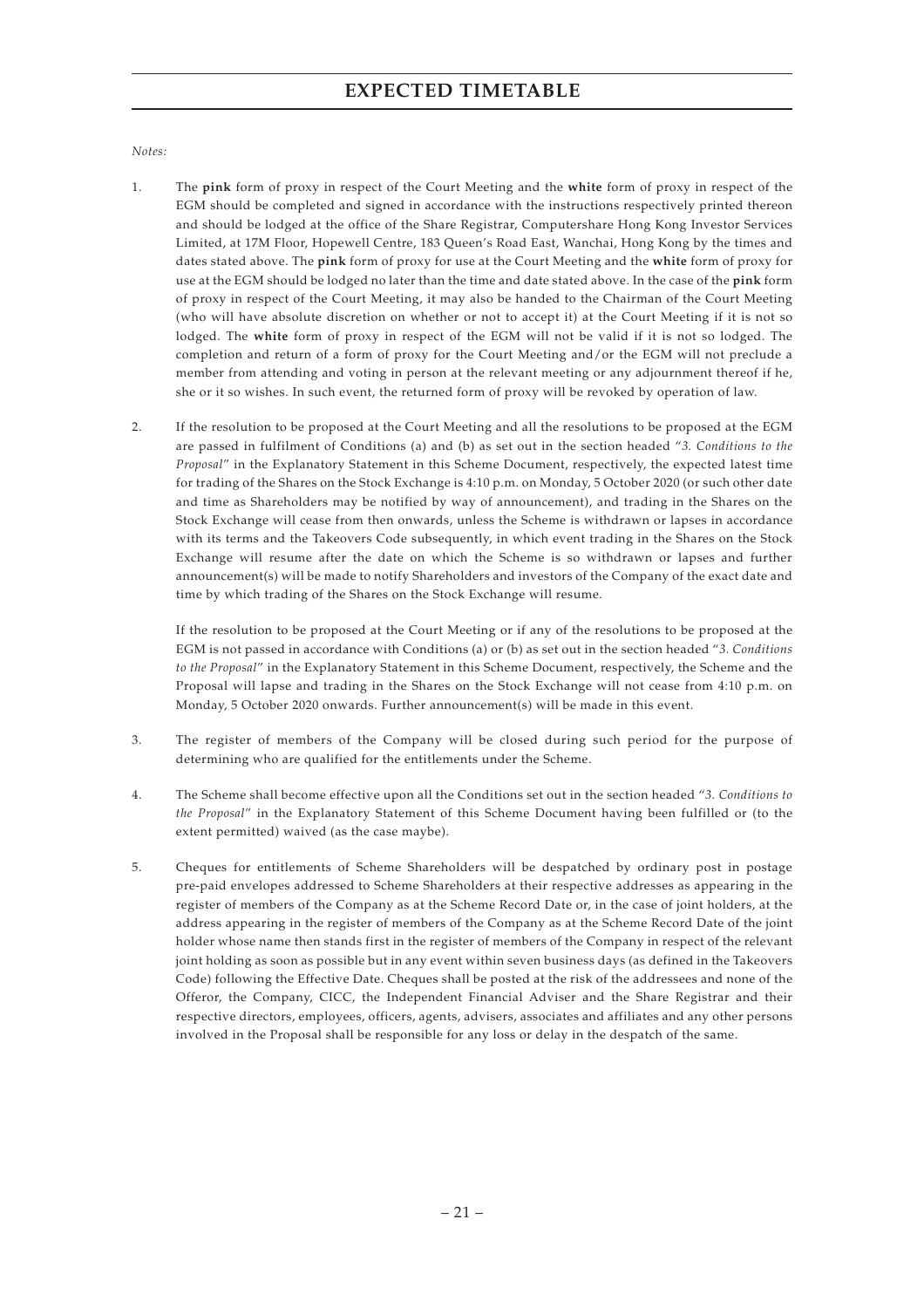

## **O-NET TECHNOLOGIES (GROUP) LIMITED**  昂 納 科 技 ( 集 團 ) 有 限 公 司

*(Incorporated in the Cayman Islands with limited liability)*  **(Stock Code: 877)**

*Executive Director* Mr. Na Qinglin

*Non-executive Directors* Mr. Chen Zhujiang Mr. Huang Bin Mr. Mo Shangyun

*Independent non-executive Directors* Mr. Deng Xinping Mr. Ong Chor Wei Mr. Zhao Wei

*Registered Office* Cricket Square Hutchins Drive P.O. Box 2681 Grand Cayman KY1-1111 Cayman Islands

*Headquarter and Principal Place of Business in the PRC* 35 Cuijing Road Pingshan District Shenzhen China Postal Code: 518118

*Principal Place of Business in Hong Kong* Unit 1608 West Tower, Shun Tak Centre 168–200 Connaught Road Central Hong Kong

2 September 2020

*To the Shareholders*

Dear Sir or Madam,

### **(1) PROPOSAL FOR THE PRIVATISATION OF O-NET TECHNOLOGIES (GROUP) LIMITED BY THE OFFEROR BY WAY OF A SCHEME OF ARRANGEMENT UNDER SECTION 86 OF THE COMPANIES LAW**

#### **(2) PROPOSED WITHDRAWAL OF LISTING OF O-NET TECHNOLOGIES (GROUP) LIMITED**

#### **1. INTRODUCTION**

Reference is made to the Joint Announcement and the announcement dated 14 July 2020 jointly issued by the Offeror and the Company in relation to the Proposal.

On 8 July 2020, the Offeror requested the Board to put forward to the Scheme Shareholders the Proposal for the privatisation of the Company by way of the Scheme, being a scheme of arrangement under Section 86 of the Companies Law.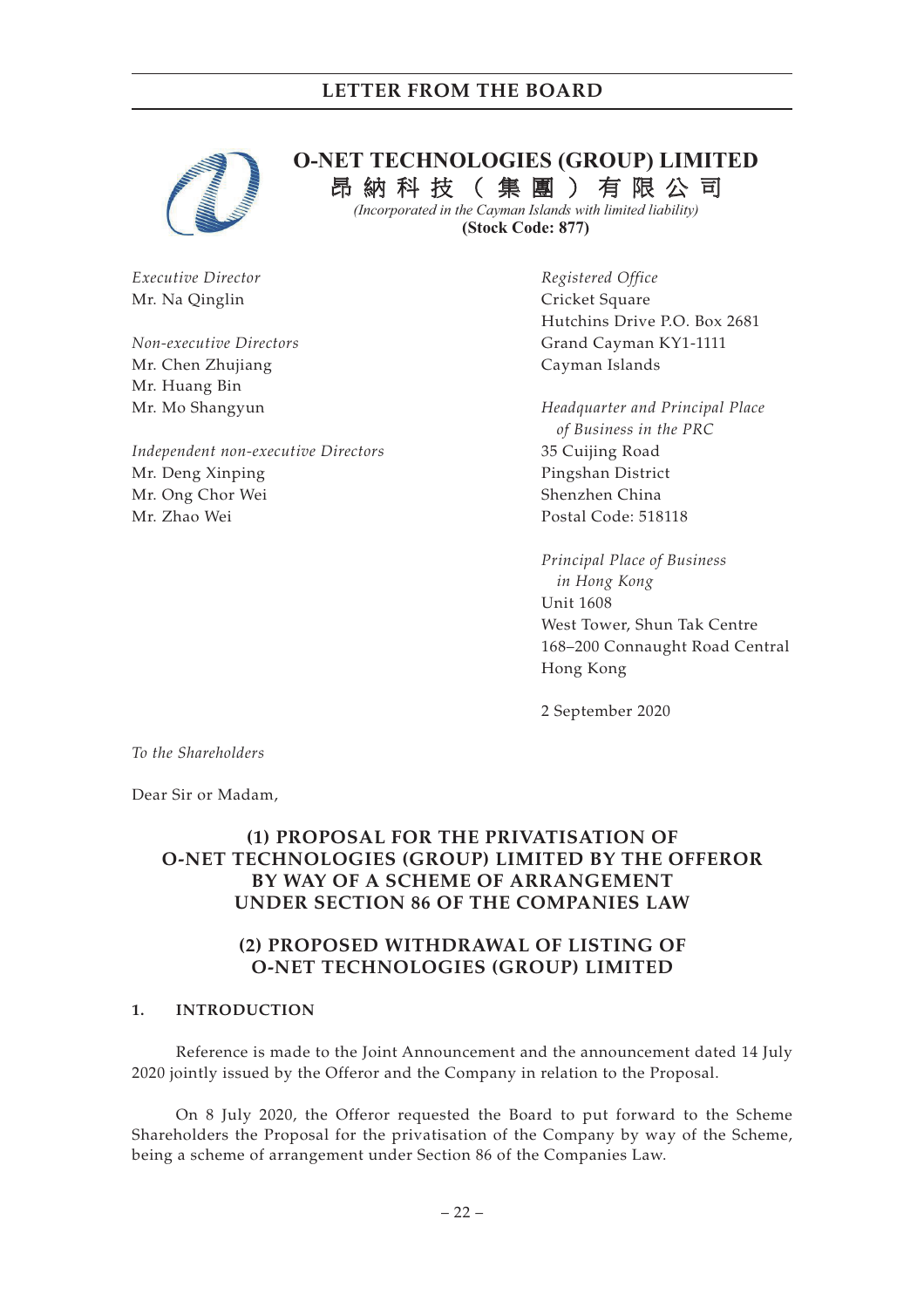#### **2. TERMS OF THE PROPOSAL**

If the Proposal is approved and implemented:

- (a) the Scheme Shares held by the Scheme Shareholders (excluding the Mr. Na Related Shareholders and Kaifa) will be cancelled and extinguished on the Effective Date in exchange for the payment of the Cancellation Price of HK\$6.50 in cash for each Scheme Share;
- (b) the 287,710,833 Scheme Shares held by the Mr. Na Related Shareholders will be cancelled and extinguished on the Effective Date in exchange for the Mr. Na Related Shareholders Cancellation Consideration, which consists of the crediting of 287,710,833 unpaid Offeror Shares (representing 46.05% of the Offeror Shares in issue) out of the 513,676,233 unpaid Offeror Shares (representing 82.21% of the Offeror Shares in issue) held by Optical Alpha as fully paid at the Cancellation Price per Offeror Share and in turn, the crediting of the unpaid Optical Alpha Shares held by the Mr. Na Related Shareholders as fully paid at the Cancellation Price per Optical Alpha Share;
- (c) the 171,121,237 Scheme Shares held by Kaifa will be cancelled and extinguished on the Effective Date in exchange for the Kaifa Cancellation Consideration, pursuant to which (i) 60,000,000 Scheme Shares out of the 171,121,237 Scheme Shares held by Kaifa will be cancelled and extinguished in consideration for cash at the Cancellation Price; and (ii) 111,121,237 Scheme Shares out of the 171,121,237 Scheme Shares held by Kaifa will be cancelled and extinguished in consideration for the crediting of the unpaid Offeror Shares held by Kaifa in the Offeror (representing 17.79% of the Offeror Shares in issue) as fully paid at the Cancellation Price per Offeror Share;
- (d) pursuant to paragraphs (a) to (c) above, the issued share capital of the Company will be reduced by cancelling and extinguishing the Scheme Shares, and upon such reduction, the issued share capital of the Company will be increased to its former amount by the issuance at par to the Offeror, credited as fully paid, of the aggregate number of Shares as is equal to the number of Scheme Shares cancelled and extinguished on the Effective Date. The reserve created in the Company's books of account as a result of the capital reduction will be applied in paying up in full at par the new Shares so issued, credited as fully paid, to the Offeror. The Company will accordingly become a wholly-owned subsidiary of the Offeror on the Effective Date; and
- (e) the listing of the Shares on the Stock Exchange will be withdrawn with effect after the Effective Date.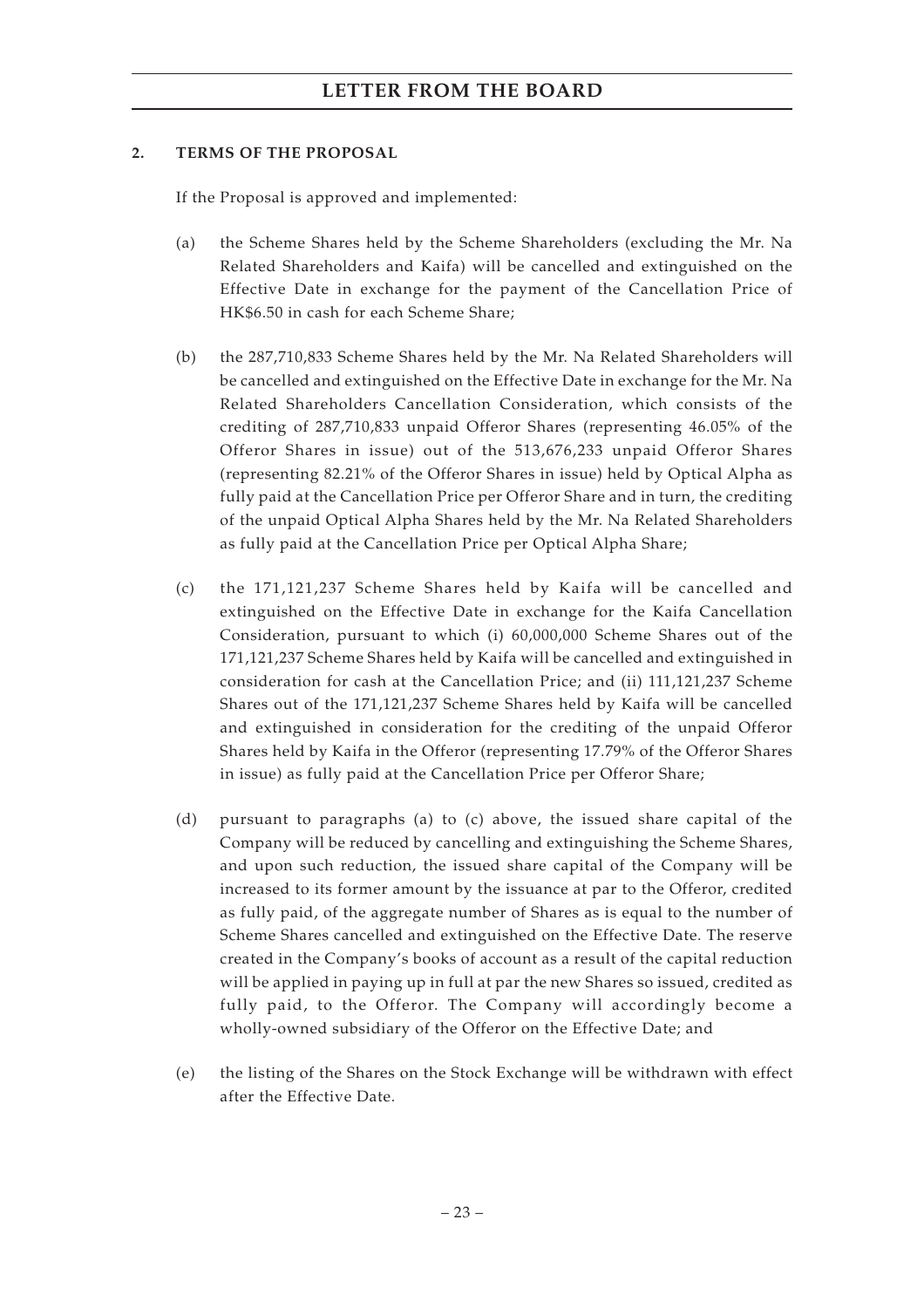#### **Cancellation Price**

Under the Scheme, the Cancellation Price will be in the amount of HK\$6.50 per Scheme Share payable by the Offeror to the Scheme Shareholders in the form of (i) the Cash Cancellation Consideration in respect of the Scheme Shareholders (excluding the Mr. Na Related Shareholders and Kaifa); or (ii) the Mr. Na Related Shareholders Cancellation Consideration in respect of the Mr. Na Related Shareholders; or (iii) the Kaifa Cancellation Consideration in respect of Kaifa.

**The Cancellation Price will not be increased and the Offeror does not reserve the right to do so. Shareholders and potential investors of the Company should be aware that, following the making of this statement, the Offeror will not be allowed to increase the Cancellation Price.**

#### **Comparison of value**

The Cancellation Price of HK\$6.50 in cash for every Scheme Share cancelled and extinguished under the Scheme represents:

- a premium of approximately 3.34% over the closing price of HK\$6.29 per Share as quoted on the Stock Exchange on the Latest Practicable Date;
- a premium of approximately 23.57% over the closing price of HK\$5.26 per Share as quoted on the Stock Exchange on the Last Trading Day;
- a premium of approximately 24.66% over the average closing price of approximately HK\$5.21 per Share based on the daily closing prices as quoted on the Stock Exchange for the 5 trading days up to and including the Last Trading Day;
- a premium of approximately 25.68% over the average closing price of approximately HK\$5.17 per Share based on the daily closing prices as quoted on the Stock Exchange for the 10 trading days up to and including the Last Trading Day;
- a premium of approximately 24.56% over the average closing price of approximately HK\$5.22 per Share based on the daily closing prices as quoted on the Stock Exchange for the 30 trading days up to and including the Last Trading Day;
- a premium of approximately 34.26% over the average closing price of approximately HK\$4.84 per Share based on the daily closing prices as quoted on the Stock Exchange for the 90 trading days up to and including the Last Trading Day;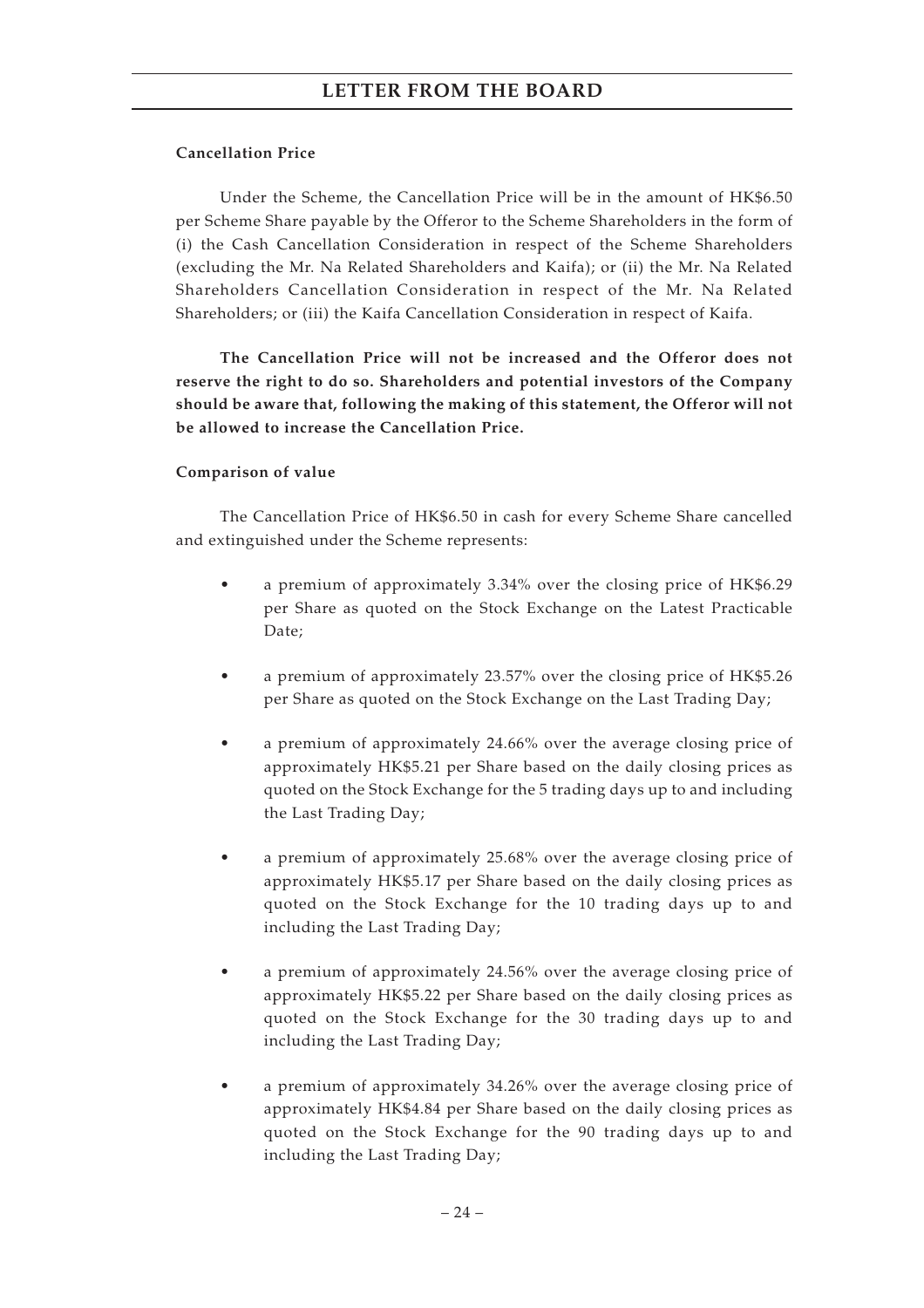- a premium of approximately 43.18% over the average closing price of approximately HK\$4.54 per Share based on the daily closing prices as quoted on the Stock Exchange for the 180 trading days up to and including the Last Trading Day;
- a premium of approximately 19.27% over the 52-week closing high of HK\$5.45 per Share as quoted on the Stock Exchange; and
- a premium of approximately 128.85% over the audited net asset value per Share attributable to the Shareholders of approximately HK\$2.84 as at 31 December 2019.

The Cancellation Price has been determined on a commercial basis after taking into account, among other things, the prices of the Shares traded on the Stock Exchange, and with reference to the 2019 trading multiples of comparable companies selected based on the stock exchange on which their shares are traded (i.e. the Stock Exchange), the similarity between their products (e.g. splitters, couplers and optical transceivers) and the Group's and their stock liquidity profiles.

#### **3. CONDITIONS TO THE PROPOSAL**

The implementation of the Proposal is, and the Scheme will become effective and binding on the Company and the Scheme Shareholders, subject to the fulfilment or waiver (as applicable) of the following Conditions:

- (a) the approval of the Scheme (by way of poll) by a majority in number of the Disinterested Shareholders representing not less than 75% in value of the Shares held by the Disinterested Shareholders, present and voting either in person or by proxy at the Court Meeting, provided that:
	- (i) the Scheme is approved (by way of poll) by the Disinterested Shareholders holding at least 75% of the votes attaching to the Shares held by the Disinterested Shareholders that are voted either in person or by proxy at the Court Meeting; and
	- (ii) the number of votes cast (by way of poll) by the Disinterested Shareholders present and voting either in person or by proxy at the Court Meeting against the resolution to approve the Scheme at the Court Meeting is not more than 10% of the votes attaching to all the Shares held by all the Disinterested Shareholders;
- (b) (i) the passing of a special resolution by a majority of not less than three-fourths of the votes cast by the Shareholders present and voting in person or by proxy at the EGM to approve and give effect to the reduction of the number of issued Shares in the share capital of the Company by cancelling and extinguishing the Scheme Shares; and (ii) the passing of an ordinary resolution by a simple majority of the votes cast by the Shareholders present and voting in person or by proxy at the EGM to immediately thereafter increase the issued Shares to the amount prior to the cancellation and extinguishment of the Scheme Shares and apply the reserve created as a result of the aforesaid cancellation and extinguishment of the Scheme Shares to pay up in full at par such number of new Shares as is equal to the number of Scheme Shares cancelled and extinguished as a result of the Scheme, credited as fully paid, for issuance to the Offeror;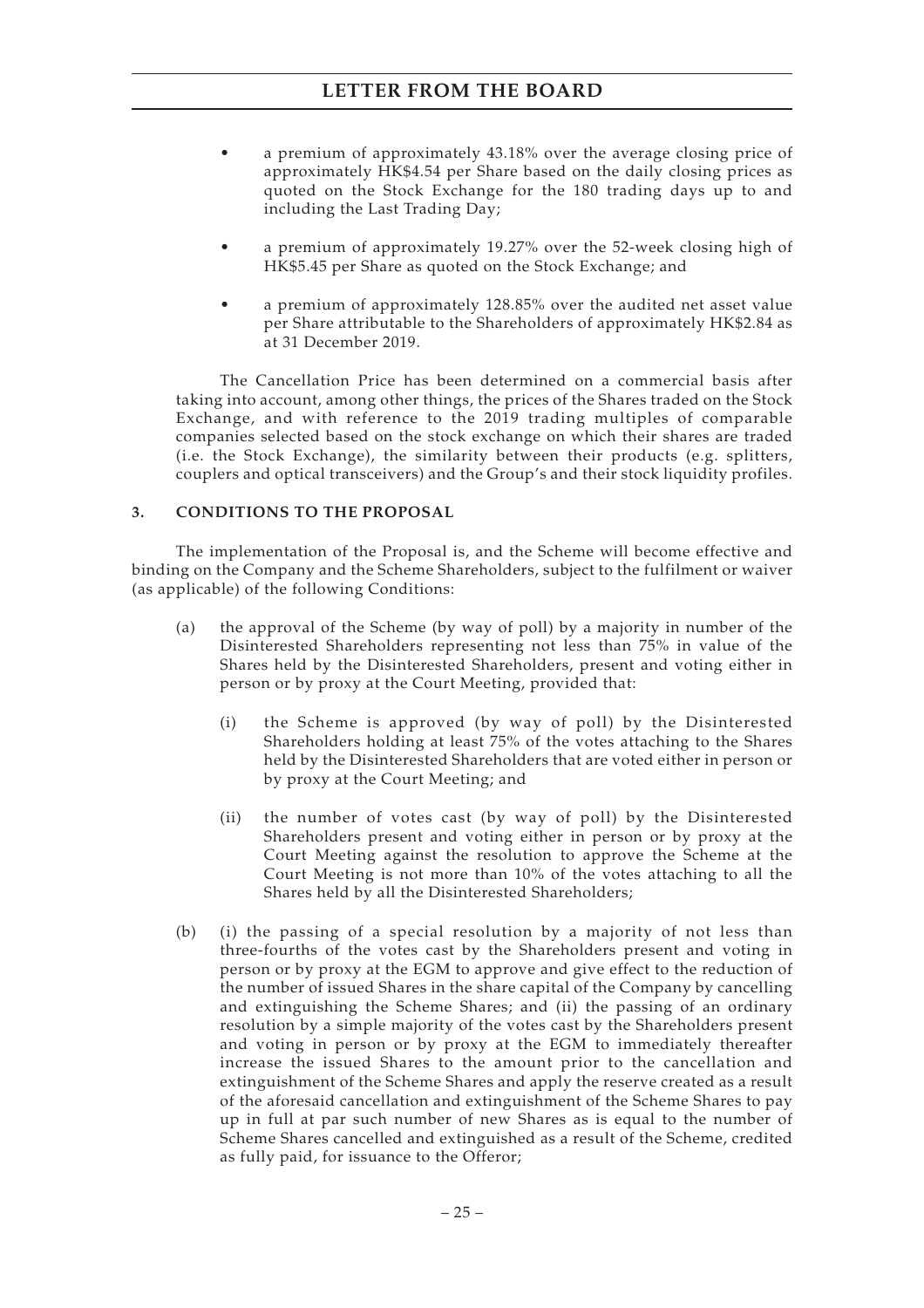- (c) the Grand Court's sanction of the Scheme (with or without modifications) and, to the extent necessary, its confirmation of the reduction of the number of issued Shares in the share capital of the Company, and the delivery to the Registrar of Companies in the Cayman Islands of a copy of the order of the Grand Court for registration;
- (d) compliance, to the extent necessary, with the procedural requirements and conditions, if any, under Sections 15 and 16 of the Companies Law in relation to the reduction of the number of issued Shares in the share capital of the Company;
- (e) approval of the Consortium Agreement and transactions contemplated thereunder by shareholders of Shenzhen Kaifa, the holding company of Kaifa, in accordance with the Rules Governing the Listing of Securities on the Shenzhen Stock Exchange having been obtained;
- (f) all necessary Authorisations which are material in the context of the Group taken as a whole and other registrations, filings, rulings, consents, opinions, permissions and approvals in connection with the Proposal having been obtained from, given by or made with (as the case may be) the Relevant Authorities, in the Cayman Islands, Hong Kong and any other relevant jurisdictions;
- (g) all necessary Authorisations, registrations, filings, rulings, consents, opinions, permissions and approvals in connection with the Proposal under sub-paragraph (f) above remaining in full force and effect without variation, and all necessary statutory or regulatory obligations in all relevant jurisdictions having been complied with, and no requirement having been imposed by any Relevant Authorities which is not expressly provided for, or is in addition to requirements expressly provided for, in relevant laws, rules, regulations or codes in connection with the Proposal or any matters, documents (including circulars) or things relating thereto and which is material and adverse in the context of the Proposal or the Group taken as a whole, in each aforesaid case up to and at the time when the Scheme becomes effective; and
- (h) all necessary consents which may be required for the implementation of the Proposal and the Scheme under any existing contractual obligations of the Company being obtained or waived by the relevant party(ies), where any failure to obtain such consent or waiver would have a material adverse effect on the business of the Group.

With reference to Condition (e), the Consortium Agreement and transactions contemplated thereunder had been approved by shareholders of Shenzhen Kaifa, the holding company of Kaifa, in accordance with the Rules Governing the Listing of Securities on the Shenzhen Stock Exchange on 24 July 2020. Accordingly, Condition (e) had been satisfied as at the Latest Practicable Date. For details, please refer to the 24 July 2020 Announcement.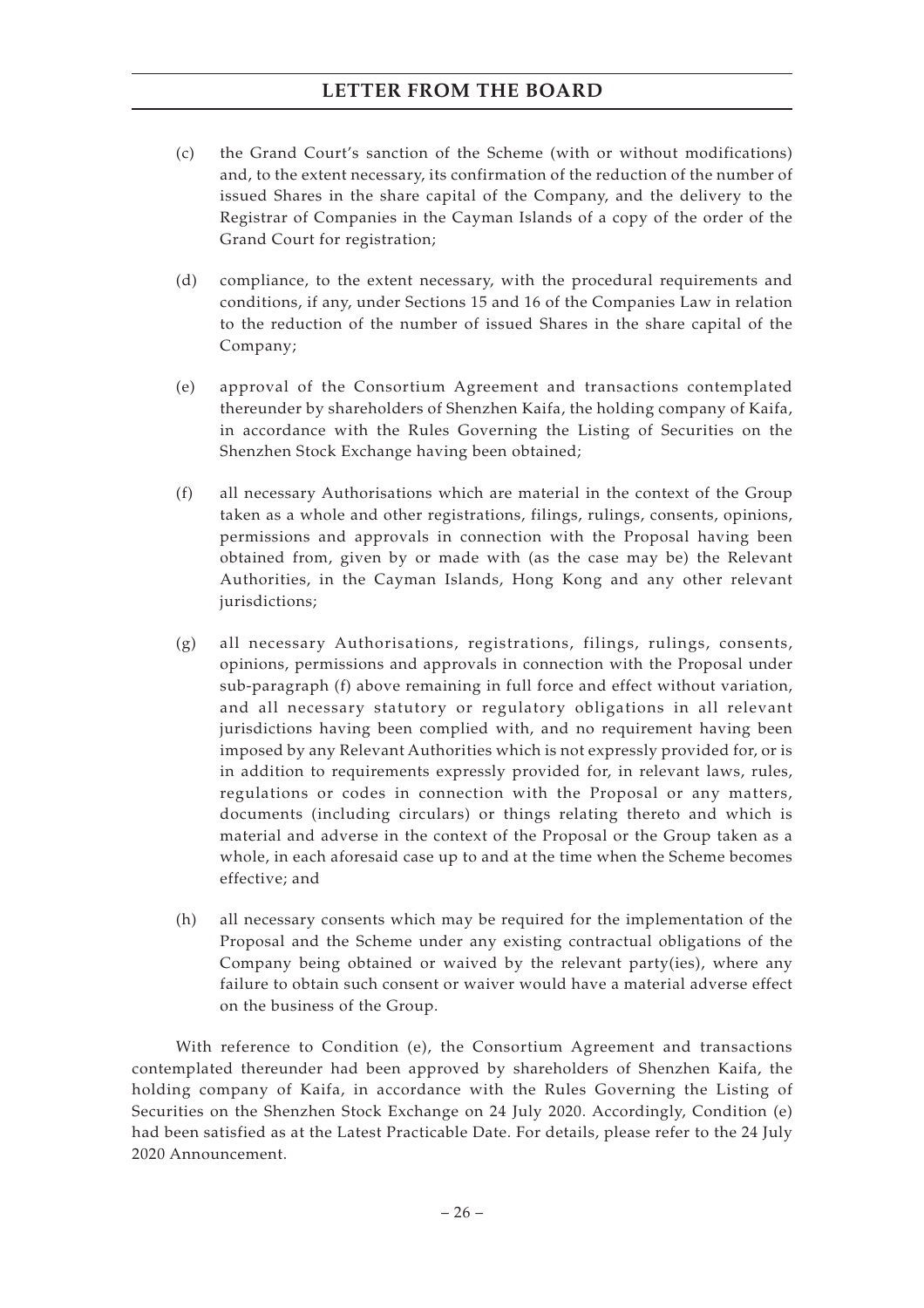With reference to Conditions  $(f)$ ,  $(g)$  and  $(h)$ , as at the Latest Practicable Date, the Offeror and the Company are not aware of any requirement for such Authorisations, registrations, filings, rulings, consents, opinions, permissions and approvals other than those set out in Conditions (a) to (e).

The Offeror reserves the right to waive Conditions  $(f)$ ,  $(g)$  and  $(h)$  either in whole or in part, either generally or in respect of any particular matter. Conditions (a), (b), (c), (d) and (e) cannot be waived in any event. The Company has no right to waive any of the Conditions. All of the above Conditions will have to be fulfilled or waived, as applicable, on or before the Long Stop Date, failing which the Proposal and the Scheme will lapse.

Pursuant to Note 2 to Rule 30.1 of the Takeovers Code, the Offeror may only invoke any or all of the Conditions as a basis for not proceeding with the Scheme if the circumstances which give rise to the right to invoke any such Condition are of material significance to the Offeror in the context of the Proposal.

If the Conditions are satisfied or validly waived (as applicable), the Scheme will be binding on all Scheme Shareholders, irrespective of whether or not they attended or voted at the Court Meeting or the EGM. An announcement will be made by the Company and the Offeror in relation to the results of the Court Meeting and the EGM no later than 7:00 p.m. on Friday, 25 September 2020 and, if all the resolutions are passed at those meetings, further announcements will be made in relation to, among other things, the results of the hearing of the petition for the sanction of the Scheme by the Court, the Effective Date and the date of withdrawal of listing of Shares from the Stock Exchange in accordance with the requirements of the Takeovers Code and the Listing Rules.

**Warnings: Shareholders and potential investors of the Company should be aware that the implementation of the Proposal and the Scheme are subject to the Conditions being fulfilled or waived, as applicable, and thus the Proposal may or may not be implemented, and the Scheme may or may not become effective. Shareholders and potential investors of the Company should therefore exercise caution when dealing in the securities of the Company. Persons who are in doubt as to the action they should take should consult their stockbroker, bank manager, solicitor or other professional advisers.**

#### **4. CONSORTIUM AGREEMENT**

On 7 July 2020, the Offeror, Optical Alpha, Mr. Na, the Mr. Na Related Shareholders, the Equity Investor, the Subscription Investor and Kaifa entered into the Consortium Agreement and formed the Offeror Consortium for the purpose of the Proposal. Pursuant to the Consortium Agreement, among other things:

- (a) they agreed that all material actions and decisions relating to the Proposal will be jointly led and made by the Mr. Na Related Shareholders;
- (b) each of the Mr. Na Related Shareholders has irrevocably undertaken and agreed to the cancellation and extinguishment of their respective Scheme Shares (which in aggregate consist of 287,710,833 Scheme Shares) under the Scheme in consideration for the Mr. Na Related Shareholders Cancellation Consideration;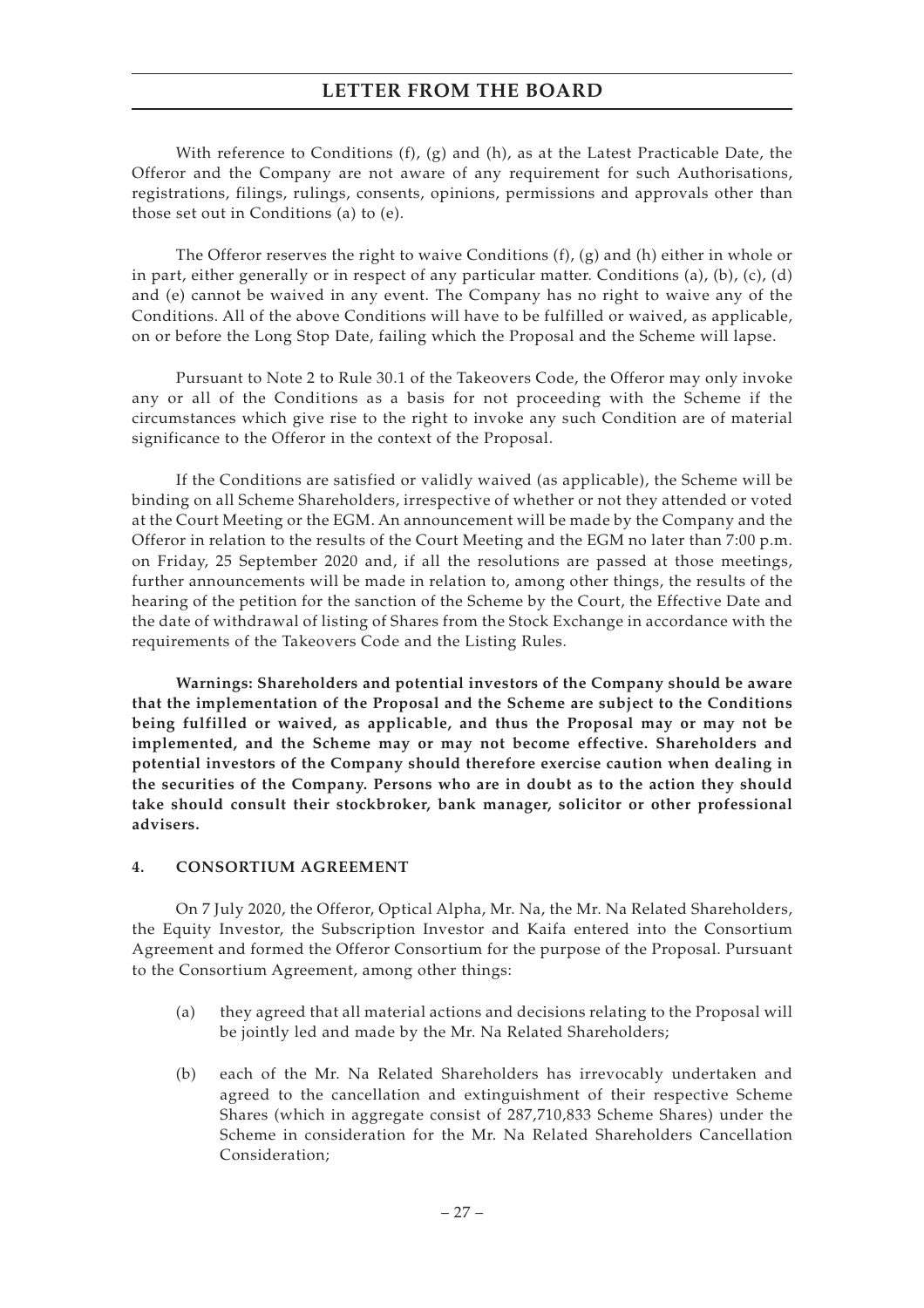- (c) Kaifa has irrevocably undertaken and agreed to the cancellation and extinguishment of its 171,121,237 Scheme Shares under the Scheme in consideration for the Kaifa Cancellation Consideration;
- (d) each of the Mr. Na Related Shareholders and Kaifa has irrevocably undertaken and agreed that:
	- (i) to the extent permitted under applicable laws, it will vote in favour of the resolutions to be proposed at the EGM to approve and give effect to the reduction of the number of issued Shares in the share capital of the Company and any resolutions proposed at the EGM to assist the implementation of the Scheme or are necessary for the Scheme to become effective, and to otherwise support the Scheme and provide such undertakings to the Grand Court as are appropriate and necessary for the Scheme to be approved;
	- (ii) it shall not, during the term of the Consortium Agreement and other than in connection with the Proposal: (1) sell, transfer, charge, encumber, create or grant any option or lien over or otherwise dispose of (or permit any such action to occur in respect of) all or any of its Shares or any interest therein; (2) accept or give any undertaking to accept any other offer, merger or other business combination in respect of the Shares; or (3) purchase or acquire any Shares other than with the consent of the Offeror; and
	- (iii) it shall not, except to the extent required under the Takeovers Code, the Listing Rules or any applicable laws, take any action which may have the effect of delaying, disrupting or otherwise causing the Scheme not to become effective at the earliest practicable time or at all, or which is or may be prejudicial to the success of the Scheme;
- (e) to compensate Mr. Na for the risks that he has undertaken in providing a personal guarantee to secure the Optical Alpha Acquisition Financing and the Offeror Acquisition Financing, (i) the Equity Investor agreed that 7,437,813 unpaid Optical Alpha Shares subscribed by the Equity Investor at the Cancellation Price under the Offshore Subscription Agreement (representing 1.85% of the enlarged issued share capital of Optical Alpha upon completion of the Offshore Subscription Agreement and as at the Latest Practicable Date, and 1.45% of the enlarged issued share capital of Optical Alpha upon completion of the Onshore Subscription Agreement) shall be issued by Optical Alpha to Mandarin Assets, a company wholly-owned by Mr. Na, in its stead (i.e. the Mandarin Assets Arrangement Part I); and (ii) the Subscription Investor agreed that 7,349,467 Optical Alpha Shares subscribed by the Subscription Investor at the Cancellation Price under the Onshore Subscription Agreement (representing 1.43% of the enlarged issued share capital of Optical Alpha upon completion of the Onshore Subscription Agreement) shall be issued by Optical Alpha to Mandarin Assets in its stead (i.e. the Mandarin Assets Arrangement Part II).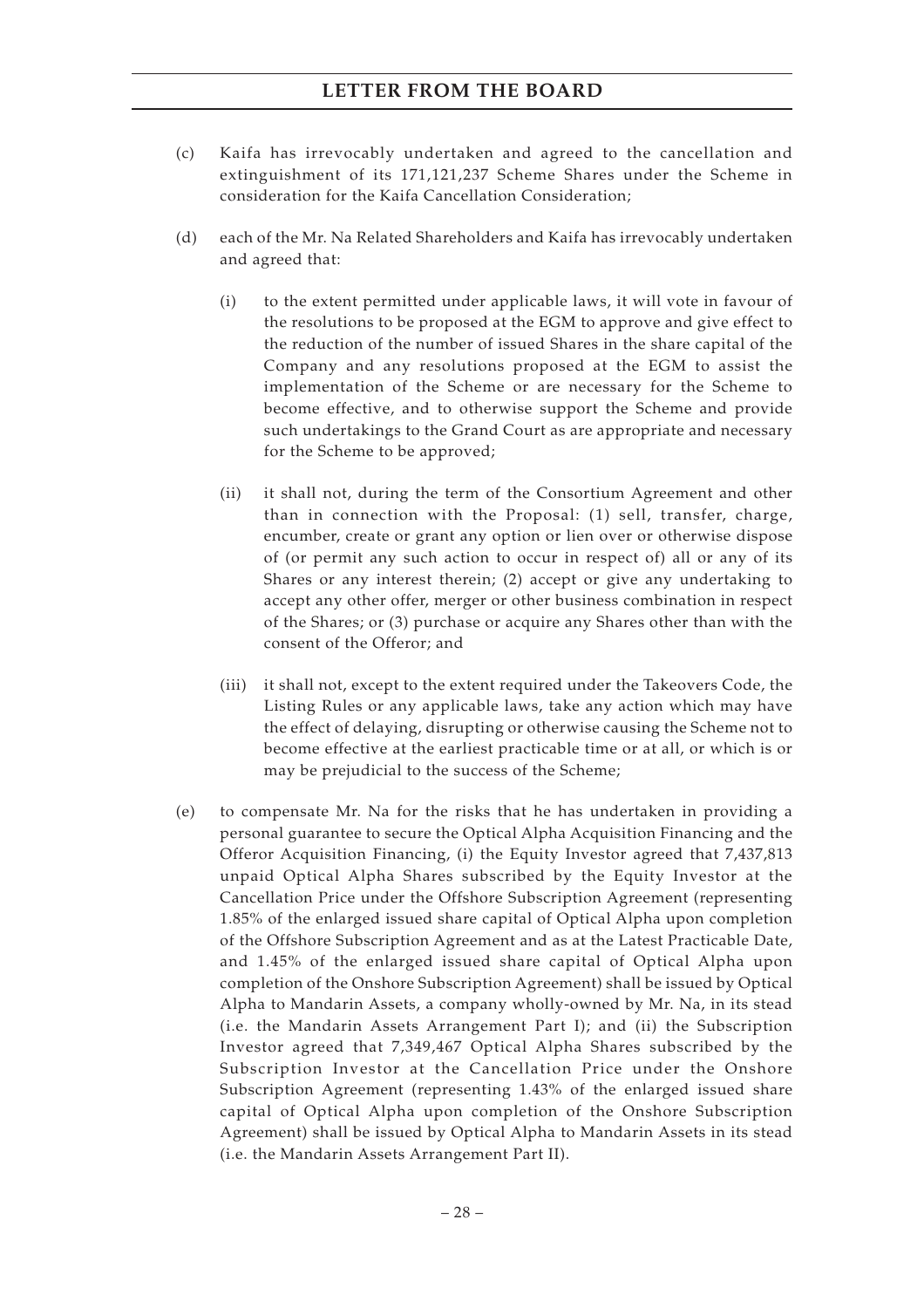The Mandarin Assets Arrangement Part I had been completed and 7,437,813 unpaid Optical Alpha Shares subscribed by the Equity Investor at the Cancellation Price had been issued to Mandarin Assets. These 7,437,813 unpaid Optical Alpha Shares issued to Mandarin Assets are currently expected to be credited as fully paid upon payment of the subscription price by the Equity Investor in respect of such Optical Alpha Shares in accordance with the terms of the Offshore Subscription Agreement.

The Mandarin Assets Arrangement Part II is expected to be completed at the same time as the completion of the Onshore Subscription Agreement.

For the avoidance of doubt, none of the 7,437,813 Optical Alpha Shares issued to Mandarin Assets pursuant to the Mandarin Assets Arrangement Part I and the 7,349,467 Optical Alpha Shares to be issued to Mandarin Assets pursuant to the Mandarin Assets Arrangement Part II form part of the unpaid Optical Alpha Shares held by Mandarin Assets which are intended to be credited as fully paid pursuant to the Mr. Na Related Shareholders Cancellation Consideration.

The Consortium Agreement shall terminate in accordance with its terms upon the earlier of, among others:

- (i) the Conditions not having been fulfilled or waived (as the case may be) by the Long Stop Date;
- (ii) withdrawal or lapse of the Scheme in accordance with the Takeovers Code;
- (iii) the date on which the consideration payable by the Offeror in respect of the Scheme is settled in full in accordance with the Scheme Document; or
- (iv) expiry of the exclusivity period of the Consortium Agreement or such other date as the relevant parties to the Consortium Agreement otherwise agree in writing. The exclusivity period of the Consortium Agreement has commenced on the date of the Consortium Agreement (i.e. 7 July 2020) and will end on the earlier of (i) the date which is 18 months after the date of the Consortium Agreement, which may be extended as agreed by all parties to the Consortium Agreement in writing; (ii) the termination of the Consortium Agreement pursuant to the terms thereof; (iii) the completion of the Proposal (being the date on which the Cancellation Consideration having been settled in full in accordance with the Scheme Document); and (iv) six months after the date of the Consortium Agreement if the announcement to be published pursuant to Rule 3.5 of the Takeovers Code in respect of the Proposal is not made within six months following the date of the Consortium Agreement.

#### **5. AGREEMENTS RELATING TO OPTICAL ALPHA AND THE OFFEROR**

Optical Alpha and the Offeror are investment vehicles through which members of the Offeror Consortium intend to hold their respective investments in the Group after completion of the Proposal, and were formed for the purpose of implementing the Proposal.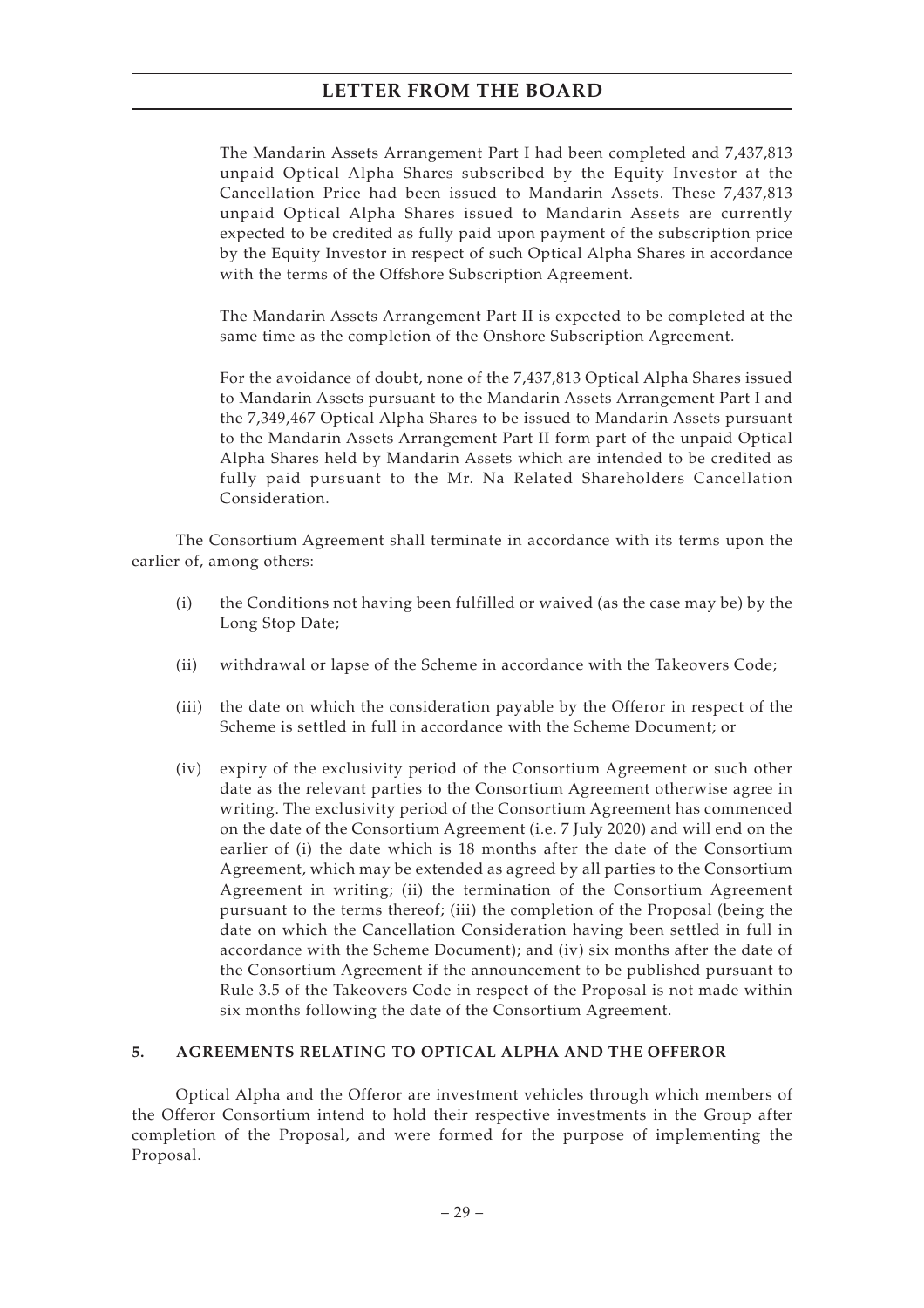As the Mr. Na Related Shareholders, Kaifa, the Equity Investor and the Subscription Investor intended to finance the Proposal through making equity investments (whether by way of cash or in-kind contributions) in Optical Alpha and the Offeror, (i) Optical Alpha, the Mr. Na Related Shareholders and the Equity Investor entered into the Offshore Subscription Agreement on 6 July 2020 for the subscriptions of Optical Alpha Shares by the Mr. Na Related Shareholders and the Equity Investor; (ii) Optical Alpha, the Mr. Na Related Shareholders, the Equity Investor and the Subscription Investor entered into the Onshore Subscription Agreement on 6 July 2020 for the subscription of Optical Alpha Shares by the Subscription Investor; and (iii) the Offeror, Optical Alpha and Kaifa entered into the Offeror Subscription Agreement on 7 July 2020 for the subscriptions of Offeror Shares by Optical Alpha and Kaifa.

The Offshore Subscription Agreement had been completed, pursuant to which unpaid Optical Alpha Shares had been issued to the Mr. Na Related Shareholders and the Equity Investor, which are intended to be credited as fully paid (i) (in respect of the Mr. Na Related Shareholders) pursuant to the Mr. Na Related Shareholders Cancellation Consideration upon the Scheme becoming effective; and (ii) (in respect of the Equity Investor) upon settlement of the relevant subscription price in cash by the Equity Investor (which is intended to be funded by an irrevocable standby letter of credit issued by Silicon Valley Bank made available to Optical Alpha as the beneficiary, further details of which are set out in the section headed "*11. Financial Resources*" below) no later than the Business Day immediately following the date on which the Scheme is sanctioned (with or without modifications) by the Grand Court (or such other date as agreed between the Equity Investor and Optical Alpha). Upon completion of the Offshore Subscription Agreement, Optical Alpha had become owned as to approximately 3.16% by Mandarin Assets, 56.90% by O-Net BVI, 13.48% by O-Net SAPL and 26.46% by the Equity Investor. To govern their relationship in respect of Optical Alpha, the Mr. Na Related Shareholders and the Equity Investor (being the existing shareholders of Optical Alpha) entered into the Optical Alpha Shareholders' Agreement with Optical Alpha on 6 July 2020.

Upon completion of the Onshore Subscription Agreement, it is expected that Optical Alpha will be owned as to approximately 3.90% by Mandarin Assets, 44.46% by O-Net BVI, 10.53% by O-Net SAPL, 20.68% by the Equity Investor and 20.43% by the Subscription Investor. Completion of the Onshore Subscription Agreement is subject to the fulfilment or waiver of its conditions precedent, which include, among others, obtaining of necessary approvals for the subscription of Optical Alpha Shares by the Subscription Investor, including but not limited to those in relation to overseas direct investment by the Subscription Investor (a company established in the PRC) in Optical Alpha (a business company incorporated in the BVI). It is currently expected that the Onshore Subscription Agreement may or may not complete by the Effective Date, depending on the progress of obtaining of such necessary approvals by the Subscription Investor. In light of the uncertainty about the timing by which the Onshore Subscription Agreement could be completed, the Subscription Investor agreed to first provide the Subscription Investor's Deposit, being a deposit in the amount of RMB660 million to be placed in an account designated by Optical Alpha, for the purpose of satisfying one of the conditions precedent for the drawdowns of the Offeror Acquisition Financing and the Optical Alpha Acquisition Financing. To ensure that the Subscription Investor 's Deposit will be maintained at the designated account for the purpose of the drawdowns of the Offeror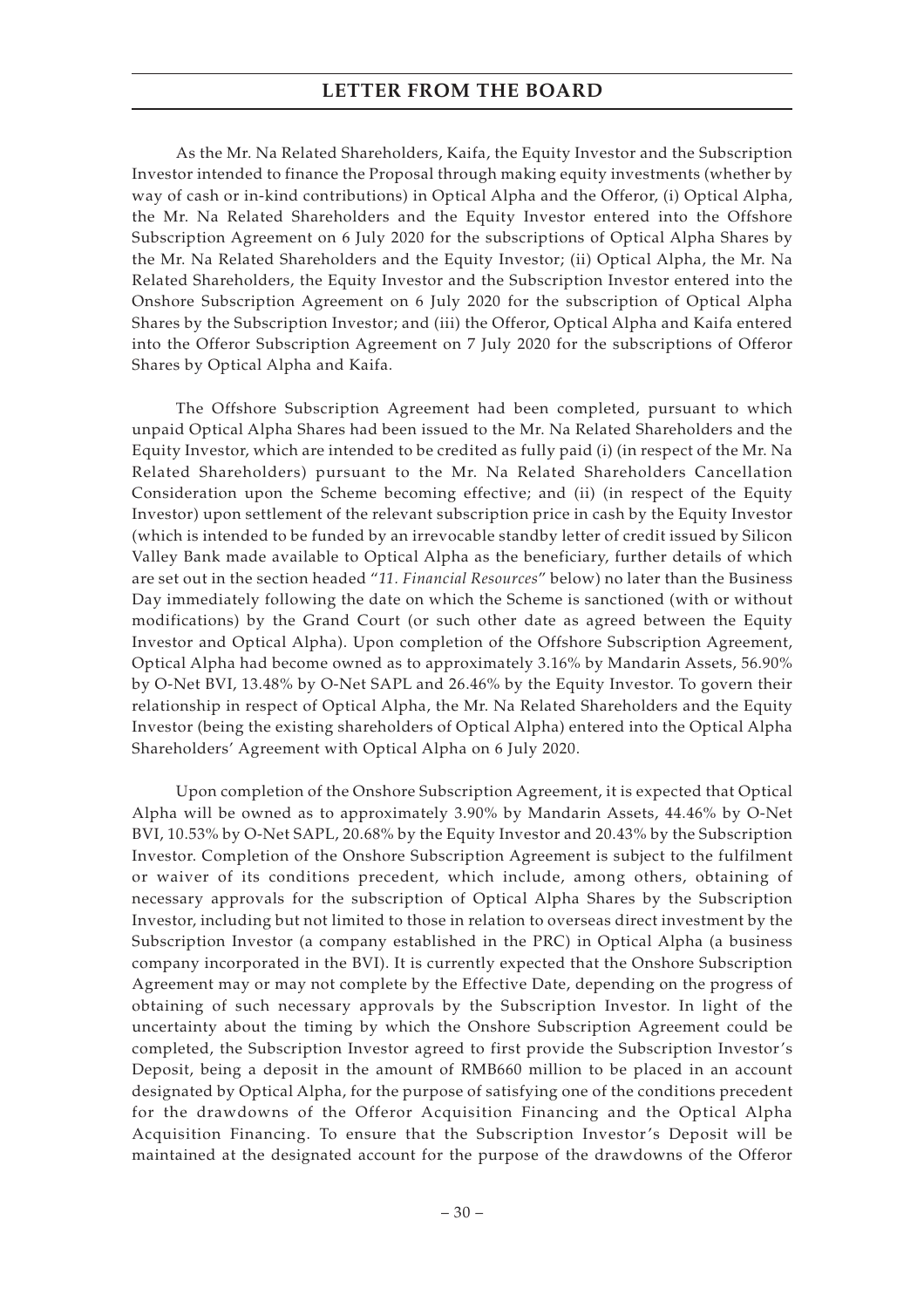Acquisition Financing and the Optical Alpha Acquisition Financing to finance the payment of the Cancellation Consideration by the Offeror upon the Scheme becoming effective, the Subscription Investor's withdrawal of the Subscription Investor's Deposit from the designated account prior to the drawdown of the Offeror Acquisition Financing and the Optical Alpha Acquisition Financing is subject to, among others, the authorisation from CICC (as financial adviser to the Offeror) to the bank at which the designated account is maintained. In addition, the Subscription Investor has irrevocably and unconditionally undertaken to Optical Alpha not to withdraw the Subscription Investor's Deposit from the designated bank account during the agreed period under the Subscription Investor's Irrevocable Undertakings.

The Offeror Subscription Agreement had also been completed, pursuant to which unpaid Offeror Shares had been issued to Optical Alpha and Kaifa, which are intended to be credited as fully paid (i) (in respect of Optical Alpha) partly pursuant to the Mr. Na Related Shareholders Cancellation Consideration upon the Scheme becoming effective and partly upon settlement of the remaining subscription price in cash by Optical Alpha on the drawdown date of the Optical Alpha Acquisition Financing, currently anticipated to be within 2 Business Day after the Effective Date, (which is intended to be funded by (a) the subscription monies to be paid by the Equity Investor to Optical Alpha pursuant to the Offshore Subscription Agreement; and (b) proceeds from the Optical Alpha Acquisition Financing); and (ii) (in respect of Kaifa) pursuant to the Kaifa Cancellation Consideration upon the Scheme becoming effective. Upon completion of the Offeror Subscription Agreement, the Offeror had become owned as to approximately 82.21% by Optical Alpha and 17.79% by Kaifa.

For the shareholding structures of the Offeror and Optical Alpha upon (i) completion of the Proposal but before completion of the Onshore Subscription Agreement; and (ii) completion of both the Proposal and the Onshore Subscription Agreement, please refer to the relevant shareholding charts set out in the section headed *"6. Shareholding Structure"* in the Explanatory Statement on pages 98 to 103 of this Scheme Document.

Furthermore, for the payment of the fees and expenses incurred in relation to the Acquisition Financing, the Equity Investor provided a shareholder's loan in the amount of HK\$30 million to Optical Alpha under the Optical Alpha Shareholder's Loan Agreement dated 6 July 2020, and Optical Alpha provided a shareholder's loan in the amount of HK\$20 million to the Offeror under the Offeror Shareholder's Loan Agreement entered into on 7 July 2020.

Details of the aforementioned agreements entered into among members of the Offeror Consortium are set out below.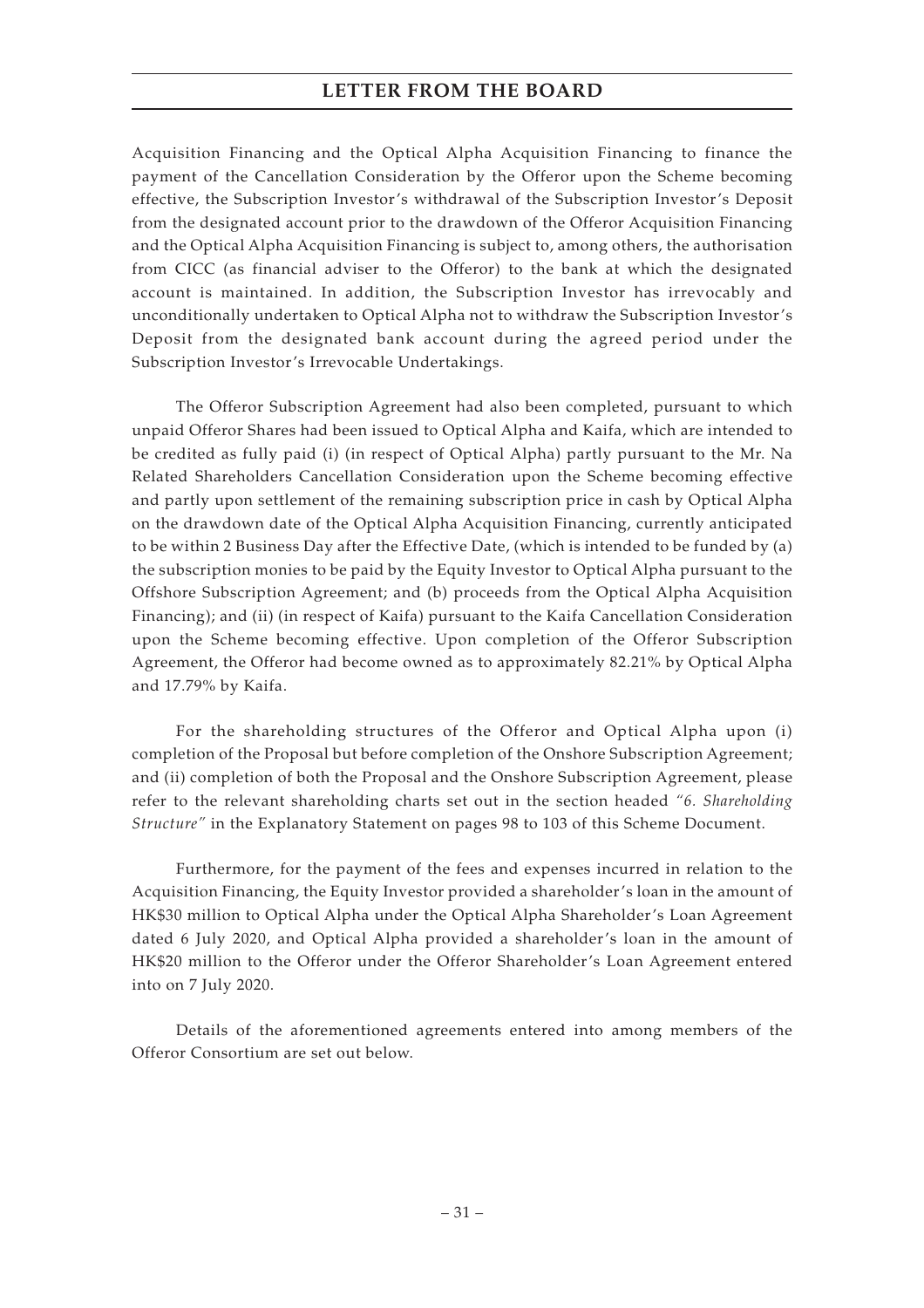#### **Optical Alpha**

- *(A) Subscription Agreements*
	- 1. Offshore Subscription Agreement

On 6 July 2020, Optical Alpha, the Mr. Na Related Shareholders and the Equity Investor entered into the Offshore Subscription Agreement, pursuant to which, among others:

- (a) the Mr. Na Related Shareholders have agreed to subscribe for 287,710,833 unpaid Optical Alpha Shares at the Cancellation Price (i.e. HK\$1,870,120,414.50 in aggregate). The total subscription price of such subscription shall be settled pursuant to the Mr. Na Related Shareholders Cancellation Consideration; and
- (b) the Equity Investor has agreed to subscribe for 113,657,708 unpaid Optical Alpha Shares at the Cancellation Price (i.e. HK\$738,775,102 in aggregate), among which 7,437,813 unpaid Optical Alpha Shares shall be issued to Mandarin Assets in its stead pursuant to the Mandarin Assets Arrangement Part I. These 7,437,813 unpaid Optical Alpha Shares shall be credited as fully paid upon the settlement of the subscription price by the Equity Investor no later than the Business Day immediately following the date on which the Scheme is sanctioned (with or without modifications) by the Grand Court (or such other date as agreed between the Equity Investor and Optical Alpha).

The subscriptions by the Mr. Na Related Shareholders and the Equity Investor for Optical Alpha Shares under the Offshore Subscription Agreement had been completed and Optical Alpha had become owned as to approximately 3.16% by Mandarin Assets, 56.90% by O-Net BVI, 13.48% by O-Net SAPL and 26.46% by the Equity Investor.

2. Onshore Subscription Agreement

On 6 July 2020, Optical Alpha, the Mr. Na Related Shareholders, the Equity Investor and the Subscription Investor entered into the Onshore Subscription Agreement, pursuant to which, among others:

(a) the Subscription Investor has agreed to subscribe for 112,307,692 Optical Alpha Shares at the Cancellation Price (i.e. approximately HK\$730 million, equivalent to RMB660 million in aggregate), among which 7,349,467 unpaid Optical Alpha Shares shall be issued to Mandarin Assets in its stead pursuant to the Mandarin Assets Arrangement Part II; and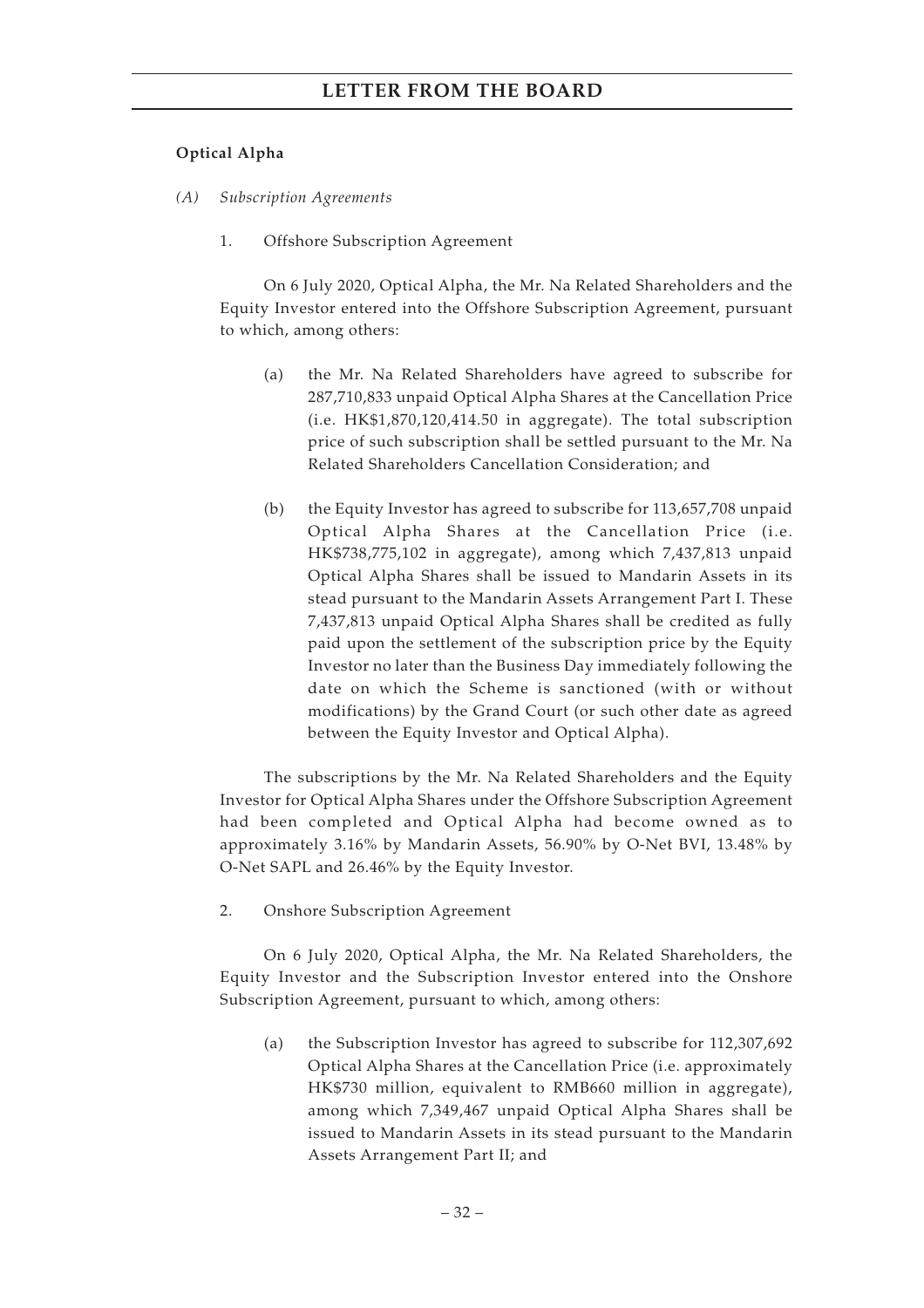(b) the Subscription Investor has given the Subscription Investor's Irrevocable Undertakings, pursuant to which it has irrevocably and unconditionally undertaken to Optical Alpha that a sum of RMB660 million (corresponding to the agreed subscription price in paragraphs (a) above) will be deposited into a designated bank account upon signing of the Onshore Subscription Agreement and that such deposit shall not be withdrawn from the designated bank account until the earlier of (i) 31 March 2021 (or such later date as may be agreed between the Subscription Investor and Optical Alpha in writing); (ii) the date on which the Scheme is withdrawn or lapses in accordance of its terms and the Takeovers Code; (iii) the date on which the Onshore Subscription Agreement is terminated in accordance with its terms; or (iv) the date on which the Optical Alpha Acquisition Financing is terminated in accordance with the terms and conditions of the relevant facility agreement.

As at the Latest Practicable Date, the Subscription Investor's Deposit, being a sum of RMB660 million (equivalent to approximately HK\$730 million), had been deposited into the designated bank account pursuant to the Subscription Investor's Irrevocable Undertakings and the terms of the Onshore Subscription Agreement.

Upon completion of the Onshore Subscription Agreement, it is expected that Optical Alpha will be owned as to approximately 3.90% by Mandarin Assets, 44.46% by O-Net BVI, 10.53% by O-Net SAPL, 20.68% by the Equity Investor and 20.43% by the Subscription Investor. Completion of the Onshore Subscription Agreement is subject to its conditions precedent, including, among others, all necessary approvals from the relevant governmental, regulatory or other authorities, required for the subscription of Optical Alpha Shares by the Subscription Investor having been obtained. As at the Latest Practicable Date, the Onshore Subscription Agreement had not been completed. Depending on the progress of the obtaining of the abovementioned necessary approvals for the subscription of Optical Alpha Shares by the Subscription Investor, it is currently expected that the Onshore Subscription Agreement may complete prior to or after the Effective Date.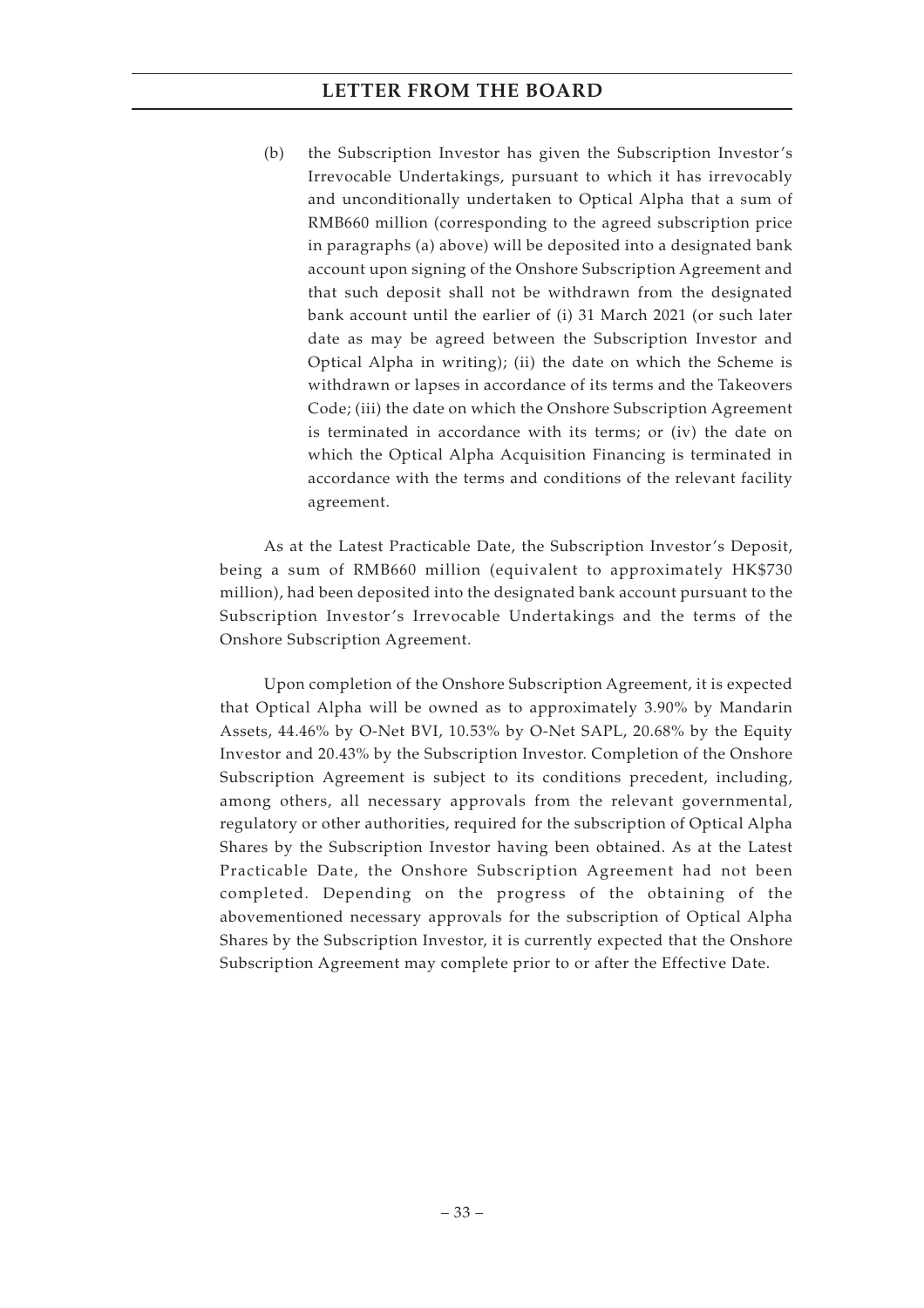### *(B) Optical Alpha Shareholders' Agreement*

On 6 July 2020, Optical Alpha, the Mr. Na Related Shareholders and the Equity Investor entered into the Optical Alpha Shareholders' Agreement in respect of the governance of Optical Alpha, which is intended to take full effect upon the Scheme becoming effective. The principal terms of the Optical Alpha Shareholders' Agreement are set out as follows:

- (a) **Board composition:** The board of Optical Alpha shall comprise three directors. Each of Mandarin Assets, O-Net BVI and the Equity Investor shall have the right to appoint one director.
- (b) **Reserved matters:** The board of Optical Alpha shall be responsible for the overall management of Optical Alpha, subject to certain reserved matters which require the prior written consents of shareholders of Optical Alpha holding an aggregate of not less than 80% of the issued shares of Optical Alpha.
- (c) **Right of first refusal and tag along:** The parties shall have the right to transfer their shares in Optical Alpha subject to first refusal and tag-along rights.
- (d) **Pre-emptive rights:** Any new issues of shares of Optical Alpha shall be subject to a right of pre-emption in favour of the shareholders to Optical Alpha (pro rata to their respective proportionate shareholding of the voting shares).
- (e) **Liquidation:** If the Company fails to withdraw listing from the Main Board of the Stock Exchange on or before 1 January 2022 (or such other date as the shareholders to Optical Alpha may agree in writing), the shareholders may approve to wind up Optical Alpha pursuant to the articles of association and the laws of the BVI.
- *(C) Optical Alpha Shareholder's Loan Agreement*

On 6 July 2020, Optical Alpha and the Equity Investor entered into the Optical Alpha Shareholder's Loan Agreement pursuant to which the Equity Investor agreed to grant a shareholder's loan in the principal amount of HK\$30 million to Optical Alpha for the purpose of payment of fees and expenses as may be incurred in connection with the Acquisition Financing. Mr. Na has entered into the Optical Alpha Personal Guarantee on the same date to guarantee the repayment of any amount payable by Optical Alpha under the Optical Alpha Shareholder's Loan Agreement.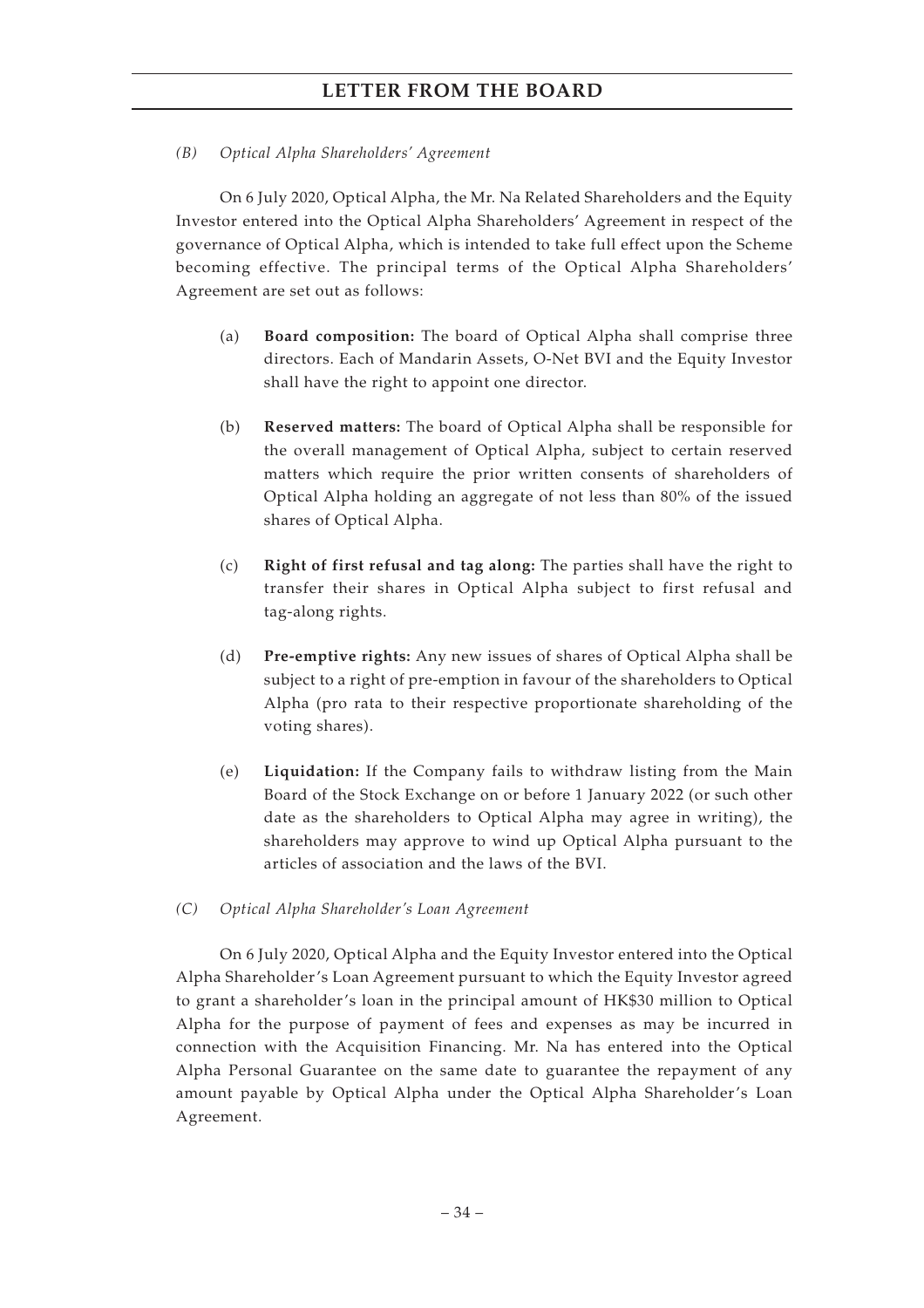### **Offeror**

*(A) Offeror Subscription Agreement*

On 7 July 2020, Optical Alpha, Kaifa and the Offeror entered into the Offeror Subscription Agreement, pursuant to which, among others:

- (a) Optical Alpha has agreed to subscribe for 513,676,233 unpaid Offeror Shares at the Cancellation Price, among which (i) 287,710,833 unpaid Offeror Shares shall be credited as fully paid pursuant to the Mr. Na Related Shareholders Cancellation Consideration; and (ii) the remaining 225,965,400 unpaid Offeror Shares shall be credited as fully paid upon the settlement of the remaining subscription price by Optical Alpha on the drawdown date of the Optical Alpha Acquisition Financing, currently anticipated to be within 2 Business Day after the Effective Date (or such other date as agreed between the Optical Alpha and the Offeror). Optical Alpha and the Offeror has further agreed that, subject to the Scheme becoming effective, HK\$20 million out of the subscription price under (ii) above shall be set off by the shareholder's loan provided by Optical Alpha to the Offeror pursuant to the Offeror Shareholder's Loan Agreement; and
- (b) Kaifa has agreed to subscribe for 111,121,237 unpaid Offeror Shares at the Cancellation Price, which shall be credited as fully paid pursuant to the Kaifa Cancellation Consideration.

The subscriptions by Optical Alpha and Kaifa for Offeror Shares under the Offeror Subscription Agreement had been completed and the Offeror had become owned as to approximately 82.21% by Optical Alpha and 17.79% by Kaifa.

*(B) Offeror Shareholder's Loan Agreement*

On 7 July 2020, Offeror and Optical Alpha entered into the Offeror Shareholder's Loan Agreement pursuant to which Optical Alpha agreed to grant a shareholder's loan in the principal amount of HK\$20 million to the Offeror for the purpose of payment of fees and expenses as may be incurred by the Offeror in relation to the Offeror Acquisition Financing. The Offeror and Optical Alpha have further agreed that, subject to the Scheme becoming effective, the shareholder's loan made pursuant to the Offeror Shareholder's Loan Agreement shall be partially set off by HK\$20 million out of the total subscription price payable by Optical Alpha for approximately 3,076,923 Offeror Shares under the Offeror Subscription Agreement.

### **6. SHAREHOLDING STRUCTURE**

As at the Latest Practicable Date:

(a) the issued share capital of the Company comprises 834,028,240 Shares, all of which will be subject to the Scheme and regarded as Scheme Shares;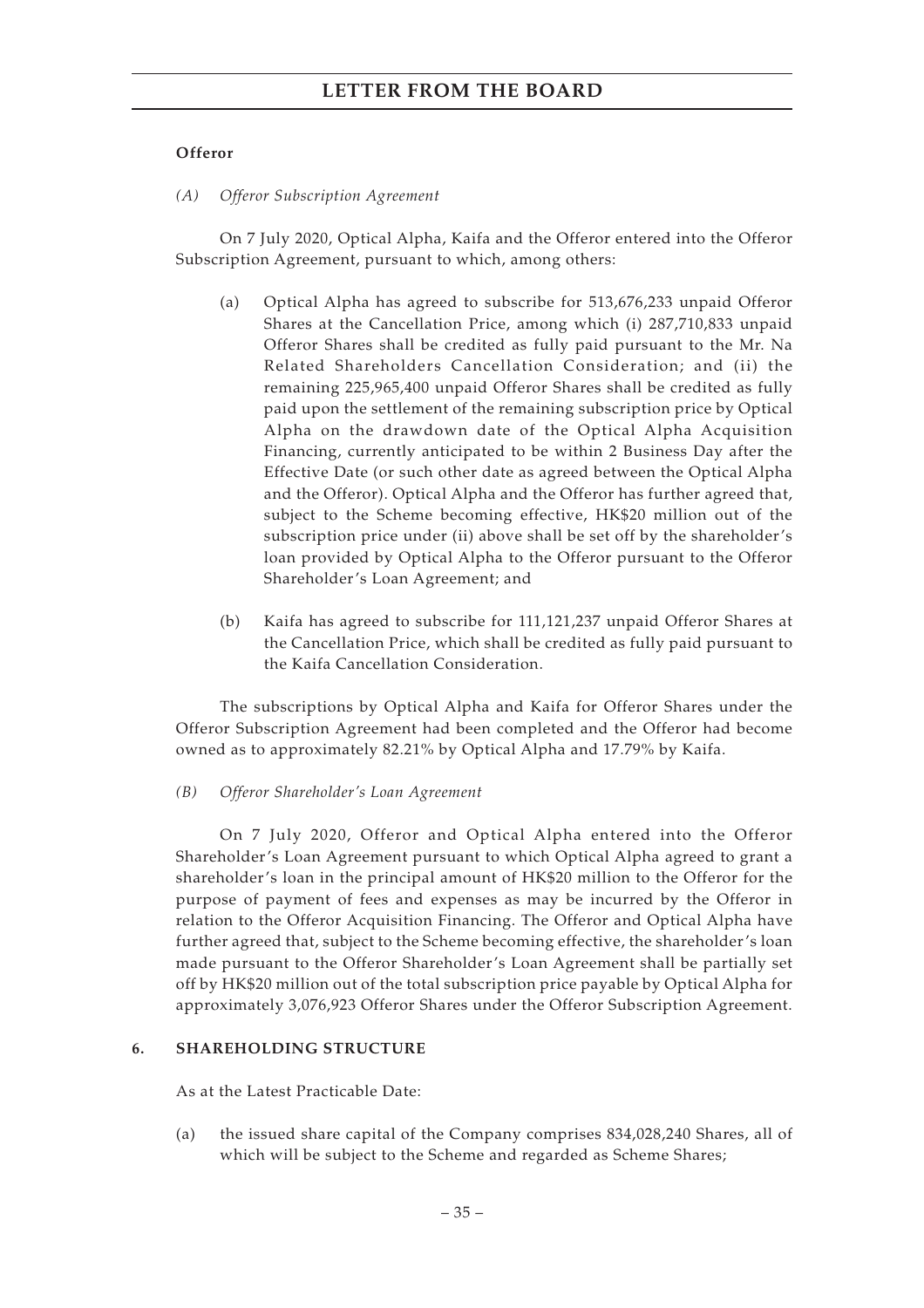- (b) the Share Option Scheme had been terminated upon the expiry of its term on 9 April 2020, and all Options granted thereunder but not exercised by 8 April 2020 had lapsed on 9 April 2020. Accordingly, no Options are in issue as at the Latest Practicable Date. As disclosed in the Joint Announcement, as the Company had no intention to adopt a new share option scheme from the Announcement Date up to the Effective Date, it is also expected that no Options will be in issue during the period from the Announcement Date and up to the Effective Date (both dates inclusive);
- (c) the Company has no relevant securities (as defined in Note 4 to Rule 22 of the Takeovers Code) other than its issued share capital comprising 834,028,240 Shares;
- (d) the Offeror does not legally or beneficially own, control or have direction over any Shares;
- (e) the Mr. Na Related Shareholders legally or beneficially own, control or have direction over 287,710,833 Shares, representing approximately 34.50% of the issued Shares, of which:
	- (i) 5,232,000 Shares, or 0.63% of the issued Shares, are held by Mandarin Assets (which is wholly owned by Mr. Na);
	- (ii) 228,373,383 Shares, or 27.38% of the issued Shares, are held by O-Net BVI (which Mr. Na has control over more than 30% of its voting rights); and
	- (iii) 54,105,450 Shares, or 6.49% of the issued Shares, are held by O-Net SAPL (which is wholly owned by O-Net BVI) as trustee on trust for the selected grantees under the Restricted Share Award Scheme. For details of the arrangement in relation to these Shares, please see Note 3 to the shareholding table below;
- (f) Kaifa legally or beneficially owns, controls or has direction over 171,121,237 Shares, representing approximately 20.52% of the issued Shares;
- (g) HC Capital held 2,788,000 Shares, representing 0.33% of the Shares in issue. Since, as at the Latest Practicable Date, HC Capital held more than 20% of the total voting rights of O-Net BVI, which in turn held 56.90% of the Optical Alpha Shares in issue, and Optical Alpha held 82.21% of the Offeror Shares in issue, HC Capital is presumed to be acting in concert with the Offeror by virtue of class (1) of the definition of "acting in concert" in the Takeovers Code;
- (h) the Equity Investor does not legally or beneficially own, control or have direction over any Shares;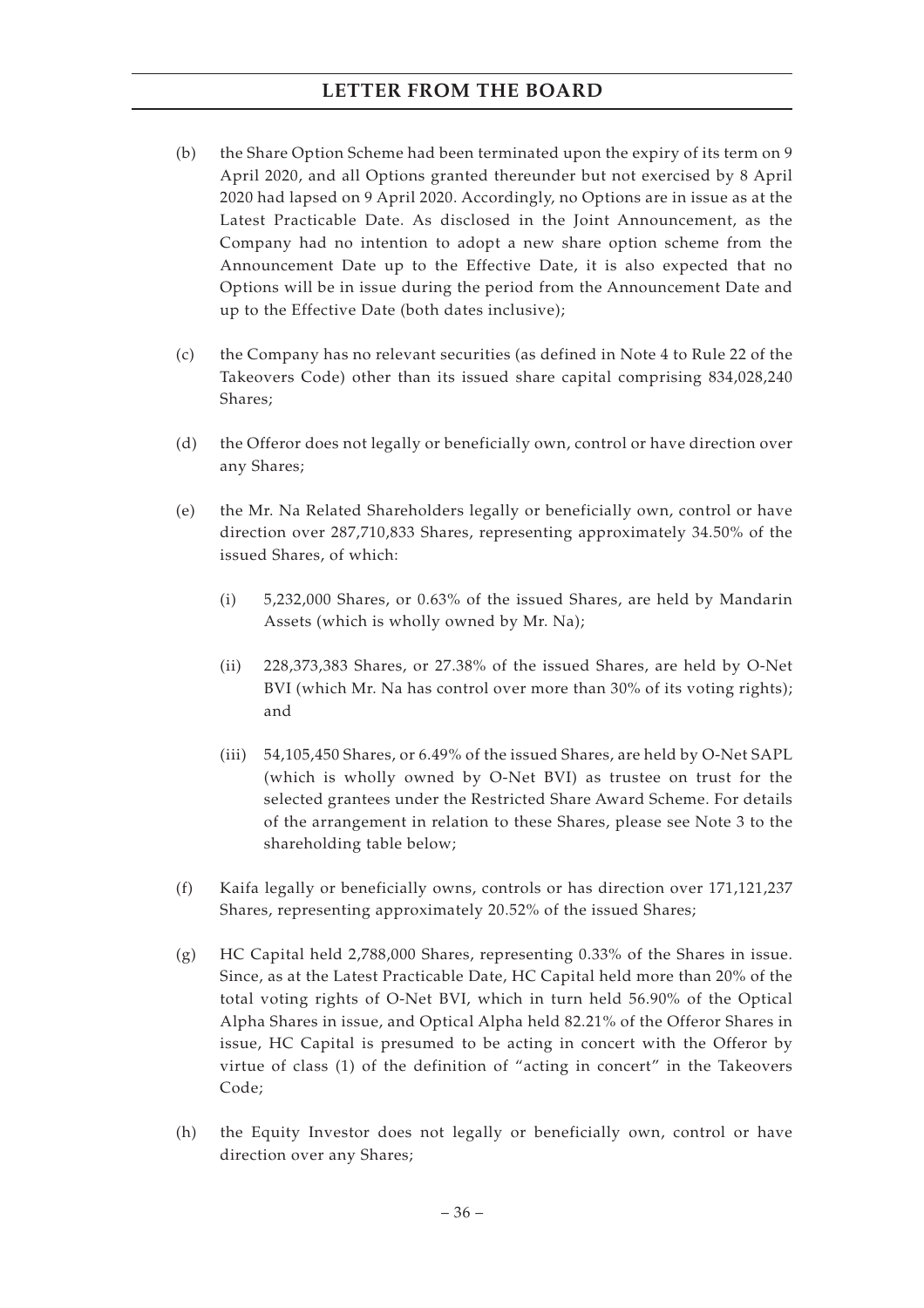- (i) the Subscription Investor does not legally or beneficially own, control or have direction over any Shares;
- (j) members of the Guosen Securities Group, being Offeror Concert Parties by virtue of Guosen Capital's investment in the Subscription Investor through Shenzhen Songhexin LP and Shenzhen Songhe Zhengxingu LP, held 524,000 Shares, representing approximately 0.06% of the issued Shares. Based on Guosen Securities' confirmation, (i) all these 524,000 Shares held by the Guosen Securities Group are not its proprietary interests; (ii) the Guosen Securities Group does not have any control over these 524,000 Shares (including the voting rights attaching thereto); and (iii) to the extent these 524,000 Shares were acquired during the Relevant Period, they were acquired at the sole instruction of non-discretionary investment clients (who are not the Offeror or any of the Offeror Concert Parties) with such clients' own funds. None of such client's ultimate beneficial owners are part of the Guosen Securities Group nor the Offeror nor any of the Offeror Concert Parties. As such, all the Shares held by the Guosen Securities Group are considered to be Shares held by Disinterested Shareholders;
- (k) the Disinterested Shareholders held 372,408,170 Shares, representing approximately 44.65% of the issued Shares;
- (l) save as disclosed above, the Offeror and the Offeror Concert Parties do not hold or have control or direction over any other Shares or any options, warrants, derivatives or securities convertible into Shares or other derivatives in respect of securities in the Company;
- (m) neither the Offeror nor the Offeror Concert Parties have entered into any outstanding derivative in respect of the securities in the Company; and
- (n) neither the Offeror nor the Offeror Concert Parties have borrowed or lent any relevant securities (as defined in Note 4 to Rule 22 of the Takeovers Code) in the Company.

The shareholding structure of the Company (i) as at the Latest Practicable Date; (ii) upon completion of the Proposal but before completion of the Onshore Subscription Agreement (on the assumption that there is no other change in the shareholding structure of the Company before completion of the Proposal); and (iii) upon completion of the Proposal and the Onshore Subscription Agreement (on the assumption that there is no other change in the shareholding structure of the Company before completion of the Proposal) is set out in the section headed *"6. Shareholding Structure of the Company"* in the Explanatory Statement on pages 98 to 103 of this Scheme Document.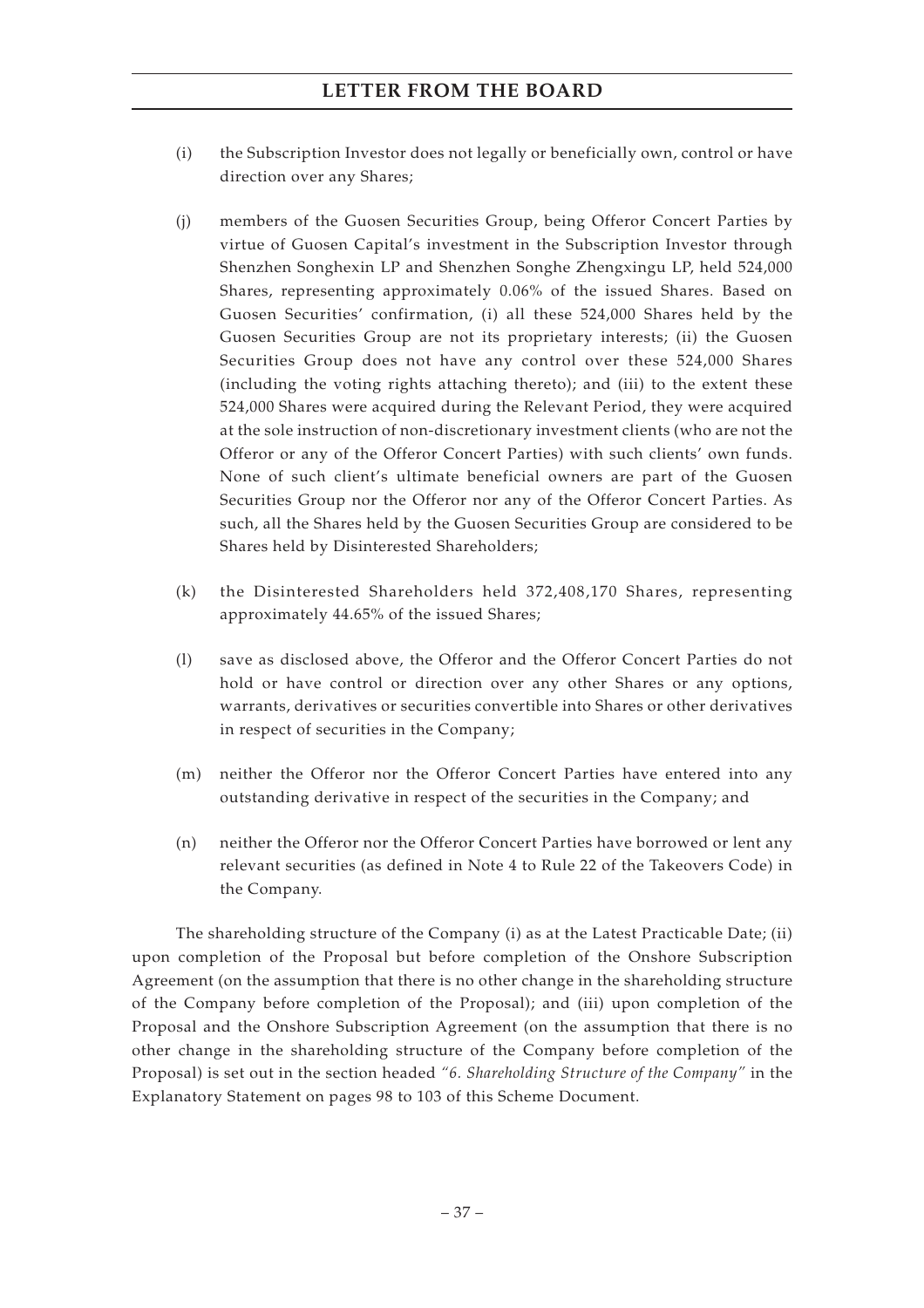### **7. REASONS FOR AND BENEFITS OF THE PROPOSAL**

You are urged to read carefully the section headed *"7. Reasons for and benefits of the Proposal"* in the Explanatory Statement on pages 104 of this Scheme Document.

### **8. THE OFFEROR'S INTENTIONS IN RELATION TO THE GROUP**

You are urged to read carefully the section headed *"8. The Offeror's intentions in relation to the Group"* in the Explanatory Statement on page 104 of this Scheme Document.

The Board is pleased to note that:

- (a) it is the intention of the Offeror that the Group will continue to carry on its current business, which principally comprises the design, manufacturing and sale of optical networking products for the high-speed telecommunications and data communications systems as well as machine vision systems and sensors for smart manufacturing market;
- (b) the Offeror does not intend to introduce any major changes to the business of the Group (including any redeployment of fixed assets of the Group); and
- (c) the Offeror does not intend to make any significant changes to the continued employment of the employees of the Group as a result of the implementation of the Proposal.

### **9. FINANCIAL ADVISERS AND INDEPENDENT BOARD COMMITTEE**

The Offeror has appointed CICC as its financial adviser in connection with the Proposal.

An Independent Board Committee, which comprises all the independent non-executive Directors, namely Mr. Deng Xinping, Mr. Ong Chor Wei and Mr. Zhao Wei, has been established by the Board to advise the Disinterested Shareholders in connection with the Proposal and the Scheme, and in particular as to (i) whether the Proposal and the Scheme are fair and reasonable; and (ii) voting in respect of the Scheme at the Court Meeting.

Pursuant to Rule 2.8 of the Takeovers Code, the Independent Board Committee comprises all non-executive Directors who have no direct or indirect interest in the Proposal.

Mr. Huang Bin, a non-executive Director, is a director of O-Net BVI and is interested in approximately 0.98% of the total number of issued shares of O-Net BVI (which is an Offeror Concert Party). Mr. Chen Zhujiang, a non-executive Director, is a director of both Kaifa and Shenzhen Kaifa, and is interested in approximately 0.010% of the issued shares of Shenzhen Kaifa. Mr. Mo Shangyun, a non-executive Director, is a senior management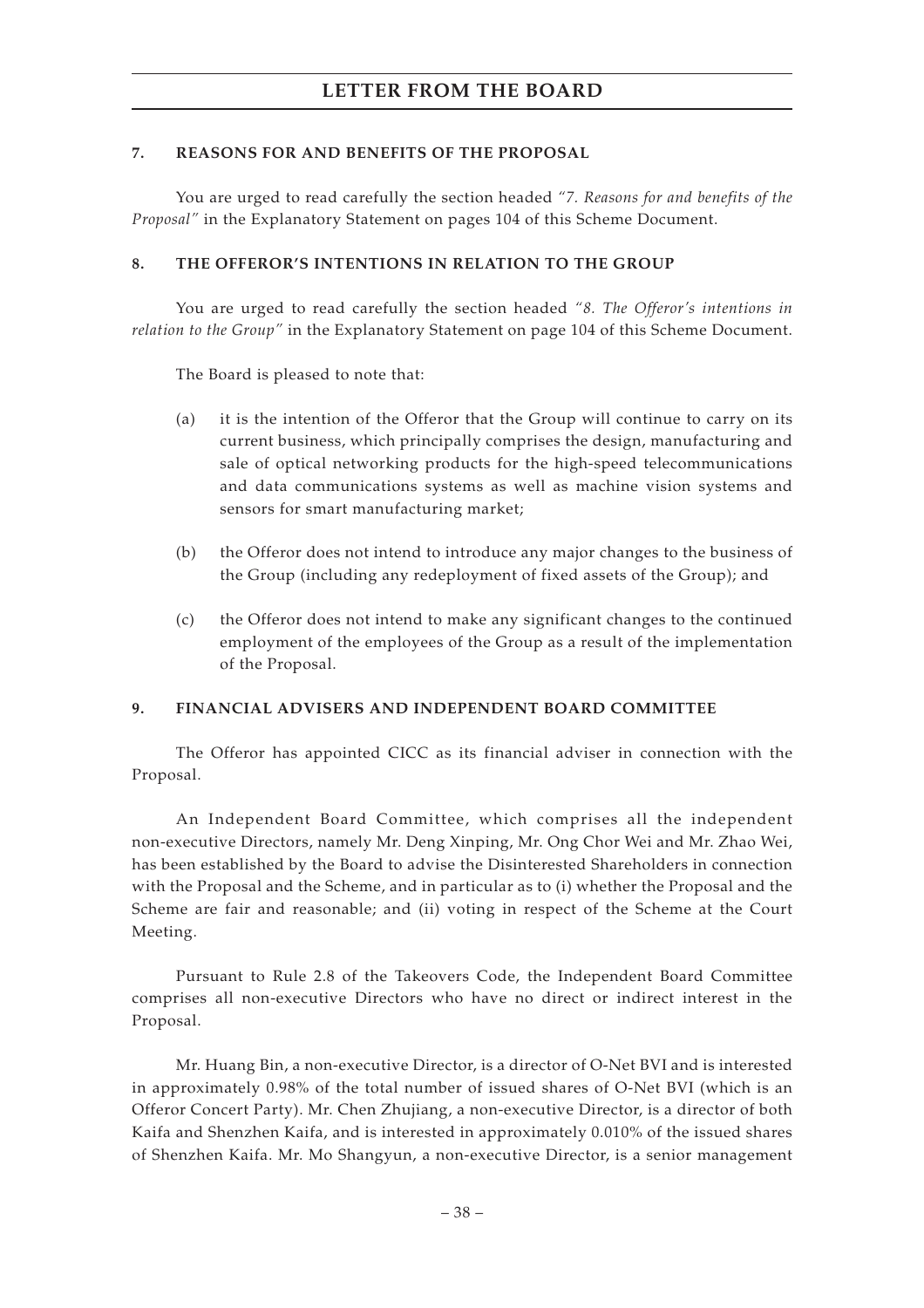member of Shenzhen Kaifa and is interested in approximately 0.008% of the issued shares of Shenzhen Kaifa. Both Kaifa and Shenzhen Kaifa are Offeror Concert Parties. The Board is of the view that Mr. Huang Bin, Mr. Chen Zhujiang and Mr. Mo Shangyun are regarded as being interested in the Proposal for the purposes of Rule 2.8 of the Takeovers Code and are accordingly excluded from being members of the Independent Board Committee.

The full text of the letter from the Independent Board Committee is set out on pages 44 to 45 of this Scheme Document.

### **10. INDEPENDENT FINANCIAL ADVISER**

The Company has, with the approval of the Independent Board Committee, appointed Somerley as the Independent Financial Adviser to advise the Independent Board Committee in connection with the Proposal and the Scheme. The full text of the letter from the Independent Financial Adviser is set out on pages 46 to 84 of this Scheme Document.

### **11. FINANCIAL RESOURCES**

As at the Latest Practicable Date, (i) there are a total of 834,028,240 Shares in issue; and (ii) the Mr. Na Related Shareholders and Kaifa in aggregate directly or indirectly hold 458,832,070 Shares (representing approximately 55.01% of the total issued Shares). In accordance with the terms of the Consortium Agreement, the Mr. Na Related Shareholders and Kaifa have undertaken to the cancellation and extinguishment of their respective Shares under the Scheme in consideration for receiving the Mr. Na Related Shareholders Cancellation Consideration and the Kaifa Cancellation Consideration, respectively.

Taking into account that the Mr. Na Related Shareholders will not receive the Cancellation Price in cash for the 287,710,833 Scheme Shares held or controlled by the Mr. Na Related Shareholders, and Kaifa will not receive the Cancellation Price in cash for the 111,121,237 Scheme Shares out of 171,121,237 Scheme Shares held or controlled by Kaifa under the Scheme, the Scheme would involve making an offer to cancel and extinguish the remaining 60,000,000 Scheme Shares held by Kaifa and the 375,196,170 Scheme Shares held by the Scheme Shareholders (excluding the Mr. Na Related Shareholders and Kaifa) in exchange for the Cancellation Price in cash. Therefore, the maximum total amount of cash required to effect the Proposal is approximately HK\$2,828.78 million.

The Offeror intends to finance the cash requirement for the Proposal through:

(i) a drawdown of debt facilities with an aggregate amount of HK\$1.44 billion provided by CMB (i.e. the Offeror Acquisition Financing), the Offeror's repayment obligation under which is guaranteed by Mr. Na and to be secured by, among others, account charges, share charges and equity charges over relevant subsidiaries and assets of the Company after the completion of the Proposal; and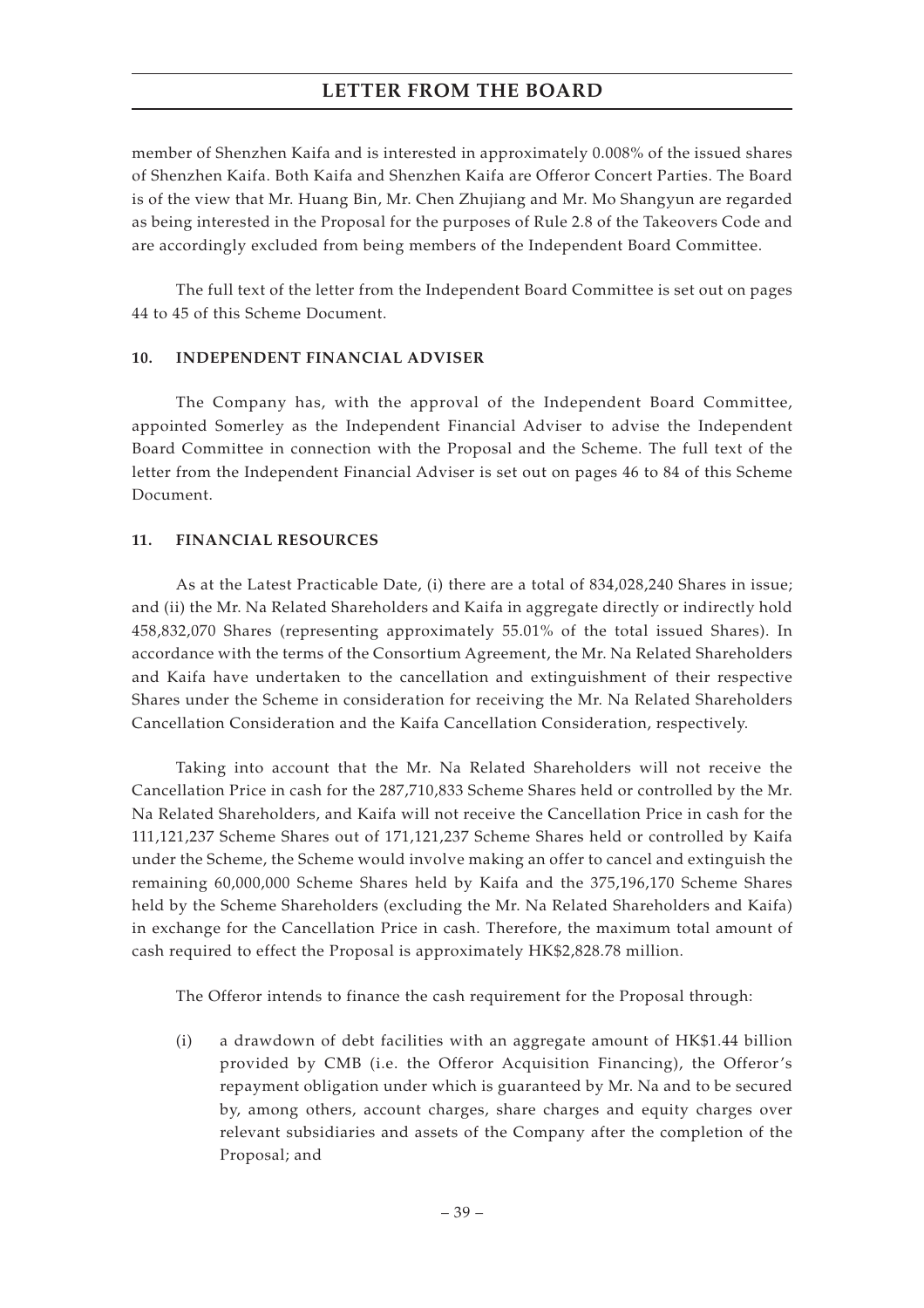- (ii) a shareholder contribution from Optical Alpha to the Offeror funded by:
	- (a) a drawdown of debt facilities with an aggregate amount of HK\$730 million provided by CMB to Optical Alpha (i.e. the Optical Alpha Acquisition Financing), Optical Alpha's repayment obligation under which is guaranteed by Mr. Na and secured by among others, equitable mortgages over all Optical Alpha Shares and over Optical Alpha's entire shareholding interest in the Offeror; and
	- (b) an aggregate cash investment of HK\$738,775,102, being the subscription price payable by the Equity Investor under the Offshore Subscription Agreement, payable by the Equity Investor no later than the Business Day immediately following the date on which the Scheme is sanctioned (with or without modifications) by the Grand Court of the Cayman Islands (or such other date as agreed between the Equity Investor and the Offeror) funded by an irrevocable standby letter of credit issued by Silicon Valley Bank dated 6 July 2020 made available to Optical Alpha as the beneficiary in the aggregate principal amount of US\$96.00 million.

As at the Latest Practicable Date, a sum of RMB660 million (approximately equivalent to HK\$730 million) had been deposited into the designated bank account pursuant to the Subscription Investor's Irrevocable Undertakings and the terms of the Onshore Subscription Agreement for the purpose of satisfying one of the conditions precedent for the drawdowns of the Offeror Acquisition Financing and the Optical Alpha Acquisition Financing and the entire share capital of the Subscription Investor had been pledged to the designated bank.

CICC, the financial adviser to the Offeror, is satisfied that sufficient financial resources are available to the Offeror for discharging its obligations in respect of the full implementation of the Proposal in accordance with its terms.

#### **12. INFORMATION ON THE OFFEROR AND THE COMPANY**

Your attention is drawn to the sections headed *"10. Information on the Offeror and Offeror Concert Parties"* and *"11. Information on the Group"* in the Explanatory Statement on pages 106 to 111 of this Scheme Document.

#### **13. SCHEME SHARES, COURT MEETING AND EGM**

The Court Meeting will be held at 10:00 a.m. on Friday, 25 September 2020 at 24/F., Admiralty Centre I, 18 Harcourt Road, Admiralty, Hong Kong, and the EGM will be held at the same place and on the same date as the Court Meeting at 10:30 a.m. (or as soon as practicable after the Court Meeting shall have concluded or been adjourned). For the purpose of exercising your right to vote at the Court Meeting and/or the EGM, you are requested to read carefully the section headed *"17. Scheme Shares, Court Meeting and EGM"* in the Explanatory Statement on pages 114 to 117 of this Scheme Document, the section headed *"21. Actions to be taken"* in the Explanatory Statement on pages 118 to 121 of this Scheme Document, and the notices of the Court Meeting and the EGM on pages NCM-1 to NCM-4 and pages EGM-1 to EGM-4, respectively, of this Scheme Document.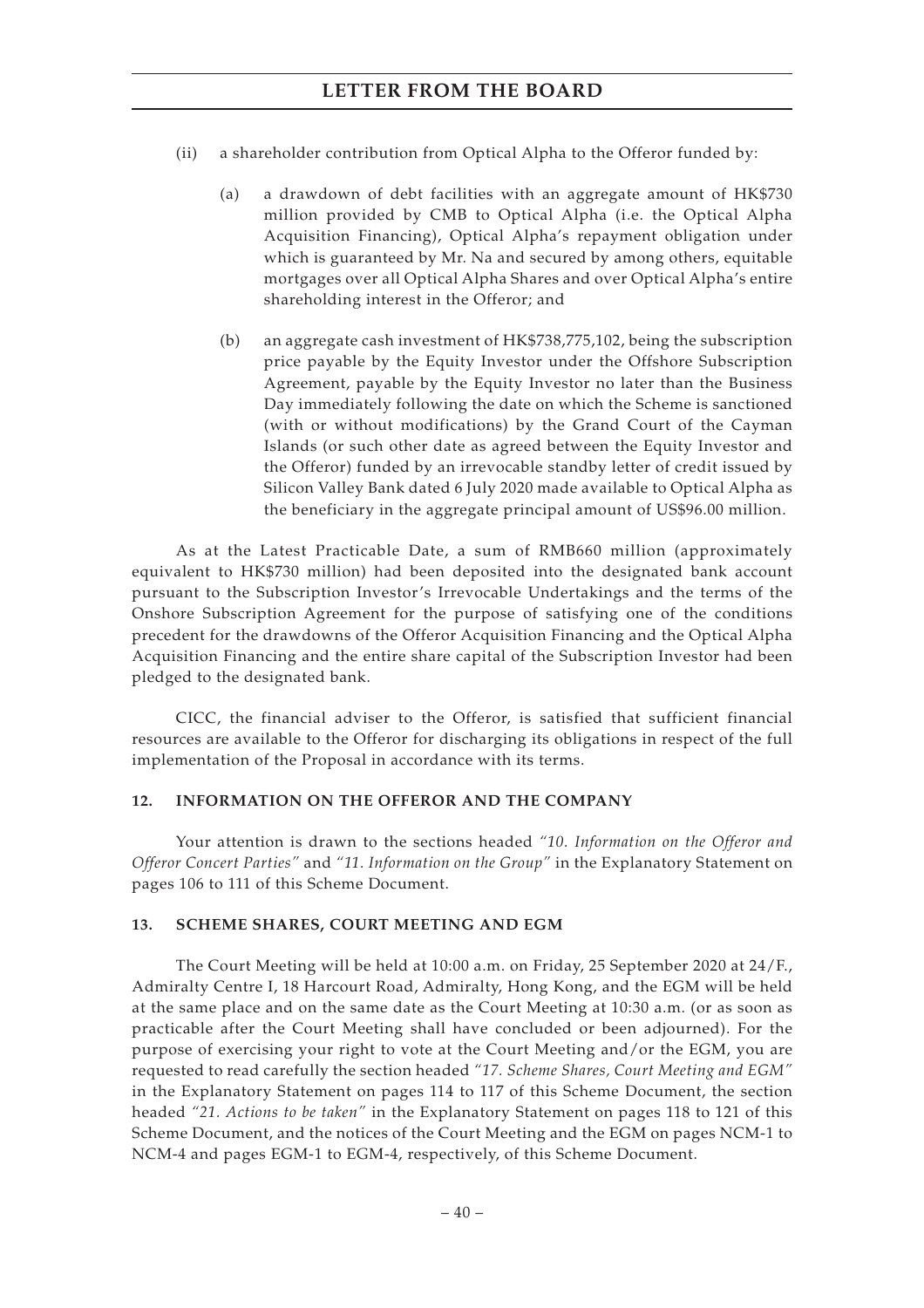If the resolution to be proposed at the Court Meeting and all the resolutions to be proposed at the EGM are passed in fulfilment of Conditions (a) and (b) as set out in the section headed "*3. Conditions to the Proposal*" in the Explanatory Statement on pages 87 to 89 of this Scheme Document, respectively, the expected latest time for trading of the Shares on the Stock Exchange is 4:10 p.m. on Monday, 5 October 2020 (or such other date and time as Shareholders may be notified by way of announcement), and trading in the Shares on the Stock Exchange will cease from then onwards, unless the Scheme is withdrawn or lapses in accordance with its terms and the Takeovers Code subsequently, in which event trading in the Shares on the Stock Exchange will resume after the date on which the Scheme is so withdrawn or lapses and further announcement(s) will be made to notify Shareholders and investors of the Company of the exact date and time by which trading of the Shares on the Stock Exchange will resume.

If the resolution to be proposed at the Court Meeting or if any of the resolutions to be proposed at the EGM is not passed in accordance with Conditions (a) or (b) as set out in the section headed "*3. Conditions to the Proposal*" in the Explanatory Statement on pages 87 to 89 of this Scheme Document, respectively, the Scheme and the Proposal will lapse and trading in the Shares on the Stock Exchange will not cease from 4:10 p.m. on Monday, 5 October 2020 onwards. Further announcement(s) will be made in this event.

#### **14. RECOMMENDATION**

Your attention is drawn to the recommendations of the Independent Financial Adviser to the Independent Board Committee in respect of the Proposal and the Scheme as set out in the "*Letter from the Independent Financial Adviser*" on pages 46 to 84 of this Scheme Document. Your attention is also drawn to the recommendation of the Independent Board Committee in respect of the Proposal and the Scheme as set out in the "*Letter from the Independent Board Committee*" on pages 44 to 45 of this Scheme Document.

#### **15. IF THE SCHEME IS NOT APPROVED OR THE PROPOSAL LAPSES**

Subject to the requirements of the Takeovers Code, the Scheme will lapse if any of the Conditions has not been fulfilled or waived, as applicable, on or before the Long Stop Date. The listing of the Shares on the Stock Exchange will not be withdrawn if the Scheme does not become effective or the Proposal otherwise lapses. If the Proposal and the Scheme lapse, no change in the shareholding structure of the Company will result from the Proposal and the Scheme, and the shareholding structure of the Company as at the Latest Practicable Date as set out in the section headed "*6. Shareholding Structure*" in the Explanatory Statement on pages 98 to 103 of the Scheme Document shall remain unchanged (assuming that there is no other change in the shareholding structure of the Company from the Latest Practicable Date up to the date on which the Proposal and the Scheme lapse). Accordingly, the Company will continue to be able to maintain sufficient public float in its Shares under Rule 8.08 of the Listing Rules in the event that the Proposal and the Scheme lapse.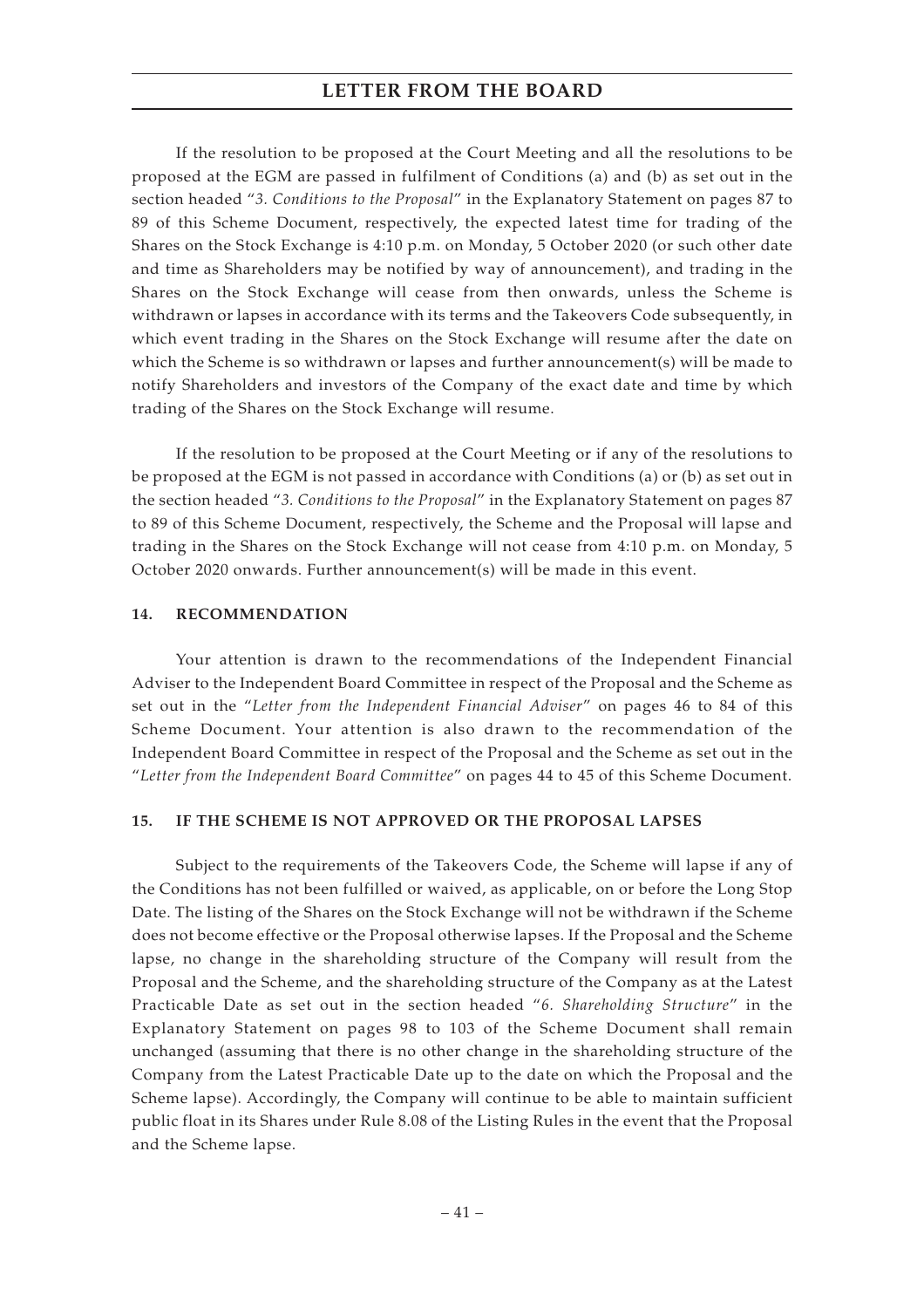If the Scheme is not approved or the Proposal otherwise lapses, there are restrictions under the Takeovers Code on making subsequent offers, to the effect that neither the Offeror nor any person who acted in concert with it in the course of the Proposal (nor any person who is subsequently acting in concert with any of them) may within 12 months from the date on which the Scheme is not approved or the Proposal otherwise lapses, announce an offer or possible offer for the Company, except with the consent of the Executive.

#### **16. WITHDRAWAL OF LISTING OF THE SHARES**

Upon the Scheme becoming effective, all the Scheme Shares will be cancelled and extinguished (with the equivalent number of new Shares being simultaneously issued and credited as fully paid to the Offeror) and the share certificates for the Scheme Shares will thereafter cease to have effect as documents or evidence of title.

The Company will make an application for the listing of the Shares to be withdrawn from the Stock Exchange in accordance with Rule 6.15(2) of the Listing Rules, with effect after the Effective Date.

The Shareholders will be notified by way of an announcement of the dates of the last day for dealing in the Shares and the day on which the Scheme and the withdrawal of the listing of the Shares on the Stock Exchange will become effective.

#### **17. REGISTRATION AND PAYMENT**

Your attention is drawn to the sections entitled "*14. Registration and Payment*" in the Explanatory Statement set out on pages 111 to 113 of this Scheme Document.

### **18. TAXATION AND INDEPENDENT ADVICE**

It is emphasised that none of the Offeror, the Company or CICC, nor any of their respective directors, officers or associates or any other person involved in the Proposal, accepts responsibility (other than in respect of themselves, if applicable) for any taxation effects on, or liabilities of, any persons as a result of their acceptance or rejection of the Proposal.

Accordingly, you are urged to read the section entitled "*16. Taxation and Independent Advice*" in the Explanatory Statement set out on page 114 of this Scheme Document and if you are in any doubt as to any aspect of this Scheme Document or as to the action to be taken, you are recommended to consult an appropriately qualified professional adviser.

#### **19. OVERSEAS SCHEME SHAREHOLDERS**

If you are an overseas Scheme Shareholders, your attention is drawn to the section headed "*15. Overseas Shareholders*" in the Explanatory Statement on page 113 of this Scheme Document.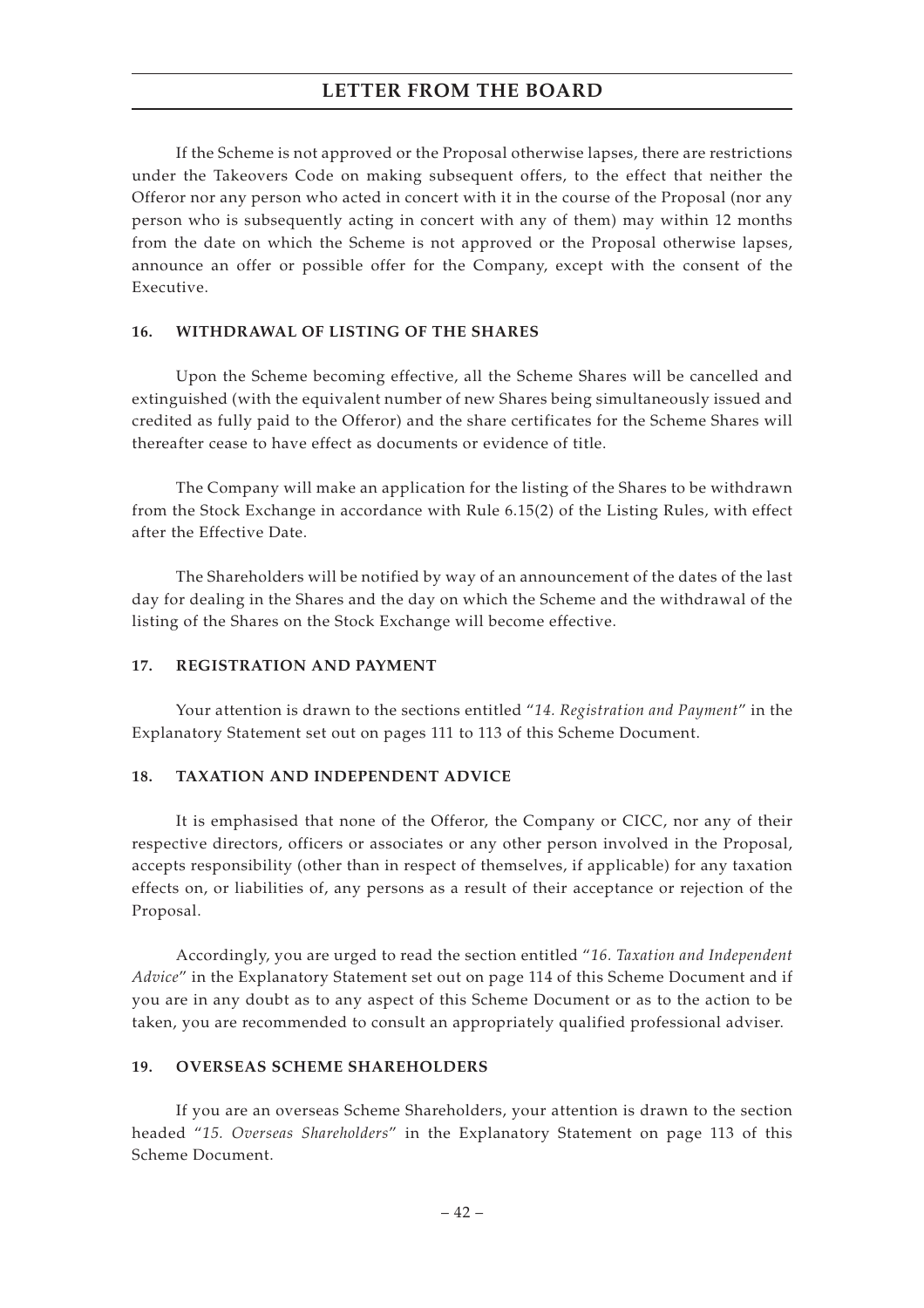### **20. FURTHER INFORMATION**

You are urged to read carefully the letters from the Independent Board Committee and from the Independent Financial Adviser, as set out on pages 44 to 45, and pages 46 to 84 respectively of this Scheme Document, the Explanatory Statement as set out on pages 85 to 125 of this Scheme Document, the appendices to this Scheme Document, the terms of the Scheme as set out on pages S-1 to S-13 of this Scheme Document, the notice of the Court Meeting as set out on pages NCM-1 to NCM-4 of this Scheme Document and the notice of the EGM as set out on pages EGM-1 to EGM-4 of this Scheme Document. In addition, a **pink** form of proxy in respect of the Court Meeting and a **white** form of proxy in respect of the EGM are enclosed with this Scheme Document.

> By the order of the Board **O-Net Technologies (Group) Limited Na Qinglin** *Chairman and Chief Executive Officer*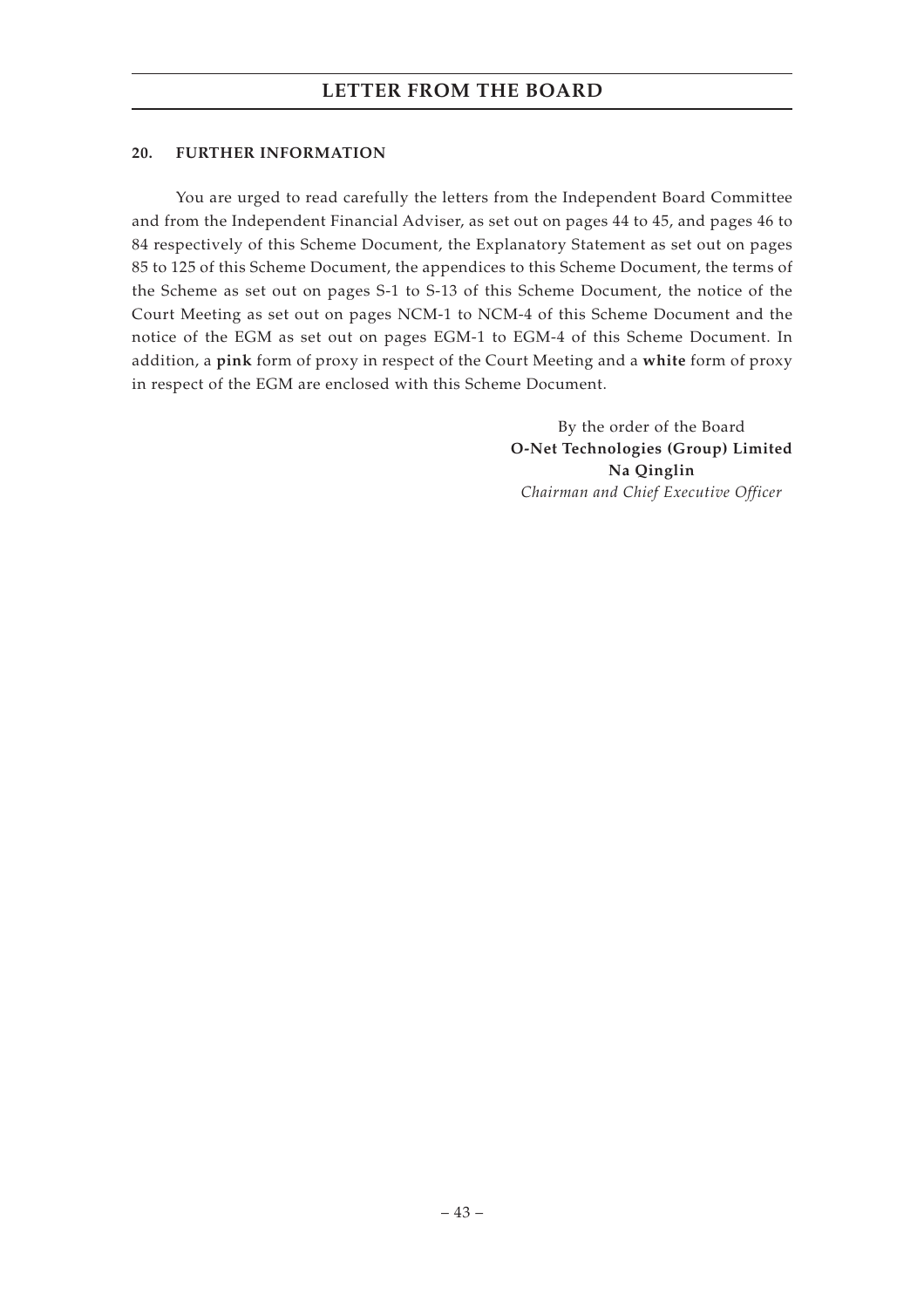# **LETTER FROM THE INDEPENDENT BOARD COMMITTEE**



# **O-NET TECHNOLOGIES (GROUP) LIMITED**

昂 納 科 技 ( 集 團 ) 有 限 公 司 *(Incorporated in the Cayman Islands with limited liability)*  **(Stock Code: 877)**

2 September 2020

*To the Disinterested Shareholders*

Dear Sir or Madam,

# **(1) PROPOSAL FOR THE PRIVATISATION OF O-NET TECHNOLOGIES (GROUP) LIMITED BY THE OFFEROR BY WAY OF A SCHEME OF ARRANGEMENT UNDER SECTION 86 OF THE COMPANIES LAW**

# **(2) PROPOSED WITHDRAWAL OF LISTING OF O-NET TECHNOLOGIES (GROUP) LIMITED**

We refer to the Joint Announcement, the announcement dated 14 July 2020 jointly issued by the Offeror and the Company in relation to the Proposal and the scheme document dated 2 September 2020 jointly issued by the Offeror and the Company in relation to the Proposal (the "**Scheme Document**"), the latter of which this letter forms part. Terms defined in the Scheme Document shall have the same meanings in this letter unless the context otherwise requires.

We have been appointed by the Board as the Independent Board Committee to make a recommendation to the Disinterested Shareholders in respect of the Proposal and the Scheme, details of which are set out in the "*Letter from the Board*" and the "*Explanatory Statement*" of the Scheme Document.

Somerley, the Independent Financial Adviser, has been appointed with our approval, to advise us in connection with the Proposal and the Scheme. The details of its advice and the principal factors taken into consideration in arriving at its recommendations are set out in the "*Letter from the Independent Financial Adviser*" of the Scheme Document.

In the "*Letter from the Independent Financial Adviser*" of the Scheme Document, the Independent Financial Adviser states that it considers the terms of the Proposal and the Scheme are fair and reasonable as far as the Disinterested Shareholders are concerned, and advises the Independent Board Committee to recommend the Disinterested Shareholders to vote in favour of the relevant resolution(s) to be proposed at the Court Meeting and the EGM to approve and implement the Scheme.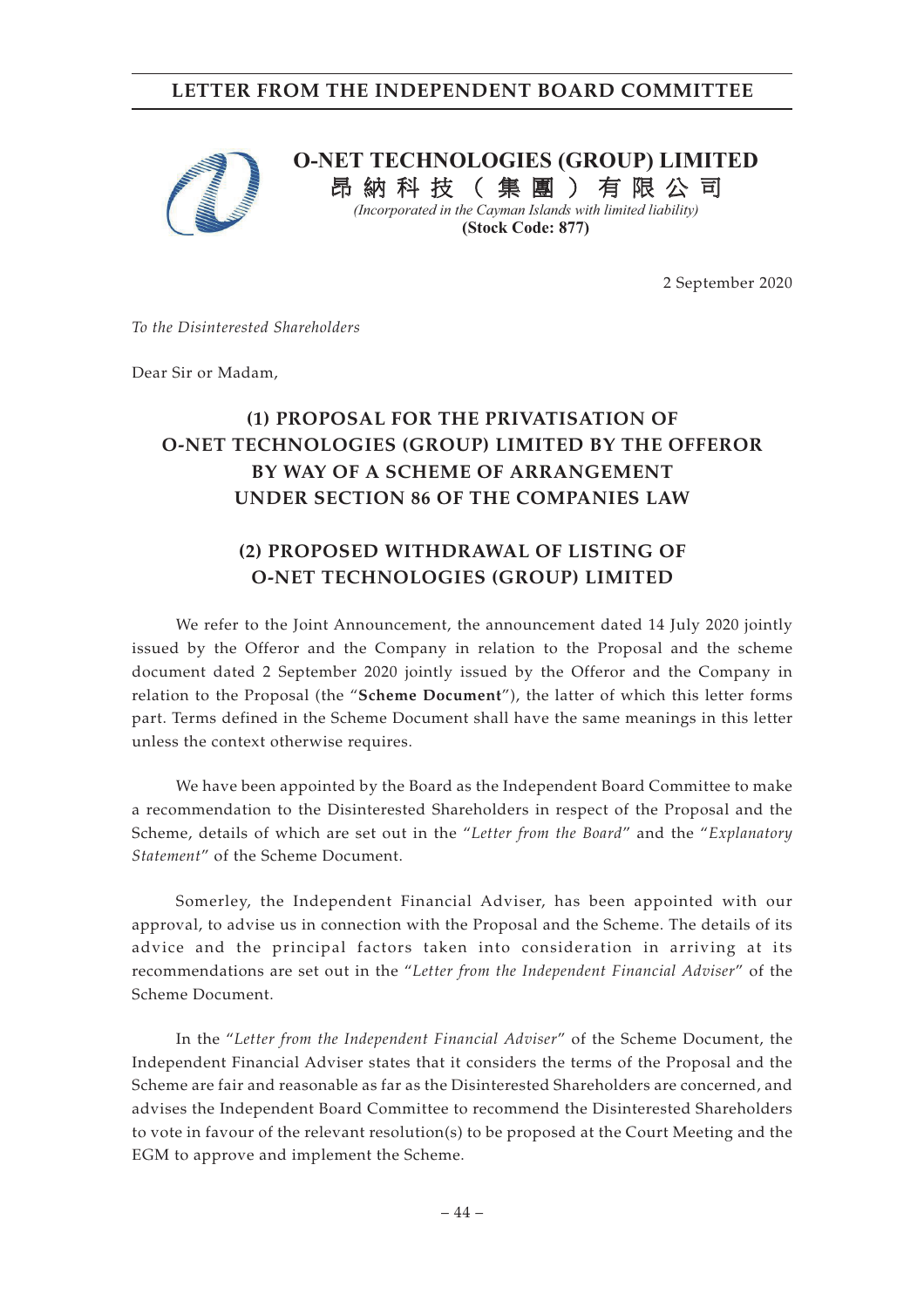# **LETTER FROM THE INDEPENDENT BOARD COMMITTEE**

The Independent Board Committee, having considered the terms of the Proposal and the Scheme, and having taken into account the advice of the Independent Financial Adviser, and in particular the factors, reasons and recommendations set out in its letter, considers that the terms of the Proposal and the Scheme are fair and reasonable as far as the Disinterested Shareholders are concerned. Accordingly, the Independent Board Committee recommends:

- (1) at the Court Meeting, the Disinterested Shareholders to vote in favour of the resolution to approve the Scheme; and
- (2) at the EGM, the Disinterested Shareholders to vote in favour of:
	- (i) the special resolution to approve the reduction of the issued share capital of the Company as a result of the cancellation of the Scheme Shares; and
	- (ii) an ordinary resolution to apply the reserve created by the cancellation of the Scheme Shares to simultaneously restore the issued share capital of the Company by the allotment and issue to the Offeror of such number of new Shares (credited as fully paid) as is equal to the number of the Scheme Shares cancelled.

The Independent Board Committee draws the attention of the Disinterested Shareholders to (i) the "Letter from the Board" set out in the Scheme Document; (ii) the "Letter from the Independent Financial Adviser", which sets out the factors and reasons taken into account in arriving at its recommendations to the Independent Board Committee, set out in the Scheme Document; and (iii) the Explanatory Statement set out in the Scheme Document.

> Yours faithfully, **the Independent Board Committee**

*Independent Non-executive Director*

**Mr. Deng Xinping Mr. Ong Chor Wei Mr. Zhao Wei** *Independent Non-executive Director*

*Independent Non-executive Director*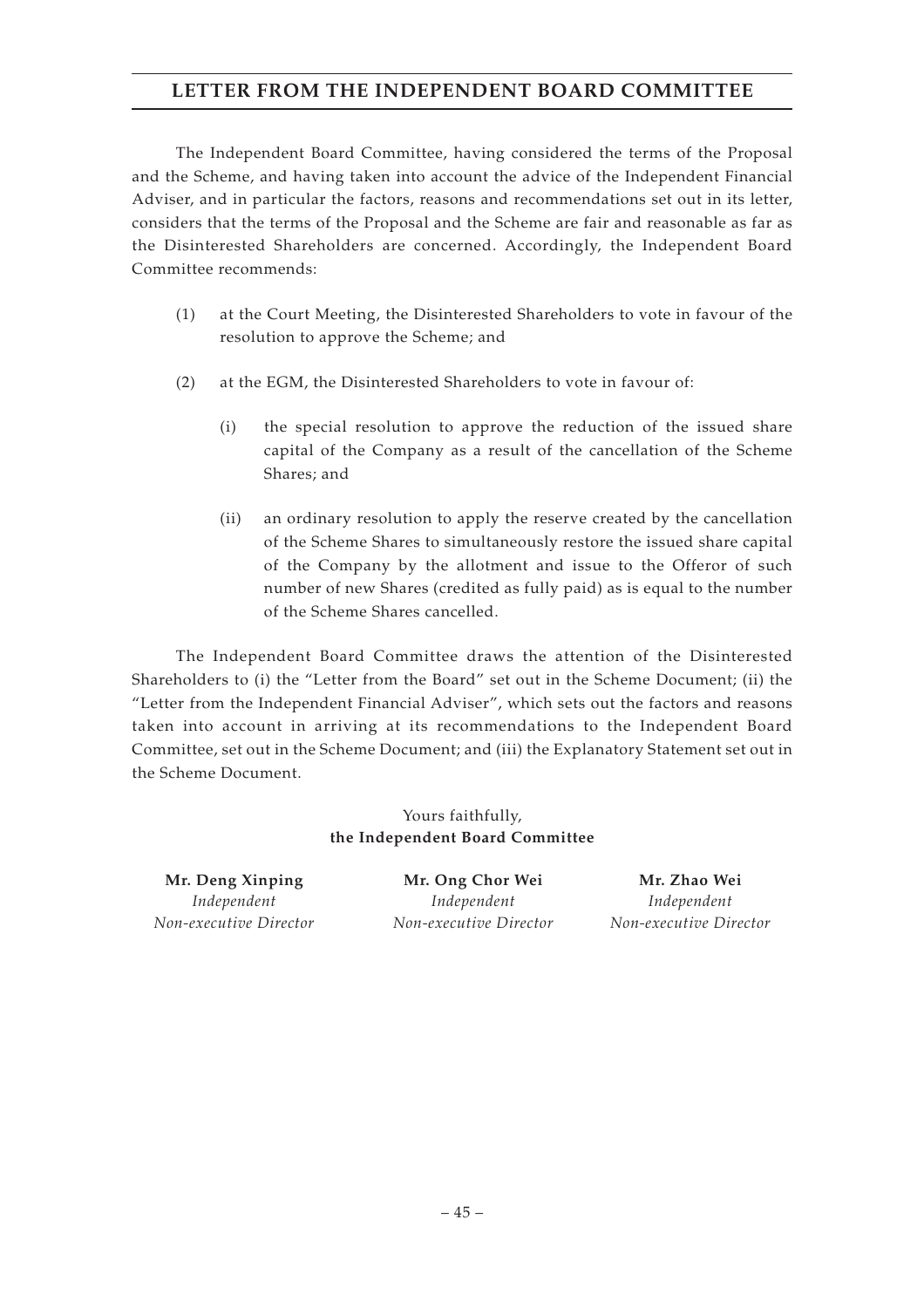*Set out below is the letter of advice from Somerley Capital Limited, the Independent Financial Adviser, to the Independent Board Committee regarding the Proposal and the Scheme for the purpose of incorporation in this Scheme Document.*



### **SOMERLEY CAPITAL LIMITED**

20th Floor China Building 29 Queen's Road Central Hong Kong

2 September 2020

*To: the Independent Board Committee of O-Net Technologies (Group) Limited*

Dear Sirs,

# **(1) PROPOSAL FOR THE PRIVATISATION OF O-NET TECHNOLOGIES (GROUP) LIMITED BY THE OFFEROR BY WAY OF A SCHEME OF ARRANGEMENT UNDER SECTION 86 OF THE COMPANIES LAW AND (2) PROPOSED WITHDRAWAL OF LISTING OF O-NET TECHNOLOGIES (GROUP) LIMITED**

### **I. INTRODUCTION**

We refer to our appointment to advise the Independent Board Committee in connection with the Proposal and the Scheme. Details of the Proposal and the Scheme are contained in the Scheme Document dated 2 September 2020, of which this letter forms part. Terms used in this letter shall have the same meanings as those defined in the Scheme Document unless the context otherwise requires.

On 8 July 2020, the Offeror and the Company jointly announced that the Offeror requested the Board to put forward to the Scheme Shareholders the Proposal for the privatisation of the Company by way of the Scheme, being a scheme of arrangement under section 86 of the Companies Law. If the Proposal is approved and implemented, among other things, (a) the Scheme Shares held by the Scheme Shareholders (excluding the Mr. Na Related Shareholders and Kaifa) will be cancelled and extinguished on the Effective Date in exchange for the payment of the Cancellation Price of HK\$6.50 in cash for each Scheme Share; and (b) the listing of the Shares on the Stock Exchange will be withdrawn with effect after the Effective Date.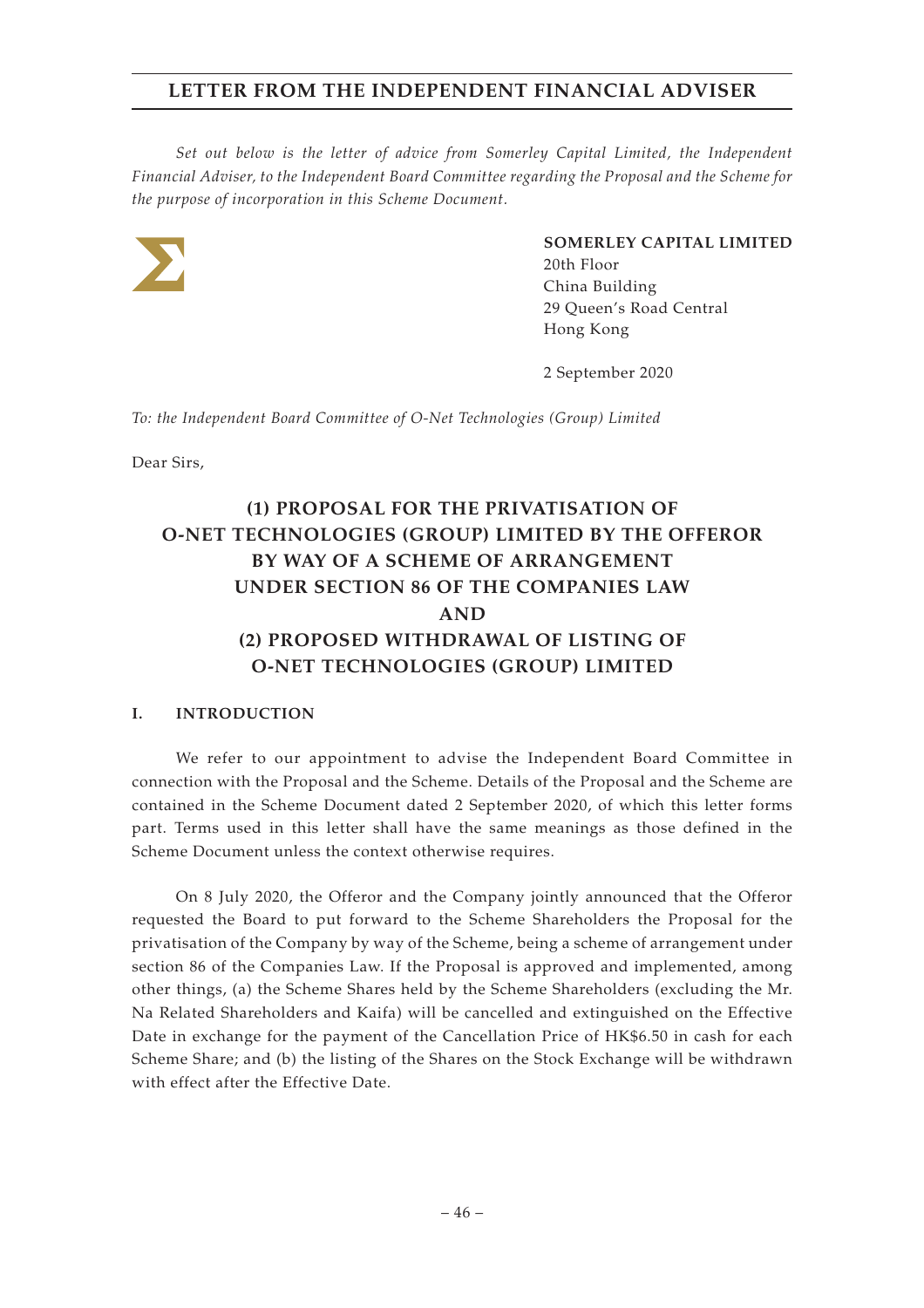An Independent Board Committee, which comprises all the independent non-executive Directors, namely Mr. Deng Xinping, Mr. Ong Chor Wei and Mr. Zhao Wei, has been established by the Board to advise the Disinterested Shareholders in connection with the Proposal and the Scheme, and in particular as to (i) whether the Proposal and the Scheme are fair and reasonable; and (ii) voting in respect of the Scheme at the Court Meeting. Pursuant to Rule 2.8 of the Takeovers Code, the Independent Board Committee comprises all non-executive Directors who have no direct or indirect interest in the Proposal. Mr. Huang Bin, a non-executive Director, is a director of O-Net BVI and is interested in approximately 0.98% of the total number of issued shares of O-Net BVI (which is an Offeror Concert Party). Mr. Chen Zhujiang, a non-executive Director, is a director of both Kaifa and Shenzhen Kaifa, and is interested in approximately 0.010% of the issued shares of Shenzhen Kaifa. Mr. Mo Shangyun, a non-executive Director, is a senior management member of Shenzhen Kaifa and is interested in approximately 0.008% of the issued shares of Shenzhen Kaifa. Both Kaifa and Shenzhen Kaifa are Offeror Concert Parties. The Board is of the view that Mr. Huang Bin, Mr. Chen Zhujiang and Mr. Mo Shangyun are regarded as being interested in the Proposal for the purposes of Rule 2.8 of the Takeovers Code and are accordingly excluded from being members of the Independent Board Committee. The Independent Board Committee has approved our appointment as the Independent Financial Adviser to advise them as regards their recommendation on the Proposal and the Scheme.

We are not associated with the Company, the Offeror Consortium or any party acting, or presumed to be acting, in concert with any of them and, accordingly, are considered eligible to give independent advice on the Proposal and the Scheme. There has been no business relationship between the Company or its associated companies and us in the past two years. Apart from normal professional fees paid or payable to us in connection with this appointment, no arrangement exists whereby we will receive any fees or benefits from the Company, the Offeror Consortium or any party acting, or presumed to be acting, in concert with any of them. We are not aware of any relationship or interest between us and the Company or other parties that would be reasonably considered to affect our independence to act as an independent financial adviser to the Independent Board Committee in respect of the Proposal and the Scheme.

In formulating our advice and recommendation, we have relied on the information and facts supplied, and the opinions expressed, by the Directors and management of the Group (the "**Management**"), which we have assumed to be true, accurate and complete in all material aspects at the Latest Practicable Date. We have also assumed that all representations contained or referred to in the Scheme Document were true, accurate and complete at the time they were made and remain so at the Latest Practicable Date. The Disinterested Shareholders will be informed of any material change in this regard as soon as possible up to the Effective Date.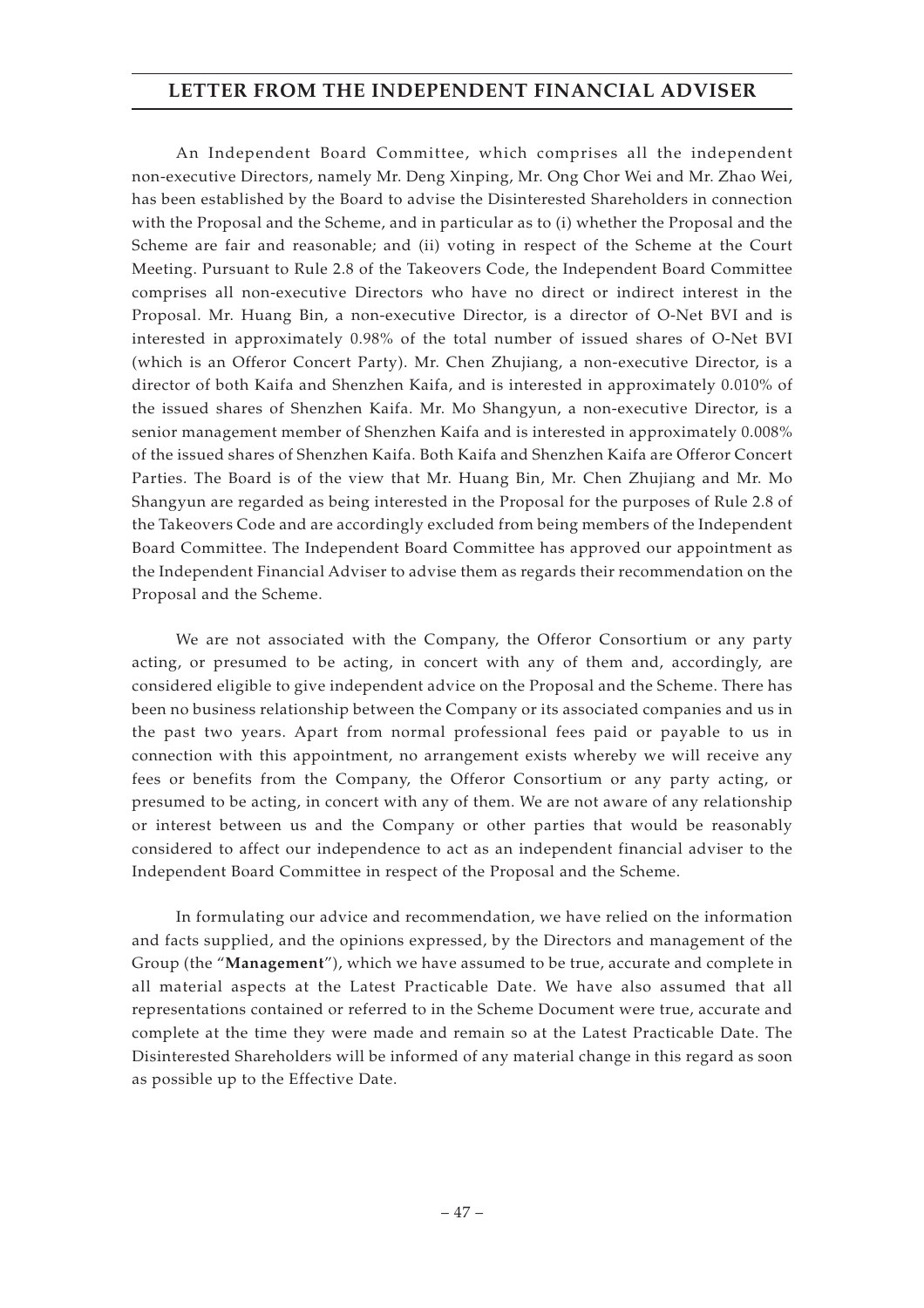We have reviewed, among other things, the Joint Announcement, the Scheme Document, the annual reports of the Company for the years ended 31 December 2017, 2018 and 2019 and the Interim Results Announcement. We have sought and received confirmation from the Directors that no material fact has been omitted from the information supplied and opinions expressed to us by them. We consider that the information we have received is sufficient for us to reach our opinion and advice as set out in this letter. We have no reason to doubt the truth and accuracy of the information provided to us or to believe that any material fact has been omitted or withheld. We have not, however, conducted any independent investigation into the businesses and affairs of the Group, nor have we carried out any independent verification on the information supplied.

### **II. TERMS OF THE PROPOSAL**

Under the Scheme, if the Proposal is approved and implemented, among other things, (a) the Scheme Shares held by the Scheme Shareholders (excluding the Mr. Na Related Shareholders and Kaifa) will be cancelled and extinguished on the Effective Date in exchange for the payment of the Cancellation Price of HK\$6.50 in cash for each Scheme Share; and (b) the listing of the Shares on the Stock Exchange will be withdrawn with effect after the Effective Date. Further details of the terms of the Proposal is set out in the letter from the Board and the Explanatory Statement contained in the Scheme Document.

**In addition, the Cancellation Price will not be increased and the Offeror does not reserve the right to do so.**

### **III. CONDITIONS OF THE PROPOSAL**

The implementation of the Proposal is, and the Scheme will become effective and binding on the Company and the Scheme Shareholders, subject to the fulfilment or waiver (as applicable) of the Conditions, among other things:

- (a) the approval of the Scheme (by way of poll) by a majority in number of the Disinterested Shareholders representing not less than 75% in value of the Shares held by the Disinterested Shareholders, present and voting either in person or by proxy at the Court Meeting, provided that:
	- (i) the Scheme is approved (by way of poll) by the Disinterested Shareholders holding at least 75% of the votes attaching to the Shares held by the Disinterested Shareholders that are voted either in person or by proxy at the Court Meeting; and
	- (ii) the number of votes cast (by way of poll) by the Disinterested Shareholders present and voting either in person or by proxy at the Court Meeting against the resolution to approve the Scheme at the Court Meeting is not more than 10% of the votes attaching to all the Shares held by all the Disinterested Shareholders;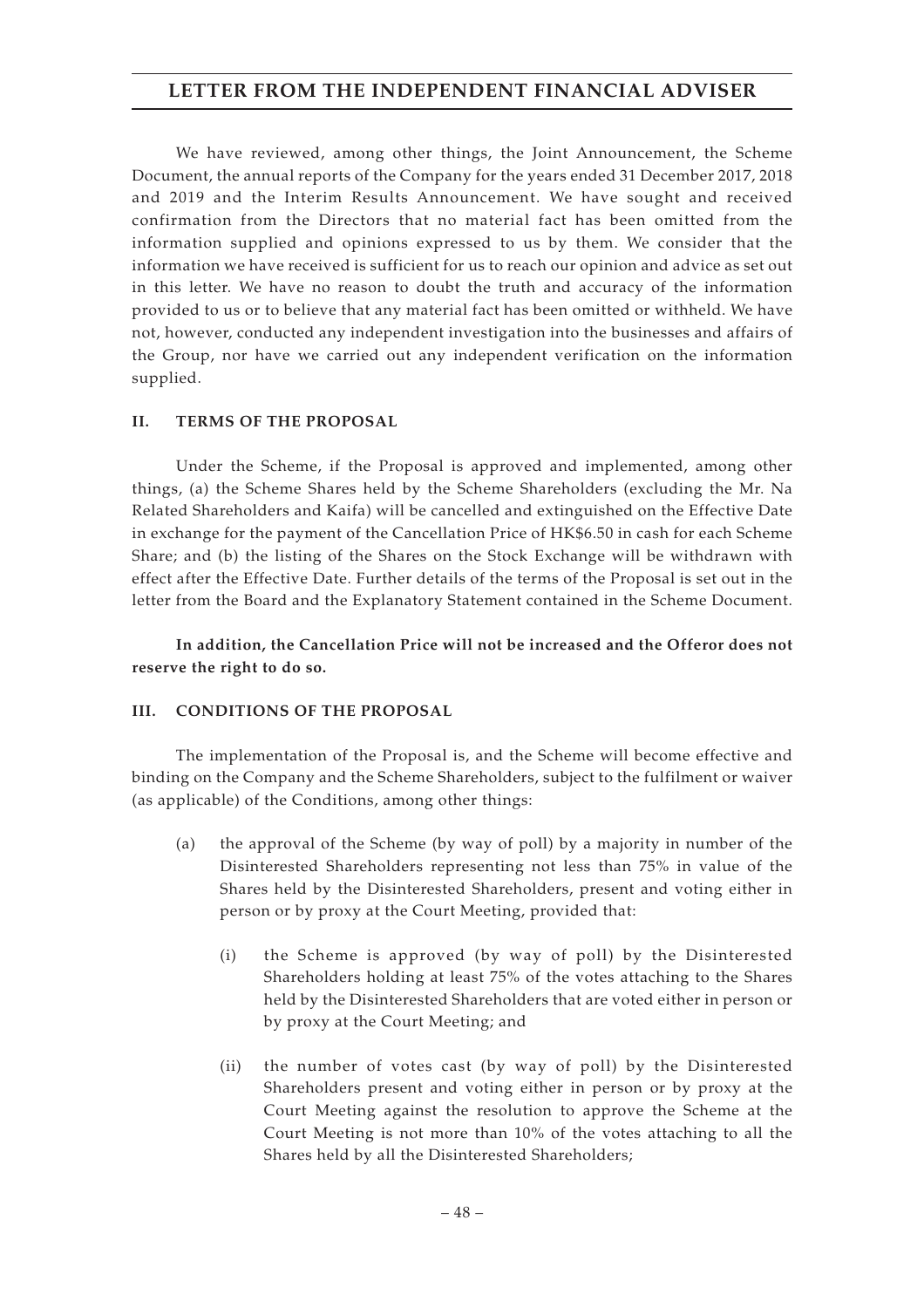- (b) (i) the passing of a special resolution by a majority of not less than three-fourths of the votes cast by the Shareholders present and voting in person or by proxy at the EGM to approve and give effect to the reduction of the number of issued Shares in the share capital of the Company by cancelling and extinguishing the Scheme Shares; and (ii) the passing of an ordinary resolution by a simple majority of the votes cast by the Shareholders present and voting in person or by proxy at the EGM to immediately thereafter increase the issued Shares to the amount prior to the cancellation and extinguishment of the Scheme Shares and apply the reserve created as a result of the aforesaid cancellation and extinguishment of the Scheme Shares to pay up in full at par such number of new Shares as is equal to the number of Scheme Shares cancelled and extinguished as a result of the Scheme, credited as fully paid, for issuance to the Offeror;
- (c) the Grand Court's sanction of the Scheme (with or without modifications) and, to the extent necessary, its confirmation of the reduction of the number of issued Shares in the share capital of the Company, and the delivery to the Registrar of Companies in the Cayman Islands of a copy of the order of the Grand Court for registration;
- (d) compliance, to the extent necessary, with the procedural requirements and conditions, if any, under Sections 15 and 16 of the Companies Law in relation to the reduction of the number of issued Shares in the share capital of the Company; and
- (e) approval of the Consortium Agreement and transactions contemplated thereunder by shareholders of Shenzhen Kaifa, the holding company of Kaifa, in accordance with the Rules Governing the Listing of Securities on the Shenzhen Stock Exchange having been obtained.

Conditions above cannot be waived in any event. All of the Conditions will have to be fulfilled or waived, as applicable, on or before the Long Stop Date, failing which the Proposal and the Scheme will lapse. Further details of the Conditions are set out in the letter from the Board and the Explanatory Statement contained in the Scheme Document.

As at the Latest Practicable Date, save for Condition (e), none of the Conditions has been fulfilled or waived.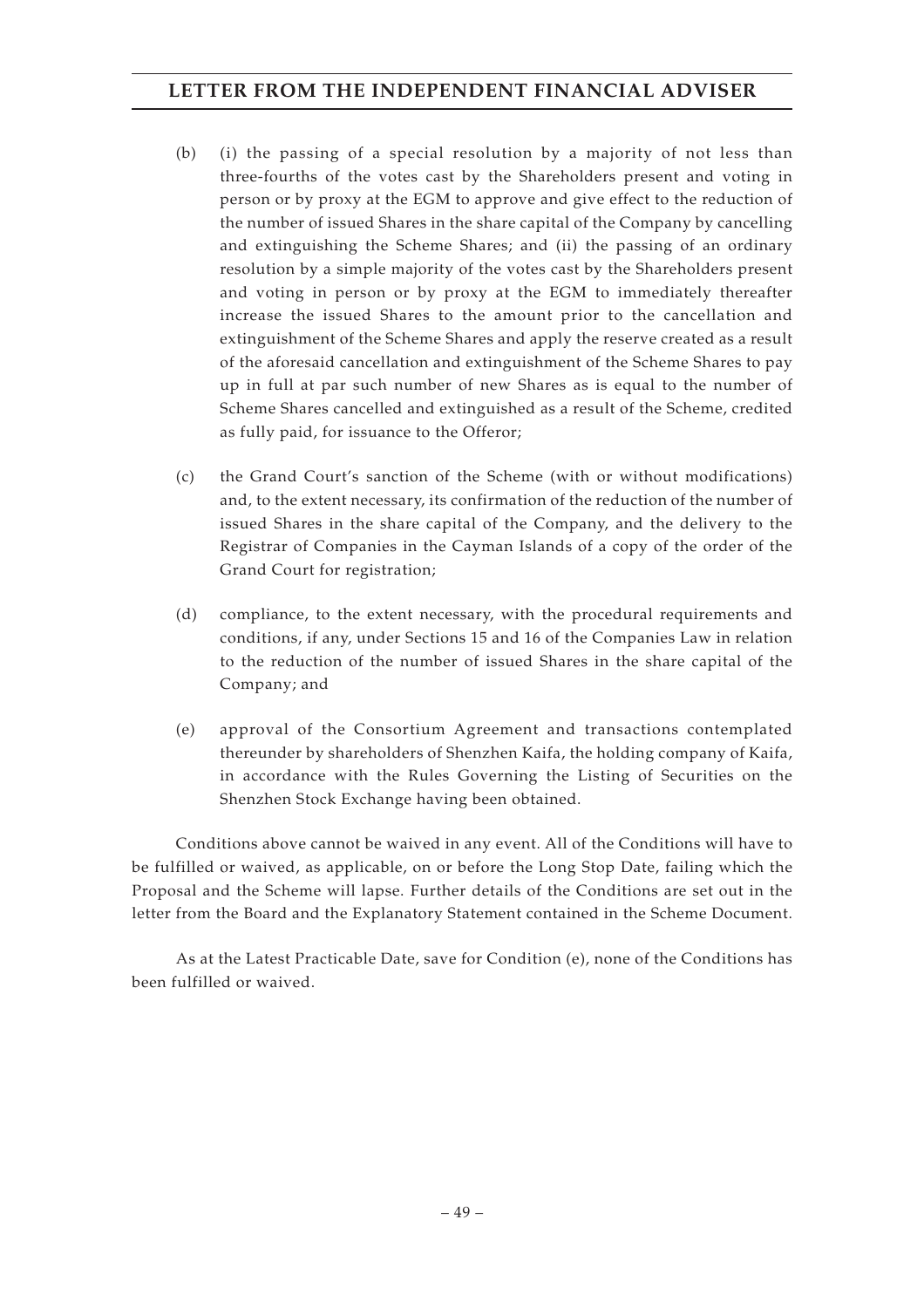### **IV. PRINCIPAL FACTORS AND REASONS CONSIDERED**

In formulating our opinion and recommendation with regard to the Proposal and the Scheme, we have taken into consideration the following principal factors and reasons:

### **1. Background and information of the Company**

### *(a) Principal business of the Group*

The Group is principally engaged in the design, manufacturing and sales of optical networking products for the high-speed telecommunications and data communications systems as well as machine vision systems and sensors for smart manufacturing market. The Company has been listed on the Stock Exchange since 2010. The Company has operations in Shenzhen, Beijing, Hangzhou, Hong Kong, North America and Europe under the brand "O-Net".

The operations of the Group consist of two major businesses, namely (i) optical networking business (the "**Optical Networking Business**"); and (ii) industrial and sensing businesses (the "**Industrial and Sensing Businesses**").

The Optical Networking Business sells optical communication and data centre products such as amplifiers, couplers and connectors, intelligent character recognition, etc..

The Industrial and Sensing Businesses comprise (i) the machine vision business; (ii) the automation solutions business for E-cigarettes; (iii) the industrial laser business; (iv) the light detection and ranging ("**LiDAR**") business; and (v) the consumer electronics business. The machine vision business provides solutions to various applications such as cameras for industrial uses, lens, sensors and robotic arms. The automation solutions business for E-cigarettes supplies heating coils and automated E-liquid filling and assembly machines for E-cigarette industry. The industrial laser business supplies high-power fused components and modules for fiber laser systems which are widely applied on macro/micro material processing, marking and engraving and welding. The components and modules in LiDAR business are widely used in the emerging advanced driver assistance systems (ADAS) application. The consumer electronics business provides coating for smartphone components.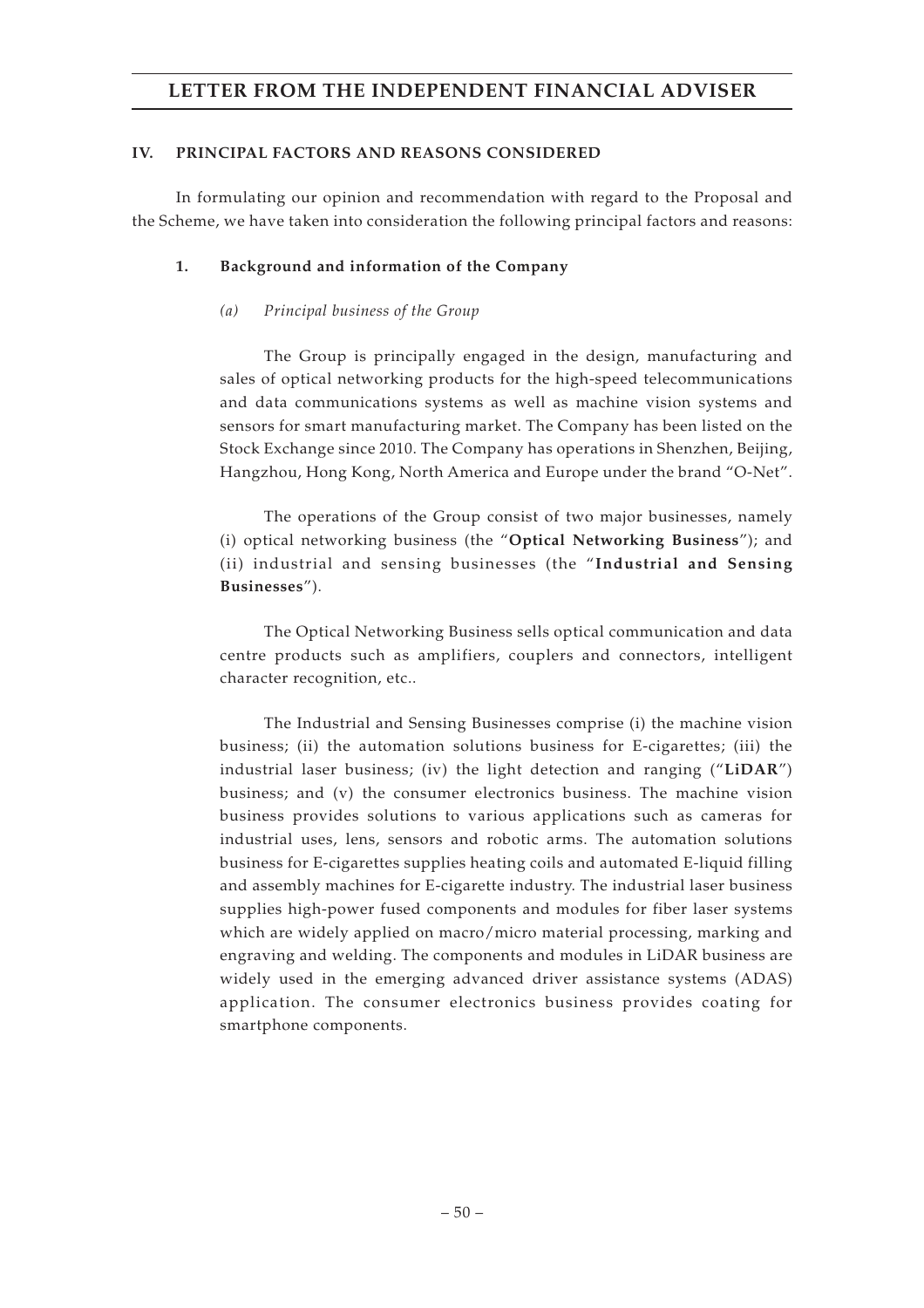### *(b) Shareholding of the Company*

As at the Latest Practicable Date, the Company had 834,028,240 Shares in issue. The Offeror and Offeror Concert Parties held 461,620,070 Shares, representing approximately 55.35% of the issued share capital of the Company. The Disinterested Shareholders held the remaining balance of 372,408,170 Shares, representing approximately 44.65% of the issued share capital of the Company. As at the Latest Practicable Date, there were no outstanding options, warrants, derivatives or convertible securities issued by the Company.

Set out in the chart below is a simplified shareholding structure of the Company as at the Latest Practicable Date.



### **Offeror and Offeror Concert Parties**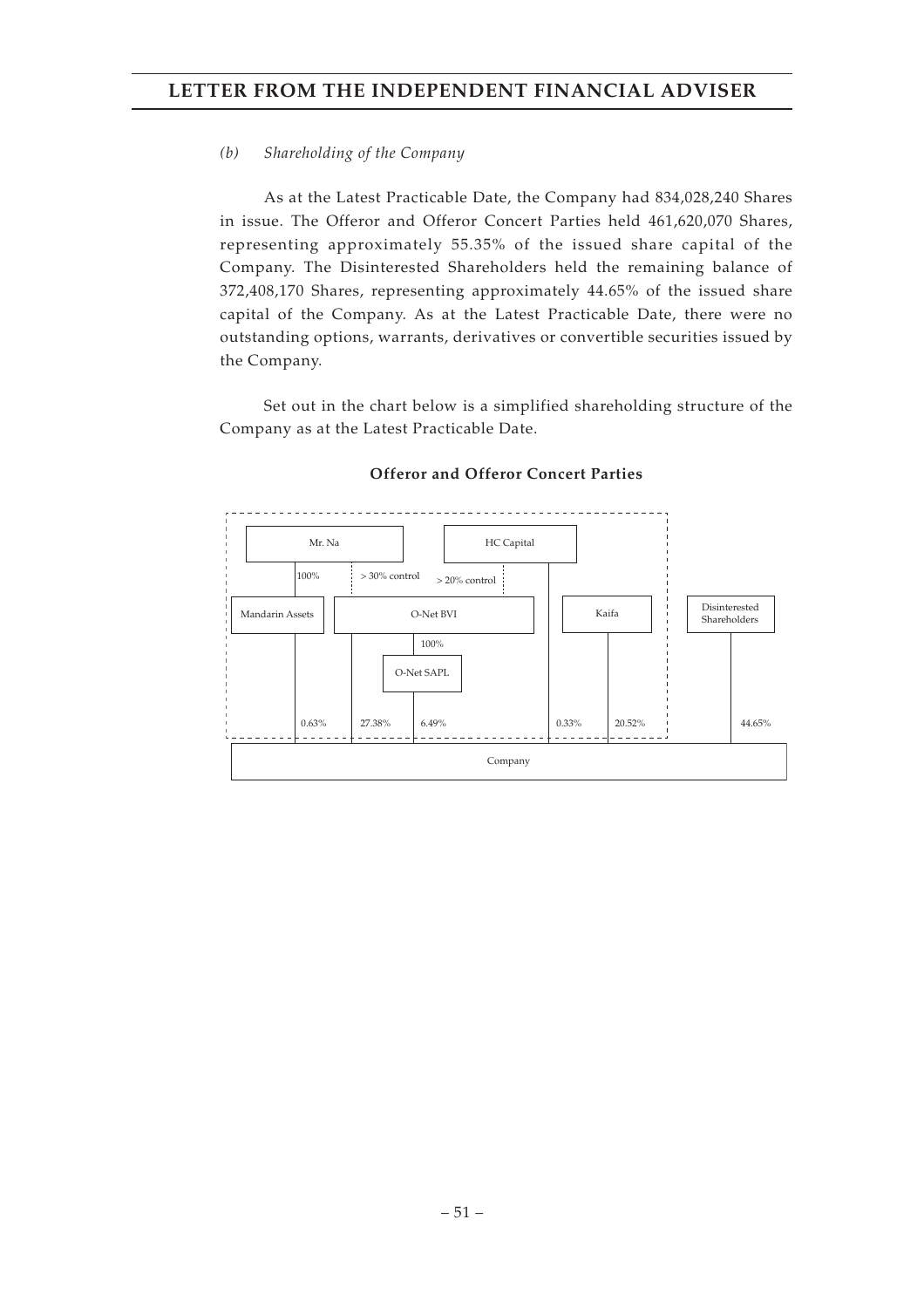#### *(c) Financial performance of the Group*

Set out in the table below is a summary of the financial results of the Group for the six months ended 30 June 2020 and 2019 and the years ended 31 December 2019, 2018, and 2017.

|                                                                           | For six months ended |             | For year ended |             |           |
|---------------------------------------------------------------------------|----------------------|-------------|----------------|-------------|-----------|
|                                                                           | 30 June              |             |                | 31 December |           |
|                                                                           | 2020                 | 2019        | 2019           | 2018        | 2017      |
|                                                                           | (HK\$                | (HK\$       | (HK\$          | (HK\$       | (HK\$     |
|                                                                           | million)             | million)    | million)       | million)    | million)  |
|                                                                           | (unaudited)          | (unaudited) | (audited)      | (audited)   | (audited) |
| Revenue                                                                   | 1,491.2              | 1,403.4     | 2,581.0        | 2,516.4     | 2,035.1   |
| Cost of sales                                                             | (1, 117.7)           | (989.2)     | (1,830.7)      | (1,728.4)   | (1,308.6) |
| Gross profit                                                              | 373.5                | 414.2       | 750.3          | 788.0       | 726.5     |
| Selling and marketing costs                                               | (46.3)               | (45.2)      | (81.5)         | (79.0)      | (76.2)    |
| Research and development expenses                                         | (155.5)              | (154.8)     | (270.8)        | (247.6)     | (230.8)   |
| Administrative expenses                                                   | (133.3)              | (113.0)     | (262.5)        | (215.6)     | (177.1)   |
| Others                                                                    | 18.4                 | 22.1        | 5.0            | 63.6        | 30.4      |
| Operating profit                                                          | 56.8                 | 123.3       | 140.5          | 309.4       | 272.8     |
| Finance income/(expenses) - net<br>Share of losses of investments         | 4.0                  | (15.4)      | (17.7)         | (26.2)      | (23.9)    |
| accounted for using equity method                                         | (0.9)                | (4.6)       | (9.5)          | (1.1)       |           |
| Profit before income tax                                                  | 59.9                 | 103.3       | 113.3          | 282.1       | 248.9     |
| Income tax expenses                                                       | (16.8)               | (23.0)      | (4.5)          | (23.9)      | (43.1)    |
| Profit for the period/year                                                | 43.1                 | 80.3        | 108.8          | 258.2       | 205.8     |
| Profit/(Loss) for the period/year<br>attributable to:                     |                      |             |                |             |           |
| the Shareholders                                                          | 42.8                 | 83.1        | 117.4          | 261.8       | 208.9     |
| non-controlling interests                                                 | 0.3                  | (2.8)       | (8.6)          | (3.6)       | (3.1)     |
|                                                                           | 43.1                 | 80.3        | 108.8          | 258.2       | 205.8     |
| Gross profit margin                                                       | 25.0%                | 29.5%       | 29.1%          | 31.3%       | 35.7%     |
| Net profit margin (Note)                                                  | 2.9%                 | 5.9%        | 4.5%           | 10.4%       | 10.3%     |
| Earnings per Share (basic) for profit<br>attributable to the Shareholders |                      |             |                |             |           |
| (HK\$)                                                                    | 0.05                 | 0.10        | 0.15           | 0.35        | 0.28      |
| Dividend per Share (HK\$)                                                 | Nil                  | Nil         | Nil            | 0.02        | Nil       |

*Note:* the net profit margin is calculated as the profit attributable to the Shareholders divided by the revenue of the relevant period or year.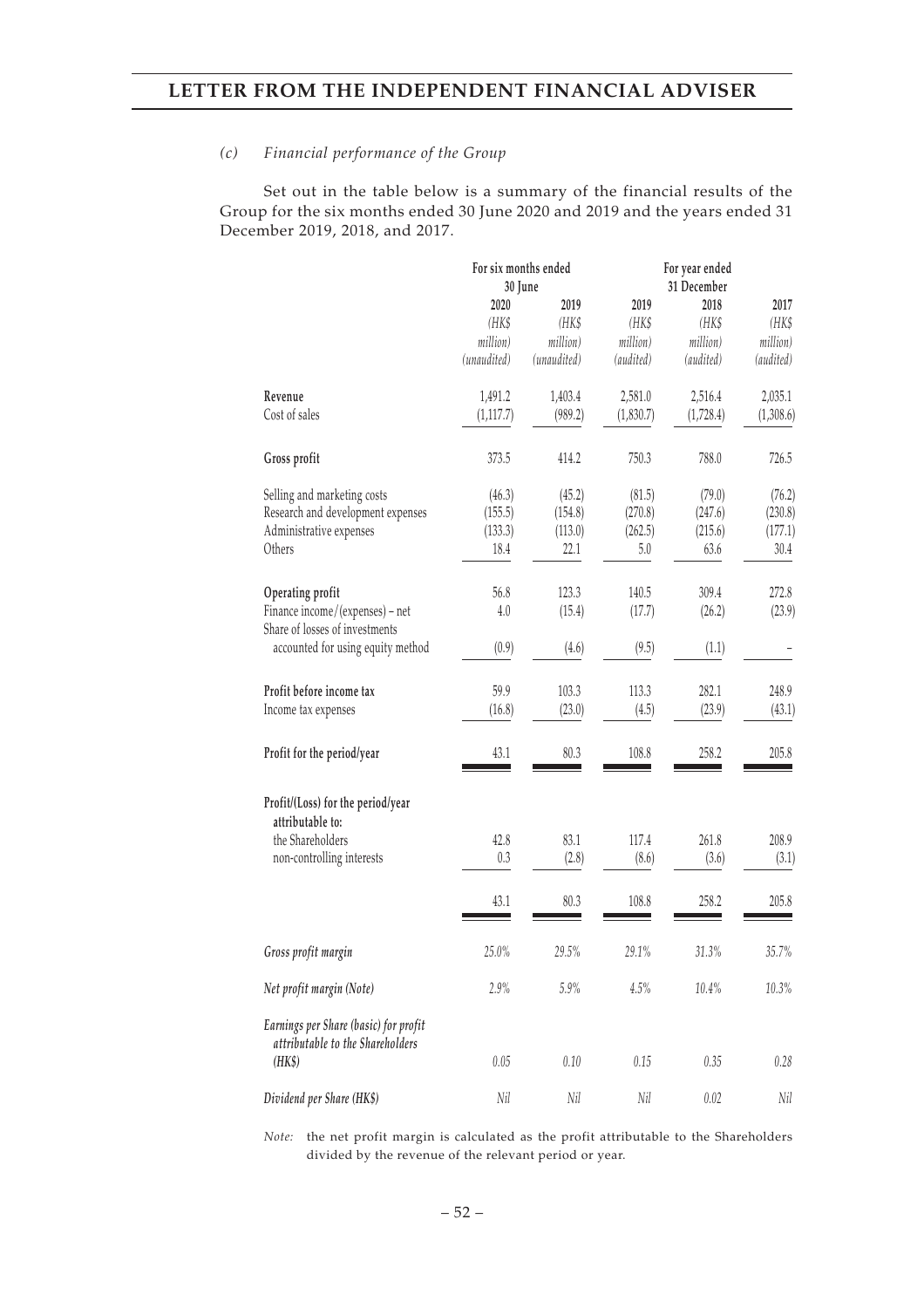#### (i) Revenue

The revenue of the Group increased from approximately HK\$2,035.1 million for the year ended 31 December 2017 by approximately 23.6% to approximately HK\$2,516.4 million for the year ended 31 December 2018, and by further approximately 2.6% to approximately HK\$2,581.0 million for the year ended 31 December 2019.

The Optical Networking Business has been the core business of the Group, accounting for approximately 78.7%, 83.6%, 84.5% and 89.6% of the total revenue of the Group for the years ended 31 December 2017, 2018 and 2019 and the six months ended 30 June 2020 (the "**Review Period**") respectively. Revenue generated by the Group was derived from various regions in the world. For the year ended 31 December 2019, approximately 38.5%, 28.0%, 16.5% and 17.0% of revenue of the Group were derived from the PRC, Europe, North America and other Asian countries excluding the PRC respectively.

The revenue of the Group for the year ended 31 December 2018 was approximately HK\$2,516.4 million, representing an increase of approximately HK\$481.3 million or 23.6% as compared with that of HK\$2,035.1 million for the year ended 31 December 2017. The increase in revenue for the year ended 31 December 2018 was primarily attributable to the growth in revenue of the Optical Networking Business, which recorded an increase of approximately HK\$502.6 million or approximately 31.4%. Such increase was mainly attributable to the demand for components from telecommunication and data-communication sectors. According to the Management, the increasing demand from the telecommunication sectors was seen in 2018 due to the commencement of the spending of capital expenditure in 5G. The Industrial and Sensing Businesses recorded a revenue of approximately HK\$412.8 million, representing a year-on-year decrease of approximately HK\$21.3 million or 4.9% as compared with that for the year ended 31 December 2017. The decrease was mainly due to the combined effect of: (i) sharp decrease of revenue of consumer electronics business; and (ii) significant growth of revenue generated from other businesses in the Industrial and Sensing Businesses.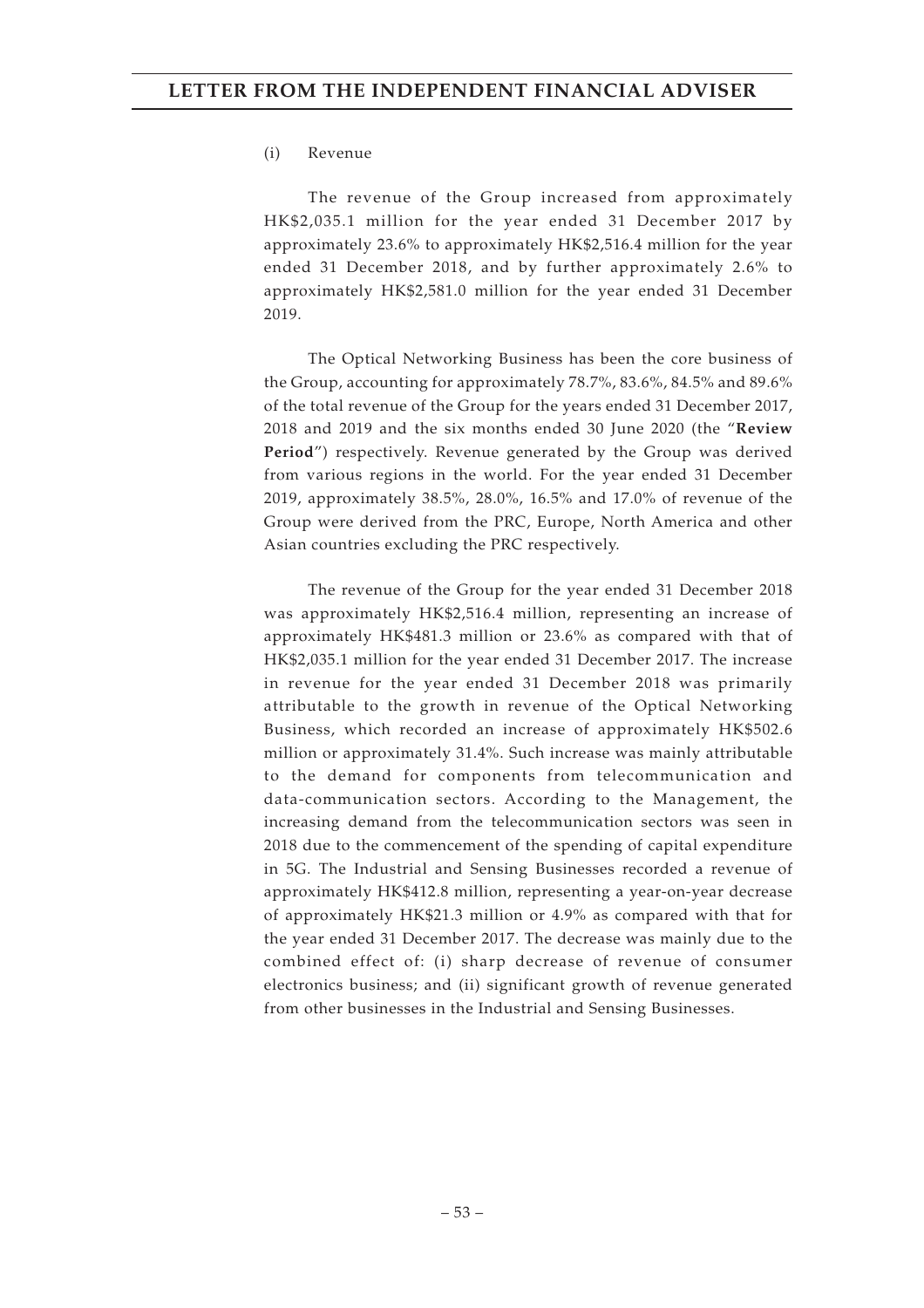The revenue of the Group recorded a modest increase of approximately HK\$64.6 million or 2.6% to approximately HK\$2,581.0 million for the year ended 31 December 2019 from that of approximately HK\$2,516.4 million for the year ended 31 December 2018. The continuing growth in the revenue was chiefly attributable to the increasing demand for the optical networking products in active components of the Optical Networking Business. According to the Management, although the Optical Networking Business remained strong in the first half of 2019, the revenue generated from this business saw a slowdown in the second half of 2019 when the largest customer of the Group experienced a reduced market share among telecommunication operators. The Industrial and Sensing Businesses recorded approximately HK\$13.5 million or 3.3% decline in revenue to approximately HK\$399.3 million for the year ended 31 December 2019. The decline was mainly due to the sharp decrease of approximately HK\$42.6 million in the consumer electronics business as a result of decrease in demand for coating of smartphone manufacturing in China as they were waiting for investment in 5G infrastructure to release 5G compatible phone models.

For the six months ended 30 June 2020, the Group's revenue amounted to approximately HK\$1,491.2 million, representing an increase of approximately 6.3% as compared to that for the corresponding period in 2019 of approximately HK\$1,403.4 million. The Optical Networking Business recorded a revenue of approximately HK\$1,336.3 million, representing an increase of approximately HK\$138.5 million from that of approximately HK\$1,197.8 million in the corresponding period in 2019. As advised by the Management, the increase in revenue was mainly attributable to the general increase in demand for products of the Optical Networking Business as the downstream customers built up more stocks for preparation of potential supply shortage arising from disruption of industry supply chains as a result of the outbreak of the COVID-19 pandemic.

### (ii) Gross profit and gross profit margin

The gross profit of the Group for the year ended 31 December 2018 was approximately HK\$788.0 million, representing an increase of approximately HK\$61.5 million or approximately 8.5% as compared with that for the year ended 31 December 2017. The increase was in line with the rise in revenue from the Optical Networking Business during the year. However, the gross profit margin dropped to approximately 31.3% for the year ended 31 December 2018 from approximately 35.7% for the year ended 31 December 2017. The decrease in gross profit margin was mainly due to the net effect of (i) the gross profit margin of the Optical Networking Business declined to approximately 30.8% for the year ended 31 December 2018 from approximately 32.9% for the year ended 31 December 2017 as one of the major optical networking products of the Group suffered price cut driven by standardisation of the product and over-supply in the market; and (ii) the sharp decrease in revenue of consumer electronics business during the year.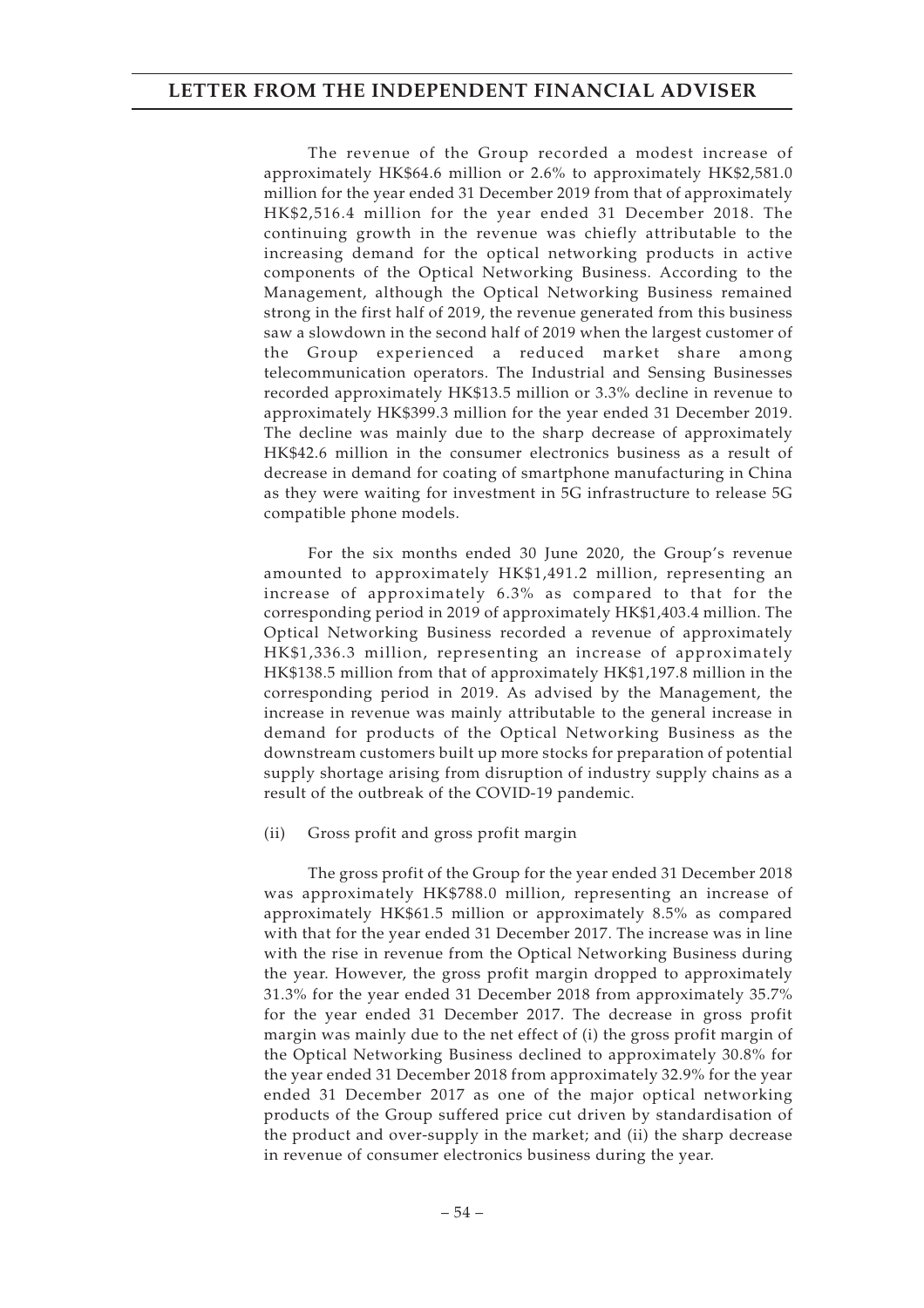The gross profit of the Group for the year ended 31 December 2019 declined to approximately HK\$750.3 million, representing a decrease of approximately HK\$37.7 million or approximately 4.8% from that of approximately HK\$788.0 million for the year ended 31 December 2018. The lower gross profit was primarily due to, among others, (i) the write-down of inventories of fiber lasers in the industrial laser business; (ii) provision for impairment loss of machinery of consumer electronics business; (iii) drop of gross profit from Erbium-Doped Fiber Amplifier (EDFA) in the Optical Networking Business; and (iv) decrease in gross profit of consumer electronics business due to the decrease in demand for coating of smartphone manufacturers in China as mentioned above. The gross profit margin further declined to approximately 29.1% for the year ended 31 December 2019 as compared with approximately 31.3% for the year ended 31 December 2018 for the reasons as mentioned above.

The gross profit of the Group for the six months ended 30 June 2020 was approximately HK\$373.5 million, representing a decrease of approximately HK\$40.7 million or approximately 9.8% from approximately HK\$414.2 million for the corresponding period in 2019. The decline in gross profit was mainly due to: (a) the increase in labour cost and cost of raw materials as higher labour cost were incurred during the Chinese New Year and higher demand for raw materials in response to the supply shortage arising from disruption of industry supply chains triggered by the COVID-19 pandemic during the period; and (b) certain products sold by the Group were no longer competitive in the market and had to be written-off due to the rapid development of competing technologies. As a result of the above, the gross profit margin further declined to approximately 25.0% as compared to approximately 29.5% for the corresponding period in 2019.

### (iii) Selling and marketing costs

The selling and marketing costs for the year ended 31 December 2018 was approximately HK\$79.0 million, representing a year-on-year increase of approximately HK\$2.8 million or approximately 3.7% as compared to that for the year ended 31 December 2017. The increase was mainly attributable to the net effects of (i) the increase of the salary costs; (ii) lower freight charges; and (iii) the increase of share options/share awards expenses.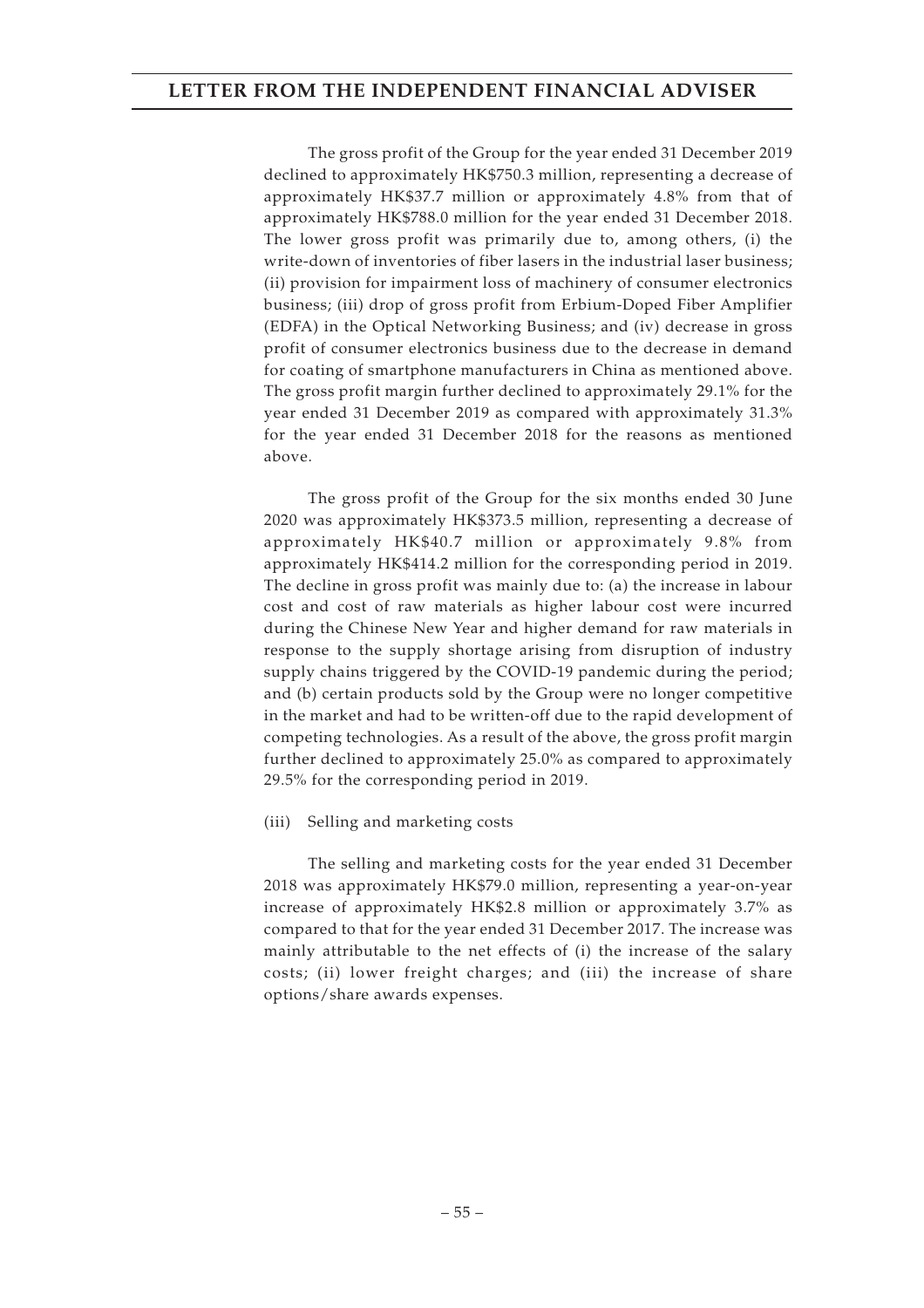The selling and marketing costs for the year ended 31 December 2019 further increased to approximately HK\$81.5 million. The increase was mainly due to the net effects of (i) the increase in salary costs; (ii) the increase in share options/share awards expenses; (iii) the increase in travelling and consumable expenses; and (iv) the decrease in sales commission.

The selling and marketing costs increased slightly from approximately HK\$45.2 million for the six months ended 30 June 2019 to approximately HK\$46.3 million for the six months ended 30 June 2020, which was driven mainly by the increase in salary costs.

(iv) Research and development ("**R&D**") expenses

The R&D expenses for the year ended 31 December 2018 was approximately HK\$247.6 million, which was approximately HK\$16.8 million or approximately 7.3% higher than that of approximately HK\$230.8 million for the year ended 31 December 2017. Similar to the selling and marketing costs, the rise in R&D expenses was primarily due to the increase in salary costs for the R&D engineers as more R&D engineers were hired as well as higher salaries. Nevertheless, the decrease in raw material consumed in R&D projects during the year partly offset the rise of the salary costs.

The R&D expenses further increased by approximately HK\$23.2 million or approximately 9.4% to approximately HK\$270.8 million for the year ended 31 December 2019. The increased salary costs of the R&D engineers, as a result of the increase in hiring of R&D engineers and higher salaries, was the main reason for the increased R&D expenses during the year.

The R&D expenses for the six months ended 30 June 2020 was approximately HK\$155.5 million, which was generally similar to the level of that for the corresponding period in 2019 of approximately HK\$154.8 million.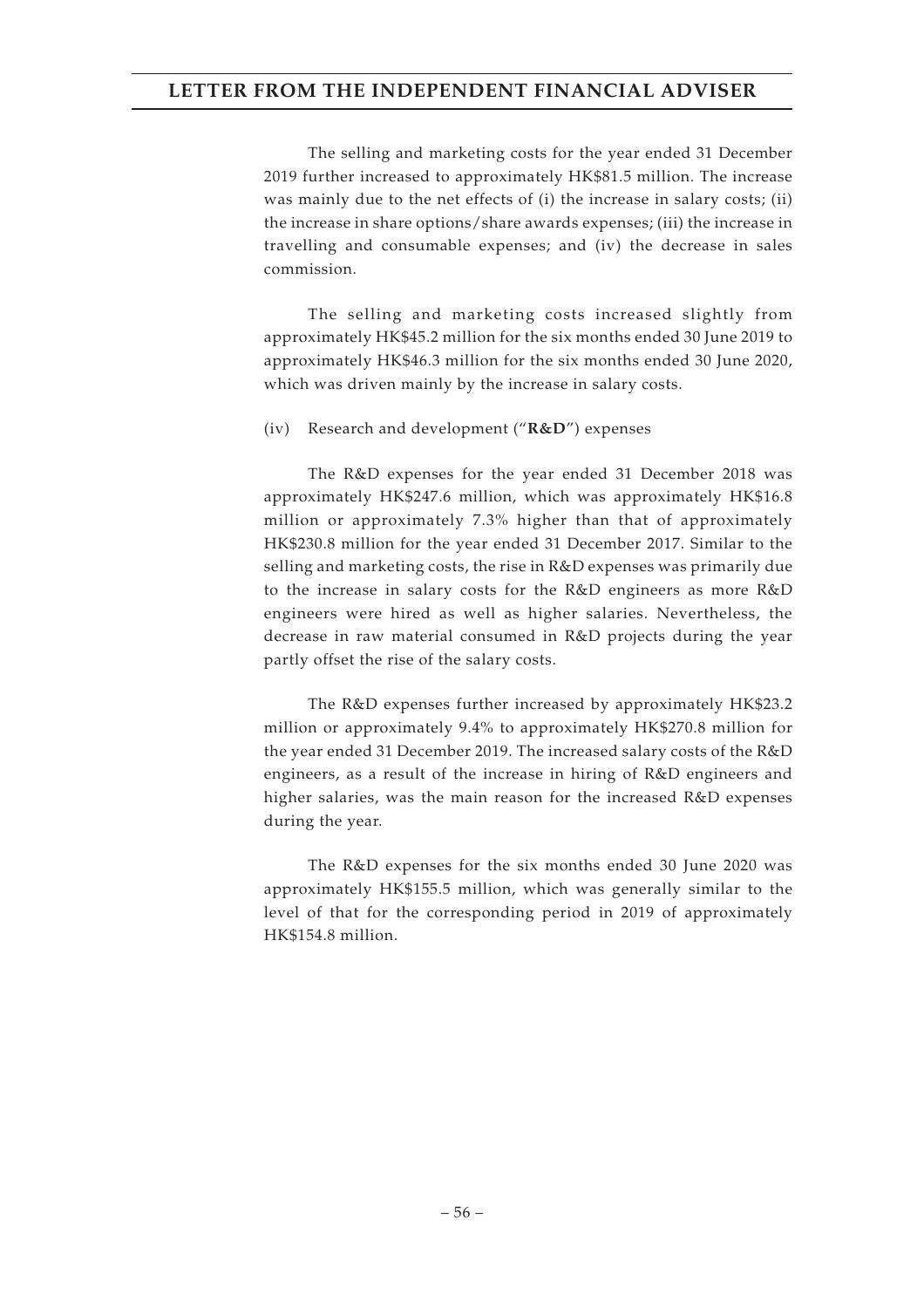#### (v) Administrative expenses

The administrative expenses for the year ended 31 December 2018 was approximately HK\$215.6 million, which was approximately HK\$38.5 million or approximately 21.7% higher as compared with that approximately HK\$177.1 million for the year ended 31 December 2017. The increases in the salary costs, share options/share awards expenses and overall administrative expenses were the main reasons for the increase in administrative expenses during the year.

The administrative expenses for the year ended 31 December 2019 was approximately HK\$262.5 million, representing a further increase of approximately HK\$46.9 million or approximately 21.7% as compared with that for the year ended 31 December 2018. The increases in salary costs, depreciation and amortisation charges, share options/share awards expenses as well as other administrative expenses contributed to the increment. The administrative expenses raised to approximately 10.2% to total revenue for the year ended 31 December 2019, as compared to that of approximately 8.6% and approximately 8.7% for the years ended 31 December 2018 and 2017 respectively, which was mainly due to the consolidation of 3SP Technologies ("**3SP**"), a French company principally engaged in R&D, manufacturing and sales of chips and laser products in France, acquired by the Group during the year.

The administrative expenses for the six months ended 30 June 2020 was approximately HK\$133.3 million, representing an increase of approximately HK\$20.3 million or approximately 18.0% from that for the corresponding period in 2019 of approximately HK\$113.0 million. The increase was mainly due to increase in number of employees and increase in professional fees for the setting up new branches in Boston, at the United States and Thailand during the period.

#### (vi) Profit/(Loss) for the period/year attributable to the Shareholders

The Group recorded profit attributable to the Shareholders of approximately HK\$208.9 million, approximately HK\$261.8 million and approximately HK\$117.4 million for the years ended 31 December 2017, 2018 and 2019 respectively.

The increase in the net profit for the year ended 31 December 2018 was mainly due to the increase in revenue and the decrease in income tax expenses, although it has been partly offset by the higher R&D expenses and administrative expenses during the year.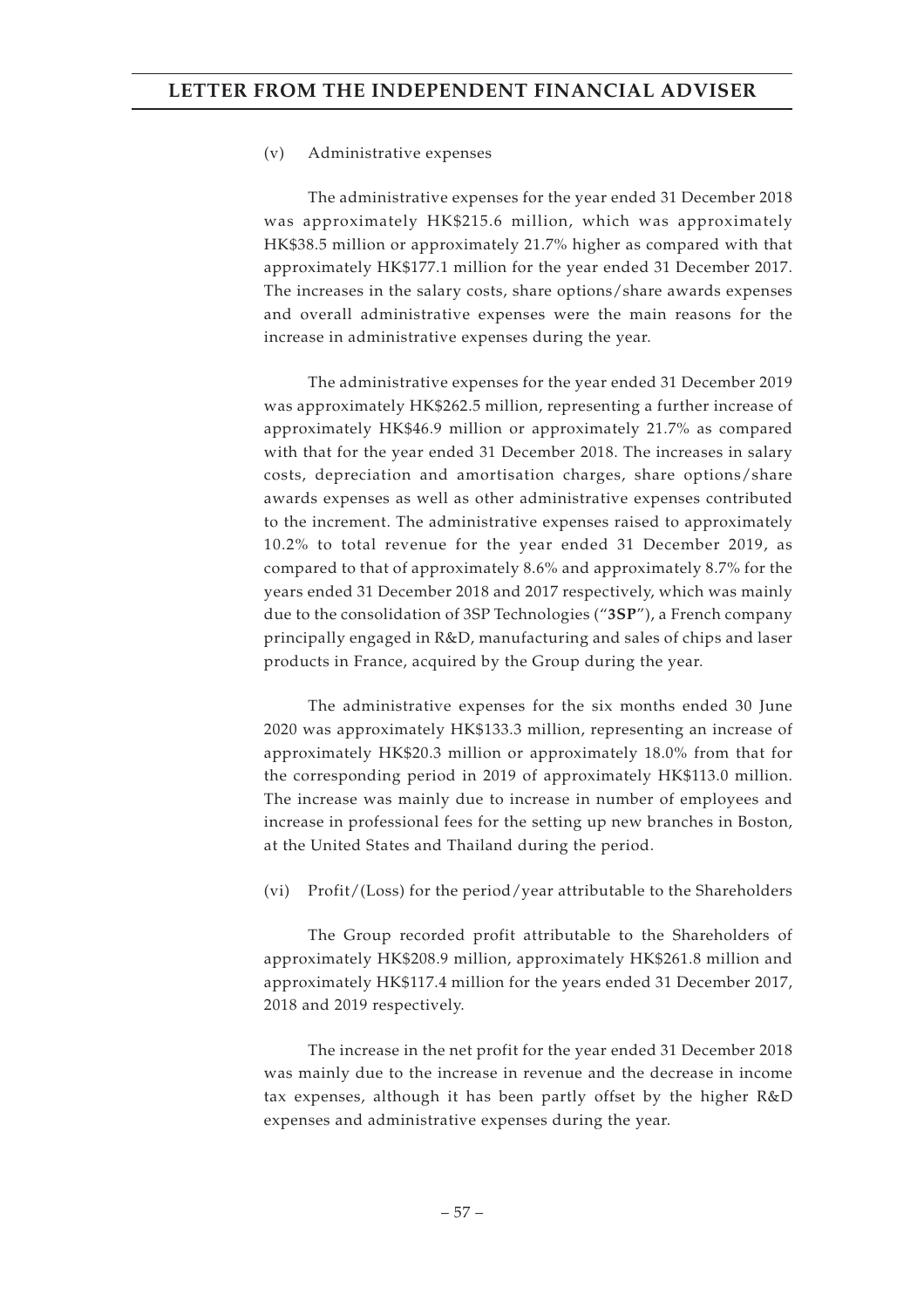The profit attributable to the Shareholders for the year ended 31 December 2019 declined by approximately 55.2% to approximately HK\$117.4 million. The decline in profit was chiefly due to (i) the modest increase in revenue and the decrease in gross profit; (ii) the higher R&D expenses and the administrative expenses; and (iii) the decrease in government grants from approximately HK\$41.0 million for the year ended 31 December 2018 to approximately HK\$13.7 million for the year ended 31 December 2019.

The profit attributable to the Shareholders for the six months ended 30 June 2020 declined by approximately HK\$40.3 million to approximately HK\$42.8 million from approximately HK\$83.1 million for the corresponding period in 2019. The significant decline was mainly due to the combined effects of: (i) the decrease in gross profit due to the increase in cost of sales; (ii) the increase in administrative expenses; (iii) the increase in net finance income of approximately HK\$19.4 million from a net finance expense of approximately HK\$15.4 million for the six months ended 30 June 2019 to a net finance income of approximately HK\$4.0 million for the six months ended 30 June 2020 as a result of the recognition of a net exchange gain approximately HK\$19.9 million for the six months ended 30 June 2020 as compared to a net exchange loss of approximately HK\$1.0 million for the corresponding period in 2019; and (iv) the decrease in income tax expenses of approximately HK\$6.2 million from approximately HK\$23.0 million for the six months ended 30 June 2019 to approximately HK\$16.8 million as the profit before tax decreased during the six months ended 30 June 2020.

### (vii) Earnings per Share and dividend per Share

Earnings per Share, which is calculated as profit attributable to the Shareholders divided by the weighted average number of ordinary shares in issue, was approximately HK\$0.28, HK\$0.35, HK\$0.15 and HK\$0.05 for the years ended 31 December 2017, 2018 and 2019 and for the six months ended 30 June 2020 respectively. The changes in earnings per Share were generally in line with the profit attributable to the Shareholders as discussed above.

Except for a final dividend of HK\$0.02 per Share for the year ended 31 December 2018, the Group had not paid any dividend during the Review Period.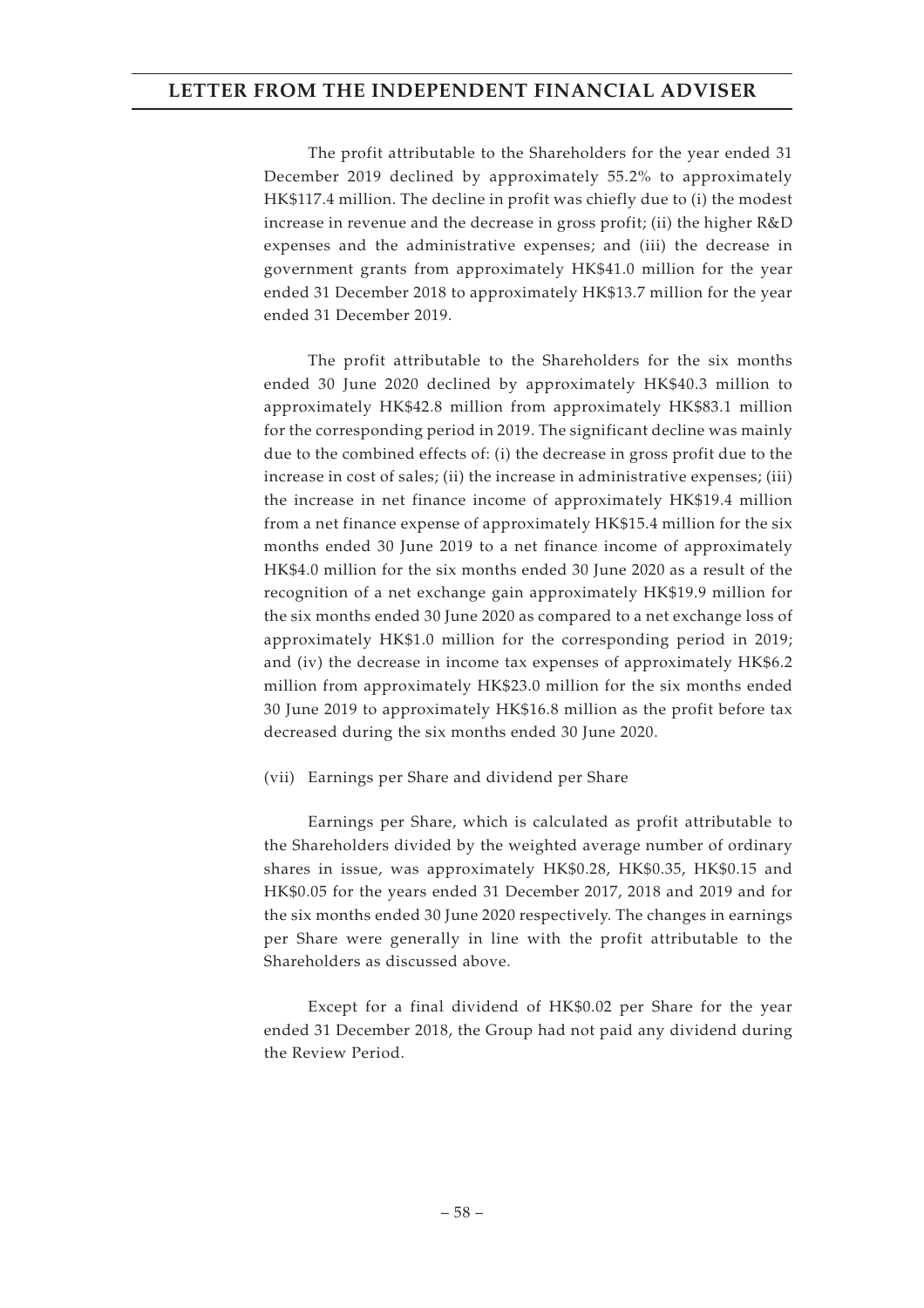#### *(d) Financial position of the Group*

Set out in the table below is a summary of the financial position of Group as at 30 June 2020 and 31 December 2019, 2018 and 2017.

|                                    | As at 30 June  |                | As at 31 December |                |
|------------------------------------|----------------|----------------|-------------------|----------------|
|                                    | 2020           | 2019           | 2018              | 2017           |
|                                    | (HK\$ million) | (HK\$ million) | (HK\$ million)    | (HK\$ million) |
|                                    | (unaudited)    | (audited)      | (audited)         | (audited)      |
| Non-current assets                 |                |                |                   |                |
| Property, plant and equipment      | 1,092.9        | 1,073.4        | 957.8             | 916.0          |
| Intangible assets                  | 247.2          | 247.1          | 90.4              | 82.6           |
| Other non-current assets           | 201.3          | 183.2          | 340.7             | 324.3          |
|                                    | 1,541.4        | 1,503.7        | 1,388.9           | 1,322.9        |
| <b>Current assets</b>              |                |                |                   |                |
| Inventories                        | 713.2          | 596.4          | 501.0             | 377.5          |
| Trade and other receivables        | 1,128.4        | 876.6          | 865.9             | 975.0          |
| Pledged bank deposits and cash and |                |                |                   |                |
| cash equivalents                   | 456.0          | 491.8          | 407.3             | 405.6          |
| Other current assets               | 26.7           | 25.0           | 56.2              | 22.9           |
|                                    | 2,324.3        | 1,989.8        | 1,830.4           | 1,781.0        |
| <b>Current liabilities</b>         |                |                |                   |                |
| Trade and other payables           | 678.8          | 433.0          | 428.8             | 366.8          |
| Borrowings                         | 674.2          | 591.0          | 487.8             | 653.7          |
| Other current liabilities          | 44.7           | 52.8           | 31.7              | 32.7           |
|                                    | 1,397.7        | 1,076.8        | 948.3             | 1,053.2        |
| Net current assets                 | 926.6          | 913.0          | 882.1             | 727.8          |
| Non-current liabilities            |                |                |                   |                |
| Lease liabilities                  | 32.0           | 37.5           |                   |                |
| Other non-current liabilities      | 46.3           | 41.3           | 23.6              | 17.6           |
|                                    | 78.3           | 78.8           | 23.6              | 17.6           |
| Equity                             |                |                |                   |                |
| Equity attributable to the         |                |                |                   |                |
| Shareholders                       | 2,389.7        | 2,348.5        | 2,249.4           | 2,031.5        |
| Non-controlling interests          |                | (10.6)         | (2.0)             | 1.6            |
|                                    | 2,389.7        | 2,337.9        | 2,247.4           | 2,033.1        |
| Net asset value ("NAV") per        |                |                |                   |                |
| Share (Note)                       | 2.87           | 2.84           | 2.80              | 2.54           |

*Note:* NAV per Share is calculated based on the equity attributable to the Shareholders divided by the number of Shares in issue as at the respective balance sheet date.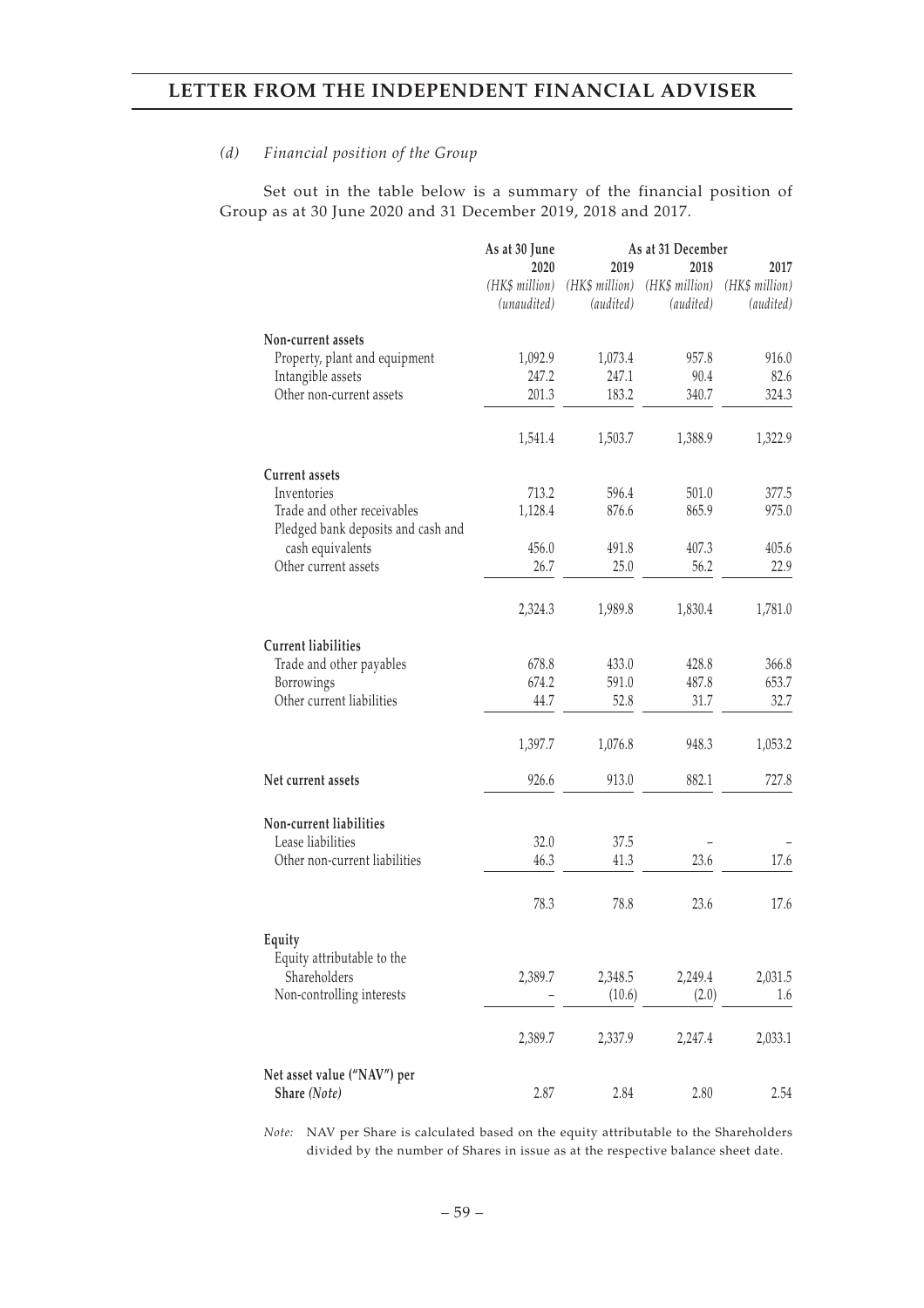#### (i) Property, plant and equipment

Property, plant and equipment mainly consisted of buildings, machinery, furniture, fitting and equipment and construction in progress of the Group for production purposes. They were largely factories and auxiliary facilities located in the PRC, Europe and North America. The construction in progress mainly comprised costs incurred for a new production plant under construction, which was located in Pingshan, Shenzhen, the PRC. The property, plant and equipment were generally increasing during the Review Period as a result of the Group's acquisitions of furniture, fitting and equipment and machinery.

#### (ii) Intangible assets

Intangible assets primarily represented the goodwill arising mainly from acquisitions, development expenditure and patent acquired. The increase in intangible assets during the year ended 31 December 2019 was mainly due to the acquisition of 3SP during the year, giving rise to a goodwill of approximately HK\$94.8 million.

#### (iii) Inventories

Inventories represented largely raw materials, work-in-progress and finished goods. The inventories increased in general during the Review Period, which was in line with the increase in revenue during the Review Period and the Group has stocked-up raw materials to avoid any disruption in raw materials purchases due to trade war in near future.

#### (iv) Trade and other receivables

The trade and other receivables mainly comprises: (i) net trade receivables (i.e. trade receivables less provision for impairment of receivables); (ii) bills receivables; and (iii) prepayments and others. The net trade receivables decreased from approximately HK\$707.3 million as at 31 December 2017 to approximately HK\$690.1 million as at 31 December 2018 and further declined to approximately HK\$638.1 million as at 31 December 2019. The drop in the net trade receivables was chiefly due to the additional provision for impairment of receivables, which has grown from approximately 0.1% of total trade receivables as at 31 December 2017 to approximately 1.3% of the total trade receivables as at 31 December 2019 as required under the revised financial reporting standards. The bills receivables decreased from approximately HK\$193.1 million as at 31 December 2017 to approximately HK\$87.0 million as at 31 December 2018 and increased to approximately HK\$146.3 million as at 31 December 2019. The net trade receivables and bills receivables as at 30 June 2020 were approximately HK\$934.0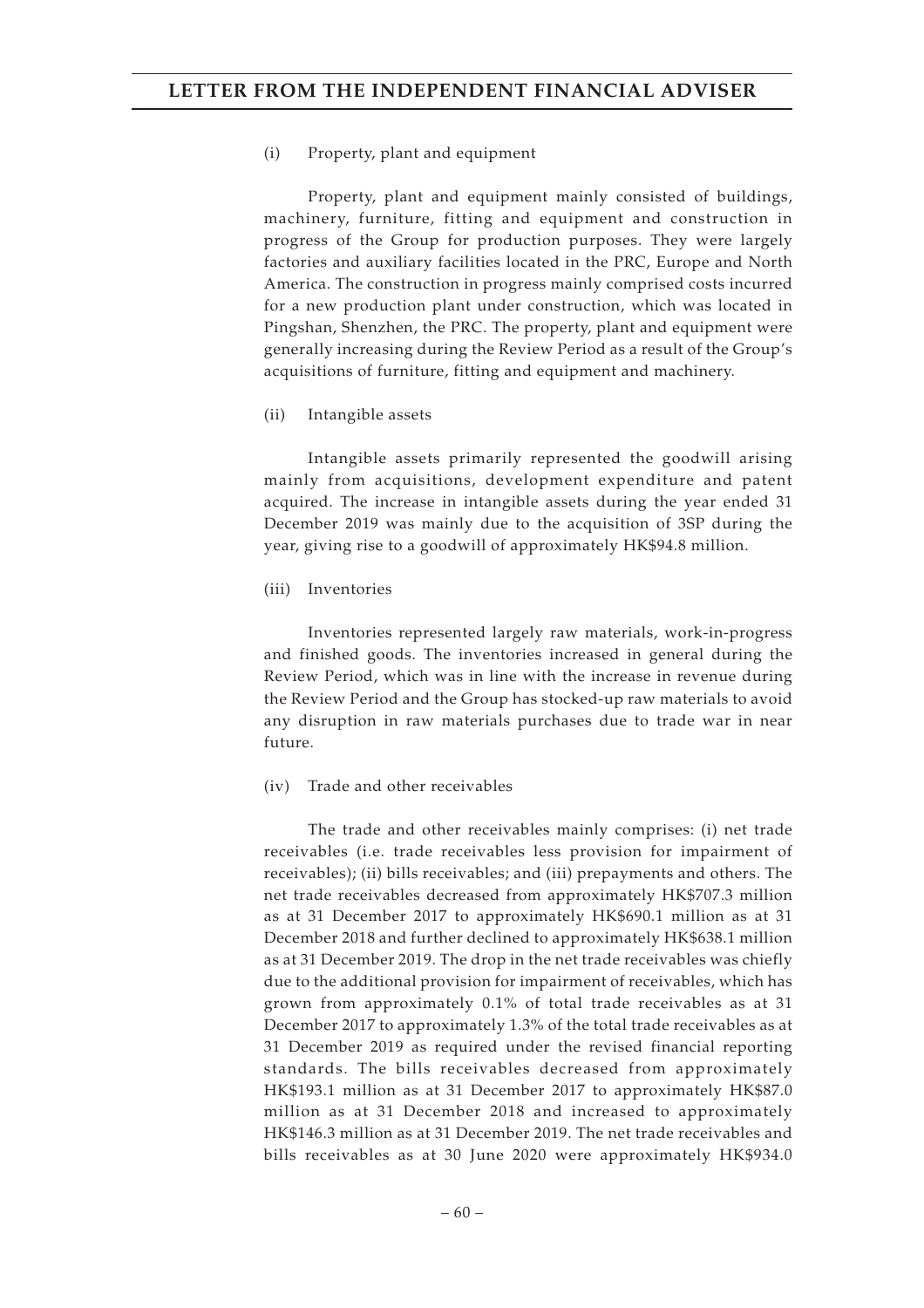million and approximately HK\$114.9 million respectively. The increase in the total amount of the net trade receivables and bills receivables was largely because the Group has conducted more business with Chinese customers, whose credit period was generally longer than that of the overseas customers.

(v) Trade and other payables

Trade and other payables chiefly comprise trade payables, bills payable and accrued staff cost. Trade payables were largely in line with the inventory levels throughout the Review Period. The majority of the trade payables were payable within 60 days throughout the Review Period. The trade payables increased to approximately HK\$461.5 million as at 30 June 2020 from approximately HK\$229.1 million as at 31 December 2019. As advised by the Management, the Group has increased purchases of inventories and has managed to negotiate a longer payment terms with its suppliers.

(vi) Borrowings

All bank borrowings of the Group were current during the Review Period. The borrowings of the Group decreased from approximately HK\$653.7 million as at 31 December 2017 to approximately HK\$487.8 million as at 31 December 2018 and increased to approximately HK\$591.0 million as at 31 December 2019. The increase in the bank borrowings in 2019 was mainly due to more capital expenditure required for 3SP, the newly acquired subsidiary in France, and the general increase in working capital requirement of the Group. The gearing ratio, calculated as total borrowings over total equity, was remain at a relatively healthy level of approximately 25.3% as at 31 December 2019. The bank borrowings of the Group as at 30 June 2020 was approximately HK\$674.2 million, which was higher than that of approximately HK\$591.0 million as at 31 December 2019. The gearing ratio of the Group increased to approximately 28.2% as at 30 June 2020.

(vii) Net assets

As at 31 December 2019, the NAV attributable to the Shareholders was approximately HK\$2,348.5 million. The increase in the NAV attributable to the Shareholders as compared with that as at 31 December 2018 was mainly attributable to the profit generated for the year ended 31 December 2019. Based on 826,860,240 Shares and 834,028,240 Shares in issue as at 31 December 2019 and the Latest Practicable Date, the NAV per Share as at 31 December 2019 were approximately HK\$2.84 and approximately HK\$2.82 respectively.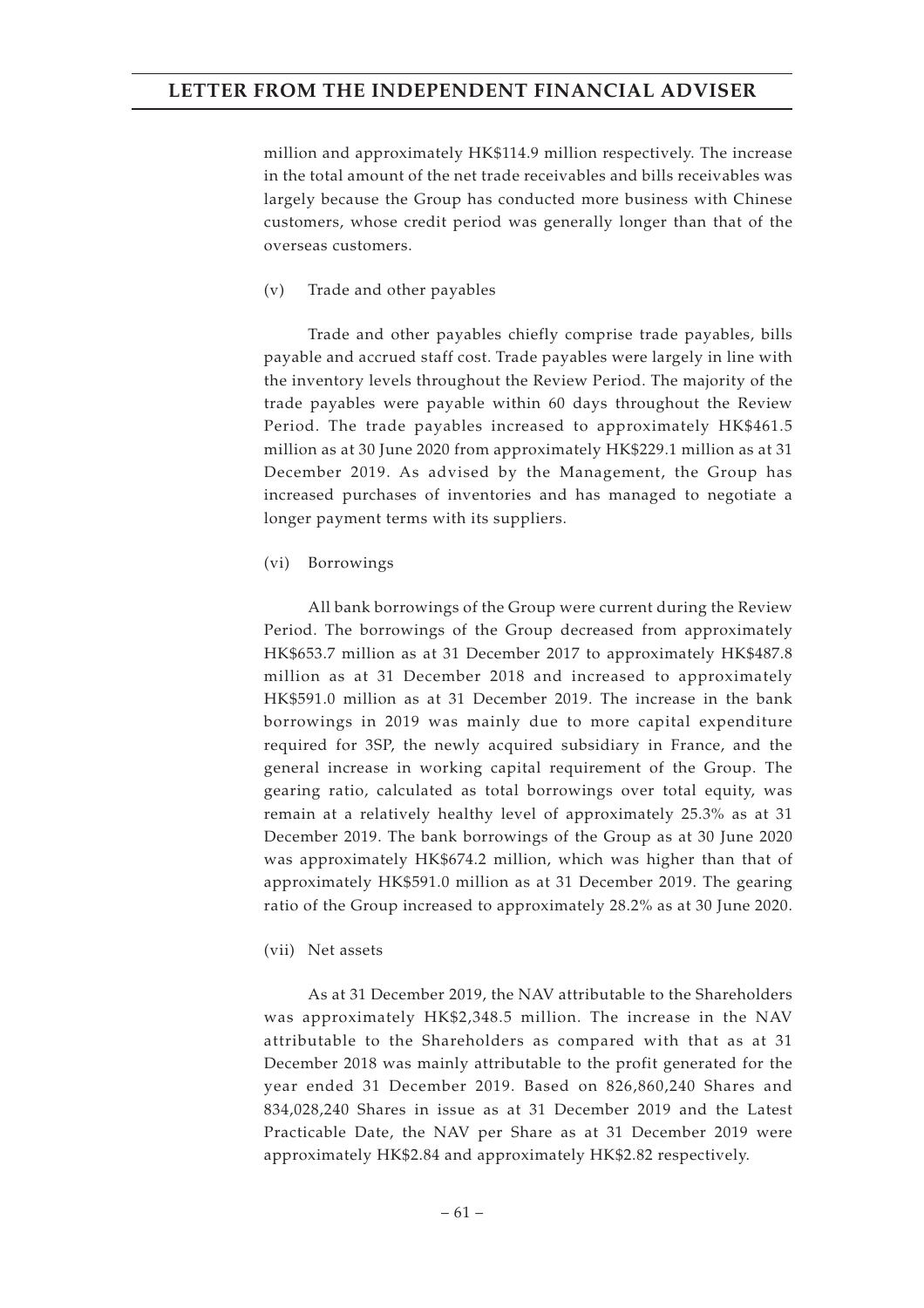As at 30 June 2020, the NAV attributable to the Shareholders further increased to approximately HK\$2,389.7 million, the increase of which was generally in line with the profit attributable to the Shareholders during the six months ended 30 June 2020. Based on the 834,028,240 Shares in issue as at 30 June 2020 and the Latest Practicable Date, the NAV per Share was approximately HK\$2.87 as at 30 June 2020.

#### **2. Industry overview and prospects of the Group**

As the operations of the Group mainly consist of the Optical Networking Business and the Industrial and Sensing Businesses, we have reviewed the trends and outlook of these businesses as set out below.

#### *(a) The Optical Networking Business*

As discussed in the annual report of the Company for the year ended 31 December 2019 (the "**2019 Annual Report**"), data is growing at a rising rate and the scale of optical communication is anticipated to accelerate to cope with the global demand. According to Statista, one of the leading global providers of market and consumer data, there were approximately 4.57 billion active internet users in the world as of April 2020, accounting for approximately 59% of the global population. Furthermore, according to the International Telecommunication Union ("**ITU**"), a specialised agency of the United Nations that is responsible for issues that concern information and communication technologies, the telecommunication infrastructure had been growing in recent years such that the global bandwidth increased from approximately 152,817 giga bit per second ("**Gbit/s**") in 2015 to approximately 337,498 Gbit/s in 2018 and ITU estimated that the global bandwidth would further increase to approximately 484,968 Gbit/s by 2019. Details of the above are set out in the graph below:



*Source: ITU*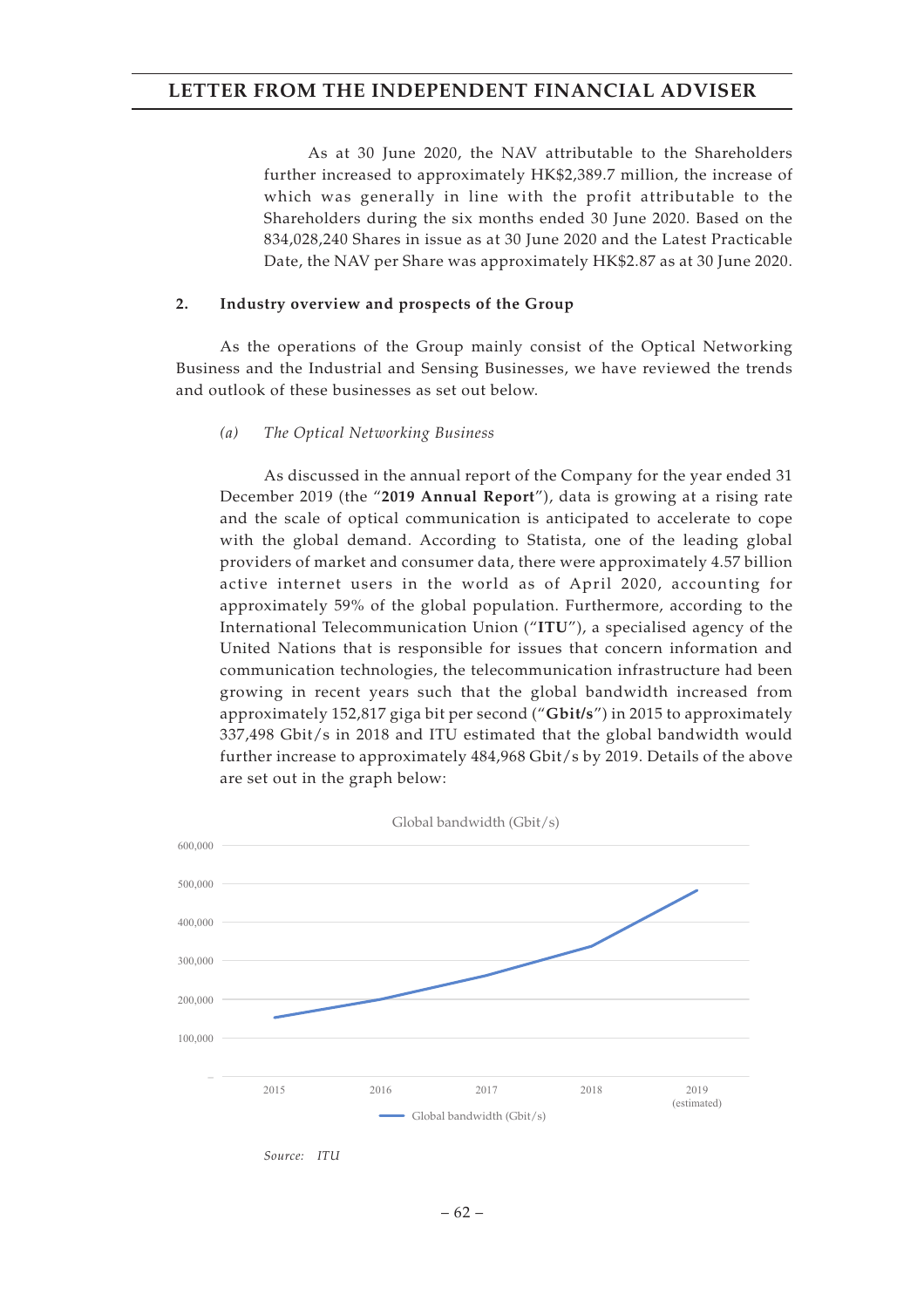With the potential increase in both the number of internet users and the amount of data created per user, it is expected that the optical communication would benefit from the growing network volume in the long run. Consequently, the demand for and the capital investment in advanced global telecommunications infrastructure is expected to grow in long-term future.

On the other hand, there are a number of challenges in the operating environment of the Group in the short and medium term of the future. First, as advised by the Management, the largest customer of the Group saw shrinking market share in the industry since the second half of 2019. This has indirectly led to the reduction of revenue from this customer for the year ended 31 December 2019 and may jeopardise the growth of revenue from this customer in the near future. Furthermore, according to the Management, certain key customers in China have encountered increasing hawkish trade policies in the first half of 2020 that may impact the Group's long-term growth trajectory. One of the key Chinese customers of the Group, which is a global provider of information and communication technology, faced unprecedented setback in their business after the recent ban from participating in the development of the 5G telecommunication network by the governments of the United States and the United Kingdom. This may also indirectly and potentially affect the revenue of the Group generated from this key Chinese customers in the future. Moreover, the Company's overseas markets are also susceptible to similar trade tensions depending on the future evolution of China US dynamics in trade as well as other aspects.

To make matters worse, the world has been overwhelmed by the outbreak of the COVID-19 pandemic with significant economic contraction. Worldwide slowdown in economic activities and lockdown of cities were observed in first and second quarters of 2020. The dim economic outlook would hinder the commitment in capital expenditure among global telecommunication operators. The pandemic also caused supply shock in the industry where the Group operates as some of the raw materials were less accessible to the Group. Higher production cost is also expected in respond to the precautionary measures for labour force protection.

#### *(b) The Industrial and Sensing Businesses*

According to the 2019 Annual Report, certain divisions of the Industrial and Sensing Businesses saw expansions to new markets and new geographical areas in 2019. In the long run, more capital investment for automation solutions, machine vision systems and sensing products will provide the chance to tap the opportunities generated for the Group to further penetrate the intelligent, digitalised and networked manufacturing market. The ramping-up of smart factories and emerging applications such as Advanced Driver Assistance Systems and E-cigarettes will foster the growth of certain divisions of the Industrial and Sensing Businesses.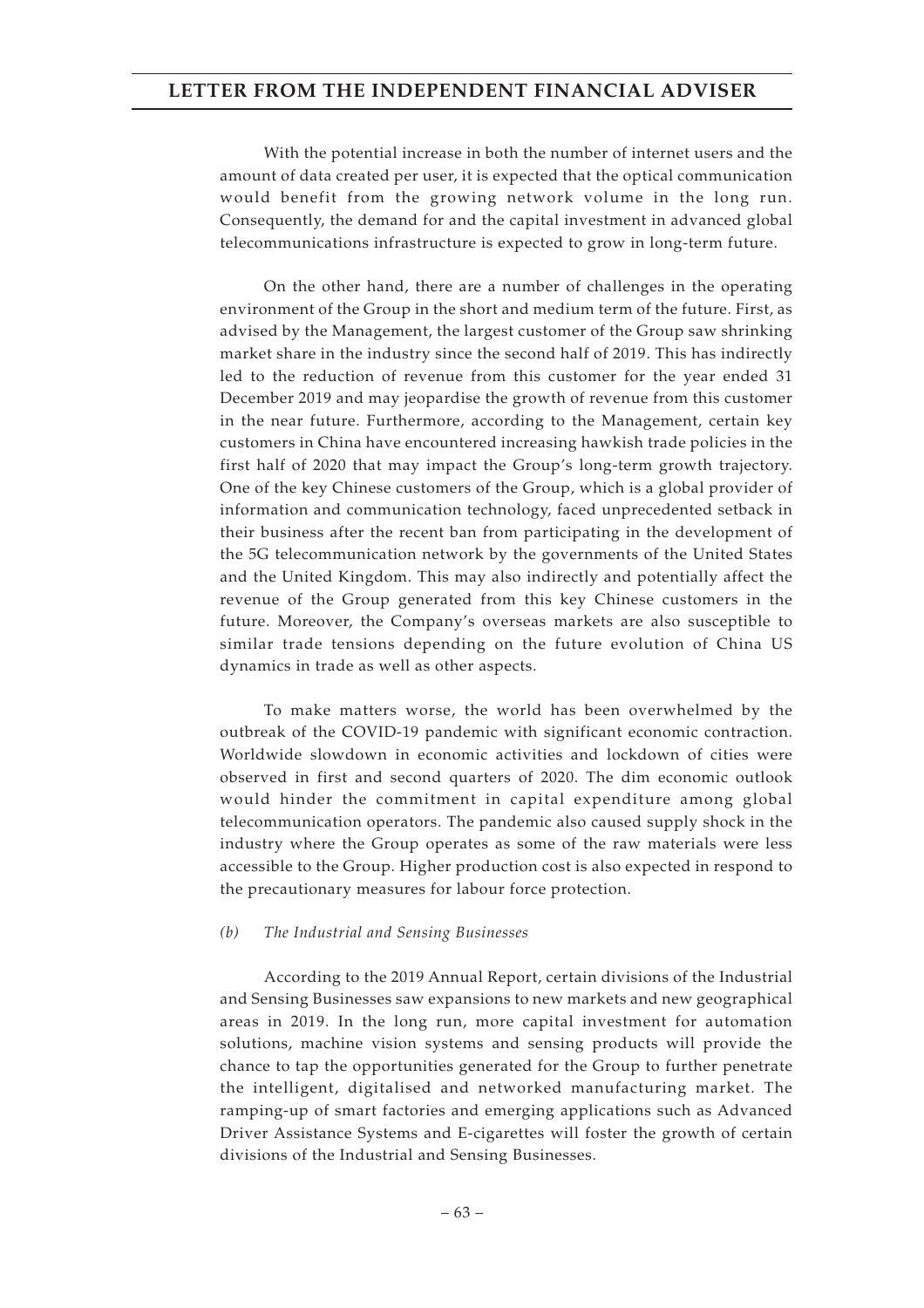Nonetheless, as advised by the Management, several divisions in the Industrial and Sensing Businesses have faced headwinds since 2019 and the overall performance of these businesses were mixed. For example, the E-cigarette faced a more stringent regulation in the United States. Such push back from the policymakers will adversely affect the sales in the automation solutions business for E-cigarettes. Also, the consumer electronics market is expected to further decline due to lower demand for coating of smartphones in near future.

Although the Management remained cautious on the outlook of the Optical Networking Business and the Industrial and Sensing Businesses, having considered the challenging operating environment faced by the Group and the uncertain economic outlook of the world, we are of the view that there remains uncertainty on the prospect of the Group in the short and medium term.

### **3. Reasons for and benefits of the Proposal and the Offeror's intentions in relation to the Group**

The following has been extracted from section 7 of the Explanatory Statement in relation to the reasons for and benefits of the Proposal.

#### *(a) Low liquidity of the Shares*

The liquidity of the Shares has been at a relatively low level over a prolonged period of time, with an average daily trading volume of 1,491,740 Shares for the 24 months up to and including the Last Trading Day, representing less than 0.18% of the total issued Shares as at the Last Trading Day. Low trading liquidity of the Shares renders it difficult for Shareholders to execute substantial on-market disposals without adversely affecting the price of the Shares. Further, the Directors believe that such low liquidity hinders the Company's ability to raise funds from the public equity market, which no longer serves as a viable source of funding for developing the Group's business.

#### *(b) Attractive opportunity to realise investments*

The Proposal is intended to provide the Scheme Shareholders with an attractive opportunity to realise their investments and interests in the Company for cash at a premium. The Cancellation Price represents a premium of approximately:

- (i) 23.57% over the closing price of the Shares on the Last Trading Day;
- (ii) 25.68% over the average closing price of the Shares for the 10 trading days up to and including the Last Trading Day;
- (iii) 24.56% over the average closing price of the Shares for the 30 trading days up to and including the Last Trading Day;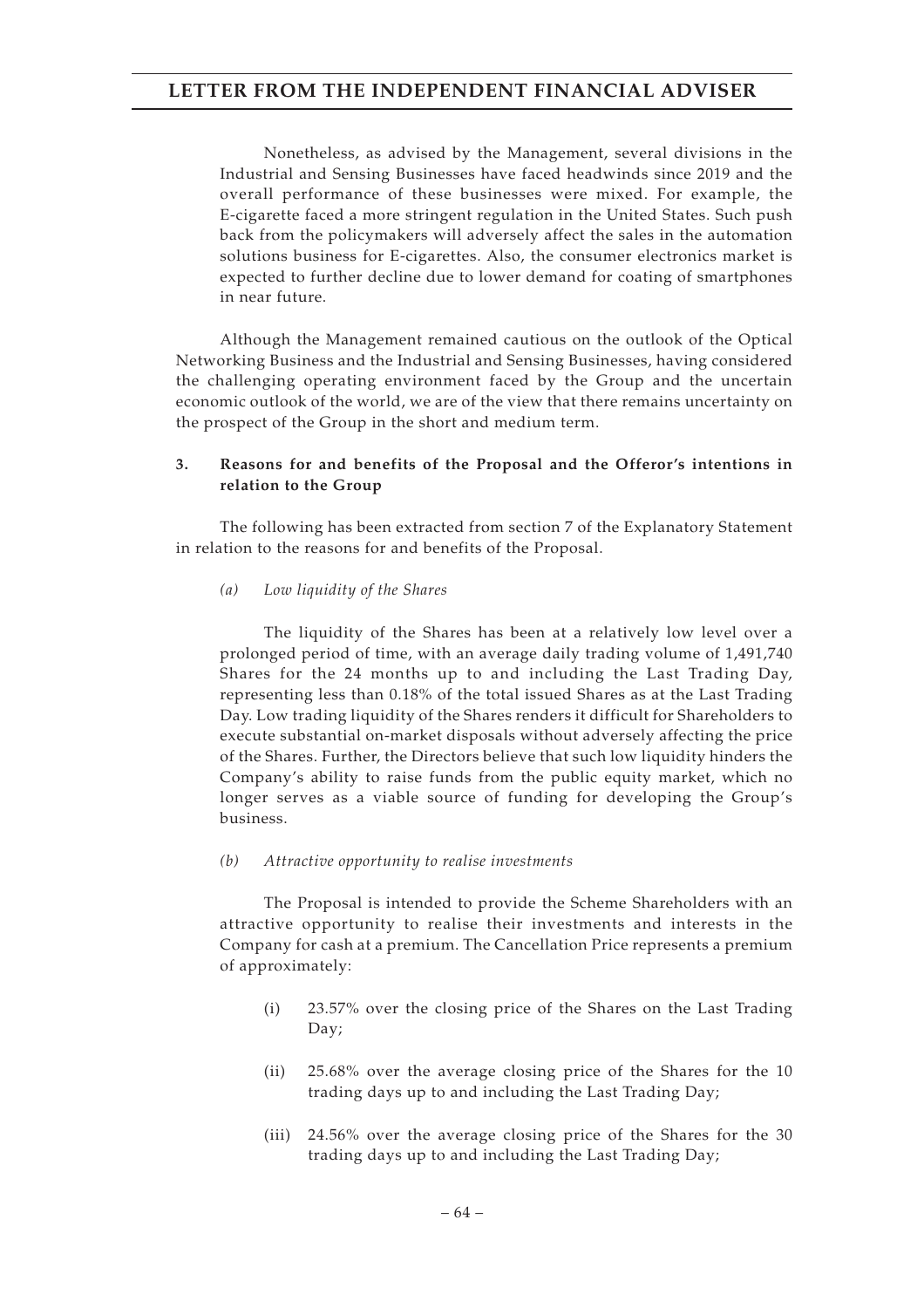- (iv) 34.26% over the average closing price of the Shares for the 90 trading days up to and including the Last Trading Day;
- (v) 43.18% over the average closing price of the Shares for the 180 trading days up to and including the Last Trading Day;
- (vi) 19.27% over the average closing price of the Shares for the 52-week closing high; and
- (vii) 128.85% over the audited consolidated net asset value per Share as at 31 December 2019.

As mentioned in the Explanatory Statement, it is the intention of the Offeror that the Group will continue to carry on its current business. The Offeror does not intend to introduce any major changes to the business of the Group (including any redeployment of fixed assets of the Group) or make any significant changes to the continued employment of the employees of the Group as a result of the implementation of the Proposal.

#### **4. Analysis of Share price**

#### *(a) Historical Share price performance*

Set out in the chart below is the daily closing price and trading volume of the Shares on the Stock Exchange during the period from 1 January 2019 up to and including the Latest Practicable Date (the "**Share Price Review Period**").



*Source: Bloomberg and the Stock Exchange website*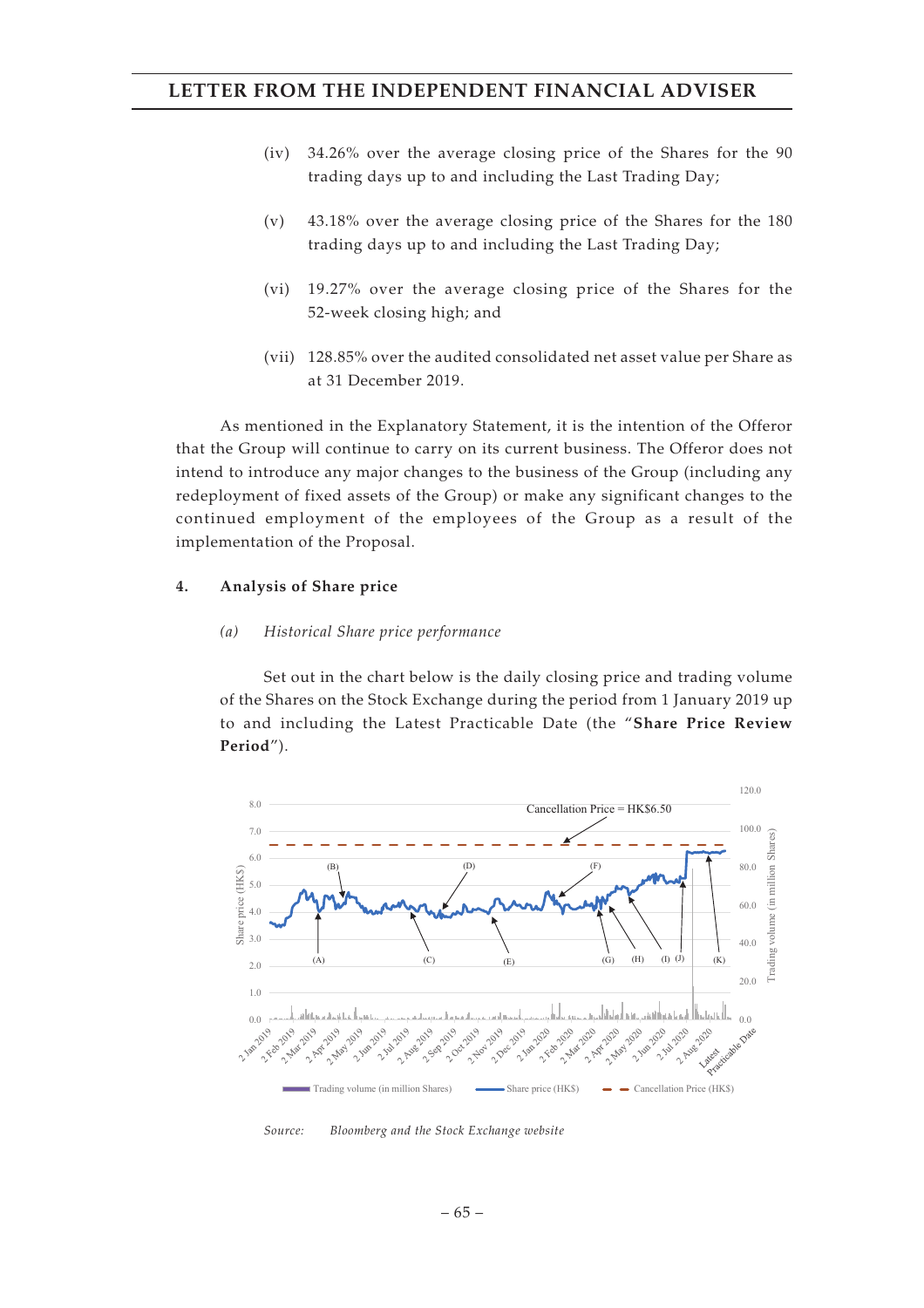During the Share Price Review Period, the Company published a number of announcements (as summarised below) that we considered to be crucial in shaping the market price of the Shares.

|     | Date of         |                                                                                                               |
|-----|-----------------|---------------------------------------------------------------------------------------------------------------|
|     | announcement    | Description of the event                                                                                      |
| (A) | 19 March 2019   | Announcement of annual results for the<br>year ended 31 December 2018                                         |
| (B) | 23 April 2019   | Announcement of unaudited revenue for<br>the three months ended 31 March 2019                                 |
| (C) | 15 July 2019    | Announcement of issue of new Shares<br>under general mandate pursuant to the<br>restricted Share award scheme |
| (D) | 20 August 2019  | Announcement of interim results for the<br>six months ended 30 June 2019                                      |
| (E) | 22 October 2019 | Announcement of unaudited revenue for<br>the nine months ended 30 September 2019                              |
| (F) | 16 January 2020 | Announcement of profit warning                                                                                |
| (G) | 17 March 2020   | Announcement of annual results for the<br>year ended 31 December 2019                                         |
| (H) | 24 March 2020   | Announcement of temporary suspension<br>of production facilities in Canada                                    |
| (I) | 23 April 2020   | Announcement of unaudited revenue for<br>the three months ended 31 March 2020                                 |
| (J) | 8 July 2020     | Publication of the Joint Announcement                                                                         |
| (K) | 4 August 2020   | Announcement of interim results for the<br>six months ended 30 June 2020                                      |

During the period from 1 January 2019 to the Last Trading Day, the Shares closed between HK\$3.44 and HK\$5.45, which had been lower than the Cancellation Price of HK\$6.50.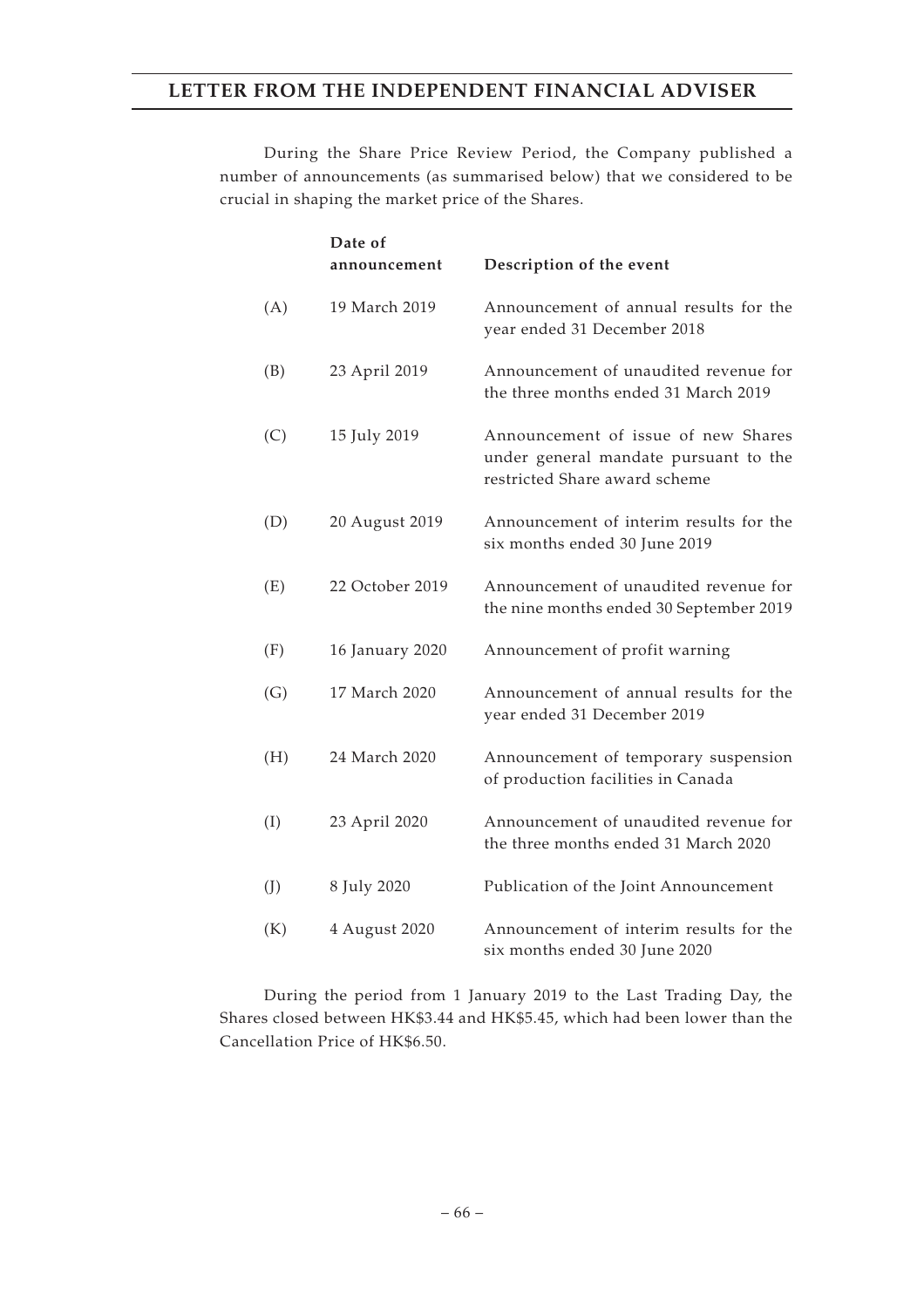The closing Share price saw an upward trend at the beginning of the Share Price Review Period, increasing from HK\$3.60 to HK\$4.84 by late February 2019. It then lost traction and was fluctuating before the publication of the announcement of unaudited revenue for the three months ended 31 March 2019 and, despite the increase in the aforesaid unaudited revenue in the first quarter of 2019, the Share price dropped gradually to around HK\$4.00 in mid-May 2019. Since then, it had started to fluctuate at around HK\$4.00 for a sustained period until early 2020. On 16 January 2020, the Company issued a profit warning announcement noting that the net profit of the Group for the year ended 31 December 2019 may decrease by more than 50% as compared with that for the year ended 31 December 2018, following which the Share price dropped from HK\$4.65 to HK\$3.93 before a notable upward trend was formed in around April 2020 and it reached the highest Share price during the Share Price Review Period (but prior to the publication of the Joint Announcement) of HK\$5.45 on 29 May 2020.

Trading of the Shares was suspended from 6 July 2020 to 8 July 2020 pending for the release of the Joint Announcement. The Shares closed at HK\$6.26 on 9 July 2020 (being the first trading day after the release of the Joint Announcement), representing an increase of approximately 19.0% from the last closing price before the trading halt and a discount of approximately 3.7% to the Cancellation Price. Furthermore, it is noteworthy that the Share price had only been higher than the Cancellation Price of HK\$6.50 per Scheme Share for a short period of time from mid-March 2017 to early April 2017 ever since the listing of the Shares on the Stock Exchange in 2010. As such, the Disinterested Shareholders should be aware that there can be no assurance that the Shares will trade at or above the Cancellation Price of HK\$6.50 per Scheme Share in the future.

Out of the 370 trading days during the period from 1 January 2019 to the Last Trading Day (the "**Pre-Announcement Period**"), the Shares closed at all times below the Cancellation Price of HK\$6.50, ranging from HK\$3.44 to HK\$5.45.

After the release of the Joint Announcement and up to the Latest Practicable Date, the closing price of the Shares was between HK\$6.18 and HK\$6.29, with an average closing price of HK\$6.23. As at the Latest Practicable Date, the price of the Shares closed at HK\$6.29.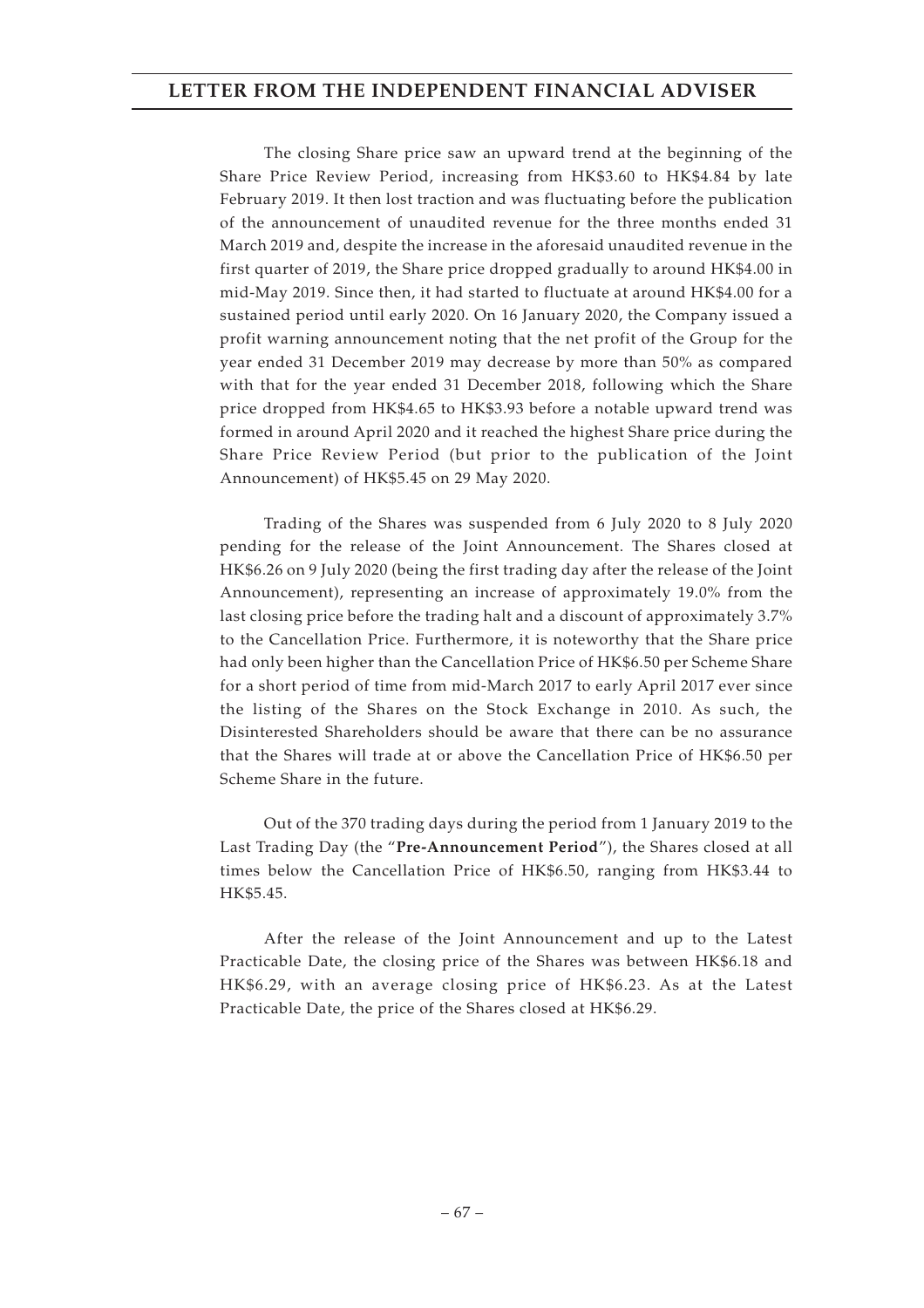#### *(b) Historical Share price performance compared to the Hang Seng Index*

In addition to the above, we have also compared the Share price performance with the Hang Seng Index during the Share Price Review Period.



*Source: Bloomberg and the Stock Exchange website*

We have looked at the possible impact on the Share price in relation to the Company's performance and corporate actions in the sub-section (a) above. In this sub-section, we attempted to examine the possible cause for the fluctuation of the Share price due to the change in the overall market sentiment. As set out in the graph above, we have compared the relative price performance of the Shares and the Hang Seng Index since the beginning of 2019. The Share price had been performing modestly better than the Hang Seng Index in 2019. The performance of the Share price and the Hang Seng Index saw a divergence since late January 2020 when the market crashed as a result of, among other things, the outbreak of the COVID-19 pandemic. The Hang Seng Index had plummeted while the Share price had started an upward trend, which might be potentially influenced by the build-up of market expectation on the increased demand for data usage such that optical network infrastructure would be essential to fulfill the increasing demand. Overall, the Share price performance has outperformed the Hang Seng Index during the same period albeit the worsening general market condition.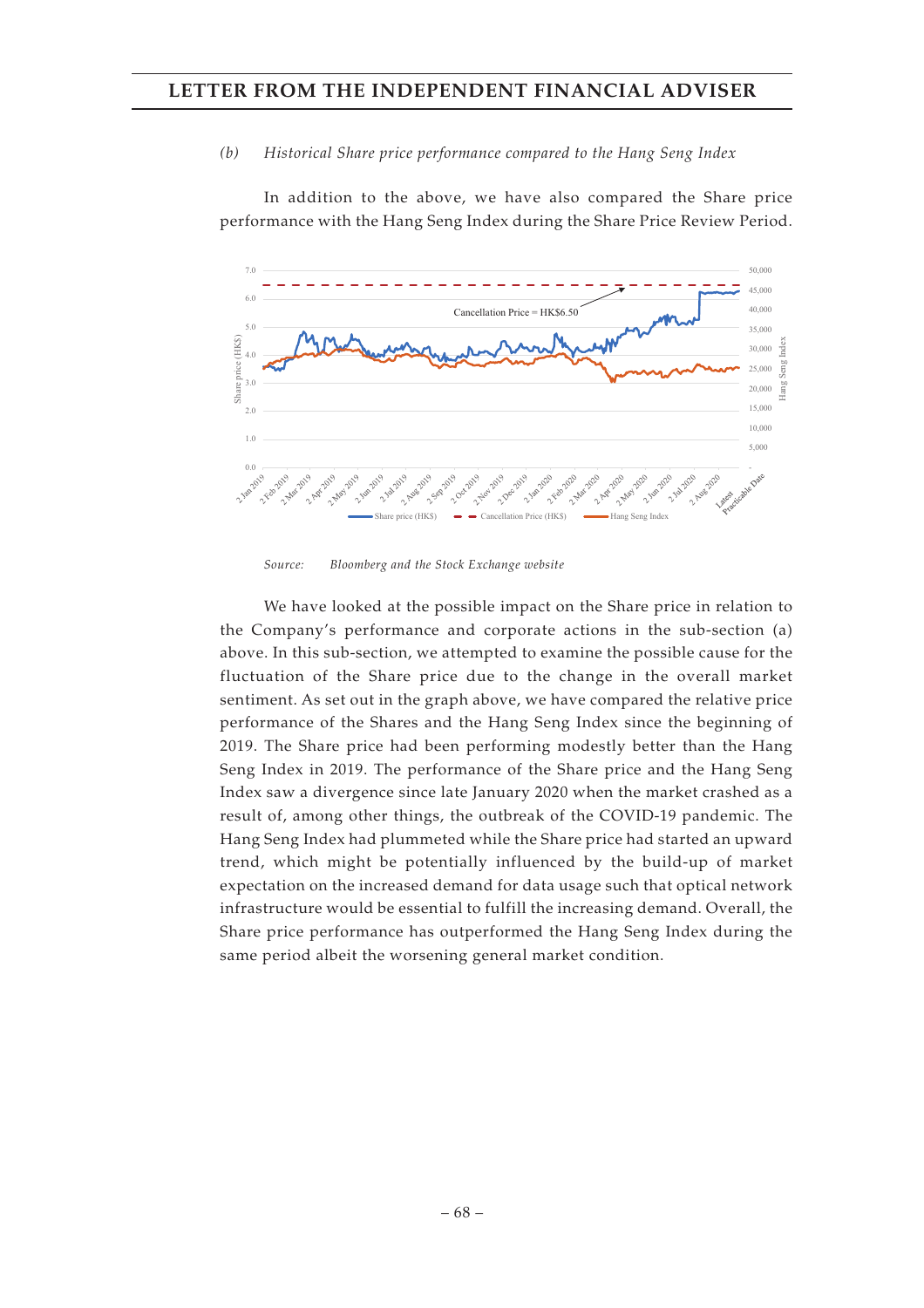*(c) Historical Share price performance and NAV per Share compared to the Cancellation Price of HK\$6.50 per Scheme Share*

A comparison of the Cancellation Price of HK\$6.50 per Scheme Share with the recent closing prices of the Shares and NAV per Share is set out as follows:

|                                                                                                           |                                                                   | Premium of<br><b>Cancellation Price of</b><br>HK\$6.50 per Scheme<br>Share over the closing |
|-----------------------------------------------------------------------------------------------------------|-------------------------------------------------------------------|---------------------------------------------------------------------------------------------|
|                                                                                                           | Closing price or average<br>closing price of<br>the Shares or NAV | price or average<br>closing price of the<br><b>Shares or the NAV</b>                        |
|                                                                                                           | per Share                                                         | per Share                                                                                   |
| Last Trading Day                                                                                          | HK\$5.26                                                          | 23.6%                                                                                       |
| 5 trading days (Note 1)                                                                                   | HK\$5.21                                                          | 24.8%                                                                                       |
| 10 trading days (Note 1)                                                                                  | HK\$5.17                                                          | 25.7%                                                                                       |
| 30 trading days (Note 1)                                                                                  | HK\$5.22                                                          | 24.5%                                                                                       |
| 60 trading days (Note 1)                                                                                  | HK\$5.08                                                          | 28.0%                                                                                       |
| 90 trading days (Note 1)                                                                                  | HK\$4.84                                                          | 34.3%                                                                                       |
| 120 trading days (Note 1)                                                                                 | HK\$4.70                                                          | 38.3%                                                                                       |
| 180 trading days (Note 1)                                                                                 | HK\$4.54                                                          | 43.2%                                                                                       |
| Latest Practicable Date                                                                                   | HK\$6.29                                                          | 3.3%                                                                                        |
| Audited NAV attributable to<br>the Shareholders per Share<br>as at 31 December 2019:                      |                                                                   |                                                                                             |
| Based on the total<br>(i)<br>number of issued<br>Shares as at 31<br>December 2019 (Note 2)                | HK\$2.84                                                          | 128.9%                                                                                      |
| Based on the total<br>(ii)<br>number of issued<br>Shares as at the Latest<br>Practicable Date<br>(Note 2) | HK\$2.82                                                          | 130.5%                                                                                      |
| Unaudited NAV attributable to<br>the Shareholders per Share                                               |                                                                   |                                                                                             |
| as at 30 June 2020 (Note 2)                                                                               | HK\$2.87                                                          | 126.5%                                                                                      |

*Source: Bloomberg, the Stock Exchange website, the 2019 Annual Report and the Interim Results Announcement*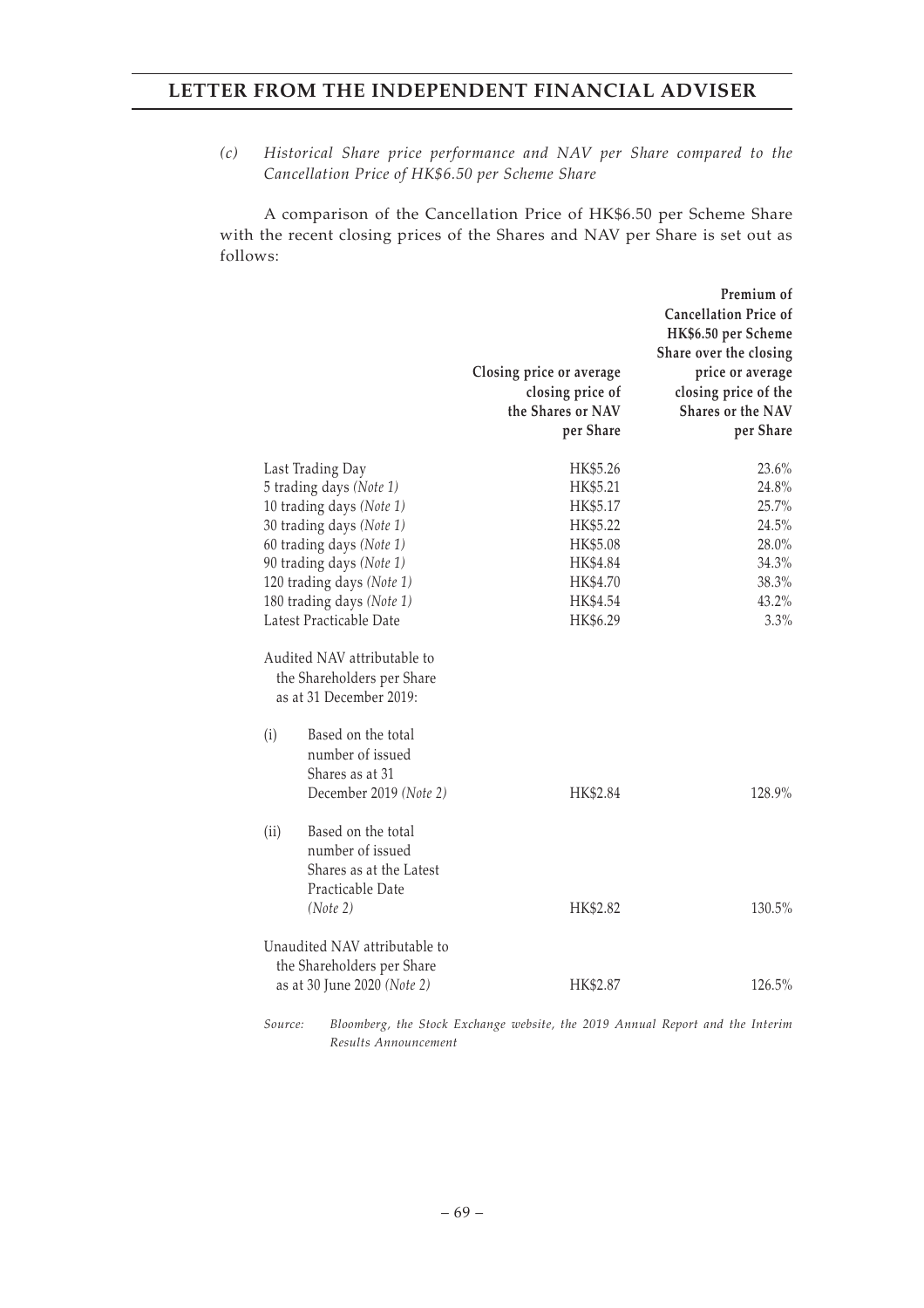#### *Notes:*

- 1. Up to and including the Last Trading Day.
- 2. The total number of issued Shares as at 31 December 2019, 30 June 2020 and the Latest Practicable Date were 826,860,240 Shares, 834,028,240 Shares and 834,028,240 Shares respectively.

The Cancellation Price of HK\$6.50 per Scheme Share represents a premium of about 23.6% to 43.2% over the closing Share price on the Last Trading Day and the average closing price of the Shares for the 5-, 10-, 30-, 60-, 90-, 120- and 180-trading day (up to and including the Last Trading Day) before the release of the Joint Announcement. The closing Share price as at the Latest Practicable Date and the corresponding premium were HK\$6.29 and 3.3% respectively. We consider that the Share price as at the Latest Practicable Date and the reduced premium are affected by the Proposal.

The Cancellation Price represents a premium in the region of approximately 130% over the NAV attributable to the Shareholders per Share as at 31 December 2019 and approximately 127% over the NAV attributable to the Shareholders per Share as at 30 June 2020.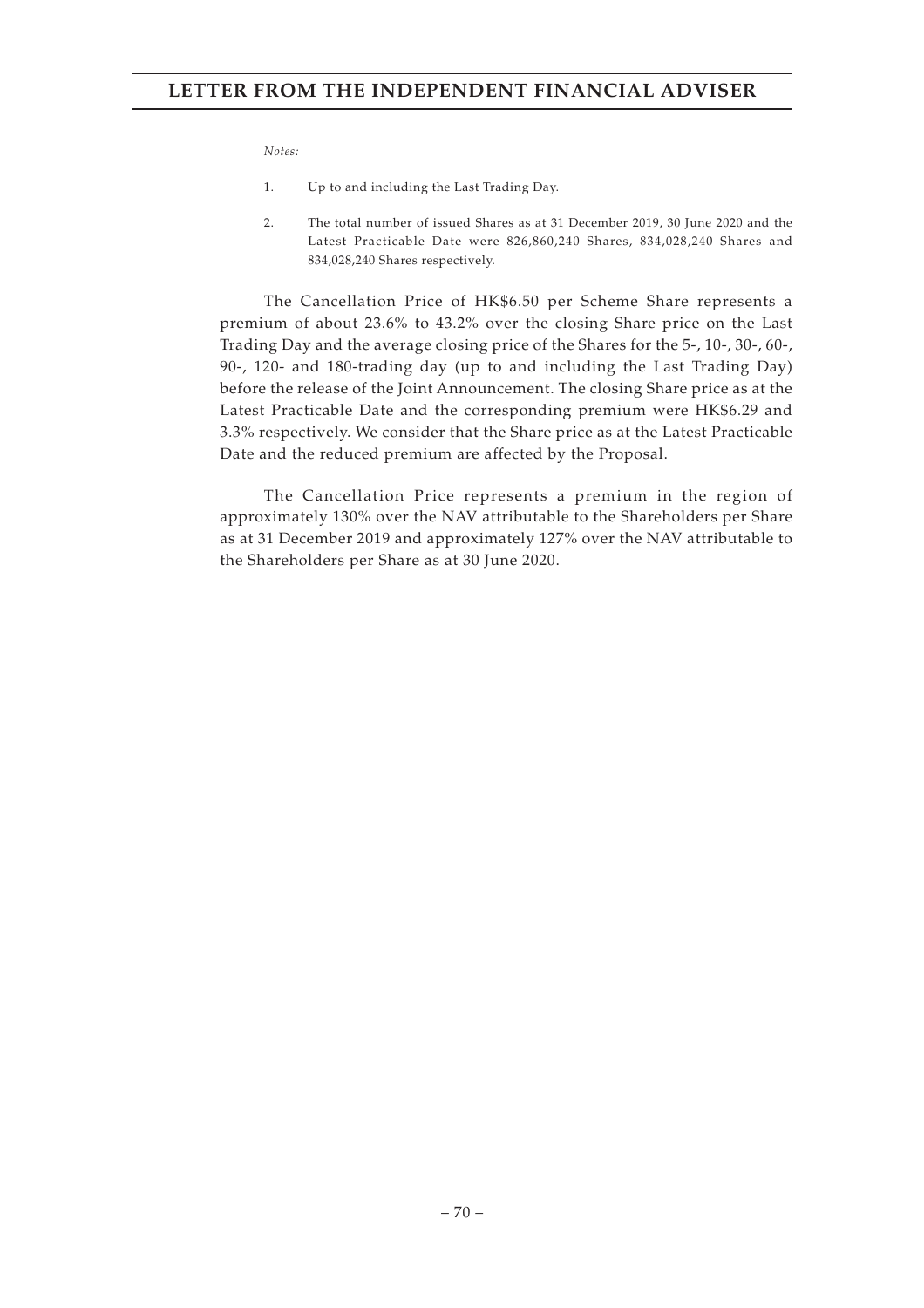#### *(d) Trading liquidity of the Shares*

Set out in the table below are the monthly total trading volume of the Shares and the percentages of such monthly total trading volume to the total issued Shares and the Shares held by the Disinterested Shareholders in the Share Price Review Period:

|                        |               |               | Percentage of |
|------------------------|---------------|---------------|---------------|
|                        |               | Percentage of | the monthly   |
|                        |               | the monthly   | total trading |
|                        |               | total trading | volume to the |
|                        | Monthly total | volume of the | Shares held   |
|                        | trading       | Shares to the | by the        |
|                        | volume of the | total issued  | Disinterested |
|                        | <b>Shares</b> | <b>Shares</b> | Shareholders  |
|                        |               | (Note 1)      | (Note 2)      |
| 2019                   |               |               |               |
| January                | 23,543,503    | 2.8%          | 6.3%          |
| February               | 43,309,355    | 5.2%          | 11.6%         |
| March                  | 30,825,075    | 3.7%          | 8.3%          |
| April                  | 39,535,746    | 4.7%          | $10.6\%$      |
| May                    | 19,049,951    | 2.3%          | 5.1%          |
| June                   | 10,033,053    | 1.2%          | 2.7%          |
| July                   | 19,369,362    | 2.3%          | 5.2%          |
| August                 | 24,082,517    | 2.9%          | 6.5%          |
| September              | 24,271,974    | 2.9%          | 6.5%          |
| October                | 22,552,535    | 2.7%          | 6.1%          |
| November               | 31,253,006    | 3.7%          | 8.4%          |
| December               | 13,502,499    | 1.6%          | 3.6%          |
| 2020                   |               |               |               |
| January                | 46,005,502    | 5.5%          | 12.4%         |
| February               | 21,139,554    | 2.5%          | 5.7%          |
| March                  | 56,814,124    | 6.8%          | 15.3%         |
| April                  | 50,199,106    | 6.0%          | 13.5%         |
| May                    | 59,501,912    | 7.1%          | $16.0\%$      |
| June                   | 43,749,160    | 5.2%          | 11.7%         |
| July (Note 3)          | 156,153,868   | 18.7%         | 41.9%         |
| From 1 August 2020     |               |               |               |
| up to and including    |               |               |               |
| the Latest Practicable |               |               |               |
| Date                   | 44,938,550    | 5.4%          | 12.1%         |

*Source: Bloomberg and the Stock Exchange website*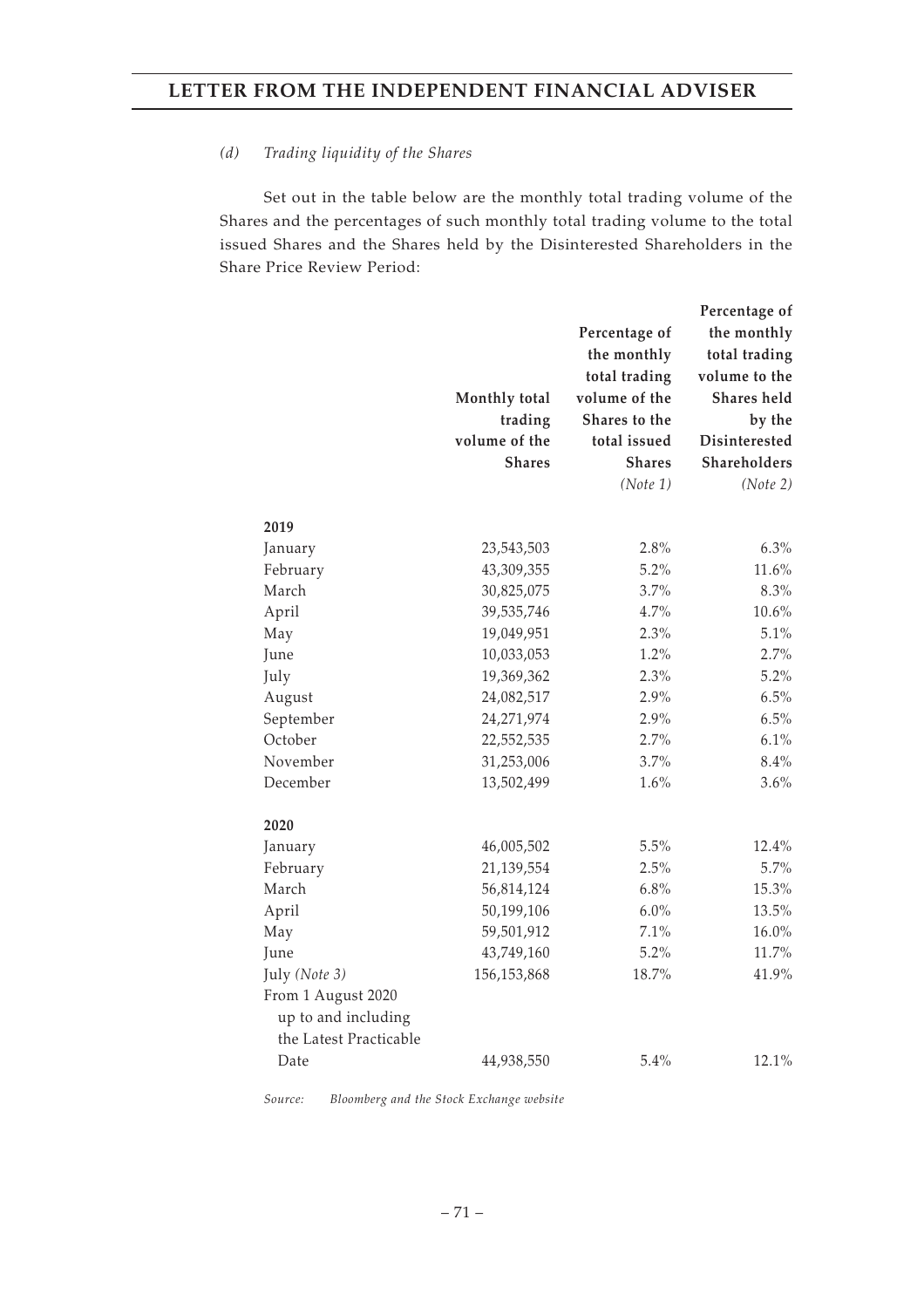#### *Notes:*

- 1. The calculation is based on the monthly total trading volume of the Shares divided by the total issued Shares of 834,028,240 as at Latest Practicable Date.
- 2. The calculation is based on the monthly total trading volume of the Shares divided by the total number of Shares of 834,028,240 as at the Latest Practicable Date after subtracting the total number of Shares of 461,620,070 held by the Offeror and Offeror Concert Parties.
- 3. Trading in the Shares was suspended from 6 July 2020 to 8 July 2020 pending the release of the Joint Announcement.

Based on the above table, we are of the view that the liquidity of the Shares was generally low during the Share Price Review Period save for the surges in trading volume (i) during the first half of 2020 (except for February 2020) which was generally in line with the increase in turnover of the Hong Kong stock market; and (ii) in July and August 2020 following the release of the Joint Announcement. As the Shares cannot be regarded as having been actively traded, the Proposal provides an exit opportunity for the Scheme Shareholders who would like to realise their investments in the Shares at a fixed cash price (i.e. the Cancellation Price).

#### *(e) Premium of the Share price over the NAV per Share*

The Cancellation Price of HK\$6.50 per Scheme Share represents a premium of approximately 130.5% and 126.5% over the NAV attributable to the Shareholders per Share of approximately HK\$2.82 and approximately HK\$2.87 as at 31 December 2019 and 30 June 2020 respectively (calculated based on a total of 834,028,240 Shares in issue as at the Latest Practicable Date). We have reviewed the premiums of the Share price over the NAV attributable to the Shareholders per Share (based on the interim and annual results announcements and the monthly returns of the Company) during the Share Price Review Period, which are set out in the following:

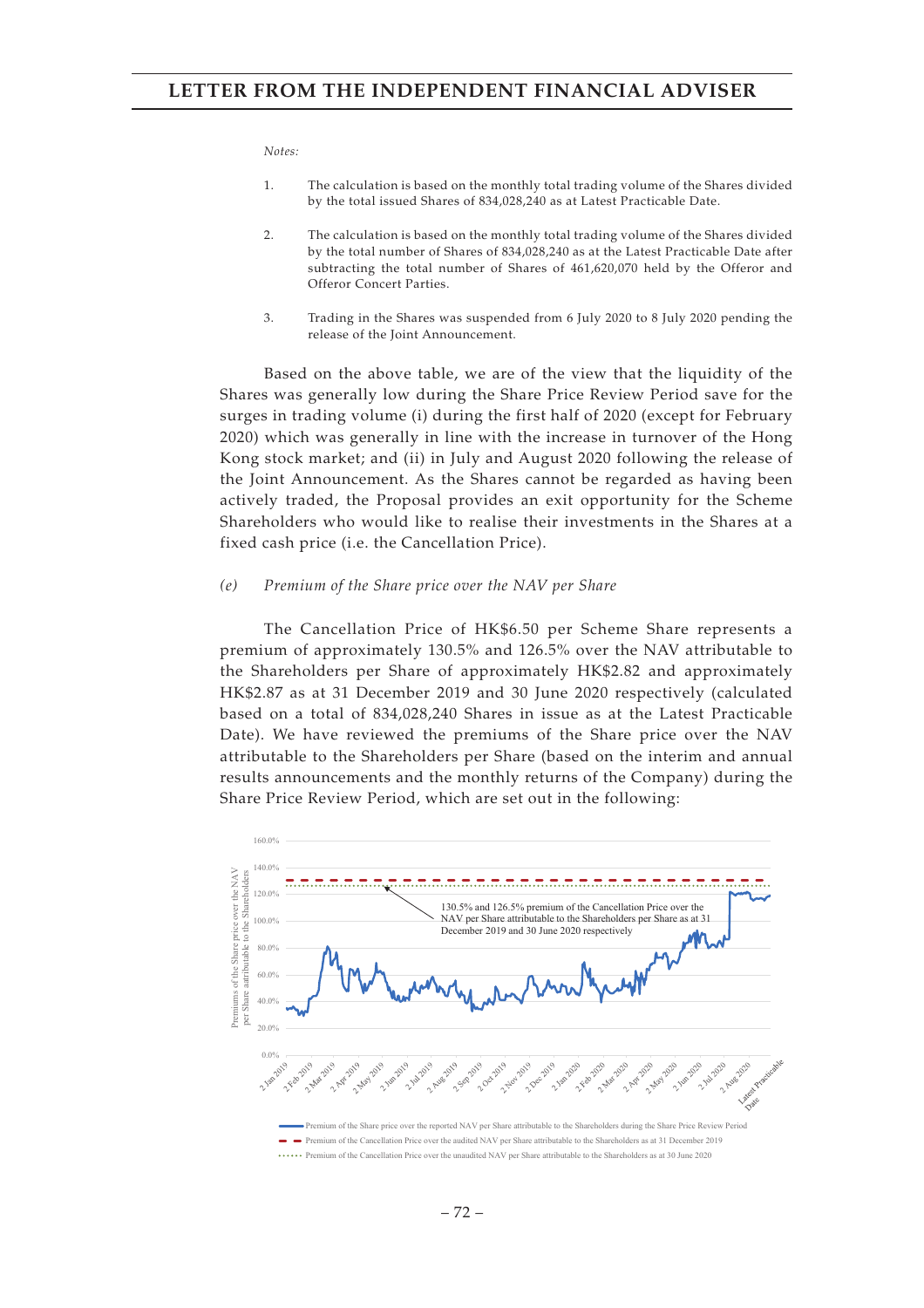As set out in the chart above, the Shares have been trading at premiums over NAV attributable to the Shareholders per Share throughout the Share Price Review Period, ranging from approximately 29.2% to approximately 93.3% during the Pre-Announcement Period and the premium further increased to approximately 122.0% and 118.1% based on the NAV attributable to the Shareholders as at 31 December 2019 and 30 June 2020 respectively on the trading day after the publication of the Joint Announcement. Based on the Cancellation Price of HK\$6.50 and the NAV attributable to the Shareholders per Share of approximately HK\$2.82 and HK\$2.87 as at 31 December 2019 and 30 June 2020 respectively, the Cancellation Price represents premiums of approximately 130.5% and 126.5% respectively, which are significantly higher than the range of that during the Pre-Announcement Period.

### **5. Comparable Companies analysis**

The Group is principally engaged in the design, manufacture and sales of optical networking products and machine vision systems and sensors. As mentioned above, since manufacture and sales of optical networking products accounted for in the region of approximately 85% of the Group's total revenue, therefore, we have reviewed and identified companies listed on the mainboard of the Stock Exchange engaging in and having majority of their revenue derived from manufacture and sales of optical networking products (the "**Comparable Companies**"). We consider the Comparable Companies to be exhaustive based on the selection criteria as set out above and, in general, would serve as a fair and representative sample for the purpose of drawing a meaningful comparison to the Cancellation Price. Details of the Comparable Companies are set out below:

| Company<br>(Stock code)                                                            | Principal activities                                                                                                                         | Market<br>capitalisation<br>as at the<br>Latest<br>Practicable<br>Date<br>(HK\$ million) | Price-to-<br>earnings<br>ratio<br>("PER")<br>(times)<br>(Note 1) | Price-to-book<br>ratio<br>("PBR")<br>(times)<br>(Note 2) | Dividend<br>yield<br>$(\% )$<br>(Note 3) |
|------------------------------------------------------------------------------------|----------------------------------------------------------------------------------------------------------------------------------------------|------------------------------------------------------------------------------------------|------------------------------------------------------------------|----------------------------------------------------------|------------------------------------------|
| Yangtze Optical Fibre<br>and Cable Joint<br><b>Stock Limited</b><br>Company (6869) | It is principally<br>engaged in the<br>manufacture and<br>sales of optical fiber<br>preforms, optical<br>fibers and optical<br>fiber cables. | 10,519.7                                                                                 | 15.1                                                             | 1.1                                                      | 2.5%                                     |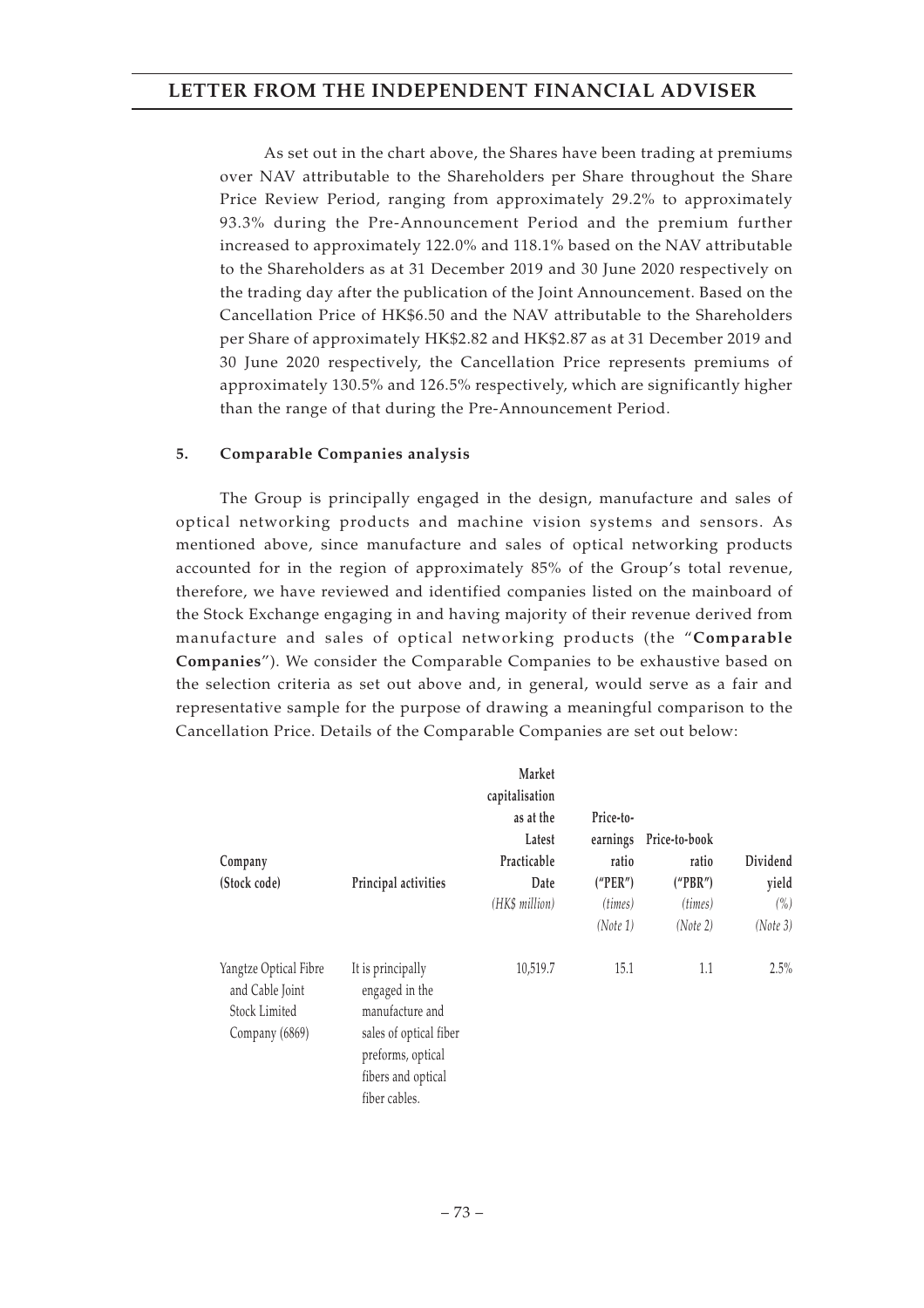| Company<br>(Stock code)                                | Principal activities                                                                                                                                                           | Market<br>capitalisation<br>as at the<br>Latest<br>Practicable<br>Date<br>(HK\$ million) | Price-to-<br>ratio<br>("PER")<br>(times)<br>(Note 1) | earnings Price-to-book<br>ratio<br>("PBR")<br>(times)<br>(Note 2) | Dividend<br>yield<br>(%)<br>(Note 3) |
|--------------------------------------------------------|--------------------------------------------------------------------------------------------------------------------------------------------------------------------------------|------------------------------------------------------------------------------------------|------------------------------------------------------|-------------------------------------------------------------------|--------------------------------------|
| The Company (877)                                      | The Company is<br>principally engaged<br>in the design,<br>manufacture and<br>sales of optical<br>networking products<br>and machine vision<br>systems and sensors.            | 4,387.0<br>(Note 4)                                                                      | 56.9                                                 | 1.8                                                               | $0.0\%$                              |
| Trigiant Group<br>Limited (1300)                       | It is principally<br>engaged in the<br>manufacture and<br>sales of feeder cable<br>and related products<br>for mobile<br>communications and<br>telecommunication<br>equipment. | 1,612.4                                                                                  | Not<br>applicable<br>(Note 5)                        | $0.4\,$                                                           | $0.0\%$                              |
| Nanfang<br>Communication<br>Holdings Limited<br>(1617) | It is principally<br>engaged in<br>manufacturing and<br>selling a range of<br>optical fiber cable<br>products.                                                                 | 1,444.8                                                                                  | 38.4                                                 | 1.6                                                               | 3.0%                                 |
|                                                        |                                                                                                                                                                                | Average                                                                                  | 36.8                                                 | 1.2                                                               | 1.4%                                 |
|                                                        |                                                                                                                                                                                | Median                                                                                   | 38.4                                                 | $1.4\,$                                                           | 1.3%                                 |
|                                                        |                                                                                                                                                                                | Maximum                                                                                  | 56.9                                                 | $1.8\,$                                                           | 3.0%                                 |
|                                                        |                                                                                                                                                                                | Minimum                                                                                  | 15.1                                                 | $0.4\,$                                                           | $0.0\%$                              |
| The Cancellation                                       |                                                                                                                                                                                |                                                                                          | 70.4                                                 | 2.3                                                               | $0.0\%$                              |
| Price                                                  |                                                                                                                                                                                |                                                                                          | (Note 6)                                             | (Note 7)                                                          | (Note 8)                             |
|                                                        |                                                                                                                                                                                |                                                                                          |                                                      |                                                                   |                                      |

*Source: Bloomberg, the website of the Stock Exchange, annual reports and interim results announcements of the Comparable Companies*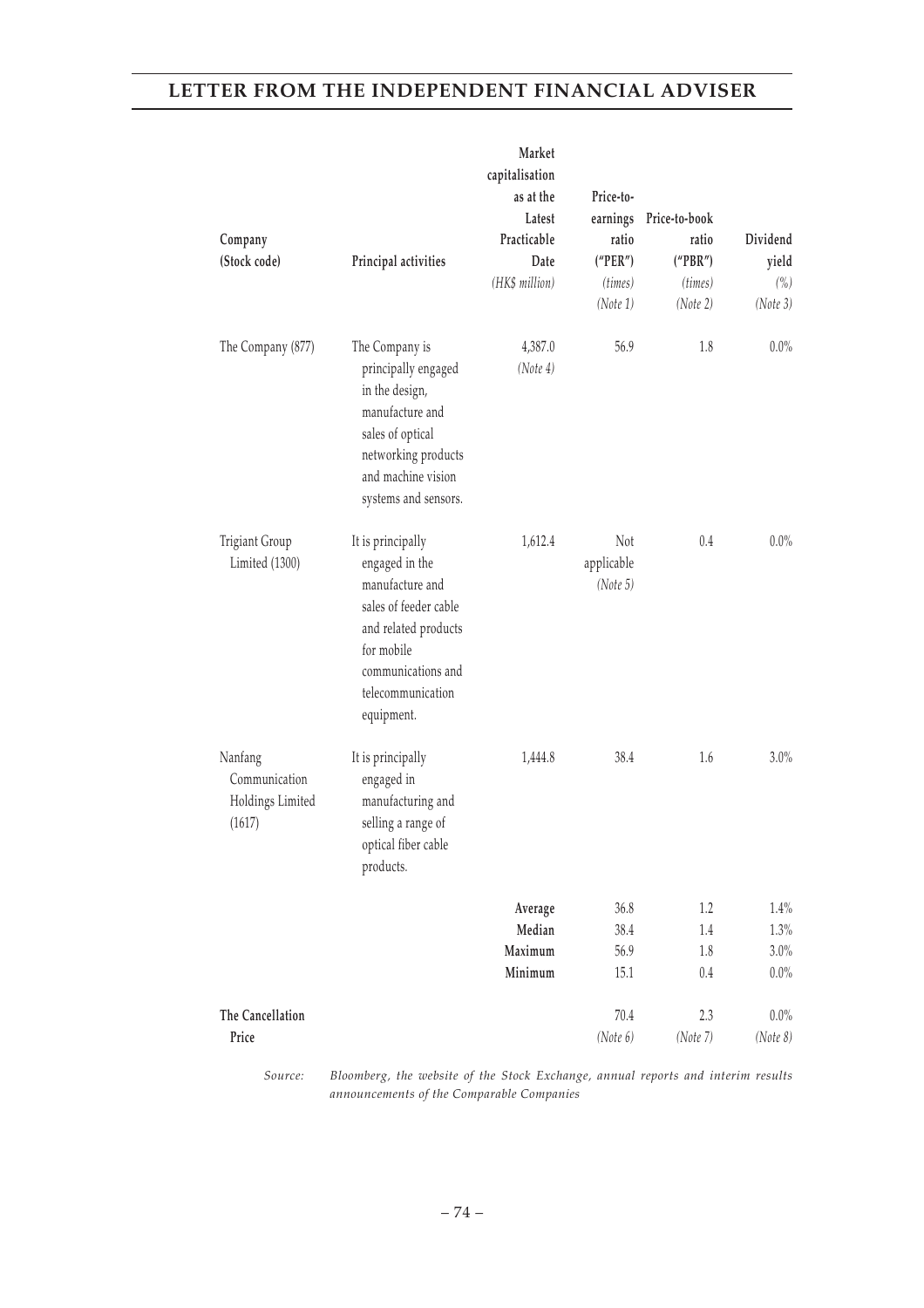#### *Notes:*

- 1. The PERs of the Comparable Companies are calculated based on the market capitalisation of the respective Comparable Companies as at the Latest Practicable Date (except for the Company, which is based on the closing price of HK\$5.26 as at the Last Trading Day) divided by the earnings of the respective Comparable Companies for the trailing 12 months based on their most recently published annual reports and interim results announcements.
- 2. The PBRs of the Comparable Companies are calculated based on the market capitalisation of the respective Comparable Companies as at the Latest Practicable Date (except for the Company, which is based on the closing price of HK\$5.26 as at the Last Trading Day) divided by the NAV attributable to the shareholders of the relevant Comparable Companies based on their most recently published annual reports or interim results announcements.
- 3. The dividend yields of the Comparable Companies are calculated based on the total dividends per share but excluding special dividend (if any) declared by the relevant Comparable Companies in the past twelve months prior to the Latest Practicable Date divided by the share price of the relevant Comparable Companies as at the Latest Practicable Date (except for the Company, which is calculated using the closing price of HK\$5.26 as at the Last Trading Day).
- 4. Market capitalisation of the Company is calculated as the closing price of HK\$5.26 as at the Last Trading Day multiplies by the number of Shares in issue at the Latest Practicable Date.
- 5. Since Trigiant Group Limited recorded a loss attributable to its shareholders during the trailing 12 months, its PER is not applicable.
- 6. The implied PER of the Cancellation Price is calculated based on the Cancellation Price of HK\$6.50 per Scheme Share divided by the earnings per Share for the trailing 12 months based on the Company's most recently published annual report and interim results announcement.
- 7. The implied PBR of the Cancellation Price is calculated based on the Cancellation Price of HK\$6.50 per Scheme Share divided by the NAV attributable to the Shareholders per Share as referenced from the Company's most recently published interim results announcement.
- 8. The implied dividend yield of the Cancellation Price is calculated as the total dividends per share but excluding special dividend (if any) declared by the Company in the past twelve months prior to the Latest Practicable Date divided by the Cancellation Price of HK\$6.50 per Scheme Share.

#### *(a) Comparison of the PERs*

As shown in the table above, the implied PER of the Cancellation Price of approximately 70.4 times is higher than the range of the PERs of the Comparable Companies from approximately 15.1 times to approximately 56.9 times and it is higher than both the average and median of the PERs of the Comparable Companies of approximately 36.8 times and approximately 38.4 times respectively.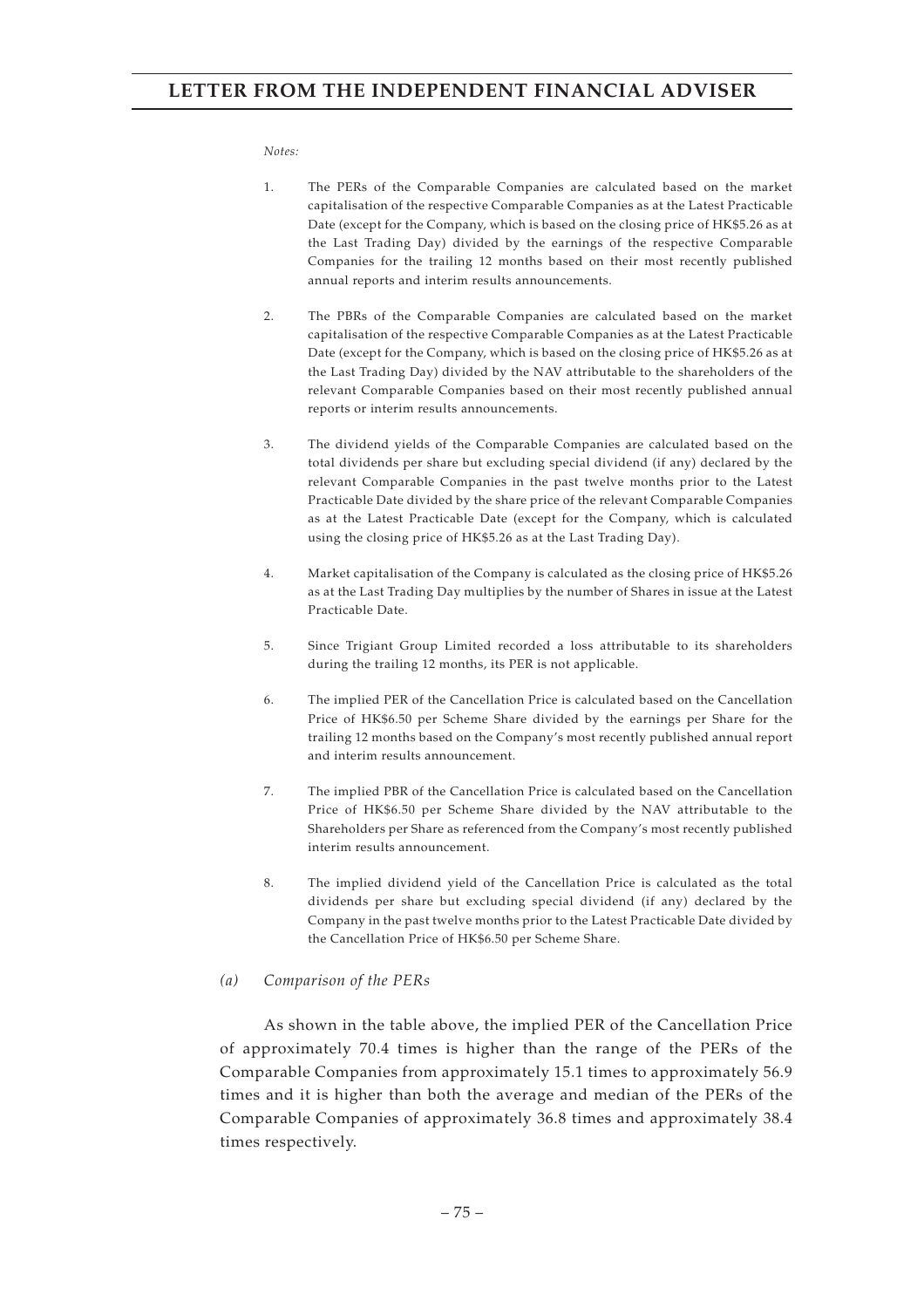### *(b) Comparison of the PBRs*

As shown in the table above, the implied PBR of the Cancellation Price of approximately 2.3 times is higher than the range of the PBRs of the Comparable Companies from approximately 0.4 times to approximately 1.8 times and it is higher than the average and median of the PBRs of the Comparable Companies of approximately 1.2 times and approximately 1.4 times respectively.

### *(c) Comparison of dividend yields*

As shown in the table above, since the Company had not declared any dividend in the past 12 months, the implied dividend yield of the Cancellation Price is 0.0%, which is at the bottom end of the range of the dividend yields of the Comparable Companies which ranged from 0.0% to approximately 3.0%.

### **6. Privatisation Precedents**

We have compared the Proposal with privatisation proposals of other companies listed on the Main Board of the Stock Exchange announced since 1 January 2017 and up to the Latest Practicable Date, excluding privatisation proposals which were not or are yet to be approved (or, where applicable, required acceptance level were not or yet to be achieved) or without a pure cash cancellation consideration (the "**Privatisation Precedents**"), which represent an exhaustive list of privatisation proposals we were able to identify from the Stock Exchange's website satisfying the above selection criteria. We selected the Privatisation Precedents in a period of over three years, which is considered sufficient to reflect the pricings of successful privatisation proposals across different business cycles. The Privatisation Precedents were conducted by way of scheme of arrangement or general offer with a view to privatise the relevant company and therefore the Privatisation Precedents are, in our view, comparable to the Proposal. The table below illustrates the premiums or discounts represented by the offer or cancellation consideration over or to the respective last trading day, 10-, 30-, 60-, 90- and 180-trading day (up to and including the last trading day) average share prices and latest NAV per share in respect of such privatisation proposals, respectively. The Privatisation Precedents set out below provide, in our view, a comparison between the cancellation price and the then prevailing market prices and NAV per share of successful privatisation proposals, although the business nature and scale of each company vary and some aspects of pricing may be industry-specific.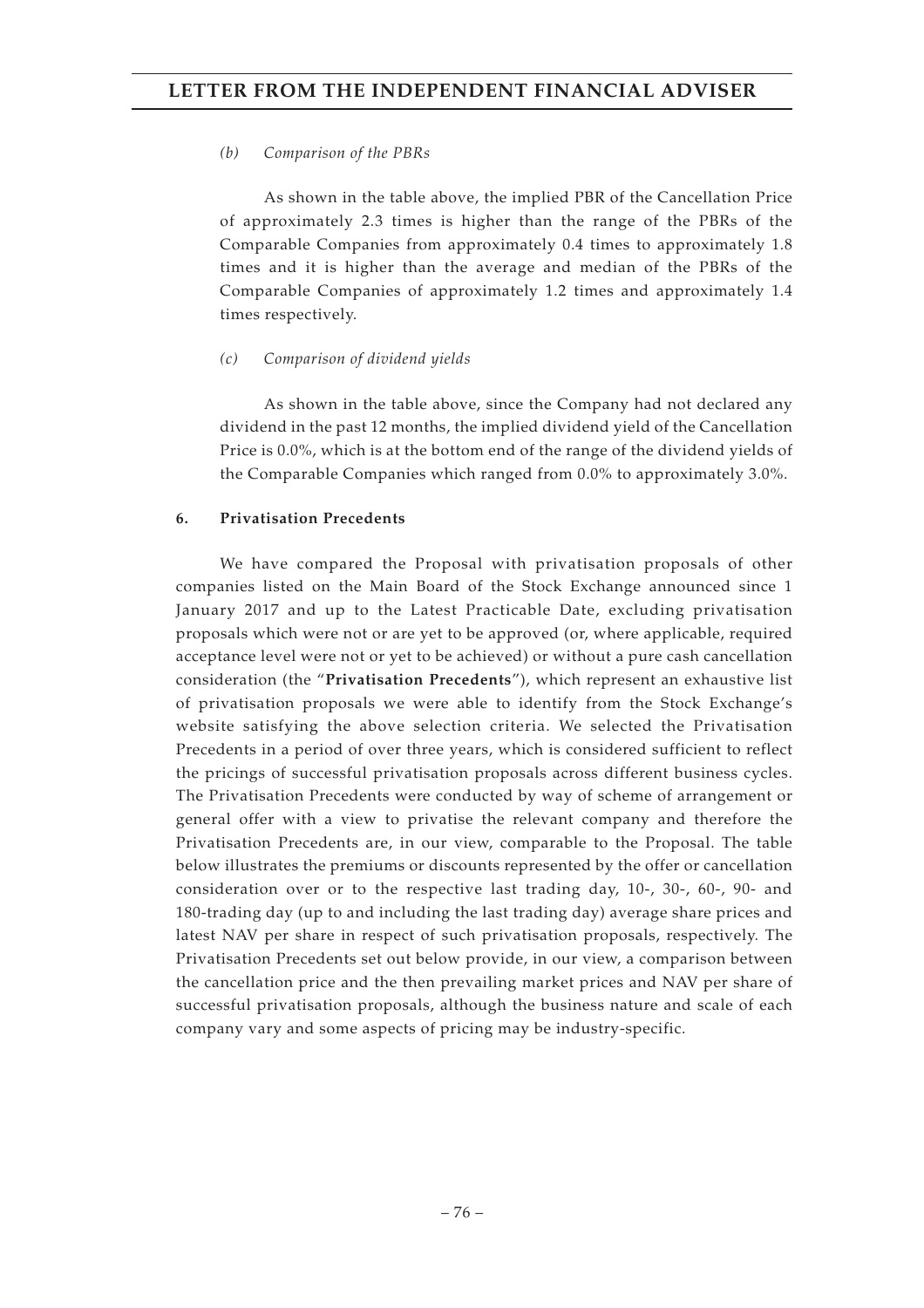## **Premium/(Discount) of offer or cancellation price over/(to) the average share price and NAV per share prior to the announcement of privatisation proposal**

| Date of                              |                                                              | Last                   | 10                      | 30                      | 60                      | 90                      | 180                            | Premium/<br>(Discount)           |
|--------------------------------------|--------------------------------------------------------------|------------------------|-------------------------|-------------------------|-------------------------|-------------------------|--------------------------------|----------------------------------|
| initial<br>announcement (Stock code) | Company                                                      | trading<br>$day^{(1)}$ | trading<br>$days^{(1)}$ | trading<br>$days^{(1)}$ | trading<br>$days^{(1)}$ | trading<br>$days^{(1)}$ | trading<br>days <sup>(1)</sup> | of NAV per<br>${share}^{(1)(2)}$ |
|                                      |                                                              | $($ %)                 | $\binom{0}{0}$          | (%)                     | $(\% )$                 | $\binom{0}{0}$          | (%)                            | $(\% )$                          |
| 21-Jun-20                            | China Baofeng<br>(International) Limited<br>(3966)           | 27.5                   | 61.9                    | 52.3                    | 42.5                    | 38.9                    | 30.7                           | (5.5)                            |
| 20-Apr-20                            | Allied Properties (H.K.)<br>Limited (56)                     | 34.3                   | 40.2                    | 39.1                    | 33.3                    | 29.7                    | 23.1                           | (66.3)                           |
| 3-Apr-20                             | Elec & Eltek<br>International Company<br>Limited (1151)      | 70.5                   | 46.8                    | 41.5                    | 41.1                    | 45.0                    | 54.4                           | 3.1                              |
| 20-Mar-20                            | Li & Fung Limited (494)                                      | 150.0                  | 135.9                   | 95.2                    | 72.7                    | 62.1                    | 43.8                           | 8.2                              |
| 20-Jan-20                            | <b>BBI</b> Life Sciences<br>Corporation (1035)               | 16.3                   | 31.4                    | 42.5                    | 46.1                    | 47.9                    | 56.7                           | 98.9                             |
| 12-Dec-19                            | Joyce Boutique Group<br>Limited (647)                        | 91.8                   | 100.0                   | 82.2                    | 62.7                    | 47.4                    | 32.2                           | 19.9                             |
| 27-Nov-19                            | China Agri-Industries<br>Holdings Limited (606)              | 34.1                   | 40.9                    | 53.2                    | 64.7                    | 72.5                    | 70.0                           | (22.8)                           |
| 1-Nov-19                             | Springland International<br>Holdings Limited<br>(1700)       | 63.1                   | 64.4                    | 56.8                    | 55.4                    | 53.3                    | 48.6                           | (18.1)                           |
| 20-Oct-19                            | Dah Chong Hong<br>Holdings Limited<br>(1828)                 | 37.6                   | 42.3                    | 54.8                    | 56.1                    | 54.2                    | 41.2                           | (28.2)                           |
| $2-Oct-19$                           | AVIC International<br>Holdings Limited (161)                 | 29.1                   | 58.1                    | 81.3                    | 88.6                    | 100.0                   | 92.1                           | 18.4                             |
| 2-Sept-19 <sup>(3)</sup>             | Huaneng Renewables<br>Corporation Limited<br>(958)           | 46.1                   | 56.2                    | 55.4                    | 51.0                    | 51.0                    | 45.4                           | (4.5)                            |
| 12-Aug-19                            | TPV Technology Limited<br>(903)                              | 41.4                   | 50.8                    | 54.5                    | 74.7                    | 87.4                    | 138.8                          | (24.8)                           |
| 27-Jun-19                            | Asia Satellite<br>Telecommunications<br>Holdings Ltd. (1135) | 23.4                   | 33.4                    | 44.4                    | 50.4                    | 56.5                    | 71.0                           | 10.0                             |
| 18-Jun-19                            | C.P. Lotus Corporation<br>(121)                              | $10.0$                 | 12.0                    | 29.4                    | 30.3                    | 26.5                    | 21.9                           | 57.1                             |
| 3-May-19 <sup>(3)</sup>              | China Automation Group<br>Limited (569)                      | 24.0                   | 36.4                    | 47.1                    | 47.1                    | 47.1                    | 42.9                           | 27.9                             |
| 4-Apr-19                             | China Hengshi<br>Foundation Company<br>Ltd. (1197)           | $10.6\,$               | 16.8                    | 17.4                    | 19.1                    | 24.4                    | 27.6                           | 42.1                             |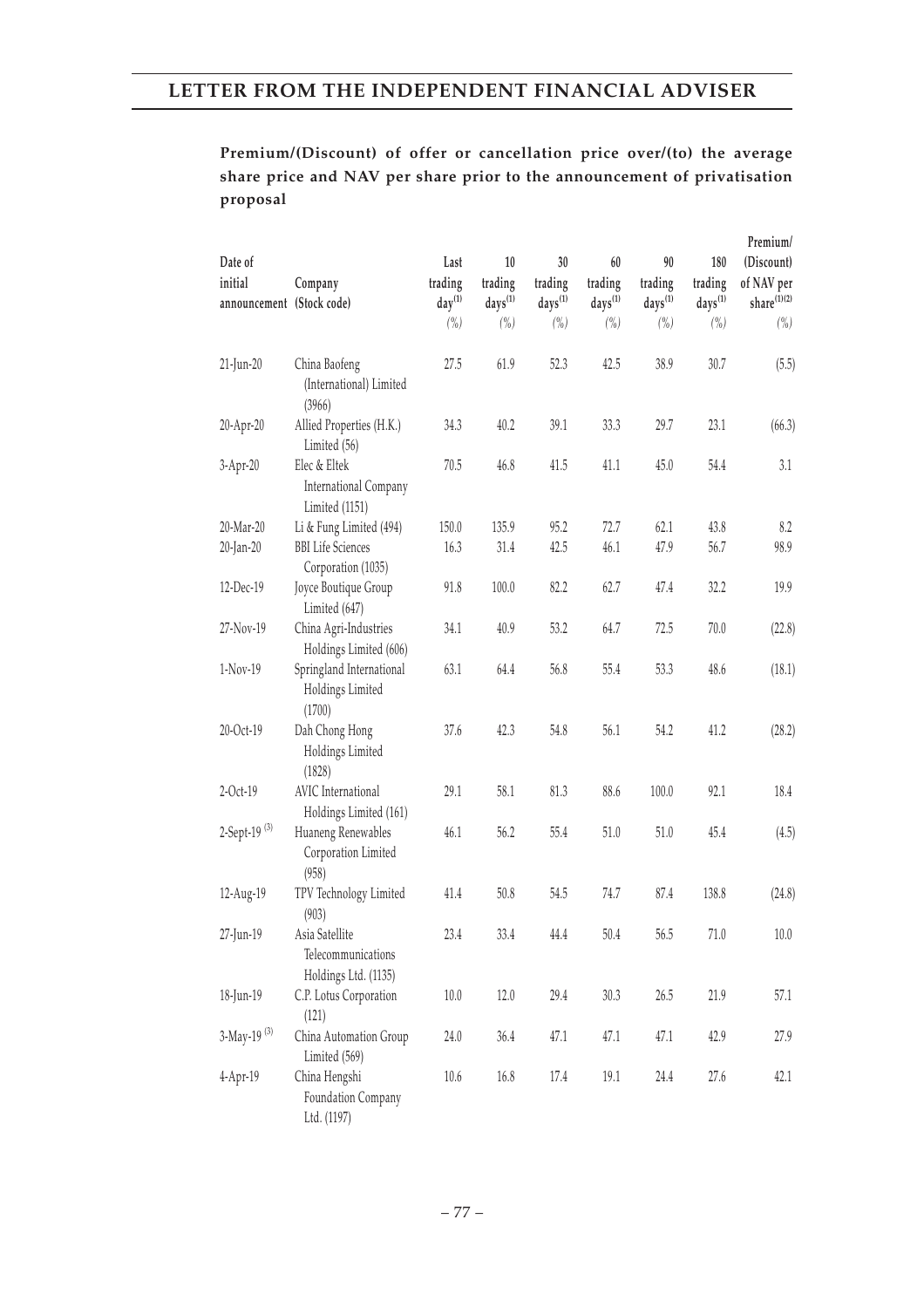|                           |                                                                             |                 |                     |                     |                     |               |                     | Premium/                 |
|---------------------------|-----------------------------------------------------------------------------|-----------------|---------------------|---------------------|---------------------|---------------|---------------------|--------------------------|
| Date of<br>initial        | Company                                                                     | Last<br>trading | 10<br>trading       | 30<br>trading       | 60<br>trading       | 90<br>trading | 180<br>trading      | (Discount)<br>of NAV per |
| announcement (Stock code) |                                                                             | $day^{(1)}$     | days <sup>(1)</sup> | days <sup>(1)</sup> | days <sup>(1)</sup> | $days^{(1)}$  | days <sup>(1)</sup> | share $^{(1)(2)}$        |
|                           |                                                                             | (%)             | (%)                 | (%)                 | (%)                 | (%)           | (%)                 | $($ %)                   |
| 28-Mar-19                 | China Power Clean<br><b>Energy Development</b><br>Company Ltd. (735)        | 41.9            | 60.8                | 78.1                | 94.0                | 101.9         | 88.6                | (35.1)                   |
| 5-Dec-18                  | Hopewell Holdings<br>Limited (54)                                           | 46.7            | 51.6                | 55.5                | 54.1                | 49.6          | 43.7                | (35.6)                   |
| 30-Oct-18                 | Advanced<br>Semiconductor<br>Manufacturing<br>Corporation Limited<br>(3355) | 66.7            | 97.4                | 100.0               | 92.3                | 89.9          | 85.2                | 89.9                     |
| 27-Sep-18                 | Sinotrans Shipping Ltd.<br>(368)                                            | 50.0            | 54.3                | 42.9                | 37.8                | 32.4          | 28.0                | (25.2)                   |
| 10-Jun-18                 | Hong Kong Aircraft<br><b>Engineering Company</b><br>Limited (44)            | 63.2            | 65.1                | 62.4                | 60.3                | 57.0          | 50.0                | 99.3                     |
| 7-Jun-18                  | Portico International<br>Holdings Ltd. (589)                                | 50.2            | 53.0                | 49.1                | 45.4                | 45.9          | 49.6                | (9.9)                    |
| 10-Nov-17                 | Welling Holding Ltd.<br>(382)                                               | 30.4            | 30.4                | 33.8                | 35.5                | 28.8          | 22.6                | 22.6                     |
| $3$ -Jul-17               | China Assets (Holdings)<br>Limited (170)                                    | 61.5            | 73.9                | 76.6                | 77.1                | 76.6          | 73.9                | (53.8)                   |
| 19-Jun-17                 | Bloomage BioTechnology<br>Corporation Limited<br>(963)                      | 14.0            | 23.4                | 24.4                | 30.3                | 33.7          | 32.5                | 215.3                    |
| 29-May-17                 | China Metal<br>International Holdings<br>Inc. (319)                         | 27.5            | 26.5                | 25.9                | 22.9                | 24.4          | 18.5                | 27.5                     |
| 28-Apr-17                 | Belle International<br>Holdings Ltd. (1880)                                 | 19.5            | 23.5                | 21.4                | 23.1                | 28.3          | 26.5                | 75.5                     |
| 20-Apr-17                 | TCC International<br>Holdings Limited<br>(1136)                             | 38.5            | 42.9                | 51.3                | 66.7                | 76.5          | 88.5                | (4.0)                    |
| 29-Mar-17                 | Goldin Properties<br>Holdings Limited (283)                                 | 14.2            | 31.4                | 33.7                | 31.4                | 33.3          | 44.0                | 101.3                    |
| 7-Mar-17                  | Yingde Gases Group<br>Company Limited<br>(2168)                             | (3.5)           | $\rm 8.1$           | $20.0$              | 45.6                | 57.1          | 74.9                | 46.7                     |
| 10-Jan-17                 | Intime Retail (Group)<br>Company Limited<br>(1833)                          | 42.3            | 47.9                | 51.8                | 53.6                | 52.7          | 53.6                | 60.9                     |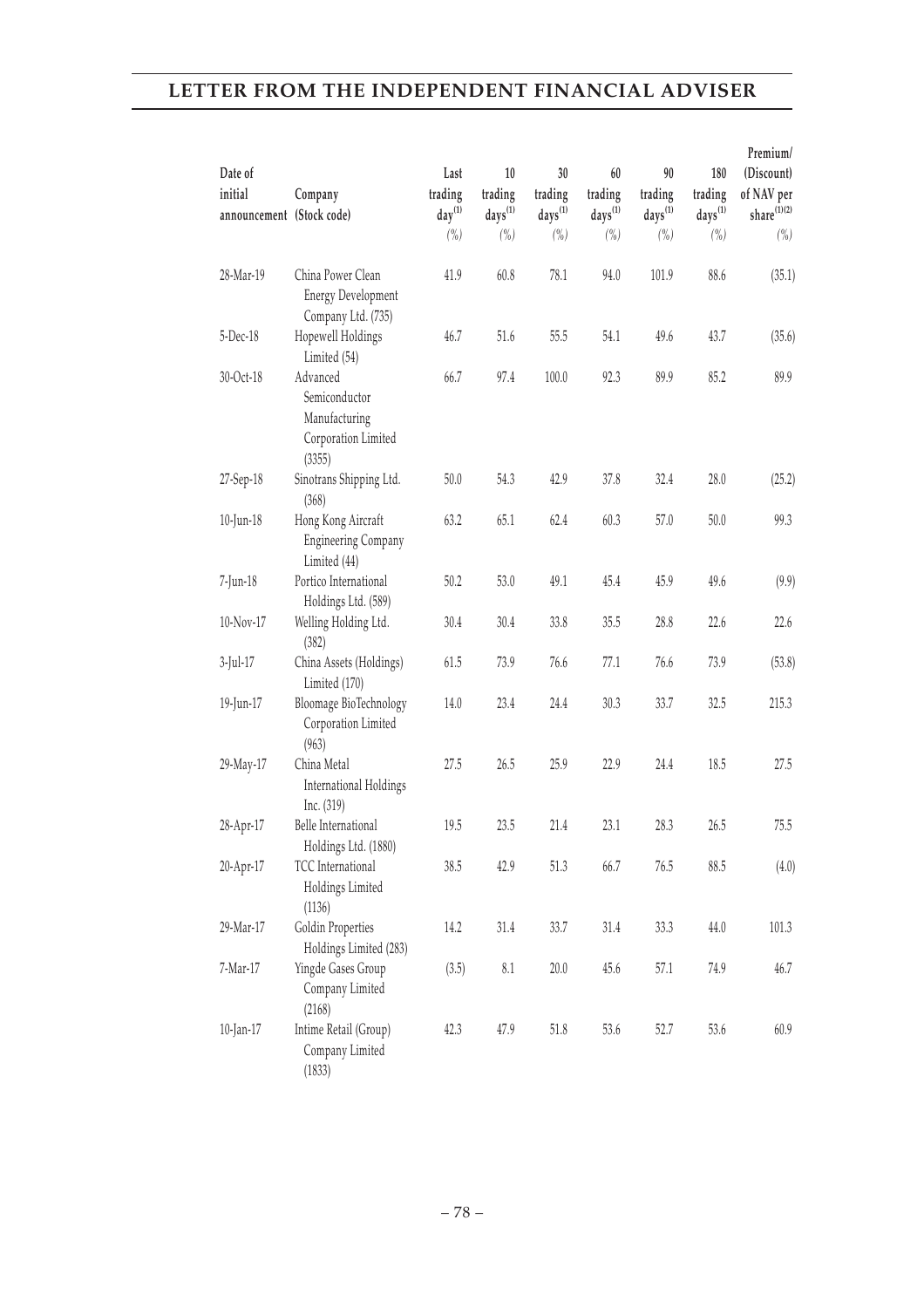| Date of<br>initial<br>announcement (Stock code) | Company                             | Last<br>trading<br>$day^{(1)}$<br>$(\%)$ | 10<br>trading<br>$days^{(1)}$<br>$(\%)$ | 30<br>trading<br>$days^{(1)}$<br>$(\%)$ | 60<br>trading<br>days <sup>(1)</sup><br>$(\%)$ | 90<br>trading<br>days <sup>(1)</sup><br>$(\%)$ | 180<br>trading<br>days <sup>(1)</sup><br>$(\%)$ | Premium/<br>(Discount)<br>of NAV per<br>share $(1)(2)$<br>$(\%)$ |
|-------------------------------------------------|-------------------------------------|------------------------------------------|-----------------------------------------|-----------------------------------------|------------------------------------------------|------------------------------------------------|-------------------------------------------------|------------------------------------------------------------------|
|                                                 | Average                             | 41.1                                     | 49.0                                    | 50.8                                    | 51.8                                           | 52.6                                           | 52.3                                            | 22.3                                                             |
|                                                 | Maximum                             | 150.0                                    | 135.9                                   | 100.0                                   | 94.0                                           | 101.9                                          | 138.3                                           | 215.3                                                            |
|                                                 | Minimum                             | (3.5)                                    | 8.1                                     | 17.4                                    | 19.1                                           | 24.4                                           | 18.5                                            | (66.3)                                                           |
| Cancellation<br>Price                           | HK\$6.50 per<br><b>Scheme Share</b> | 23.6                                     | 25.7                                    | 24.6                                    | 28.0                                           | 34.3                                           | 43.2                                            | $126.5^{(4)}$                                                    |

*Source: Bloomberg and the Stock Exchange website*

*Notes:*

- 1. Unless otherwise stated, the above percentages are calculated based on the closing share price on or up to and including the last trading day prior to the publication of the Rule 3.5 announcement or Rule 3.7 announcement (where applicable) and they are subject to round differences.
- 2. It represents the premium/(discount) of offer or cancellation price over or (to) the NAV per share quoted from the respective privatisation documents without taking into account any adjustments arising from, amongst other, revaluation of properties set out therein.
- 3. Date of Rule 3.7 announcement.
- 4. Premium of the Cancellation Price over the NAV attributable to Shareholders per Share of approximately HK\$2.87 as at 30 June 2020 was approximately 126.5%.

#### *(a) Premiums over the prevailing share price*

The premiums/(discount) of the above Privatisation Precedents ranged from (3.5)% to 150.0%, 8.1% to 135.9%, 17.4% to 100.0%, 19.1% to 9.4%, 24.4% to 101.9% and 18.5% to 138.3% over/(to) their respective average share prices on/over last trading day, 10-, 30-, 60-, 90- and 180-trading day (up to and including the last trading day) with average premiums of 41.1%, 49.0%, 50.8%, 51.8%, 52.6% and 52.3%, respectively.

The premiums offered by the Cancellation Price over the Last Trading Day, 10-, 30-, 60-, 90- and 180-trading day (up to and including the Last Trading Day) average Share price are 23.6%, 25.7%, 24.6%, 28.0%, 34.3% and 43.2%, respectively. Although the aforesaid premiums are lower than the respective average premiums but they are within the range of the respective premiums represented by the Privatisation Precedents.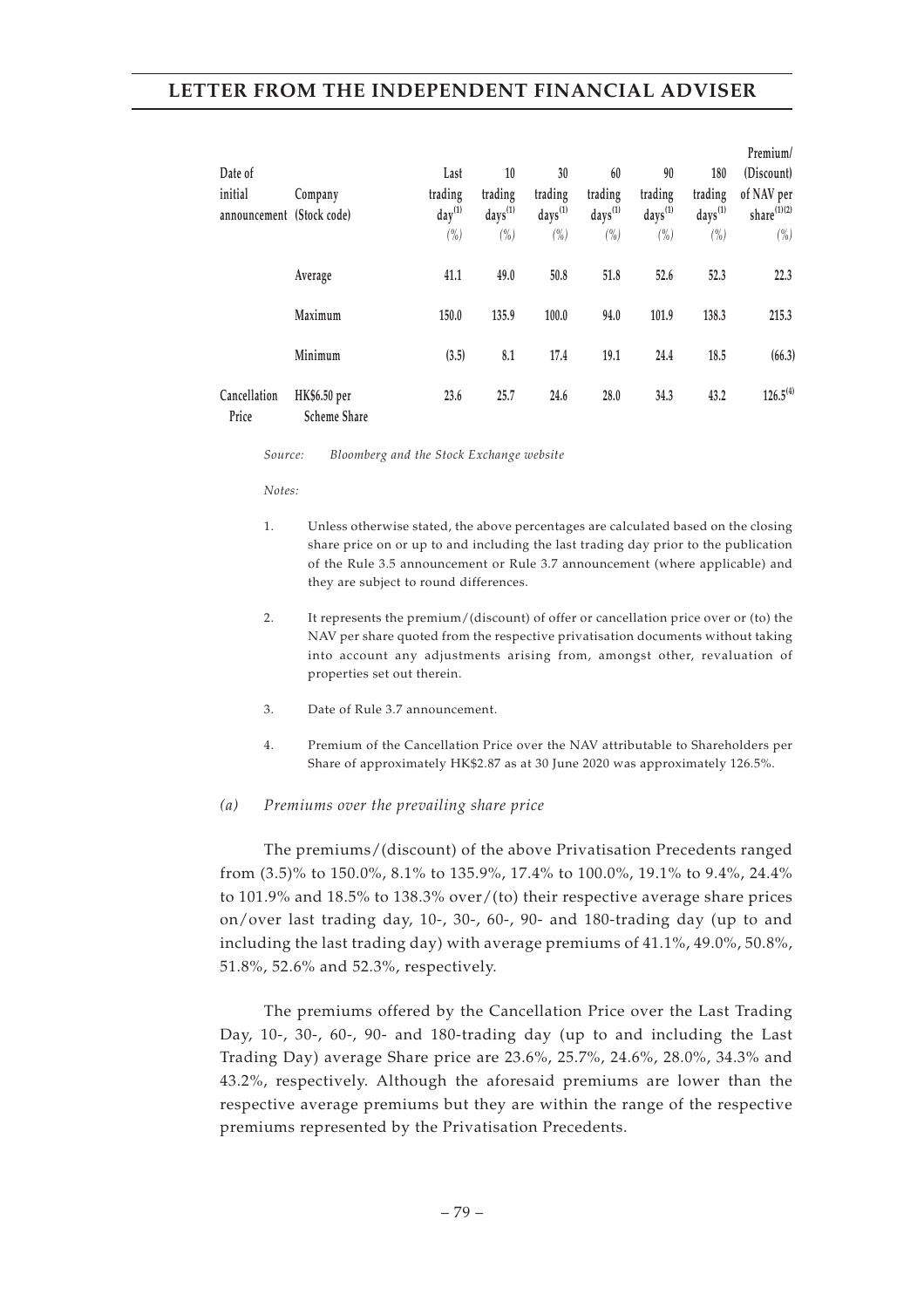### *(b) Discount to the NAV per Share*

The Cancellation Price of HK\$6.50 per Scheme Share represents premiums of approximately 130.5% and 126.5% over the NAV per Share of approximately HK\$2.82 and approximately HK\$2.87 as at 31 December 2019 and 30 June 2020 respectively.

From the Privatisation Precedents, we have observed a wide range of the cancellation consideration as compared with the respective NAV ranging from a discount of 66.3% to a premium of 215.3%. Out of the 31 Privatisation Precedents, the cancellation consideration in 18 cases represent premiums ranging from 3.1% to 215.3% over the respective NAV per share and 13 cases represent a discount ranging from 4.0% to 66.3% to the respective NAV per share.

### **V. DISCUSSION AND ANALYSIS**

In forming our opinion and recommendation below, we have taken into account the factors set out under the section headed "Principal factors and reasons considered" above as a whole. We would like to draw the attention of the Scheme Shareholders in particular to the points summarised below:

### **(1) Premium over market price**

The realisable value of the Shareholders' investment in the Company depends on the Share price, particularly when the Company has paid little or no dividend in recent years. One of the most important factors when assessing the fairness of the Cancellation Price has been the premium of the Cancellation Price over recent Share prices, which is substantial. The Cancellation Price is higher than the closing Share prices in all trading days during the Share Price Review Period of over one and a half year. Based on the discussion as set out in the section headed "*4. Analysis of Share price – (c) Historical Share price performance and NAV per Share compared to the Cancellation Price of HK\$6.50 per Scheme Share*" above, the Cancellation Price compares favourably to the closing Share prices, with a range of premium of approximately 23.6% to 43.2% over different periods before the Last Trading Day. Furthermore, based on our review the Share price performance since the listing of the Shares on the Stock Exchange in 2010, it is noteworthy that the Share price had only been higher than the Cancellation Price of HK\$6.50 per Scheme Share for a short period of time in 2017.

The Proposal is to be implemented at the Cancellation Price of HK\$6.50 per Scheme Share in cash. The Company will not increase the Cancellation Price for the Proposal and does not reserve the right to increase the Cancellation Price. If the Proposal fails, the Company cannot in normal circumstances put forward another such proposal for at least twelve months.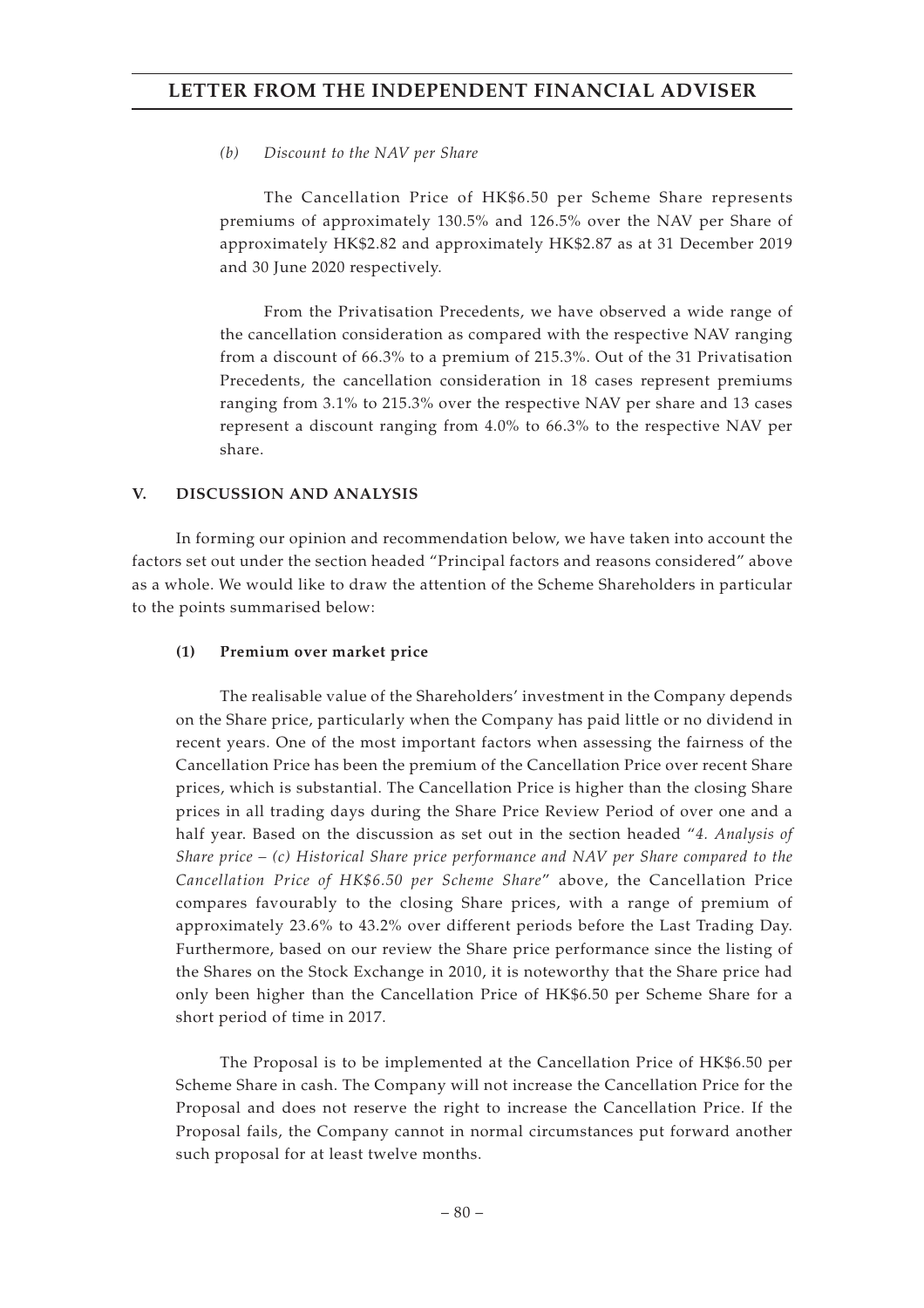#### **(2) Declining financial performance**

The Group is principally engaged in the design, manufacturing and sales of optical networking products for the high-speed telecommunications and data communications systems as well as machine vision systems and sensors for smart manufacturing market. The operations of the Group consist of two major businesses, namely the Optical Networking Business and the Industrial and Sensing Businesses. The Optical Networking Business is the core business of the Group as it accounted for a significant majority of the Group's revenue in the recent past.

The financial performance of the Group has been satisfactory and the revenue of the Group has grown by over 20% each year until 2018. However, the revenue has only increased by approximately 2.6% for the year ended 31 December 2019 as the largest customer of the Group experienced a reduced market share among telecommunication operators. Furthermore, the gross margin of the Group squeezed in 2019 to approximately 29.1%, which was below the 30-plus percentages achieved in prior years, as a result of, among other things, the drop of gross profit of EDFA in the Optical Networking Business due to the lower demand and weak demand in certain segments of the Industrial and Sensing Businesses. Coupled with escalated costs for selling and marketing, R&D as well as administration, the net profit of the Group attributable to the Shareholders has slashed by over one half to approximately HK\$117.4 million for the year ended 31 December 2019 as compared to that in prior year. The net profit margin, being the net profit attributable to the Shareholders divided by revenue, has alarmingly declined to only 4.5% for the year ended 31 December 2019, as compared with that of over 10% for the years ended 31 December 2018 and 2017.

The financial performance for the six months ended 30 June 2020 continued in a downward trend with the net profit attributable to the Shareholders slashed by almost half to approximately HK\$42.8 million from approximately HK\$83.1 million for the corresponding period in 2019. The significant decline was mainly due to higher cost of sales arising from, among other things, disruption of industry supply chains triggered by the outbreak of the COVID-19 pandemic. As a result, both the gross profit margin and the net profit margin for the first half of 2020 squeezed to approximately 25.0% and approximately 2.9% respectively, representing considerable decreases as compared to those of approximately 29.5% and approximately 5.9% for the corresponding period in 2019.

#### **(3) Industry outlook remains challenging**

Given the historical rising trend of the global data usage and the potential increases in both the number of internet users and the amount of data created per user, there is no doubt that the global demand for data transmission and hence the demand for the optical communication products will grow in long run.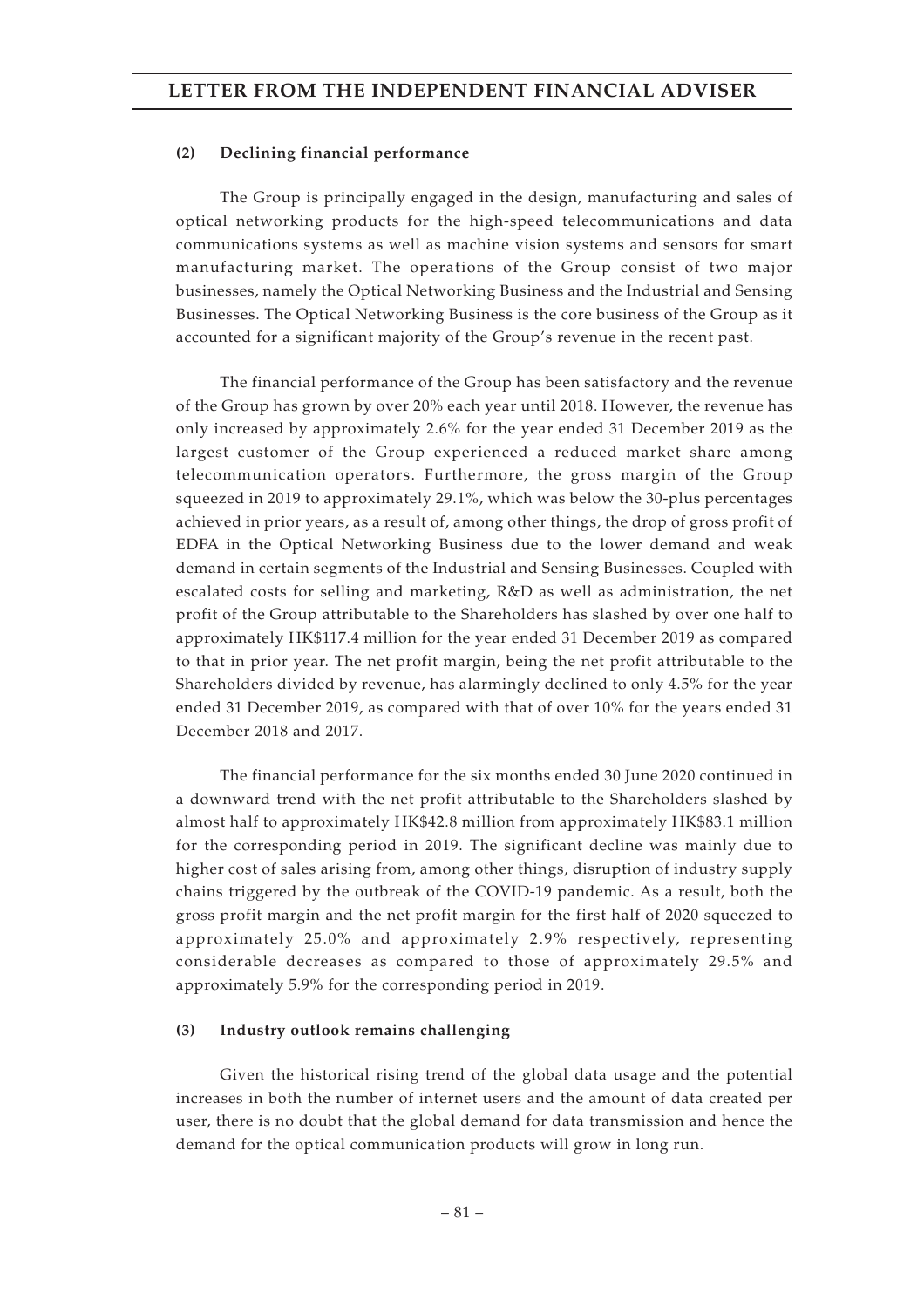Having said that, there are a number of challenges in the operating environment of the Group in the short and medium term. In particular, the largest customer of the Group saw a shrinking market share in the industry since the second half of 2019 and a key Chinese customer of the Group also faced setback in their business after the ban from participating in the development of the 5G telecommunication network in certain important overseas markets including the United States and the United Kingdom. Also, the Company's overseas markets are also susceptible to similar trade tensions depending on the future evolution of China US dynamics in trade as well as other aspects. Furthermore, the outbreak of the COVID-19 pandemic has resulted in significant economic contraction worldwide and the uncertain economic outlook might hinder the commitment in capital expenditure among global telecommunication operators. Moreover, the pandemic caused supply shock in the industry where the Group operates as some of the raw materials were less accessible to the Group. Last but not least, higher production cost is expected in respond to the precautionary measures for labour force protection. All the aforesaid factors may eventually have a negative impact on the financial performance of the Group in short and medium term of the future. Accordingly, there remains a significant uncertainty on the prospect of the Group in the short and medium term.

### **(4) The Scheme presents a good opportunity to realise the Shares given the low trading volume**

Since the beginning of 2019 and up to the release of the Joint Announcement, we are of the view that the liquidity of the Shares was generally low. There were surges in trading volume recorded during (i) the first half of 2020 (except for February 2020) which was generally in line with the increase in turnover of the Hong Kong stock market; and (ii) in July 2020 following the release of the Joint Announcement. Otherwise, we are however of the view that the Shares cannot be regarded as having been actively traded. Accordingly, the Proposal provides an exit opportunity for the Scheme Shareholders (especially those with relatively sizeable shareholdings) who would like to realise their investments in the Shares at a fixed cash price without disturbing the market price.

### **(5) The Cancellation Price represents a premium over NAV per Share and it is higher than the historical premium during the Share Price Review Period**

The Cancellation Price represents premiums of approximately 130.5% and 126.5% over the NAV per Share of HK\$2.82 and HK\$2.87 as at 31 December 2019 and 30 June 2020 respectively. Such premiums have been consistently higher than the premiums over NAV attributable to the Shareholders per Share, ranging from approximately 29.2% to approximately 93.5% during the Pre-Announcement Period. The premium of the closing Share price over the NAV per Share narrowed after the Company issued the Joint Announcement, in our view, may not be sustainable at the current level if the Proposal and the Scheme lapse.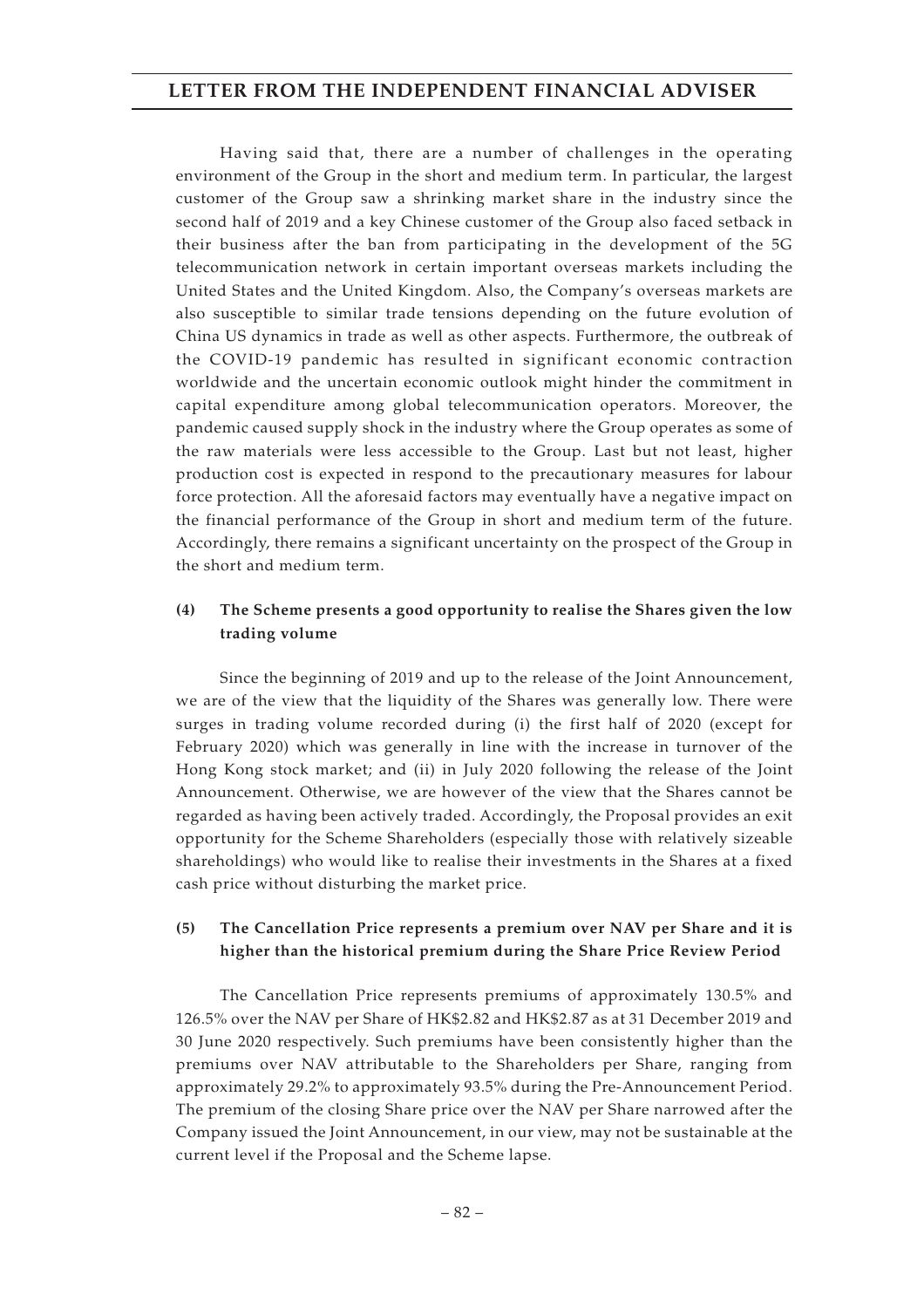#### **(6) Cross check against the Comparable Companies**

The Cancellation Price of HK\$6.50 per Scheme Share represents a PER of 70.4 times (based on the net profit attributable to the Shareholders for the trailing 12 months), which is higher than both the average and median of that of the four Comparable Companies of approximately 36.8 times and 38.4 times as at the Latest Practicable Date. Similarly, the implied PBR of the Cancellation Price of approximately 2.3 times is higher than the range of the PBRs of the Comparable Companies from approximately 0.4 times to approximately 1.8 times and the average and median of the PBRs of the Comparable Companies of approximately 1.2 times and approximately 1.4 times respectively. Both ratios indicate that the Cancellation Price compares favourably against pricing of the Comparable Companies in general.

The Company has paid dividend only once in the last few years. As the Company had not paid any dividend in the last twelve months, the dividend yield implied by the Cancellation Price was nil, as compared to the average of the Comparable Companies of approximately 1.4%. On this basis, the Disinterested Shareholders may, if they wish, reinvest the proceeds from the Proposal in the Comparable Companies or other listed Hong Kong companies to achieve a higher yield.

#### **(7) Privatisation Precedents**

The premiums offered by the Cancellation Price over the Last Trading Day and the 10-, 30-, 60-, 90- and 180-trading day (up to and including the Last Trading Day) average Share price are 23.6%, 25.7%, 24.6%, 28.0%, 34.3% and 43.2%, respectively. These premiums are lower than the respective average premiums, which may due to the surge of the Share price in the last few months prior to the Joint Announcement. Nevertheless, the aforesaid premiums offered by the Cancellation Price are still within the range of the premiums of the Privatisation Precedents, which represent all privatisation proposals approved or accepted by the independent shareholders of the relevant company.

The Cancellation Price of HK\$6.50 per Scheme Share represents a premium of approximately 130.5% and 126.5% over the NAV per Share as at 31 December 2019 and 30 June 2020 of approximately HK\$2.82 and approximately HK\$2.87. The Privatisation Precedents show a very wide range, from a discount of approximately 66.3% to a premium of approximately 215.3% over NAV per share. The wide range of premiums over and discounts to the NAV per share across the Privatisation Precedents as mentioned above, in our view, suggests that no concrete conclusion can be drawn from the comparison between their cancellation price and their respective NAV per share. In addition, none of the Privatisation Precedents engaged in the same business as those of the Group. Hence, the comparison of cancellation consideration to the NAV in the Privatisation Precedents, in our view, may not be of immediate relevance to our analysis.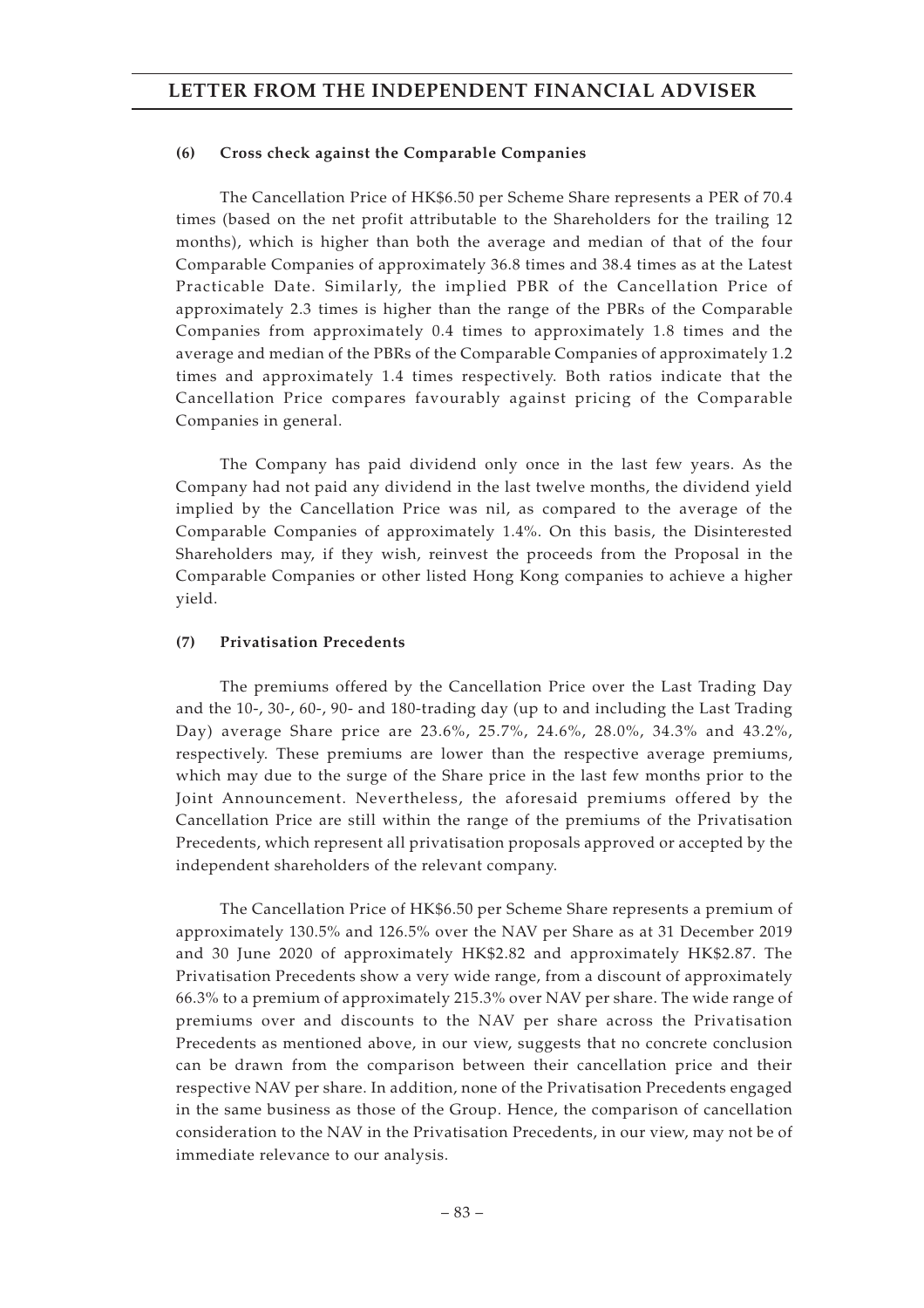#### **VI. OPINION AND RECOMMENDATION**

Based on the above analysis, we consider the terms of the Proposal and the Scheme to be fair and reasonable so far as the Disinterested Shareholders are concerned and advise the Independent Board Committee to recommend the Disinterested Shareholders to vote in favour of the relevant resolutions to be proposed at the Court Meeting and the EGM to approve and implement the Proposal and the Scheme.

The closing Share price at the Latest Practicable Date was HK\$6.29 per Share, below the Cancellation Price of HK\$6.50 per Scheme Share. However, there is still a possibility, not in our view likely, that the Share price may exceed the Cancellation Price in the period up to 5 October 2020, being the expected last day for trading in the Shares on the Stock Exchange. Accordingly, the Disinterested Shareholders are reminded to monitor the trading price and liquidity of the Shares during this period and, having regard to their own circumstances, consider selling their Shares in the open market, if the net proceeds obtained from such disposal of the Shares (after deducting all transaction costs) would be higher than the net proceeds expected to be received under the Scheme.

> Yours faithfully, for and on behalf of **SOMERLEY CAPITAL LIMITED Danny Cheng** *Director*

*Mr. Danny Cheng is a licensed person registered with the SFC and a responsible officer of Somerley Capital Limited, who is licensed under the SFO to carry out Type 1 (dealing in securities) and Type 6 (advising on corporate finance) regulated activities. He has over 15 years of experience in the corporate finance industry.*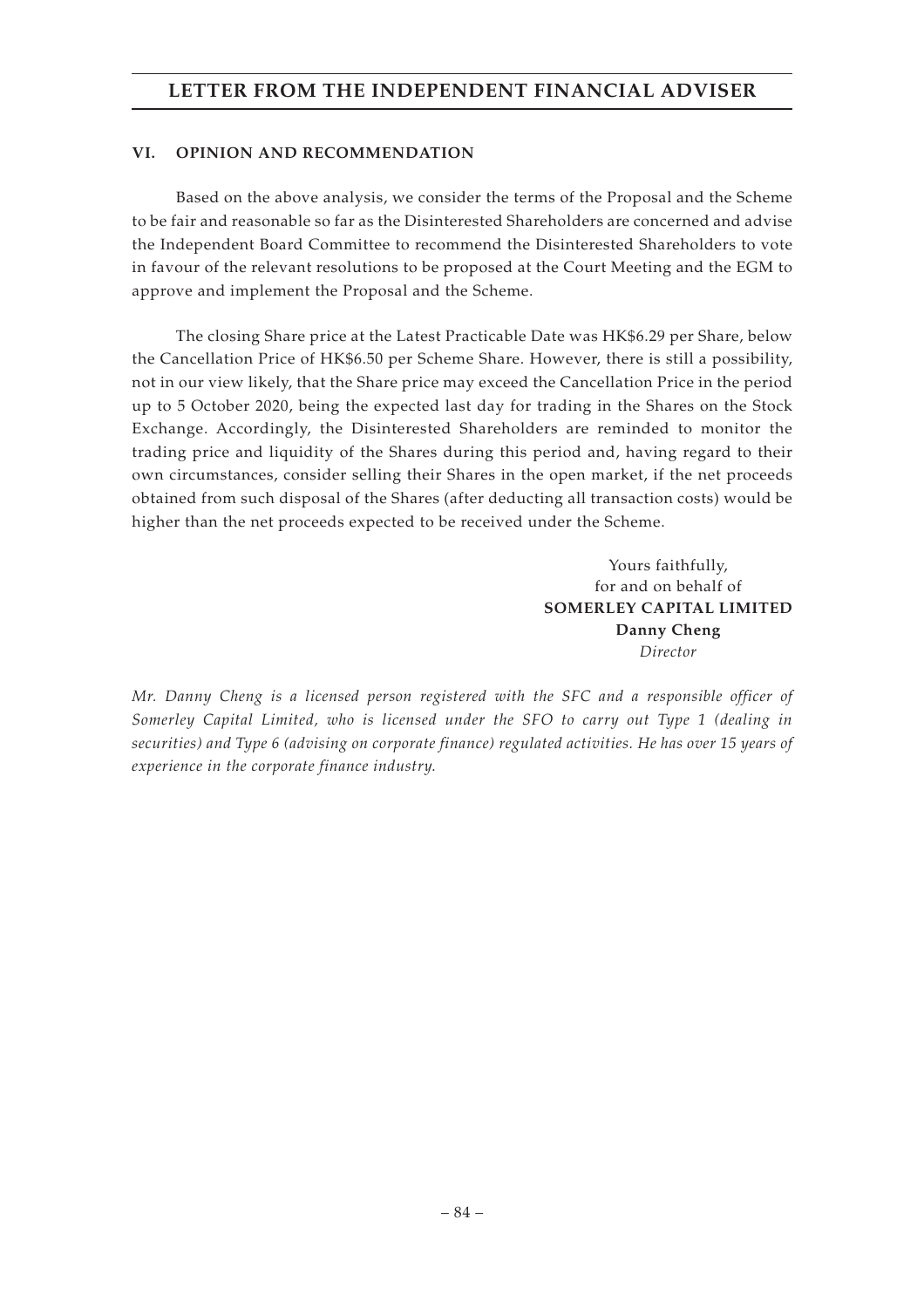*This Explanatory Statement constitutes the statement required under Order 102, rule 20(4)(e) of the Rules of the Grant Court of the Cayman Islands 1995 (revised).*

### **1. INTRODUCTION**

Reference is made to the Joint Announcement and the announcement dated 14 July 2020 jointly issued by the Offeror and the Company in relation to the Proposal.

On 8 July 2020, the Offeror requested the Board to put forward to the Scheme Shareholders the Proposal for the privatisation of the Company by way of the Scheme, being a scheme of arrangement under Section 86 of the Companies Law.

The purpose of this Explanatory Statement is to explain the terms and effects of the Proposal and, specifically, to provide the Scheme Shareholders with additional information in relation to the Scheme.

### **2. TERMS OF THE PROPOSAL**

If the Proposal is approved and implemented:

- (a) the Scheme Shares held by the Scheme Shareholders (excluding the Mr. Na Related Shareholders and Kaifa) will be cancelled and extinguished on the Effective Date in exchange for the payment of the Cancellation Price of HK\$6.50 in cash for each Scheme Share;
- (b) the 287,710,833 Scheme Shares held by the Mr. Na Related Shareholders will be cancelled and extinguished on the Effective Date in exchange for the Mr. Na Related Shareholders Cancellation Consideration, which consists of the crediting of 287,710,833 unpaid Offeror Shares (representing 46.05% of the Offeror Shares in issue) out of the 513,676,233 unpaid Offeror Shares (representing 82.21% of the Offeror Shares in issue) held by Optical Alpha as fully paid at the Cancellation Price per Offeror Share and in turn, the crediting of the unpaid Optical Alpha Shares held by the Mr. Na Related Shareholders as fully paid at the Cancellation Price per Optical Alpha Share;
- (c) the 171,121,237 Scheme Shares held by Kaifa will be cancelled and extinguished on the Effective Date in exchange for the Kaifa Cancellation Consideration, pursuant to which (i) 60,000,000 Scheme Shares out of the 171,121,237 Scheme Shares held by Kaifa will be cancelled and extinguished in consideration for cash at the Cancellation Price; and (ii) 111,121,237 Scheme Shares out of the 171,121,237 Scheme Shares held by Kaifa will be cancelled and extinguished in consideration for the crediting of the unpaid Offeror Shares held by Kaifa in the Offeror (representing 17.79% of the Offeror Shares in issue) as fully paid at the Cancellation Price per Offeror Share;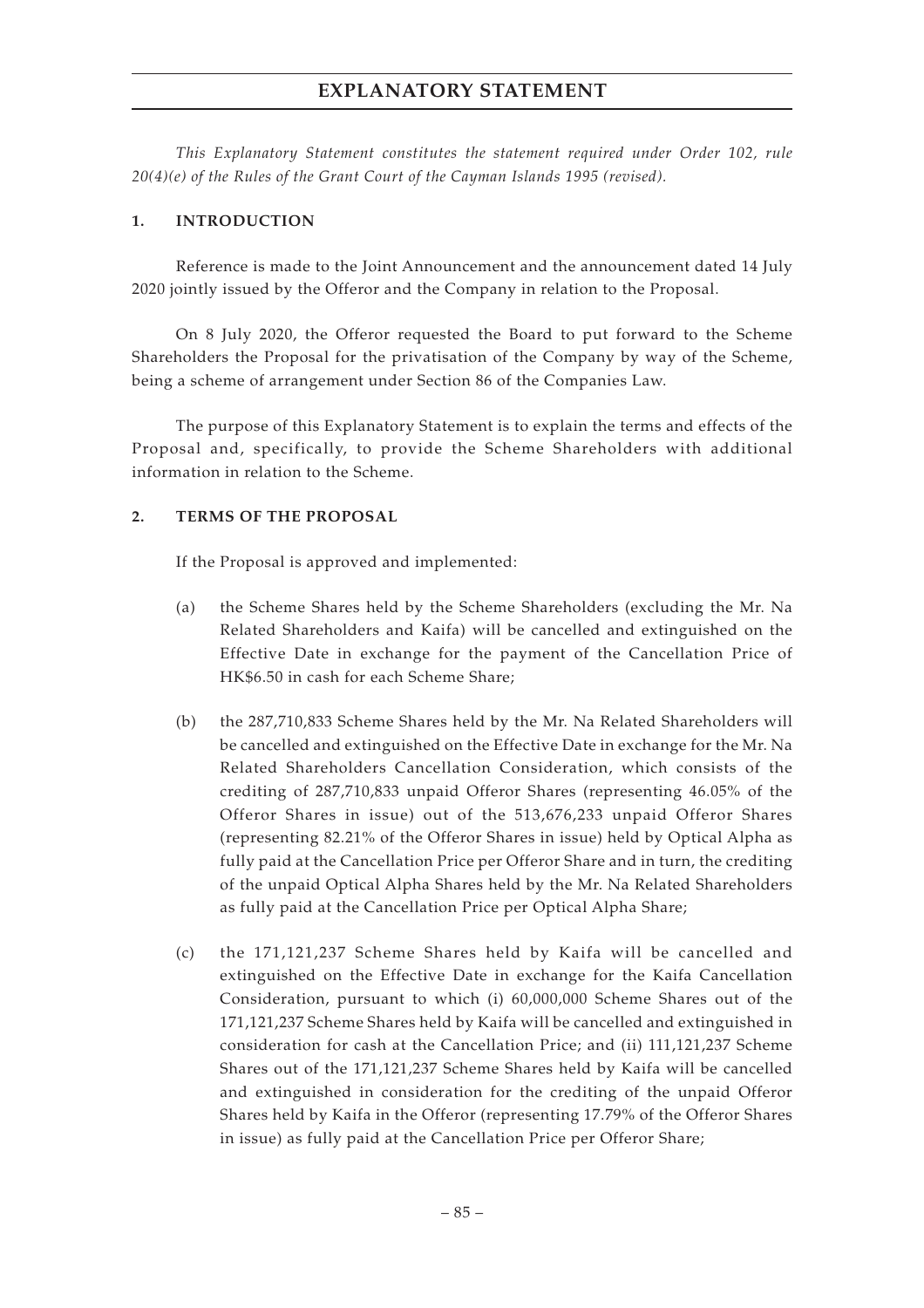- (d) pursuant to paragraphs (a) to (c) above, the issued share capital of the Company will be reduced by cancelling and extinguishing the Scheme Shares, and upon such reduction, the issued share capital of the Company will be increased to its former amount by the issuance at par to the Offeror, credited as fully paid, of the aggregate number of Shares as is equal to the number of Scheme Shares cancelled and extinguished on the Effective Date. The reserve created in the Company's books of account as a result of the capital reduction will be applied in paying up in full at par the new Shares so issued, credited as fully paid, to the Offeror. The Company will accordingly become a wholly-owned subsidiary of the Offeror on the Effective Date; and
- (e) the listing of the Shares on the Stock Exchange will be withdrawn with effect after the Effective Date.

### **Cancellation Price**

Under the Scheme, the Cancellation Price will be in the amount of HK\$6.50 per Scheme Share payable by the Offeror to the Scheme Shareholders in the form of (i) the Cash Cancellation Consideration in respect of the Scheme Shareholders (excluding the Mr. Na Related Shareholders and Kaifa); or (ii) the Mr. Na Related Shareholders Cancellation Consideration in respect of the Mr. Na Related Shareholders; or (iii) the Kaifa Cancellation Consideration in respect of Kaifa.

**The Cancellation Price will not be increased and the Offeror does not reserve the right to do so. Shareholders and potential investors of the Company should be aware that, following the making of this statement, the Offeror will not be allowed to increase the Cancellation Price.**

#### **Comparison of value**

The Cancellation Price of HK\$6.50 in cash for every Scheme Share cancelled and extinguished under the Scheme represents:

- a premium of approximately 3.34% over the closing price of HK\$6.29 per Share as quoted on the Stock Exchange on the Latest Practicable Date;
- a premium of approximately 23.57% over the closing price of HK\$5.26 per Share as quoted on the Stock Exchange on the Last Trading Day;
- a premium of approximately 24.66% over the average closing price of approximately HK\$5.21 per Share based on the daily closing prices as quoted on the Stock Exchange for the 5 trading days up to and including the Last Trading Day;
- a premium of approximately 25.68% over the average closing price of approximately HK\$5.17 per Share based on the daily closing prices as quoted on the Stock Exchange for the 10 trading days up to and including the Last Trading Day;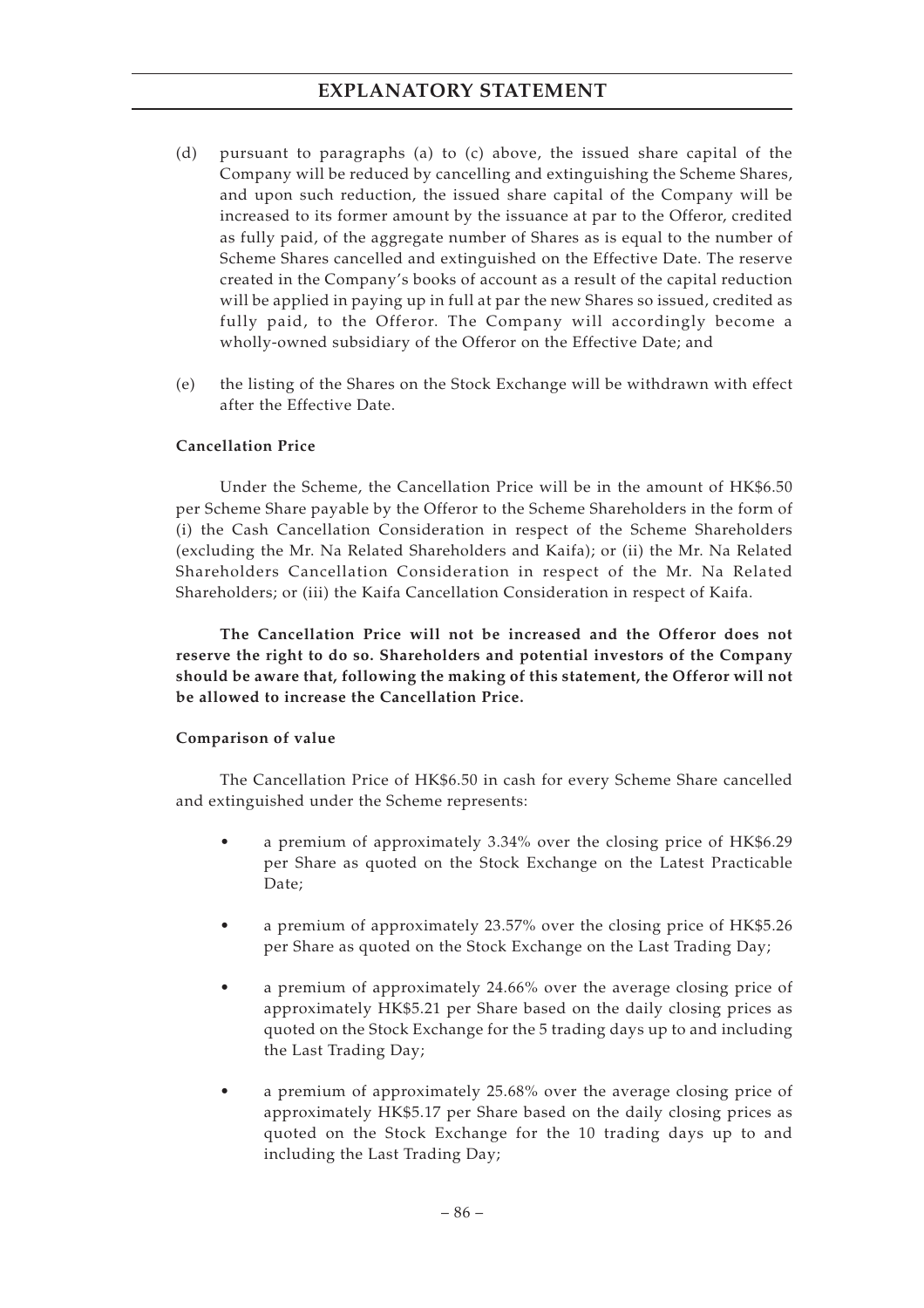- a premium of approximately 24.56% over the average closing price of approximately HK\$5.22 per Share based on the daily closing prices as quoted on the Stock Exchange for the 30 trading days up to and including the Last Trading Day;
- a premium of approximately 34.26% over the average closing price of approximately HK\$4.84 per Share based on the daily closing prices as quoted on the Stock Exchange for the 90 trading days up to and including the Last Trading Day;
- a premium of approximately 43.18% over the average closing price of approximately HK\$4.54 per Share based on the daily closing prices as quoted on the Stock Exchange for the 180 trading days up to and including the Last Trading Day;
- a premium of approximately 19.27% over the 52-week closing high of HK\$5.45 per Share as quoted on the Stock Exchange; and
- a premium of approximately 128.85% over the audited net asset value per Share attributable to the Shareholders of approximately HK\$2.84 as at 31 December 2019.

The Cancellation Price has been determined on a commercial basis after taking into account, among other things, the prices of the Shares traded on the Stock Exchange, and with reference to the 2019 trading multiples of comparable companies selected based on the stock exchange on which their shares are traded (i.e. the Stock Exchange), the similarity between their products (e.g. splitters, couplers and optical transceivers) and the Group's and their stock liquidity profiles.

### **3. CONDITIONS TO THE PROPOSAL**

The implementation of the Proposal is, and the Scheme will become effective and binding on the Company and the Scheme Shareholders, subject to the fulfilment or waiver (as applicable) of the following Conditions:

- (a) the approval of the Scheme (by way of poll) by a majority in number of the Disinterested Shareholders representing not less than 75% in value of the Shares held by the Disinterested Shareholders, present and voting either in person or by proxy at the Court Meeting, provided that:
	- (i) the Scheme is approved (by way of poll) by the Disinterested Shareholders holding at least 75% of the votes attaching to the Shares held by the Disinterested Shareholders that are voted either in person or by proxy at the Court Meeting; and
	- (ii) the number of votes cast (by way of poll) by the Disinterested Shareholders present and voting either in person or by proxy at the Court Meeting against the resolution to approve the Scheme at the Court Meeting is not more than 10% of the votes attaching to all the Shares held by all the Disinterested Shareholders;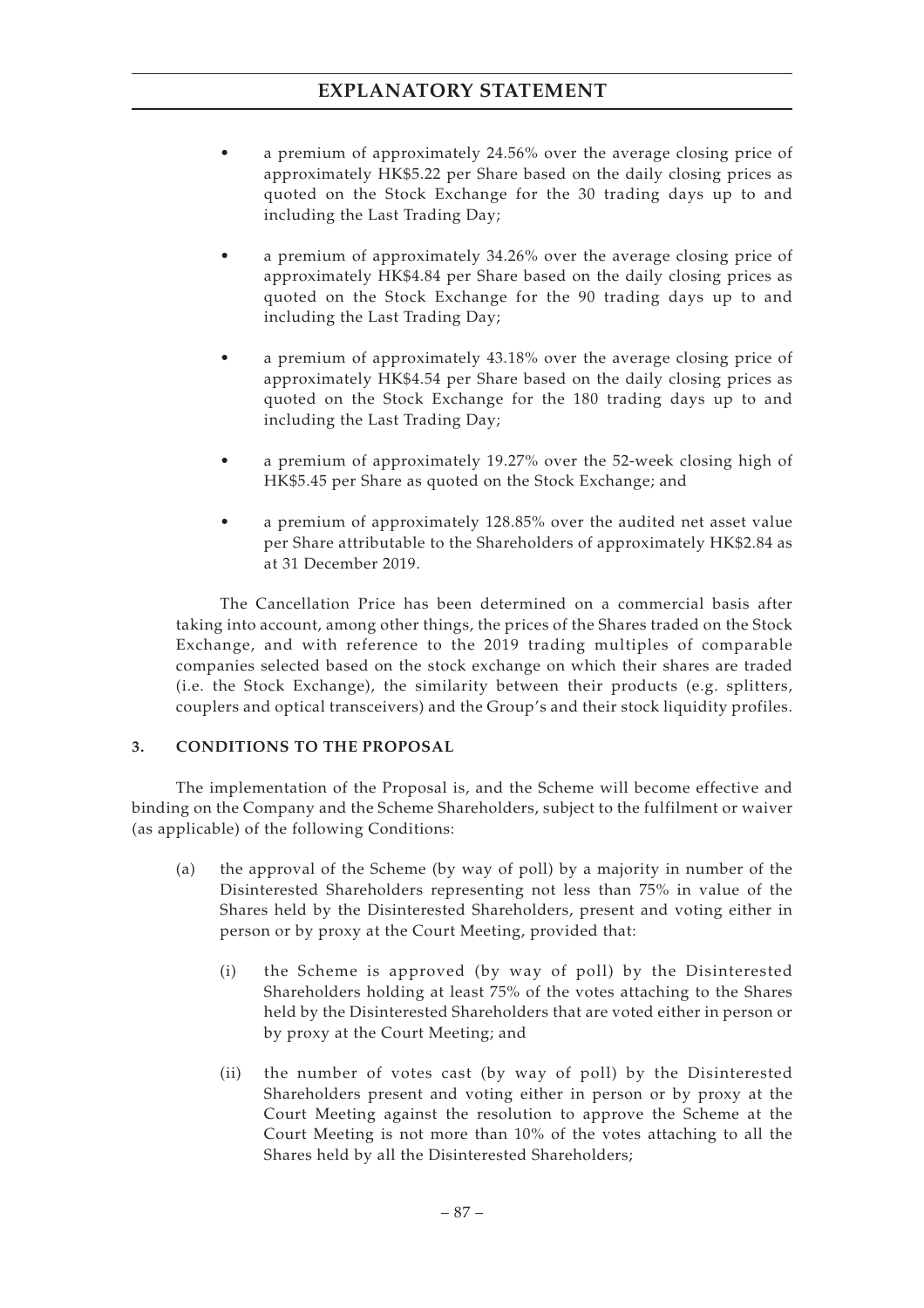- (b) (i) the passing of a special resolution by a majority of not less than three-fourths of the votes cast by the Shareholders present and voting in person or by proxy at the EGM to approve and give effect to the reduction of the number of issued Shares in the share capital of the Company by cancelling and extinguishing the Scheme Shares; and (ii) the passing of an ordinary resolution by a simple majority of the votes cast by the Shareholders present and voting in person or by proxy at the EGM to immediately thereafter increase the issued Shares to the amount prior to the cancellation and extinguishment of the Scheme Shares and apply the reserve created as a result of the aforesaid cancellation and extinguishment of the Scheme Shares to pay up in full at par such number of new Shares as is equal to the number of Scheme Shares cancelled and extinguished as a result of the Scheme, credited as fully paid, for issuance to the Offeror;
- (c) the Grand Court's sanction of the Scheme (with or without modifications) and, to the extent necessary, its confirmation of the reduction of the number of issued Shares in the share capital of the Company, and the delivery to the Registrar of Companies in the Cayman Islands of a copy of the order of the Grand Court for registration;
- (d) compliance, to the extent necessary, with the procedural requirements and conditions, if any, under Sections 15 and 16 of the Companies Law in relation to the reduction of the number of issued Shares in the share capital of the Company;
- (e) approval of the Consortium Agreement and transactions contemplated thereunder by shareholders of Shenzhen Kaifa, the holding company of Kaifa, in accordance with the Rules Governing the Listing of Securities on the Shenzhen Stock Exchange having been obtained;
- (f) all necessary Authorisations which are material in the context of the Group taken as a whole and other registrations, filings, rulings, consents, opinions, permissions and approvals in connection with the Proposal having been obtained from, given by or made with (as the case may be) the Relevant Authorities, in the Cayman Islands, Hong Kong and any other relevant jurisdictions;
- (g) all necessary Authorisations, registrations, filings, rulings, consents, opinions, permissions and approvals in connection with the Proposal under sub-paragraph (f) above remaining in full force and effect without variation, and all necessary statutory or regulatory obligations in all relevant jurisdictions having been complied with, and no requirement having been imposed by any Relevant Authorities which is not expressly provided for, or is in addition to requirements expressly provided for, in relevant laws, rules, regulations or codes in connection with the Proposal or any matters, documents (including circulars) or things relating thereto and which is material and adverse in the context of the Proposal or the Group taken as a whole, in each aforesaid case up to and at the time when the Scheme becomes effective; and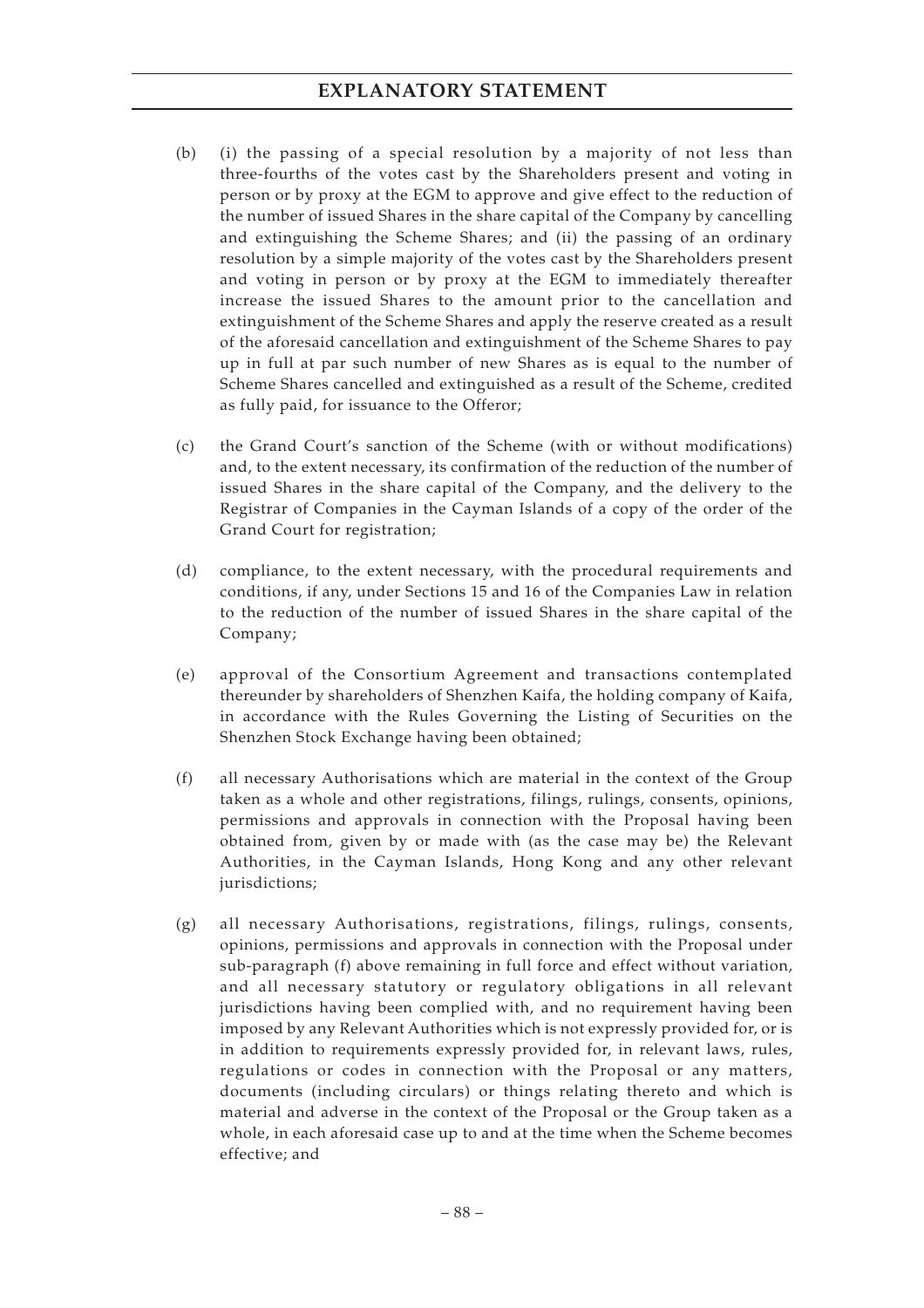(h) all necessary consents which may be required for the implementation of the Proposal and the Scheme under any existing contractual obligations of the Company being obtained or waived by the relevant party(ies), where any failure to obtain such consent or waiver would have a material adverse effect on the business of the Group.

With reference to Condition (e), the Consortium Agreement and transactions contemplated thereunder had been approved by shareholders of Shenzhen Kaifa, the holding company of Kaifa, in accordance with the Rules Governing the Listing of Securities on the Shenzhen Stock Exchange on 24 July 2020. Accordingly, Condition (e) had been satisfied as at the Latest Practicable Date. For details, please refer to the 24 July 2020 Announcement.

With reference to Conditions  $(f)$ ,  $(g)$  and  $(h)$ , as at the Latest Practicable Date, the Offeror and the Company are not aware of any requirement for such Authorisations, registrations, filings, rulings, consents, opinions, permissions and approvals other than those set out in Conditions (a) to (e).

The Offeror reserves the right to waive Conditions (f), (g) and (h) either in whole or in part, either generally or in respect of any particular matter. Conditions (a), (b), (c), (d) and (e) cannot be waived in any event. The Company has no right to waive any of the Conditions. All of the above Conditions will have to be fulfilled or waived, as applicable, on or before the Long Stop Date, failing which the Proposal and the Scheme will lapse.

Pursuant to Note 2 to Rule 30.1 of the Takeovers Code, the Offeror may only invoke any or all of the Conditions as a basis for not proceeding with the Scheme if the circumstances which give rise to the right to invoke any such Condition are of material significance to the Offeror in the context of the Proposal.

If the Conditions are satisfied or validly waived (as applicable), the Scheme will be binding on all Scheme Shareholders, irrespective of whether or not they attended or voted at the Court Meeting or the EGM. An announcement will be made by the Company and the Offeror in relation to the results of the Court Meeting and the EGM no later than 7:00 p.m. on Wednesday, 30 September 2020 and, if all the resolutions are passed at those meetings, further announcements will be made in relation to, among other things, the results of the hearing of the petition for the sanction of the Scheme by the Court, the Effective Date and the date of withdrawal of listing of Shares from the Stock Exchange in accordance with the requirements of the Takeovers Code and the Listing Rules.

**Warnings: Shareholders and potential investors of the Company should be aware that the implementation of the Proposal and the Scheme are subject to the Conditions being fulfilled or waived, as applicable, and thus the Proposal may or may not be implemented, and the Scheme may or may not become effective. Shareholders and potential investors of the Company should therefore exercise caution when dealing in the securities of the Company. Persons who are in doubt as to the action they should take should consult their stockbroker, bank manager, solicitor or other professional advisers.**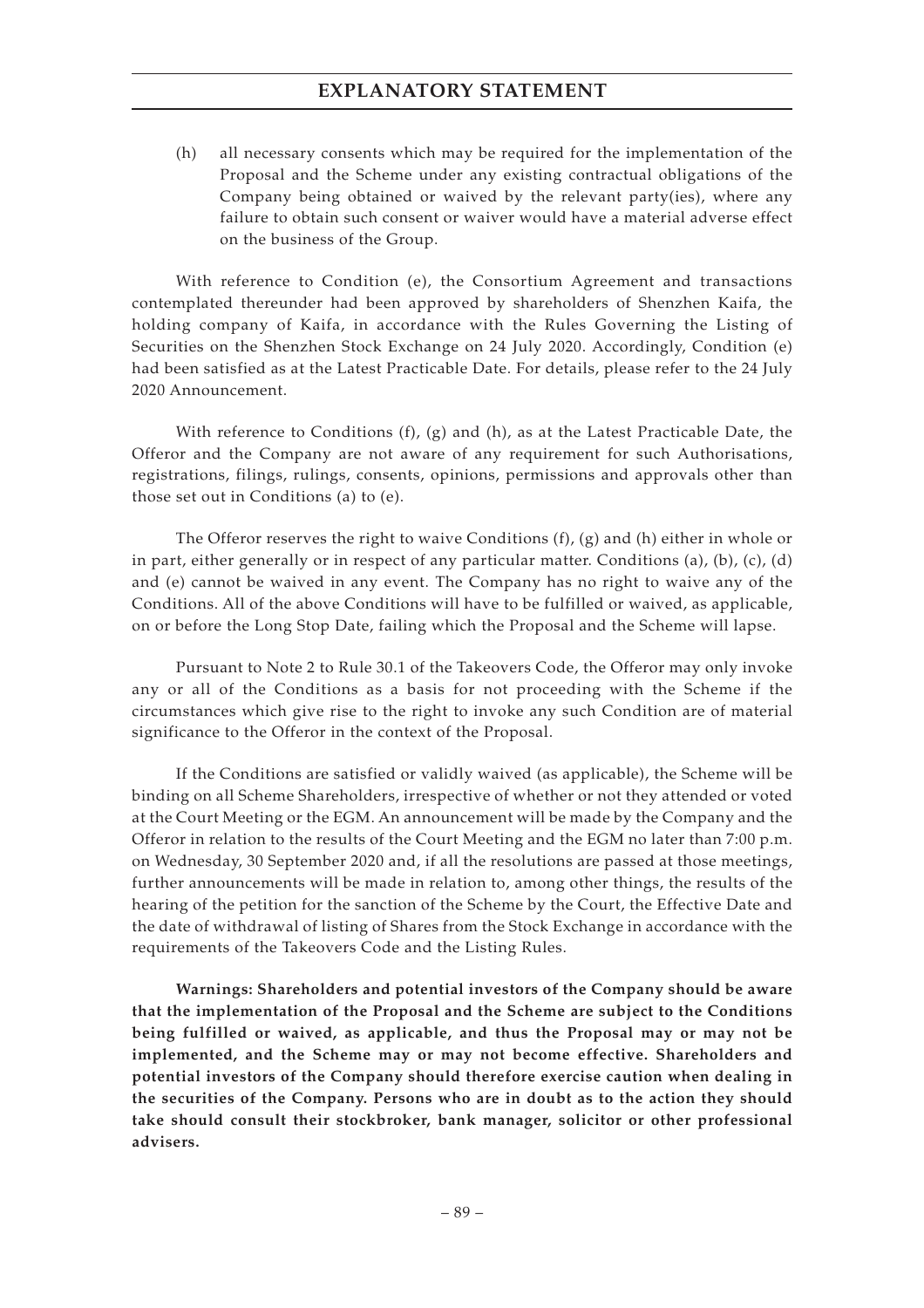### **4. CONSORTIUM AGREEMENT**

On 7 July 2020, the Offeror, Optical Alpha, Mr. Na, the Mr. Na Related Shareholders, the Equity Investor, the Subscription Investor and Kaifa entered into the Consortium Agreement and formed the Offeror Consortium for the purpose of the Proposal. Pursuant to the Consortium Agreement, among other things:

- (a) they agreed that all material actions and decisions relating to the Proposal will be jointly led and made by the Mr. Na Related Shareholders;
- (b) each of the Mr. Na Related Shareholders has irrevocably undertaken and agreed to the cancellation and extinguishment of their respective Scheme Shares (which in aggregate consist of 287,710,833 Scheme Shares) under the Scheme in consideration for the Mr. Na Related Shareholders Cancellation Consideration;
- (c) Kaifa has irrevocably undertaken and agreed to the cancellation and extinguishment of its 171,121,237 Scheme Shares under the Scheme in consideration for the Kaifa Cancellation Consideration;
- (d) each of the Mr. Na Related Shareholders and Kaifa has irrevocably undertaken and agreed that:
	- (i) to the extent permitted under applicable laws, it will vote in favour of the resolutions to be proposed at the EGM to approve and give effect to the reduction of the number of issued Shares in the share capital of the Company and any resolutions proposed at the EGM to assist the implementation of the Scheme or are necessary for the Scheme to become effective, and to otherwise support the Scheme and provide such undertakings to the Grand Court as are appropriate and necessary for the Scheme to be approved;
	- (ii) it shall not, during the term of the Consortium Agreement and other than in connection with the Proposal: (1) sell, transfer, charge, encumber, create or grant any option or lien over or otherwise dispose of (or permit any such action to occur in respect of) all or any of its Shares or any interest therein; (2) accept or give any undertaking to accept any other offer, merger or other business combination in respect of the Shares; or (3) purchase or acquire any Shares other than with the consent of the Offeror; and
	- (iii) it shall not, except to the extent required under the Takeovers Code, the Listing Rules or any applicable laws, take any action which may have the effect of delaying, disrupting or otherwise causing the Scheme not to become effective at the earliest practicable time or at all, or which is or may be prejudicial to the success of the Scheme;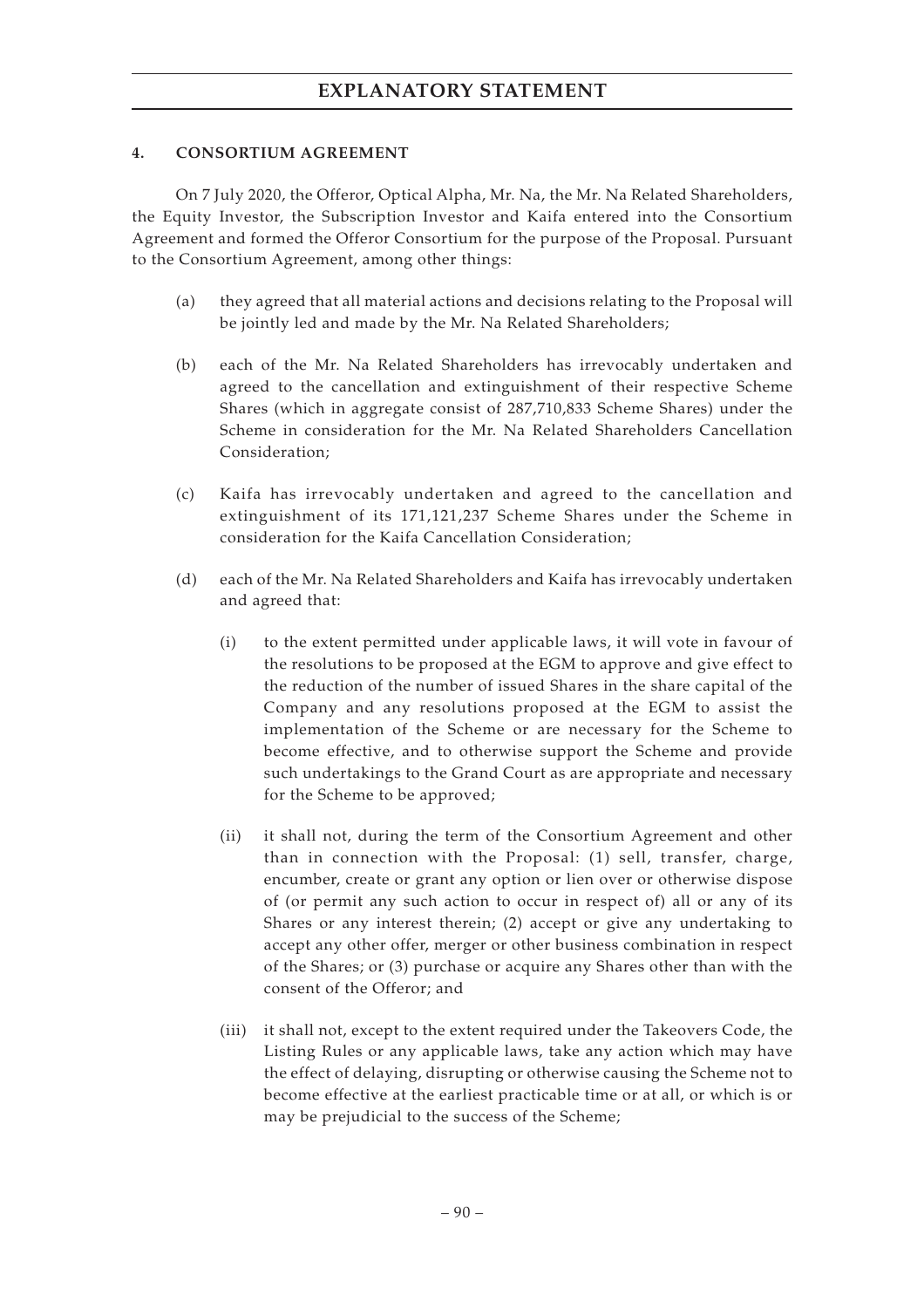(e) to compensate Mr. Na for the risks that he has undertaken in providing a personal guarantee to secure the Optical Alpha Acquisition Financing and the Offeror Acquisition Financing, (i) the Equity Investor agreed that 7,437,813 unpaid Optical Alpha Shares subscribed by the Equity Investor at the Cancellation Price under the Offshore Subscription Agreement (representing 1.85% of the enlarged issued share capital of Optical Alpha upon completion of the Offshore Subscription Agreement and as at the Latest Practicable Date, and 1.45% of the enlarged issued share capital of Optical Alpha upon completion of the Onshore Subscription Agreement) shall be issued by Optical Alpha to Mandarin Assets, a company wholly-owned by Mr. Na, in its stead (i.e. the Mandarin Assets Arrangement Part I); and (ii) the Subscription Investor agreed that 7,349,467 Optical Alpha Shares subscribed by the Subscription Investor at the Cancellation Price under the Onshore Subscription Agreement (representing 1.43% of the enlarged issued share capital of Optical Alpha upon completion of the Onshore Subscription Agreement) shall be issued by Optical Alpha to Mandarin Assets in its stead (i.e. the Mandarin Assets Arrangement Part II).

The Mandarin Assets Arrangement Part I had been completed and 7,437,813 unpaid Optical Alpha Shares subscribed by the Equity Investor at the Cancellation Price had been issued to Mandarin Assets. These 7,437,813 unpaid Optical Alpha Shares issued to Mandarin Assets are currently expected to be credited as fully paid upon payment of the subscription price by the Equity Investor in respect of such Optical Alpha Shares in accordance with the terms of the Offshore Subscription Agreement.

The Mandarin Assets Arrangement Part II is expected to be completed at the same time as the completion of the Onshore Subscription Agreement.

For the avoidance of doubt, none of the 7,437,813 Optical Alpha Shares issued to Mandarin Assets pursuant to the Mandarin Assets Arrangement Part I and the 7,349,467 Optical Alpha Shares to be issued to Mandarin Assets pursuant to the Mandarin Assets Arrangement Part II form part of the unpaid Optical Alpha Shares held by Mandarin Assets which are intended to be credited as fully paid pursuant to the Mr. Na Related Shareholders Cancellation Consideration.

The Consortium Agreement shall terminate in accordance with its terms upon the earlier of, among others:

- (i) the Conditions not having been fulfilled or waived (as the case may be) by the Long Stop Date;
- (ii) withdrawal or lapse of the Scheme in accordance with the Takeovers Code;
- (iii) the date on which the consideration payable by the Offeror in respect of the Scheme is settled in full in accordance with the Scheme Document; or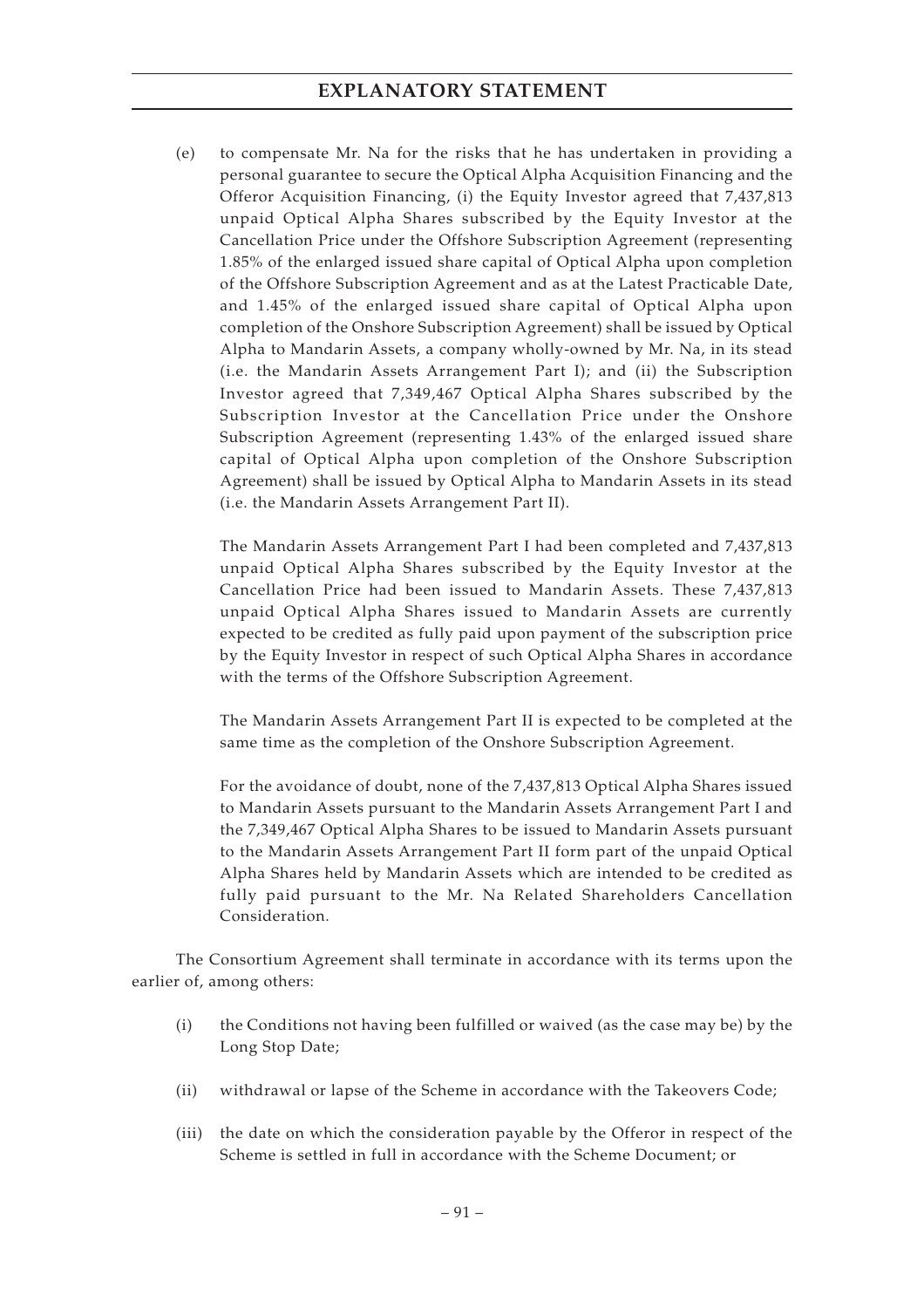(iv) expiry of the exclusivity period of the Consortium Agreement or such other date as the relevant parties to the Consortium Agreement otherwise agree in writing. The exclusivity period of the Consortium Agreement has commenced on the date of the Consortium Agreement (i.e. 7 July 2020) and will end on the earlier of (i) the date which is 18 months after the date of the Consortium Agreement, which may be extended as agreed by all parties to the Consortium Agreement in writing; (ii) the termination of the Consortium Agreement pursuant to the terms thereof; (iii) the completion of the Proposal (being the date on which the Cancellation Consideration having been settled in full in accordance with the Scheme Document); and (iv) six months after the date of the Consortium Agreement if the announcement to be published pursuant to Rule 3.5 of the Takeovers Code in respect of the Proposal is not made within six months following the date of the Consortium Agreement.

### **5. AGREEMENTS RELATING TO OPTICAL ALPHA AND THE OFFEROR**

Optical Alpha and the Offeror are investment vehicles through which members of the Offeror Consortium intend to hold their respective investments in the Group after completion of the Proposal, and were formed for the purpose of implementing the Proposal.

As the Mr. Na Related Shareholders, Kaifa, the Equity Investor and the Subscription Investor intended to finance the Proposal through making equity investments (whether by way of cash or in-kind contributions) in Optical Alpha and the Offeror, (i) Optical Alpha, the Mr. Na Related Shareholders and the Equity Investor entered into the Offshore Subscription Agreement on 6 July 2020 for the subscriptions of Optical Alpha Shares by the Mr. Na Related Shareholders and the Equity Investor; (ii) Optical Alpha, the Mr. Na Related Shareholders, the Equity Investor and the Subscription Investor entered into the Onshore Subscription Agreement on 6 July 2020 for the subscription of Optical Alpha Shares by the Subscription Investor; and (iii) the Offeror, Optical Alpha and Kaifa entered into the Offeror Subscription Agreement on 7 July 2020 for the subscriptions of Offeror Shares by Optical Alpha and Kaifa.

The Offshore Subscription Agreement had been completed, pursuant to which unpaid Optical Alpha Shares had been issued to the Mr. Na Related Shareholders and the Equity Investor, which are intended to be credited as fully paid (i) (in respect of the Mr. Na Related Shareholders) pursuant to the Mr. Na Related Shareholders Cancellation Consideration upon the Scheme becoming effective; and (ii) (in respect of the Equity Investor) upon settlement of the relevant subscription price in cash by the Equity Investor (which is intended to be funded by an irrevocable standby letter of credit issued by Silicon Valley Bank made available to Optical Alpha as the beneficiary, further details of which are set out in the section headed "*9. Financial Resources*" below) no later than the Business Day immediately following the date on which the Scheme is sanctioned (with or without modifications) by the Grand Court (or such other date as agreed between the Equity Investor and Optical Alpha). Upon completion of the Offshore Subscription Agreement, Optical Alpha had become owned as to approximately 3.16% by Mandarin Assets, 56.90% by O-Net BVI, 13.48% by O-Net SAPL and 26.46% by the Equity Investor. To govern their relationship in respect of Optical Alpha, the Mr. Na Related Shareholders and the Equity Investor (being the existing shareholders of Optical Alpha) entered into the Optical Alpha Shareholders' Agreement with Optical Alpha on 6 July 2020.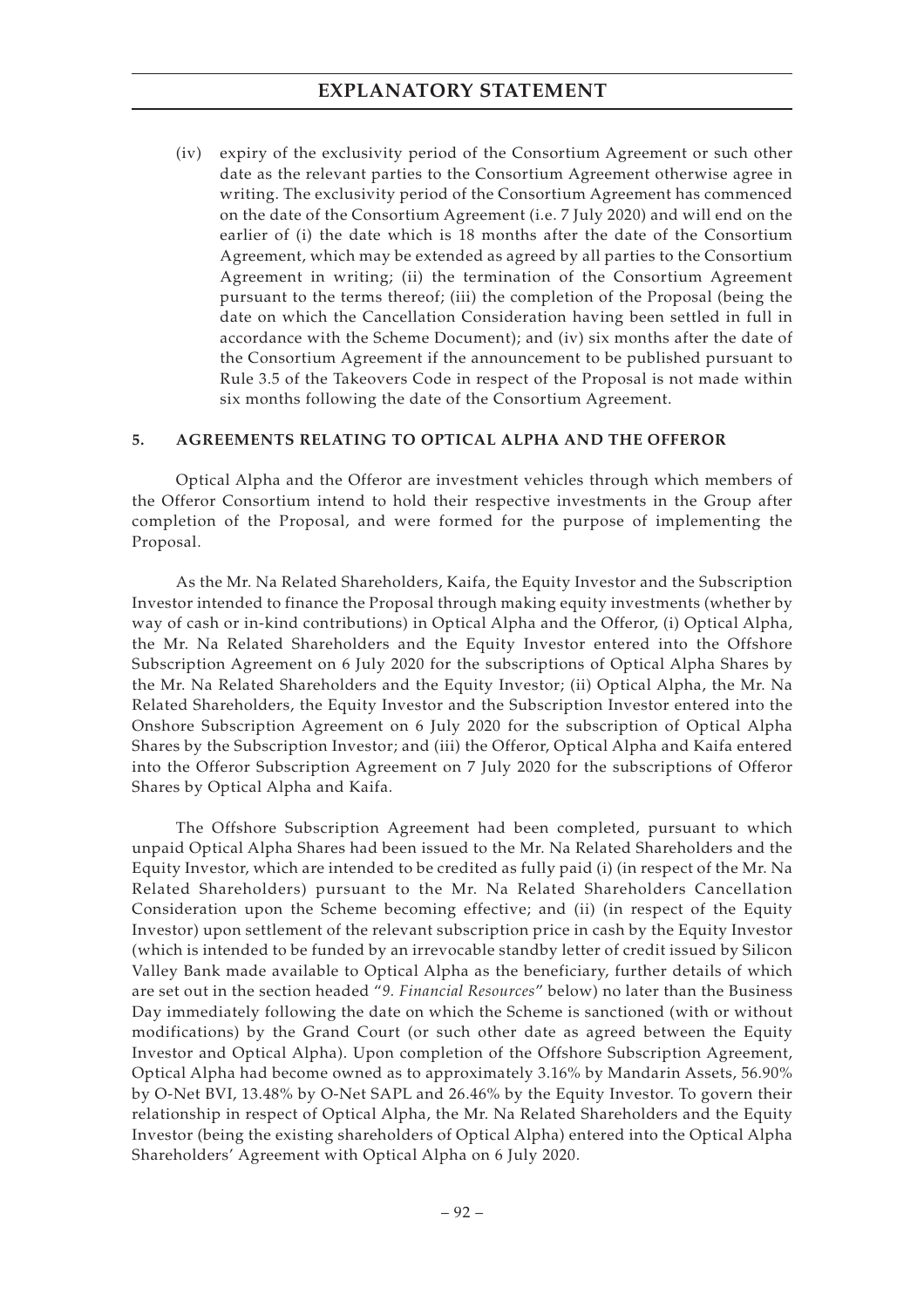Upon completion of the Onshore Subscription Agreement, it is expected that Optical Alpha will be owned as to approximately 3.90% by Mandarin Assets, 44.46% by O-Net BVI, 10.53% by O-Net SAPL, 20.68% by the Equity Investor and 20.43% by the Subscription Investor. Completion of the Onshore Subscription Agreement is subject to the fulfilment or waiver of its conditions precedent, which include, among others, obtaining of necessary approvals for the subscription of Optical Alpha Shares by the Subscription Investor, including but not limited to those in relation to overseas direct investment by the Subscription Investor (a company established in the PRC) in Optical Alpha (a business company incorporated in the BVI). It is currently expected that the Onshore Subscription Agreement may or may not complete by the Effective Date, depending on the progress of obtaining of such necessary approvals by the Subscription Investor. In light of the uncertainty about the timing by which the Onshore Subscription Agreement could be completed, the Subscription Investor agreed to first provide the Subscription Investor's Deposit, being a deposit in the amount of RMB660 million to be placed in an account designated by Optical Alpha, for the purpose of satisfying one of the conditions precedent for the drawdowns of the Offeror Acquisition Financing and the Optical Alpha Acquisition Financing. To ensure that the Subscription Investor 's Deposit will be maintained at the designated account for the purpose of the drawdowns of the Offeror Acquisition Financing and the Optical Alpha Acquisition Financing to finance the payment of the Cancellation Consideration by the Offeror upon the Scheme becoming effective, the Subscription Investor's withdrawal of the Subscription Investor's Deposit from the designated account prior to the drawdown of the Offeror Acquisition Financing and the Optical Alpha Acquisition Financing is subject to, among others, the authorisation from CICC (as financial adviser to the Offeror) to the bank at which the designated account is maintained. In addition, the Subscription Investor has irrevocably and unconditionally undertaken to Optical Alpha not to withdraw the Subscription Investor's Deposit from the designated bank account during the agreed period under the Subscription Investor's Irrevocable Undertakings.

The Offeror Subscription Agreement had also been completed, pursuant to which unpaid Offeror Shares had been issued to Optical Alpha and Kaifa, which are intended to be credited as fully paid (i) (in respect of Optical Alpha) partly pursuant to the Mr. Na Related Shareholders Cancellation Consideration upon the Scheme becoming effective and partly upon settlement of the remaining subscription price in cash by Optical Alpha on the drawdown date of the Optical Alpha Acquisition Financing, currently anticipated to be within 2 Business Day after the Effective Date, (which is intended to be funded by (a) the subscription monies to be paid by the Equity Investor to Optical Alpha pursuant to the Offshore Subscription Agreement; and (b) proceeds from the Optical Alpha Acquisition Financing); and (ii) (in respect of Kaifa) pursuant to the Kaifa Cancellation Consideration upon the Scheme becoming effective. Upon completion of the Offeror Subscription Agreement, the Offeror had become owned as to approximately 82.21% by Optical Alpha and 17.79% by Kaifa.

For the shareholding structures of the Offeror and Optical Alpha upon (i) completion of the Proposal but before completion of the Onshore Subscription Agreement; and (ii) completion of both the Proposal and the Onshore Subscription Agreement, please refer to the relevant shareholding charts set out in the section headed "*6. Shareholding Structure*" in the Explanatory Statement on pages 98 to 103 of this Scheme Document.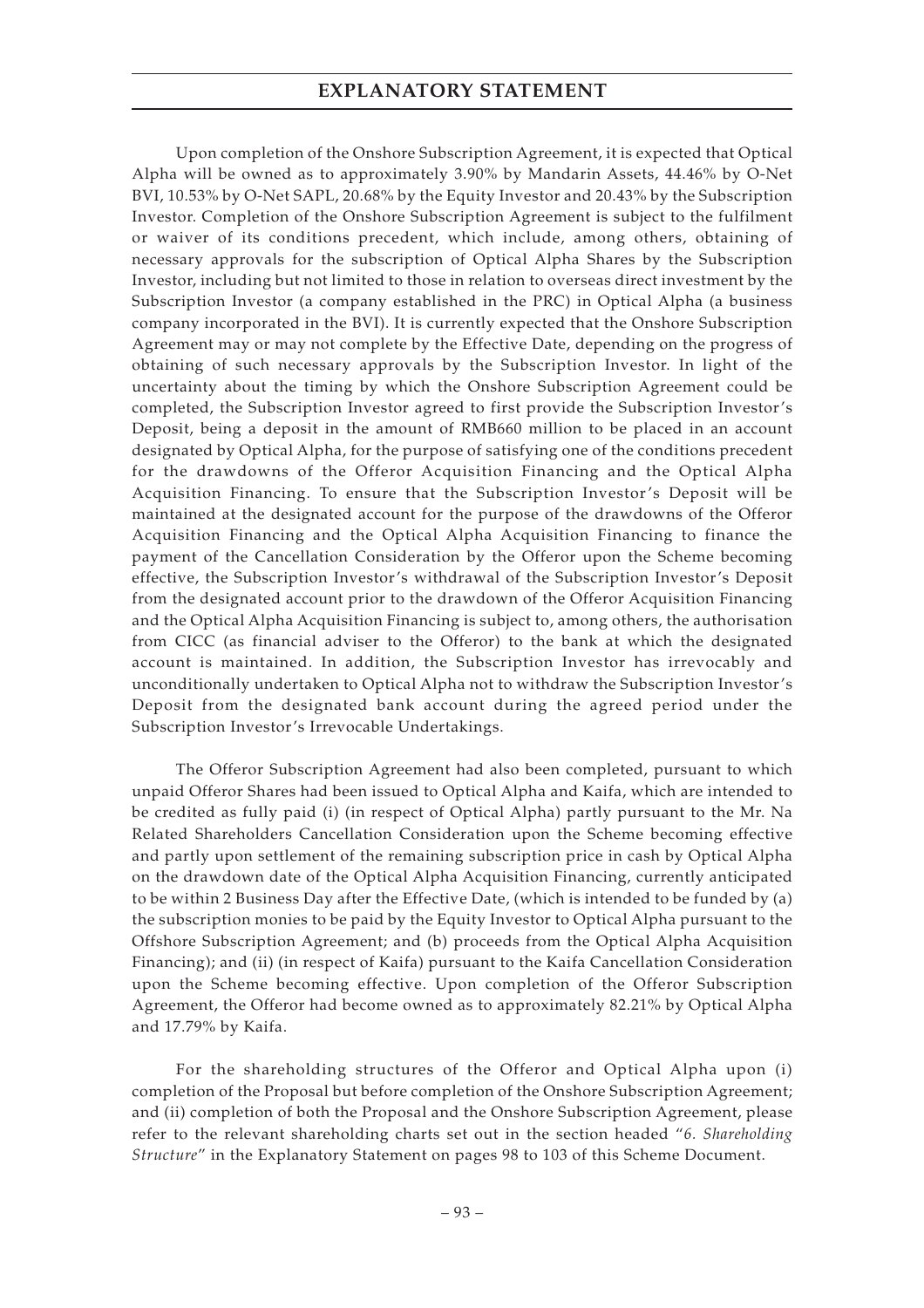Furthermore, for the payment of the fees and expenses incurred in relation to the Acquisition Financing, the Equity Investor provided a shareholder's loan in the amount of HK\$30 million to Optical Alpha under the Optical Alpha Shareholder's Loan Agreement dated 6 July 2020, and Optical Alpha provided a shareholder's loan in the amount of HK\$20 million to the Offeror under the Offeror Shareholder's Loan Agreement entered into on 7 July 2020.

Details of the aforementioned agreements entered into among members of the Offeror Consortium are set out below.

#### **Optical Alpha**

- *(A) Subscription Agreements*
	- 1. Offshore Subscription Agreement

On 6 July 2020, Optical Alpha, the Mr. Na Related Shareholders and the Equity Investor entered into the Offshore Subscription Agreement, pursuant to which, among others:

- (a) the Mr. Na Related Shareholders have agreed to subscribe for 287,710,833 unpaid Optical Alpha Shares at the Cancellation Price (i.e. HK\$1,870,120,414.50 in aggregate). The total subscription price of such subscription shall be settled pursuant to the Mr. Na Related Shareholders Cancellation Consideration; and
- (b) the Equity Investor has agreed to subscribe for 113,657,708 unpaid Optical Alpha Shares at the Cancellation Price (i.e. HK\$738,775,102 in aggregate), among which 7,437,813 unpaid Optical Alpha Shares shall be issued to Mandarin Assets in its stead pursuant to the Mandarin Assets Arrangement Part I. These 7,437,813 unpaid Optical Alpha Shares shall be credited as fully paid upon the settlement of the subscription price by the Equity Investor no later than the Business Day immediately following the date on which the Scheme is sanctioned (with or without modifications) by the Grand Court (or such other date as agreed between the Equity Investor and Optical Alpha).

The subscriptions by the Mr. Na Related Shareholders and the Equity Investor for Optical Alpha Shares under the Offshore Subscription Agreement had been completed and Optical Alpha had become owned as to approximately 3.16% by Mandarin Assets, 56.90% by O-Net BVI, 13.48% by O-Net SAPL and 26.46% by the Equity Investor.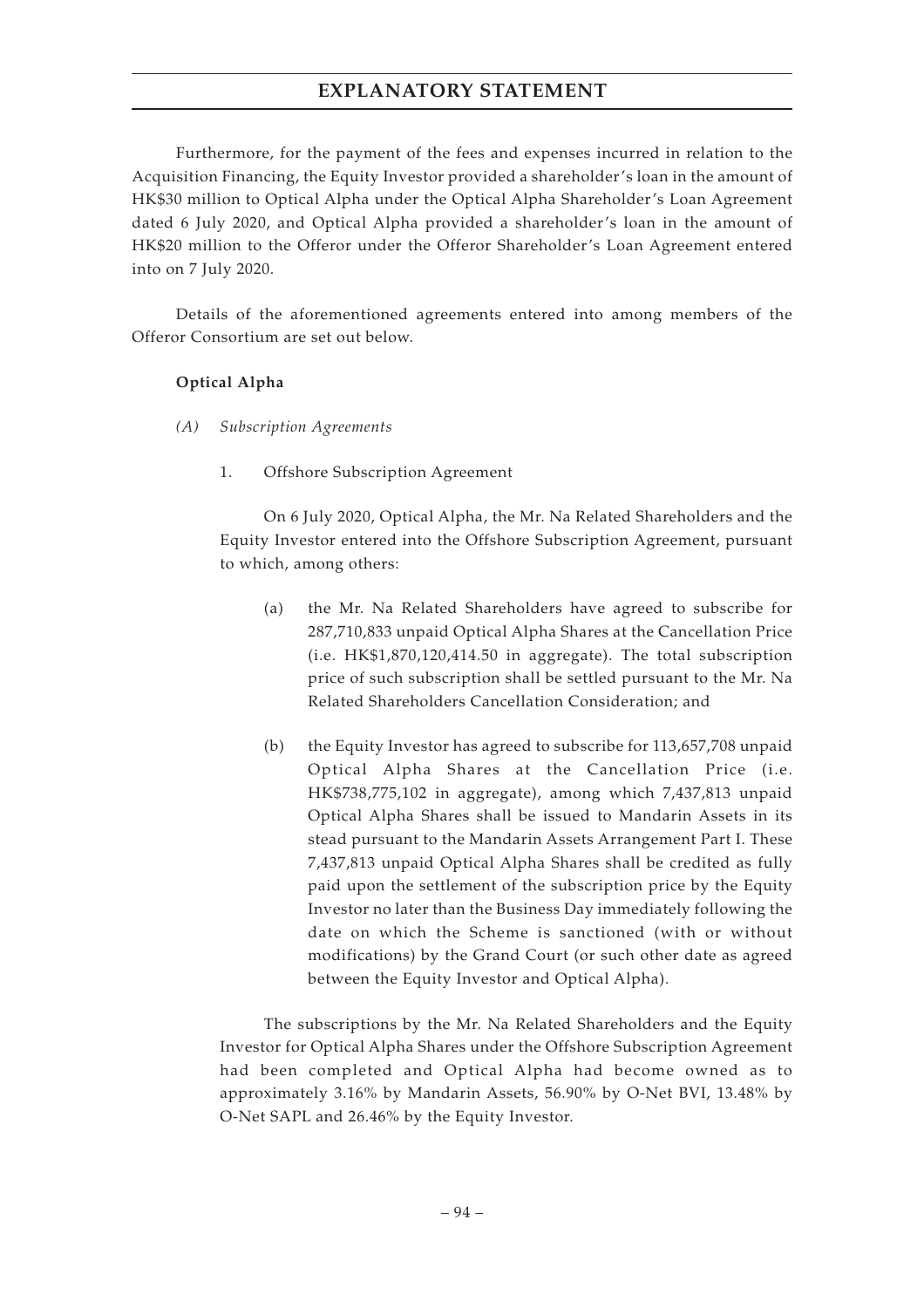2. Onshore Subscription Agreement

On 6 July 2020, Optical Alpha, the Mr. Na Related Shareholders, the Equity Investor and the Subscription Investor entered into the Onshore Subscription Agreement, pursuant to which, among others:

- (a) the Subscription Investor has agreed to subscribe for 112,307,692 Optical Alpha Shares at the Cancellation Price (i.e. approximately HK\$730 million, equivalent to RMB660 million in aggregate), among which 7,349,467 unpaid Optical Alpha Shares shall be issued to Mandarin Assets in its stead pursuant to the Mandarin Assets Arrangement Part II; and
- (b) the Subscription Investor has given the Subscription Investor's Irrevocable Undertakings, pursuant to which it has irrevocably and unconditionally undertaken to Optical Alpha that a sum of RMB660 million (corresponding to the agreed subscription price in paragraphs (a) above) will be deposited into a designated bank account upon signing of the Onshore Subscription Agreement and that such deposit shall not be withdrawn from the designated bank account until the earlier of (i) 31 March 2021 (or such later date as may be agreed between the Subscription Investor and Optical Alpha in writing); (ii) the date on which the Scheme is withdrawn or lapses in accordance of its terms and the Takeovers Code; (iii) the date on which the Onshore Subscription Agreement is terminated in accordance with its terms; or (iv) the date on which the Optical Alpha Acquisition Financing is terminated in accordance with the terms and conditions of the relevant facility agreement.

As at the Latest Practicable Date, the Subscription Investor's Deposit, being a sum of RMB660 million (equivalent to approximately HK\$730 million), had been deposited into the designated bank account pursuant to the Subscription Investor's Irrevocable Undertakings and the terms of the Onshore Subscription Agreement.

Upon completion of the Onshore Subscription Agreement, it is expected that Optical Alpha will be owned as to approximately 3.90% by Mandarin Assets, 44.46% by O-Net BVI, 10.53% by O-Net SAPL, 20.68% by the Equity Investor and 20.43% by the Subscription Investor. Completion of the Onshore Subscription Agreement is subject to its conditions precedent, including, among others, all necessary approvals from the relevant governmental, regulatory or other authorities, required for the subscription of Optical Alpha Shares by the Subscription Investor having been obtained. As at the Latest Practicable Date, the Onshore Subscription Agreement had not been completed. Depending on the progress of the obtaining of the abovementioned necessary approvals for the subscription of Optical Alpha Shares by the Subscription Investor, it is currently expected that the Onshore Subscription Agreement may complete prior to or after the Effective Date.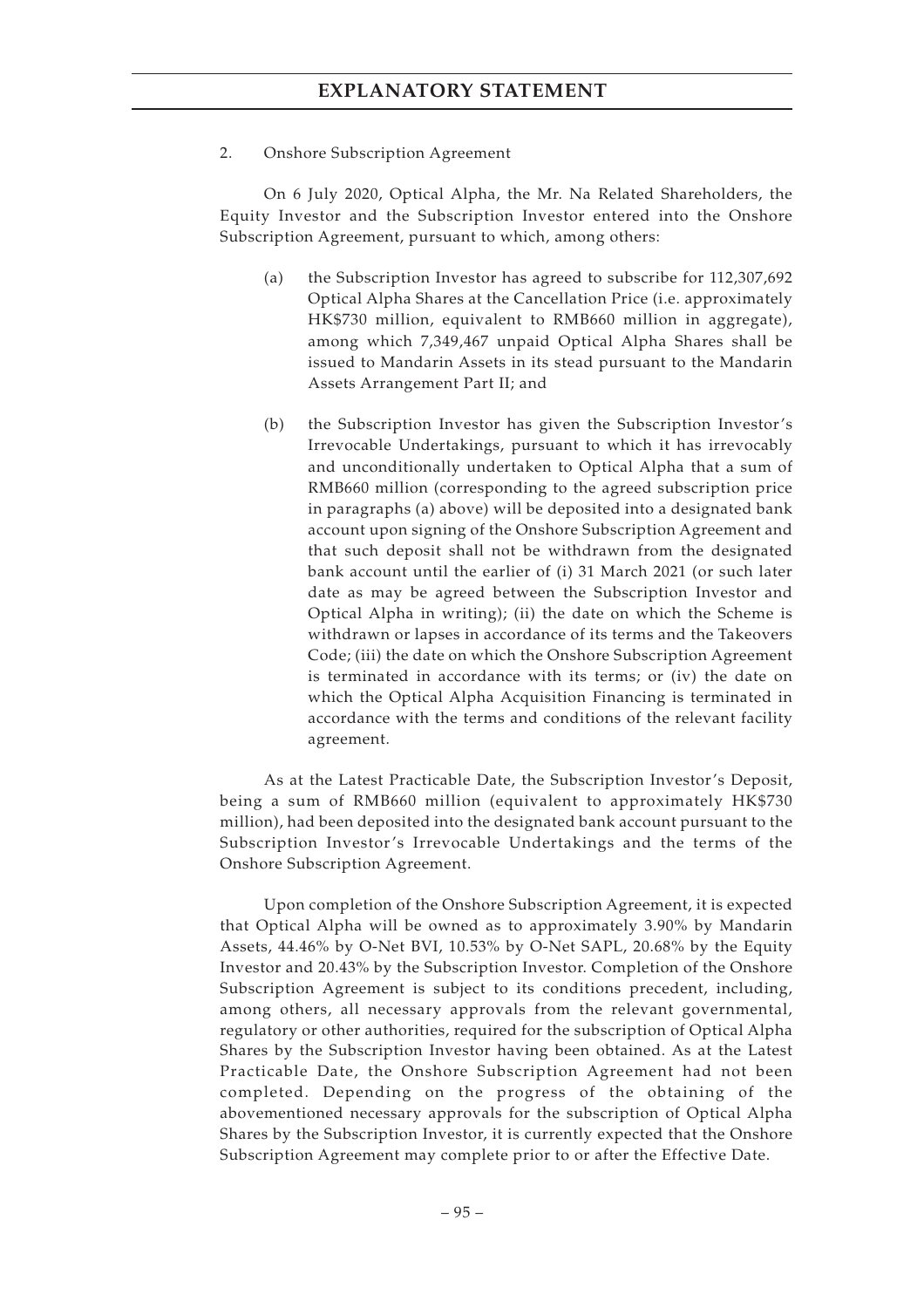### *(B) Optical Alpha Shareholders' Agreement*

On 6 July 2020, Optical Alpha, the Mr. Na Related Shareholders and the Equity Investor entered into the Optical Alpha Shareholders' Agreement in respect of the governance of Optical Alpha, which is intended to take full effect upon the Scheme becoming effective. The principal terms of the Optical Alpha Shareholders' Agreement are set out as follows:

- (a) **Board composition:** The board of Optical Alpha shall comprise three directors. Each of Mandarin Assets, O-Net BVI and the Equity Investor shall have the right to appoint one director.
- (b) **Reserved matters:** The board of Optical Alpha shall be responsible for the overall management of Optical Alpha, subject to certain reserved matters which require the prior written consents of shareholders of Optical Alpha holding an aggregate of not less than 80% of the issued shares of Optical Alpha.
- (c) **Right of first refusal and tag along:** The parties shall have the right to transfer their shares in Optical Alpha subject to first refusal and tag-along rights.
- (d) **Pre-emptive rights:** Any new issues of shares of Optical Alpha shall be subject to a right of pre-emption in favour of the shareholders to Optical Alpha (pro rata to their respective proportionate shareholding of the voting shares).
- (e) **Liquidation:** If the Company fails to withdraw listing from the Main Board of the Stock Exchange on or before 1 January 2022 (or such other date as the shareholders to Optical Alpha may agree in writing), the shareholders may approve to wind up Optical Alpha pursuant to the articles of association and the laws of the BVI.
- *(C) Optical Alpha Shareholder's Loan Agreement*

On 6 July 2020, Optical Alpha and the Equity Investor entered into the Optical Alpha Shareholder's Loan Agreement pursuant to which the Equity Investor agreed to grant a shareholder's loan in the principal amount of HK\$30 million to Optical Alpha for the purpose of payment of fees and expenses as may be incurred in connection with the Acquisition Financing. Mr. Na has entered into the Optical Alpha Personal Guarantee on the same date to guarantee the repayment of any amount payable by Optical Alpha under the Optical Alpha Shareholder's Loan Agreement.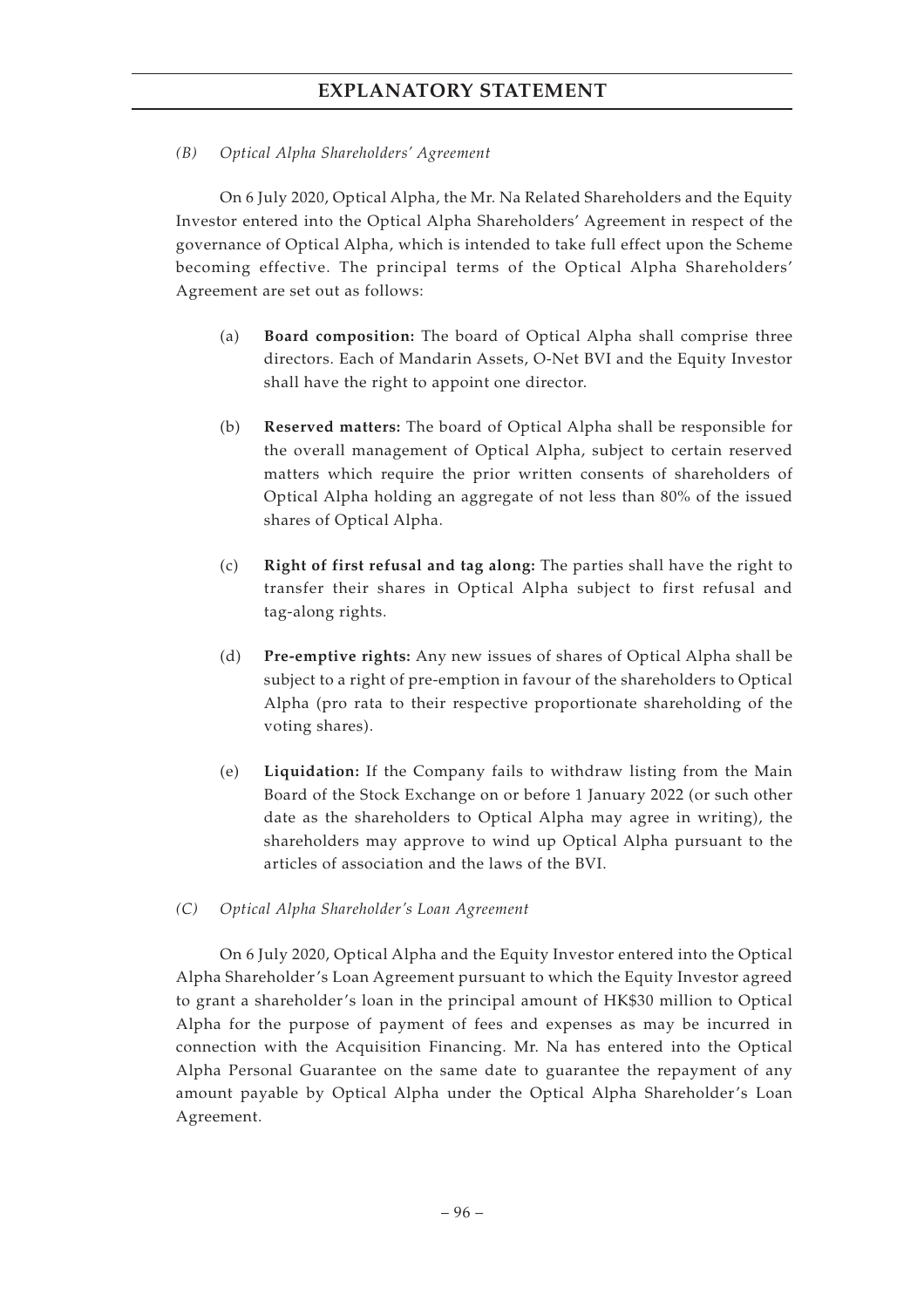### **Offeror**

*(A) Offeror Subscription Agreement*

On 7 July 2020, Optical Alpha, Kaifa and the Offeror entered into the Offeror Subscription Agreement, pursuant to which, among others:

- (a) Optical Alpha has agreed to subscribe for 513,676,233 unpaid Offeror Shares at the Cancellation Price, among which (i) 287,710,833 unpaid Offeror Shares shall be credited as fully paid pursuant to the Mr. Na Related Shareholders Cancellation Consideration; and (ii) the remaining 225,965,400 unpaid Offeror Shares shall be credited as fully paid upon the settlement of the remaining subscription price by Optical Alpha on the drawdown date of the Optical Alpha Acquisition Financing, currently anticipated to be within 2 Business Day after the Effective Date (or such other date as agreed between the Optical Alpha and the Offeror). Optical Alpha and the Offeror has further agreed that, subject to the Scheme becoming effective, HK\$20 million out of the subscription price under (ii) above shall be set off by the shareholder's loan provided by Optical Alpha to the Offeror pursuant to the Offeror Shareholder's Loan Agreement; and
- (b) Kaifa has agreed to subscribe for 111,121,237 unpaid Offeror Shares at the Cancellation Price, which shall be credited as fully paid pursuant to the Kaifa Cancellation Consideration.

The subscriptions by Optical Alpha and Kaifa for Offeror Shares under the Offeror Subscription Agreement had been completed and the Offeror had become owned as to approximately 82.21% by Optical Alpha and 17.79% by Kaifa.

### *(B) Offeror Shareholder's Loan Agreement*

On 7 July 2020, Offeror and Optical Alpha entered into the Offeror Shareholder's Loan Agreement pursuant to which Optical Alpha agreed to grant a shareholder's loan in the principal amount of HK\$20 million to the Offeror for the purpose of payment of fees and expenses as may be incurred by the Offeror in relation to the Offeror Acquisition Financing. The Offeror and Optical Alpha have further agreed that, subject to the Scheme becoming effective, the shareholder's loan made pursuant to the Offeror Shareholder's Loan Agreement shall be partially set off by HK\$20 million out of the total subscription price payable by Optical Alpha for approximately 3,076,923 Offeror Shares under the Offeror Subscription Agreement.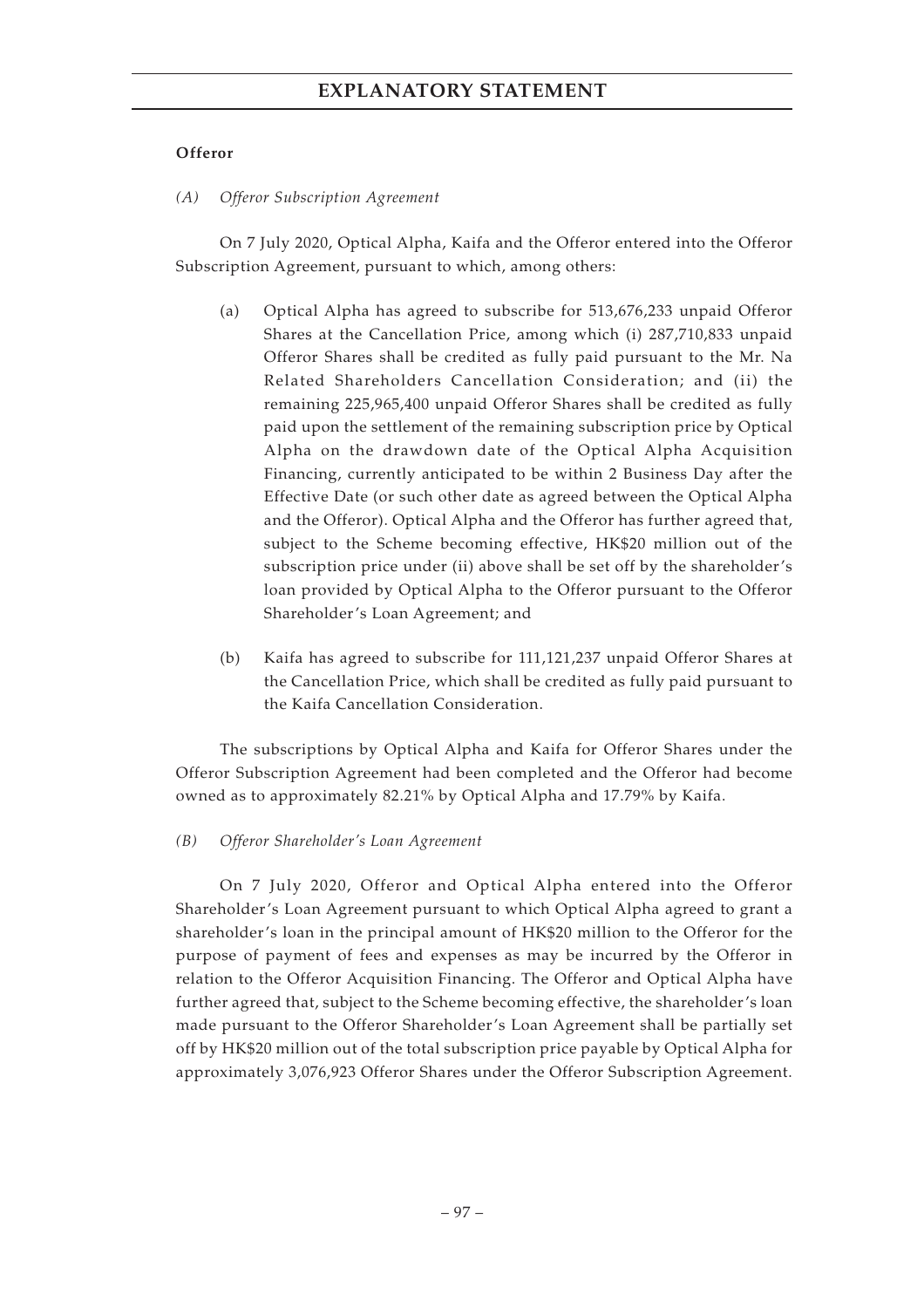#### **6. SHAREHOLDING STRUCTURE**

As at the Latest Practicable Date:

- (a) the issued share capital of the Company comprises 834,028,240 Shares, all of which will be subject to the Scheme and regarded as Scheme Shares;
- (b) the Share Option Scheme had been terminated upon the expiry of its term on 9 April 2020, and all Options granted thereunder but not exercised by 8 April 2020 had lapsed on 9 April 2020. Accordingly, no Options are in issue as at the Latest Practicable Date. As disclosed in the Joint Announcement, as the Company has no intention to adopt a new share option scheme from the Announcement Date up to the Effective Date, it is also expected that no Options will be in issue during the period from the Announcement Date and up to the Effective Date (both dates inclusive);
- (c) the Company has no relevant securities (as defined in Note 4 to Rule 22 of the Takeovers Code) other than its issued share capital comprising 834,028,240 Shares;
- (d) the Offeror does not legally or beneficially own, control or have direction over any Shares;
- (e) the Mr. Na Related Shareholders legally or beneficially own, control or have direction over 287,710,833 Shares, representing approximately 34.50% of the issued Shares, of which:
	- (i) 5,232,000 Shares, or 0.63% of the issued Shares, are held by Mandarin Assets (which is wholly owned by Mr. Na);
	- (ii) 228,373,383 Shares, or 27.38% of the issued Shares, are held by O-Net BVI (which Mr. Na has control over more than 30% of its voting rights); and
	- (iii) 54,105,450 Shares, or 6.49% of the issued Shares, are held by O-Net SAPL (which is wholly owned by O-Net BVI) as trustee on trust for the selected grantees under the Restricted Share Award Scheme. For details of the arrangement in relation to these Shares, please see Note 3 to the shareholding table below;
- (f) Kaifa legally or beneficially owns, controls or has direction over 171,121,237 Shares, representing approximately 20.52% of the issued Shares;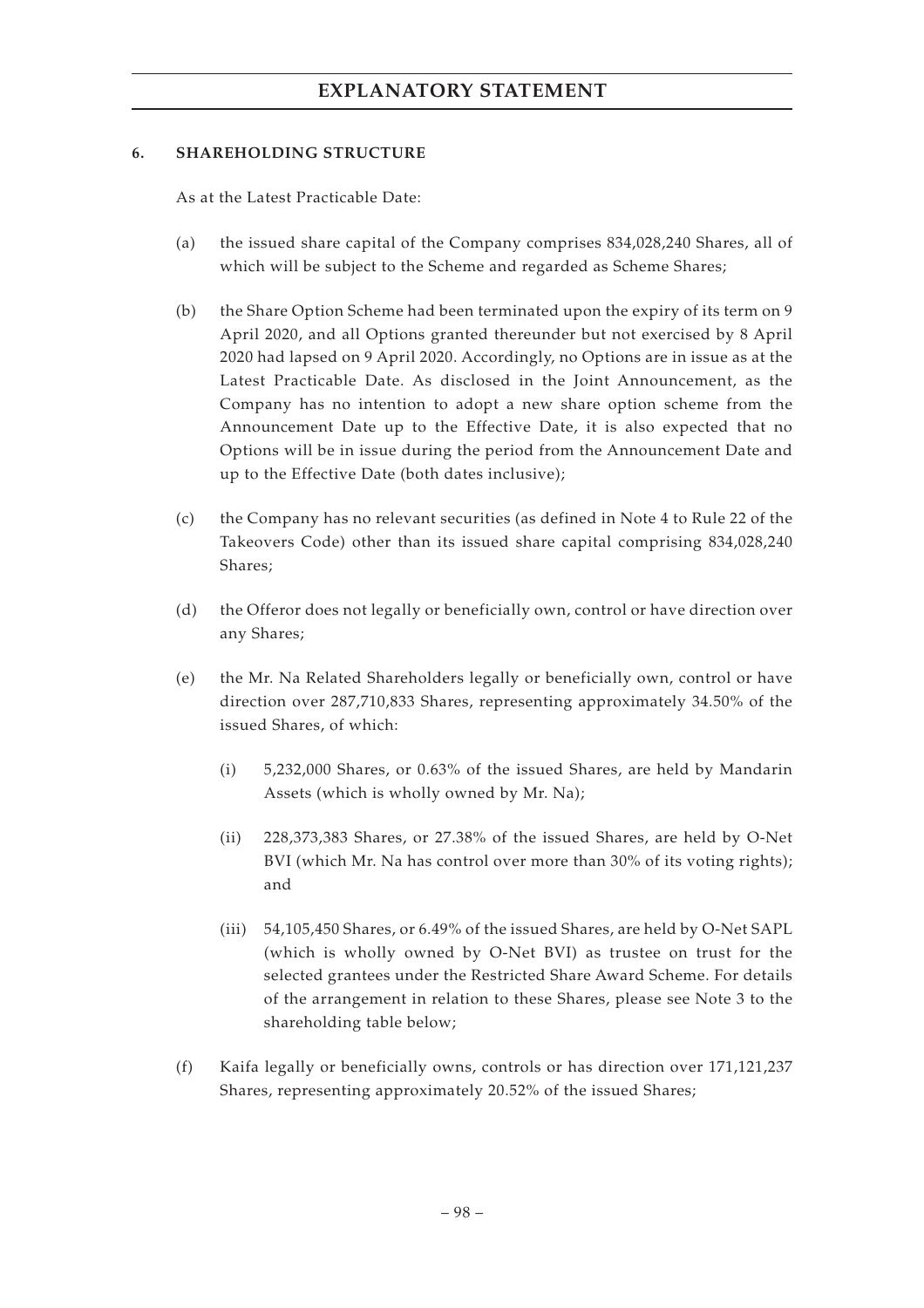- (g) HC Capital held 2,788,000 Shares, representing 0.33% of the Shares in issue. Since, as at the Latest Practicable Date, HC Capital held more than 20% of the total voting rights of O-Net BVI, which in turn held 56.90% of the Optical Alpha Shares in issue, and Optical Alpha held 82.21% of the Offeror Shares in issue, HC Capital is presumed to be acting in concert with the Offeror by virtue of class (1) of the definition of "acting in concert" in the Takeovers Code;
- (h) the Equity Investor does not legally or beneficially own, control or have direction over any Shares;
- (i) the Subscription Investor does not legally or beneficially own, control or have direction over any Shares;
- (j) members of the Guosen Securities Group, being Offeror Concert Parties by virtue of Guosen Capital's investment in the Subscription Investor through Shenzhen Songhexin LP and Shenzhen Songhe Zhengxingu LP, held 524,000 Shares, representing approximately 0.06% of the issued Shares. Based on Guosen Securities' confirmation, (i) all these 524,000 Shares held by the Guosen Securities Group are not its proprietary interests; (ii) the Guosen Securities Group does not have any control over these 524,000 Shares (including the voting rights attaching thereto); and (iii) to the extent these 524,000 Shares were acquired during the Relevant Period, they were acquired at the sole instruction of non-discretionary investment clients (who are not the Offeror or any of the Offeror Concert Parties) with such clients' own funds. None of such client's ultimate beneficial owners are part of the Guosen Securities Group nor the Offeror nor any of the Offeror Concert Parties. As such, all the Shares held by the Guosen Securities Group are considered to be Shares held by Disinterested Shareholders;
- (k) the Disinterested Shareholders held 372,408,170 Shares, representing approximately 44.65% of the issued Shares;
- (l) save as disclosed above, the Offeror and the Offeror Concert Parties do not hold or have control or direction over any other Shares or any options, warrants, derivatives or securities convertible into Shares or other derivatives in respect of securities in the Company;
- (m) neither the Offeror nor the Offeror Concert Parties have entered into any outstanding derivative in respect of the securities in the Company; and
- (n) neither the Offeror nor the Offeror Concert Parties have borrowed or lent any relevant securities (as defined in Note 4 to Rule 22 of the Takeovers Code) in the Company.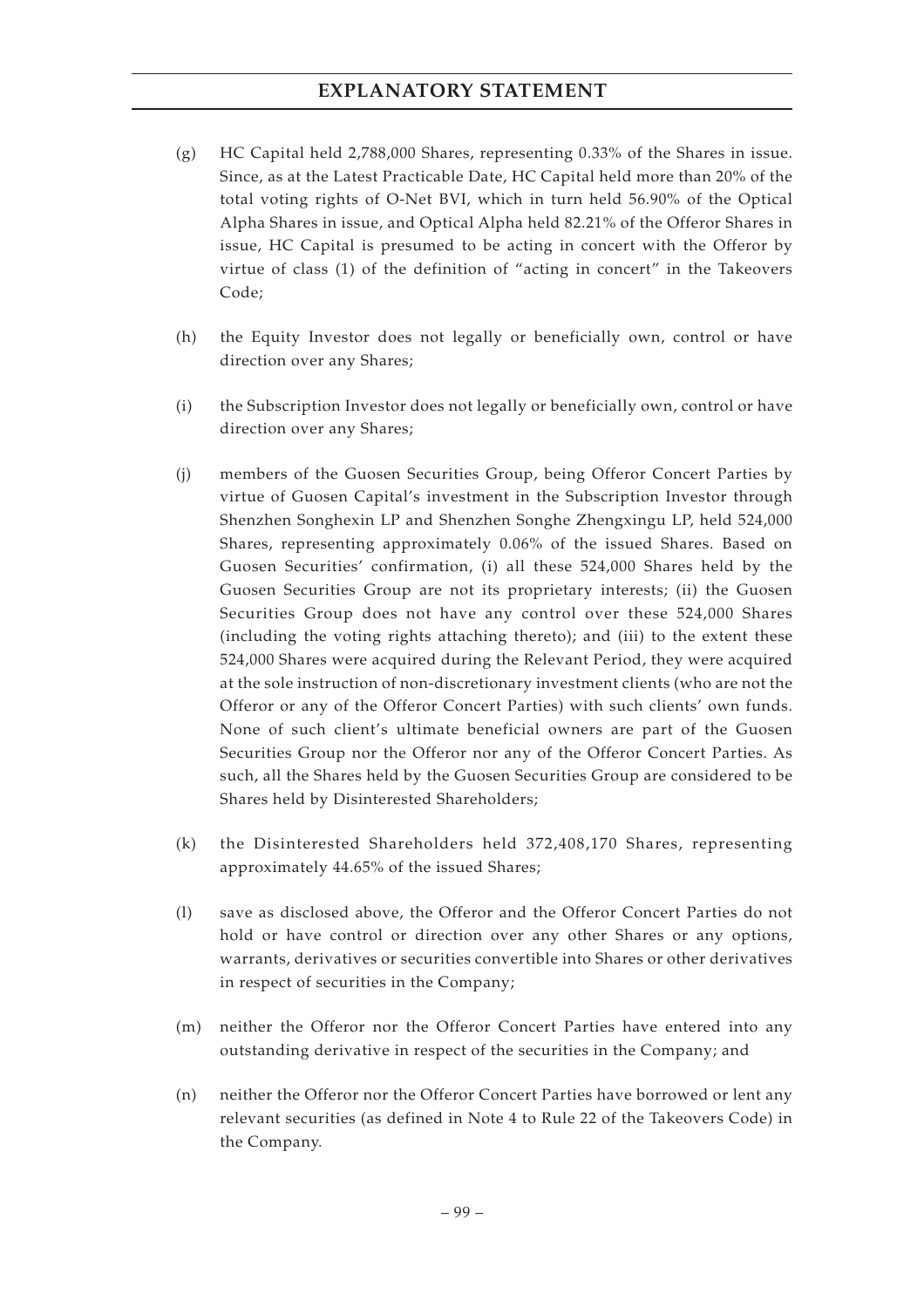#### **Shareholding table**

On the assumption that there is no other change in the shareholding structure of the Company before completion of the Proposal, the table below sets out the shareholding structure of the Company as at the Latest Practicable Date and immediately after completion of the Proposal:

|                                                                                                                                                                                    | As at the Latest |                           | Immediately upon           |                           |  |  |
|------------------------------------------------------------------------------------------------------------------------------------------------------------------------------------|------------------|---------------------------|----------------------------|---------------------------|--|--|
| Shareholders                                                                                                                                                                       | Practicable Date |                           | completion of the Proposal |                           |  |  |
|                                                                                                                                                                                    | No. of Shares    | Approximate %<br>(Note 9) | No. of Shares<br>(Note 10) | Approximate %<br>(Note 9) |  |  |
| Offeror                                                                                                                                                                            |                  |                           | 834,028,240                | 100                       |  |  |
| <b>Offeror Concert Parties</b>                                                                                                                                                     |                  |                           |                            |                           |  |  |
| Mr. Na Related Shareholders                                                                                                                                                        |                  |                           |                            |                           |  |  |
| Mandarin Assets (Note 1)                                                                                                                                                           | 5,232,000        | 0.63                      |                            |                           |  |  |
| O-Net BVI (Note 2)                                                                                                                                                                 | 228,373,383      | 27.38                     |                            |                           |  |  |
| O-Net SAPL (Notes 3 and 4)                                                                                                                                                         | 54,105,450       | 6.49                      |                            |                           |  |  |
| Sub-total:                                                                                                                                                                         | 287,710,833      | 34.50                     |                            |                           |  |  |
|                                                                                                                                                                                    |                  |                           |                            |                           |  |  |
| Kaifa                                                                                                                                                                              | 171, 121, 237    | 20.52                     |                            |                           |  |  |
| HC Capital (Note 5)                                                                                                                                                                | 2,788,000        | 0.33                      |                            |                           |  |  |
| Aggregate number of Shares held by the                                                                                                                                             |                  |                           |                            |                           |  |  |
| <b>Offeror and Offeror Concert Parties</b>                                                                                                                                         | 461,620,070      | 55.35                     | 834,028,240                | 100                       |  |  |
| Members of the CICC group acting in the<br>capacity of exempt principal traders (Note 6)<br>Shares held on behalf of members of the CICC<br>group (which are also exempt principal |                  |                           |                            |                           |  |  |
| traders) (Note 6)<br>Shares held on behalf of non-discretionary                                                                                                                    | 10,000           | 0.00                      |                            |                           |  |  |
| clients (other than members of the CICC<br>group) (Note 6)                                                                                                                         | 96,000           | 0.00                      |                            |                           |  |  |
|                                                                                                                                                                                    |                  |                           |                            |                           |  |  |
| Sub-total: (Note 6)                                                                                                                                                                | 106,000          | 0.01                      |                            |                           |  |  |
| Guosen Securities Group (Note 7)                                                                                                                                                   | 524,000          | 0.06                      |                            |                           |  |  |
| Directors (other than Mr. Na) (Note 8):                                                                                                                                            |                  |                           |                            |                           |  |  |
| Mr. Deng Xinping                                                                                                                                                                   | 500,000          | 0.06                      |                            |                           |  |  |
| Mr. Ong Chor Wei                                                                                                                                                                   | 500,000          | 0.06                      |                            |                           |  |  |
| Mr. Zhao Wei                                                                                                                                                                       | 500,000          | 0.06                      |                            |                           |  |  |
| Sub-total:                                                                                                                                                                         | 1,500,000        | 0.18                      |                            |                           |  |  |
| Other Disinterested Shareholders                                                                                                                                                   | 370,278,170      | 44.40                     |                            |                           |  |  |
| Aggregate number of Shares held by<br>Disinterested Shareholders                                                                                                                   | 372,408,170      | 44.65                     |                            |                           |  |  |
| <b>Total number of Shares</b>                                                                                                                                                      | 834,028,240      | 100                       | 834,028,240                | 100                       |  |  |
| <b>Total number of Scheme Shares</b>                                                                                                                                               | 834,028,240      | 100                       |                            |                           |  |  |
|                                                                                                                                                                                    |                  |                           |                            |                           |  |  |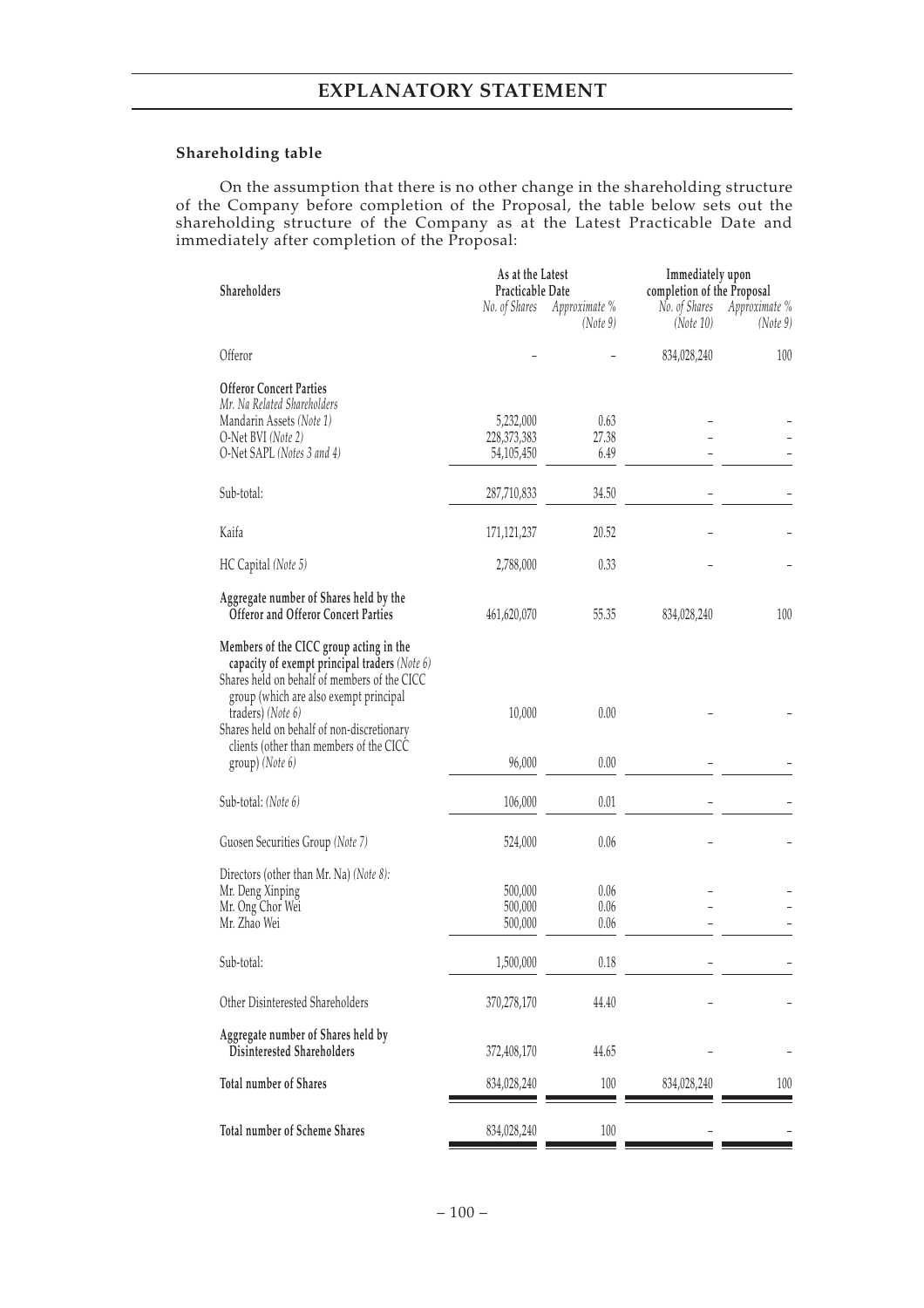#### *Notes:*

- 1. Mandarin Assets is a business company incorporated in the BVI and is wholly owned by Mr. Na.
- 2. O-Net BVI is a business company incorporated in the BVI, which Mr. Na has control over 30% of its voting rights as at the Latest Practicable Date.
- 3. O-Net SAPL is a business company incorporated in the BVI and is wholly owned by O-Net BVI. O-Net SAPL is the trustee of the Restricted Share Award Scheme. Pursuant to the rules of the Restricted Share Award Scheme, the Board may, from time to time, at their absolute discretion select the grantee(s) after taking into account various factors as they deem appropriate for participation in the Restricted Share Award Scheme and determine the number of Shares to be awarded to such grantee(s). The  $54,105,450$  Shares held by O-Net SAPL as at the Latest Practicable Date comprised Shares subscribed for or purchased by O-Net SAPL and are held on trust by O-Net SAPL for the relevant selected grantees under the Restricted Share Award Scheme until such Share awards are vested with the relevant selected grantees in accordance with the rules of the Restricted Share Award Scheme, which provide, among other things, that the vesting of the Share awards with the relevant selected grantees is subject to O-Net SAPL's sole absolute discretion taking into account the interests of any selected grantee or the selected grantees as a whole. O-Net SAPL intended that none of the outstanding Share awards granted under the Restricted Shares Award Scheme shall vest on or prior to the Effective Date.

According to the rules of the Restricted Share Award Scheme, if there is a change in control of the Company by way of a scheme of arrangement, the Board shall have the discretion to decide whether the share awards granted thereunder shall vest or lapse on the date when such change of control event becomes or is declared unconditional. The decision of the Board shall be subject to the final decision and determination of O-Net SAPL as the trustee of the Restricted Share Award Scheme. For this purpose, the Board and O-Net SAPL had decided that all share awards granted but not vested under the Restricted Share Award Scheme shall lapse on the Effective Date.

It is accordingly expected that all the share awards granted but not vested under the Restricted Shares Award Scheme that are outstanding as at the Latest Practicable Date (representing all the Shares currently held by O-Net SAPL as at the Latest Practicable Date) will lapse on the Effective Date. No compensation has been or will be provided to the relevant grantee(s) directly or indirectly.

- 4. Among these 54,105,450 Shares held by O-Net SAPL, 1,000,000 Shares were granted to Mr. Na as awarded Shares under the Restricted Share Award Scheme, which were yet to be vested as at the Latest Practicable Date. As stated in Note 3 above, such share award is expected to lapse on the Effective Date pursuant to the terms of the Restricted Share Award Scheme.
- 5. HC Capital held more than 20% of the total voting rights of O-Net BVI, which in turn held 56.90% of the Optical Alpha Shares in issue as at the Latest Practicable Date, and Optical Alpha held 82.21% of the Offeror Shares in issue as at the Latest Practicable Date. Accordingly, HC Capital is presumed to be acting in concert with the Offeror by virtue of class (1) of the definition of "acting in concert" in the Takeovers Code. HC Capital is wholly-owned by Hsin Chong International Holdings Limited, which is in turn held as to 79.1% by HSBC Trustee (HK) Limited as the executor of the will of the late Dr. Meou-tsen Geoffrey Yeh.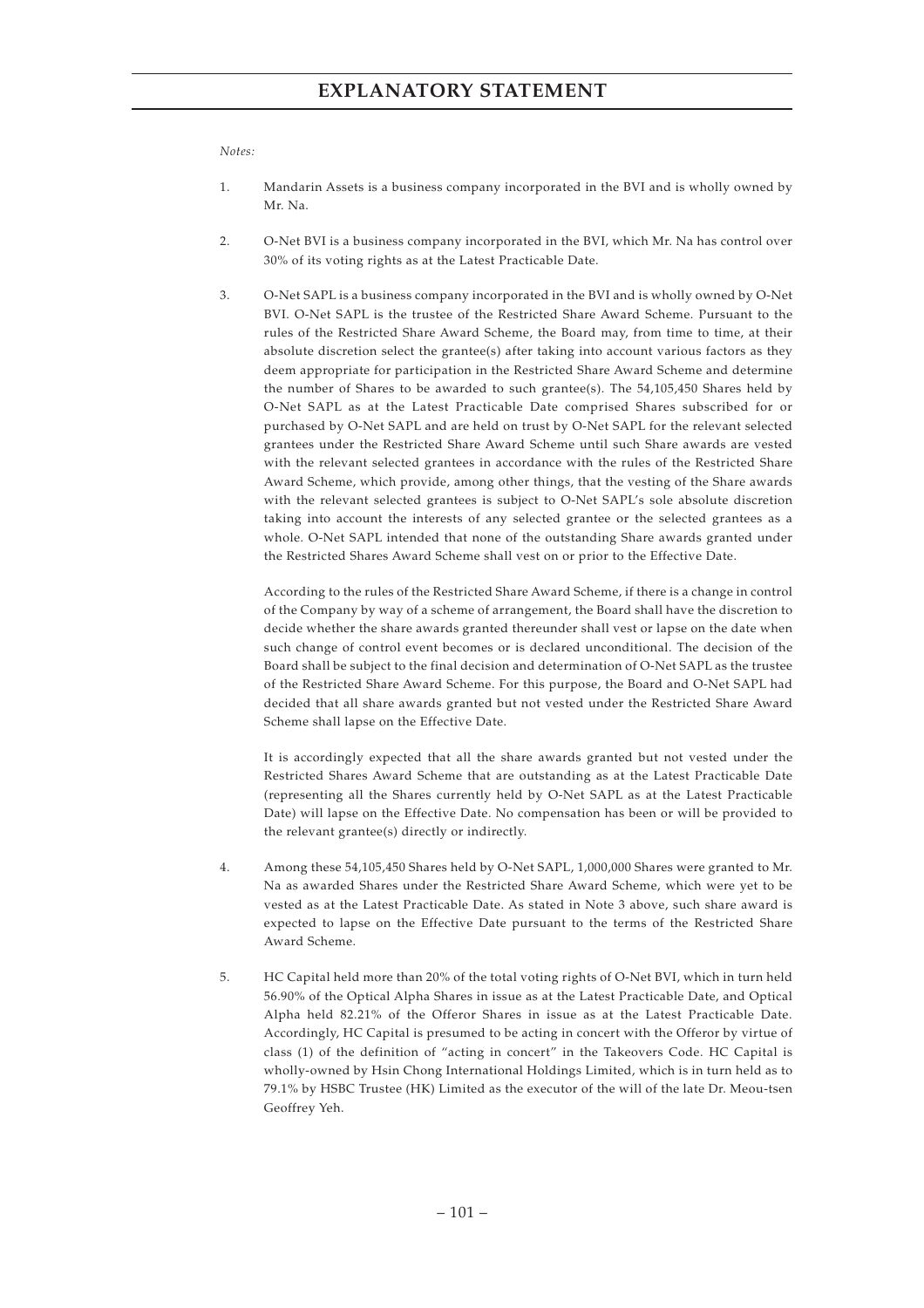- 6. Exempt principal traders which are connected for the sole reason that they are under the same control as CICC are not presumed to be acting in concert with the Offeror. However, Shares held by members of the CICC group acting in the capacity of exempt principal traders on behalf of other members of the CICC group (which are also exempt principal traders) will not be voted at the Court Meeting, and Shares held by members of the CICC group acting in the capacity of exempt principal traders on behalf of non-discretionary clients (other than members of the CICC group) will not be voted at the Court Meeting unless otherwise confirmed with the Executive).
- 7. Guosen Securities is the sole shareholder of Guosen Capital, which is a limited partner of Shenzhen Songhexin LP, which is in turn a limited partner of Shenzhen Songhe Zhengxingu LP, a fund established in relation to the Proposal. Based on Guosen Securities' confirmation, (i) all these 524,000 Shares held by the Guosen Securities Group are not its proprietary interests; (ii) the Guosen Securities Group does not have any control over these 524,000 Shares (including the voting rights attaching thereto); and (iii) to the extent these 524,000 Shares were acquired during the Relevant Period, they were acquired at the sole instruction of non-discretionary investment clients (who are not the Offeror or any of Offeror Concert Parties) with such clients' own funds. None of such client's ultimate beneficial owners are part of the Guosen Securities Group nor the Offeror nor any of the Offeror Concert Parties. As such, all the Shares held by the Guosen Securities Group are considered to be Shares held by Disinterested Shareholders.
- 8. Each of Mr. Deng Xinping, Mr. Ong Chor Wei and Mr. Zhao Wei is an independent non-executive Director.
- 9. The shareholding percentage in the table is subject to rounding adjustment.
- 10. Under the Scheme, the share capital of the Company will, on the Effective Date, be reduced by cancelling and extinguishing the Scheme Shares, and forthwith upon such reduction, the share capital of the Company will be increased to its former amount by the issuance at par to the Offeror credited as fully paid of the same number of Shares as is equal to the number of Scheme Shares cancelled and extinguished. The reserve created in the Company's books of account as a result of the capital reduction will be applied in paying up in full at par such number of new Shares as is equal to the number of Scheme Shares cancelled and extinguished as a result of the Scheme, credited as fully paid, for issuance to the Offeror.

#### **Shareholding charts**

The chart below sets out the shareholding structure of the Company as at the Latest Practicable Date:

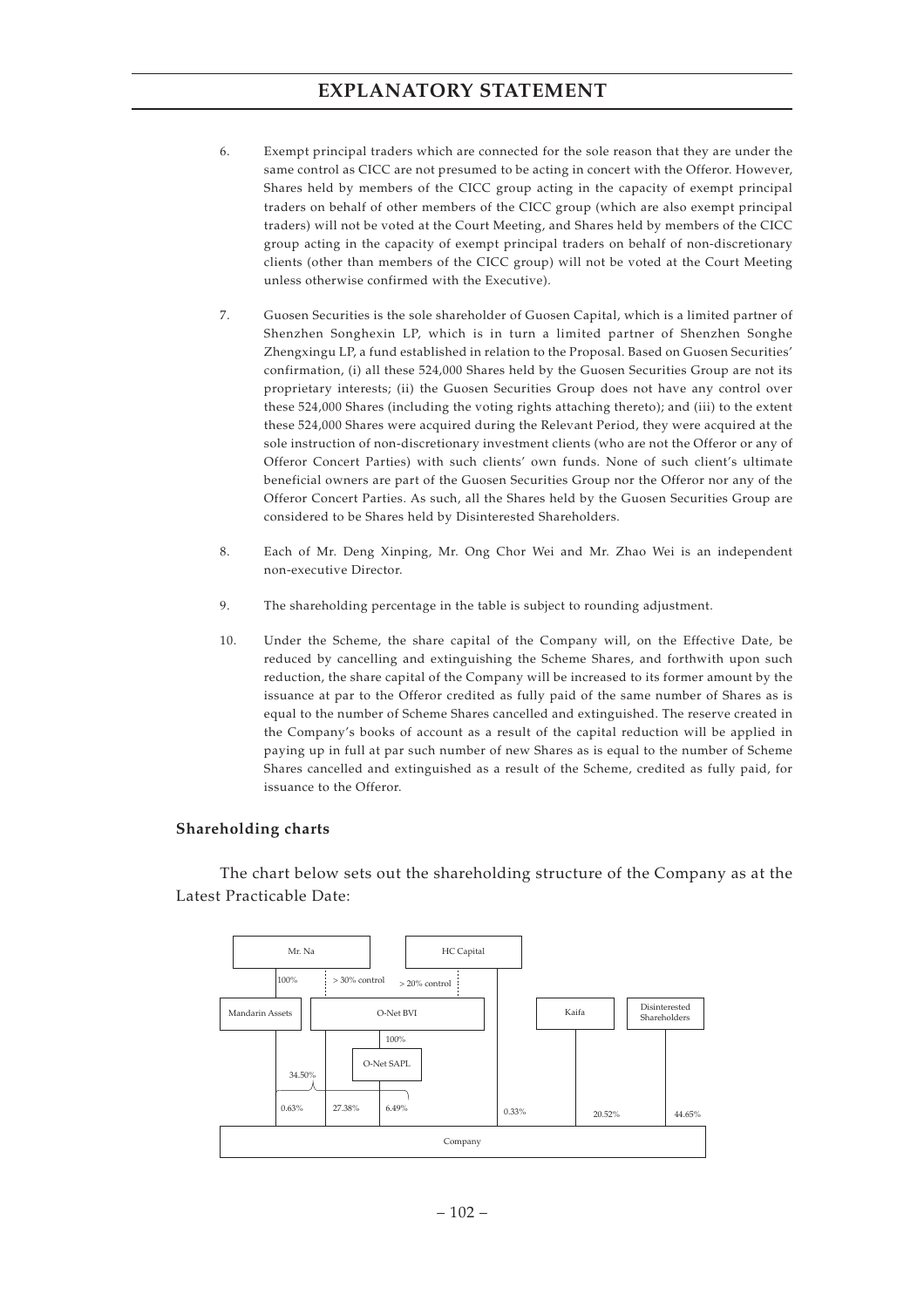The chart below sets out the shareholding structure of the Company upon completion of the Proposal but before completion of the Onshore Subscription Agreement (on the assumption that there is no other change in the shareholding structure of the Company before completion of the Proposal):



The chart below sets out the shareholding structure of the Company upon completion of the Proposal and the Onshore Subscription Agreement (on the assumption that there is no other change in the shareholding structure of the Company before completion of the Proposal):

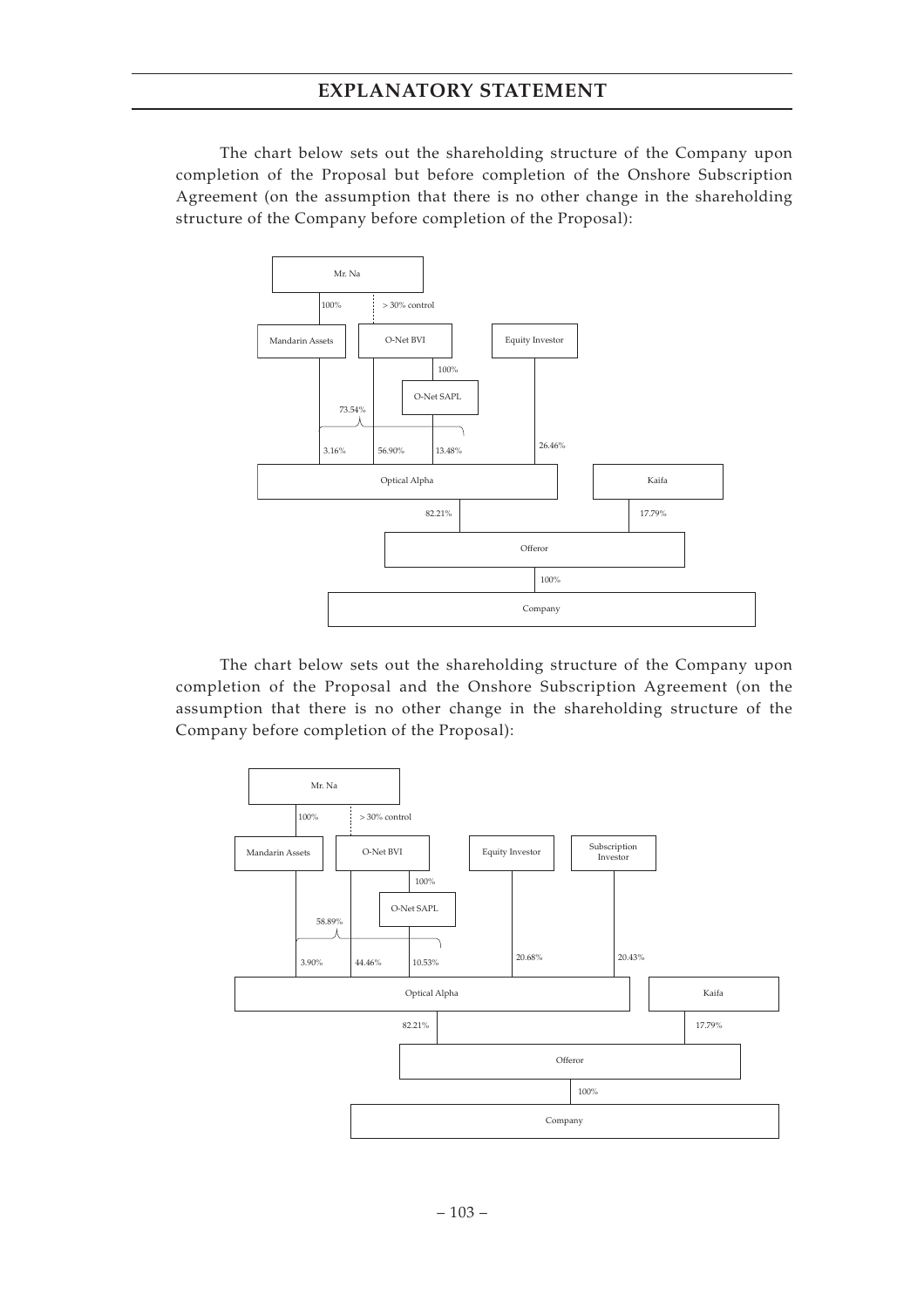#### **7. REASONS FOR AND BENEFITS OF THE PROPOSAL**

#### **Low liquidity of the Shares**

The liquidity of the Shares has been at a relatively low level over a prolonged period of time, with an average daily trading volume of 1,491,740 Shares for the 24 months up to and including the Last Trading Day, representing less than 0.18% of the total issued Shares as at the Last Trading Day. Low trading liquidity of the Shares renders it difficult for Shareholders to execute substantial on-market disposals without adversely affecting the price of the Shares. Further, the Directors believe that such low liquidity hinders the Company's ability to raise funds from the public equity market, which no longer serves as a viable source of funding for developing the Group's business.

#### **Attractive opportunity to realise investments**

The Proposal is intended to provide the Scheme Shareholders with an attractive opportunity to realise their investments and interests in the Company for cash at a premium. The Cancellation Price represents a premium of approximately (i) 23.57% over the closing price of the Shares on the Last Trading Day; (ii) 25.68% over the average closing price of the Shares for the 10 trading days up to and including the Last Trading Day; (iii) 24.56% over the average closing price of the Shares for the 30 trading days up to and including the Last Trading Day; (iv) 34.26% over the average closing price of the Shares for the 90 trading days up to and including the Last Trading Day; (v) 43.18% over the average closing price of the Shares for the 180 trading days up to and including the Last Trading Day; (vi) 19.27% over the average closing price of the Shares for the 52-week closing high; and (vii) 128.85% over the audited consolidated net asset value per Share as at 31 December 2019.

#### **8. THE OFFEROR'S INTENTIONS IN RELATION TO THE GROUP**

It is the intention of the Offeror that the Group will continue to carry on its current business, which principally comprises the design, manufacturing and sale of optical networking products for the high-speed telecommunications and data communications systems as well as machine vision systems and sensors for smart manufacturing market.

The Offeror does not intend to introduce any major changes to the business of the Group (including any redeployment of fixed assets of the Group).

The Offeror does not intend to make any significant changes to the continued employment of the employees of the Group as a result of the implementation of the Proposal.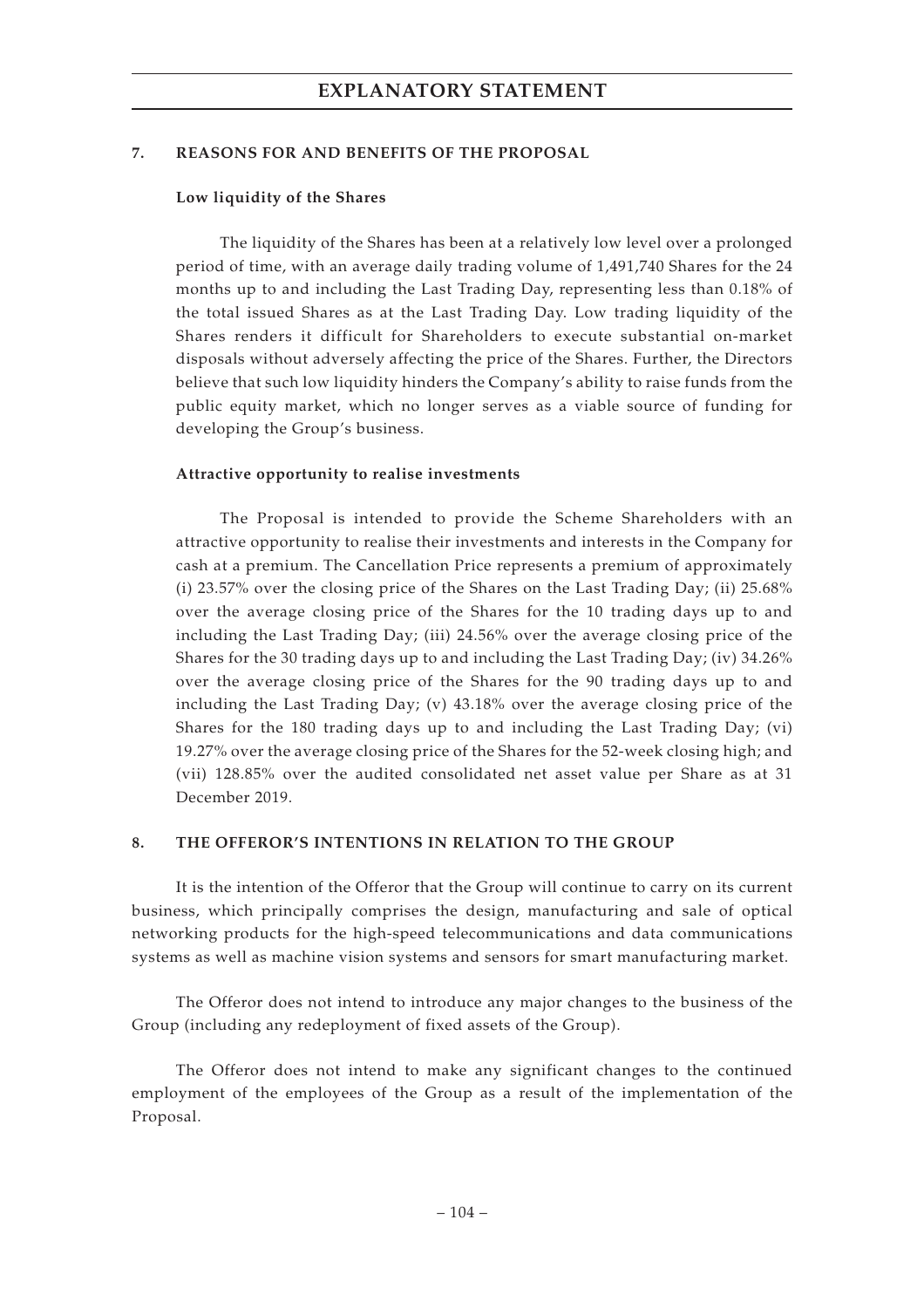### **9. FINANCIAL RESOURCES**

As at the Latest Practicable Date, (i) there are a total of 834,028,240 Shares in issue; and (ii) the Mr. Na Related Shareholders and Kaifa in aggregate directly or indirectly hold 458,832,070 Shares (representing approximately 55.01% of the total issued Shares). In accordance with the terms of the Consortium Agreement, the Mr. Na Related Shareholders and Kaifa have undertaken to the cancellation and extinguishment of their respective Shares under the Scheme in consideration for receiving the Mr. Na Related Shareholders Cancellation Consideration and the Kaifa Cancellation Consideration, respectively.

Taking into account that the Mr. Na Related Shareholders will not receive the Cancellation Price in cash for the 287,710,833 Scheme Shares held or controlled by the Mr. Na Related Shareholders, and Kaifa will not receive the Cancellation Price in cash for the 111,121,237 Scheme Shares out of 171,121,237 Scheme Shares held or controlled by Kaifa under the Scheme, the Scheme would involve making an offer to cancel and extinguish the remaining 60,000,000 Scheme Shares held by Kaifa and the 375,196,170 Scheme Shares held by the Scheme Shareholders (excluding the Mr. Na Related Shareholders and Kaifa) in exchange for the Cancellation Price in cash. Therefore, the maximum total amount of cash required to effect the Proposal is approximately HK\$2,828.78 million.

The Offeror intends to finance the cash requirement for the Proposal through:

- (i) a drawdown of debt facilities with an aggregate amount of HK\$1.44 billion provided by CMB (i.e. the Offeror Acquisition Financing), the Offeror's repayment obligation under which is guaranteed by Mr. Na and to be secured by, among others, account charges, share charges and equity charges over relevant subsidiaries and assets of the Company after the completion of the Proposal; and
- (ii) a shareholder contribution from Optical Alpha to the Offeror funded by
	- (a) a drawdown of debt facilities with an aggregate amount of HK\$730 million provided by CMB to Optical Alpha (i.e. the Optical Alpha Acquisition Financing), Optical Alpha's repayment obligation under which is guaranteed by Mr. Na and secured by among others, equitable mortgages over all Optical Alpha Shares and over Optical Alpha's entire shareholding interest in the Offeror; and
	- (b) an aggregate cash investment of HK\$738,775,102, being the subscription price payable by the Equity Investor under the Offshore Subscription Agreement, payable by the Equity Investor no later than the Business Day immediately following the date on which the Scheme is sanctioned (with or without modifications) by the Grand Court of the Cayman Islands (or such other date as agreed between the Equity Investor and the Offeror) funded by an irrevocable standby letter of credit issued by Silicon Valley Bank dated 6 July 2020 made available to Optical Alpha as the beneficiary in the aggregate principal amount of US\$96.00 million.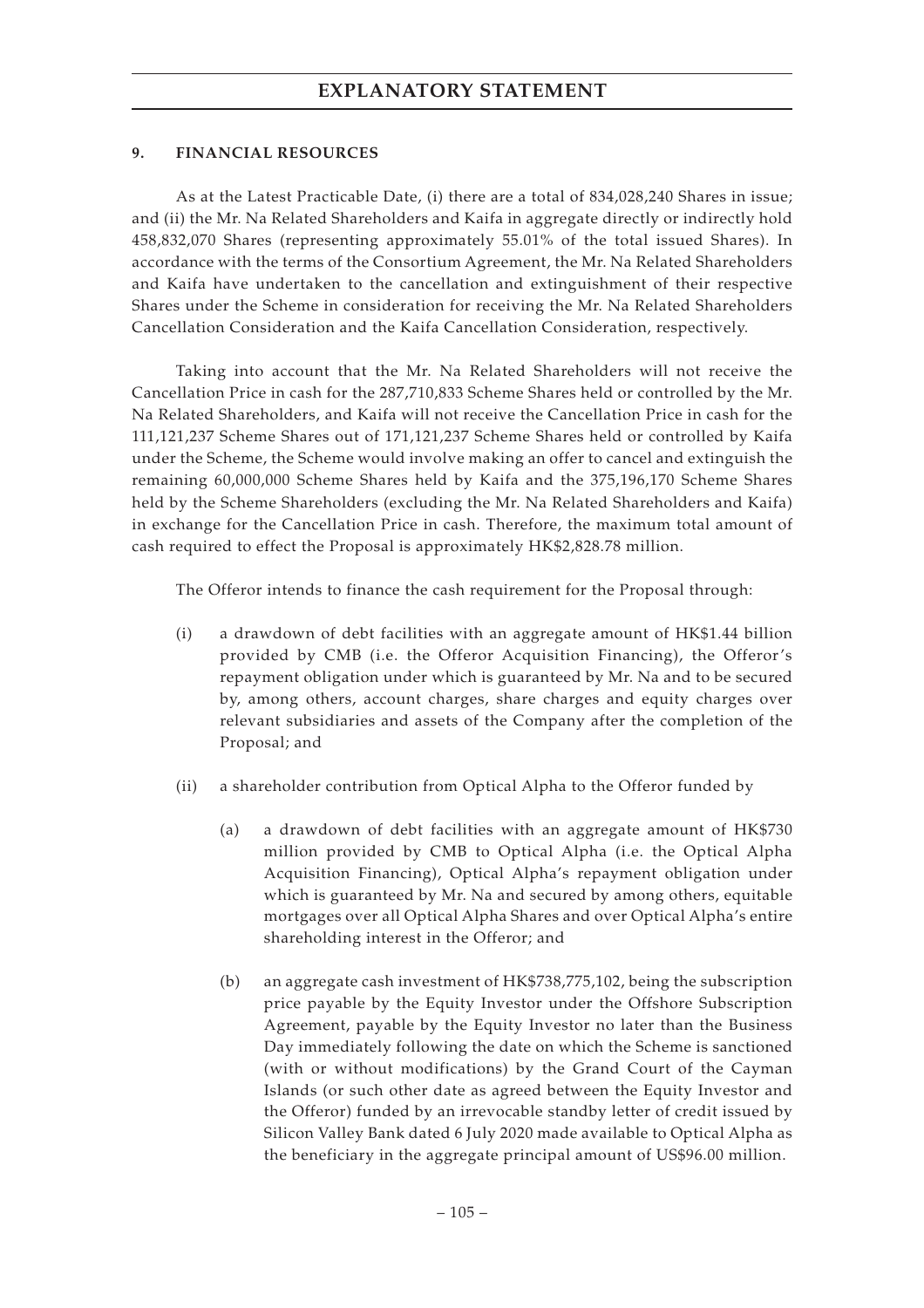As at the Latest Practicable Date, a sum of RMB660 million (approximately equivalent to HK\$730 million) had been deposited into the designated bank account pursuant to the Subscription Investor's Irrevocable Undertakings and the terms of the Onshore Subscription Agreement for the purpose of satisfying one of the conditions precedent for the drawdowns of the Offeror Acquisition Financing and the Optical Alpha Acquisition Financing and the entire share capital of the Subscription Investor had been pledged to the designated bank.

CICC, the financial adviser to the Offeror, is satisfied that sufficient financial resources are available to the Offeror for discharging its obligations in respect of the full implementation of the Proposal in accordance with its terms.

#### **10. INFORMATION ON THE OFFEROR AND OFFEROR CONCERT PARTIES**

#### **(a) Offeror**

The Offeror is a business company incorporated in the BVI with limited liability. As at the Latest Practicable Date, it is held as to 82.21% by Optical Alpha and 17.79% by Kaifa.

### **(b) Optical Alpha**

Optical Alpha is a business company incorporated in the BVI with limited liability. As at the Latest Practicable Date, it is held as to 73.54% by the Mr. Na Related Shareholders (including 3.16% by Mandarin Assets, 56.90% by O-Net BVI and 13.48% by O-Net SAPL) and 26.46% by the Equity Investor. Upon completion of the Onshore Subscription Agreement, it is expected that Optical Alpha will be held as to 58.89% by the Mr. Na Related Shareholders (including 3.90% by Mandarin Assets, 44.46% by O-Net BVI, 10.53% by O-Net SAPL), 20.68% by the Equity Investor and 20.43% by the Subscription Investor.

### **(c) Mr. Na Related Shareholders**

The Mr. Na Related Shareholders comprise Mandarin Assets, O-Net BVI and O-Net SAPL.

#### *Mandarin Assets*

Mandarin Assets is a business company incorporated in the BVI with limited liability and wholly owned by Mr. Na.

Mr. Na is the chairman of the Board, the chief executive officer of the Company and an executive Director. Mr. Na joined the Company as the chief executive officer in January 2002 and was subsequently appointed as the co-chairman of the Board and an executive Director on 12 November 2009. He was re-designated from co-chairman to chairman of the Board on 7 October 2016. He is the chairman of each of the Nomination Committee and the Corporate Governance Committee and a member of the Remuneration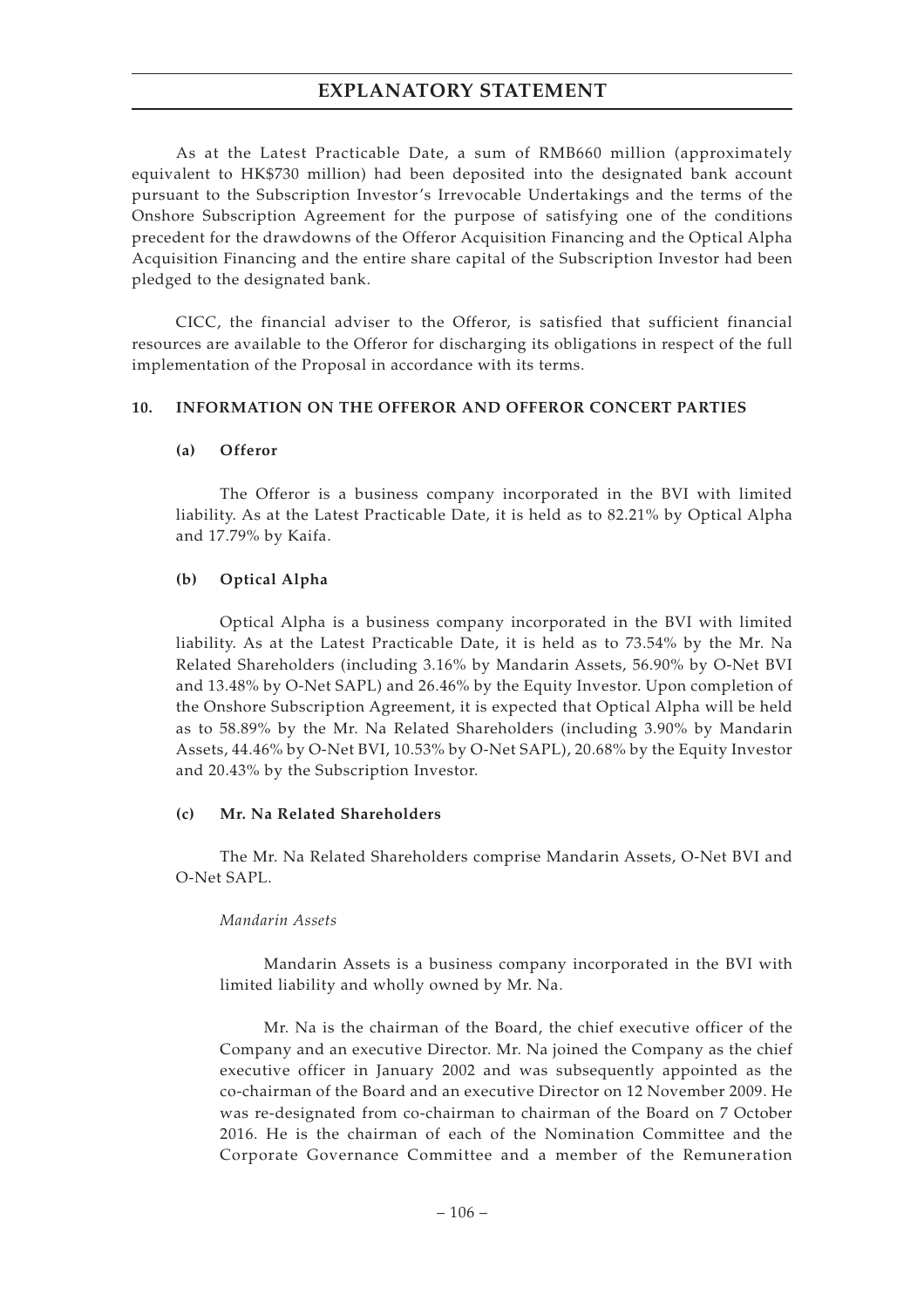Committee of the Company. Mr. Na is also a director of all the subsidiaries of the Company. He is responsible for the Company's overall corporate strategy, management team development and daily operations.

Mr. Na is also the sole director of each of the Offeror, Optical Alpha, Mandarin Assets and O-Net SAPL.

*O-Net BVI*

O-Net BVI is a business company incorporated in the BVI and is controlled as to (i) approximately 36.67% by Mr. Na and his controlled corporations; (ii) approximately 34.07% by Hsin Chong International Holdings Limited and its wholly owned subsidiaries; and (iii) approximately 29.26% by other shareholders (none of which controls 20% or more of the voting rights of O-Net BVI).

Mr. Na and Mr. Huang Bin are the directors of O-Net BVI.

*O-Net SAPL*

O-Net SAPL is a business company incorporated in the BVI and is wholly owned by O-Net BVI.

O-Net SAPL is the trustee of the Restricted Share Award Scheme. Pursuant to the rules of the Restricted Share Award Scheme, the Board may, from time to time, at their absolute discretion select the grantee(s) after taking into account various factors as they deem appropriate for participation in the Restricted Share Award Scheme and determine the number of Shares to be awarded to such grantee(s). The 54,105,450 Shares held by O-Net SAPL as at the Latest Practicable Date comprised Shares subscribed for or purchased by O-Net SAPL and are held on trust by O-Net SAPL for the relevant selected grantees under the Restricted Share Award Scheme until such Share awards are vested with the relevant selected grantees in accordance with the rules of the Restricted Share Award Scheme, which provide, among other things, that the vesting of the Share awards with the relevant selected grantees is subject to O-Net SAPL's sole absolute discretion taking into account the interests of any selected grantee or the selected grantees as a whole. O-Net SAPL intended that none of the outstanding Share awards granted under the Restricted Shares Award Scheme shall vest on or prior to the Effective Date.

According to the rules of the Restricted Share Award Scheme, if there is a change in control of the Company by way of a scheme of arrangement, the Board shall have the discretion to decide whether the share awards granted thereunder shall vest or lapse on the date when such change of control event becomes or is declared unconditional. The decision of the Board shall be subject to the final decision and determination of O-Net SAPL as the trustee of the Restricted Share Award Scheme. For this purpose, the Board and O-Net SAPL have decided that all share awards granted but not vested under the Restricted Share Award Scheme shall lapse on the Effective Date.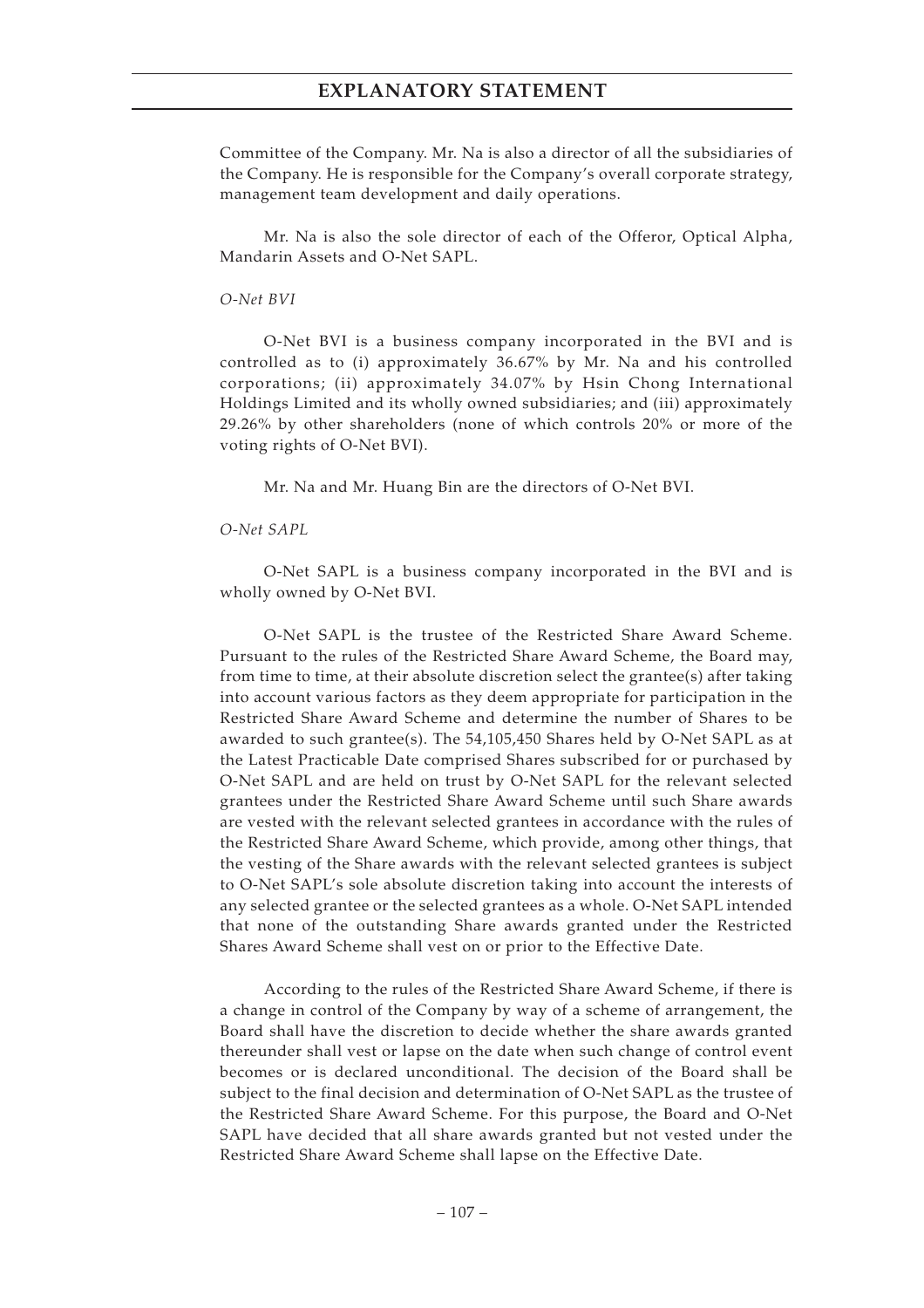It is accordingly expected that all the share awards granted but not vested under the Restricted Shares Award Scheme that are outstanding as at the Latest Practicable Date (representing all the Shares currently held by O-Net SAPL as at the Latest Practicable Date) will lapse on the Effective Date. No compensation has been or will be provided to the relevant grantee(s) directly or indirectly in this respect.

#### **(d) Kaifa**

Kaifa is incorporated in Hong Kong with limited liability and is a wholly-owned subsidiary of Shenzhen Kaifa, a listed company on the Shenzhen Stock Exchange.

Kaifa is an investment holding company. Shenzhen Kaifa is principally engaged in research and development, production control, procurement management, logistics support, and other electronic manufacturing services and supply chain management services.

The board of directors of Kaifa comprises Mr. Zhou Jian, Mr. Cheng Kwok Wing and Mr. Chen Zhujiang.

The board of directors of Shenzhen Kaifa comprises Mr. Zhou Jian, Mr. Cheng Kwok Wing, Mr. Li Gang, Mr. Liu Yanwu, Mr. Chen Zhujiang, Mr. Dong Dawei, Mr. Qiu Daliang, Mr. Song Chunlei and Mr. Bai Junjiang.

#### **(e) Equity Investor**

The Equity Investor, LVC Technology Legend Limited, is a company incorporated in the Cayman Islands with limited liability and an investment vehicle wholly-owned by LVC Prime LP ("**LVC Prime Fund**"). LVC Prime Fund is a Cayman Islands exempted limited partnership. The general partner of LVC Prime Fund is Loyal Valley Capital Advantage Fund II Limited ("**LVC Fund II GP**"). LVC Fund II GP is a company incorporated in the Cayman Islands with limited liability whose principal business is investment holding and is wholly-owned by LVC Holdings Limited, which is in turn a company incorporated in the Cayman Islands with limited liability which is ultimately controlled by Mr. Andy Lin (Lijun Lin), founder of Loyal Valley Capital, a private equity investment company.

The sole director of the Equity Investor and LVC Holdings Limited is Mr. Andy Lin (Lijun Lin).

#### **(f) Subscription Investor**

The Subscription Investor, Shenzhen Zhengxinhe Consultancy Company Limited\* (深圳市正信禾諮詢有限責任公司), is a company established in the PRC with limited liability in relation to the Proposal, which is owned as to 93.33% by Shenzhen Songhe Zhengxingu LP (i.e. Shenzhen Songhe Zhengxingu Entrepreneurship Investment Limited Partnership\* (深圳市松禾正心谷創業投資合夥 企業(有限合夥))) and 6.67% by Zhejiang Zhongrong Zhengyang Investment Management Company Limited\* (浙江中融正陽投資管理有限公司) ("**Zhejiang Zhongrong**"). The sole director of the Subscription Investor is Ms. Yuan Hongwei.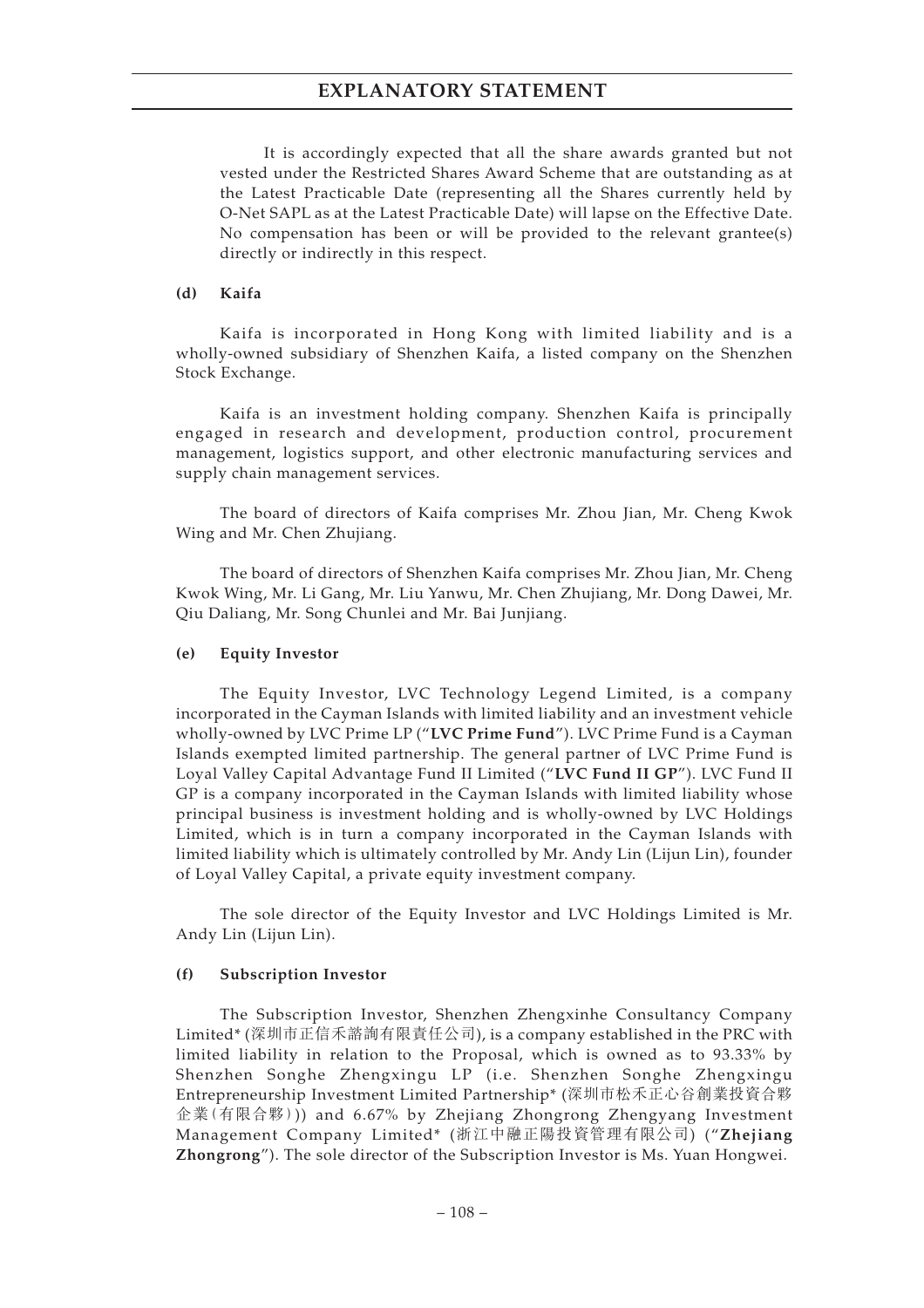Shenzhen Songhe Zhengxingu LP is a limited partnership fund established in the PRC in relation to the Proposal. The general partners of Shenzhen Songhe Zhengxingu LP are Shanghai Loyal Valley Investment Management Co., Limited\* (上海正心谷投資管理有限公司) (previously known as Shanghai Shengge Investment Management Limited\* (上海盛歌投資管理有限公司)) ("**Shanghai Loyal Valley**"), which is a member of Loyal Valley Capital, and Shenzhen Songhe Growth Fund Management Limited\* (深圳市松禾成長基金管理有限公司) ("**Shenzhen Songhe Growth Fund**"). Shenzhen Songhe Growth Fund is also the fund manager of Shenzhen Songhe Zhengxingu LP. The limited partners of Shenzhen Songhe Zhengxingu LP are Shenzhen Songhe Haichuang Entrepreneurship Investment Limited Partnership\* (深圳市松禾海創創業投資合夥企業(有限合夥)) ("**Shenzhen Songhe Haichuang LP**"), Shenzhen Songhexin LP (i.e. Shenzhen Songhexin Entrepreneurship Investment Limited Partnership\* (深圳市松和信創業投資合夥企業 (有限合夥)), Shanghai Tanying Investment Limited Partnership\* (上海檀英投資合夥 企業(有限合夥)) ("**Shanghai Tanying LP**") and Shenzhen Zhongzhao Hefeng Entrepreneurship Investment Limited Partnership\* (深圳市中釗和楓創業投資合夥企 業(有限合夥)) ("**Shenzhen Zhongzhao Hefeng LP**"). Details of the general partners and limited partners of Shenzhen Songhe Zhengxingu LP are set out below:

- **Shanghai Loyal Valley:** Shanghai Loyal Valley, which is a member of Loyal Valley Capital, is a company established in the PRC with limited liability and is wholly-owned by Mr. Andy Lin (Lijun Lin). Shanghai Loyal Valley is principally engaged in investment management. The sole director of Shanghai Loyal Valley is Mr. Andy Lin (Lijun Lin);
- **Shenzhen Songhe Growth Fund:** Shenzhen Songhe Growth Fund is a company established in the PRC with limited liability and is owned as to 42.5% by Shenzhen Songhe Chanye Capital Management Limited Partnership\* (深圳市松禾產業資本管理合夥企業(有限合夥)) ("**Shenzhen Songhe Chanye LP**") and as to 57.5% by Shenzhen Songhe Entrepreneurship Investment Limited\* (深圳市松禾創業投資有限公司) ("**Shenzhen Songhe Entrepreneurship Investment**"). Shenzhen Songhe Growth Fund is principally engaged in investment management. The board of directors of Shenzhen Songhe Growth Fund comprises Mr. Li Wei, Mr. Luo Fei and Ms. Yuan Hongwei.

Shenzhen Songhe Chanye LP is a limited liability partnership established in the PRC and is principally engaged in equity investment. Its general partner is Mr. Luo Fei.

Shenzhen Songhe Entrepreneurship Investment is a company established in the PRC with limited liability, which is owned as to 77.87% by Ms. Cui Jingtao, its single largest shareholder. Shenzhen Songhe Entrepreneurship Investment is principally engaged in entrepreneurship investment.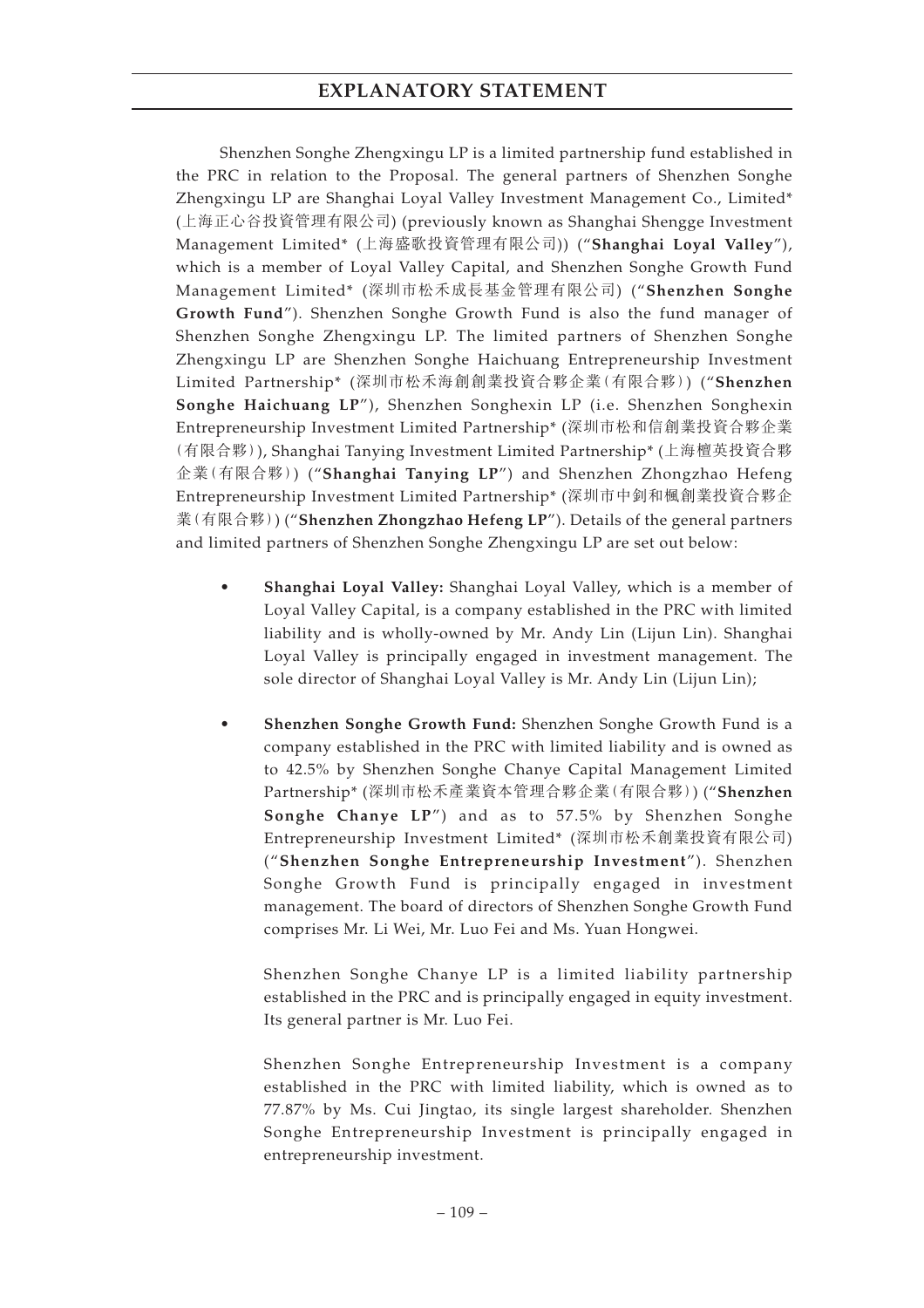- **Shenzhen Songhexin LP:** Shenzhen Songhexin LP is a limited partnership established in the PRC. Its general partner is Shenzhen Songhe Growth Fund and its limited partners are Shenzhen Songhe Entrepreneurship Investment and Guosen Capital, which is a company established in the PRC with limited liability and is wholly owned by Guosen Securities, a company listed on the Shenzhen Stock Exchange (stock code: 002736) and is principally engaged in the provision of financial services.
- **Shenzhen Songhe Haichuang LP:** Shenzhen Songhe Haichuang LP is a limited partnership established in the PRC in relation to the Proposal. Its general partner is Shenzhen Songhe Growth Fund and its limited partners are Shenzhen Songhe Entrepreneurship Investment (which holds the largest attributable interest, being 71.4677% in Shenzhen Songhexin LP) and 16 natural persons.
- **Shanghai Tanying LP:** Shanghai Tanying LP is a limited partnership established in the PRC and is principally engaged in equity investment. Its general partner is Shanghai Loyal Valley.
- **Shenzhen Zhongzhao Hefeng LP:** Shenzhen Zhongzhao Hefeng LP is a limited partnership established in the PRC and is principally engaged in entrepreneurship investment. Its general partner is Shenzhen Qianhai Zhongzhao Capital Management Limited\* (深圳市前海中釗資本管理有限 公司) ("**Shenzhen Qianhai Zhongzhao**"), which is a company established in the PRC with limited liability and owned as to 65% by Mr. Zheng Huanjian and 35% by Mr. Zhou Xiaohang. Shenzhen Qianhai Zhongzhao is principally engaged in entrepreneurship investment.

Zhejiang Zhongrong is a company established in the PRC with limited liability and owned as to 50% by Mr. Wei Guohua and 50% by Mr. Tang Zheng. Zhejiang Zhongrong is principally engaged in industrial investment management.

## **(g) HC Capital**

HC Capital held more than 20% of the total voting rights of O-Net BVI, which in turn held 56.90% of the Optical Alpha Shares in issue as at the Latest Practicable Date, and Optical Alpha held 82.21% of the Offeror Shares in issue as at the Latest Practicable Date. Accordingly, HC Capital is presumed to be acting in concert with the Offeror by virtue of class (1) of the definition of "acting in concert" in the Takeovers Code. HC Capital is wholly-owned by Hsin Chong International Holdings Limited, which is in turn held as to 79.1% by HSBC Trustee (HK) Limited as the executor of the will of the late Dr. Meou-tsen Geoffrey Yeh.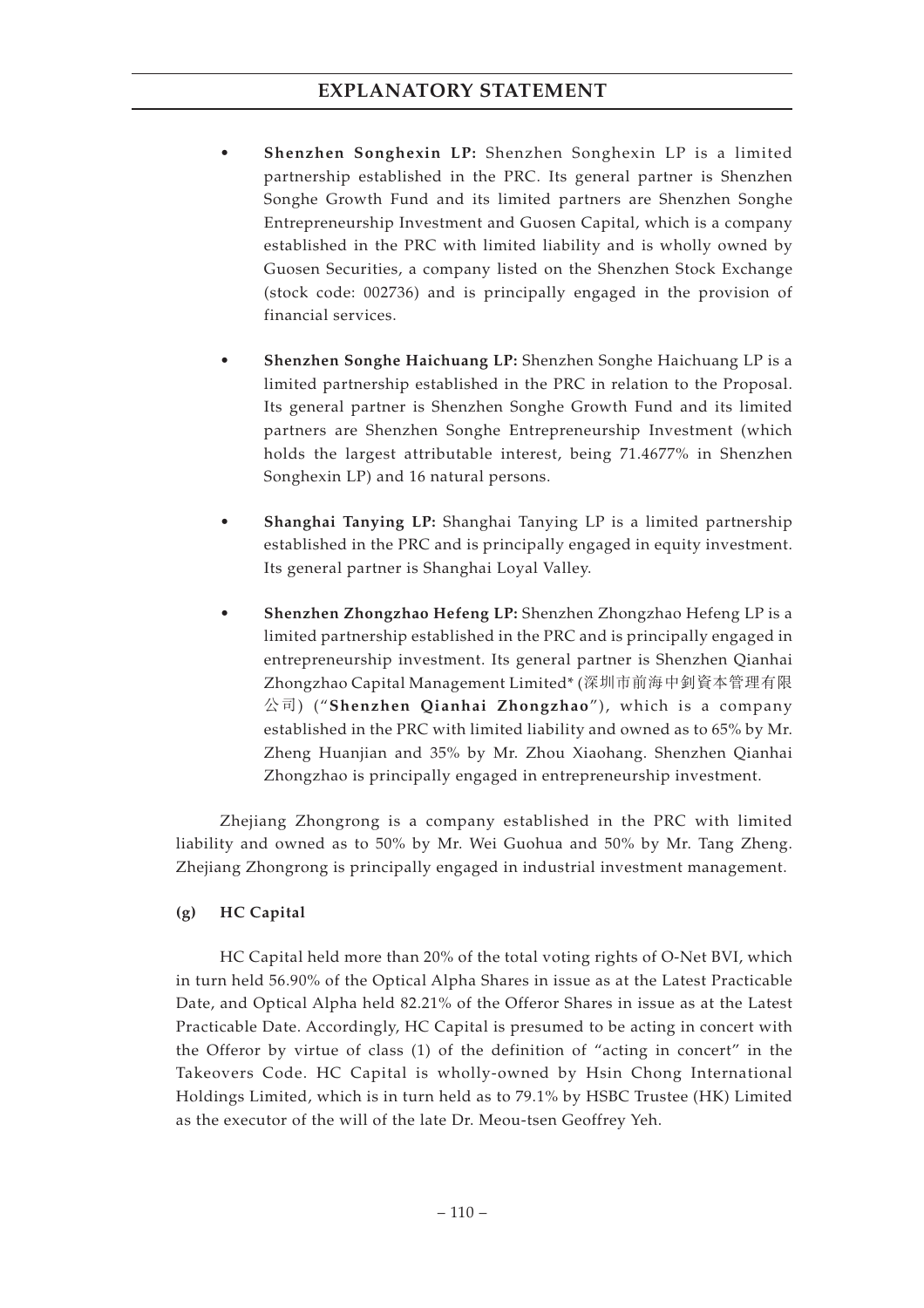#### **11. INFORMATION ON THE GROUP**

The Group is principally engaged in the design, manufacturing and sale of optical networking products for the high-speed telecommunications and data communications systems as well as machine vision systems and sensors for smart manufacturing market.

#### **12. IF THE SCHEME IS NOT APPROVED OR THE PROPOSAL LAPSES**

Subject to the requirements of the Takeovers Code, the Scheme will lapse if any of the Conditions has not been fulfilled or waived, as applicable, on or before the Long Stop Date. The listing of the Shares on the Stock Exchange will not be withdrawn if the Scheme does not become effective or the Proposal otherwise lapses. If the Proposal and the Scheme lapse, no change in the shareholding structure of the Company will result from the Proposal and the Scheme, and the shareholding structure of the Company as at the Latest Practicable Date as set out in the section headed "*6. Shareholding Structure*" in the Explanatory Statement shall remain unchanged (assuming that there is no other change in the shareholding structure of the Company from the Latest Practicable Date up to the date on which the Proposal and the Scheme lapse). Accordingly, the Company will continue to be able to maintain sufficient public float in its Shares under Rule 8.08 of the Listing Rules in the event that the Proposal and the Scheme lapse.

**If the Scheme is not approved or the Proposal otherwise lapses, there are restrictions under the Takeovers Code on making subsequent offers, to the effect that neither the Offeror nor any person who acted in concert with it in the course of the Proposal (nor any person who is subsequently acting in concert with any of them) may within 12 months from the date on which the Scheme is not approved or the Proposal otherwise lapses, announce an offer or possible offer for the Company, except with the consent of the Executive.**

#### **13. WITHDRAWAL OF LISTING OF THE SHARES**

Upon the Scheme becoming effective, all the Scheme Shares will be cancelled and extinguished (with the equivalent number of new Shares being simultaneously issued and credited as fully paid to the Offeror) and the share certificates for the Scheme Shares will thereafter cease to have effect as documents or evidence of title.

The Company will make an application for the listing of the Shares to be withdrawn from the Stock Exchange in accordance with Rule 6.15(2) of the Listing Rules, with effect after the Effective Date.

The Shareholders will be notified by way of an announcement of the dates of the last day for dealing in the Shares and the day on which the Scheme and the withdrawal of the listing of the Shares on the Stock Exchange will become effective.

#### **14. REGISTRATION AND PAYMENT**

Assuming that the Scheme Record Date falls on Thursday, 15 October 2020, it is proposed that the register of members of the Company will be closed from Thursday, 8 October 2020 (or such other date as Shareholders may be notified by an announcement) onwards in order to determine entitlements under the Scheme. In order to qualify for entitlements under the Scheme, Scheme Shareholders should ensure that the transfers of Share to them accompanied by the relevant share certificates must be lodged with the Share Registrar at 17M Floor, Hopewell Centre, 183 Queen's Road East, Wanchai, Hong Kong before 4:30 p.m. on Wednesday, 7 October 2020.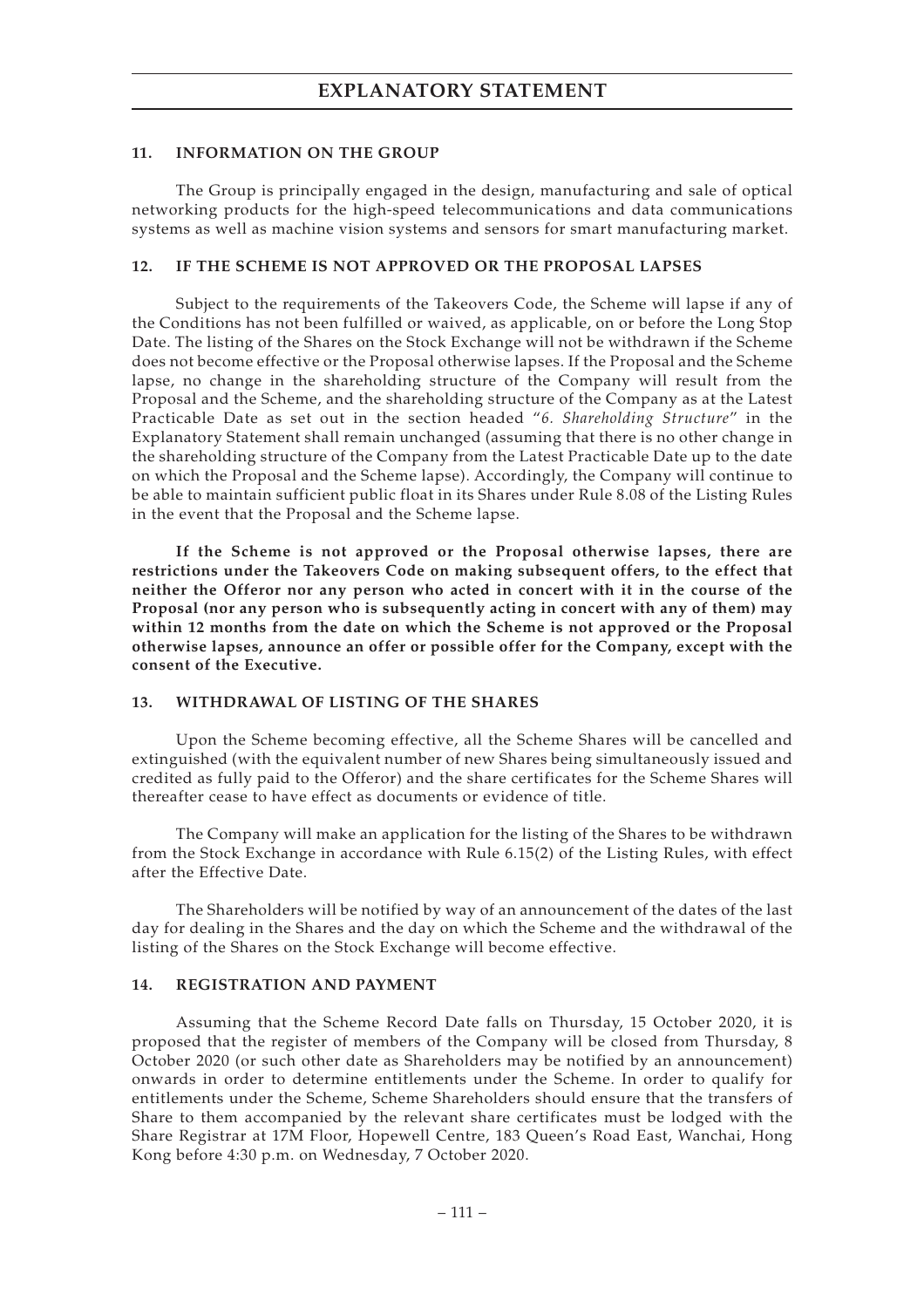Upon the Scheme becoming effective, the Cancellation Price will be paid to the Scheme Shareholders whose names appear in the register of members of the Company on the Scheme Record Date as soon as possible but in any event within seven business days (as defined in the Takeovers Code) following the Effective Date. On the basis that the Scheme becomes effective on Thursday, 15 October 2020, the cheques for the payment of the Cancellation Price are expected to be despatched on or before Tuesday, 27 October 2020.

Cheques for the payment of the Cancellation Price will be sent by ordinary post in postage pre-paid envelopes addressed to the persons entitled thereto at their respective registered addresses or, in the case of joint holders, to the registered address of that joint holder whose name then stands first in the register of members of the Company in respect of the joint holding. All such cheques will be posted at the risk of the persons entitled thereto and none of the Offeror, the Company, CICC, the Independent Financial Adviser and the Share Registrar and their respective directors, employees, officers, agents, advisers, associates and affiliates and any other persons involved in the Proposal will be responsible for any loss or delay in transmission.

On or after the day being six calendar months after the posting of such cheques, the Offeror shall have the right to cancel or countermand payment of any such cheque which has not been cashed or has been returned uncashed and shall place all monies represented thereby in a deposit account in the Offeror's name with a licensed bank in Hong Kong selected by the Offeror.

The Offeror shall hold such monies until the expiry of six years from the Effective Date and shall, prior to such date, make payments therefrom of the sums payable pursuant to the Scheme to persons who satisfy the Offeror that they are respectively entitled thereto and the cheques of which they are payees have not been cashed. Any payments made by the Offeror shall include any interest accrued on the sums to which the respective persons are entitled pursuant to the Scheme calculated at the annual rate prevailing from time to time at the licensed bank in which the monies are deposited, subject, if applicable, to the deduction of interest, tax or any withholding tax or any other deduction required by law. The Offeror shall exercise its absolute discretion in determining whether or not it is satisfied that any person is so entitled, and a certificate of the Offeror to the effect that any particular person is so entitled or not so entitled, as the case may be, shall be conclusive and binding upon all persons claiming an interest in the relevant monies.

On the expiry of six years from the Effective Date, the Offeror shall be released from any further obligation to make any payments under the Scheme and the Offeror shall be absolutely entitled to the balance (if any) of the sums then standing to the credit of the deposit account in its name, including accrued interest subject to, if applicable, any deduction of interest, tax or any withholding tax or any other deduction required by law and expenses incurred.

Assuming that the Scheme becomes effective, the register of members of the Company will be updated accordingly to reflect the cancellation of all the Scheme Shares and all existing certificates for the Scheme Shares will cease to have effect as documents or evidence of title as from the Effective Date, which is expected to be on Thursday, 15 October 2020 (Cayman Islands time).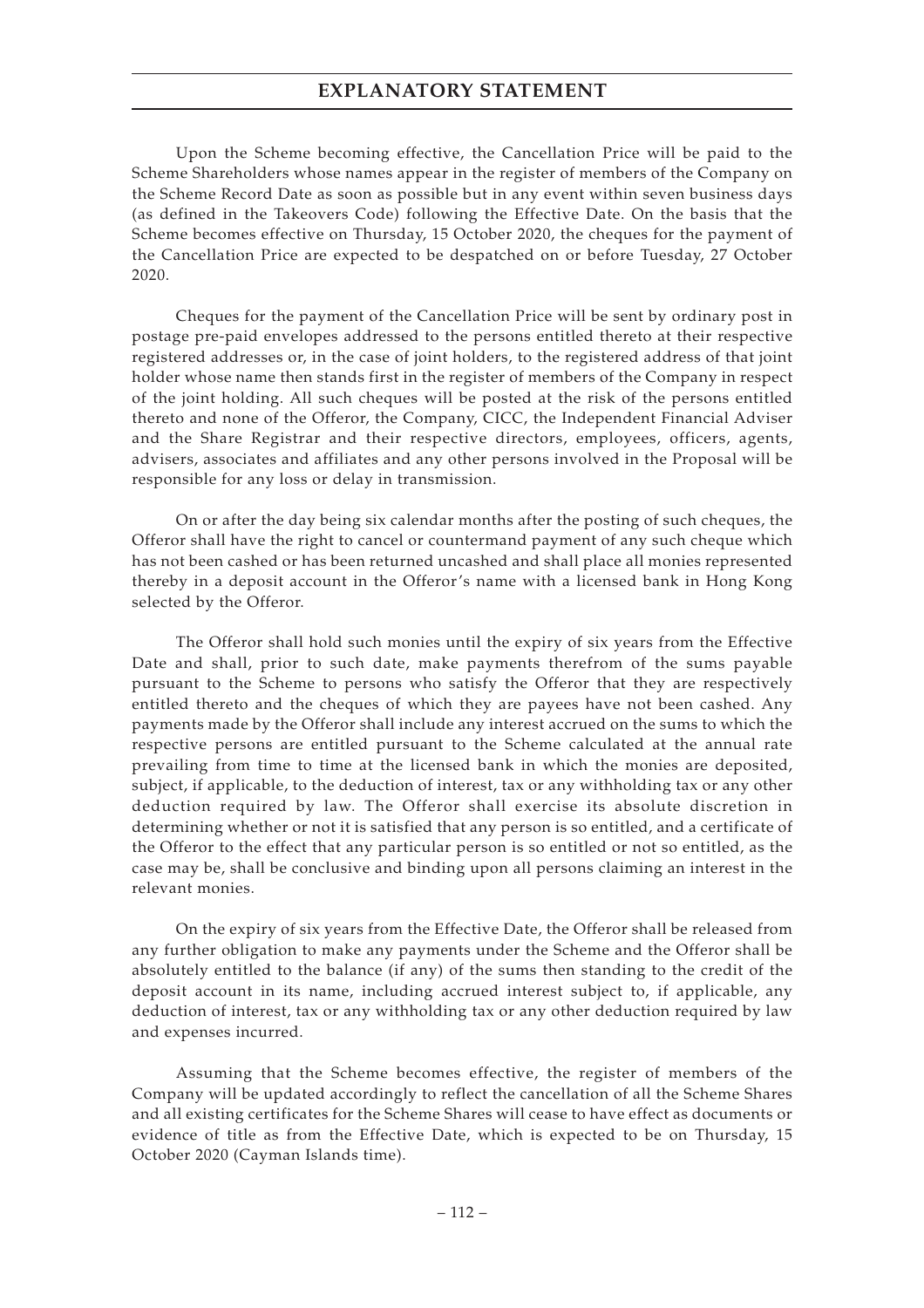Settlement of the Cancellation Price to which any Scheme Shareholder is entitled will be implemented in full in accordance with the terms of the Proposal without regard to any lien, right of set-off, counterclaim or other analogous right to which the Offeror may otherwise be, or claim to be, entitled against such Scheme Shareholder.

#### **15. OVERSEAS SCHEME SHAREHOLDERS**

This Scheme Document has been prepared for the purposes of complying with the laws of Hong Kong and the Cayman Islands, the Takeovers Code and the Listing Rules and the information disclosed may not be the same as that which would have been disclosed if this Scheme Document had been prepared in accordance with the laws of any other jurisdictions.

This Scheme Document does not constitute an offer to buy or sell Shares or the solicitation of an offer to buy or subscribe for the Shares in any jurisdiction to any person to whom it is unlawful to make the offer or solicitation in such jurisdiction.

The making and implementation of the Proposal to Scheme Shareholders who are not resident in Hong Kong may be affected by the applicable laws of the relevant jurisdictions. Any Scheme Shareholders who are not resident in Hong Kong should inform themselves about and observe any applicable legal and regulatory requirements in their own jurisdictions. The Offeror and the Company do not represent that this Scheme Document may be lawfully distributed in compliance with any applicable registration or other requirements in any such jurisdiction, or pursuant to an exemption available thereunder, or assume any responsibility for facilitating any such distribution or offering. In particular, no action has been taken by the Offeror and the Company which is intended to permit a public offering or the distribution of this Scheme Document in any jurisdiction (other than Hong Kong) where action for that purpose is required. Accordingly, it is prohibited to (i) copy, distribute or publish all or part of this Scheme Document or any advertisement or other offering material in any jurisdiction; and to (ii) disclose its content; or (iii) use information contained therein for any purpose other than assessment of the Proposal, unless the information is already publicly available in another form.

It is the responsibility of any overseas Scheme Shareholders wishing to take any action in relation to the Proposal to satisfy themselves as to the full observance of the laws and regulations of the relevant jurisdiction in connection therewith, including the obtaining of any governmental, exchange control or other consents which may be required, compliance with the necessary formalities and the payment of any issue, transfer or other taxes due from such shareholder in such jurisdiction. The Offeror and the Company expressly decline any liability for breach of any of these restrictions by any persons.

Any acceptance by the Scheme Shareholders will be deemed to constitute a representation and warranty from such persons to the Offeror and the Company and their respective advisers, including CICC, that those laws and regulatory requirements have been complied with. If you are in doubt as to your position, you should consult your professional advisers.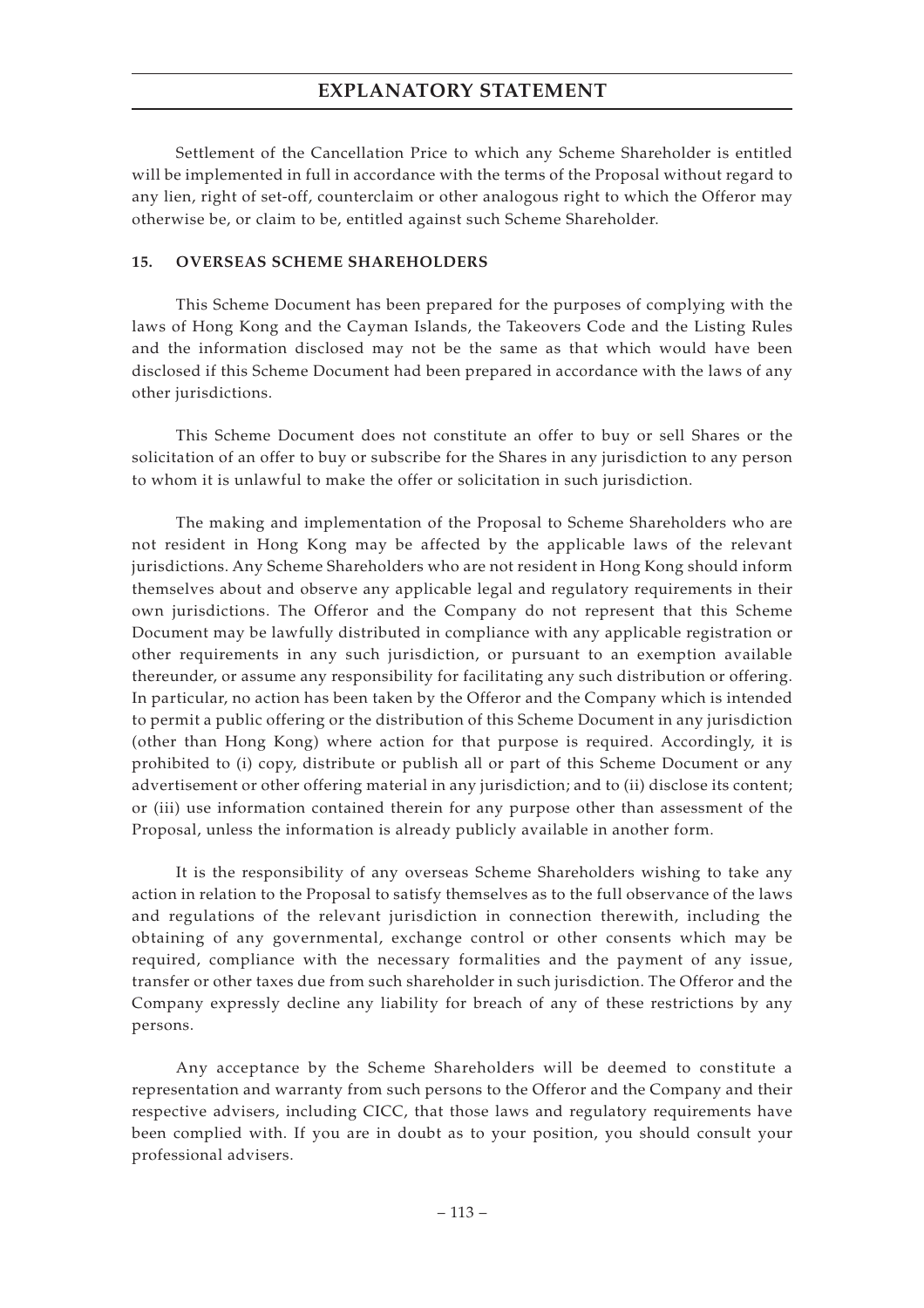#### **16. TAXATION AND INDEPENDENT ADVICE**

As the Scheme does not involve the sale and purchase of Hong Kong stock, no Hong Kong stamp duty will be payable pursuant to the Stamp Duty Ordinance (Chapter 117 of the Laws of Hong Kong) on the cancellation of the Scheme Shares upon the Scheme becoming effective.

All Scheme Shareholders, whether in Hong Kong or in other jurisdictions, are recommended to consult their own professional advisers if they are in any doubt as to the taxation implications of accepting the Proposal and, in particular, whether the receipt of the Cancellation Price would make such Scheme Shareholder liable to taxation in Hong Kong or in other jurisdictions.

**It is emphasised that none of the Offeror, any party acting in concert with the Offeror, the Company, CICC, the Independent Financial Adviser and the Share Registrar and their respective directors, employees, officers, agents, advisers, associates and affiliates or any other persons involved in the Proposal accept responsibility for any tax or other effects on, or liabilities of, any person or persons as a result of their approval or rejection, or the implementation, of the Proposal.**

#### **17. SCHEME SHARES, COURT MEETING AND EGM**

#### **Number of Scheme Shares**

As at the Latest Practicable Date:

- (a) the issued share capital of the Company comprised 834,028,240 Shares, all of which will be subject to the Scheme and regarded as Scheme Shares;
- (b) the Disinterested Shareholders were holders of an aggregate of 372,408,170 Shares, representing approximately 44.65% of the total issued Shares. All of these 372,408,170 Shares will form part of the Scheme Shares; and
- (c) the Mr. Na Related Shareholders, Kaifa and HC Capital, being Offeror Concert Parties, in aggregate directly or indirectly hold 461,620,070 Shares (representing approximately 55.35% of the total issued Shares). All of these 461,620,070 Shares will form part of the Scheme Shares.

#### **Court Meeting**

In accordance with the direction of the Grand Court, the Court Meeting will be held for the purpose of considering and, if thought fit, passing the resolution to approve the Scheme (with or without modification(s)). All Disinterested Shareholders whose names appear on the register of members of the Company as at the Meeting Record Date will be entitled to attend and vote on the Scheme at the Court Meeting in person or by proxy. Mr. Na Related Shareholders, Kaifa and HC Capital, being Offeror Concert Parties, will not vote on the Scheme at the Court Meeting.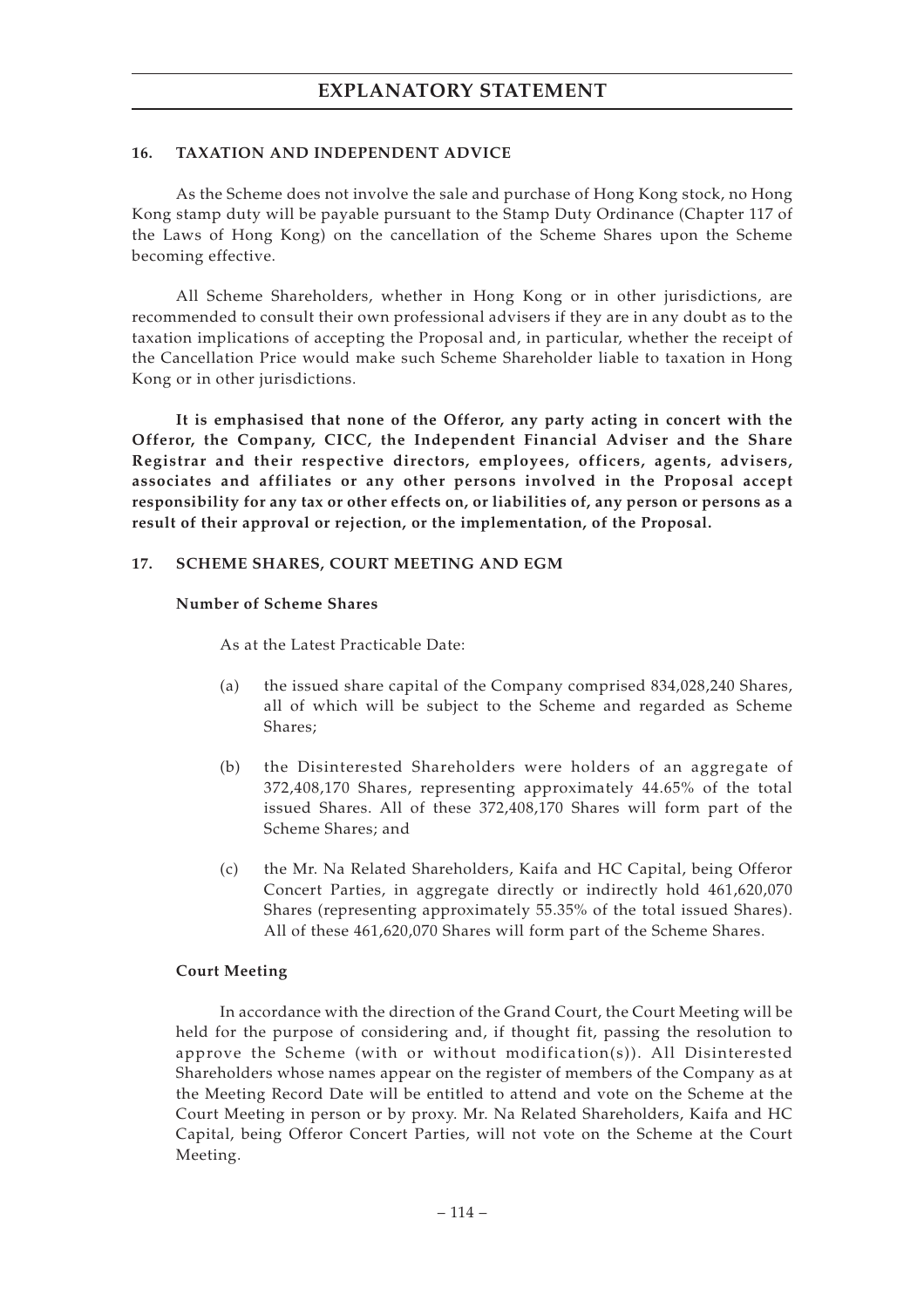For the purpose of Condition (a) in the section headed "*3. Conditions to the Proposal*" in the Explanatory Statement, the Scheme will become effective subject to, among others, the approval of the Scheme (by way of poll) by a majority in number of the Disinterested Shareholders representing not less than 75% in value of the Shares held by the Disinterested Shareholders, present and voting either in person or by proxy at the Court Meeting in accordance with the Companies Law.

In accordance with the Companies Law, the abovementioned "majority in number" requirement in Condition (a) will be met if the number of Disinterested Shareholders voting in favour of the Scheme at the Court Meeting exceeds the number of Disinterested Shareholders voting against the Scheme at the Court Meeting. For this purpose, the number of Disinterested Shareholders, present and voting in person or by proxy, will be counted. In accordance with the direction from the Grand Court, for the purpose of the abovementioned "majority in number" requirement in Condition (a), HKSCC Nominees shall be permitted to vote once for and once against the Scheme in accordance with the instructions received by it from the Investor Participants and other CCASS Participants. Thus:

- (i) if HKSCC Nominees receives instructions to vote for the Scheme and instructions to vote against the Scheme, it shall vote once for and once against the Scheme in accordance with such instructions, and be counted as one Shareholder under the votes "for" the Scheme and as one Shareholder under the votes "against" the Scheme;
- (ii) if HKSCC Nominees only receives instructions to vote for the Scheme, it shall vote once for the Scheme in accordance with such instructions, and be counted as one Shareholder under the votes "for" the Scheme; and
- (iii) if HKSCC Nominees only receives instructions to vote against the Scheme, it shall vote once against the Scheme in accordance with such instructions, and be counted as one Shareholder under the votes "against" the Scheme.

The number of votes cast in favour of the Scheme and the number of CCASS Participants on whose instructions they are cast, and/or the number of votes cast against the Scheme and the number of CCASS Participants on whose instructions they are cast, will be disclosed to the Grand Court and may be taken into account in deciding whether or not the Grand Court should exercise its discretion to sanction the Scheme.

In accordance with the Companies Law, the abovementioned "75% in value" requirement in Condition (a) will be met if the total number of the Shares being voted in favour of the Scheme is at least 75% of the total number of the Shares voted at the Court Meeting.

Notice of the Court Meeting is set out on pages NCM-1 to NCM-4 of this Scheme Document. The Court Meeting will be held on Friday, 25 September 2020 at the time and place specified in the notice.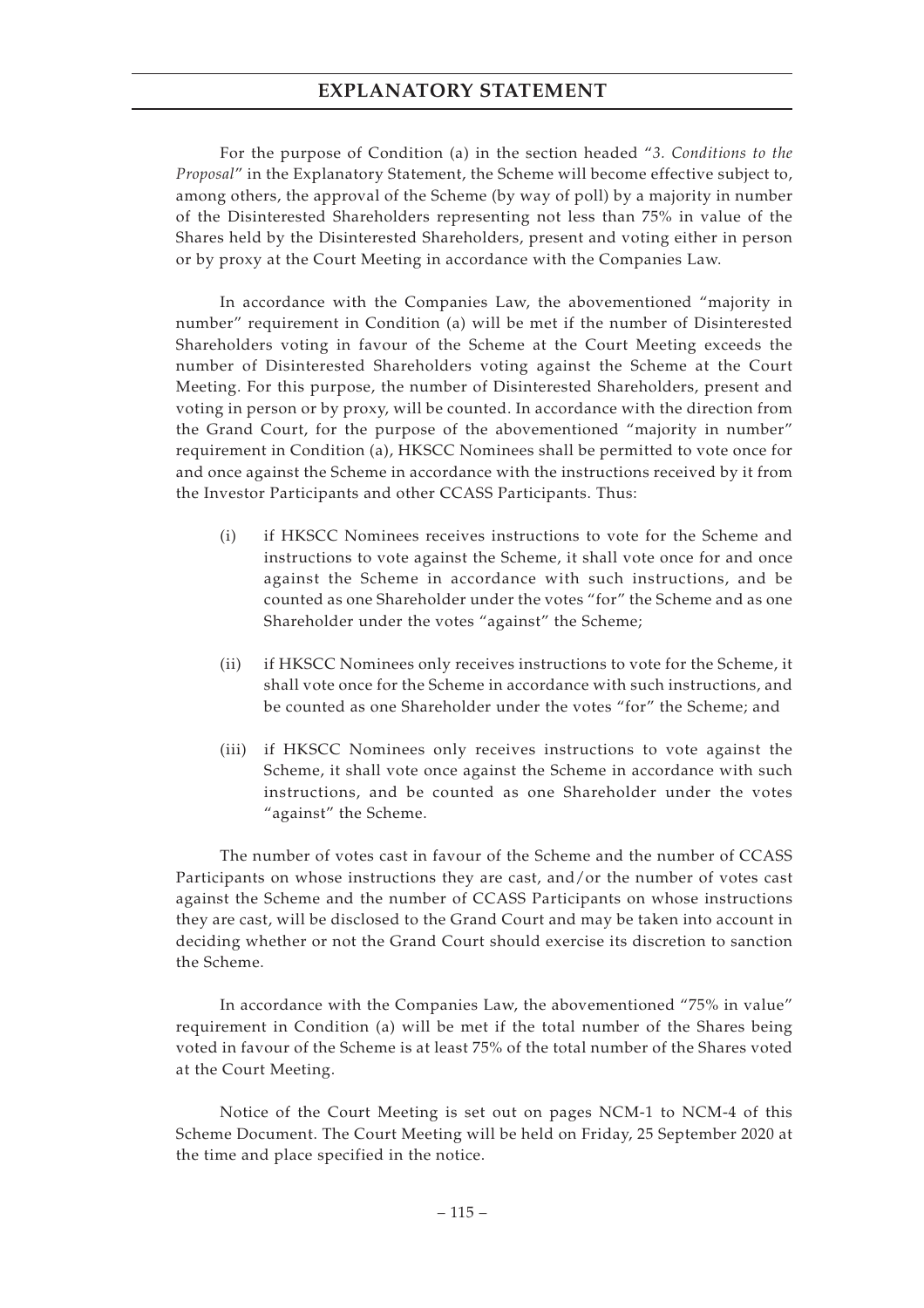#### **EGM**

As soon as practicable after the Court Meeting shall have concluded or been adjourned, the EGM will be held for the purpose of considering and, if thought fit, passing (i) a special resolution to approve the reduction of the issued share capital of the Company by the cancellation and extinguishment of the Scheme Shares; and (ii) an ordinary resolution to apply the reserve created by the cancellation and extinguishment of the Scheme Shares to simultaneously restore the issued share capital of the Company by the allotment and issue to the Offeror of such number of new Shares (credited as fully paid) as is equal to the number of Scheme Shares cancelled.

All Shareholders whose names appear on the register of members of the Company as at the Meeting Record Date will be entitled to attend and vote at the EGM. At the EGM, all votes will be taken by poll and each Shareholder present and voting, either in person or by proxy, will be entitled to either vote all of his/her/its Shares in favour of or against each of the resolutions proposed at the EGM, or he/she/it may vote some of his/her/its Shares in favour of, and any or all of the balance of their Shares against, each of the resolutions proposed at the EGM (and vice versa).

Notice of the EGM is set out on pages EGM-1 to EGM-4 of this Scheme Document. The EGM will be held at the same place and on the same date as at the Court Meeting at 10:30 a.m. (or as soon as practicable after the Court Meeting shall have concluded or been adjourned).

#### **Results of the Court Meeting and the EGM**

An announcement will be made by the Company and the Offeror in relation to the results of the Court Meeting and the EGM no later than 7:00 p.m. on Friday, 25 September 2020. Information on the number of votes cast for and the number of votes cast against the Scheme and the number of CCASS Participants on whose instructions they are cast will be included in this announcement.

As at the Latest Practicable Date, neither the Offeror nor any party acting in concert with it had received any irrevocable commitment to vote for or against the Proposal at the Court Meeting. Under the terms of the Consortium Agreement, the Mr. Na Related Shareholders and Kaifa had provided the Mr. Na Related Shareholders and Kaifa Irrevocable Undertakings, pursuant to which each of the Mr. Na Related Shareholders and Kaifa has irrevocably undertaken and agreed that, among others, it will vote in favour of the resolutions to be proposed at the EGM to approve and give effect to the reduction of the number of issued Shares in the share capital of the Company and any resolutions proposed at the EGM to assist the implementation of the Scheme or are necessary for the Scheme to become effective. As at the Latest Practicable Date, save for the Mr. Na Related Shareholders and Kaifa Irrevocable Undertakings, neither the Offeror nor any party acting in concert with it had received any irrevocable commitment to vote for or against any of the resolutions to be proposed at the EGM.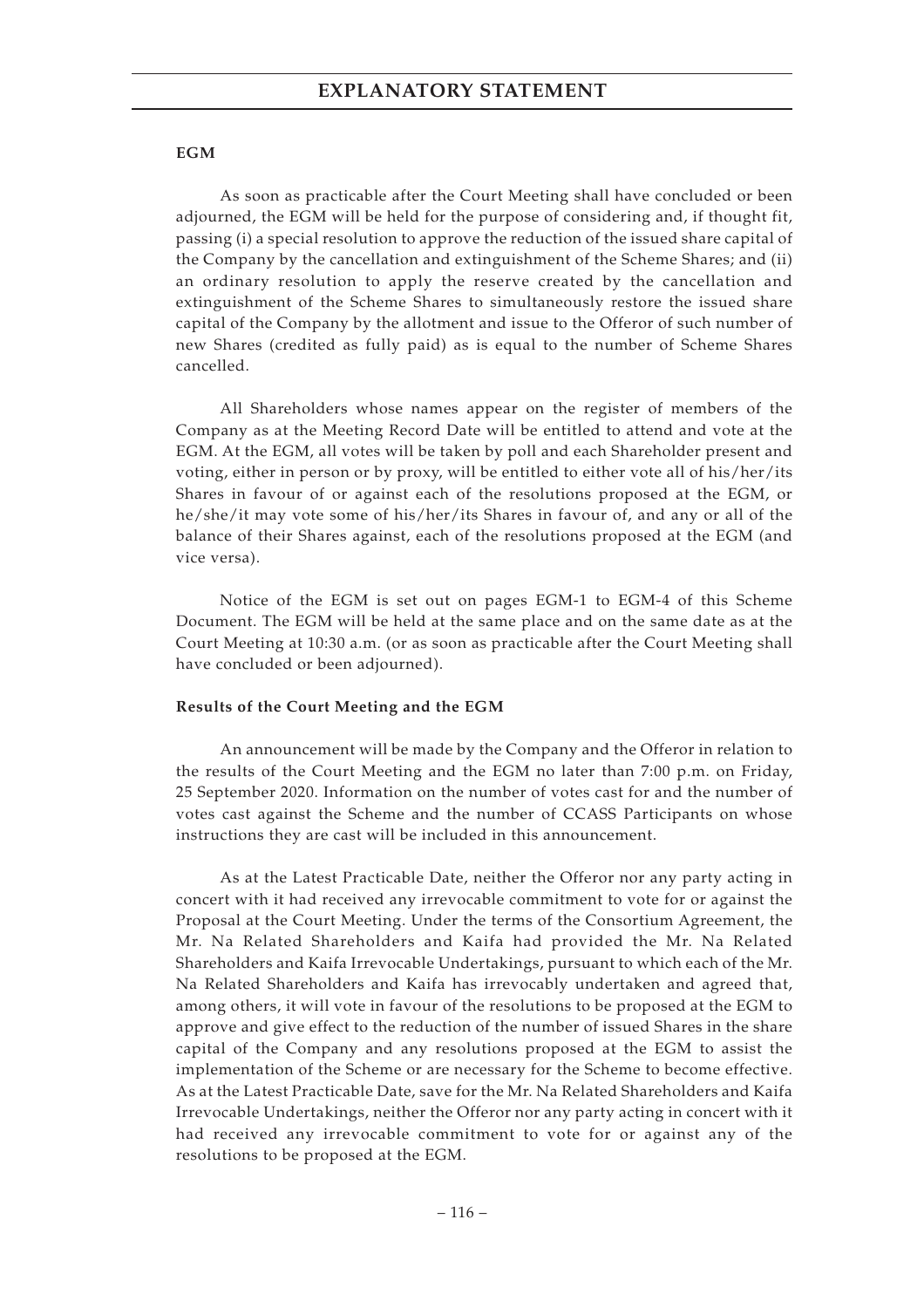If the resolution to be proposed at the Court Meeting and all the resolutions to be proposed at the EGM are passed in fulfilment of Conditions (a) and (b) as set out in the section headed "*3. Conditions to the Proposal*" in the Explanatory Statement on pages 87 to 89 of this Scheme Document, respectively, the expected latest time for trading of the Shares on the Stock Exchange is 4:10 p.m. on Monday, 5 October 2020 (or such other date and time as Shareholders may be notified by way of announcement), and trading in the Shares on the Stock Exchange will cease from then onwards, unless the Scheme is withdrawn or lapses in accordance with its terms and the Takeovers Code subsequently, in which event trading in the Shares on the Stock Exchange will resume after the date on which the Scheme is so withdrawn or lapses and further announcement(s) will be made to notify Shareholders and investors of the Company of the exact date and time by which trading of the Shares on the Stock Exchange will resume.

If the resolution to be proposed at the Court Meeting or if any of the resolutions to be proposed at the EGM is not passed in accordance with Conditions (a) or (b) as set out in the section headed "*3. Conditions to the Proposal*" on pages 87 to 89 of this Scheme Document, respectively, the Scheme and the Proposal will lapse and trading in the Shares on the Stock Exchange will not cease from 4:10 p.m. on Monday, 5 October 2020 onwards. Further announcement(s) will be made in this event.

### **18. ADDITIONAL REQUIREMENTS AS IMPOSED BY RULE 2.10 OF THE TAKEOVERS CODE**

In addition to satisfying any requirements imposed by law as summarised above, other than with the consent of the Executive to dispense with compliance or strict compliance therewith, Rule 2.10 of the Takeovers Code requires that the Scheme may only be implemented if:

- (a) the Scheme is approved by the Disinterested Shareholders holding at least 75% of the votes attaching to the Scheme Shares held by the Disinterested Shareholders that are cast either in person or by proxy at the Court Meeting; and
- (b) the number of votes cast by the Disinterested Shareholders present and voting either in person or by way of proxy at the Court Meeting against the resolution to approve the Scheme at the Court Meeting is not more than 10% of the votes attaching to all Scheme Shares held by all Disinterested Shareholders.

### **19. INDICATIONS AS TO VOTING**

Each of the Directors who hold or are beneficially interested in the Shares, being Mr. Na, Mr. Deng Xinping, Mr. Ong Chor Wei and Mr. Zhao Wei, has indicated that those Shares held by him will be voted in favour of (i) the resolution to approve the Scheme at the Court Meeting (except for Mr. Na, who, as an Offeror Concert Party, will not vote at the Court Meeting as disclosed in the section headed "*17. Scheme Shares, Court Meeting and EGM*" in the Explanatory Statement); and (ii) the resolutions to be proposed at the EGM to approve and give effect to the Scheme.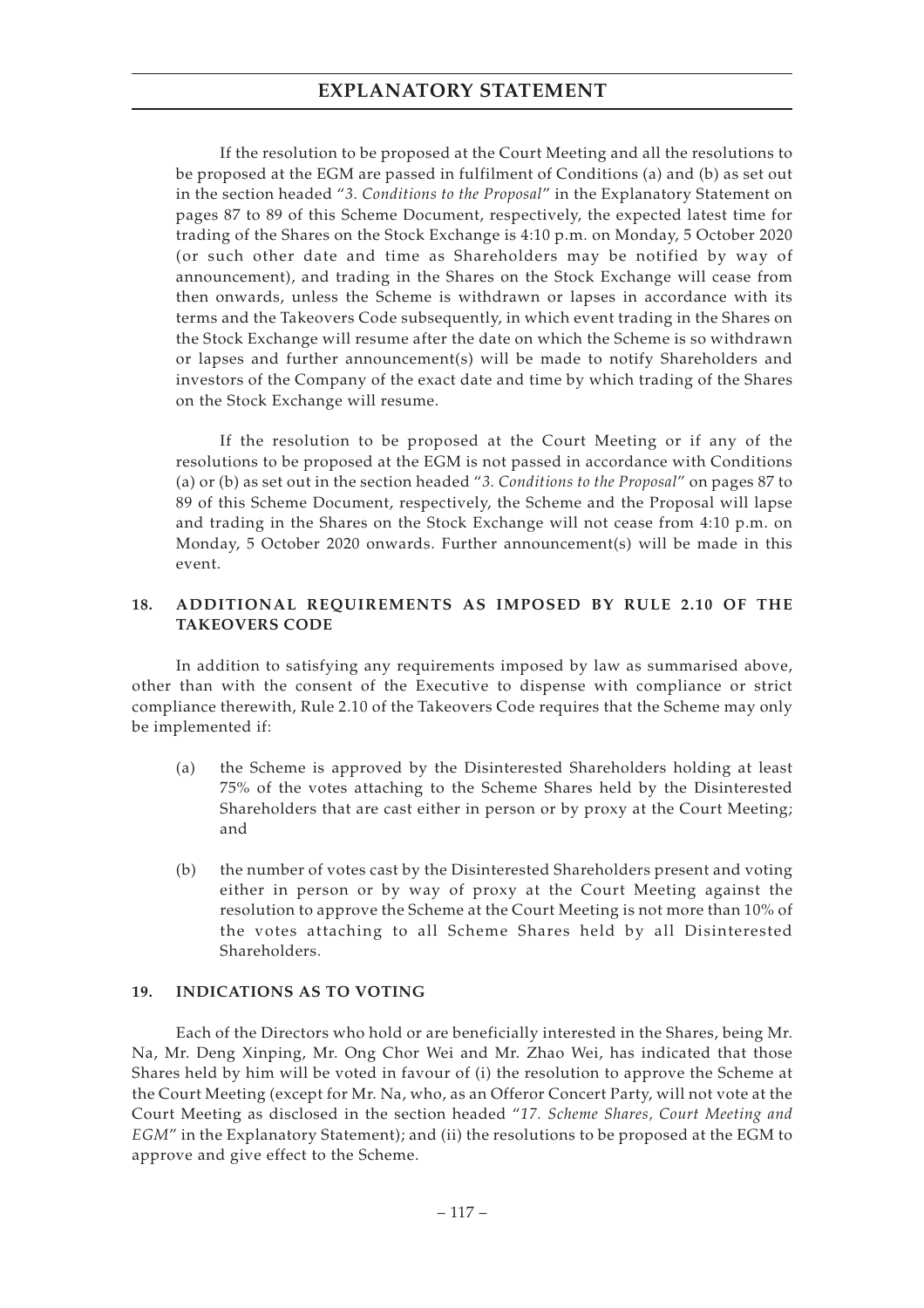#### **20. BINDING EFFECT OF THE SCHEME**

Upon the Scheme becoming effective, it will be binding on the Company and all Scheme Shareholders, regardless of how they voted (or whether they voted) at the Court Meeting and the EGM.

#### **21. ACTIONS TO BE TAKEN**

#### **Actions to be taken by Shareholders**

Disinterested Shareholders who are entitled to attend and vote at the Court Meeting and Shareholders who are entitled to attend and vote at the EGM are those whose names appear on the register of members of the Company as at the close of business on the Meeting Record Date, being Friday, 25 September 2020. In order to qualify to vote at the Court Meeting and the EGM, all transfers of share ownership accompanied by the relevant share certificates must be lodged with the Share Registrar at Shops 1712-1716, 17th Floor, Hopewell Centre, 183 Queen's Road East, Wanchai, Hong Kong before 4:30 p.m. on Monday, 21 September 2020. A subsequent purchaser of Shares will need to obtain a proxy form from the transferor if he/she/it wishes to attend or vote at the Court Meeting or the EGM.

A **pink** form of proxy for use at the **Court Meeting** and a **white** form of proxy for use at the **EGM** are enclosed with this Scheme Document.

Whether or not you are able to attend the Court Meeting and/or the EGM or any adjournment thereof in person, if you are a Disinterested Shareholder, you are strongly urged to complete and sign the enclosed **pink** form of proxy in respect of the Court Meeting, and if you are a Shareholder, you are strongly urged to complete and sign the enclosed **white** form of proxy in respect of the EGM, in accordance with the instructions printed thereon, and to lodge them at the office of the Share Registrar, Computershare Hong Kong Investor Services Limited, at 17M Floor, Hopewell Centre, 183 Queen's Road East, Wanchai, Hong Kong.

**In order to be valid, the pink form of proxy for use at the Court Meeting should be lodged no later than 10:00 a.m. on Wednesday, 23 September 2020, which is 48 hours before the time appointed for holding the Court Meeting or any adjournment thereof. The pink form of proxy may also be handed to the Chairman of the Court Meeting (who will have absolute discretion on whether or not to accept it) at the Court Meeting. The white form of proxy for use at the EGM should be lodged no later than 10:30 a.m. on Wednesday, 23 September 2020, which is 48 hours before the time appointed for holding the EGM or any adjournment thereof, failing which it will not be valid.**

The completion and return of a form of proxy for the Court Meeting and/or the EGM will not preclude you from attending and voting in person at the relevant meeting or any adjournment thereof should you so wish, and, in such event, the relevant form of proxy will be revoked by operation of law.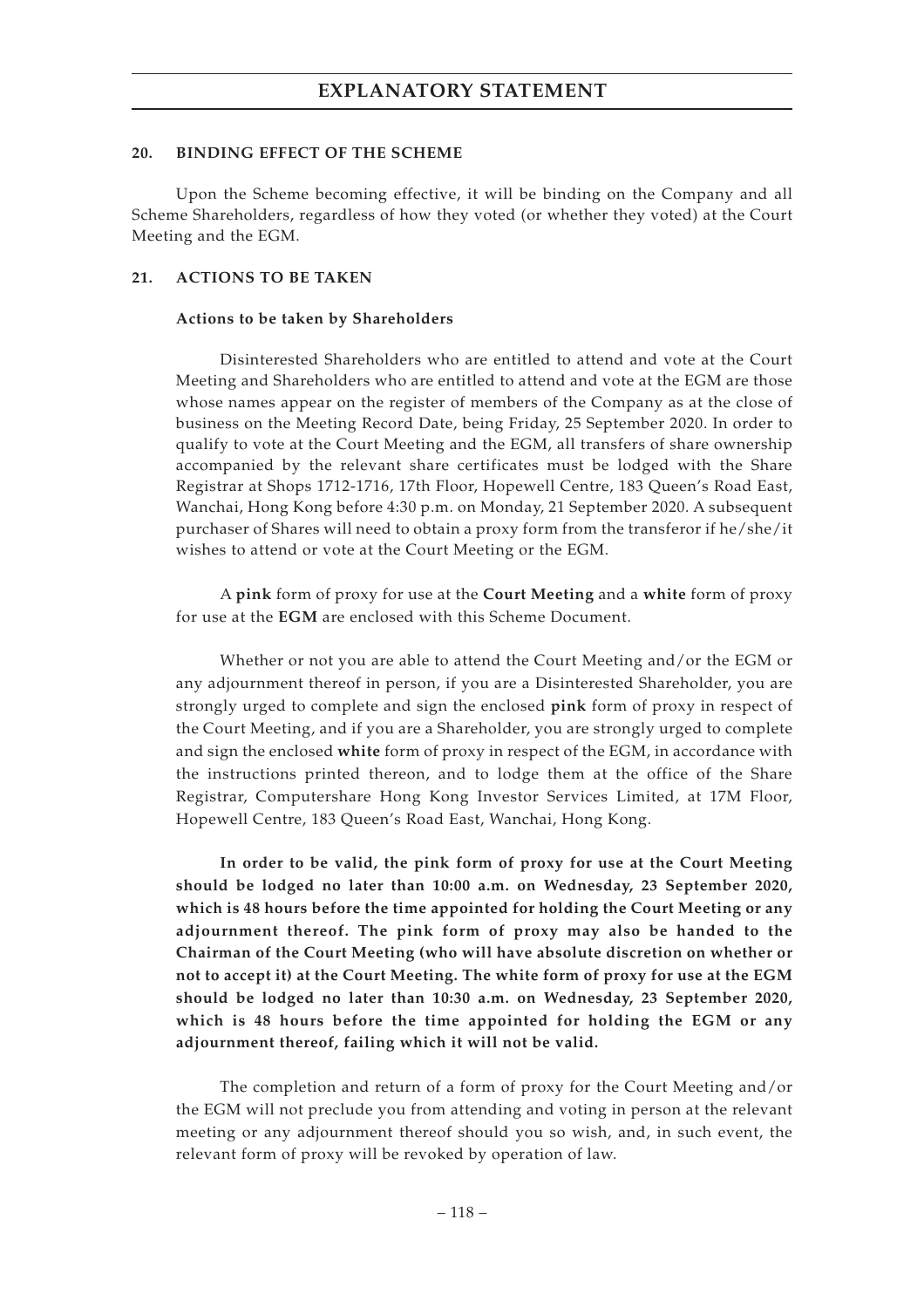If you do not appoint a proxy and you do not attend and vote at the Court Meeting and/or the EGM, you will still be bound by the outcome of the Court Meeting and/or the EGM if, among other things, the resolutions are passed by the requisite majorities of the Disinterested Shareholders or the Shareholders (as the case may be). You are therefore strongly urged to attend and vote at the Court Meeting and/or the EGM in person or by proxy.

Voting at the Court Meeting and the EGM will be taken by poll as required under the Listing Rules and the Takeovers Code.

The Company and the Offeror will make an announcement in relation to the results of the Court Meeting and the EGM no later than 7:00 p.m. on Friday, 25 September 2020 and, if all the resolutions are passed at those meetings, further announcements will be made in relation to, among other things, the results of the hearing of the petition for the sanction of the Scheme by the Grand Court and, if the Scheme is sanctioned, the Scheme Record Date, the Effective Date and the date of withdrawal of listing of Shares from the Stock Exchange in accordance with the requirements of the Takeovers Code and the Listing Rules.

### **Actions to be taken by Beneficial Owners whose Shares are held by a Registered Owner or deposited in CCASS**

No person shall be recognised by the Company as holding any Shares on trust.

If you are a Beneficial Owner whose Shares are registered in the name of a nominee, trustee, depositary or any other authorised custodian or third party, you should contact such Registered Owner to give instructions to and/or to make arrangements with such Registered Owner as to the manner in which the Shares beneficially owned by you should be voted at the Court Meeting and/or the EGM.

If you are a Beneficial Owner who wishes to attend the Court Meeting and/or the EGM personally, you should:

- (a) contact the Registered Owner directly to make the appropriate arrangements with the Registered Owner to enable you to attend and vote at the Court Meeting and/or the EGM and, for such purpose, the Registered Owner may appoint you as its proxy; or
- (b) arrange for some or all of the Shares registered in the name of the Registered Owner to be transferred and registered in your own name, if you wish to vote (in person or by proxy) at the Court Meeting and/or the EGM.

The appointment of a proxy by the Registered Owner at the Court Meeting and/or the EGM shall be in accordance with all relevant provisions in the articles of association of the Company.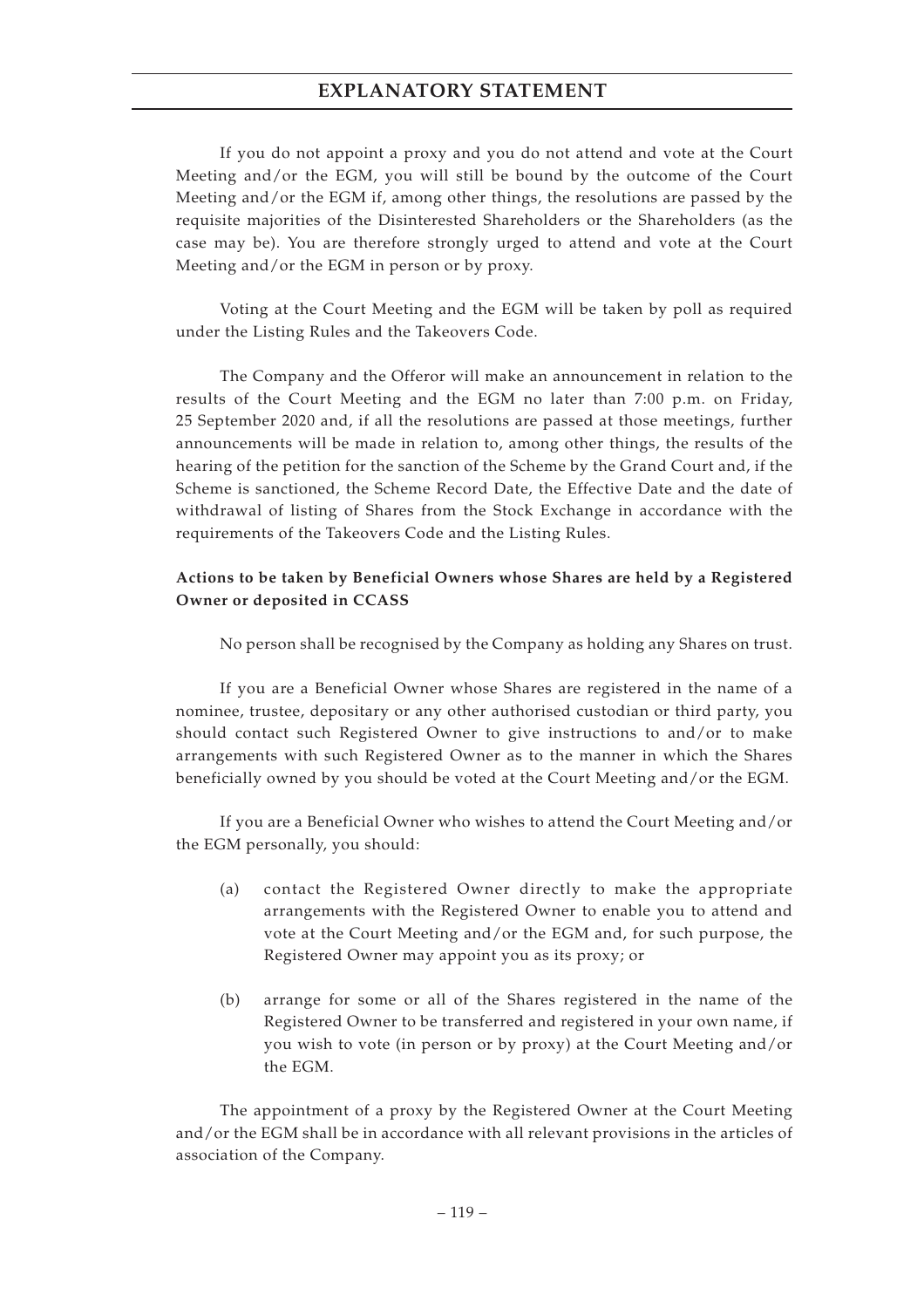In the case of the appointment of a proxy by the Registered Owner, the relevant forms of proxy shall be completed and signed by the Registered Owner and shall be lodged in the manner and no later than the latest time for lodging the relevant forms of proxy as more particularly set out in this Scheme Document.

The completion and return of a form of proxy for the Court Meeting and/or the EGM will not preclude the Registered Owner from attending and voting in person at the relevant meeting or any adjournment thereof should he/she/it so wish, and, in such event, the relevant form of proxy will be revoked by operation of law.

Instructions to and/or arrangements with the Registered Owner should be given or made in advance of the relevant latest time for the lodgement of the forms of proxy in respect of the Court Meeting and/or the EGM in order to provide the Registered Owner with sufficient time to complete his/her/its forms of proxy accurately and to submit them by the deadline. To the extent that any Registered Owner requires instructions from or arrangements to be made with any Beneficial Owner at a particular date or time in advance of the relevant latest time for the lodgement of the forms of proxy in respect of the Court Meeting and the EGM, such Beneficial Owner should comply with the requirements of such Registered Owner.

If you are a Beneficial Owner whose Shares are deposited in CCASS and registered under the name of HKSCC Nominees, you must, unless you are an Investor Participant, contact your broker, custodian, nominee or other relevant person who is, or has, in turn, deposited such Shares with, a CCASS participant regarding voting instructions to be given to such persons, or alternatively arrange for some or all of such Shares to be withdrawn from CCASS and transferred and registered in your own name prior to the Meeting Record Date, if you wish to vote (in person or by proxy) at the Court Meeting and/or the EGM. The procedure for voting in respect of the Scheme by the Investor Participants and the Other CCASS Participants with respect to Shares registered under the name of HKSCC Nominees shall be in accordance with the "General Rules of CCASS" and the "CCASS Operational Procedures" in effect from time to time.

Only Disinterested Shareholders whose Shares are registered in their own names in the register of members of the Company on the Meeting Record Date will be counted as members of the Company for the purpose of calculating whether or not a majority in number of members of the Company have approved the Scheme at the Court Meeting under Section 86 of the Companies Law. In accordance with the direction from the Grand Court, for the purpose of calculating whether or not a majority in number of members of the Company have approved the Scheme at the Court Meeting under section 86 of the Companies Law, HKSCC Nominees shall be permitted to vote once for and once against the Scheme in accordance with the instructions received by it from the Investor Participants and other CCASS Participants. Thus, (i) if HKSCC Nominees receives instructions to vote for the Scheme and instructions to vote against the Scheme, it shall vote once for and once against the Scheme in accordance with such instructions, and be counted as one Shareholder under the votes "for" the Scheme and as one Shareholder under the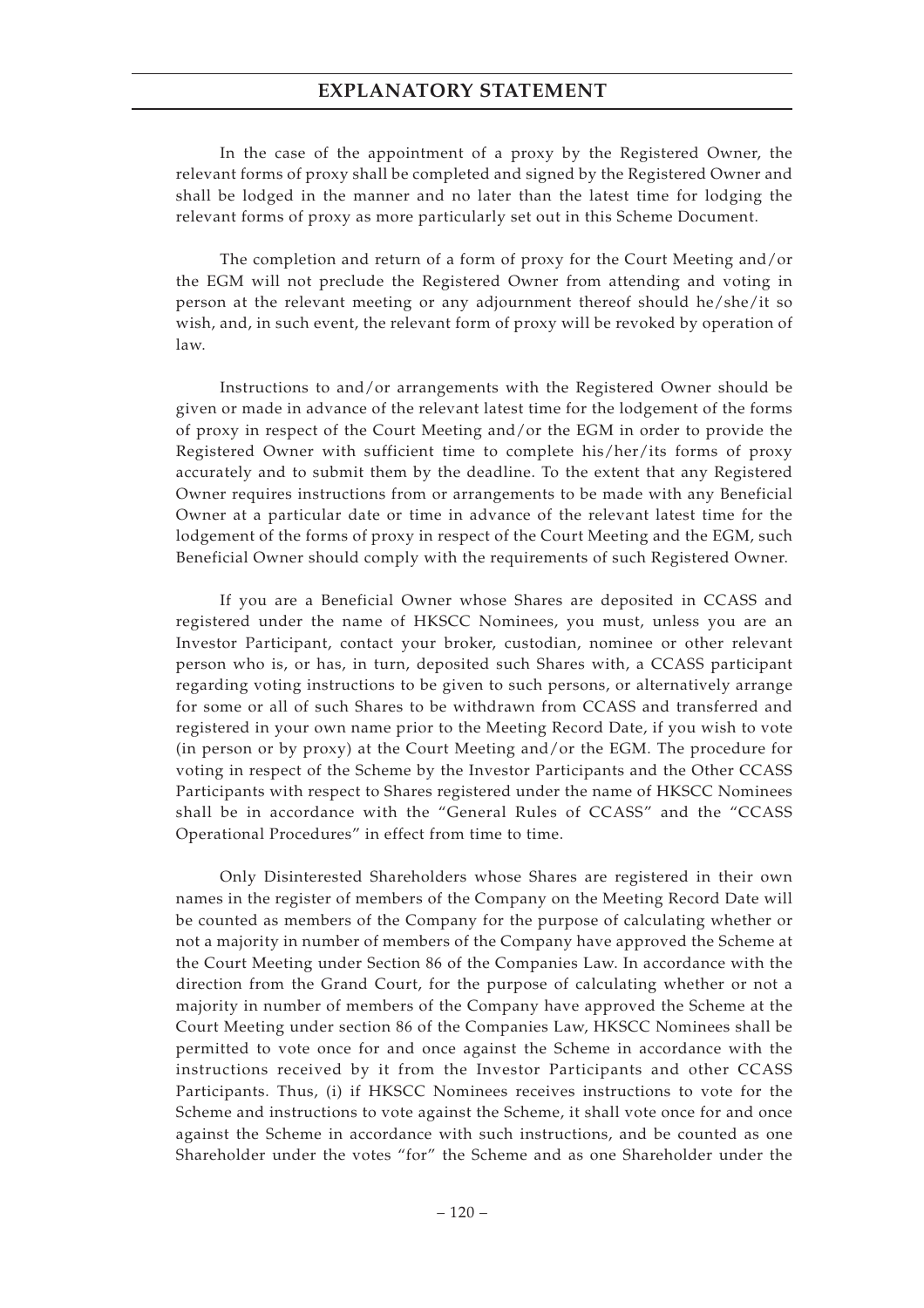votes "against" the Scheme; (ii) if HKSCC Nominees only receives instructions to vote for the Scheme, it shall vote once for the Scheme in accordance with such instructions, and be counted as one Shareholder under the votes "for" the Scheme; and (iii) if HKSCC Nominees only receives instructions to vote against the Scheme, it shall vote once against the Scheme in accordance with such instructions, and be counted as one Shareholder under the votes "against" the Scheme. Beneficial Owners who wish to individually vote or be counted for such purposes should make arrangements to be registered as a member of the Company in their own name prior to the Meeting Record Date.

### **22. EXERCISE YOUR RIGHT TO VOTE**

**IF YOU ARE A SHAREHOLDER OR A BENEFICIAL OWNER, YOU ARE STRONGLY URGED TO EXERCISE YOUR RIGHT TO VOTE OR GIVE INSTRUCTIONS TO THE RELEVANT REGISTERED OWNER TO VOTE IN PERSON OR BY PROXY AT THE COURT MEETING AND/OR AT THE EGM.**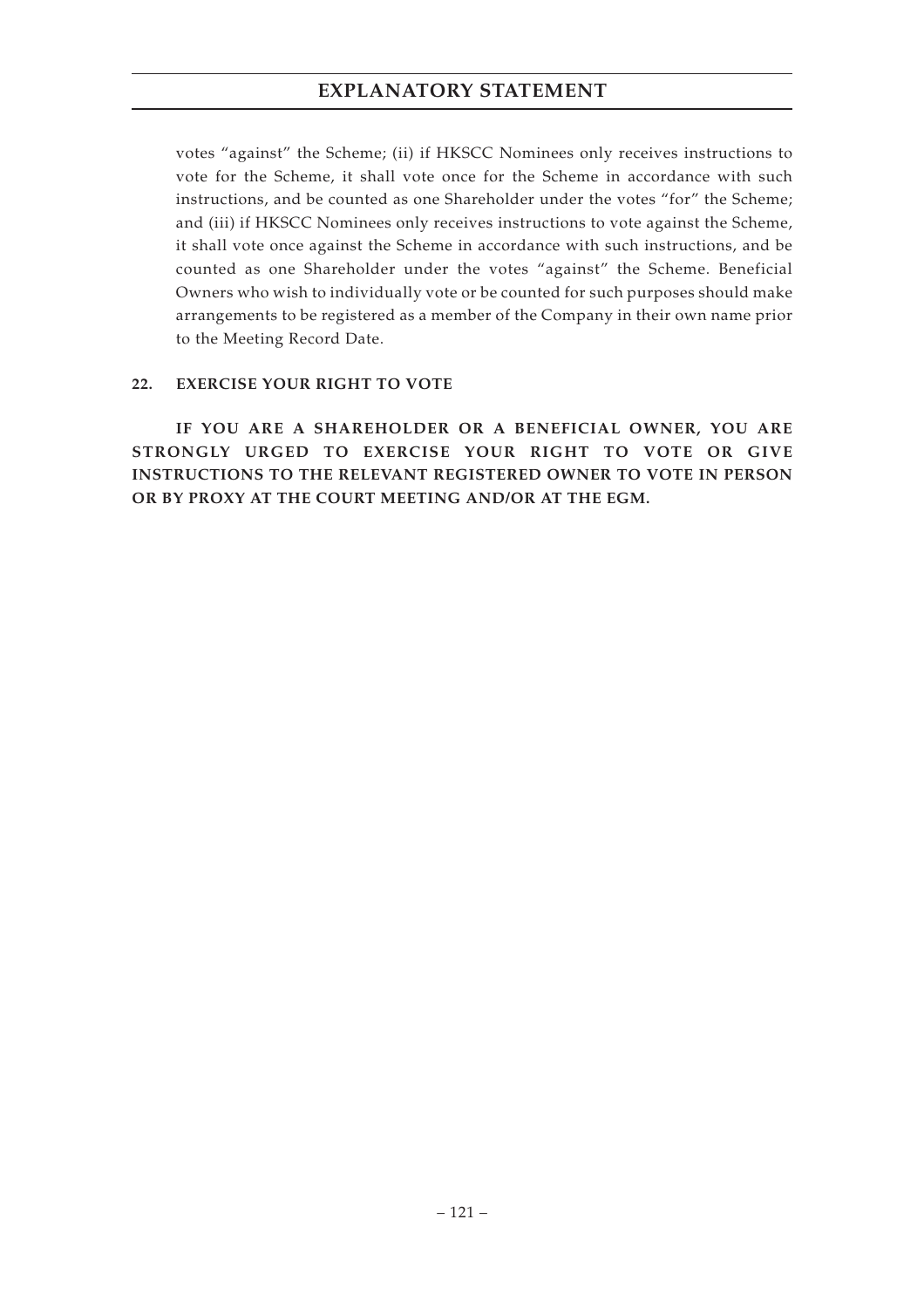**IF YOU WISH TO BE COUNTED INDIVIDUALLY IN THE CALCULATION OF THE "MAJORITY IN NUMBER" REQUIREMENT AT THE COURT MEETING, YOU SHOULD MAKE ARRANGEMENTS TO BECOME A REGISTERED OWNER OF SOME OR ALL OF YOUR SHARES. IF YOU KEEP ANY SHARES IN A SHARE LENDING PROGRAMME, YOU ARE STRONGLY URGED TO RECALL ANY OUTSTANDING SHARES ON LOAN TO AVOID MARKET PARTICIPANTS USING BORROWED STOCK TO VOTE.**

**IF YOU ARE A REGISTERED OWNER HOLDING SHARES ON BEHALF OF BENEFICIAL OWNERS, YOU SHOULD INFORM THE RELEVANT BENEFICIAL OWNERS ABOUT THE IMPORTANCE OF EXERCISING THEIR RIGHT TO VOTE. YOU SHOULD ALSO REMIND THE RELEVANT BENEFICIAL OWNERS THAT IF THEY WISH TO BE COUNTED INDIVIDUALLY IN THE CALCULATION OF THE "MAJORITY IN NUMBER" REQUIREMENT AT THE COURT MEETING, THEY SHOULD MAKE ARRANGEMENTS TO BECOME A REGISTERED OWNER OF SOME OR ALL OF THEIR SHARES.**

**IF YOU ARE IN ANY DOUBT AS TO THE ACTION TO BE TAKEN, YOU SHOULD CONSULT YOUR LICENSED SECURITIES DEALER OR REGISTERED INSTITUTION IN SECURITIES, BANK MANAGER, SOLICITOR, PROFESSIONAL ACCOUNTANT OR OTHER PROFESSIONAL ADVISER.**

#### **23. BOARD, INDEPENDENT BOARD COMMITTEE, FINANCIAL ADVISER AND INDEPENDENT FINANCIAL ADVISER**

The Offeror has appointed CICC as its financial adviser in connection with the Proposal.

The Board comprises seven Directors, including (i) one executive Director, namely Mr. Na Qinglin; (ii) three non-executive Directors, namely Mr. Chen Zhujiang, Mr. Huang Bin and Mr. Mo Shangyun; and (iii) three independent non-executive Directors, namely Mr. Deng Xinping, Mr. Ong Chor Wei and Mr. Zhao Wei.

An Independent Board Committee, which comprises all the independent non-executive Directors, namely Mr. Deng Xinping, Mr. Ong Chor Wei and Mr. Zhao Wei, has been established by the Board to advise the Disinterested Shareholders in connection with the Proposal and the Scheme, and in particular as to (i) whether the Proposal and the Scheme are fair and reasonable; and (ii) voting in respect of the Scheme at the Court Meeting.

Pursuant to Rule 2.8 of the Takeovers Code, the Independent Board Committee comprises all non-executive Directors who have no direct or indirect interest in the Proposal. Mr. Huang Bin, a non-executive Director, is a director of O-Net BVI and is interested in approximately 0.98% of the total number of issued shares of O-Net BVI (which is an Offeror Concert Party). Mr. Chen Zhujiang, a non-executive Director, is a director of both Kaifa and Shenzhen Kaifa, and is interested in approximately 0.010% of the issued shares of Shenzhen Kaifa. Mr. Mo Shangyun, a non-executive Director, is a senior management member of Shenzhen Kaifa and is interested in approximately 0.008%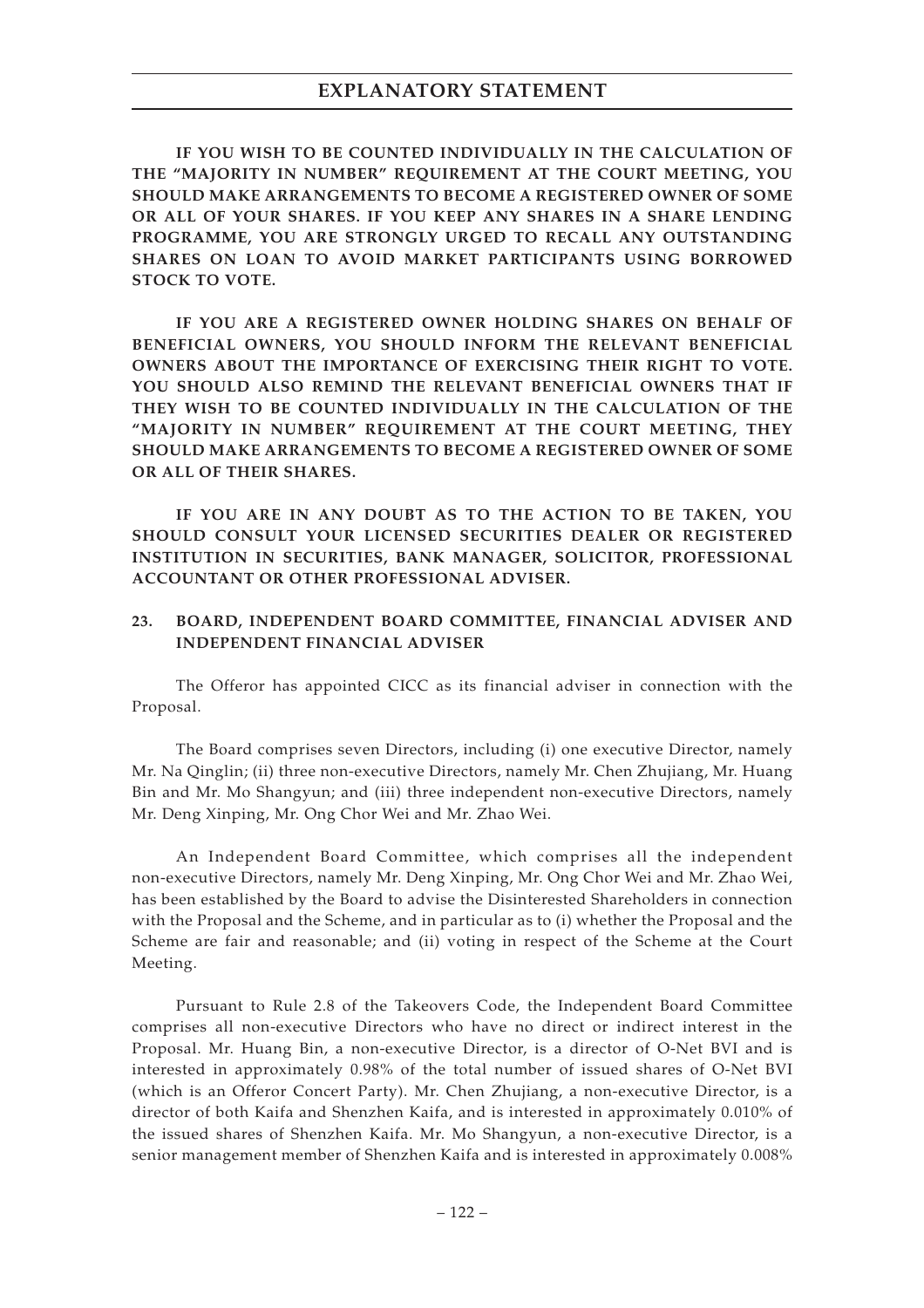of the issued shares of Shenzhen Kaifa. Both Kaifa and Shenzhen Kaifa are Offeror Concert Parties. The Board is of the view that Mr. Huang Bin, Mr. Chen Zhujiang and Mr. Mo Shangyun are regarded as being interested in the Proposal for the purposes of Rule 2.8 of the Takeovers Code and are accordingly excluded from being members of the Independent Board Committee.

The full text of the letter from the Independent Board Committee is set out on pages 44 to 45 of this Scheme Document.

The Company has, with the approval of the Independent Board Committee, appointed Somerley as the Independent Financial Adviser to advise the Independent Board Committee in connection with the Proposal and the Scheme. The full text of the letter from the Independent Financial Adviser is set out on pages 46 to 84 of this Scheme Document.

### **24. RECOMMENDATION**

Your attention is drawn to the recommendations of the Independent Financial Adviser to the Independent Board Committee in respect of the Proposal and the Scheme as set out in the "Letter from the Independent Financial Adviser" on pages 46 to 84 of this Scheme Document. Your attention is also drawn to the recommendation of the Independent Board Committee in respect of the Proposal and the Scheme as set out in the "Letter from the Independent Board Committee" on pages 44 to 45 of this Scheme Document.

### **25. FURTHER INFORMATION**

**Taking into account the recent development of the epidemic caused by coronavirus disease (COVID-19), the Company will implement the following prevention and control measures at the Court Meeting and the EGM to protect Shareholders from the risk of infection:**

- **(a) compulsory body temperature checks will be conducted for every attending Shareholder or proxy at the entrance of the venue. Any person with a body temperature of over 37.3 degrees Celsius will not be admitted to the venue, but will be able to vote by submitting a voting slip to the scrutineer at the entrance of the venue;**
- **(b) every attending Shareholder or proxy is required to wear a surgical mask throughout the Court Meeting and the EGM; and**
- **(c) no refreshments will be served at the Court Meeting and/or the EGM.**

**Furthermore, the Company wishes to advise all of the Shareholders, particularly any Shareholders who are subject to quarantine in relation to COVID-19, that they may appoint any person or the chairman of the Court Meeting and/or the EGM as a proxy to attend and vote on any of the resolutions, instead of attending the Court Meeting and/or the EGM in person.**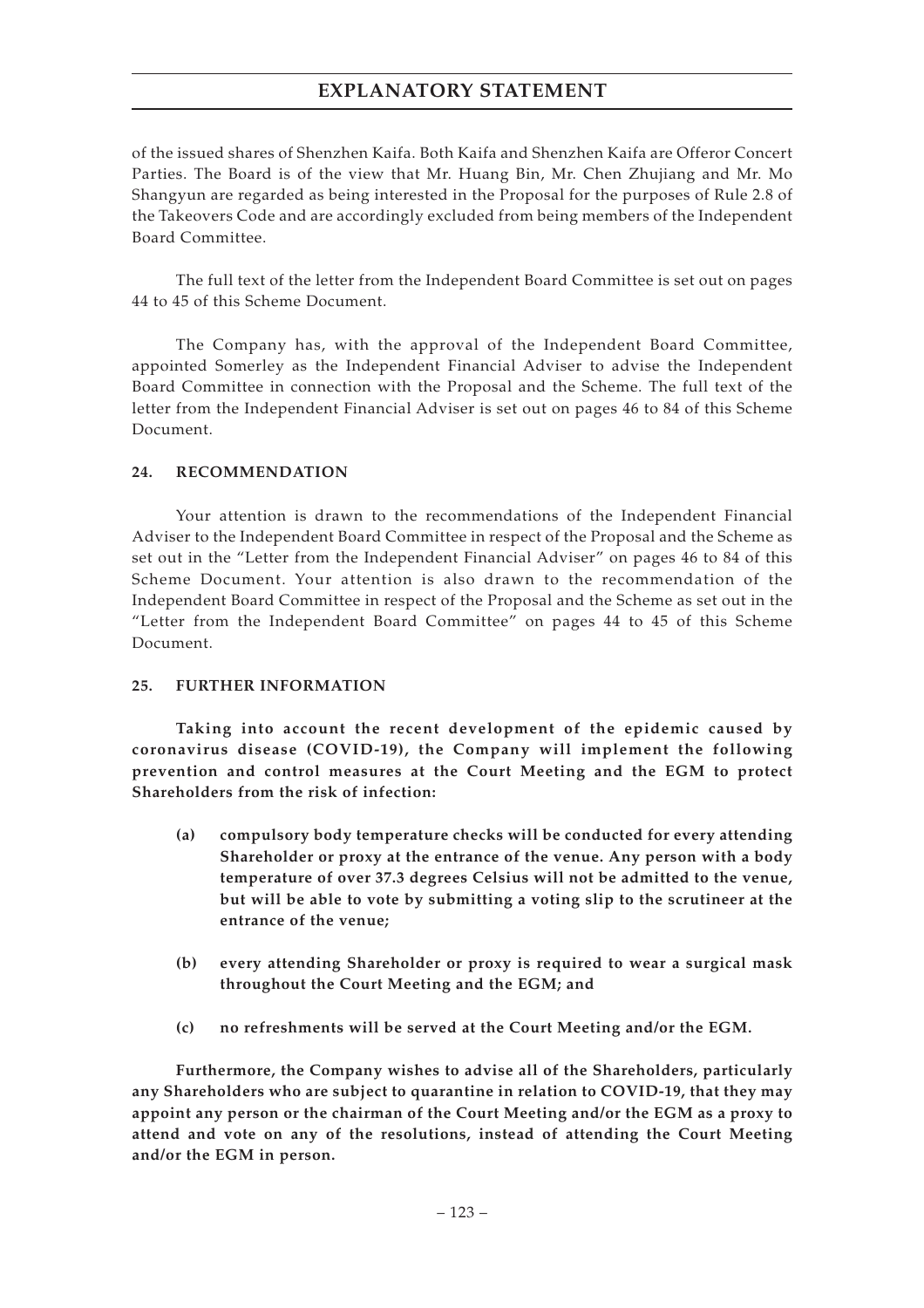**The Company will closely monitor and ascertain the regulations and measures introduced or to be introduced by the HKSAR government, and if necessary will make further announcements in case of any update regarding the precautionary measures to be implemented at the Court Meeting and/or the EGM.**

Further information in relation to the Proposal is set out in the appendices to this Scheme Document, all of which form part of this Explanatory Statement.

Shareholders and Scheme Shareholders should rely only on the information contained in this Scheme Document. None of the Company, the Offeror, CICC, the Independent Financial Adviser and the Share Registrar and their respective directors, employees, officers, agents, advisers, associates and affiliates and any other persons involved in the Proposal have authorised anyone to provide you with information that is different from what is contained in this Scheme Document.

## **26. PRECAUTIONARY LANGUAGE REGARDING FORWARD -LOOKING STATEMENTS**

This Scheme Document includes certain "forward-looking statements". These statements are based on the current expectations of the management of the Offeror and/or the Company (as the case may be) and are naturally subject to uncertainty and changes in circumstances. The forward-looking statements contained in this Scheme Document include statements about the expected effects on the Company of the Proposal, the expected timing and scope of the Proposal, and all other statements in Scheme Document other than historical facts.

Forward-looking statements include, without limitation, statements typically containing words such as "intends", "expects" and words of similar import. By their nature, forward-looking statements involve risk and uncertainty because they relate to events and depend on circumstances that will occur in the future. There are a number of factors that could cause actual results and developments to differ materially from those expressed or implied by such forward-looking statements. These factors include, but are not limited to, the satisfaction of the conditions to the Proposal, as well as additional factors, such as general, social, economic and political conditions in the countries in which the Offeror and/or the Group operate or other countries which have an impact on the Offeror and/or the Group's business activities or investments, interest rates, the monetary and interest rate policies of the countries in which the Offeror and/or the Group operate, inflation or deflation, foreign exchange rates, the performance of the financial markets in the countries in which the Offeror and/or Group operate and globally, changes in domestic and foreign laws, regulations and taxes, changes in competition and the pricing environments in the countries in which the Offeror and/or Group operate and regional or general changes in asset valuations and disruptions or reductions in travel and operations due to natural or man-made disasters, pandemics, epidemics or outbreak of infections or contagious diseases such as novel coronavirus. Other unknown or unpredictable factors could cause actual results to differ materially from those in the forward-looking statements.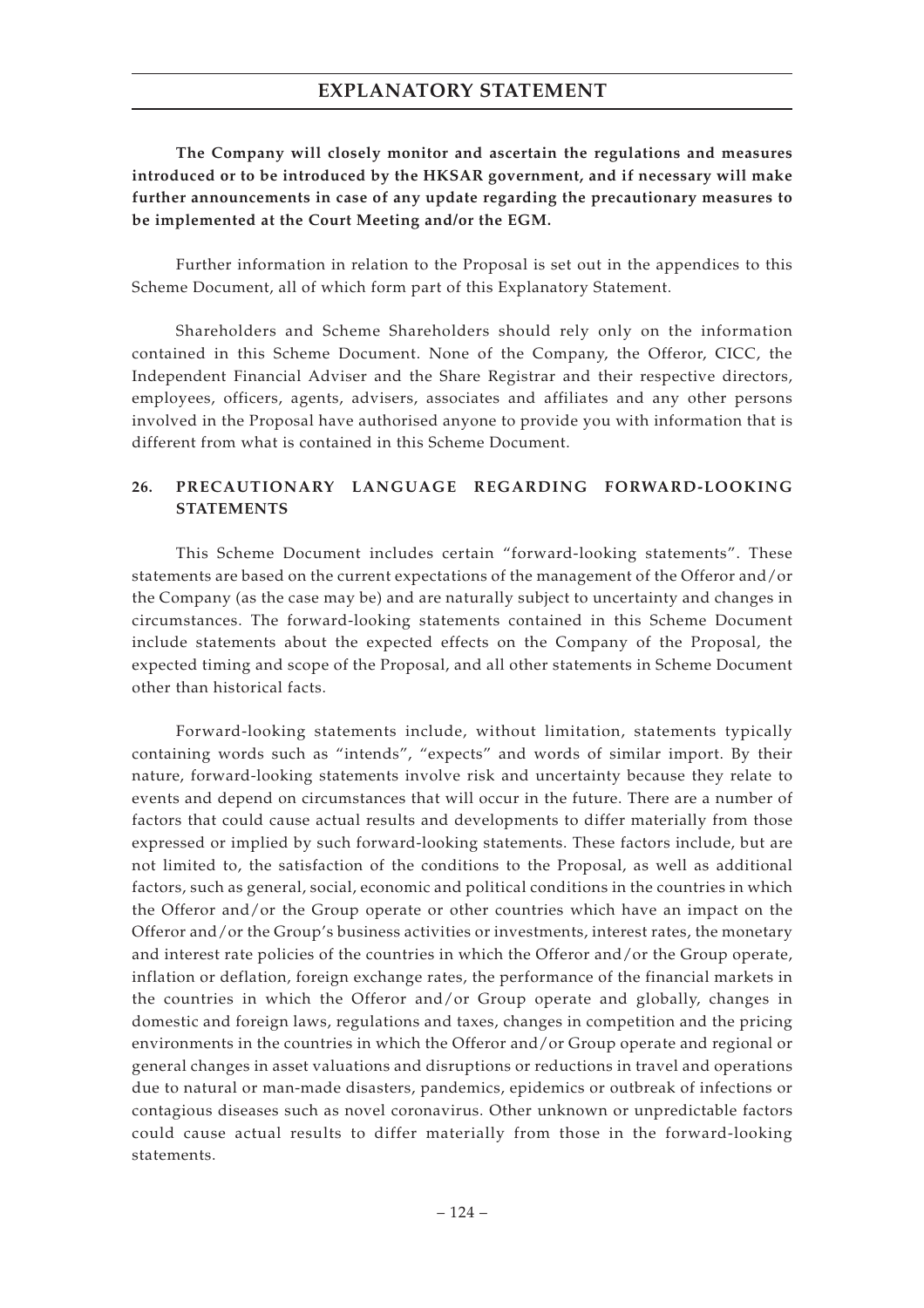All written and oral forward-looking statements attributable to the Offeror, the Company or persons acting on behalf of any of them are expressly qualified in their entirety by the cautionary statements above. The forward-looking statements included herein are made only as of the Latest Practicable Date. Any forward-looking statement contained in this Scheme Document based on past or current trends and/or activities of the Company should not be taken as a representation that such trends or activities will continue in the future. No statement in this Scheme Document is intended to be a profit forecast or to imply that the earnings of the Company for the current year or future years will necessarily match or exceed their respective historical or published earnings. Each forward-looking statement speaks only as at the date of the particular statement. Subject to the requirements of the Takeovers Code and other applicable laws and regulations, each of the Offeror and the Company expressly disclaims any obligation or undertaking to release publicly any updates or revisions to any forward-looking statements contained herein to reflect any change in their expectations with regard thereto or any change in events, conditions of circumstances on which any such statement is based.

### **27. LANGUAGE**

For ease of reference, the Chinese names of natural persons or entities or enterprises established in the PRC and their English translations have been included in this Scheme Document and in any event of any inconsistency, the Chinese versions shall prevail, the Chinese names shall prevail. Save as aforementioned, in case of any inconsistency, the English language text of this Scheme Document and the accompanying forms of proxy shall prevail over the Chinese language text.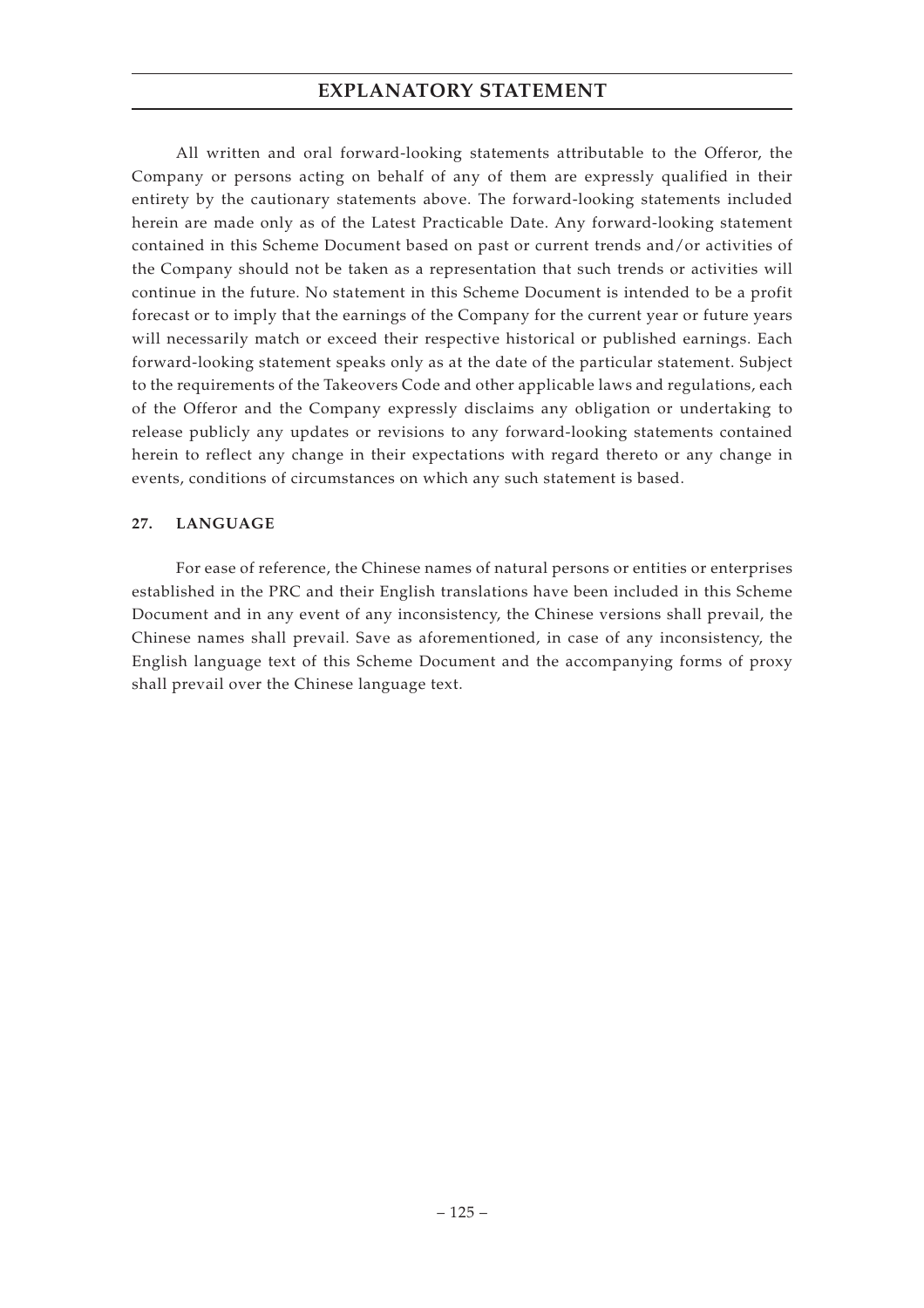### **1. FINANCIAL SUMMARY**

Set out below is a summary of the consolidated financial information of the Group for each of the three years ended 31 December 2019, 31 December 2018 and 31 December 2017 extracted from the annual reports of the Company for the years ended 31 December 2019, 31 December 2018 and 31 December 2017, respectively, and for the six months ended 30 June 2020 extracted from the Interim Results Announcement.

The auditors' reports issued by the auditors of the Company, PricewaterhouseCoopers, in respect of the audited consolidated financial statements of the Group for each of the three years ended 31 December 2019, 31 December 2018 and 31 December 2017 did not contain any modified opinion, emphasis of matter or material uncertainty related to going concern.

### **Summary of Consolidated Statement of Profit or Loss — by Function of Expenses**

|                               | (Unaudited)   |             |                                |             |
|-------------------------------|---------------|-------------|--------------------------------|-------------|
|                               | For the six   |             |                                |             |
|                               | months        |             |                                |             |
|                               | ended         |             | (Audited)                      |             |
|                               | 30 June       |             | For the year ended 31 December |             |
|                               | 2020          | 2019        | 2018                           | 2017        |
|                               | HKD'000       | HKD'000     | HKD'000                        | HKD'000     |
| Revenue                       | 1,491,212     | 2,580,961   | 2,516,422                      | 2,035,085   |
| Cost of sales                 | (1, 117, 702) | (1,830,704) | (1,728,430)                    | (1,308,612) |
| Gross profit                  | 373,510       | 750,257     | 787,992                        | 726,473     |
| Other gains $-$ net           | 18,382        | 12,689      | 64,213                         | 30,420      |
| Selling and marketing costs   | (46,343)      | (81, 490)   | (78, 975)                      | (76, 152)   |
| Research and development      |               |             |                                |             |
| expenses                      | (155, 452)    | (270, 818)  | (247, 552)                     | (230, 820)  |
| Administrative expenses       | (133, 336)    | (262, 527)  | (215, 634)                     | (177, 126)  |
| Net impairment losses on      |               |             |                                |             |
| financial and contract assets |               | (7,619)     | (676)                          |             |
| Operating profit              | 56,761        | 140,492     | 309,368                        | 272,795     |
| Finance income                | 20,947        | 15,411      | 6,194                          | 2,113       |
| Finance expenses              | 16,871        | (33,059)    | (32, 399)                      | (25,963)    |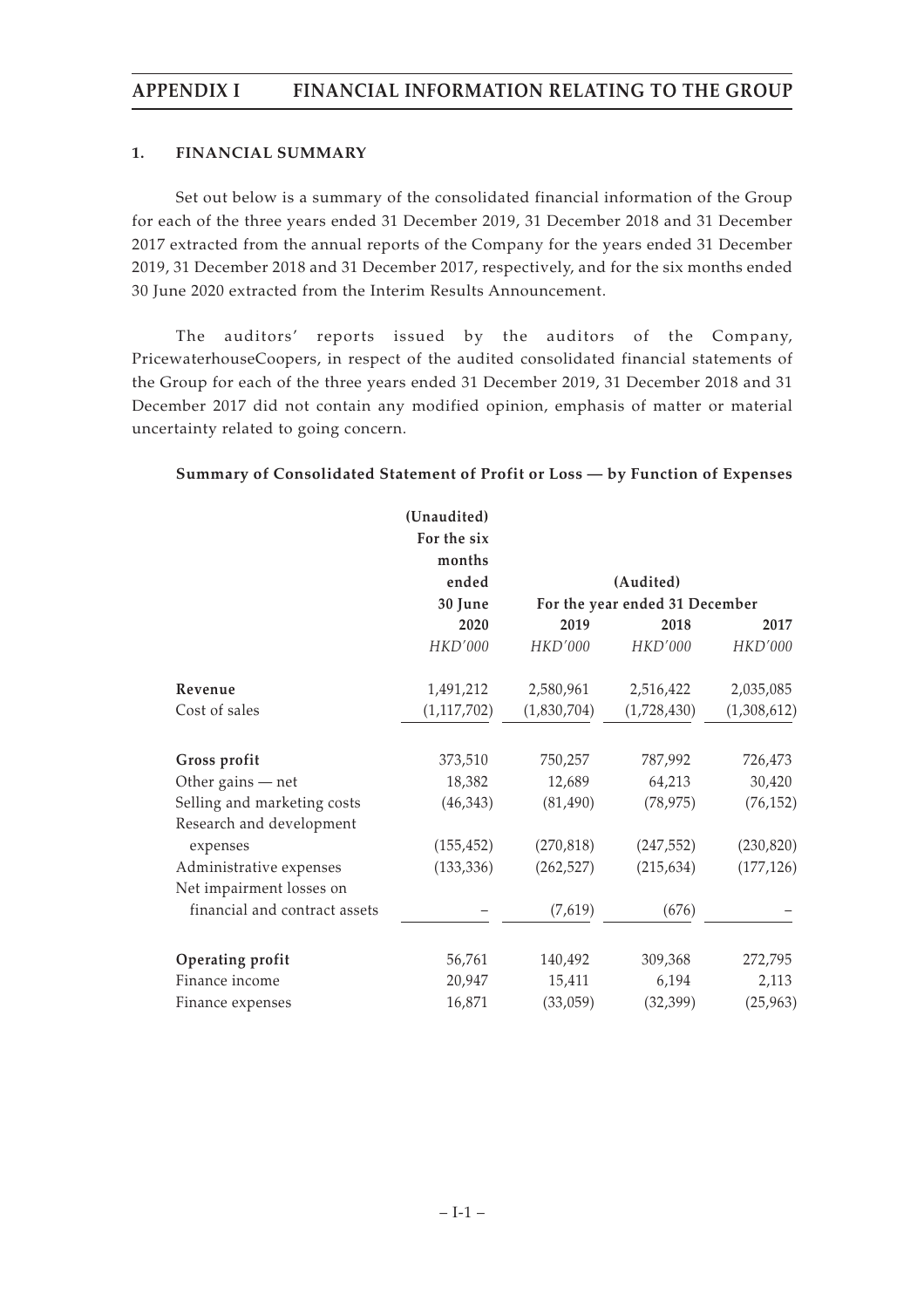|                                                                                                      | (Unaudited)<br>For the six<br>months<br>ended<br>30 June<br>2020<br>HKD'000 | 2019<br>HKD'000    | (Audited)<br>For the year ended 31 December<br>2018<br>HKD'000 | 2017<br>HKD'000      |
|------------------------------------------------------------------------------------------------------|-----------------------------------------------------------------------------|--------------------|----------------------------------------------------------------|----------------------|
|                                                                                                      |                                                                             |                    |                                                                |                      |
| Finance income/expenses<br>$-$ net<br>Share of losses of investments<br>accounted for using equity   | 4,076                                                                       | (17,648)           | (26, 205)                                                      | (23, 850)            |
| method                                                                                               | (940)                                                                       | (9, 544)           | (1,054)                                                        | (3)                  |
| Profit before income tax<br>Income tax expenses                                                      | 59,897<br>(16, 772)                                                         | 113,300<br>(4,520) | 282,109<br>(23, 895)                                           | 248,942<br>(43, 110) |
| Profit for the period                                                                                | 43,125                                                                      | 108,780            | 258,214                                                        | 205,832              |
| Profit attributable to:                                                                              |                                                                             |                    |                                                                |                      |
| Owners of the Company                                                                                | 42,764                                                                      | 117,388            | 261,792                                                        | 208,867              |
| Non-controlling interests                                                                            | 361                                                                         | (8,608)            | (3,578)                                                        | (3,035)              |
|                                                                                                      | 43,125                                                                      | 108,780            | 258,214                                                        | 205,832              |
| Earnings per share for profit<br>attributable to equity<br>holders of the Company<br>(HKD per share) |                                                                             |                    |                                                                |                      |
| <b>Basic</b>                                                                                         | 0.05                                                                        | 0.15               | 0.35                                                           | 0.28                 |
| Diluted                                                                                              | 0.05                                                                        | 0.15               | 0.34                                                           | 0.27                 |
| Total dividends declared/paid                                                                        |                                                                             |                    | 16,027                                                         |                      |
| Total dividends per share                                                                            |                                                                             |                    | 0.02                                                           |                      |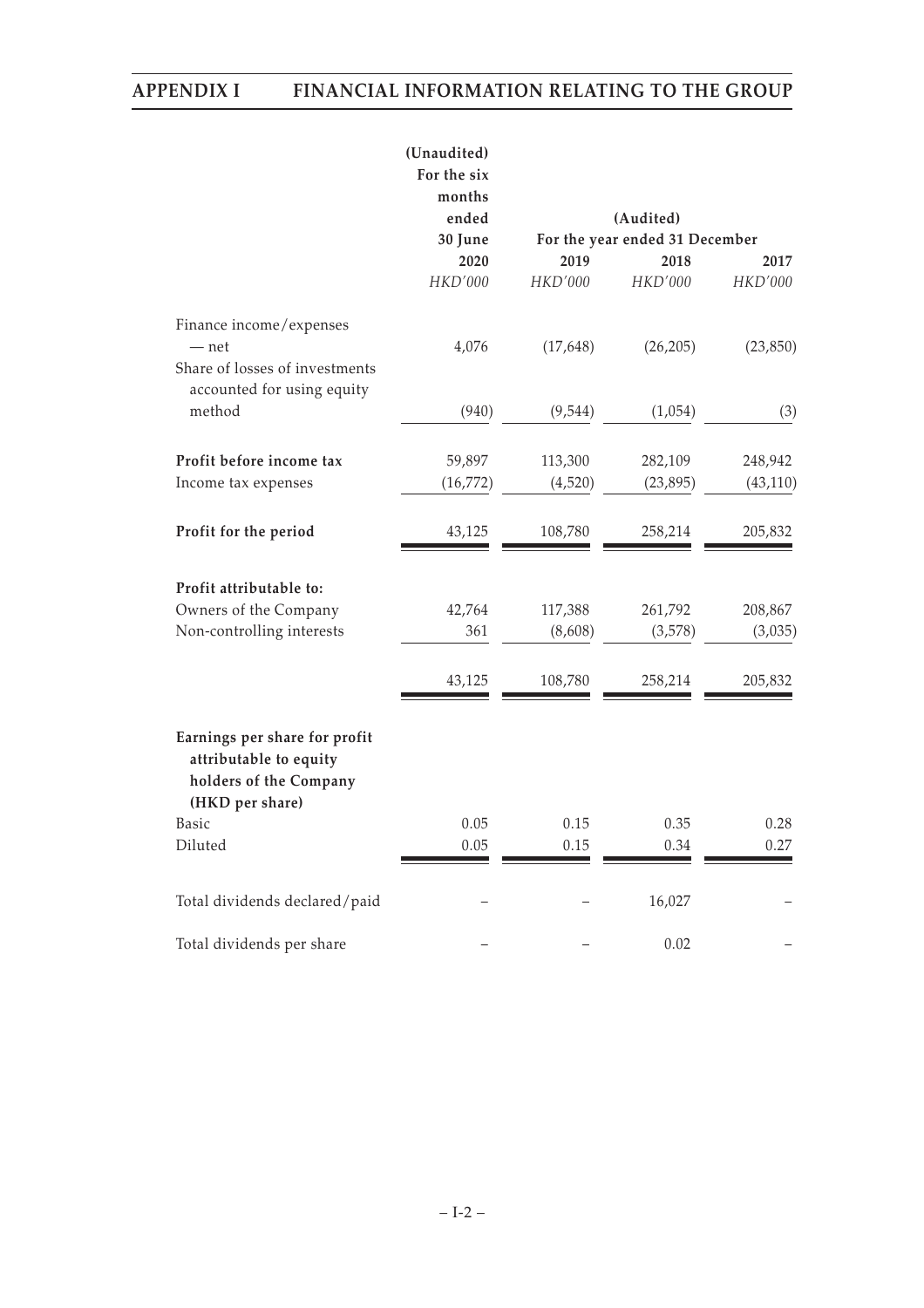## **Consolidated Statement of Comprehensive Income**

|                                                                                                                         | (Unaudited)<br>For the six<br>months<br>ended | (Audited)                      |                |         |
|-------------------------------------------------------------------------------------------------------------------------|-----------------------------------------------|--------------------------------|----------------|---------|
|                                                                                                                         | 30 June                                       | For the year ended 31 December |                |         |
|                                                                                                                         | 2020                                          | 2019                           | 2018           | 2017    |
|                                                                                                                         | <b>HKD'000</b>                                | <b>HKD'000</b>                 | <b>HKD'000</b> | HKD'000 |
| Profit for the period                                                                                                   | 43,125                                        | 108,780                        | 258,214        | 205,832 |
| Other comprehensive income<br>Items that may be reclassified to<br>profit or loss<br>Transfer of reserves to income     |                                               |                                |                |         |
| statement upon disposal of<br>a subsidiary                                                                              |                                               |                                |                | (2)     |
| Currency translation<br>differences<br>Release of fair value of<br>equity investments at fair                           | (26,959)                                      | (45, 854)                      | (84, 839)      | 104,164 |
| value through other<br>comprehensive income                                                                             | 281                                           |                                |                |         |
| Items that will not be reclassified<br>to profit or loss<br>Remeasurements of<br>post-employment benefit<br>obligations |                                               | (1,015)                        |                |         |
| Changes in the fair value of<br>equity investments at fair<br>value through other                                       |                                               |                                |                |         |
| comprehensive income                                                                                                    | (4,622)                                       | (4,176)                        | (3,024)        |         |
| Other comprehensive<br>(loss)/income for the period                                                                     |                                               | (51, 045)                      | (87, 863)      | 104,162 |
| Total comprehensive income<br>for the period                                                                            | 11,825                                        | 57,735                         | 170,351        | 309,994 |
| Attributable to:<br>- Owners of the Company                                                                             | 11,464                                        | 66,305                         | 173,929        | 312,721 |
| - Non-controlling interests                                                                                             | 361                                           | (8,570)                        | (3,578)        | (2,727) |
| Total comprehensive income<br>for the period                                                                            | 11,825                                        | 57,735                         | 170,351        | 309,994 |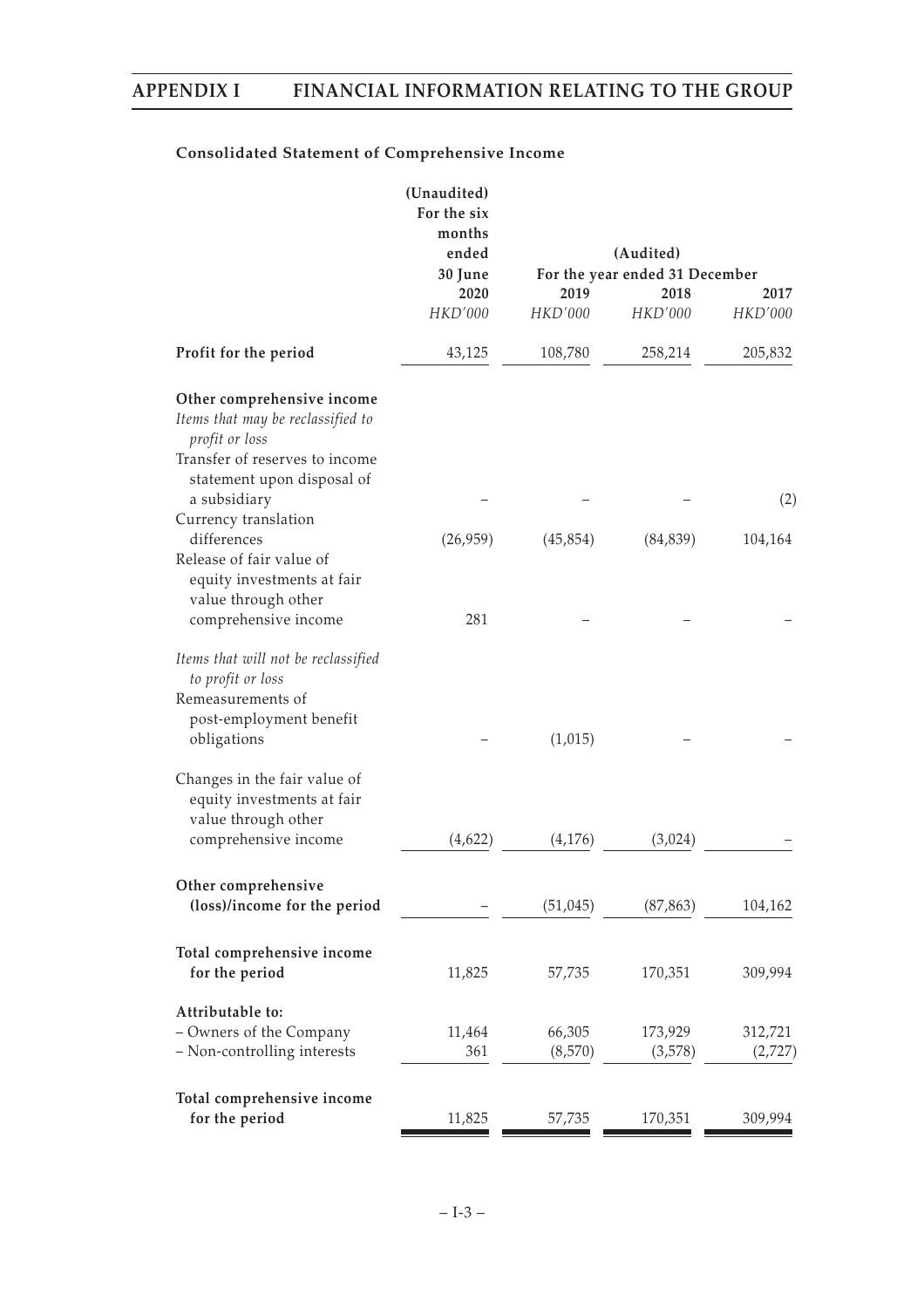Save as disclosed above, there was no item of any income or expense which was material in respect of the consolidated financial results of the Group for each of the three years ended 31 December 2017, 2018 and 2019 and for the six months ended 30 June 2020.

#### **2. CONSOLIDATED FINANCIAL STATEMENTS**

The Company is required to set out or refer to in this Scheme Document the consolidated statement of financial position, consolidated statement of cash flows and any other primary statement as shown in (i) the audited consolidated financial statements of the Group for the year ended 31 December 2019 (the "**2019 Financial Statements**"); (ii) the audited consolidated financial statements of the Group for the year ended 31 December 2018 (the "**2018 Financial Statements**"); (iii) the audited consolidated financial statements of the Group for the year ended 31 December 2017 (the "**2017 Financial Statements**"); and (iv) the unaudited condensed interim financial statements of the Group for the six months ended 30 June 2020 (the "**2020 Interim Financial Statements**"), together with the notes to the relevant published financial statements which are of major relevance to the appreciation of the above financial information.

The 2019 Financial Statements are set out on pages 101 to 185 of the annual report of the Company for the year ended 31 December 2019 (the "**Annual Report 2019**"), which was published on 24 April 2020. The Annual Report 2019 is posted on the Company's website http://www.o-netcom.com/and the website of the Stock Exchange at www.hkexnews.hk. Please also see below a direct link to the Annual Report 2019:

#### *https://www1.hkexnews.hk/listedco/listconews/sehk/2020/0424/2020042401497.pdf*

The 2018 Financial Statements are set out on pages 98 to 189 of the annual report of the Company for the year ended 31 December 2018 (the "**Annual Report 2018**"), which was published on 29 April 2019. The Annual Report 2018 is posted on the Company's website http://www.o-netcom.com/and the website of the Stock Exchange at www.hkexnews.hk. Please also see below a direct link to the Annual Report 2018:

#### *https://www1.hkexnews.hk/listedco/listconews/sehk/2019/0429/ltn201904291683.pdf*

The 2017 Financial Statements are set out on pages 101 to 175 of the annual report of the Company for the year ended 31 December 2017 (the "**Annual Report 2017**"), which was published on 27 April 2018. The Annual Report 2017 is posted on the Company's website http://www.o-netcom.com and the website of the Stock Exchange at www.hkexnews.hk. Please also see below a direct link to the Annual Report 2017:

*https://www1.hkexnews.hk/listedco/listconews/sehk/2018/0427/ltn20180427624.pdf*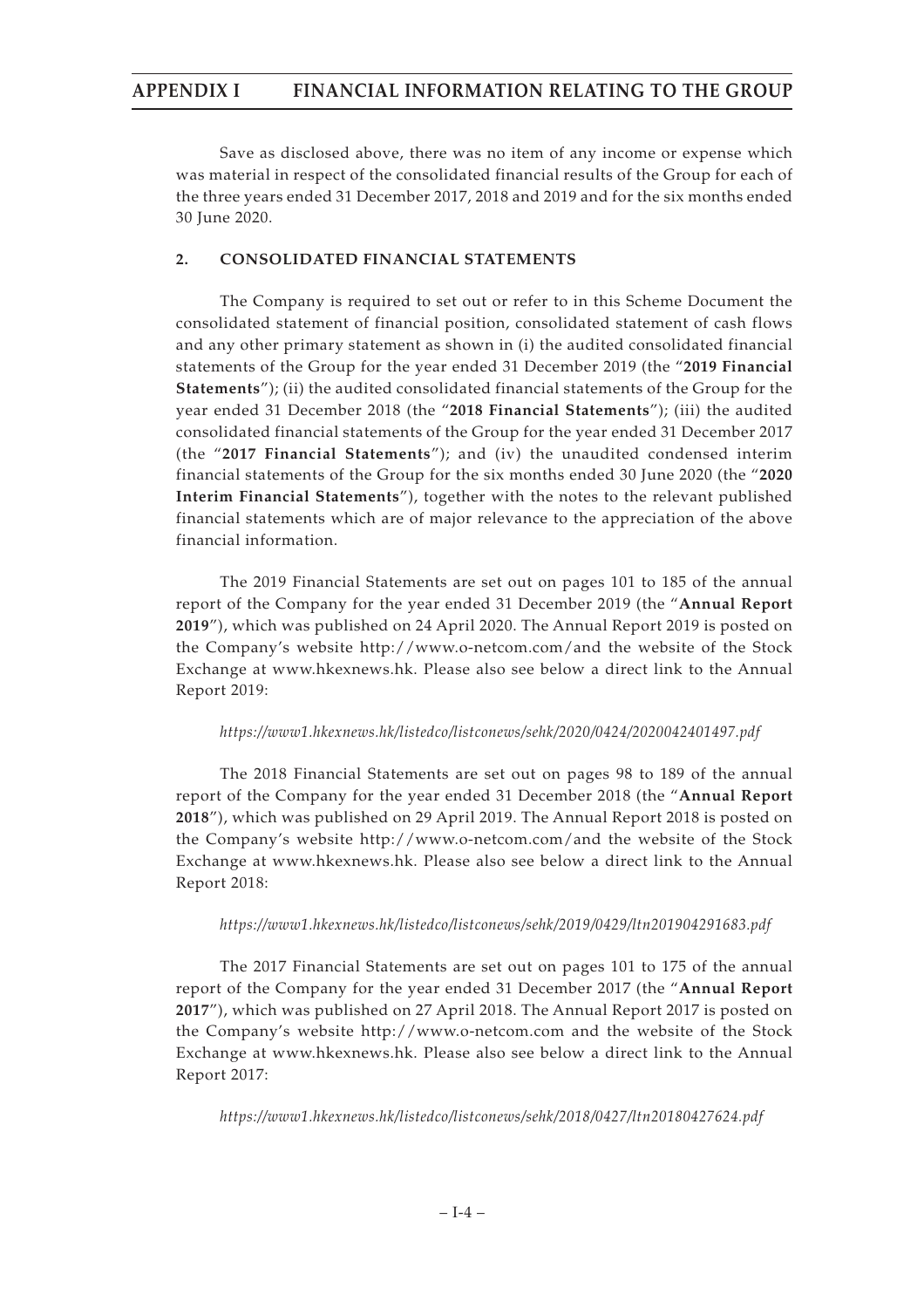The 2020 Interim Financial Statements are set out on pages 2 to 16 of the Interim Results Announcement, which was published on 4 August 2020. The Interim Results Announcement is posted on the Company's website http://www.o-netcom.com and the website of the Stock Exchange at www.hkexnews.hk. Please also see below a direct link to the Interim Results Announcement:

*https://www1.hkexnews.hk/listedco/listconews/sehk/2020/0804/2020080400903.pdf*

The 2019 Financial Statements (but not any other part of the Annual Report 2019), the 2018 Financial Statements (but not any other part of the Annual Report 2018), the 2017 Financial Statements (but not any other part of the Annual Report 2017) and the 2020 Interim Financial Statements (but not any other part of the Interim Results Announcement) are incorporated by reference into this Scheme Document and form part of this Scheme Document.

### **3. STATEMENT OF INDEBTEDNESS AND CONTINGENT LIABILITIES**

#### **Indebtedness**

As at the close of business on 30 June 2020, being the most recent practicable date for the purpose of this indebtedness statement prior to the printing of this Scheme Document, the Group had total indebtedness summarised below:

|                                                                  | As at 30 June<br>2020<br><i>HKD'000</i> |
|------------------------------------------------------------------|-----------------------------------------|
| Bank loans, advances, overdrafts and long term notes:<br>Current |                                         |
| Short-term bank loans — unsecured                                | 674,200                                 |
| Non-current<br>Short-term bank loans — unsecured                 |                                         |
| Total bank loans, advances, overdrafts and long term notes       | 674.200                                 |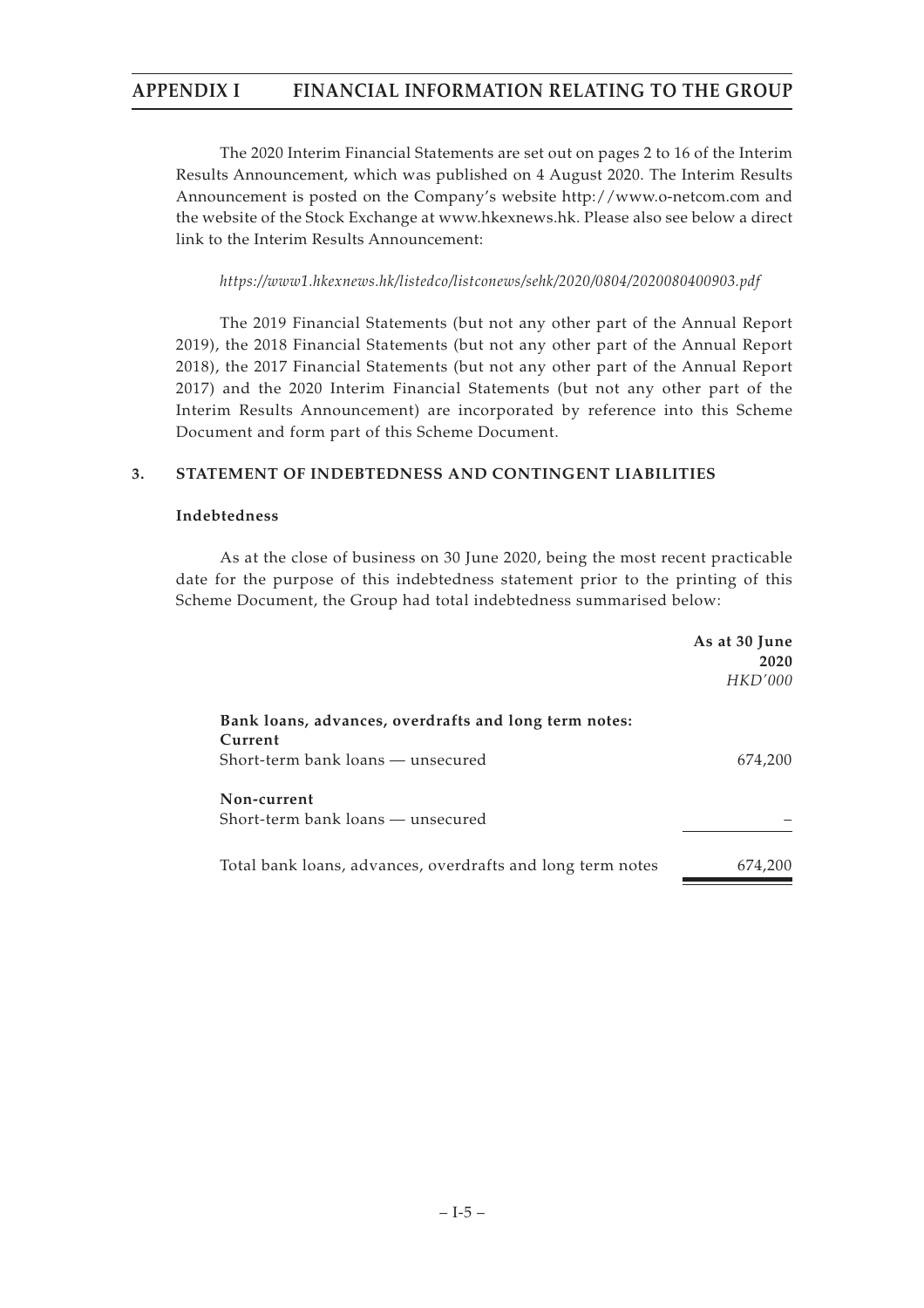#### **Contingent liabilities and guarantees**

As at the close of business on 30 June 2020, being the most recent practicable date for the purpose of this indebtedness statement prior to the printing of this Scheme Document, the Group did not have any outstanding contingent liabilities and guarantees.

Save as aforesaid and apart from intra-group liabilities, intra-group guarantees, and normal trade payables, the Group did not, as at 30 June 2020, have any outstanding (i) debt securities, whether issued and outstanding, authorised or otherwise created but unissued, or term loans, whether guaranteed, unguaranteed, secured (whether the security is provided by the Group or by third parties) or unsecured; (ii) other borrowings or indebtedness in the nature of borrowings including bank overdrafts and liabilities under acceptances (other than normal trade bills) or acceptance credits or hire purchase commitments, whether guaranteed, unguaranteed, secured or unsecured; (iii) mortgage or charges; or (iv) guarantees or other material contingent liabilities.

#### **4. MATERIAL CHANGE**

The Directors have confirmed that, save for the following matters, there has been no material changes in the financial or trading position or outlook of the Group since 31 December 2019, being the date to which the latest published audited consolidated financial statements of the Group were made up, up to and including the Latest Practicable Date:

- (a) The outbreak of the COVID-19 pandemic has resulted in the following unfavourable impacts on the business and operating environment of the Group:
	- delay in shipment of orders: with the outbreak of COVID-19 affecting many countries around the world, its disruption and negative impact on the global economy and industry supply chains remains uncertain.
	- shortage of labour: the public health measures put in place in many countries to prevent the spread of the COVID-19 pandemic have disrupted the Group's production causing the temporary suspension of operations in both some of the Group's factories and the Group's suppliers' factories. Such polices as the lockdowns, quarantine, social distancing and other pandemic containment measures have inevitably reduced the Group's production capacity and efficiency, and incurred incremental costs and exceptional expenses, contributing to the adverse material impact on both the operating and net profit of the first half of 2020 as disclosed in the Interim Results Announcement.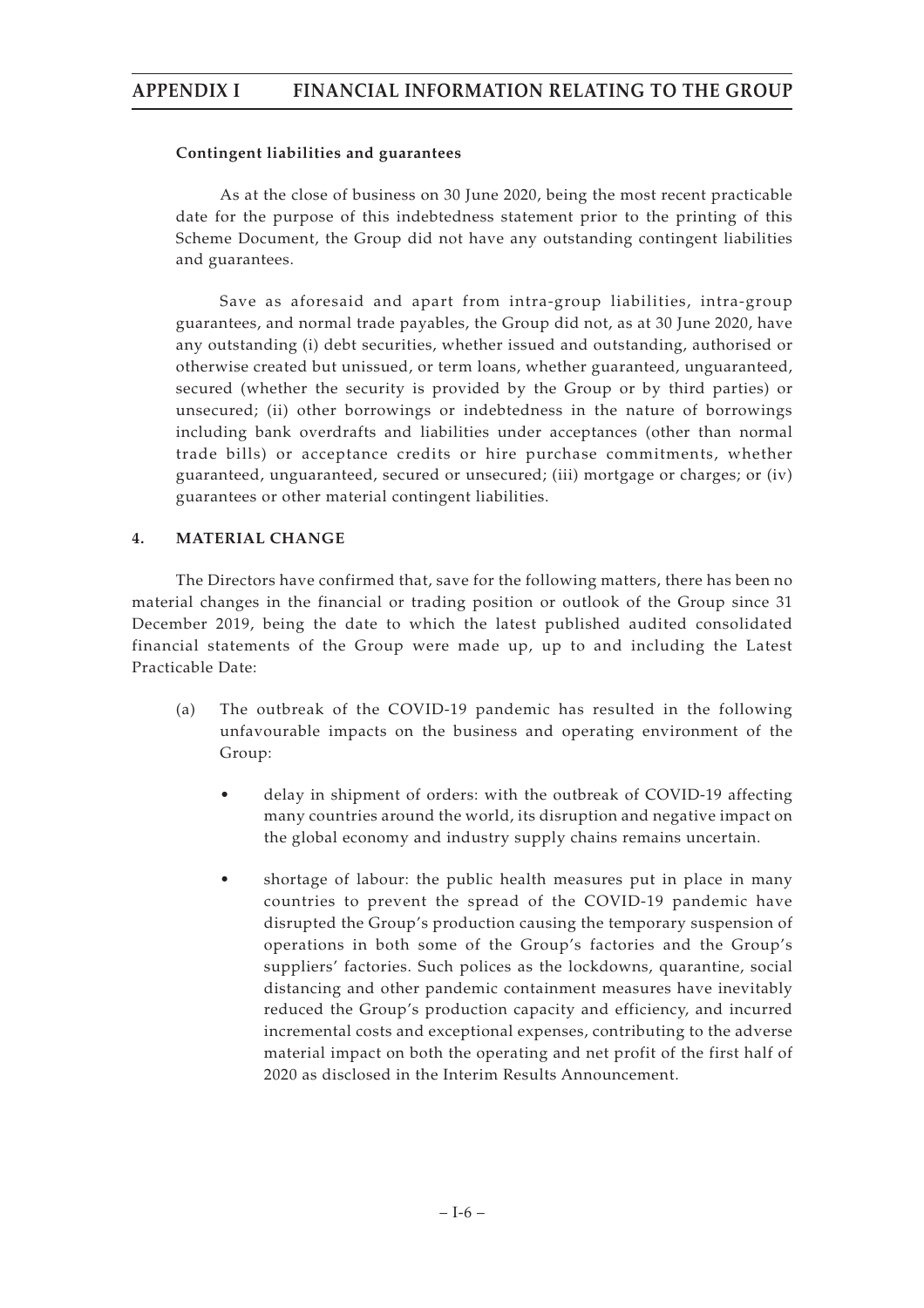- (b) As disclosed in the Interim Results Announcement for the six months ended 30 June 2020 (the "**Current Period**"), the Group recorded an unaudited profit attributable to the Shareholders of approximately HK\$42.8 million for the six months ended 30 June 2020, as compared to that of approximately HK\$83.1 million for the six months ended 30 June 2019 (the "**Previous Period**"), which was mainly attributable to, among others, the factors as set out below:
	- (i) a decrease in gross profit of approximately HK\$40.7 million from approximately HK\$414.2 million for the Previous Period to approximately HK\$373.5 million for the Current Period, which was mainly attributable to: (a) the increase in labour and raw materials costs as higher labour costs were incurred during the Chinese New Year and higher demand for raw materials in response to the supply shock triggered by COVID-19 pandemic during the Current Period; and (b) certain products sold by the Group are no longer competitive with the market and have to be written-off due to the rapid development of competing technologies;
	- (ii) an increase in administrative expenses of approximately HK\$20.3 million from approximately HK\$113.0 million for the Previous Period to approximately HK\$133.3 million for the Current Period, which was primarily attributable to the increase in number of employees and the professional fees and other set up costs for the new branches and operations established in Boston and Thailand during the Current Period; and
	- (iii) an increase in net finance income of approximately HK\$19.4 million from a net finance expense of approximately HK\$15.4 million for the Previous Period to a net finance income of approximately HK\$4.0 million for the Current Period as a result of the recognition of a net exchange gain of approximately HK\$19.9 million, as compared to a net exchange loss of approximately HK\$1.0 million for the Previous Period.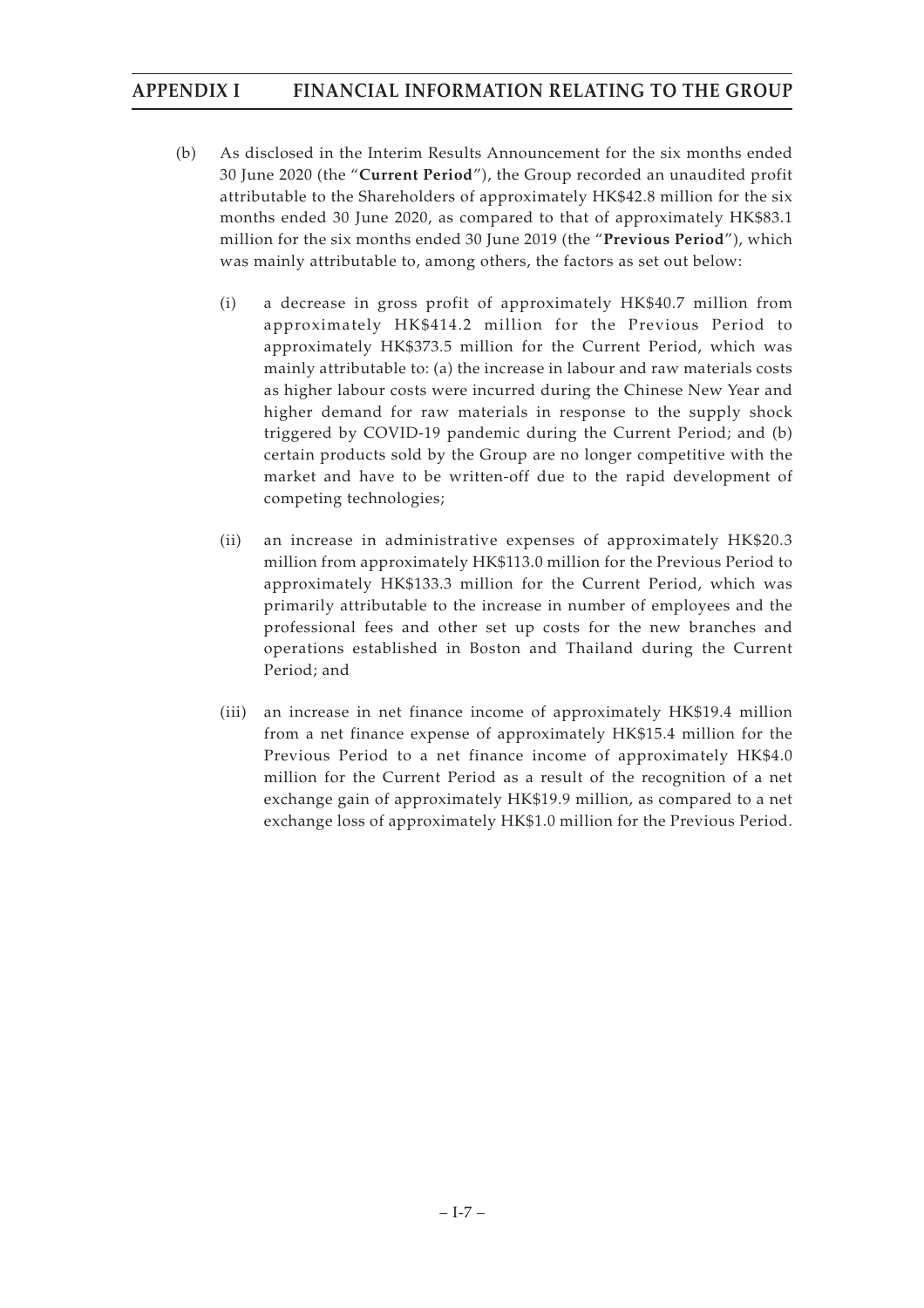#### **1. RESPONSIBILITY STATEMENT**

This Scheme Document includes particulars given in compliance with the Takeovers Code for the purpose of providing information with regard to the Proposal, the Offeror and the Company.

The directors of the Offeror, Optical Alpha, Mandarin Assets, O-Net BVI and O-Net SAPL jointly and severally accept full responsibility for the accuracy of the information contained in this Scheme Document (other than any information relating to the Group) and confirm, having made all reasonable enquiries, that to the best of their knowledge, opinions expressed in this Scheme Document (other than those expressed by the Directors) have been arrived at after due and careful consideration and there are no other facts not contained in this Scheme Document the omission of which would make any statements in this Scheme Document misleading.

The Directors jointly and severally accept full responsibility for the accuracy of the information contained in this Scheme Document relating to the Group and confirm, having made all reasonable enquiries, that to the best of their knowledge, opinions expressed in this Scheme Document expressed by the Directors have been arrived at after due and careful consideration and there are no other facts not contained in this Scheme Document the omission of which would make any statements in this Scheme Document misleading.

#### **2. SHARE CAPITAL OF THE COMPANY**

As at the Latest Practicable Date:

- (a) the authorised share capital of the Company was HK\$100,000,000 divided into 10,000,000,000 Shares;
- (b) the issued and paid-up share capital of the Company comprised 834,028,240 Shares;
- (c) all of the Shares currently in issue ranked pari passu in all respects including as to capital, dividends and voting;
- (d) no new Shares had been issued by the Company since 31 December 2019 (being the end of the last financial year of the Company); and
- (e) other than the Share Awards as disclosed in the section headed "*10. Information on the Offeror and Offeror Concert Parties–(c) Mr. Na Related Shareholders–O-Net SAPL*" in the Explanatory Statement, there were no outstanding options, warrants or conversion rights affecting the Shares.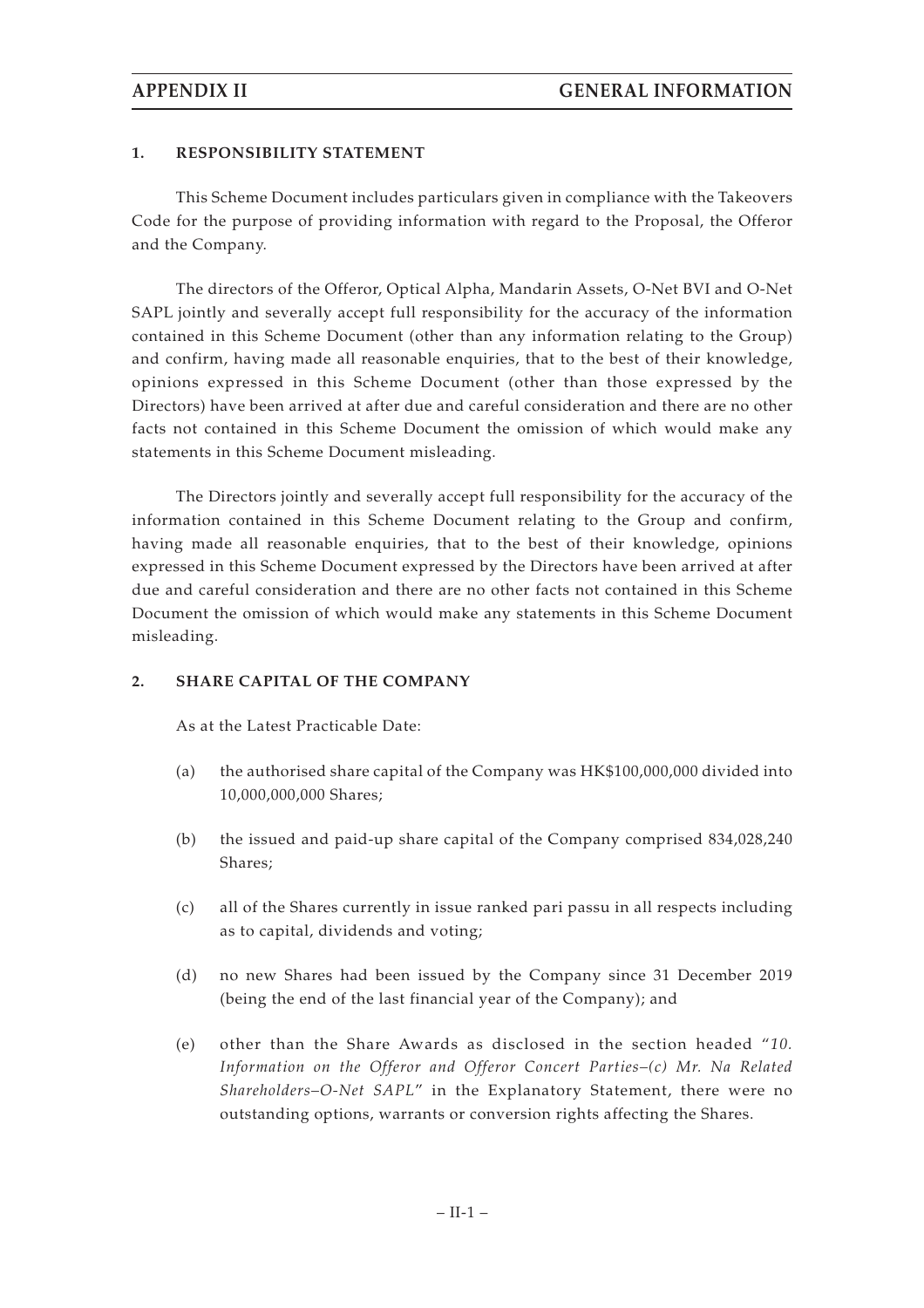### **3. MARKET PRICES**

(a) The table below shows the closing market prices of the Shares as quoted on the Stock Exchange (i) on the Latest Practicable Date; (ii) on the Last Trading Day; and (iii) at the end of each month during the Relevant Period:

| Date                                                                                   | Closing price<br>per Share<br>HK\$ |
|----------------------------------------------------------------------------------------|------------------------------------|
| 28 August 2020, being the Latest Practicable Date                                      | 6.29                               |
| 3 July 2020, being the Last Trading Day                                                | 5.26                               |
| The last Business Day at the end of each calendar month<br>during the Relevant Period: |                                    |
| 31 January 2020                                                                        | 4.05                               |
| 28 February 2020                                                                       | 4.25                               |
| 31 March 2020                                                                          | 4.72                               |
| 29 April 2020                                                                          | 4.81                               |
| 29 May 2020                                                                            | 5.45                               |
| 30 June 2020                                                                           | 5.10                               |
| 31 July 2020                                                                           | 6.25                               |

- (b) During the Relevant Period, the highest closing price of the Shares was HK\$6.29 per Share as quoted on the Stock Exchange on 28 August 2020, being the Latest Practicable Date, and the lowest closing price of the Shares was HK\$3.93 per Share as quoted on the Stock Exchange on 30 January 2020.
- (c) The Cancellation Price of HK\$6.50 per Scheme Share represents a premium of approximately 23.57% over the closing price of HK\$5.26 per Share as quoted on the Stock Exchange on the Last Trading Day.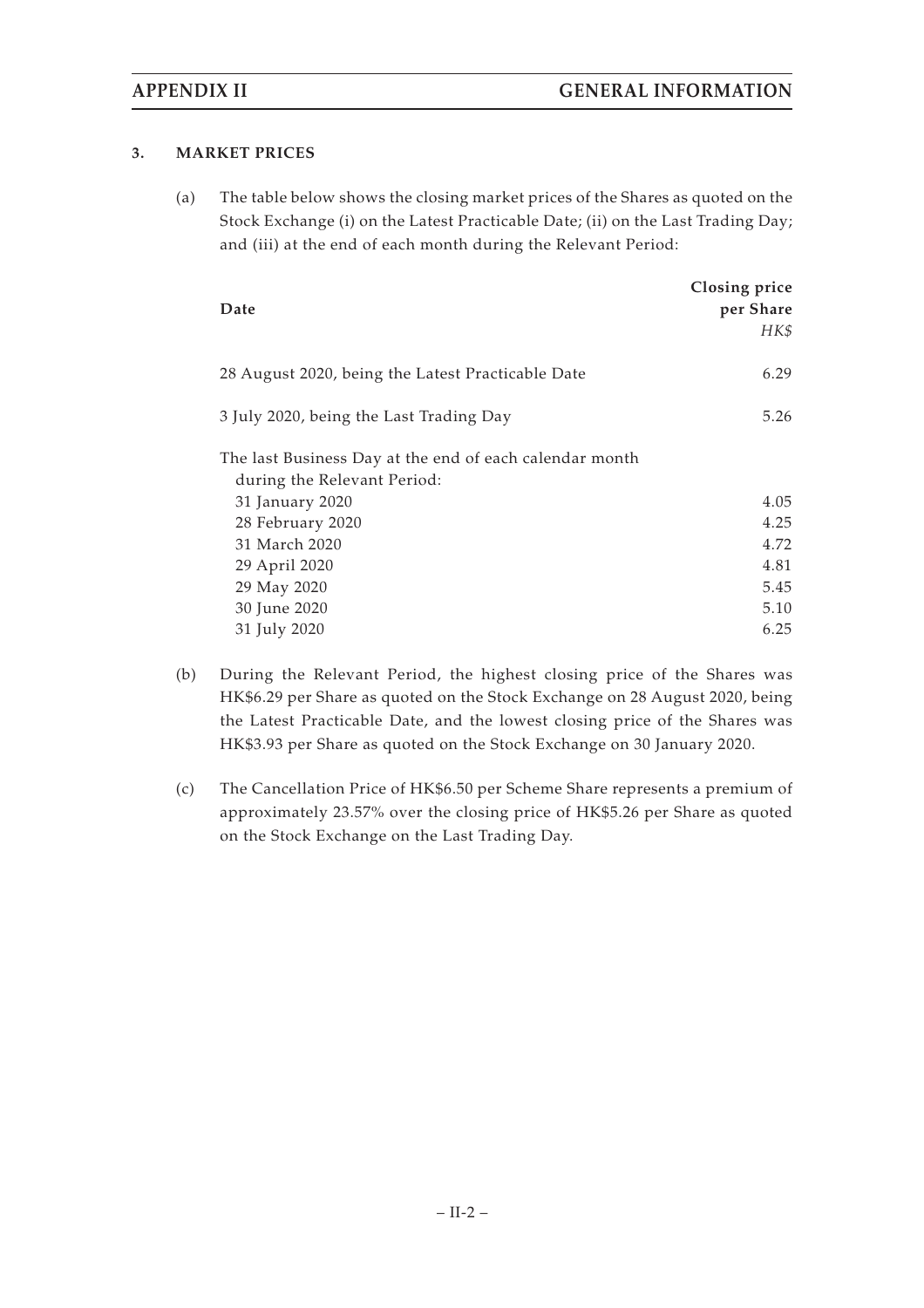#### **4. DISCLOSURE OF INTERESTS IN THE SHARES**

As at the Latest Practicable Date:

(a) save as disclosed below, none of the Directors were interested within the meaning of Part XV of the SFO in any Shares or any convertible securities, warrants, options or derivatives in respect of any Shares:

|                  |                                         |                                     |                                      | Approximate<br>percentage of             |
|------------------|-----------------------------------------|-------------------------------------|--------------------------------------|------------------------------------------|
| Name of Director | Capacity                                | Long<br>position/<br>short position | Number of<br>ordinary<br>shares held | the Company's<br>issued share<br>capital |
| Mr. Na Qinglin   | Interest of a controlled<br>corporation | Long position                       | 6,232,000<br>(Note)                  | 0.75%                                    |
| Mr. Deng Xinping | Beneficial owner                        | Long position                       | 500,000                              | $0.06\%$                                 |
| Mr. Ong Chor Wei | Beneficial owner                        | Long position                       | 500,000                              | $0.06\%$                                 |
| Mr. Zhao Wei     | Beneficial owner                        | Long position                       | 500,000                              | $0.06\%$                                 |

*Note:* These include (i) 5,232,000 Shares held by Mandarin Assets, a company wholly and beneficially owned by Mr. Na; and (ii) 1,000,000 awarded shares granted to Mr. Na according to the Restricted Share Award Scheme. These 1,000,000 awarded shares which were granted to Mr. Na under the Restricted Share Award Scheme are expected to lapse on the Effective Date pursuant to the terms of the Restricted Share Award Scheme. For details, please see Notes 3 and 4 to the shareholding table of the Company set out in the section headed "*6. Shareholding Structure — Shareholding table*" in the Explanatory Statement.

- (b) no subsidiary of the Company, no pension fund of the Company or of a subsidiary of the Company and no person who is presumed to be acting in concert with the Company by virtue of class (5) of the definition of "acting in concert" under the Takeovers Code or who is an associate of the Company by virtue of class (2) of the definition of "associate" under the Takeovers Code (but excluding any exempt principal traders and exempt fund managers) owned or controlled any Shares or any convertible securities, warrants, options or derivatives in respect of any Shares;
- (c) there was no arrangement of the kind referred to in Note 8 to Rule 22 of the Takeovers Code which existed between the Company, or any person who is presumed to be acting in concert with the Company by virtue of classes (1), (2), (3) or (5) of the definition of "acting in concert" under the Takeovers Code or who is an associate of the Company by virtue of classes (2), (3) and (4) of the definition of "associate" under the Takeovers Code, and any other person;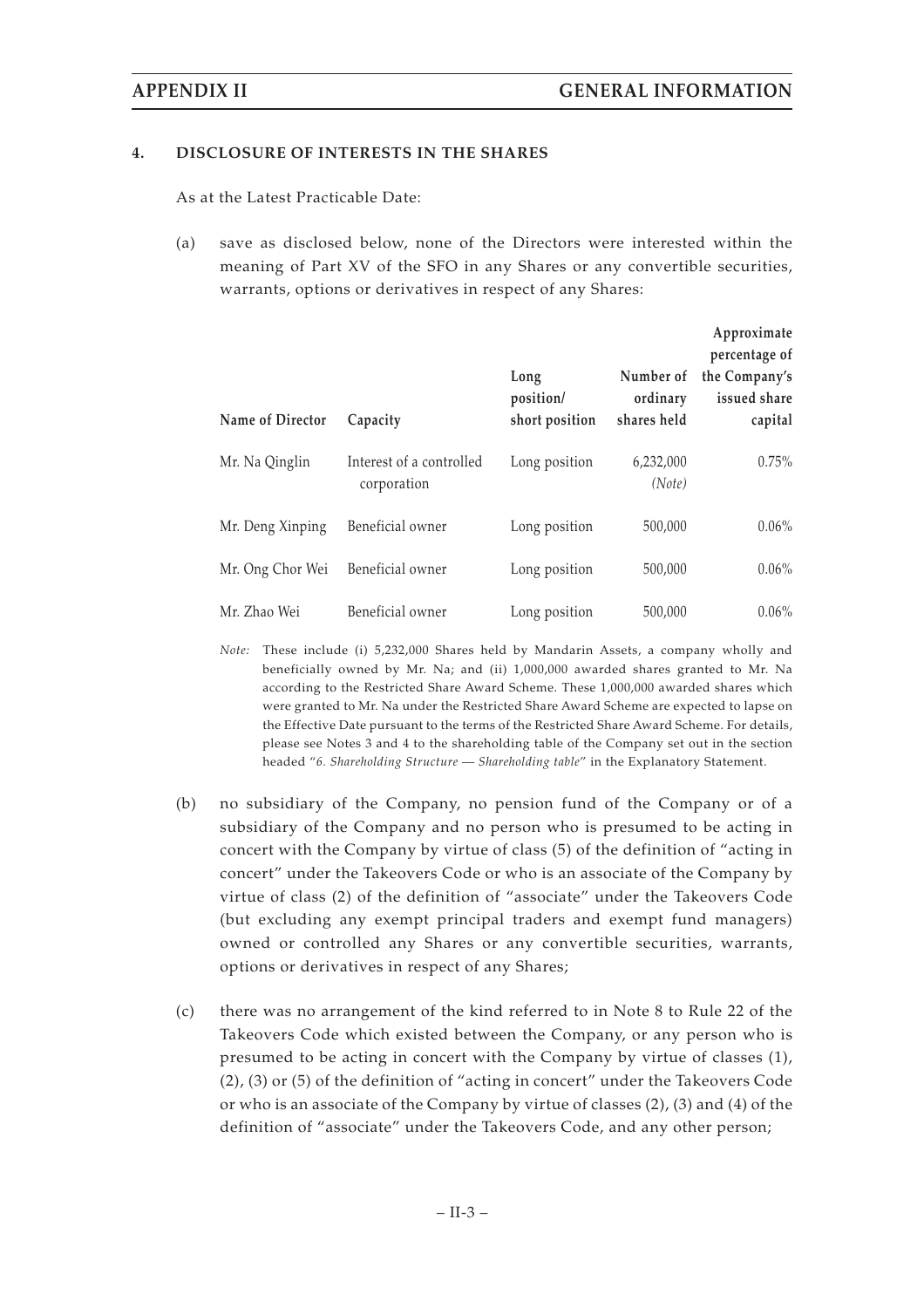- (d) no fund manager (other than exempt fund managers) connected with the Company managed any Shares or any convertible securities, warrants, options or derivatives in respect of any Shares on a discretionary basis;
- (e) neither the Company nor any Directors had borrowed or lent any Shares or any convertible securities, warrants, options or derivatives in respect of any Shares save for any borrowed shares which have been either on-lent or sold;
- (f) save as disclosed in the sections headed "*6. Shareholding Structure*" in the Explanatory Statement, the Offeror or any person acting in concert with it did not own or control any Shares or any convertible securities, warrants, options or derivatives in respect of any Shares;
- $(g)$  save for the interest of Mr. Na as disclosed in (a) above, Mr. Na, in his capacity as the sole director of the Offeror, had no other interests within the meaning of Part XV of the SFO in any Shares or any convertible securities, warrants, options or derivatives in respect of any Shares and no party acting in concert with it owned or controlled any Shares or any convertible securities, warrants, options or derivatives in respect of Shares;
- (h) none of the Offeror and the Offeror Concert Parties had received an irrevocable commitment to vote for or against the Scheme at the Court Meeting;
- (i) save for the Mr. Na Related Shareholders and Kaifa Irrevocable Undertakings, neither the Offeror nor any party acting in concert with it had received any irrevocable commitment to vote for or against any of the resolutions to be proposed at the EGM. Under the terms of the Consortium Agreement, the Mr. Na Related Shareholders and Kaifa had provided the Mr. Na Related Shareholders and Kaifa Irrevocable Undertakings, pursuant to which each of the Mr. Na Related Shareholders and Kaifa has irrevocably undertaken and agreed that, among others, it will vote in favour of the resolutions to be proposed at the EGM to approve and give effect to the reduction of the number of issued Shares in the share capital of the Company and any resolutions proposed at the EGM to assist the implementation of the Scheme or are necessary for the Scheme to become effective;
- (j) no arrangement of the kind referred to in Note 8 to Rule 22 of the Takeovers Code existed between any person and the Offeror or any party acting in concert with it; and
- (k) none of the Offeror or any party acting in concert with it had borrowed or lent any Shares or any convertible securities, warrants, options or derivatives in respect of the Shares.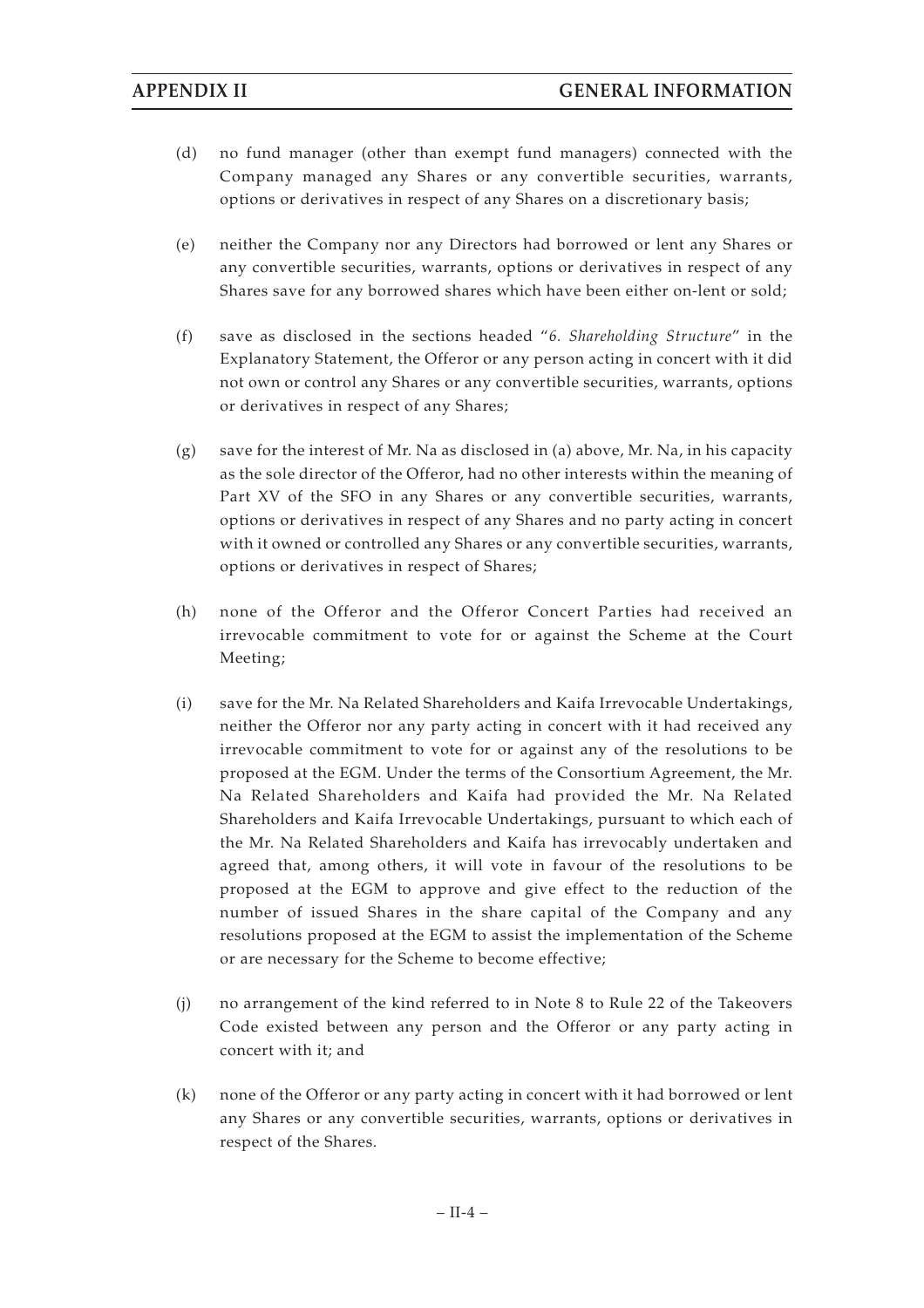#### **5. DEALINGS IN THE SHARES**

- (a) During the Relevant Period:
	- (i) the following directors exercised share options granted to him pursuant to the Share Option Scheme, the details of which were stated below. Save as disclosed in this sub-paragraph, no Director had dealt for value in any Shares or any convertible securities, warrants, options or derivatives in respect of the Shares:

|                  | Date of grant<br>of the Share<br>Options | Exercisable period                        | Date of exercise<br>of the Share<br>Option | No. of<br><b>Shares</b><br>involved | Exercise<br>price per<br>Share<br>(HK\$) | Total sum<br>paid for the<br>exercise of<br>the Share<br>Option<br>(HK\$) |
|------------------|------------------------------------------|-------------------------------------------|--------------------------------------------|-------------------------------------|------------------------------------------|---------------------------------------------------------------------------|
| Mr. Deng Xinping | 1 June 2012                              | 2 June 2012 to<br>8 April 2020 (Note a)   | 17 January 2020                            | 500,000                             | 1.91                                     | 955,000                                                                   |
| Mr. Ong Chor Wei | 1 June 2012                              | 2 June 2012 to<br>8 April 2020 (Note a)   | 1 April 2020                               | 500,000                             | 1.91                                     | 955,000                                                                   |
| Mr. Zhao Wei     | 9 April 2014                             | 28 March 2015 to<br>8 April 2020 (Note b) | 7 February 2020                            | 500,000                             | 2.4                                      | 1,200,000                                                                 |

*Notes:*

- (a) The vesting period of 40% of the share options was commenced on 2 June 2012, and the remaining 60% of the share options was commenced on 2 June 2013, equally over a period of 3 years.
- (b) The vesting period was commenced on 28 March 2015, equally over a period of 5 years.
- (ii) none of the Offeror, the sole director of the Offeror or any party acting in concert with it had dealt for value in any Shares or any convertible securities, warrants, options or derivatives in respect of any Shares;
- (iii) no person who had an arrangement of the kind referred to in Note 8 to Rule 22 of the Takeovers Code with the Offeror or any party acting in concert with it had dealt for value in the Shares or any convertible securities, warrants, options or derivatives in respect of any Shares;
- (iv) no person who had irrevocably committed themselves to accept or reject the Proposal had dealt for value in Shares or any convertible securities, warrants, options or derivatives in respect of any Shares; and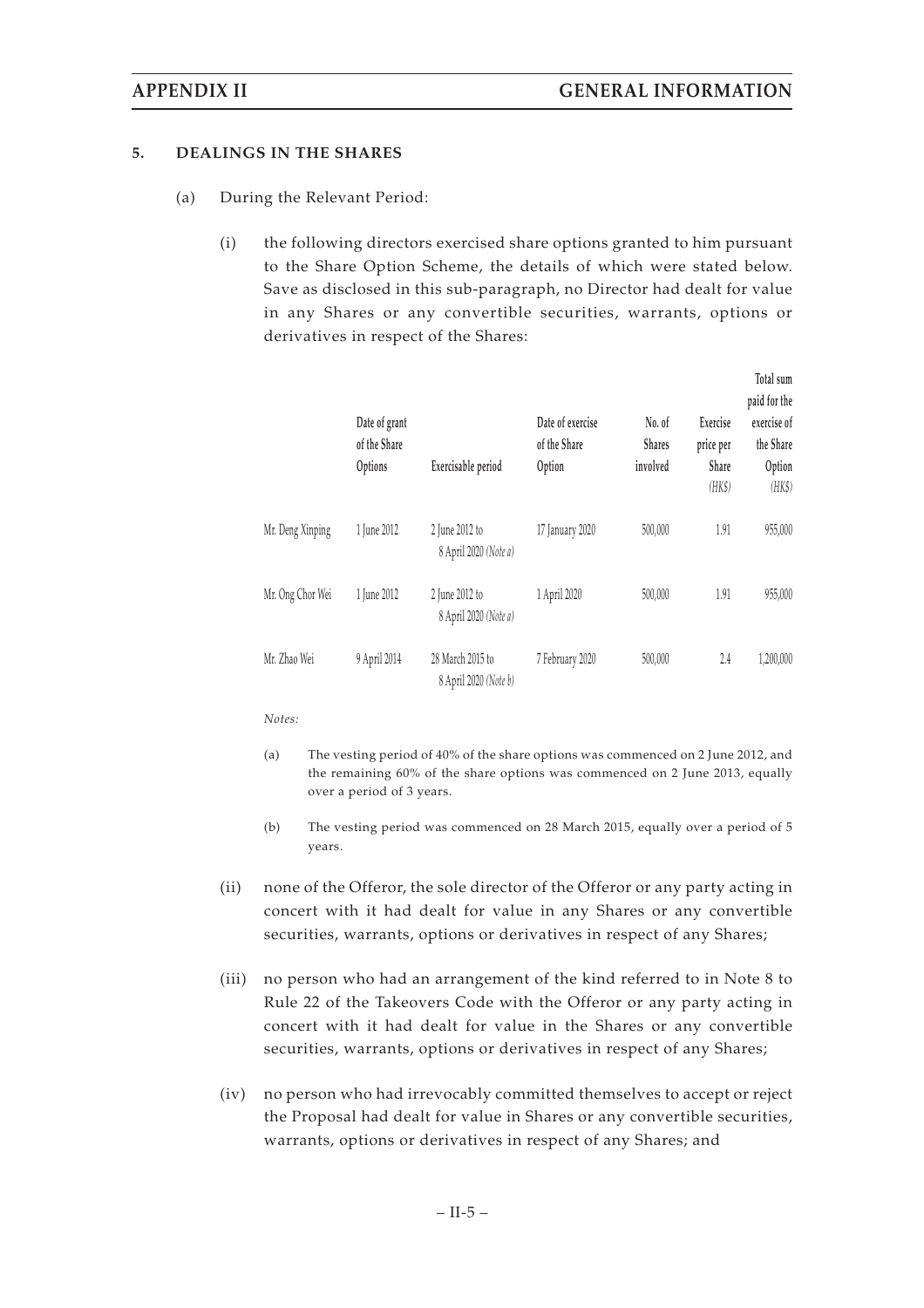- (b) During the period commencing from 8 July 2020 (being the date of commencement of the offer period) and ending on the Latest Practicable Date:
	- (i) no subsidiary of the Company, no pension fund of the Company or of a subsidiary of the Company and no person who is presumed to be acting in concert with the Company by virtue of class (5) of the definition of "acting in concert" under the Takeovers Code or who is an associate of the Company by virtue of class (2) of the definition of "associate" under the Takeovers Code (but excluding any exempt principal traders and exempt fund managers) had dealt for value in any Shares or any convertible securities, warrants, options or derivatives in respect of any Shares;
	- (ii) no person who had an arrangement of the kind referred to in Note 8 to Rule 22 of the Takeovers Code with the Company, or any person who is presumed to be acting in concert with the Company by virtue of classes  $(1)$ ,  $(2)$ ,  $(3)$  and  $(5)$  of the definition of "acting in concert" under the Takeovers Code or who is an associate of the Company by virtue of classes (2), (3) and (4) of the definition of "associate" under the Takeovers Code had dealt for value in any Shares or any convertible securities, warrants, options or derivatives in respect of any Shares; and
	- (iii) no fund manager (other than exempt fund managers) connected with the Company who managed any Shares or any convertible securities, warrants, options or derivatives in respect of any Shares on a discretionary basis had dealt for value in any Shares or any convertible securities, warrants, options or derivatives in respect of any Shares.

### **6. DISCLOSURE OF INTERESTS IN OFFEROR'S SHARES**

As at the Latest Practicable Date, Optical Alpha, which was held as to 3.90%, 44.46% and 10.53% by Mandarin Assets, O-Net BVI and O-Net SAPL, respectively, held 82.21% of the entire shareholding of Offeror. Mandarin Assets is wholly-owned by Mr. Na. O-Net SAPL is wholly owned by O-Net BVI, which is controlled as to more than 30% by Mr. Na. For details, please see the section headed "*10. Information on the Offeror and Offeror Concert Parties*" in the Explanatory Statement.

As at the Latest Practicable Date, save as disclosed above, none of the Company and the Directors were interested in any shares of the Offeror or any convertible securities, warrants, options or derivatives in respect of any shares of the Offeror.

### **7. DEALINGS IN OFFEROR'S SHARES**

During the Relevant Period, neither the Company nor any of the Directors had dealt for value in any shares of the Offeror or any convertible securities, warrants, options or derivatives in respect of any shares of the Offeror.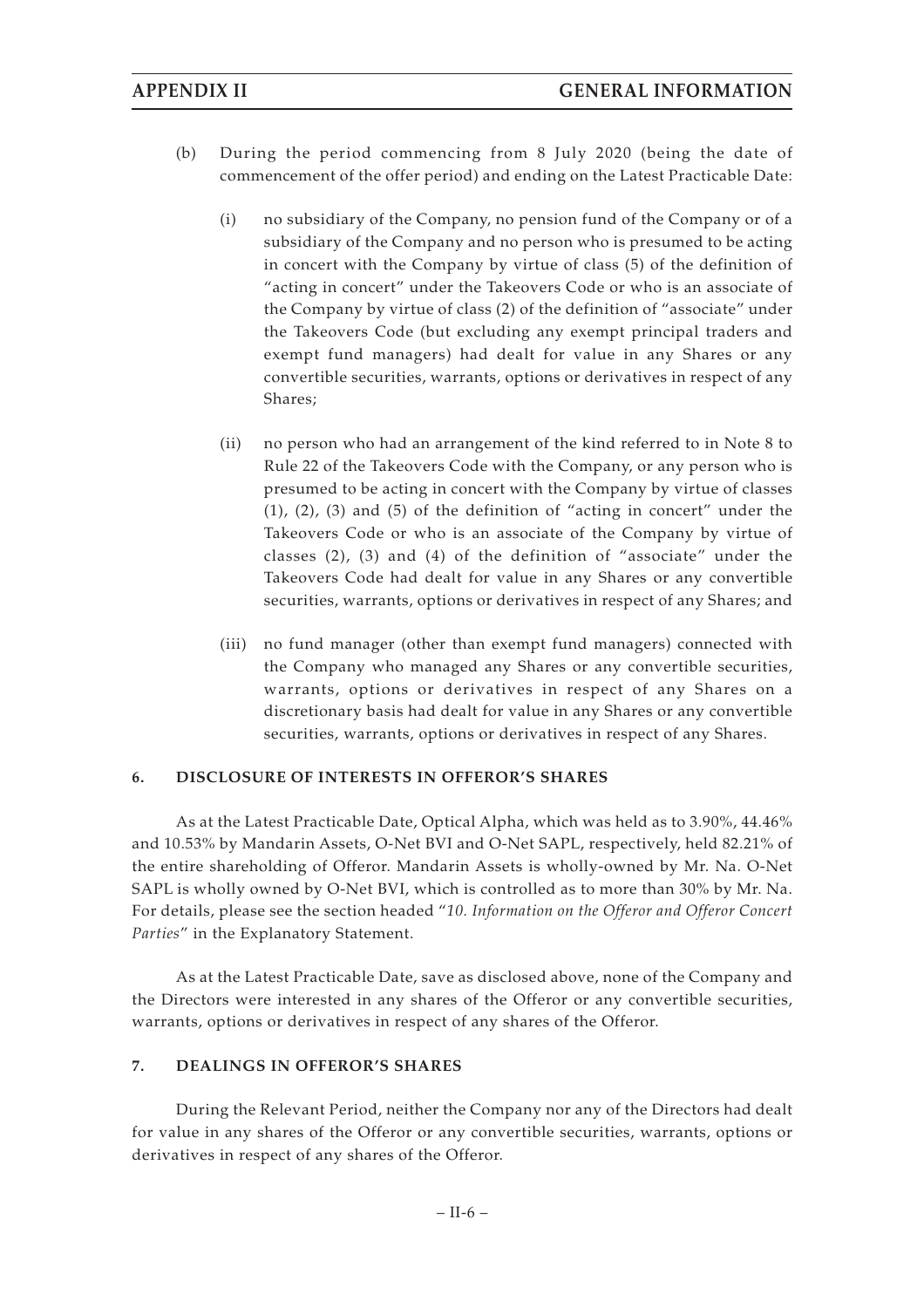#### **8. ARRANGEMENTS IN CONNECTION WITH THE PROPOSAL**

As at the Latest Practicable Date:

- (a) save for the Consortium Agreement, the Mr. Na Related Shareholders and Kaifa Irrevocable Undertakings, the Mandarin Assets Arrangement Part I, the Mandarin Assets Arrangement Part II, the Offshore Subscription Agreement, the Onshore Subscription Agreement, the Offeror Subscription Agreement, the Subscription Investor's Irrevocable Undertakings, the Optical Alpha Shareholders' Loan Agreement, the Optical Alpha Personal Guarantee, the Optical Alpha Shareholders' Agreement and the Offeror Shareholder's Loan Agreement, there was no agreement or arrangement (whether by way of option, indemnity or otherwise) in relation to the Shares or shares of the Offeror or any of its concert parties which might be material to the Proposal;
- (b) save for the Consortium Agreement, the Mr. Na Related Shareholders and Kaifa Irrevocable Undertakings, the Mandarin Assets Arrangement Part I, the Mandarin Assets Arrangement Part II, the Offshore Subscription Agreement, the Onshore Subscription Agreement, the Offeror Subscription Agreement, the Subscription Investor's Irrevocable Undertakings, the Optical Alpha Shareholders' Loan Agreement, the Optical Alpha Personal Guarantee, the Optical Alpha Shareholders' Agreement and the Offeror Shareholder's Loan Agreement, there were no agreements, arrangements or understanding (including any compensation arrangement) between the Offeror or any party acting in concert with the Offeror and any of the Directors, recent Directors, Shareholders or recent Shareholders having any connection with or dependence upon the Proposal;
- (c) save for the facility agreement entered into between the Offeror and CMB in July 2020 in relation to the Offeror Acquisition Financing (pursuant to which the Offeror had agreed to, among others, provide a share charge on all the issued Shares to be acquired by it pursuant to the Proposal in favour of CMB after the Effective Date), there was no agreement, arrangement or understanding between the Offeror and any other person in relation to the transfer, charge or pledge of the Shares to be acquired pursuant to the Proposal and the Offeror had no intention to transfer, charge or pledge any Shares acquired pursuant to the Proposal to any other person. As at the Latest Practicable Date, CMB did not hold any securities in the Company;
- (d) there was no agreement or arrangement to which the Offeror or any of its concert parties was a party which relates to circumstances in which the Offeror may or may not invoke or seek to invoke a Condition to the Proposal;
- (e) neither the Offeror nor its concert parties had received any irrevocable commitment to vote for or against the Proposal at the Court Meeting;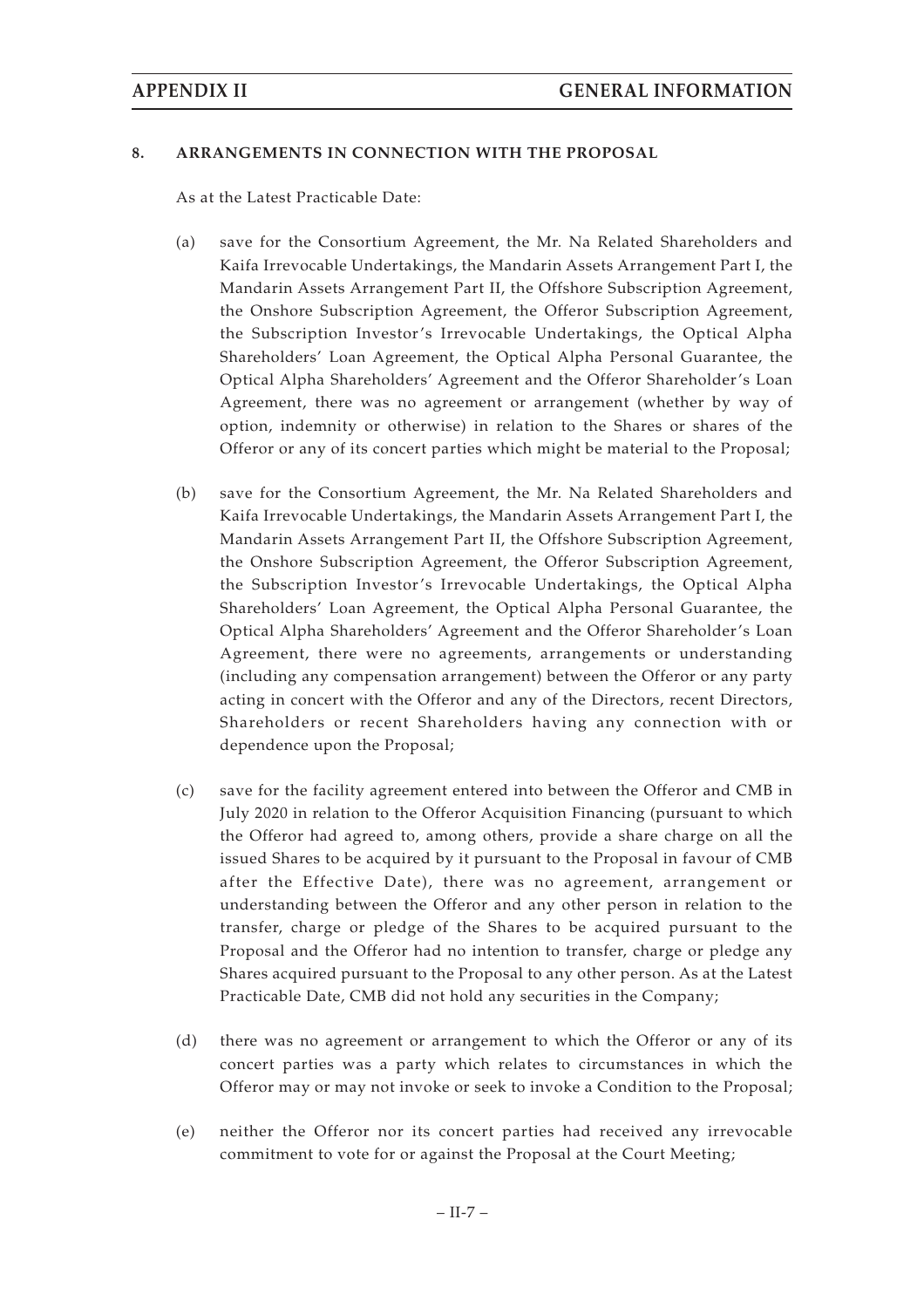- (f) save for the Mr. Na Related Shareholders and Kaifa Irrevocable Undertakings, neither the Offeror nor any party acting in concert with it had received any irrevocable commitment to vote for or against any of the resolutions to be proposed at the EGM. Under the terms of the Consortium Agreement, the Mr. Na Related Shareholders and Kaifa had provided the Mr. Na Related Shareholders and Kaifa Irrevocable Undertakings, pursuant to which each of the Mr. Na Related Shareholders and Kaifa has irrevocably undertaken and agreed that, among others, it will vote in favour of the resolutions to be proposed at the EGM to approve and give effect to the reduction of the number of issued Shares in the share capital of the Company and any resolutions proposed at the EGM to assist the implementation of the Scheme or are necessary for the Scheme to become effective;
- (g) save for the Consortium Agreement, the Mr. Na Related Shareholders and Kaifa Irrevocable Undertakings, the Mandarin Assets Arrangement Part I, the Mandarin Assets Arrangement Part II, the Offshore Subscription Agreement, the Onshore Subscription Agreement, the Offeror Subscription Agreement, the Subscription Investor's Irrevocable Undertakings and the Optical Alpha Shareholders' Loan Agreement, the Optical Alpha Personal Guarantee, the Optical Alpha Shareholders' Agreement and the Offeror Shareholder's Loan Agreement, there is no agreement, arrangement or understanding between (i) any Shareholder and (ii)(a) the Offeror and the Offeror Concert Parties; or (b) the Company, its subsidiaries or associated companies; and
- (h) there is no special deal (as defined in Rule 25 of the Takeovers Code) between (i) any Shareholder and (ii)(a) the Offeror and the Offeror Concert Parties; or (b) the Company, its subsidiaries or associated companies.

### **9. ARRANGEMENTS IN CONNECTION WITH THE DIRECTORS**

As at the Latest Practicable Date:

- (a) other than the Cancellation Price, no arrangement was in place for any benefit (other than statutory compensation required under appropriate laws) would be given to any Director as compensation for loss of office or otherwise in connection with the Proposal;
- (b) save for the Consortium Agreement, the Mr. Na Related Shareholders Irrevocable Undertakings, the Mandarin Assets Arrangement Part I, the Mandarin Assets Arrangement Part II and the Optical Alpha Personal Guarantee, there were no agreements, arrangements or understanding (including any compensation arrangement) between any Director and any other person which are conditional on or dependent upon the outcome of the Proposal or otherwise connected with the Proposal; and
- (c) save for the Consortium Agreement, there were no material contracts entered into by the Offeror in which any Director has a material personal interest.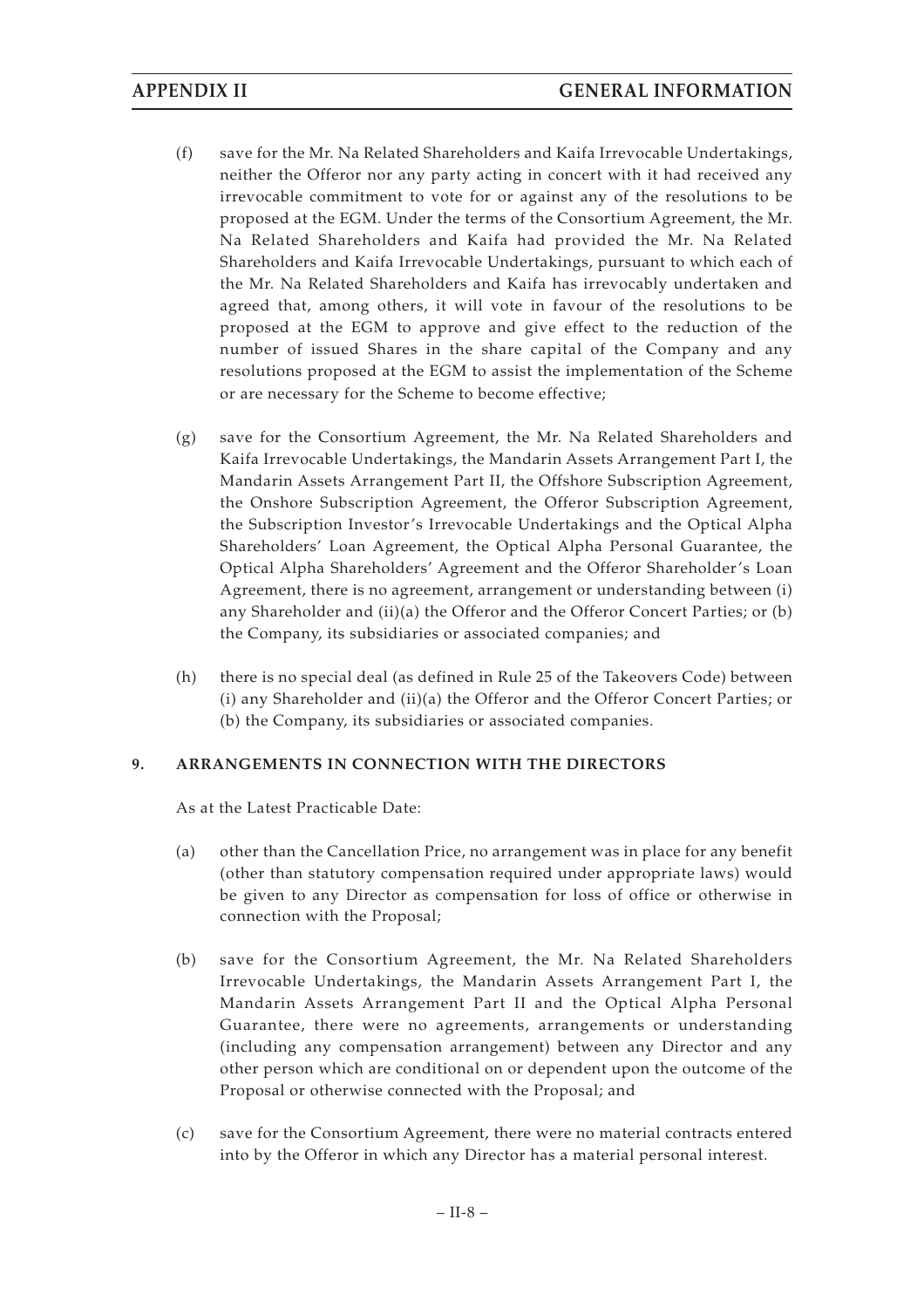### **10. DIRECTORS' SERVICE CONTRACTS**

As at the Latest Practicable Date, none of the Directors had entered into any service contract with the Company or any of its subsidiaries or associated companies which (i) (including both continuous and fixed term contracts) had been entered into or amended within 6 months before the commencement of the offer period; (ii) are continuous contracts with a notice period of 12 months or more; or (iii) are fixed term contracts with more than 12 months to run irrespective of the notice period.

### **11. LITIGATION**

As at the Latest Practicable Date, neither the Company nor any of its subsidiaries was engaged in any litigation or arbitration or claim of material importance and no litigation or claim of material importance was known to the Directors to be pending or threatened by or against the Company or any of its subsidiaries.

### **12. MATERIAL CONTRACTS**

Save as disclosed below, there were no material contracts entered into by the Company or any of its subsidiaries after the date which was two years before commencement of the offer period up to and including the Latest Practicable Date, other than contracts entered into in the ordinary course of business carried on or intended to be carried on by the Company or any of its subsidiaries:

- (a) the agreement dated 21 April 2017 ("3SP Technologies Acquisition **Agreement**") entered into between O-Net Communications Holdings Limited ("**O-Net Communications**"), a wholly-owned subsidiary of the Company, and Advance Photonics Investments Limited ("**Advance Photonics**") in relation to the purchase of the entire issued share capital of 3SP Technologies, a company incorporated in France, by O-Net Communications from Advance Photonics at a consideration of US\$19.2 million and the purchase of a shareholder's loan of 3SP Technologies by O-Net Communications from Advance Photonics on a dollar for dollar basis; and
- (b) a supplemental agreement dated 19 March 2019 entered into among O-Net Communications, Pha Nga Bay Limited and Advance Photonics, pursuant to which the parties agreed to restructure the transaction under the 3SP Technologies Acquisition Agreement relating to the acquisition of 3SP Technologies, including: (a) O-Net Communications agreed to subscribe for 9,999 ordinary shares of Advance Photonics at the consideration of HK\$9,999; (b) O-Net Communications agreed to advance to Advance Photonics a loan in the principal amount of US\$13,500,000 for repayment of the amount due to Pha Nga Bay Limited; and (c) Pha Nga Bay Limited agreed to convert one ordinary share of Advance Photonics into one non-voting deferred shares of Advance Photonics at the consideration of US\$6,382,718.08.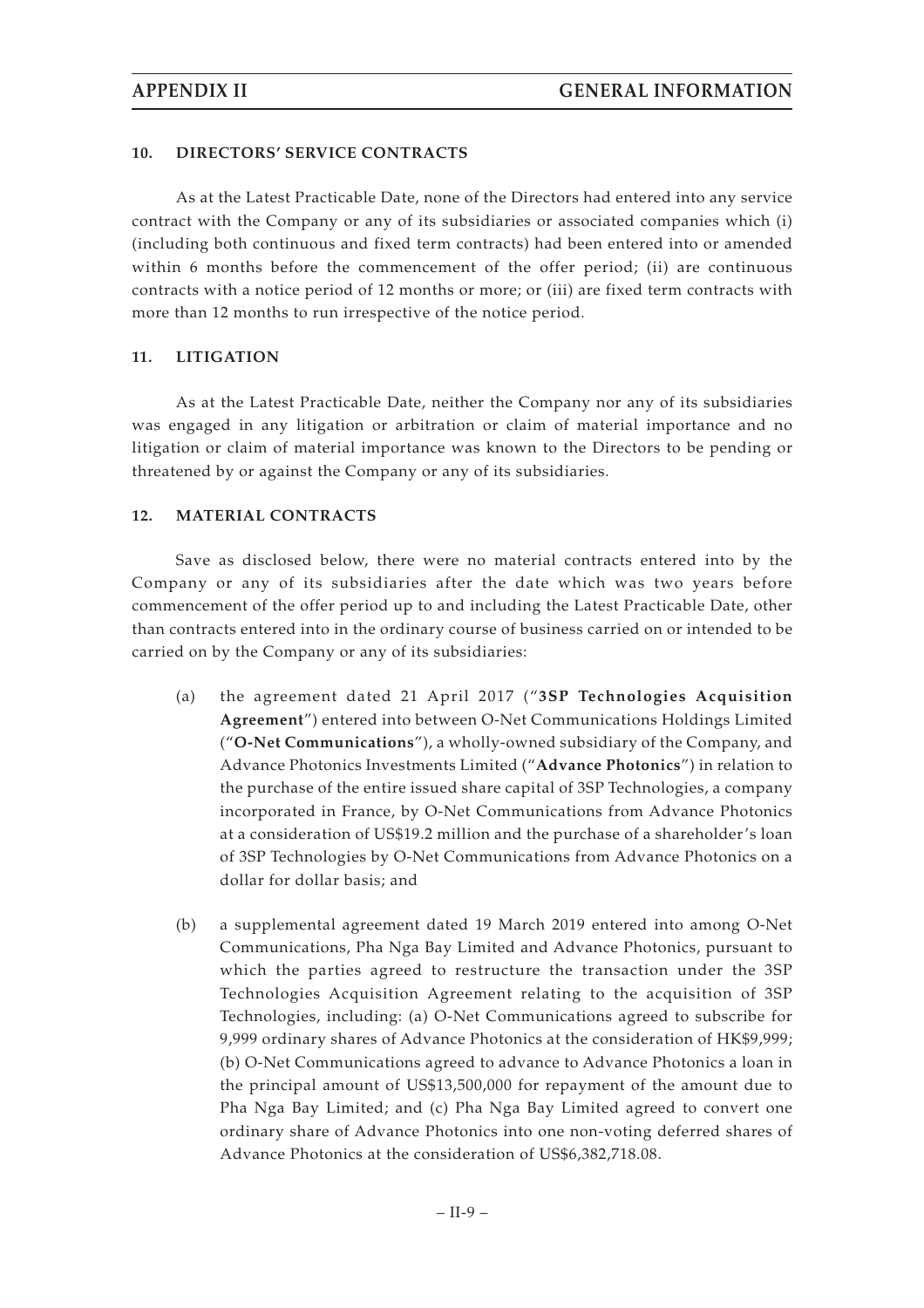## **13. EXPERTS AND CONSENTS**

The following are the qualifications of the experts which have given advice which is contained in this Scheme Document:

| Name                                                                          | Qualification                                                                                                                                                                                                                                                                                                                                           |
|-------------------------------------------------------------------------------|---------------------------------------------------------------------------------------------------------------------------------------------------------------------------------------------------------------------------------------------------------------------------------------------------------------------------------------------------------|
| China International<br>Capital Corporation<br>Hong Kong Securities<br>Limited | a corporation licensed to carry out Type 1 (dealing in<br>securities), Type 2 (dealing in futures contracts), Type<br>4 (advising on securities), Type 5 (advising on futures<br>contracts) and Type 6 (advising on corporate finance)<br>regulated activities under the SFO, being the financial<br>adviser to the Offeror in relation to the Proposal |
| Somerley Capital Limited                                                      | a corporation licensed to carry on Type 1 (dealing in<br>securities) and Type 6 (advising on corporate finance)<br>regulated activities under the SFO, being the<br>independent financial adviser to the Independent<br>Board Committee on the Proposal and the Scheme                                                                                  |

Each of the above experts has given and has not withdrawn its written consent to the issue of this Scheme Document with the inclusion therein of the opinions, reports and/or letters and/or the references to its name and/or opinions, reports and/or letters in the form and context in which they respectively appear.

### **14. MISCELLANEOUS**

- (a) The address of Mr. Na is Unit 1608, West Tower, Shun Tak Centre, 168-200 Connaught Road Central, Hong Kong.
- (b) The registered office of the Offeror is at Kingston Chambers, P.O. Box 173, Road Town, Tortola, BVI.
- (c) The registered office of CICC is at 29/F One International Finance Centre, 1 Harbour View Street, Central, Hong Kong.
- (d) The principal parties acting in concert with the Offeror are Mr. Na, Optical Alpha, the Mr. Na Related Shareholders, Kaifa, the Equity Investor and the Subscription Investor.
- (e) The registered office of Optical Alpha is at Kingston Chambers, P.O. Box 173, Road Town, Tortola, BVI.
- (f) The registered office of Mandarin Assets is at Vistra Corporate Services Centre, Wickhams Cay II, Road Town, Tortola, VG1110, BVI.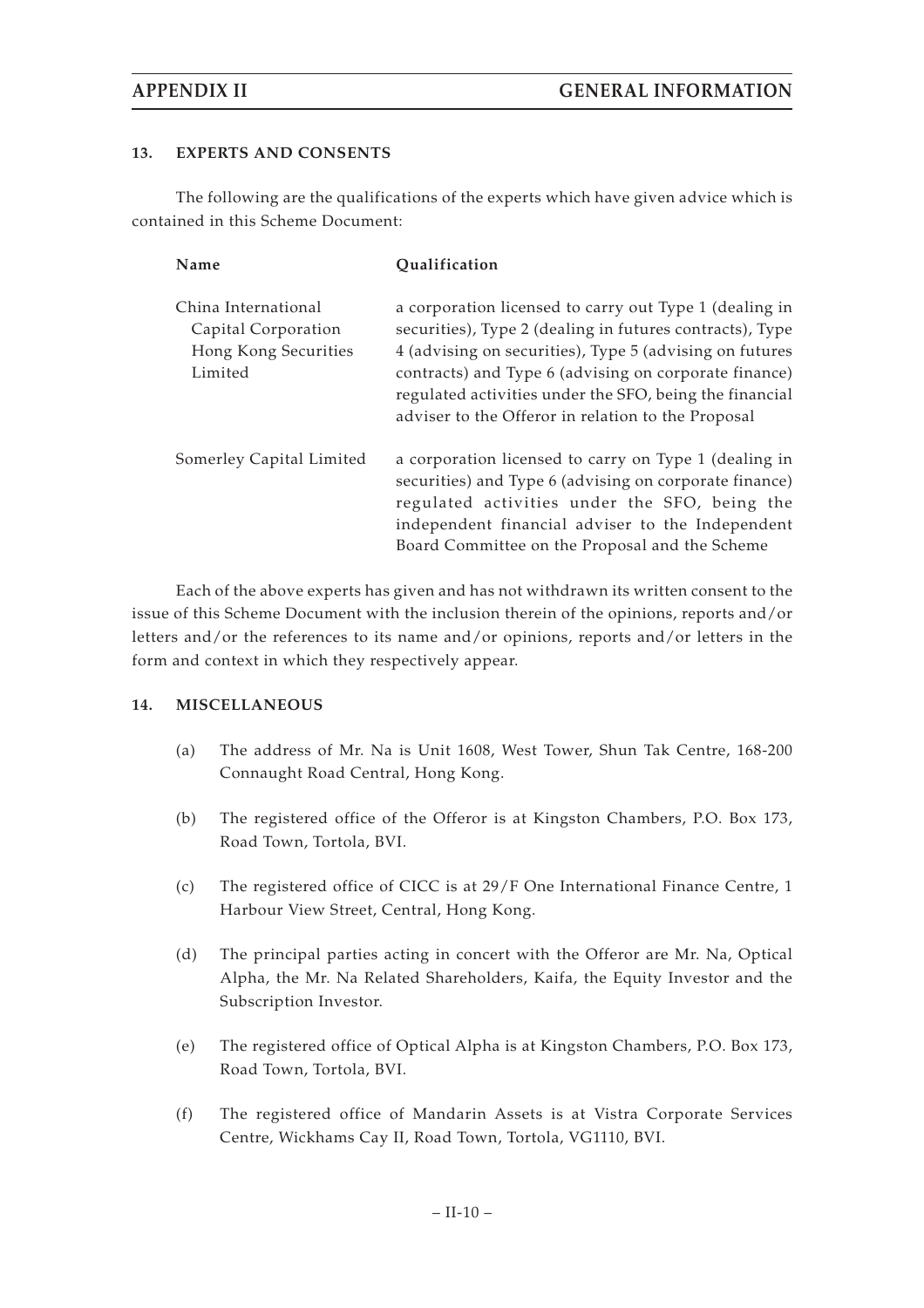- (g) The registered office of O-Net BVI is at Commerce House, Wickhams Cay 1, P.O. Box 3140, Road Town, Tortola, VG1110, BVI.
- (h) The registered office of O-Net SAPL is at Palm Grove House, P.O. Box 438, Road Town, Tortola, BVI.
- (i) The registered office of Kaifa is at Room 2201, Hong Kong Worsted Mills Industrial Building, 31-39 Wo Tong Tsui Street, Kwai Chung, New Territories, Hong Kong.
- (j) The registered office of the Equity Investor is at Cayman Corporate Centre, 27 Hospital Road, George Town, Grand Cayman KY1-9008, Cayman Islands.
- (k) The registered office of the Subscription Investor is at 18th Floor, Block C, Shenzhen Guoji Chuangxin Centre, No. 1006, Shennan Road, Xintian Community, Huafu Road, Futian District, Shenzhen, the PRC\* (中國深圳市福 田區華富街道新田社區深南大道1006號深圳國際創新中心C棟18層).
- (l) The registered office of the Company is at Cricket Square, Hutchins Drive, P.O. Box 2681, Grand Cayman, KY1-1111, Cayman Islands. The Company's principal place of business in Hong Kong is at Unit 1608, West Tower, Shun Tak Centre, 168-200 Connaught Road Central, Hong Kong.

### **15. DOCUMENTS AVAILABLE FOR INSPECTION**

Copies of the following documents are available for inspection from the date of this Scheme Document until the Effective Date or the date on which the Scheme lapses or is withdrawn, whichever is the earlier (1) at the Hong Kong office of the Company, at Unit 1608, West Tower, Shun Tak Centre, 168–200 Connaught Road Central, Hong Kong during normal business hours from 9:00 a.m. to 5:00 p.m. (except Saturdays, Sundays and public holidays in Hong Kong) (Hong Kong time), (2) on the website of the Company http://www.o-netcom.com and (3) on the website of the SFC at http://www.sfc.hk:

- (a) the memorandum and articles of association of the Offeror;
- (b) the memorandum and articles of association of the Company;
- (c) the annual reports of the Company for each of the year ended 31 December 2019 and the year ended 31 December 2018;
- (d) the Interim Results Announcement;
- (e) the letter from the Board, the text of which is set out on pages 22 to 43 of this Scheme Document;
- (f) the letter from the Independent Board Committee, the text of which is set out on pages 44 to 45 of this Scheme Document;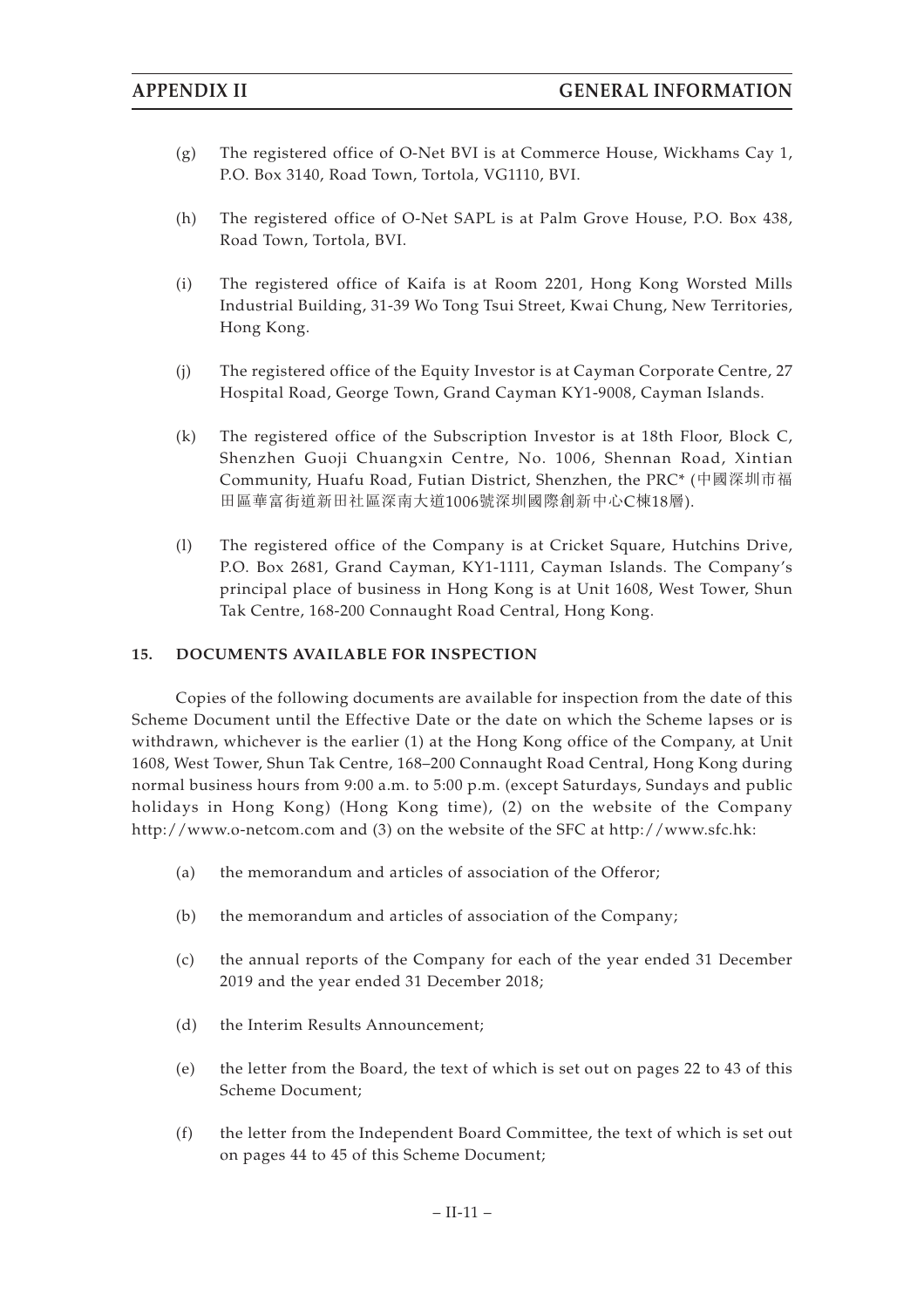- (g) the letter from the Independent Financial Adviser, the text of which is set out on pages 46 to 84 of this Scheme Document;
- (h) the written consents referred to in the section headed "*13. Experts and Consents*" in Appendix II — General Information;
- (i) the material contracts referred to in the section headed "*12. Material Contracts*" in Appendix II — General Information;
- (j) the Consortium Agreement; and
- (k) this Scheme Document.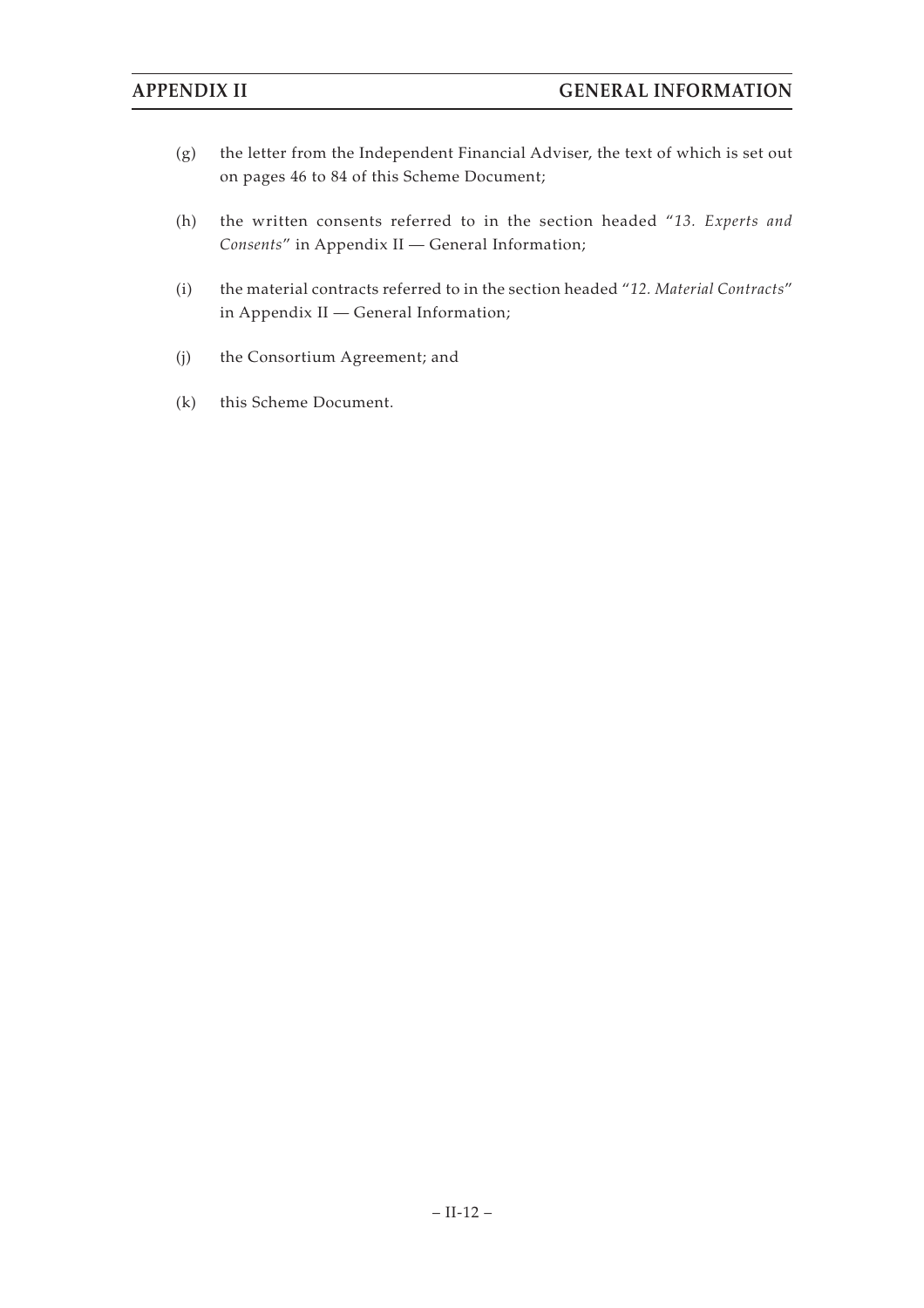IN THE GRAND COURT OF THE CAYMAN ISLANDS FINANCIAL SERVICES DIVISION

Cause No. FSD 173 of 2020 (NSJ)

IN THE MATTER OF SECTIONS 15 AND 86 OF THE COMPANIES LAW (2020 REVISION) (AS AMENDED) AND IN THE MATTER OF THE GRAND COURT RULES 1995 ORDER 102 AND IN THE MATTER of O-NET TECHNOLOGIES (GROUP) LIMITED 昂納科技(集團)有限公司

## **SCHEME OF ARRANGEMENT**

## **Between**

## **O-Net Technologies (Group) Limited 昂納科技(集團)有限公司**

**and**

## **THE SCHEME SHAREHOLDERS (as hereinafter defined)**

(A) In this Scheme of Arrangement, unless inconsistent with the subject or context, the following expressions shall have the meanings respectively set opposite them:

| "acting in concert" | has the same meaning ascribed to it in the Takeovers<br>Code                                  |
|---------------------|-----------------------------------------------------------------------------------------------|
| "Board"             | the board of Directors                                                                        |
| "Business Day"      | a day other than a Saturday, Sunday or a public<br>holiday in Hong Kong or the Cayman Islands |
| " $BVI"$            | the British Virgin Islands                                                                    |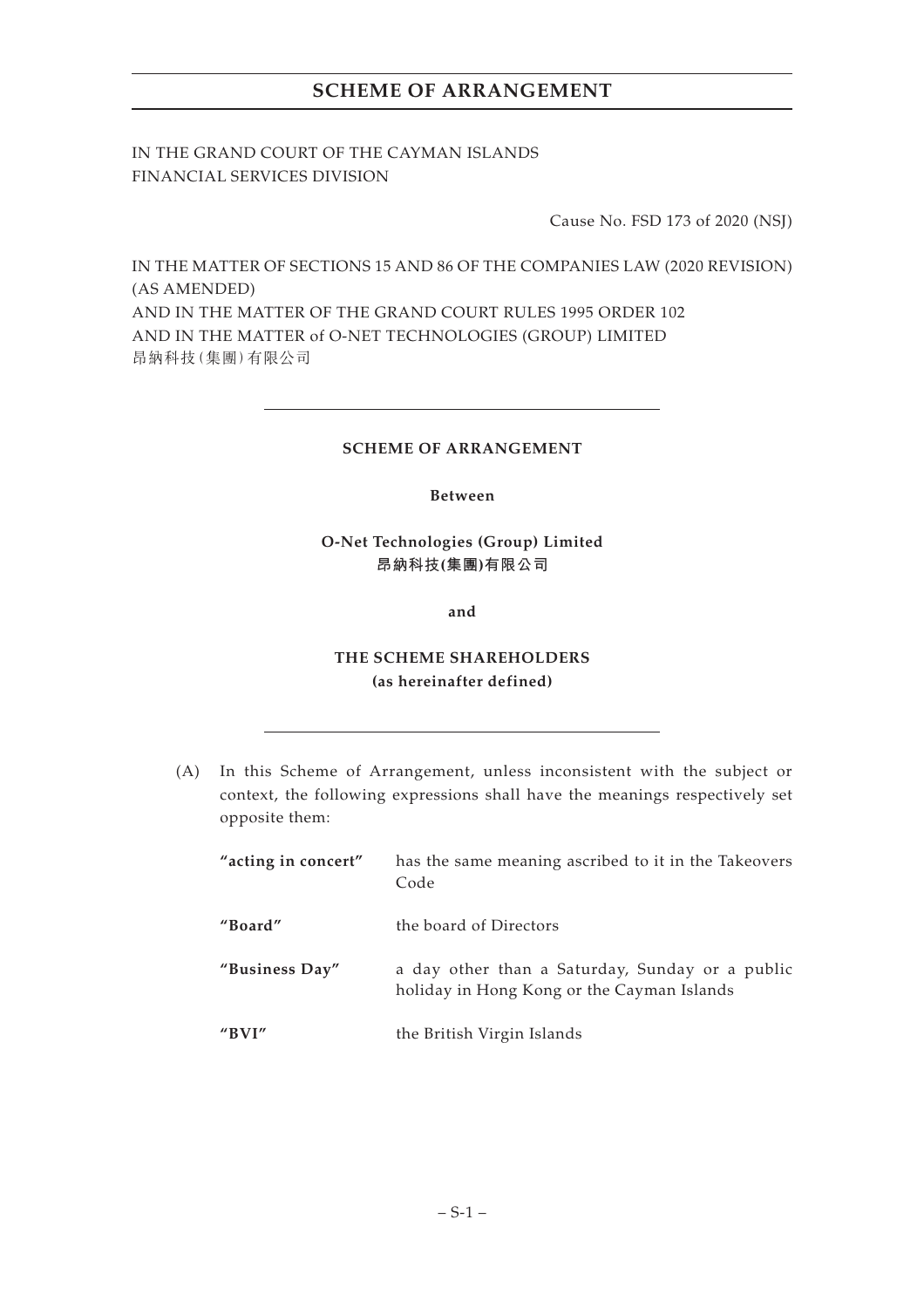| "Cancellation<br>Price"        | the cancellation price of HK\$6.50 per Scheme Share<br>payable by the Offeror to the Scheme Shareholders<br>pursuant to the Scheme of Arrangement for every<br>Scheme Share cancelled and extinguished in the form<br>of (i) cash for Scheme Shareholders (excluding<br>Mandarin Assets, O-Net BVI, O-Net SAPL and Kaifa);<br>(ii) Mr Na Related Shareholders Cancellation<br>Consideration for Mandarin Assets, O-Net BVI and<br>O-Net SAPL; or (iii) Kaifa Cancellation Consideration<br>for Kaifa |
|--------------------------------|------------------------------------------------------------------------------------------------------------------------------------------------------------------------------------------------------------------------------------------------------------------------------------------------------------------------------------------------------------------------------------------------------------------------------------------------------------------------------------------------------|
| "CICC"                         | China International Capital Corporation Hong Kong<br>Securities Limited, a registered institution under the<br>SFO to carry out Type 1 (dealing in securities), Type 2<br>(dealing in futures contracts), Type 4 (advising on<br>securities), Type 5 (advising on futures contracts) and<br>Type 6 (advising on corporate finance) regulated<br>activities under the SFO, the financial adviser to the<br>Offeror in relation to the Proposal                                                        |
| "CICC group"                   | CICC and persons controlling, controlled by or under<br>the same control as CICC                                                                                                                                                                                                                                                                                                                                                                                                                     |
| "Companies Law"                | the Companies Law Cap. 22 (Law 3 of 1961, as<br>consolidated and revised) of the Cayman Islands                                                                                                                                                                                                                                                                                                                                                                                                      |
| "Company"                      | O-Net Technologies (Group) Limited 昂納科技 (集團)<br>有限公司, an exempted company incorporated in the<br>Cayman Islands on 12 November 2009 with limited<br>liability, the Shares are currently listed on the Main<br>Board of the Stock Exchange (stock code: 877)                                                                                                                                                                                                                                          |
| "Composite Scheme<br>Document" | the composite scheme document of the Company and<br>the Offeror issued to, among others, the Disinterested<br>Shareholders containing, inter alia, further details of<br>the Proposal                                                                                                                                                                                                                                                                                                                |
| "Court Meeting"                | a meeting of the Disinterested Shareholders convened<br>at the direction of the Grand Court at which the<br>Scheme of Arrangement will be voted upon                                                                                                                                                                                                                                                                                                                                                 |
| "Director"                     | a director of the Company                                                                                                                                                                                                                                                                                                                                                                                                                                                                            |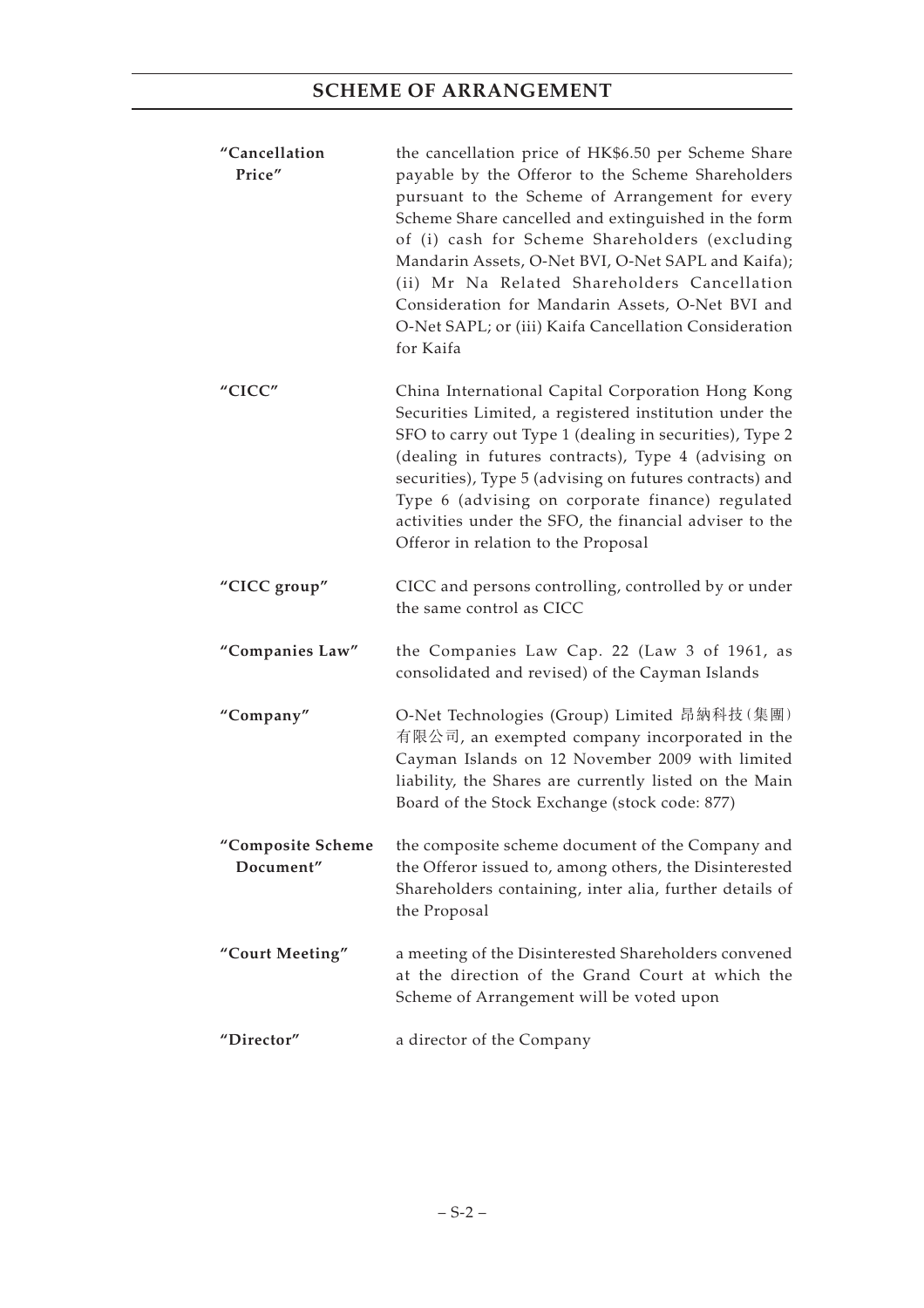- **"Disinterested Shareholders"** Shareholders other than the Offeror and the Offeror Concert Parties ((i) except for the holding of Shares by CICC group in the capacity of an exempt principal trader or exempt fund manager for the purposes of the Takeovers Code and (ii) excluding (a) Shares held by the CICC group for and on behalf of its non-discretionary investment clients which the CICC group does not have control of the voting rights attached to the relevant Shares and/or (b) Shares held by the Guosen Securities Group for and on behalf of its non-discretionary investment clients which the Guosen Securities Group does not have control of the voting rights attached to the relevant Shares)
- **"Effective Date"** the date on which the Scheme of Arrangement, if approved and sanctioned by the Grand Court, becomes effective in accordance with its terms and the Companies Law, being the date on which a copy of the order of the Grand Court sanctioning the Scheme of Arrangement and confirming the reduction of issued share capital resulting from the cancellation and extinguishment of the Scheme Shares is delivered to the Registrar of Companies in the Cayman Islands for registration pursuant to section 86(3) of the Companies Law, which is expected to be Thursday, 15 October 2020 (Cayman Islands time)
- **"Equity Investor"** LVC Technology Legend Limited, a company incorporated in the Cayman Islands with limited liability and wholly owned by LVC Prime LP, an exempted limited partnership of the Cayman Islands
- **"Executive"** the Executive Director of the Corporate Finance Division of the Securities and Futures Commission of Hong Kong or any delegate thereof
- **"Grand Court"** the Grand Court of the Cayman Islands
- **"Guosen Securities"** Guosen Securities Co., Ltd. (國信證券股份有限公司), a company listed on the Shenzhen Stock Exchange (stock code: 2736)
- **"Guosen Securities Group"** Guosen Securities, its subsidiaries and entities of which Guosen Securities owns or controls 20% of more of their voting rights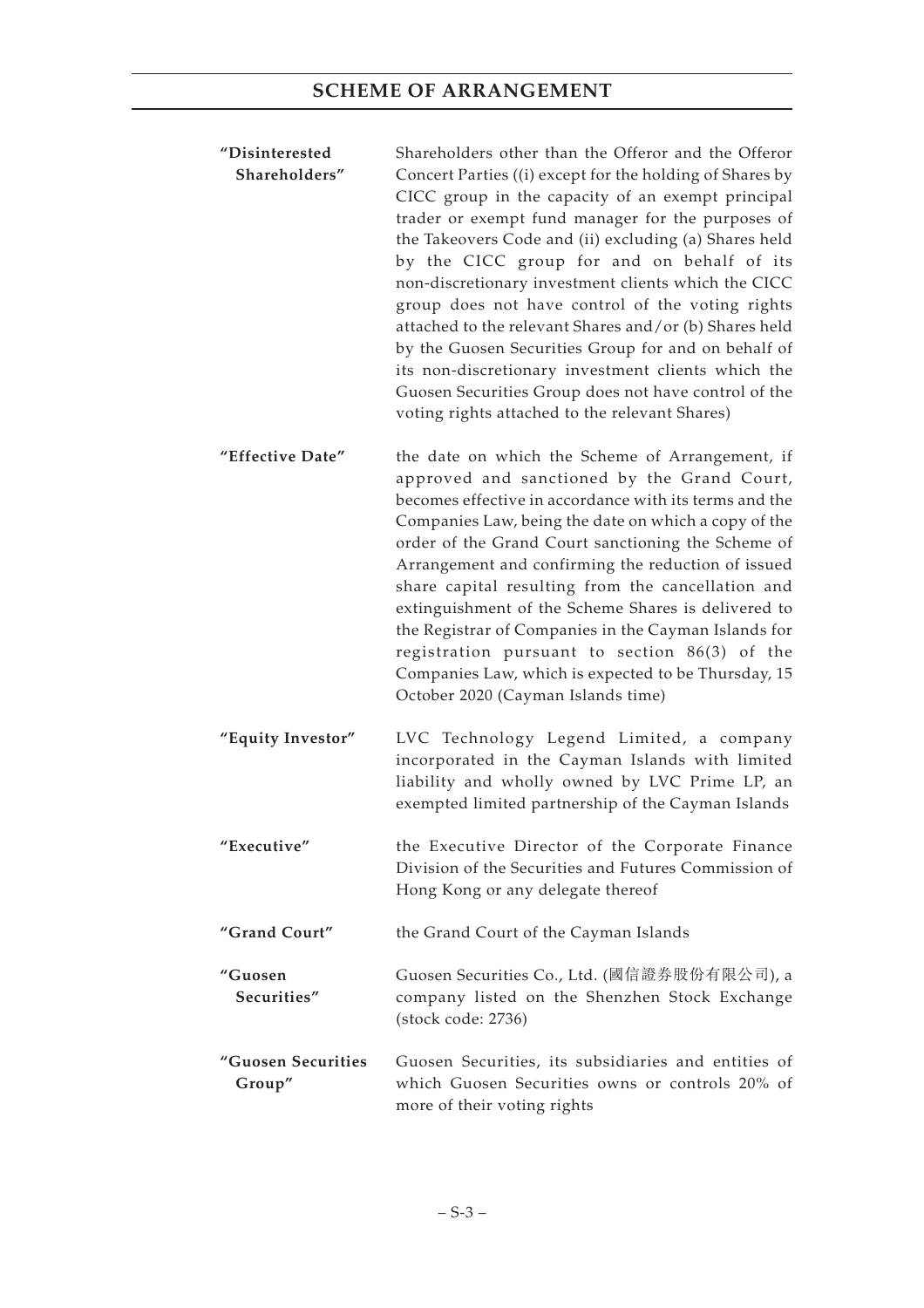| "HC Capital"                               | HC Capital Limited, a company incorporated in Hong<br>Kong with limited liability and is wholly-owned by<br>Hsin Chong International Holdings, which is in turn<br>held as to 79.1% by HSBC Trustee (HK) Limited as the<br>executor of the will of the late Dr. Meou-tsen Geoffrey<br>Yeh. HC Capital Limited is an Offeror Concert Party                                                                                                                                                                                                                   |
|--------------------------------------------|-------------------------------------------------------------------------------------------------------------------------------------------------------------------------------------------------------------------------------------------------------------------------------------------------------------------------------------------------------------------------------------------------------------------------------------------------------------------------------------------------------------------------------------------------------------|
| "HK\$"                                     | Hong Kong dollar(s), the lawful currency of Hong<br>Kong                                                                                                                                                                                                                                                                                                                                                                                                                                                                                                    |
| "Hong Kong"                                | the Hong Kong Special Administrative Region of the<br>People's Republic of China                                                                                                                                                                                                                                                                                                                                                                                                                                                                            |
| "Independent<br><b>Board</b><br>Committee" | the independent board committee of the Company<br>established by the Board to make a recommendation<br>to the Disinterested Shareholders in respect of, among<br>others, the Proposal and the Scheme of Arrangement,<br>comprising Mr Deng Xinping, Mr Ong Chor Wei and<br>Mr Zhao Wei                                                                                                                                                                                                                                                                      |
| "Independent<br>Financial<br>Adviser"      | Somerley Capital Limited, the independent financial<br>adviser to the Independent Board Committee<br>appointed pursuant to Rule 2.1 of the Takeovers Code<br>in relation to, among others, the Proposal and the<br>Scheme of Arrangement, being a licensed corporation<br>to carry out Type 1 (dealing in securities) and Type 6<br>(advising on corporate finance) regulated activities<br>under the SFO                                                                                                                                                   |
| "Independent<br>Shareholders"              | the Shareholders other than the Offeror and the<br>Offeror Concert Parties (except for the holding of<br>Shares by CICC group in the capacity of an exempt<br>principal trader or exempt fund manager for the<br>purposes of the Takeovers Code and excluding Shares<br>held on behalf of non-discretionary investment clients<br>of the CICC group and/or by Guosen Securities<br>Group held for its non-discretionary investment<br>clients which Guosen Securities Group do not have<br>control of the voting rights attached to the relevant<br>Shares) |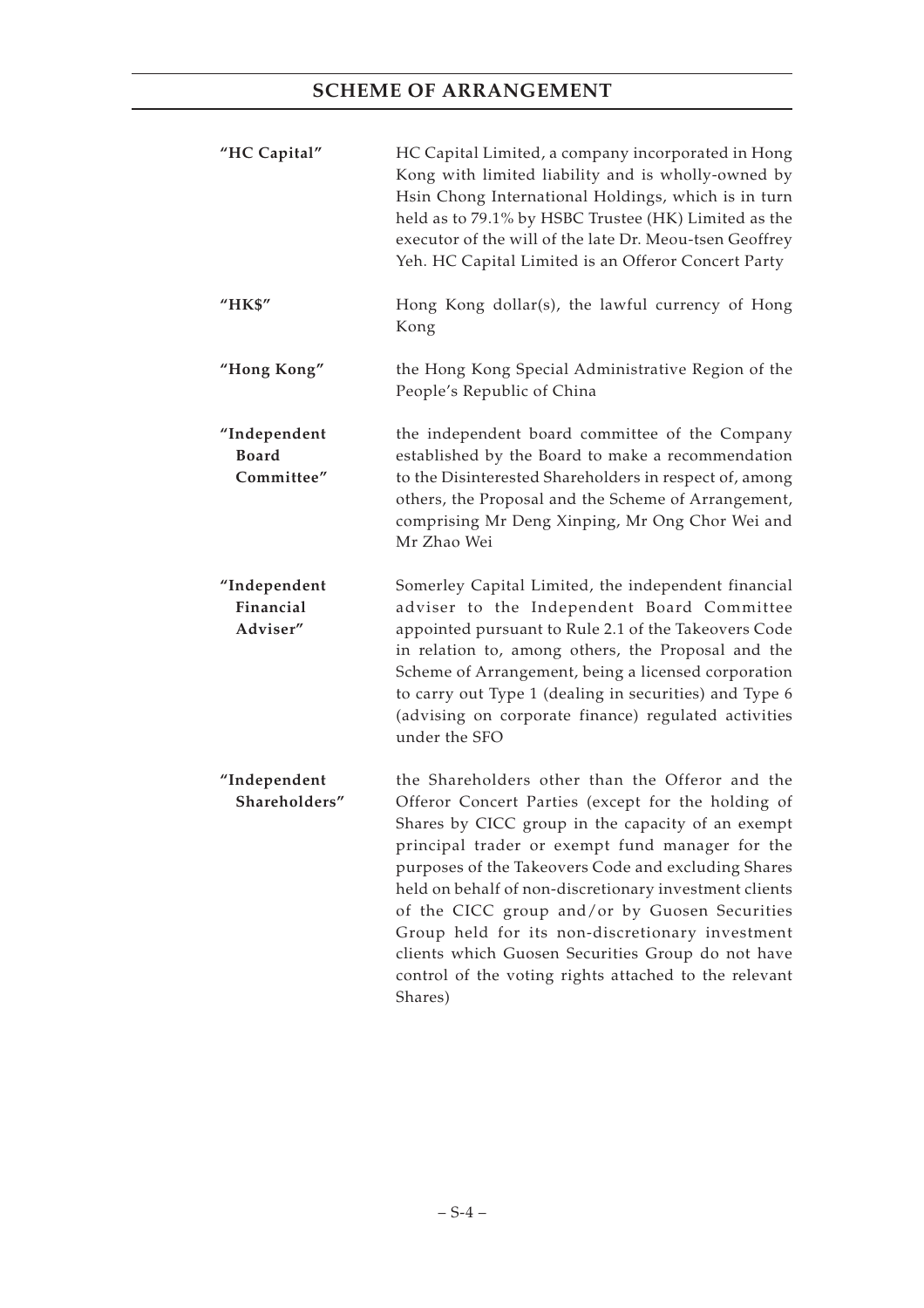| "Kaifa" | Kaifa Technology (H.K) Limited, a company            |
|---------|------------------------------------------------------|
|         | incorporated in Hong Kong with limited liability and |
|         | is a wholly-owned subsidiary of Shenzhen Kaifa       |
|         | Technology Co., Ltd (深圳長城開發科技股份有限公司),                |
|         | a company incorporated in the People's Republic of   |
|         | China and listed on the Shenzhen Stock Exchange      |
|         | (stock code: 21)                                     |

- **"Kaifa Cancellation Consideration"** the consideration to be received by Kaifa for the cancellation and extinguishment of its 171,121,237 Scheme Shares under the Scheme of Arrangement, which consists of (i) cash (at the Cancellation Price) as consideration for the cancellation and extinguishment of 60,000,000 Scheme Shares out of the 171,121,237 Scheme Shares held by Kaifa; and (ii) the crediting of the unpaid shares in the Offeror held by Kaifa as fully paid for the cancellation and extinguishment of 111,121,237 Scheme Shares out of the 171,121,237 Scheme Shares held by Kaifa
- **"Latest Practicable Date"** 28 August 2020, being the latest practicable date prior to the printing of the Composite Scheme Document for ascertaining certain information contained herein
- **"Mandarin Assets"** Mandarin Assets Limited, a business company incorporated in BVI with limited liability and wholly owned by Mr Na, being an Offeror Concert Party
- **"Mr Na"** Mr. Na Qinglin, the chairman of the Company and an executive Director, and a director of each of the Offeror and Optical Alpha. Mr Na is an Offeror Concert Party
- **"Mr Na Related Shareholders Cancellation Consideration"** the consideration to be received by Mandarin Assets, O-Net BVI and O-Net SAPL for the cancellation and extinguishment of their in aggregate 287,710,833 Scheme Shares under the Scheme of Arrangement, which consists of the crediting of 287,710,833 unpaid shares in the Offeror held by Optical Alpha as fully paid and in turn, for Optical Alpha crediting of the unpaid shares in Optical Alpha held by Mandarin Assets, O-Net BVI and O-Net SAPL as fully paid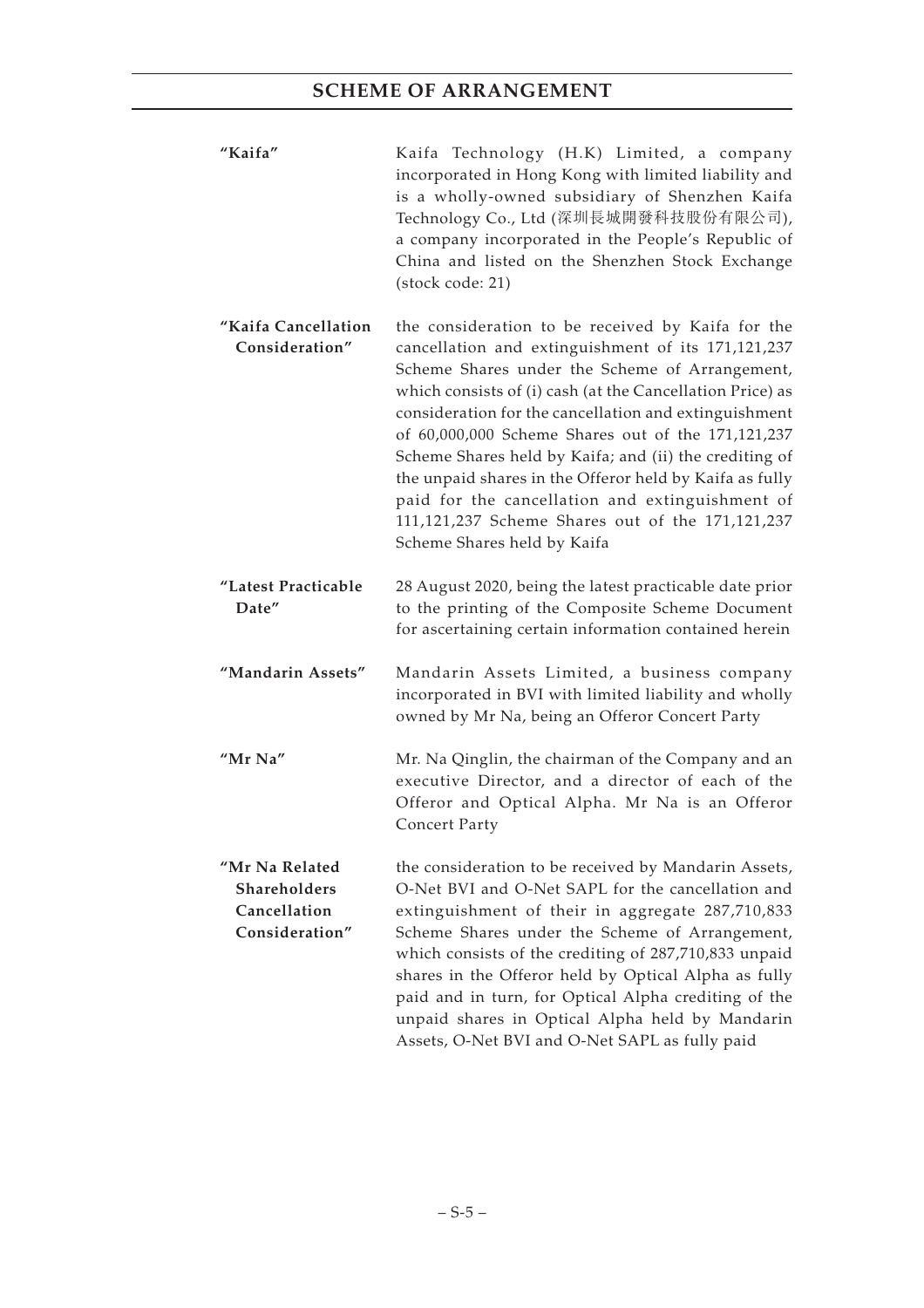- **"Offeror"** Optical Beta Limited, a business company incorporated in BVI with limited liability and is owned as to 82.21% by Optical Alpha and 17.79% by Kaifa as at the Latest Practicable Date
- **"Offeror Concert Parties"** parties acting in concert or presumed to be acting in concert with the Offeror (including Mandarin Assets, O-Net BVI, O-Net SAPL, Kaifa, HC Capital, CICC (except in the capacity of an exempt principal trader or exempt fund manager for the purposes of the Takeovers Code and excluding Shares held by the CICC group on behalf of non-discretionary investment clients) and Guosen Securities (for the avoidance of doubt, all the Shares held by the Guosen Securities Group as at the Latest Practicable Date are not owned by it but are held for and on behalf of its non-discretionary clients))
- **"O-Net BVI"** O-Net Holdings (BVI) Limited, a business Company incorporated in BVI with limited liability which Mr. Na has control over 30% of its voting rights as at the Latest Practicable date, being an Offeror Concert Party
- **"O-Net SAPL"** O-Net Share Award Plan Limited, a business Company incorporated in BVI with limited liability and is wholly owned by O-Net BVI, being an Offeror Concert Party
- **"Optical Alpha"** Optical Alpha Limited, a business company incorporated in BVI with limited liability and is owned as to 3.16% by Mandarin Assets, 56.90% by O-Net BVI, 13.48% by O-Net SAPL and 26.46% by the Equity Investor as at the Latest Practicable Date
- **"Proposal"** the proposal for the privatisation of the Company by the Offeror by way of the Scheme of Arrangement
- **"Register"** the principal or branch register of members of the Company (as the case may be) in respect of the Shares
- **"Scheme Conditions"** the conditions to the implementation of the Scheme of Arrangement as set out in the section headed "*3. Conditions to the Proposal*" in the Explanatory Statement of the Composite Scheme Document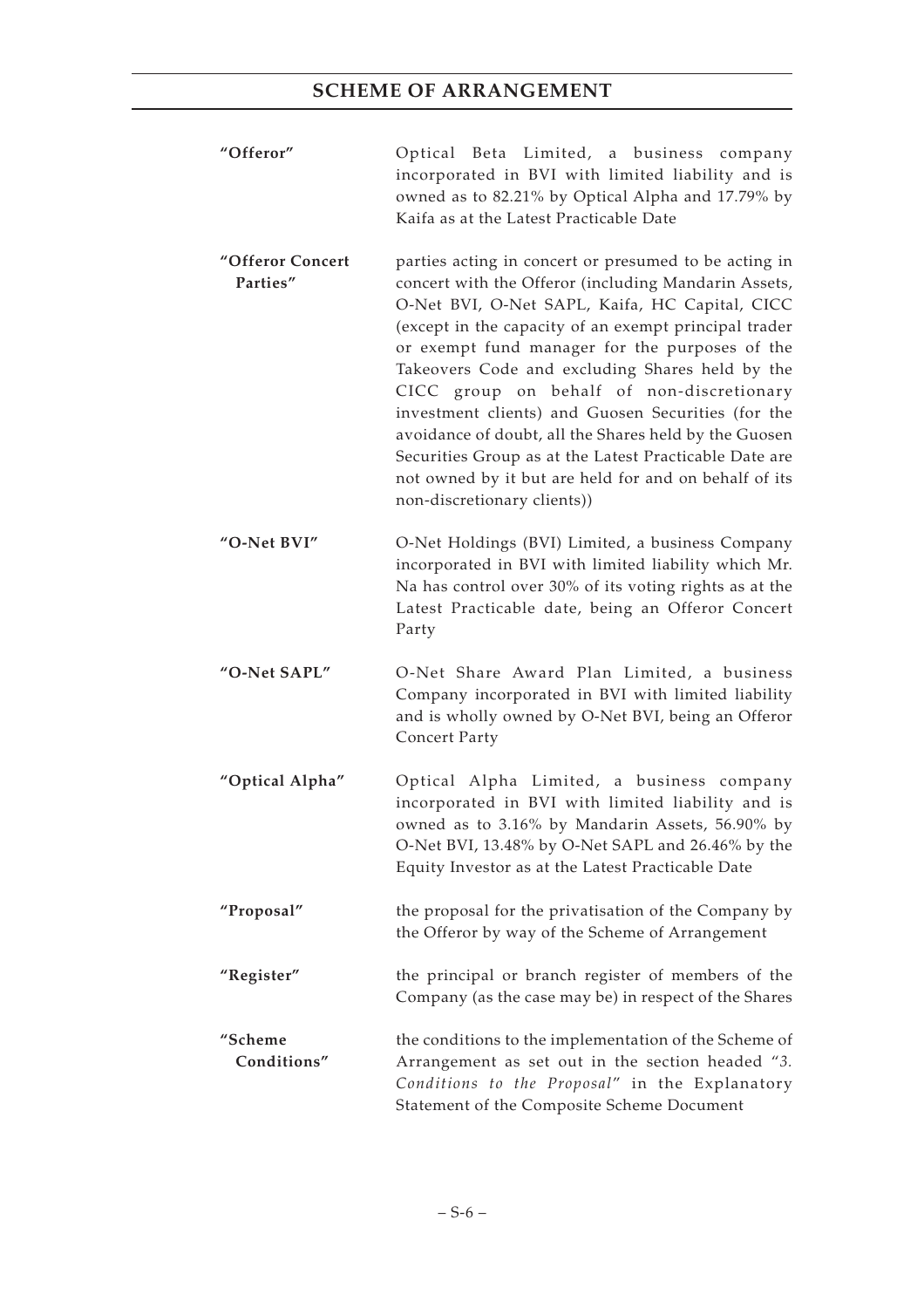| "Scheme Court<br><b>Meeting Record</b><br>Date" | Friday, 25 September 2020, or such other date as may<br>be announced to, among others, the Disinterested<br>Shareholders, being the record date for the purpose of<br>determining the entitlement of the Disinterested<br>Shareholders to attend and vote at the Court Meeting                                                                                                                                                                                   |
|-------------------------------------------------|------------------------------------------------------------------------------------------------------------------------------------------------------------------------------------------------------------------------------------------------------------------------------------------------------------------------------------------------------------------------------------------------------------------------------------------------------------------|
| "Scheme of<br>Arrangement"                      | a scheme of arrangement between the Company and<br>the Scheme Shareholders under Section 86 of the<br>Companies Law (subject to satisfaction (or waiver as<br>applicable) of the Scheme Conditions) involving the<br>cancellation and reduction of all the Scheme Shares<br>and the restoration of the number of issued Shares in<br>the share capital of the Company to the amount<br>immediately before the cancellation and reduction of<br>the Scheme Shares |
| "Scheme Record<br>Date"                         | Thursday, 15 October 2020, the date on which the<br>Scheme of Arrangement becomes effective, or such<br>other date as shall have been announced to the<br>Shareholders, being the record date for the purpose of<br>determining the entitlement of the Shareholders to<br>the Cancellation Price upon the Scheme of<br>Arrangement becoming effective                                                                                                            |
| "Scheme                                         | the holder(s) of Scheme Shares on the Scheme Record                                                                                                                                                                                                                                                                                                                                                                                                              |
| Shareholder(s)"                                 | Date                                                                                                                                                                                                                                                                                                                                                                                                                                                             |
| "Scheme Share(s)"                               | Share(s) other than those directly or indirectly held by<br>the Offeror as on the Scheme Record Date. As at the<br>Latest Practicable Date, the Offeror does not legally<br>and beneficially own, control or have direction over<br>any Shares. Accordingly, all of the 834,028,240 Shares<br>in issue as at the Latest Practicable Date will be<br>subject to the Scheme of Arrangement and regarded<br>as Scheme Shares                                        |
| " $SFO"$                                        | the Securities and Futures Ordinance (Chapter 571 of<br>the laws of Hong Kong)                                                                                                                                                                                                                                                                                                                                                                                   |
| "Shareholder(s)"                                | holder(s) of the Share(s)                                                                                                                                                                                                                                                                                                                                                                                                                                        |
| "Share $(s)$ "                                  | ordinary share(s) of HK\$0.01 par value each in the<br>share capital of the Company                                                                                                                                                                                                                                                                                                                                                                              |
| "Stock Exchange"                                | The Stock Exchange of Hong Kong Limited                                                                                                                                                                                                                                                                                                                                                                                                                          |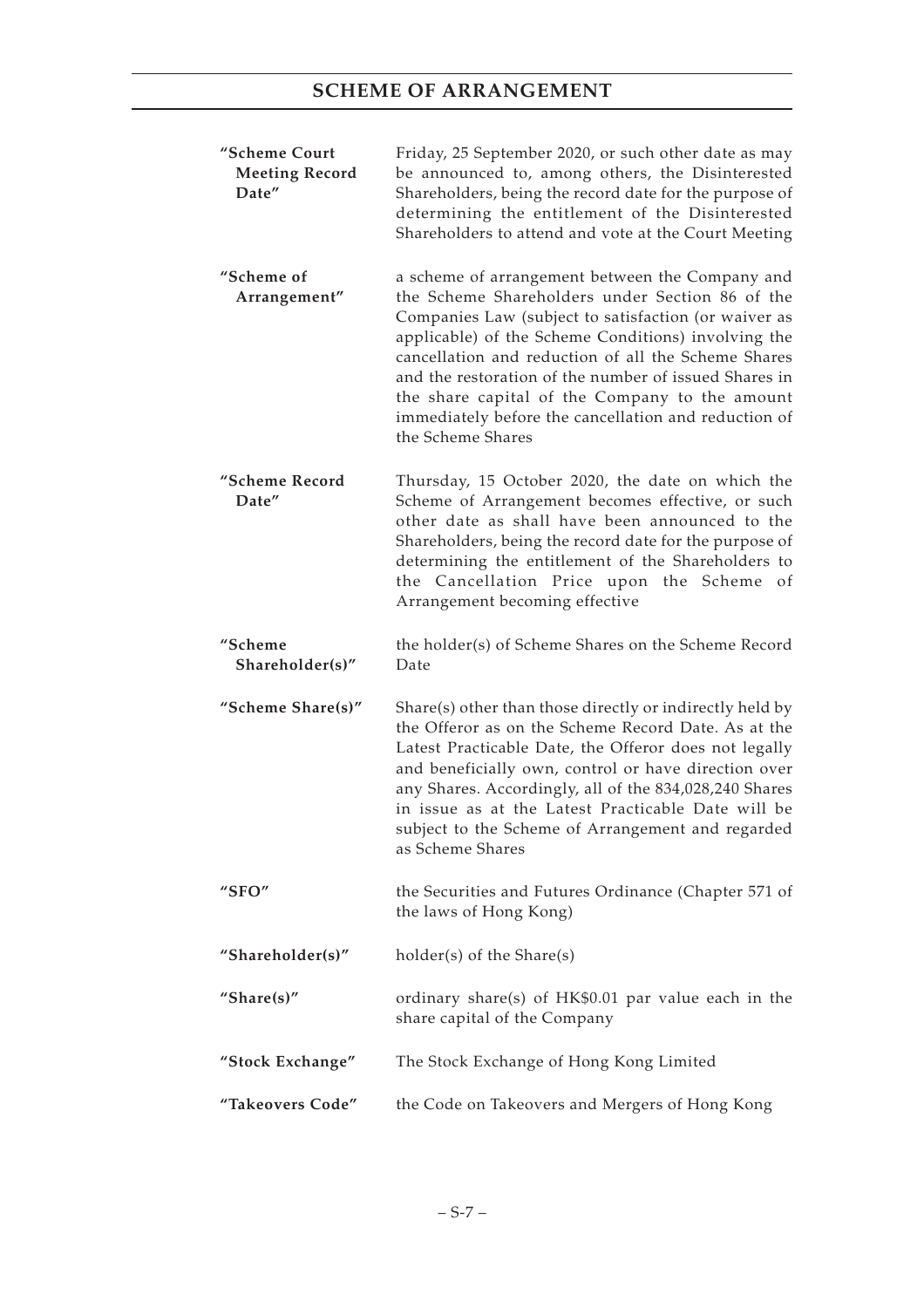- (B) The Company was incorporated as an exempted company on 12 November 2009 with limited liability in the Cayman Islands under the Companies Law.
- (C) The Company has an authorised share capital of HK\$100,000,000 divided into 10,000,000,000 Shares of par value of HK\$0.01 each.
- (D) The Offeror has proposed the privatisation of the Company by way of the Scheme of Arrangement.
- (E) The primary purpose of the Scheme of Arrangement is to privatise the Company by cancelling and extinguishing all of the Scheme Shares in consideration for the Cancellation Price to be settled in the form of (i) cash for Scheme Shareholders (excluding Mandarin Assets, O-Net BVI, O-Net SAPL and Kaifa); (ii) Mr Na Related Shareholders Cancellation Consideration for Mandarin Assets, O-Net BVI and O-Net SAPL; or (iii) Kaifa Cancellation Consideration for Kaifa so that after the completion of the Scheme of Arrangement, the Offeror will own 100% of the Company. Simultaneously with the cancellation and extinguishment of the Scheme Shares, the issued share capital of the Company will be restored to its former amount by the issue to the Offeror credited as fully paid at par such number of Shares as is equal to the number of Scheme Shares cancelled and extinguished.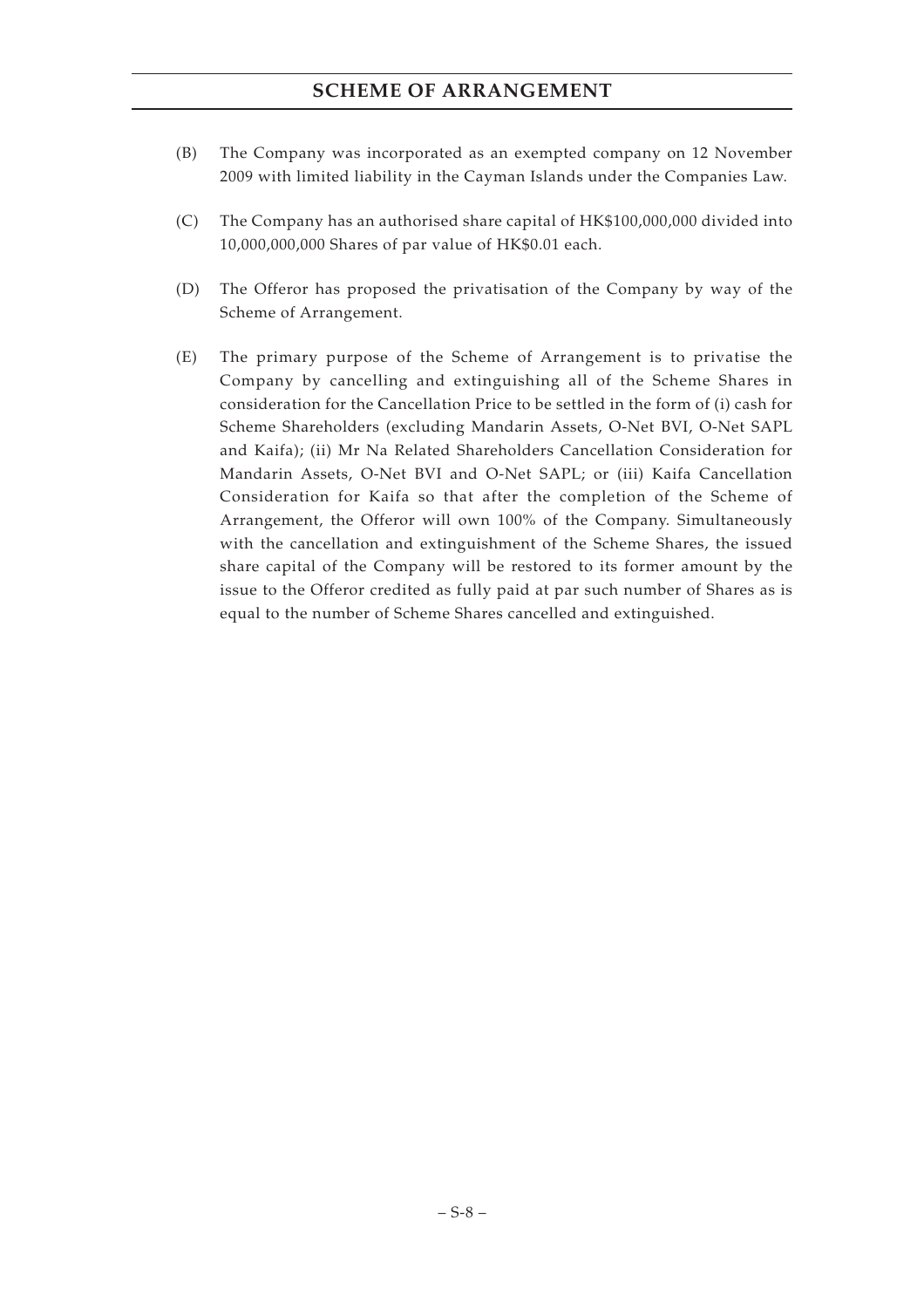(F) As at the Latest Practicable Date, an aggregate of 461,620,070 Shares were legally and/or beneficially owned by Mandarin Assets, O-Net BVI, O-Net SAPL, Kaifa and HC Capital (all being Offeror Concert Parties) and registered as follows:

|                                                                            | As at the Latest Practicable Date |               | As at the Effective Date |               |
|----------------------------------------------------------------------------|-----------------------------------|---------------|--------------------------|---------------|
|                                                                            | Number of                         |               | Number of                |               |
| Shareholders                                                               | <b>Shares</b>                     | $\frac{0}{0}$ | <b>Shares</b>            | $\frac{0}{0}$ |
| Offeror                                                                    |                                   |               | 834,028,240              | 100.00        |
| <b>Offeror Concert Parties</b>                                             |                                   |               |                          |               |
| Mandarin Assets                                                            | 5,232,000                         | 0.63          |                          |               |
| O-Net BVI                                                                  | 228,373,383                       | 27.38         |                          |               |
| O-Net SAPL                                                                 | 54,105,450                        | 6.49          |                          |               |
| Kaifa                                                                      | 171, 121, 237                     | 20.52         |                          |               |
| HC Capital                                                                 | 2,788,000                         | 0.33          |                          |               |
| Aggregate number of Shares<br>not voting on the Scheme of                  |                                   |               |                          |               |
| Arrangement                                                                | 461,620,070                       | 55.35         |                          |               |
| Disinterested Shareholders<br>(aggregate number of<br>Shares voting on the |                                   |               |                          |               |
| Scheme of Arrangement)                                                     | 372,408,170                       | 44.65         |                          |               |
| Total Shares in issue                                                      | 834,028,240                       | 100.00        | 834,028,240              | 100.00        |
| <b>Total number of Scheme</b>                                              |                                   |               |                          |               |
| Shares (which represent all                                                |                                   |               |                          |               |
| issued Shares)                                                             | 834,028,240                       | 100.00        |                          |               |

\* All percentages in the above table are approximation.

- (G) The Offeror and the Offeror Concert Parties will procure that any Shares in respect of which they are legally or beneficially interested will not be represented or voted at the Court Meeting convened at the direction of the Grand Court for the purpose of considering and, if thought fit, approving the Scheme of Arrangement. Only the Disinterested Shareholders will attend and vote at the Court Meeting.
- (H) Each of the Offeror and the Offeror Concert Parties that hold Shares (namely, Mandarin Assets, O-Net BVI, O-Net SAPL, Kaifa and HC Capital) has undertaken to the Grand Court to be bound by the terms of the Scheme of Arrangement and to execute and do and procure to be executed and done all such documents, acts and things as may be necessary or desirable for the purpose of giving effect to and satisfying its obligations under the Scheme of Arrangement.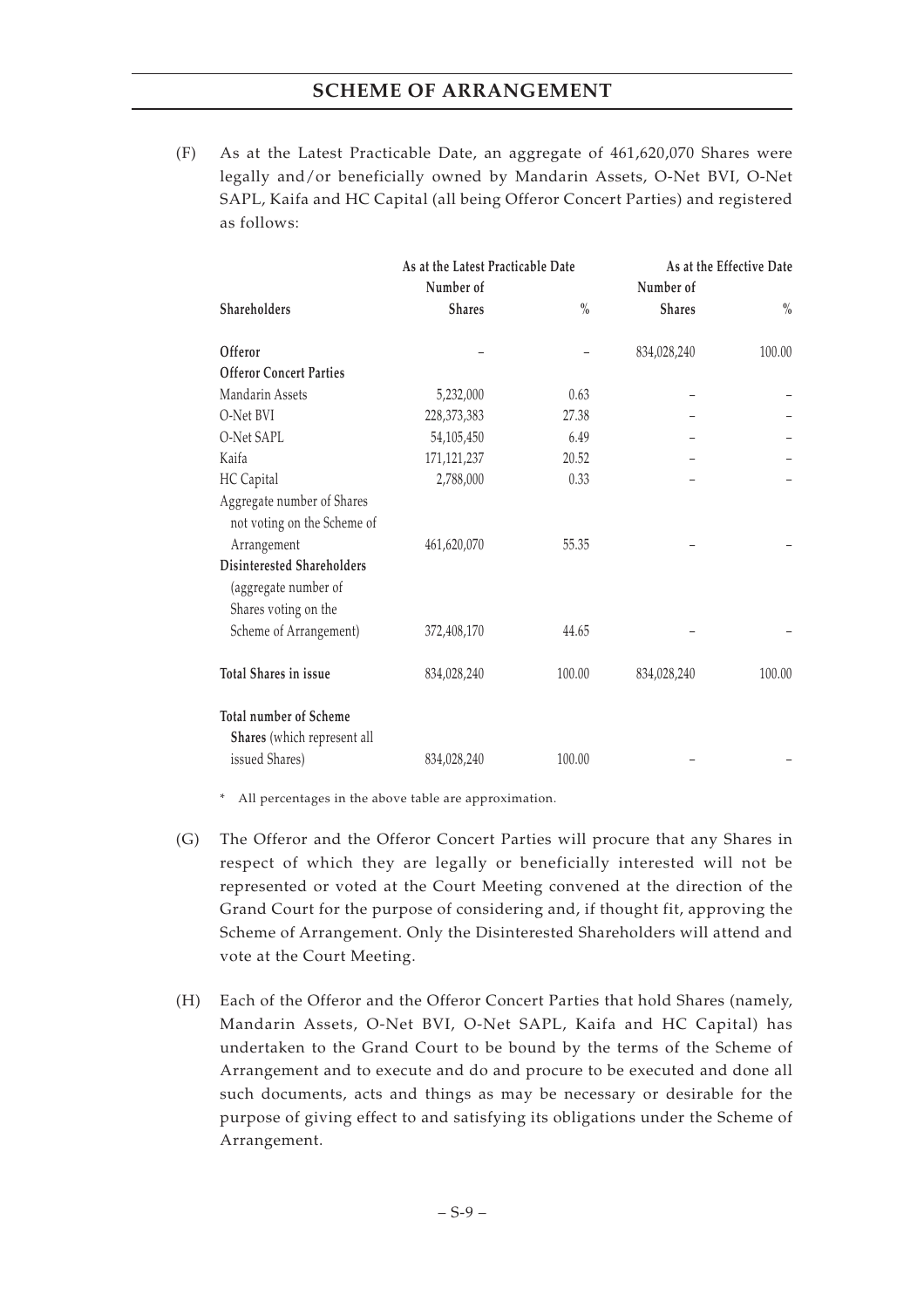## **SCHEME OF ARRANGEMENT**

## **PART I**

## **Cancellation and extinguishment of the Scheme Shares and issue of new Shares credited as fully paid at par to the Offeror**

- 1. On the Effective Date:
	- (a) the issued share capital of the Company shall be reduced by cancelling and extinguishing the Scheme Shares and the Scheme Shareholders shall cease to have any right with respect to the Scheme Shares except the right to receive the Cancellation Price to be settled in the form of (i) cash for Scheme Shareholders (excluding Mandarin Assets, O-Net BVI, O-Net SAPL and Kaifa; (ii) Mr Na Related Shareholders Cancellation Consideration for Mandarin Assets, O-Net BVI and O-Net SAPL; or (iii) Kaifa Cancellation Consideration for Kaifa;
	- (b) subject to and forthwith upon such reduction of issued share capital taking effect, the issued share capital of the Company will be restored to its former amount by issuing to the Offeror the same number of Shares as is equal to the number of Scheme Shares cancelled and extinguished; and
	- (c) the Company shall apply the credit arising in its books of account as a result of the cancellation and extinguishment of the Scheme Shares by paying up in full at par such number of Shares as is equal to the number of Scheme Shares cancelled and extinguished, which shall be allotted and issued and credited as fully paid at par to the Offeror as mentioned in paragraph (b) above.

## **PART II**

## **Consideration for the cancellation and extinguishment of the Scheme Shares**

2. In consideration of the cancellation and extinguishment of the Scheme Shares, the Offeror shall settle the Cancellation Price with each Scheme Shareholder (as appears in the Register on the Scheme Record Date) in the following manner;

**Scheme Shareholders** (other than Mandarin Assets, O-Net BVI, O-Net SAPL and Kaifa):

for each Scheme Share cancelled and extinguished .............. HK\$6.50 in cash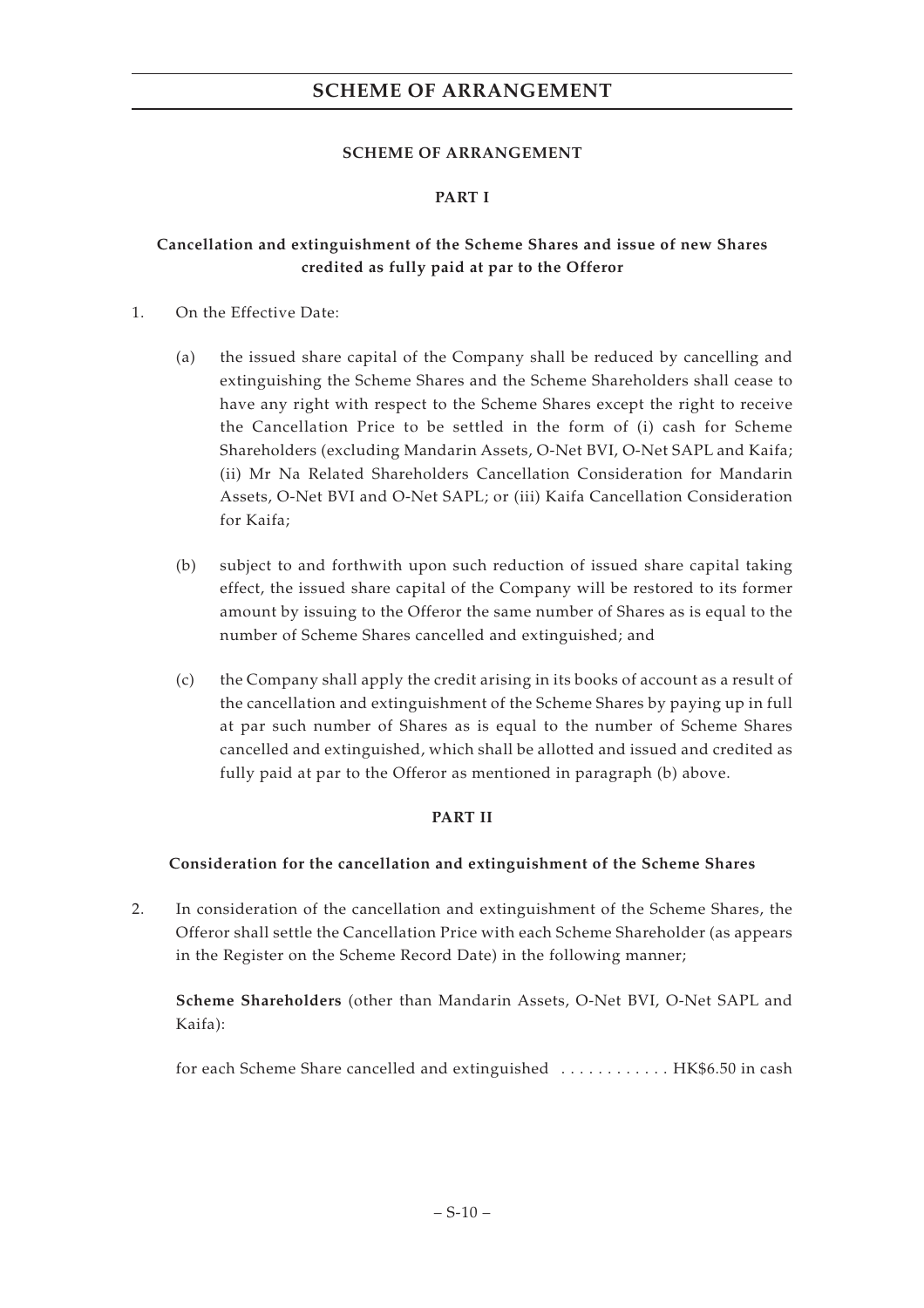## **Mandarin Assets, O-Net BVI and O-Net SAPL:**

for 287,710,833 in aggregate Scheme Shares cancelled and extinguished ........

crediting of 287,710,833 unpaid shares in the Offeror held by Optical Alpha as fully paid and in turn, for Optical Alpha crediting of the unpaid shares in Optical Alpha held by Mandarin Assets, O-Net BVI and O-Net SAPL as fully paid

## **Kaifa:**

for 171,121,237 Scheme Shares cancelled and extinguished .....................

- (i) cash (at the Cancellation Price) as consideration for the cancellation and extinguishment of 60,000,000 Scheme Shares out of the 171,121,237 Scheme Shares held by Kaifa, and
- (ii) crediting of the unpaid Shares in the Offeror held by Kaifa as fully paid for the cancellation and extinguishment of 111,121,237 Scheme Shares out of the 171,121,237 Scheme Shares held by Kaifa

## **PART III**

## **General**

- 3. (a) As soon as possible and in any event not later than five (5) Business Days after the Effective Date, on request, the Company shall issue share certificate(s) to the Offeror.
	- (b) As soon as possible and in any event not later than seven (7) Business Days (as defined under the Takeovers Code) after the Effective Date, the Offeror shall send or cause to be sent to the Scheme Shareholders (who are entitled to be wholly or partly paid by cash) cheques representing the Cancellation Price.
	- (c) Unless otherwise indicated in writing to the Hong Kong branch share registrar and transfer office of the Company, being Computershare Hong Kong Investor Services Limited, all cheques to be despatched to the Scheme Shareholders (who are entitled to be wholly or partly paid by cash) shall be sent by ordinary post to the Scheme Shareholders at their respective addresses as appearing in the Register on the Scheme Record Date.
	- (d) Cheques shall be posted at the risk of the addressees and neither the Offeror nor the Company shall be responsible for any loss or delay in receipt.
	- (e) Cheques shall be in favour of the person to whom, in accordance with the provisions of paragraph (b) of this Clause 3, the envelope containing the same is addressed and the encashment of any such cheques shall be a good discharge to the Offeror for the monies represented thereby.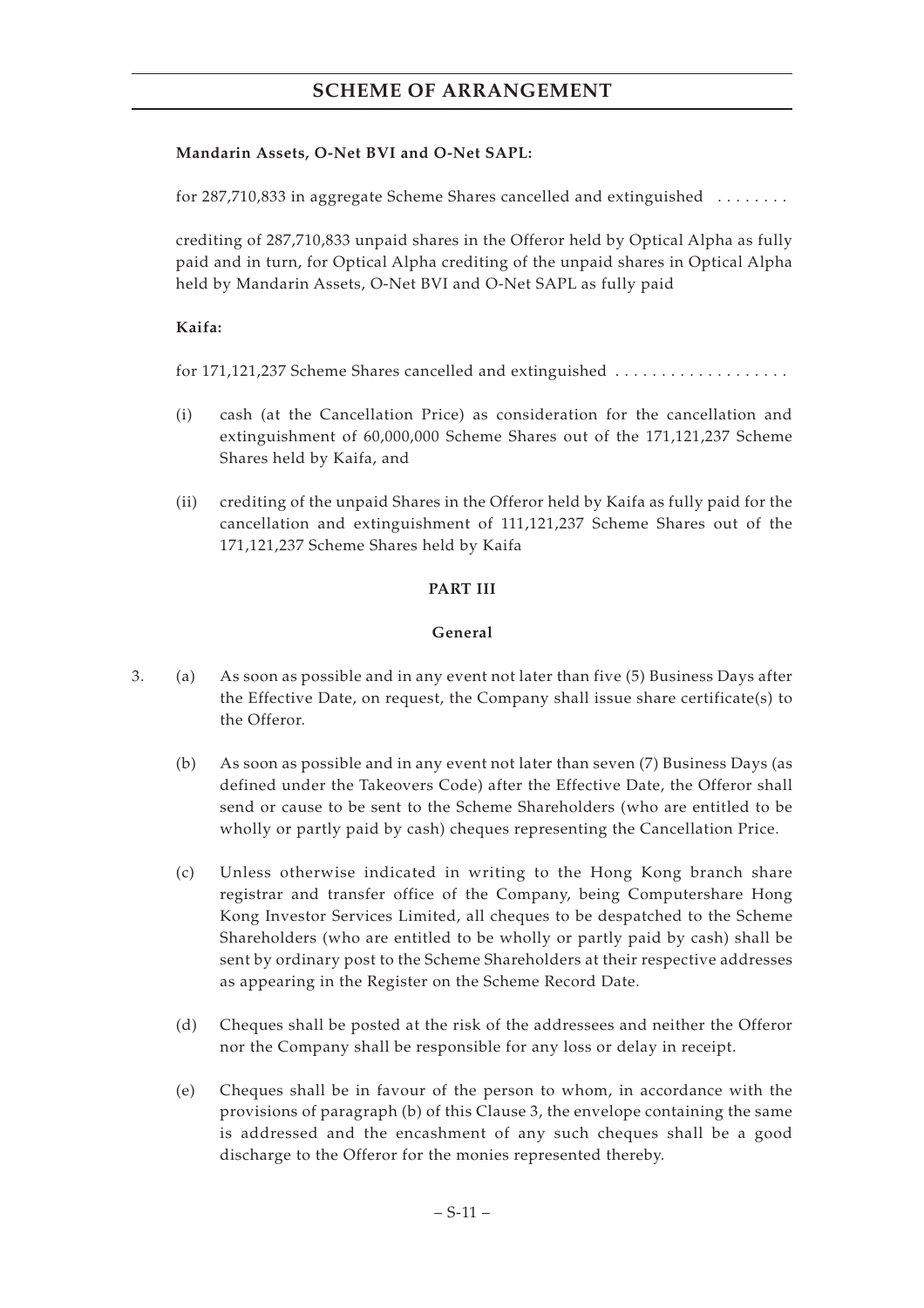- (f) On or after the day being six calendar months after the posting of the cheques pursuant to paragraph (b) of this Clause 3, the Offeror shall have the right to cancel or countermand payment of any such cheque which has not been encashed or has been returned uncashed and shall place all monies represented thereby in a deposit account in the Offeror's name with a licensed bank in Hong Kong selected by the Offeror. The Offeror shall hold such monies on trust for those entitled under the terms of the Scheme of Arrangement until the expiration of six years from the Effective Date and shall prior to such date pay out of such monies the sums payable pursuant to the Scheme of Arrangement to persons who satisfy the Offeror that they are entitled thereto and the cheques referred to in paragraph (b) of this Clause 3 of which they are payees have not been encashed. Any payments made by the Offeror shall not include any interest accrued on the sums to which the respective persons are entitled pursuant to the Scheme of Arrangement. The Offeror shall exercise its absolute discretion in determining whether or not it is satisfied that any person is so entitled and a certificate of the Offeror to the effect that any particular person is so entitled or not so entitled, as the case may be, shall be conclusive and binding upon all persons claiming an interest in the relevant monies.
- (g) On the expiration of six years from the Effective Date, the Offeror and the Company shall be released from any further obligation to make any payments under the Scheme of Arrangement.
- (h) Paragraph (g) of this Clause 3 shall take effect subject to any prohibition or condition imposed by law.
- (i) Upon cancellation and extinguishment of the Scheme Shares, the Register shall be updated to reflect such cancellation and extinguishment.
- 4. As from the Effective Date, any instruments of transfer relating to and all certificates representing, the Scheme Shares shall cease to have effect as documents of title (and/or for any purpose as an instrument of transfer) and every Scheme Shareholder and every holder of such certificate shall be bound on the request of the Offeror to deliver up the same to the Offeror for cancellation thereof.
- 5. All mandates, representations, warranties, undertakings or relevant instructions to or by the Company in force on the Scheme Record Date relating to any of the Scheme Shares shall cease to be valid as effective mandates, representations, warranties, undertakings or instructions on the Effective Date.
- 6. The Scheme of Arrangement shall become effective as soon as a copy of the order of the Grand Court sanctioning the Scheme of Arrangement has been delivered to the Registrar of Companies in the Cayman Islands for registration pursuant to section 86(3) of the Companies Law.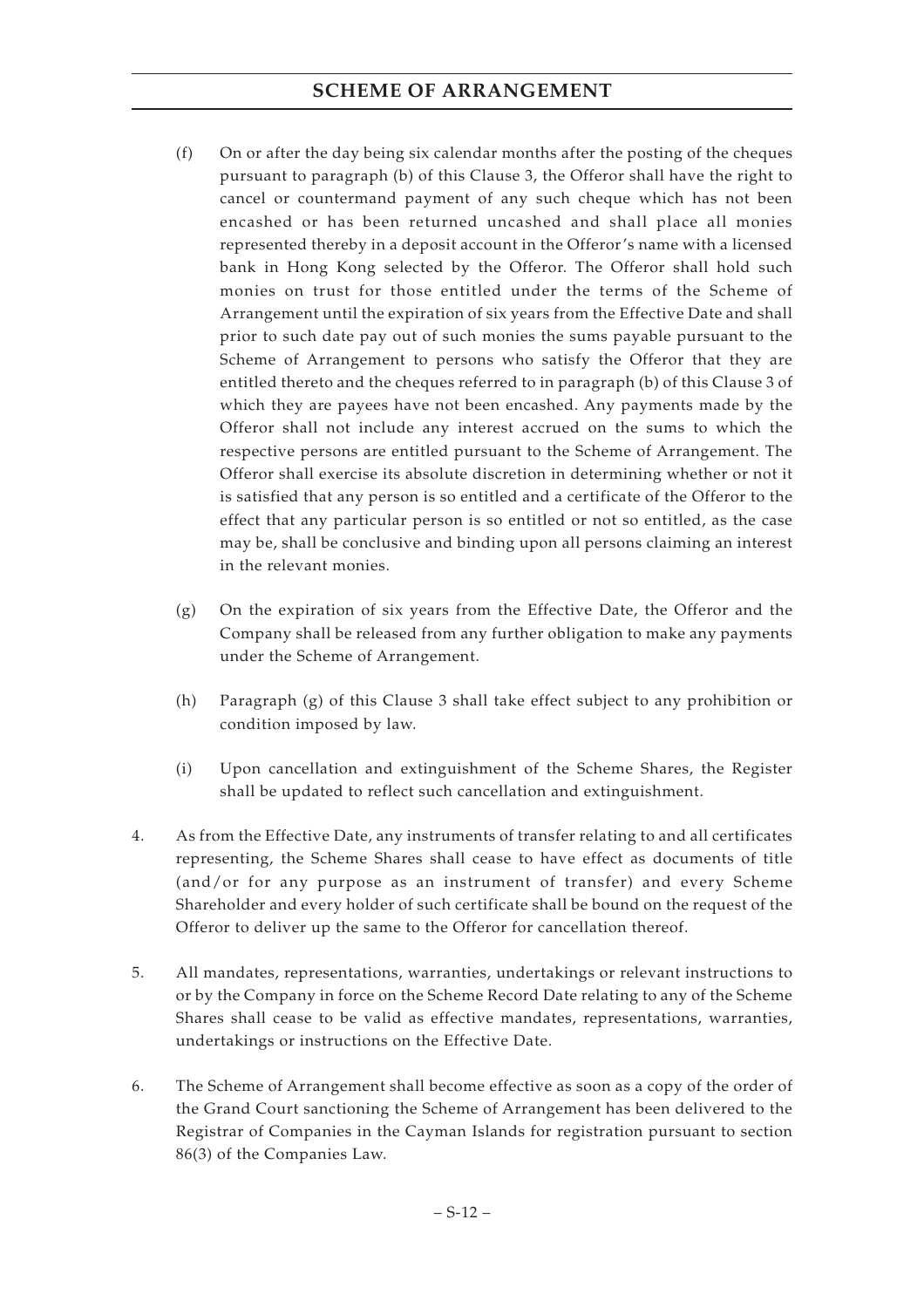- 7. Unless the Scheme of Arrangement shall have become effective on or before 28 February 2021 or such later date as the Offeror and the Company may agree, or to the extent applicable, as the Grand Court on application of the Company may allow and in all cases, as permitted by the Executive, the Scheme of Arrangement shall lapse and be of no effect.
- 8. The Company and the Offeror may, subject to the approval of the Grand Court, jointly consent to any modification of or addition to the Scheme of Arrangement or to any condition contained therein.
- 9. The Offeror and the Company have agreed that all costs, charges and expenses of the advisers and counsels appointed by the Company, including the Independent Financial Adviser, will be borne by the Company whereas all costs, charges and expenses of the advisers and counsels appointed by Offeror will be borne by the Offeror, and other costs, charges and expenses of the Scheme of Arrangement incurred by each of the Offeror and the Company will be borne by them respectively.

2 September 2020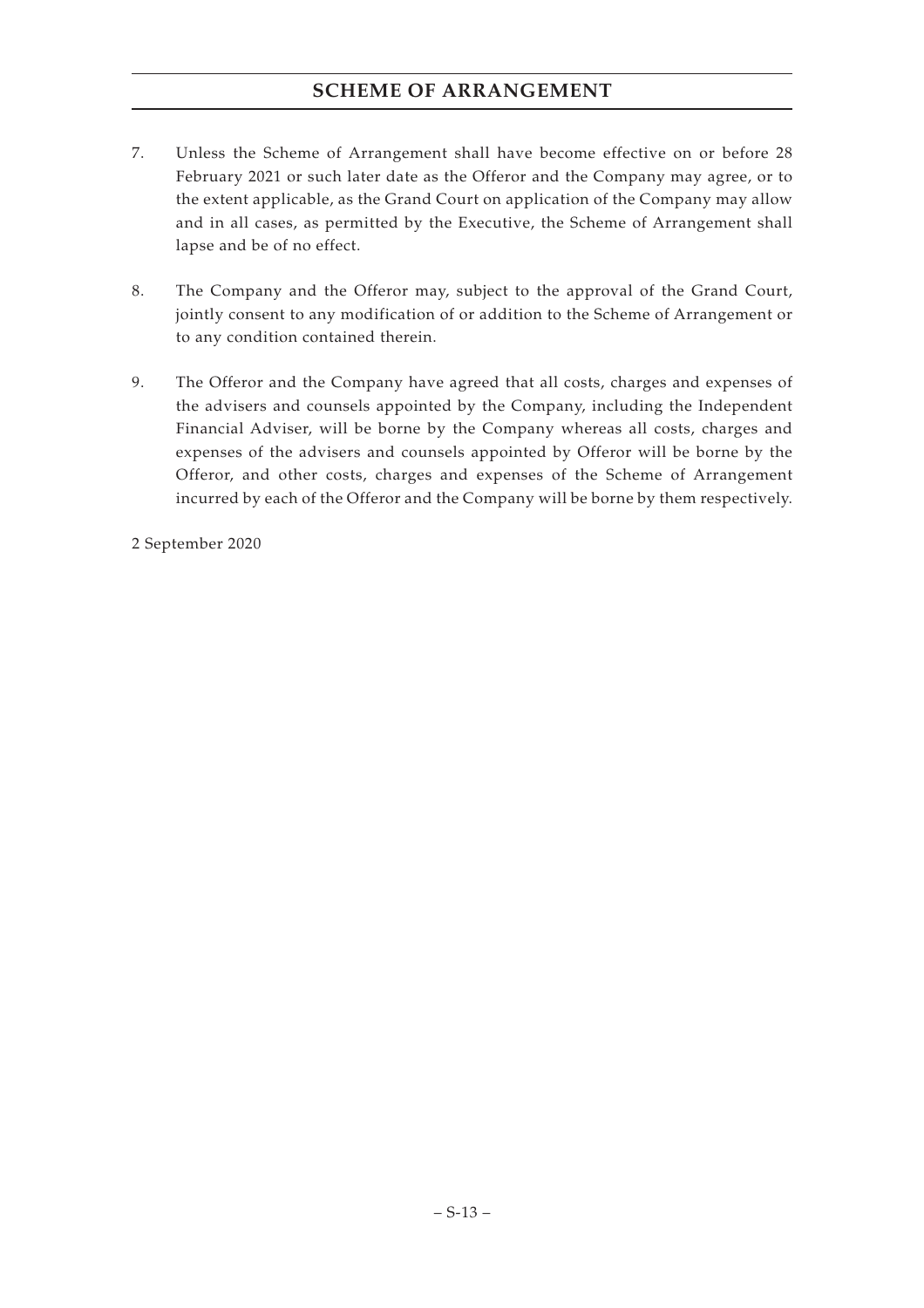# **NOTICE OF COURT MEETING**

IN THE GRAND COURT OF THE CAYMAN ISLANDS FINANCIAL SERVICES DIVISION

Cause No. FSD 173 of 2020 (NSJ)

IN THE MATTER OF SECTIONS 15 AND 86 OF THE COMPANIES LAW (2020 REVISION) (AS AMENDED)

AND IN THE MATTER OF THE GRAND COURT RULES 1995 ORDER 102 AND IN THE MATTER of O-NET TECHNOLOGIES (GROUP) LIMITED 昂納科技(集團) 有限公司

#### **NOTICE OF COURT MEETING**

**NOTICE IS HEREBY GIVEN** that, by an order (the "**Order**") made in the above matter, the Grand Court of the Cayman Islands (the "**Court**") has directed a meeting (the "**Court Meeting**") to be convened of the Disinterested Shareholders (as defined in the Scheme of Arrangement hereinafter mentioned) for the purpose of considering and, if thought fit, approving (voting together as a single class), a scheme of arrangement (the "**Scheme of Arrangement**") proposed to be made between O-Net Technologies (Group) Limited 昂納科技(集團)有限公司 (the "**Company**") and the Scheme Shareholders (as defined in the Scheme of Arrangement) and that the Court Meeting will be held at 24/F., Admiralty Centre I, 18 Harcourt Road, Admiralty, Hong Kong on Friday, 25 September 2020 at 10:00 a.m. (Hong Kong time) at which place and time all Disinterested Shareholders are invited to attend.

A copy of the Scheme of Arrangement and a copy of an explanatory statement explaining the effect of the Scheme of Arrangement are incorporated in the composite scheme document of which this Notice forms part. A copy of the composite scheme document can also be obtained by the Disinterested Shareholders from the Hong Kong branch share registrar and transfer office of the Company, Computershare Hong Kong Investor Services Limited, at Shops 1712-1716, 17/F, Hopewell Centre, 183 Queen's Road East, Wanchai, Hong Kong.

Disinterested Shareholders may vote in person at the Court Meeting or they may appoint another person (who must be an individual), whether a member of the Company or not, to attend, speak and vote in their stead. A **pink** form of proxy for use at the Court Meeting (or any adjournment thereof) is enclosed with the composite scheme document dated 2 September 2020 despatched to, among others, the Disinterested Shareholders on 2 September 2020. Completion and return of the **pink** form of proxy will not prevent a Disinterested Shareholder from attending and voting at the Court Meeting, or any adjournment thereof, in person if he/she wishes to do so and in such event, the **pink** form of proxy previously submitted shall be deemed to have been revoked by operation of law.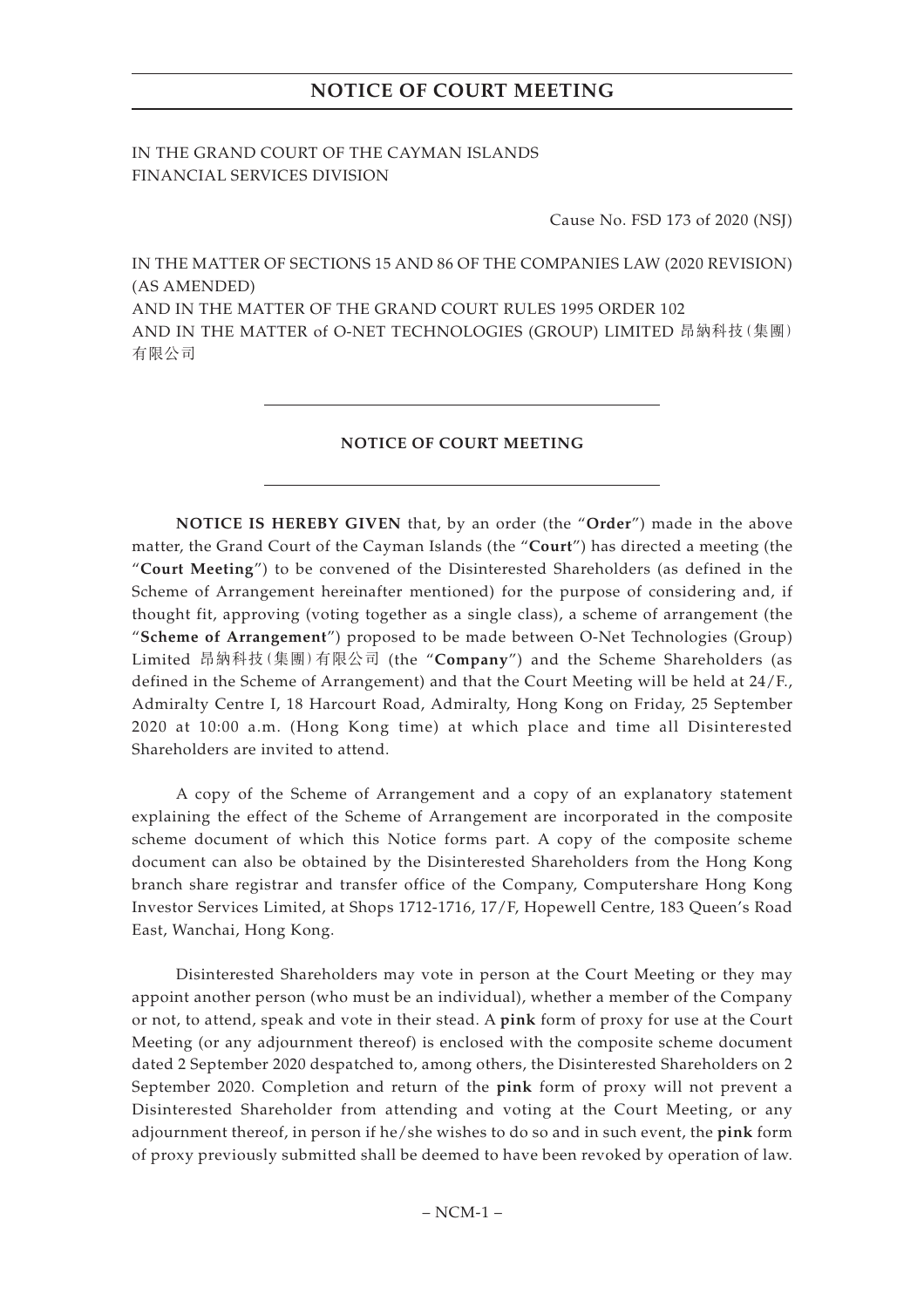# **NOTICE OF COURT MEETING**

In the case of Disinterested Shareholders jointly holding ordinary shares of HK\$0.01 par value each in the share capital of the Company (the "**Shares**"), any one of such persons may vote at the Court Meeting, either personally or by proxy, in respect of such Share as if he/she was solely entitled thereto. However, if more than one of such joint holders be present at the Court Meeting personally or by proxy, that one of the said persons so present being the most or, as the case may be, the more senior shall alone be entitled to vote in respect of the relevant joint holding. For this purpose, seniority shall be determined by reference to the order in which the names of the joint holders stand on the Register of Members of the Company in respect of such joint holding of Shares, the first named Disinterested Shareholder being the senior.

It is requested that **pink** forms appointing proxies be deposited at the Hong Kong branch share registrar and transfer office of the Company in Hong Kong at Computershare Hong Kong Investor Services Limited, at 17M/F, Hopewell Centre, 183 Queen's Road East, Wanchai, Hong Kong not later than 10:00 a.m. on Wednesday, 23 September 2020, but if forms are not so lodged they may be handed to the chairman of the Court Meeting at the Court Meeting before the taking of the poll and the chairman of the Court Meeting should have absolute discretion whether or not to accept them.

By the Order, the Court has appointed Mr. Ong Chor Wei, a director of the Company, or failing whom, Mr. Zhao Wei, also a director of the Company, or failing whom, any other person who is a director of the Company as at the date of the Court Meeting, to act as the chairman of the Court Meeting and has directed the chairman of the Court Meeting to report the results of the Court Meeting to the Court.

The Scheme of Arrangement will be subject to a subsequent application seeking the sanction of the Court.

> On behalf of the Court **O-Net Technologies (Group) Limited 昂納科技(集團)有限公司 Na Qinglin** *Chairman and Chief Executive Officer*

Hong Kong, 2 September 2020

*Registered Office:* Cricket Square Hutchins Drive P.O. Box 2681 Grand Cayman KY1-1111 Cayman Islands

*Principal Place of Business in Hong Kong:* Unit 1608, West Tower Shun Tak Centre 168-200 Connaught Road Central Hong Kong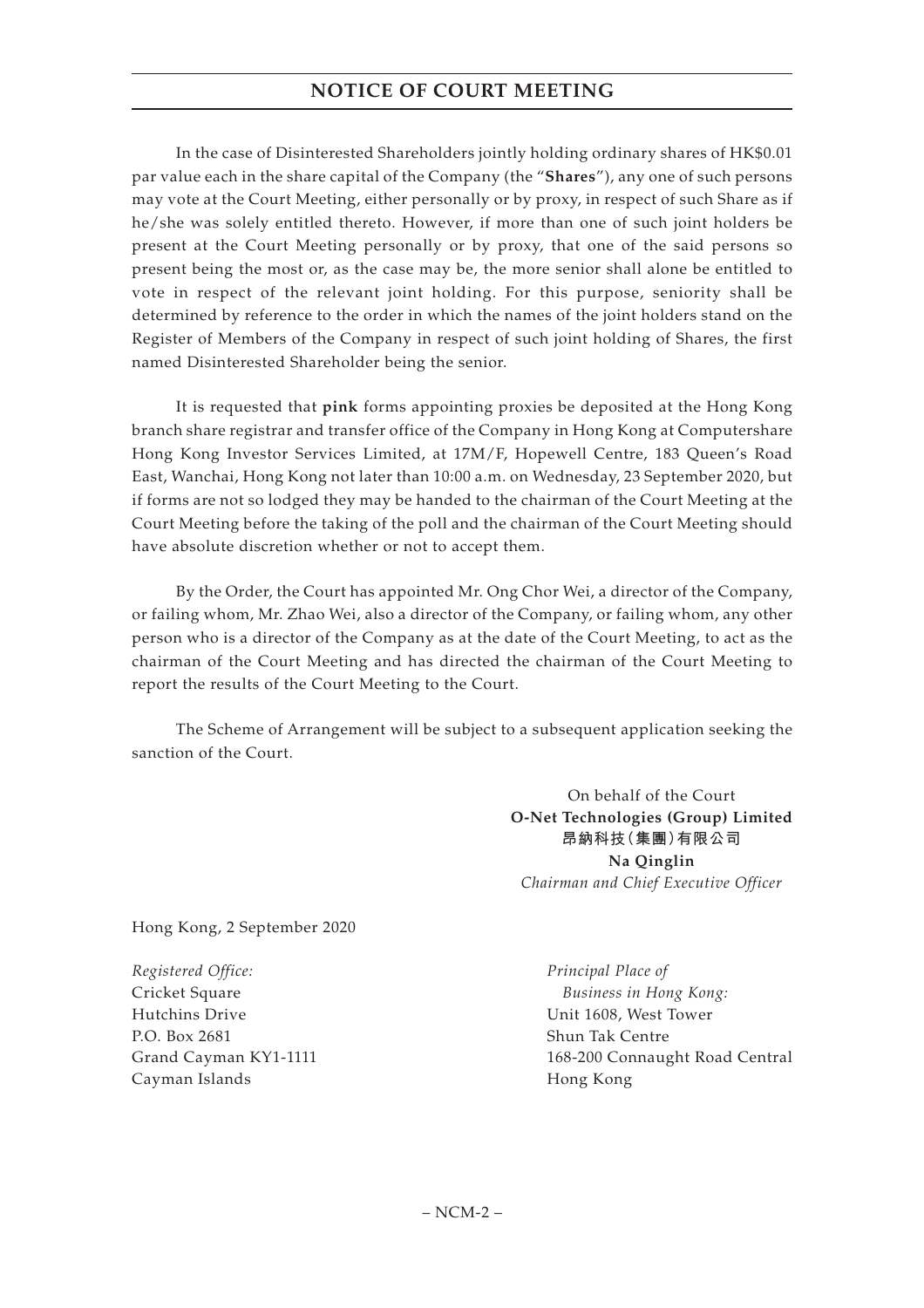#### *Notes:*

- (1) Unless otherwise defined in this notice or the context otherwise requires, terms defined in the composite document containing the Scheme of Arrangement dated 2 September 2020 despatched to, among others, the Disinterested Shareholders (the "**Scheme Document**") shall have the same meanings when used in this notice.
- (2) A Disinterested Shareholder entitled to attend and vote at the Court Meeting is entitled to appoint one, and if such Disinterested Shareholder is the holder of two or more Shares, more than one proxy (who must be an individual) to attend and vote instead of him. A proxy need not be a member of the Company, but must attend the Court Meeting in person to represent him.
- (3) A **pink** form of proxy for use at the Court Meeting (or any adjournment thereof) is enclosed with the Scheme Document.
- (4) In order to be valid, the **pink** form of proxy, together with the power of attorney or other authority (if any) under which it is signed or a certified copy thereof, must be lodged with Computershare Hong Kong Investor Services Limited, the Company's Hong Kong branch share registrar and transfer office at 17M/F, Hopewell Centre, 183 Queen's Road East, Wanchai, Hong Kong, not less than 48 hours before the time for holding the Court Meeting or any adjournment thereof but if forms are not so lodged they may be handed to the chairman of the Court Meeting at the Court Meeting before the taking of the poll and the chairman of the Court Meeting should have absolute discretion whether or not to accept them. Completion and return of the **pink** form of proxy will not preclude a Disinterested Shareholder from attending the Court Meeting and voting in person if he so wishes. In the event that a Disinterested Shareholder attends and votes at the Court Meeting after having lodged his **pink** form of proxy, his **pink** form of proxy shall be deemed to have been revoked by operation of law.
- (5) In the case of joint Disinterested Shareholders, the vote of the senior who tenders a vote, whether in person or by proxy, will be accepted to the exclusion of the vote(s) of the other joint holder(s) and, for this purpose, seniority will be determined by the order in which the names stand in the Register of Members of the Company in respect of the relevant joint holding of the Shares.
- (6) Voting at the Court Meeting will be taken by poll as required under the Rules Governing the Listing of Securities on The Stock Exchange of Hong Kong Limited and the Hong Kong Code on Takeovers and Mergers.
- (7) The Register of Members of the Company in respect of the Shares will be closed from Tuesday, 22 September 2020 to Friday, 25 September 2020 (both days inclusive) and during such period no transfer of Shares will be registered. In order to be entitled to attend and vote at the Court Meeting, all transfers accompanied by the relevant share certificates must be lodged with the Hong Kong branch share registrar and transfer office of the Company, Computershare Hong Kong Investor Services Limited, at Shops 1712-1716, 17/F, Hopewell Centre, 183 Queen's Road East, Wanchai, Hong Kong not later than 4:30 p.m. on Monday, 21 September 2020.
- (8) Taking into account the recent development of the epidemic caused by the coronavirus disease (COVID-19), the Company will implement the following prevention and control measures at the Court Meeting to protect Disinterested Shareholders from the risk of infection:
	- (i) compulsory body temperature checks will be conducted for every attending Disinterested Shareholder or proxy at the entrance of the venue. Any person with a body temperature of over 37.3 degrees Celsius will not be admitted to the venue, but will be able to vote by submitting a voting slip to the scrutineer at the entrance of the venue;
	- (ii) every attending Disinterested Shareholder or proxy is required to wear a surgical mask throughout the Court Meeting; and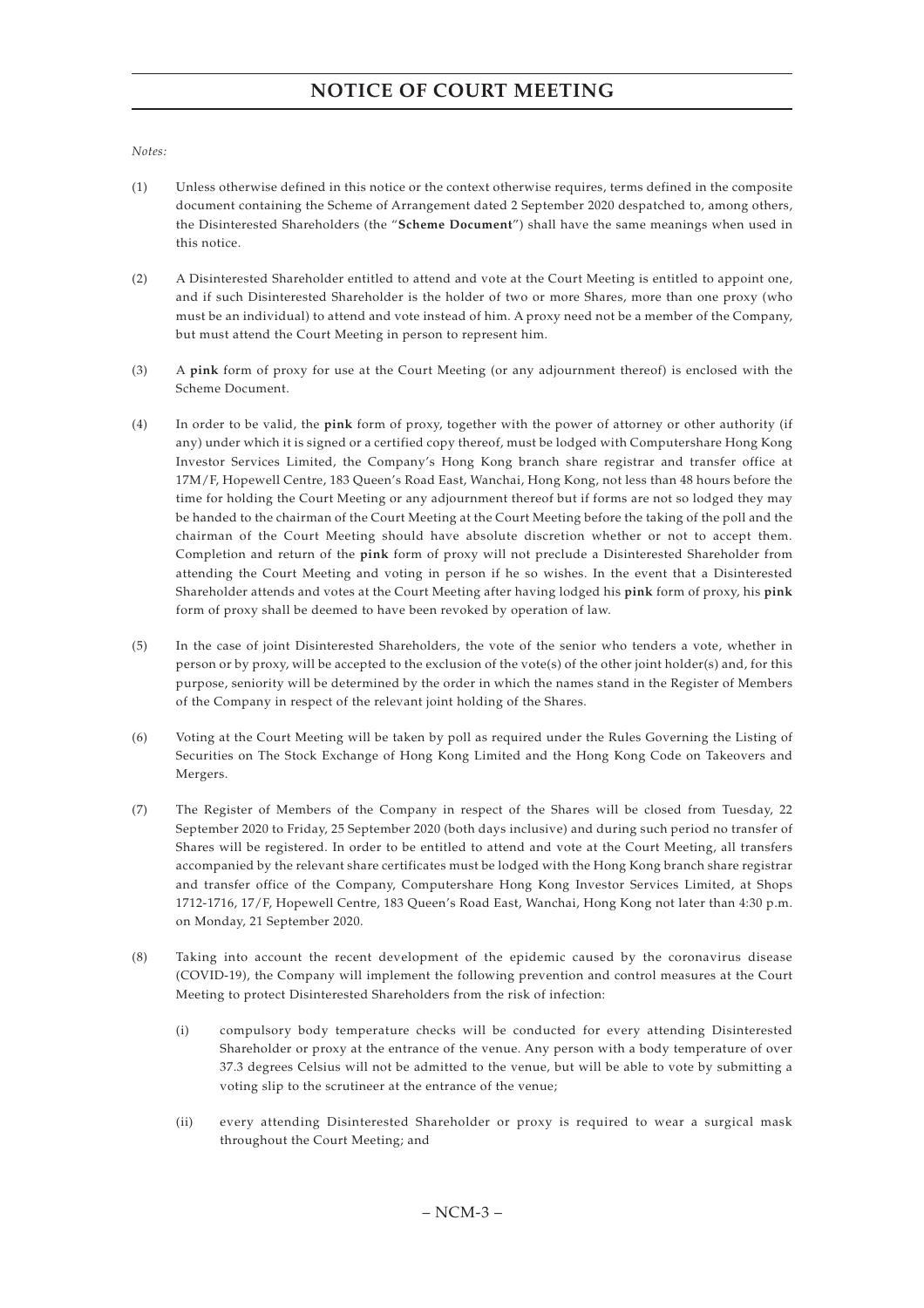# **NOTICE OF COURT MEETING**

(iii) no refreshments will be served at the Court Meeting.

Furthermore, the Company wishes to advise all of the Disinterested Shareholders, particularly any Disinterested Shareholders who are subject to quarantine in relation to COVID-19, that they may appoint any person or the chairman of the Court Meeting as a proxy to attend and vote on any of the resolutions, instead of attending the Court Meeting in person. Physical attendance by Disinterested Shareholders is not necessary for the purpose of exercising their voting rights. The Company will closely monitor and ascertain the regulations and measures introduced or to be introduced by the Hong Kong government, and if necessary, will make further announcements in case of any update regarding the precautionary measures to be carried out at the Court Meeting.

(9) In the case of any inconsistency between the Chinese translation and English text of this notice, the English text shall prevail.

*As at the date of this notice, the executive director of the Company is Mr. Na Qinglin, the non-executive directors of the Company are Mr. Chen Zhujiang, Mr. Huang Bin and Mr. Mo Shangyun, and the independent non-executive directors of the Company are Mr. Deng Xinping, Mr. Ong Chor Wei and Mr. Zhao Wei.*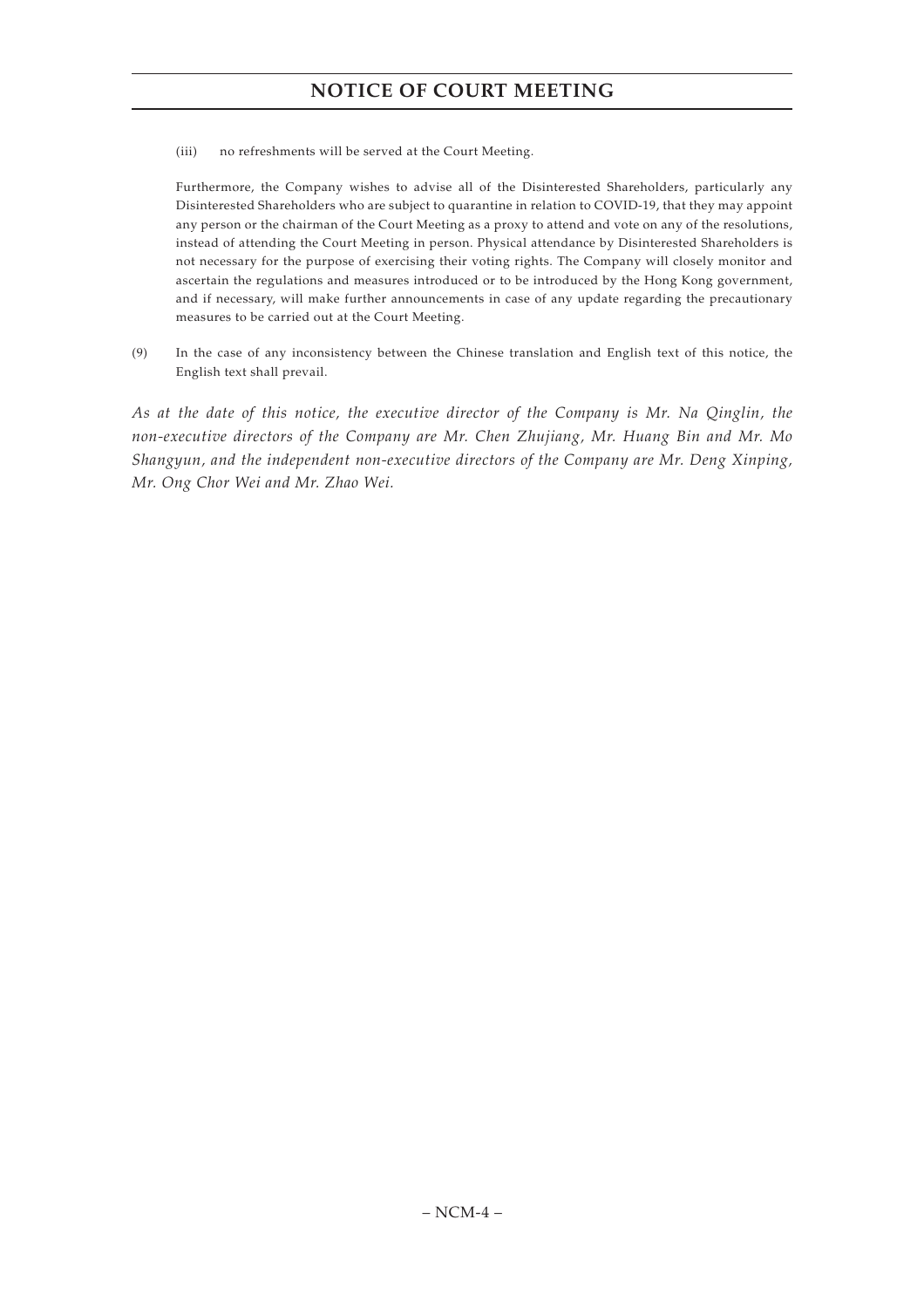

# **O-NET TECHNOLOGIES (GROUP) LIMITED**

納科技(集團)有限公司

*(Incorporated in the Cayman Islands with limited liability)*  **(Stock Code: 877)**

# **NOTICE OF EXTRAORDINARY GENERAL MEETING**

**NOTICE IS HEREBY GIVEN** that an extraordinary general meeting (the "**EGM**") of holders of ordinary shares of HK\$0.01 par value each (the "**Shares**") in the share capital of O-Net Technologies (Group) Limited 昂納科技(集團)有限公司 (the "**Company**") will be held at 24/F., Admiralty Centre I, 18 Harcourt Road, Admiralty, Hong Kong on Friday, 25 September 2020, at 10:30 a.m. (Hong Kong time) (or as soon as practicable after the meeting of the Disinterested Shareholders (as defined in the Scheme of Arrangement hereinafter mentioned) convened at the direction of the Grand Court of the Cayman Islands for the same day and place shall have concluded or been adjourned), for the purpose of considering and, if thought fit, passing the following resolutions:

## **SPECIAL RESOLUTION**

## 1. "**THAT**:

- (a) pursuant to a scheme of arrangement dated 2 September 2020 (the "**Scheme of Arrangement**") between the Company and the Scheme Shareholders (as defined in the Scheme of Arrangement) in the form of the print thereof, which has been produced to this meeting and for the purposes of identification signed by the chairman of this meeting, or in such other form and on such terms and conditions as may be approved or imposed by the Grand Court of the Cayman Islands, on the Effective Date (as defined in the Scheme of Arrangement), the issued shares in the share capital of the Company shall be reduced by the cancellation and extinguishment of the Scheme Shares (as defined in the Scheme of Arrangement); and
- (b) any one of the directors of the Company be and is hereby authorised to do all acts and things considered by him to be necessary or desirable in connection with the implementation of the Scheme of Arrangement and the reduction of the number of issued shares in the share capital of the Company pursuant to the Scheme of Arrangement, including (without limitation) giving consent to any modification of, or addition to, the Scheme of Arrangement or the reduction of the number of issued shares in the share capital of the Company which the Grand Court of the Cayman Islands may see fit to impose."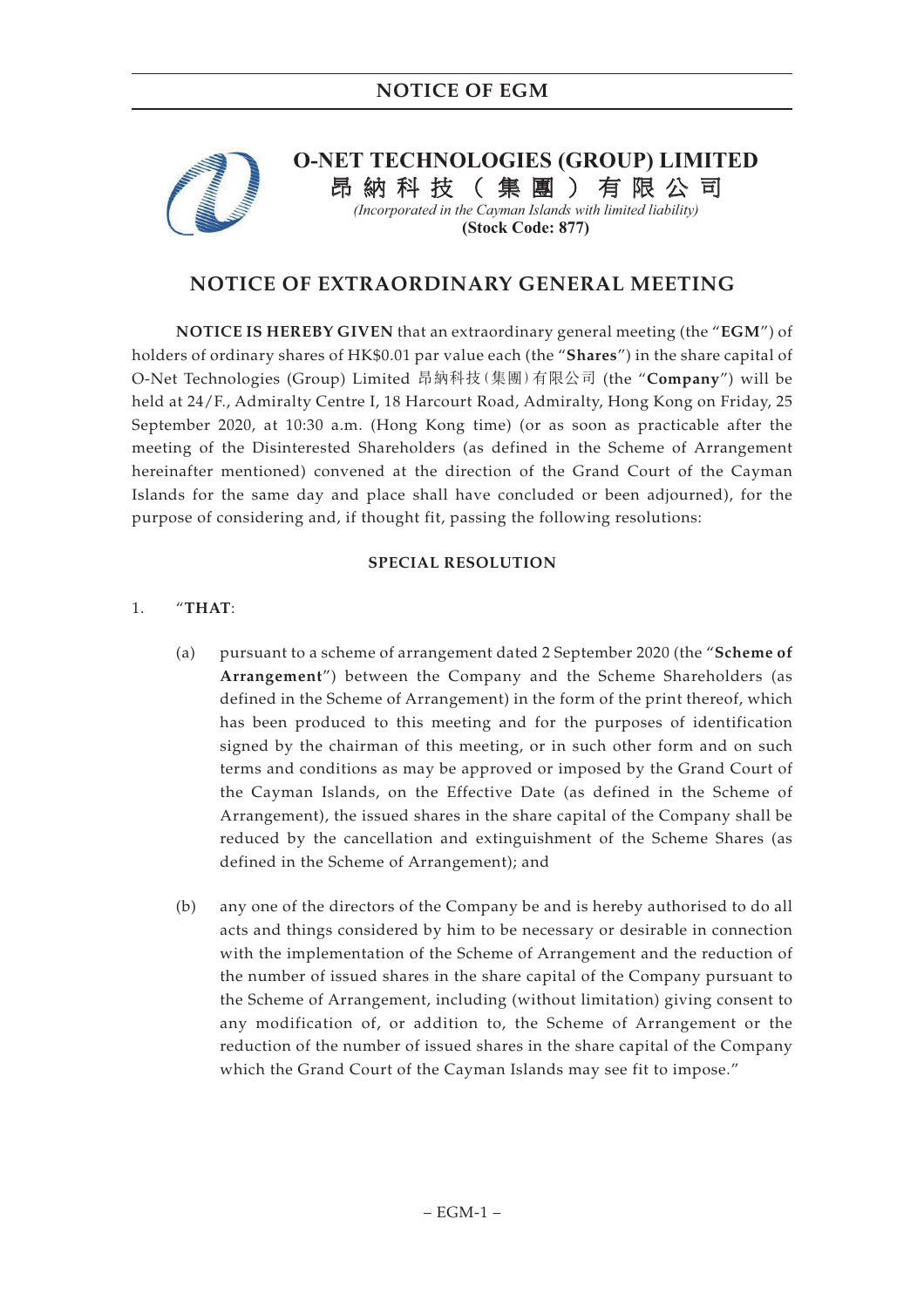### **ORDINARY RESOLUTION**

## 2. "**THAT**:

- (a) subject to and simultaneously with the cancellation and extinguishment of the Scheme Shares referred to in resolution 1(a) taking effect, the number of issued shares in the share capital of the Company be restored to its former amount by allotting and issuing to the Offeror (as defined in the Scheme of Arrangement), credited as fully paid at par, the same number of ordinary shares of HK\$0.01 each in the share capital of the Company as is equal to the number of Scheme Shares cancelled;
- (b) the credit arising in the books of account of the Company consequent upon the reduction of its issued share capital resulting from the cancellation and extinguishment of the Scheme Shares referred to in resolution 1(a) shall be applied by the Company in paying up in full at par the new ordinary shares allotted and issued to the Offeror pursuant to resolution 2(a) above, and any one of the directors of the Company be and is hereby authorised to allot and issue the same accordingly; and
- (c) any one of the directors of the Company be and is hereby authorised to do all acts and things considered by him to be necessary or desirable in connection with the implementation of the Scheme of Arrangement and the restoration of capital pursuant to the Scheme of Arrangement, including (without limitation) the giving of consent to any modification of, or addition to, the Scheme of Arrangement or the restoration of capital, which the Grand Court of the Cayman Islands may see fit to impose."

On behalf of the board of directors of **O-NET TECHNOLOGIES (GROUP) LIMITED 昂納科技(集團)有限公司 Na Qinglin** *Chairman and Chief Executive Officer*

Hong Kong, 2 September 2020

*Registered office:* Cricket Square, Hutchins Drive P.O. Box 2681 Grand Cayman KY1-1111 Cayman Islands

*Principal Place of Business in Hong Kong:* Unit 1608, West Tower Shun Tak Centre 168-200 Connaught Road Central Hong Kong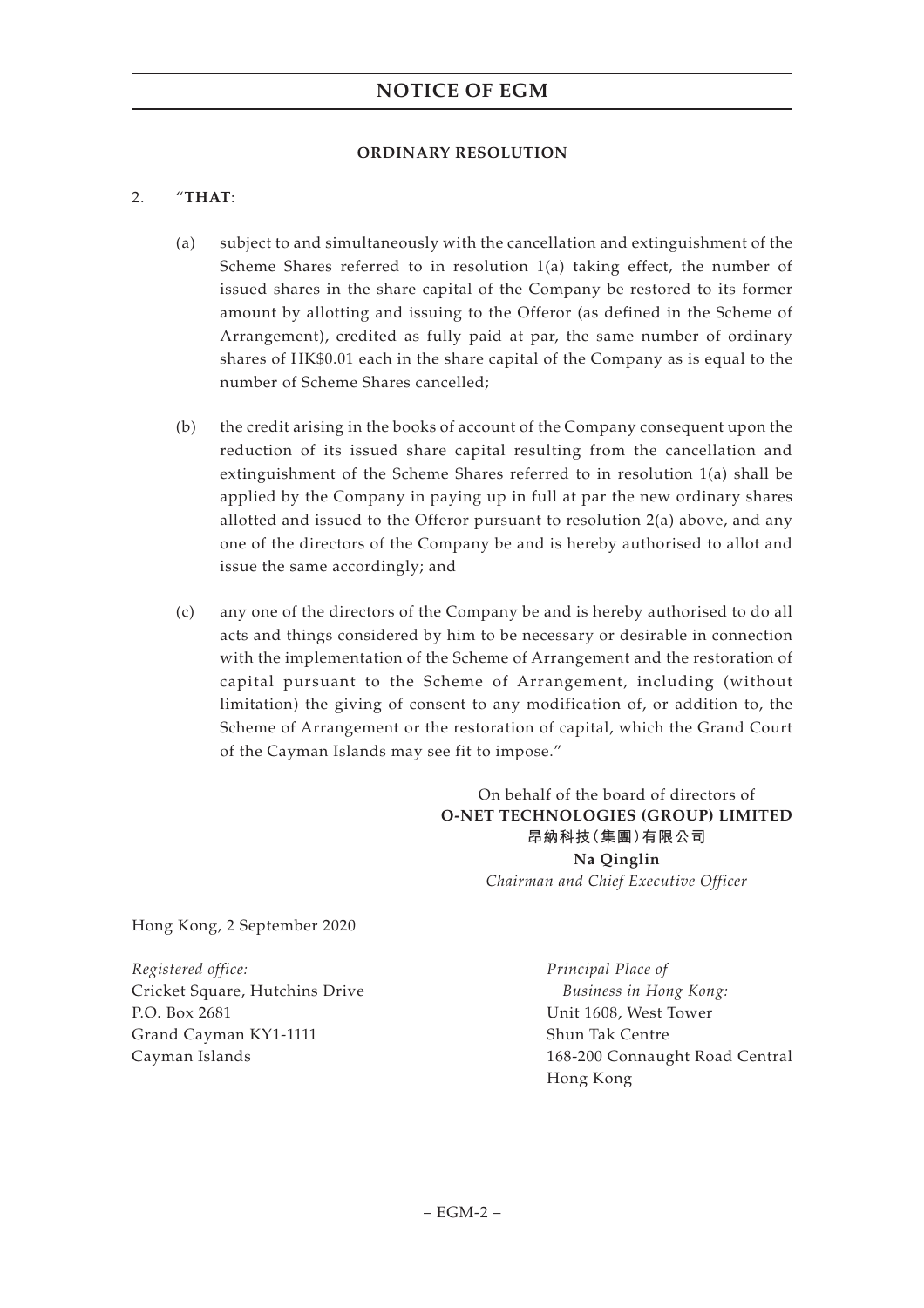*Notes:*

- (1) Unless otherwise defined in this notice or the context otherwise requires, terms defined in the composite document (the "**Scheme Document**") containing the Scheme of Arrangement dated 2 September 2020 despatched to holders of Shares ("**Shareholders**") shall have the same meanings when used in this notice.
- (2) A member entitled to attend and vote at the EGM is entitled to appoint one, and if such member is the holder of two or more Shares, more than one proxy to attend and vote instead of him. A proxy need not be a member of the Company.
- (3) A **white** form of proxy for use at the EGM (or any adjournment thereof) is enclosed with the Scheme Document.
- (4) In order to be valid, the **white** form of proxy, together with the power of attorney or other authority (if any) under which it is signed or a certified copy thereof, must be lodged with Computershare Hong Kong Investor Services Limited, the Company's Hong Kong branch share registrar and transfer office at 17M/F, Hopewell Centre, 183 Queen's Road East, Wanchai, Hong Kong, not less than 48 hours before the time for holding the EGM or any adjournment thereof failing which the **white** form of proxy will not be valid. Completion and return of the **white** form of proxy will not preclude a Shareholder from attending the EGM and voting in person if he so wishes. In the event that a Shareholder attends and votes at the EGM after having lodged his **white** form of proxy, his **white** form of proxy will be deemed to have been revoked by operation of law.
- (5) In the case of joint holders of Shares, the vote of the senior who tenders a vote, whether in person or by proxy, will be accepted to the exclusion of the vote(s) of the other joint holder(s) and, for this purpose, seniority will be determined by the order in which the names stand in the Register of Members of the Company in respect of the relevant joint holding.
- (6) Voting at the EGM will be taken by poll as required under the Rules Governing the Listing of Securities on The Stock Exchange of Hong Kong Limited and the Hong Kong Code on Takeovers and Mergers.
- (7) The Register of Members of the Company in respect of the Shares will be closed from Tuesday, 22 September 2020 to Friday, 25 September 2020 (both days inclusive) and during such period no transfer of Shares will be registered. In order to be entitled to attend and vote at the EGM, all transfers accompanied by the relevant share certificates must be lodged with the Hong Kong branch share registrar and transfer office of the Company, Computershare Hong Kong Investor Services Limited, at Shops 1712-1716, 17/F, Hopewell Centre, 183 Queen's Road East, Wanchai, Hong Kong not later than 4:30 p.m. on Monday, 21 September, 2020.
- (8) Taking into account the recent development of the epidemic caused by the coronavirus disease (COVID-19), the Company will implement the following prevention and control measures at the EGM to protect Shareholders from the risk of infection:
	- (i) compulsory body temperature checks will be conducted for every attending Shareholder or proxy at the entrance of the venue. Any person with a body temperature of over 37.3 degrees Celsius will not be admitted to the venue, but will be able to vote by submitting a voting slip to the scrutineer at the entrance of the venue;
	- (ii) every attending Shareholder or proxy is required to wear a surgical mask throughout the EGM; and
	- (iii) no refreshments will be served at the EGM.

Furthermore, the Company wishes to advise all of the Shareholders, particularly any Shareholders who are subject to quarantine in relation to COVID-19, that they may appoint any person or the chairman of the EGM as a proxy to attend and vote on any of the resolutions, instead of attending the EGM in person. Physical attendance by Shareholders is not necessary for the purpose of exercising their voting rights. The Company will closely monitor and ascertain the regulations and measures introduced or to be introduced by the Hong Kong government, and if necessary, will make further announcements in case of any update regarding the precautionary measures to be carried out at the EGM.